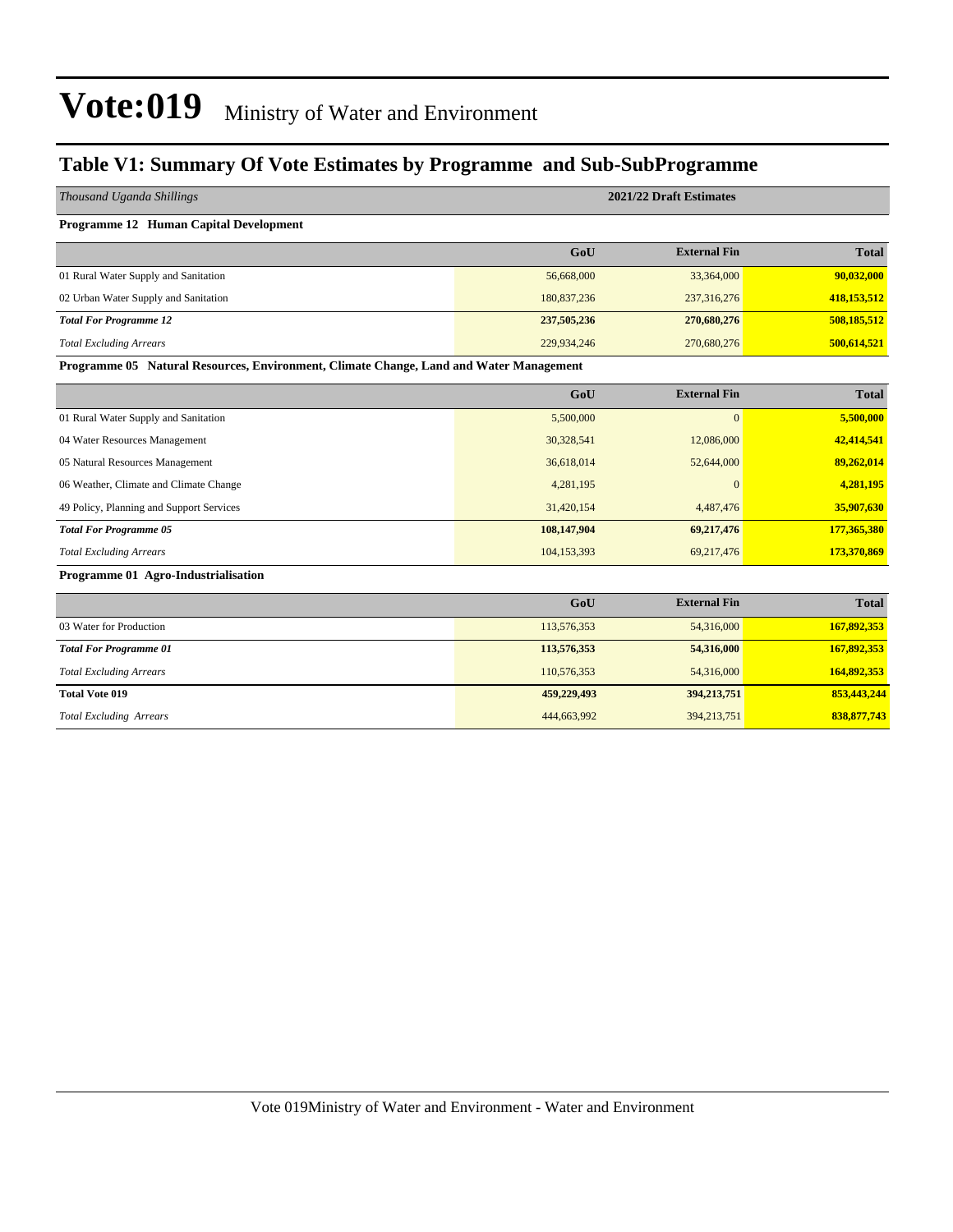### **Table V2: Summary Of Vote Estimates by Sub-SubProgramme,Department and Project**

| Thousand Uganda Shillings                                                                |                  | 2021/22 Draft Estimates<br>2020/21 Approved Budget |                  |               |              |                               |              |
|------------------------------------------------------------------------------------------|------------------|----------------------------------------------------|------------------|---------------|--------------|-------------------------------|--------------|
| <b>Sub-SubProgramme 01 Rural Water Supply and Sanitation</b>                             |                  |                                                    |                  |               |              |                               |              |
| <b>Recurrent Budget Estimates</b>                                                        | <b>Wage</b>      | <b>Non-Wage</b>                                    | <b>AIA</b>       | <b>Total</b>  | <b>Wage</b>  | <b>Non-Wage</b>               | <b>Total</b> |
| 05 Rural Water Supply and Sanitation                                                     | 1.566.541        | $\mathbf{0}$                                       | $\boldsymbol{0}$ | 1,566,541     | 1,567,000    | 2,593,000                     | 4,160,000    |
| <b>Total Recurrent Budget Estimates for Sub-</b><br><b>SubProgramme</b>                  | 1,566,541        | $\bf{0}$                                           | $\bf{0}$         | 1,566,541     | 1,567,000    | 2,593,000                     | 4,160,000    |
| Development Budget Estimates                                                             | <b>GoU Dev't</b> | <b>External Fin</b>                                | <b>AIA</b>       | <b>Total</b>  |              | <b>GoU Dev't External Fin</b> | <b>Total</b> |
| 1347 Solar Powered Mini-Piped Water Schemes in rural<br>Areas                            | 39,427,081       | $\boldsymbol{0}$                                   | $\boldsymbol{0}$ | 39,427,081    | 12,659,455   | $\vert 0 \vert$               | 12,659,455   |
| 1359 Piped Water in Rural Areas                                                          | 13,099,400       | 42,439,000                                         | $\boldsymbol{0}$ | 55,538,400    | 5,500,000    | $\overline{0}$                | 5,500,000    |
| 1530 Integrated Water Resources Management and<br>Development Project (IWMDP)            | 1,455,000        | 40,505,256                                         | $\bf{0}$         | 41,960,256    | 2,005,000    | 12,100,000                    | 14,105,000   |
| 1614 Support To Rural Water Supply and Sanitation Project                                | 8,073,105        | $\mathbf{0}$                                       | $\boldsymbol{0}$ | 8,073,105     | 35,843,545   | 21,264,000                    | 57,107,545   |
| 1666 Development of Solar Powered Irrigation and Water<br><b>Supply Systems</b>          | $\boldsymbol{0}$ | $\boldsymbol{0}$                                   | $\boldsymbol{0}$ | $\bf{0}$      | 2,000,000    | $\overline{0}$                | 2,000,000    |
| <b>Total Development Budget Estimates for Sub-</b><br><b>SubProgramme</b>                | 62,054,586       | 82,944,256                                         | $\bf{0}$         | 144,998,842   | 58,008,000   | 33,364,000                    | 91,372,000   |
|                                                                                          | GoU              | <b>External Fin</b>                                | <b>AIA</b>       | <b>Total</b>  | GoU          | <b>External Fin</b>           | <b>Total</b> |
| <b>Total For Sub-SubProgramme 01</b>                                                     | 63,621,127       | 82,944,256                                         | $\bf{0}$         | 146,565,383   | 62,168,000   | 33,364,000                    | 95,532,000   |
| <b>Total Excluding Arrears</b>                                                           | 63, 621, 127     | 82,944,256                                         | $\boldsymbol{0}$ | 146,565,383   | 61,168,000   | 33,364,000                    | 94,532,000   |
| <b>Sub-SubProgramme 02 Urban Water Supply and Sanitation</b>                             |                  |                                                    |                  |               |              |                               |              |
| <b>Recurrent Budget Estimates</b>                                                        | <b>Wage</b>      | <b>Non-Wage</b>                                    | <b>AIA</b>       | <b>Total</b>  | <b>Wage</b>  | <b>Non-Wage</b>               | <b>Total</b> |
| 04 Urban Water Supply & Sewerage                                                         | 2,894,013        | $\mathbf{0}$                                       | $\boldsymbol{0}$ | 2,894,013     | 2,894,000    | 100,000                       | 2,994,000    |
| 22 Urban Water Regulation Programme                                                      | 275,233          | $\boldsymbol{0}$                                   | $\boldsymbol{0}$ | 275,233       | 275,246      | 170,000                       | 445,246      |
| <b>Total Recurrent Budget Estimates for Sub-</b><br><b>SubProgramme</b>                  | 3,169,246        | $\bf{0}$                                           | $\bf{0}$         | 3,169,246     | 3,169,246    | 270,000                       | 3,439,246    |
| <b>Development Budget Estimates</b>                                                      | <b>GoU Dev't</b> | <b>External Fin</b>                                | <b>AIA</b>       | <b>Total</b>  |              | <b>GoU Dev't External Fin</b> | <b>Total</b> |
| 1188 Protection of Lake Victoria-Kampala Sanitation<br>Program                           | 35,085,931       | $\boldsymbol{0}$                                   | $\boldsymbol{0}$ | 35,085,931    | 25,376,000   | $\mathbf{0}$                  | 25,376,000   |
| 1193 Kampala Water Lake Victoria Water and Sanitation<br>Project                         | 4,126,788        | 276,211,000                                        | $\mathbf{0}$     | 280, 337, 788 | 3,200,000    | 115,800,000                   | 119,000,000  |
| 1399 Karamoja Small Town and Rural growth Centers<br>Water Supply and Sanitation Project | 5,884,900        | $\mathbf{0}$                                       | $\boldsymbol{0}$ | 5,884,900     | 9,885,000    | $\overline{0}$                | 9,885,000    |
| 1438 Water Services Acceleration Project (SCAP)                                          | 50,000,000       | $\mathbf{0}$                                       | $\mathbf{0}$     | 50,000,000    | 40,000,000   | $\overline{0}$                | 40,000,000   |
| 1524 Water and Sanitation Development Facility - East-<br>Phase II                       | 15,524,990       | 0                                                  | $\boldsymbol{0}$ | 15,524,990    | 15,525,000   | $\mathbf{0}$                  | 15,525,000   |
| 1525 Water and Sanitation Development Facility - South<br>Western-Phase II               | 11,523,930       | $\boldsymbol{0}$                                   | $\boldsymbol{0}$ | 11,523,930    | 15,628,990   | $\boldsymbol{0}$              | 15,628,990   |
| 1529 Strategic Towns Water Supply and Sanitation Project<br>(STWSSP)                     | 5,673,000        | 40,002,182                                         | $\boldsymbol{0}$ | 45,675,182    | 6,012,000    | 30,820,000                    | 36,832,000   |
| 1530 Integrated Water Resources Management and<br>Development Project (IWMDP)            | 2,231,000        | 264,170,342                                        | $\boldsymbol{0}$ | 266,401,342   | 2,231,000    | 31,623,635                    | 33,854,635   |
| 1531 South Western Cluster (SWC) Project                                                 | $\boldsymbol{0}$ | 142,759,715                                        | $\boldsymbol{0}$ | 142,759,715   | $\mathbf{0}$ | 35,467,000                    | 35,467,000   |
| 1532 100% Service Coverage Acceleration Project -<br>umbrellas (SCAP 100 - umbrellas)    | 22,088,033       | $\boldsymbol{0}$                                   | $\boldsymbol{0}$ | 22,088,033    | 24,436,000   | $\mathbf{0}$                  | 24,436,000   |
| 1533 Water and Sanitation Development Facility Central -<br>Phase II                     | 14,596,294       | 7,500,000                                          | $\boldsymbol{0}$ | 22,096,294    | 14,016,000   | $\boldsymbol{0}$              | 14,016,000   |
| 1534 Water and Sanitation Development Facility North -<br>Phase II                       | 8,030,900        | 20,868,100                                         | $\boldsymbol{0}$ | 28,899,000    | 10,529,000   | 23,605,641                    | 34,134,641   |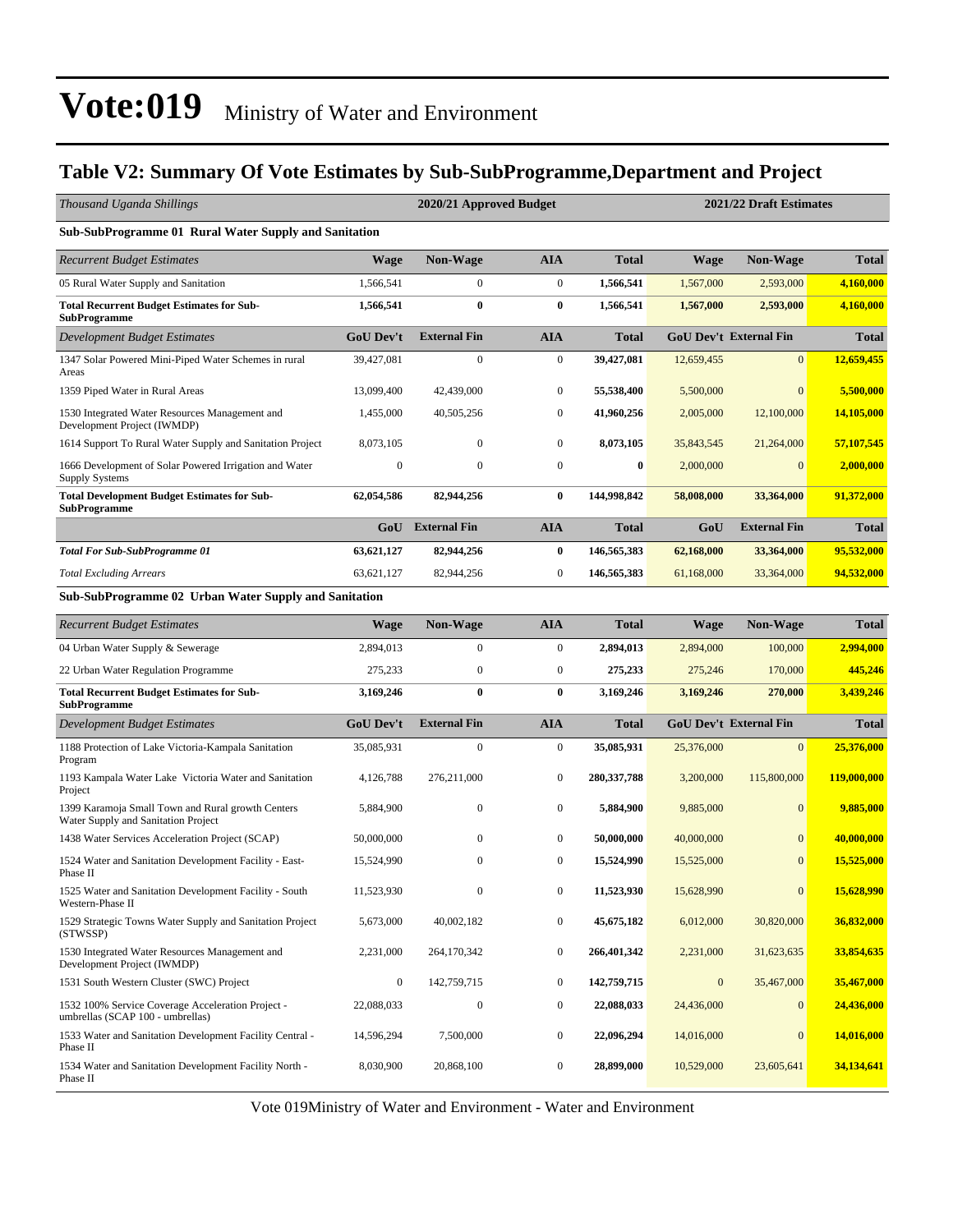| 1562 Lake Victoria Water and Sanitation (LVWATSAN)<br>Phase 3                                            | 2,000,000        | $\mathbf{0}$            | $\boldsymbol{0}$ | 2,000,000    | 3,250,000   | $\bf{0}$                      | 3,250,000    |
|----------------------------------------------------------------------------------------------------------|------------------|-------------------------|------------------|--------------|-------------|-------------------------------|--------------|
| 1660 Strengthening Water Utilities Regulation Project                                                    | 3,949,300        | $\boldsymbol{0}$        | $\boldsymbol{0}$ | 3,949,300    | 5,309,000   | $\bf{0}$                      | 5,309,000    |
| 1666 Development of Solar Powered Irrigation and Water<br><b>Supply Systems</b>                          | $\boldsymbol{0}$ | $\boldsymbol{0}$        | $\boldsymbol{0}$ | $\bf{0}$     | 2,000,000   | $\overline{0}$                | 2,000,000    |
| <b>Total Development Budget Estimates for Sub-</b><br><b>SubProgramme</b>                                | 180,715,065      | 751,511,338             | $\bf{0}$         | 932,226,403  | 177,397,990 | 237,316,276                   | 414,714,266  |
|                                                                                                          |                  | GoU External Fin        | <b>AIA</b>       | <b>Total</b> | GoU         | <b>External Fin</b>           | <b>Total</b> |
| <b>Total For Sub-SubProgramme 02</b>                                                                     | 183,884,310      | 751,511,338             | $\bf{0}$         | 935,395,649  | 180,837,236 | 237,316,276                   | 418,153,512  |
| <b>Total Excluding Arrears</b>                                                                           | 177,759,178      | 751,511,338             | $\boldsymbol{0}$ | 929,270,517  | 174,266,246 | 237,316,276                   | 411,582,521  |
| <b>Sub-SubProgramme 03 Water for Production</b>                                                          |                  |                         |                  |              |             |                               |              |
| <b>Recurrent Budget Estimates</b>                                                                        | Wage             | Non-Wage                | <b>AIA</b>       | <b>Total</b> | <b>Wage</b> | <b>Non-Wage</b>               | <b>Total</b> |
| 13 Water for Production                                                                                  | 480,353          | $\boldsymbol{0}$        | $\boldsymbol{0}$ | 480,353      | 480,353     | 35,000                        | 515,353      |
| <b>Total Recurrent Budget Estimates for Sub-</b><br>SubProgramme                                         | 480,353          | $\bf{0}$                | $\bf{0}$         | 480,353      | 480,353     | 35,000                        | 515,353      |
| Development Budget Estimates                                                                             | <b>GoU Dev't</b> | <b>External Fin</b>     | <b>AIA</b>       | <b>Total</b> |             | <b>GoU Dev't External Fin</b> | <b>Total</b> |
| 1396 Water for Production Regional Center-North<br>(WfPRC-N) based in Lira                               | 21,861,960       | $\boldsymbol{0}$        | $\boldsymbol{0}$ | 21,861,960   | 21,062,000  | $\mathbf{0}$                  | 21,062,000   |
| 1397 Water for Production Regional Center-East<br>(WfPRC E) based in Mbale                               | 22,753,285       | $\boldsymbol{0}$        | $\boldsymbol{0}$ | 22,753,285   | 24,053,000  | $\bf{0}$                      | 24,053,000   |
| 1398 Water for Production Regional Centre-West (WfPRC-<br>W) based in Mbarara                            | 27,852,914       | $\boldsymbol{0}$        | $\boldsymbol{0}$ | 27,852,914   | 25,474,000  | $\overline{0}$                | 25,474,000   |
| 1523 Water for Production Phase II                                                                       | 24,779,686       | $\boldsymbol{0}$        | $\boldsymbol{0}$ | 24,779,686   | 23,262,000  | $\overline{0}$                | 23,262,000   |
| 1559 Drought Resilience in Karamoja sub-region project                                                   | 5,995,274        | 9,000,000               | $\boldsymbol{0}$ | 14,995,274   | 5,225,000   | 7,693,000                     | 12,918,000   |
| 1661 Irrigation For Climate Resilience Project Profile                                                   | 8,650,000        | 53,200,000              | $\boldsymbol{0}$ | 61,850,000   | 8,050,000   | 15,387,000                    | 23,437,000   |
| 1666 Development of Solar Powered Irrigation and Water<br><b>Supply Systems</b>                          | 1,000,000        | 38,000,000              | $\boldsymbol{0}$ | 39,000,000   | 5,935,000   | 31,236,000                    | 37,171,000   |
| <b>Total Development Budget Estimates for Sub-</b><br><b>SubProgramme</b>                                | 112,893,119      | 100,200,000             | $\bf{0}$         | 213,093,119  | 113,061,000 | 54,316,000                    | 167,377,000  |
|                                                                                                          |                  | <b>GoU</b> External Fin | <b>AIA</b>       | <b>Total</b> | GoU         | <b>External Fin</b>           | <b>Total</b> |
| <b>Total For Sub-SubProgramme 03</b>                                                                     | 113,373,472      | 100,200,000             | 0                | 213,573,472  | 113,576,353 | 54,316,000                    | 167,892,353  |
| <b>Total Excluding Arrears</b>                                                                           | 113,373,472      | 100,200,000             | 0                | 213,573,472  | 110,576,353 | 54,316,000                    | 164,892,353  |
| Sub-SubProgramme 04 Water Resources Management                                                           |                  |                         |                  |              |             |                               |              |
| <b>Recurrent Budget Estimates</b>                                                                        | <b>Wage</b>      | Non-Wage                | <b>AIA</b>       | <b>Total</b> | <b>Wage</b> | Non-Wage                      | <b>Total</b> |
| 10 Water Resources M & A                                                                                 | 570,750          | $\boldsymbol{0}$        | $\boldsymbol{0}$ | 570,750      | 571,000     | 35,000                        | 606,000      |
| 11 Water Resources Regulation                                                                            | 520,510          | $\boldsymbol{0}$        | $\boldsymbol{0}$ | 520,510      | 521,000     | 1,028,511                     | 1,549,511    |
| 12 Water Quality Management                                                                              | 435,400          | $\boldsymbol{0}$        | $\boldsymbol{0}$ | 435,400      | 435,000     | 101,000                       | 536,000      |
| 21 Trans-Boundary Water Resource Management<br>Programme                                                 | 482,370          | $\boldsymbol{0}$        | $\boldsymbol{0}$ | 482,370      | 482,030     | 20,000                        | 502,030      |
| <b>Total Recurrent Budget Estimates for Sub-</b><br><b>SubProgramme</b>                                  | 2,009,030        | 0                       | $\boldsymbol{0}$ | 2,009,030    | 2,009,030   | 1,184,511                     | 3,193,541    |
| <b>Development Budget Estimates</b>                                                                      | GoU Dev't        | <b>External Fin</b>     | <b>AIA</b>       | <b>Total</b> |             | <b>GoU Dev't External Fin</b> | <b>Total</b> |
| 1302 Support for Hydro-Power Devt and Operations on<br>River Nile                                        | 4,281,280        | $\boldsymbol{0}$        | $\boldsymbol{0}$ | 4,281,280    | 3,134,000   | $\boldsymbol{0}$              | 3,134,000    |
| 1424 Multi-Lateral Lakes Edward & Albert Integrated<br>Fisheries and Water Resources Management (LEAFII) | 4,601,000        | 8,500,000               | $\boldsymbol{0}$ | 13,101,000   | 4,401,000   | 4,200,000                     | 8,601,000    |
| 1487 Enhancing Resilience of Communities to Climate<br>Change                                            | 1,500,000        | 10,449,445              | $\boldsymbol{0}$ | 11,949,445   | 1,500,000   | $\boldsymbol{0}$              | 1,500,000    |
| 1522 Inner Murchison Bay Cleanup Project                                                                 | 11,904,525       | $\boldsymbol{0}$        | $\boldsymbol{0}$ | 11,904,525   | 10,005,000  | $\mathbf{0}$                  | 10,005,000   |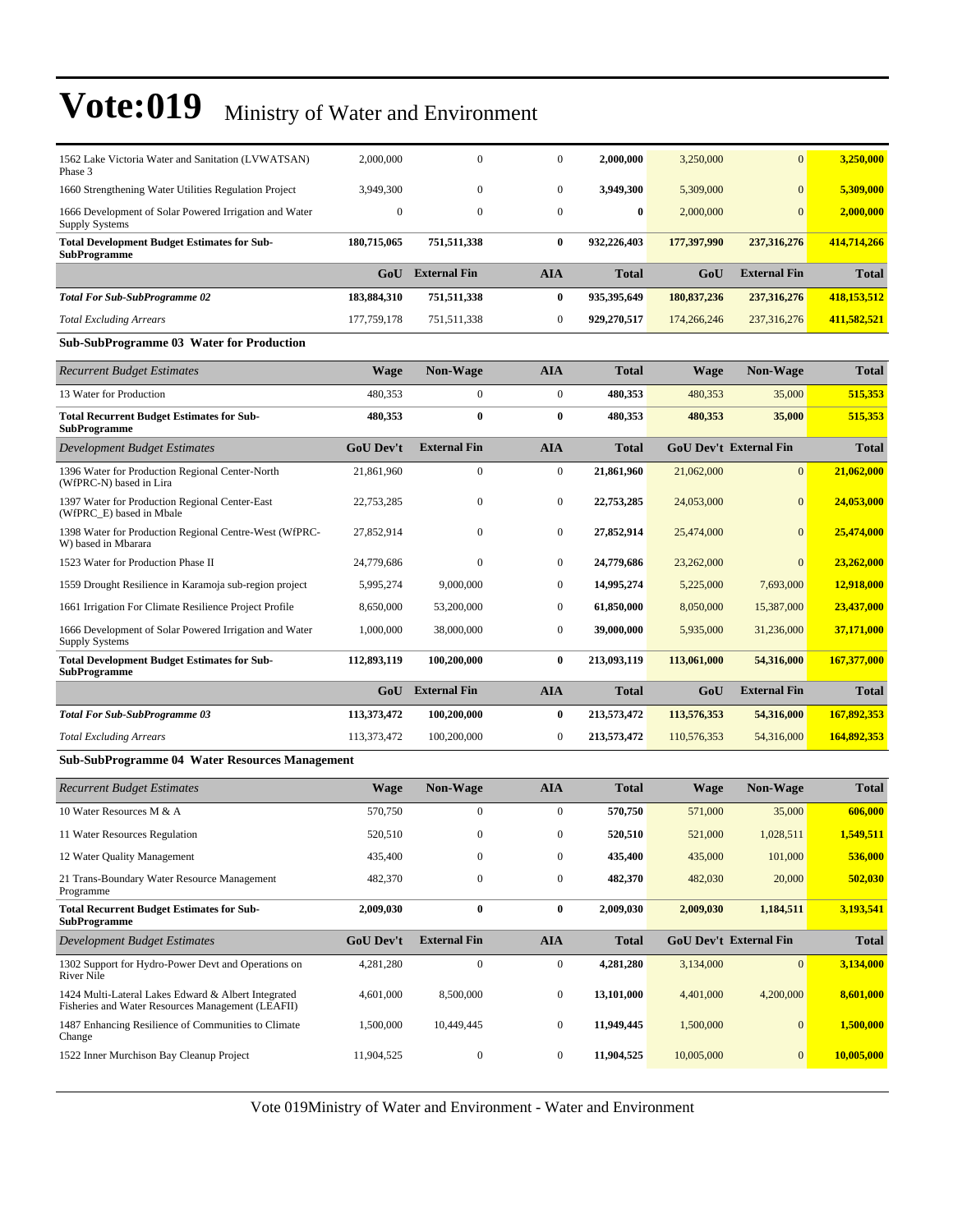| 1530 Integrated Water Resources Management and                                                 | 1,640,200        | 15,674,095          | $\mathbf{0}$     | 17,314,295   | 1,640,000  | 7,886,000                     | 9,526,000    |
|------------------------------------------------------------------------------------------------|------------------|---------------------|------------------|--------------|------------|-------------------------------|--------------|
| Development Project (IWMDP)<br>1662 Water Management Zones Project Phase 2                     | 3,615,580        | 745,460             | $\boldsymbol{0}$ | 4,361,040    | 6,455,000  | $\mathbf{0}$                  | 6,455,000    |
| <b>Total Development Budget Estimates for Sub-</b>                                             | 27,542,585       | 35,369,000          | $\bf{0}$         | 62,911,585   | 27,135,000 | 12,086,000                    | 39,221,000   |
| <b>SubProgramme</b>                                                                            |                  |                     |                  |              |            |                               |              |
|                                                                                                | GoU              | <b>External Fin</b> | <b>AIA</b>       | <b>Total</b> | GoU        | <b>External Fin</b>           | <b>Total</b> |
| <b>Total For Sub-SubProgramme 04</b>                                                           | 29,551,615       | 35,369,000          | $\bf{0}$         | 64,920,615   | 30,328,541 | 12,086,000                    | 42,414,541   |
| <b>Total Excluding Arrears</b>                                                                 | 29,551,615       | 35,369,000          | $\boldsymbol{0}$ | 64,920,615   | 28,334,030 | 12,086,000                    | 40,420,030   |
| <b>Sub-SubProgramme 05 Natural Resources Management</b>                                        |                  |                     |                  |              |            |                               |              |
| <b>Recurrent Budget Estimates</b>                                                              | <b>Wage</b>      | Non-Wage            | <b>AIA</b>       | <b>Total</b> | Wage       | <b>Non-Wage</b>               | <b>Total</b> |
| 14 Environment Support Services                                                                | 159,455          | $\mathbf{0}$        | $\overline{0}$   | 159,455      | 159,000    | 655,000                       | 814,000      |
| 15 Forestry Support Services                                                                   | 166,832          | $\boldsymbol{0}$    | $\boldsymbol{0}$ | 166,832      | 167,000    | 722,000                       | 889,000      |
| 16 Wetland Management Services                                                                 | 461,727          | $\mathbf{0}$        | $\boldsymbol{0}$ | 461,727      | 462,014    | 1,699,000                     | 2,161,014    |
| <b>Total Recurrent Budget Estimates for Sub-</b><br><b>SubProgramme</b>                        | 788,014          | $\bf{0}$            | 0                | 788,014      | 788,014    | 3,076,000                     | 3,864,014    |
| Development Budget Estimates                                                                   | <b>GoU</b> Dev't | <b>External Fin</b> | <b>AIA</b>       | Total        |            | <b>GoU Dev't External Fin</b> | <b>Total</b> |
| 1417 Farm Income Enhancement and Forestry<br>Conservation Project Phase II (FIEFOC II)         | 19,070,500       | 92,179,003          | $\boldsymbol{0}$ | 111,249,503  | 10,071,000 | 28,574,000                    | 38,645,000   |
| 1520 Building Resilient Communities, Wetland Ecosystems<br>and Associated Catchments in Uganda | 4,501,970        | $\mathbf{0}$        | 0                | 4,501,970    | 4,068,000  | $\Omega$                      | 4,068,000    |
| 1613 Investing in Forests and Protected Areas for Climate-<br><b>Smart Development</b>         | 7,290,489        | $\mathbf{0}$        | $\mathbf{0}$     | 7,290,489    | 12,615,000 | 24,070,000                    | 36,685,000   |
| 1697 Natural Wetlands Restoration Project                                                      | 700,000          | $\mathbf{0}$        | $\boldsymbol{0}$ | 700,000      | 6,000,000  | $\mathbf{0}$                  | 6,000,000    |
| <b>Total Development Budget Estimates for Sub-</b><br><b>SubProgramme</b>                      | 31,562,958       | 92,179,003          | 0                | 123,741,961  | 32,754,000 | 52,644,000                    | 85,398,000   |
|                                                                                                | GoU              | <b>External Fin</b> | AIA              | <b>Total</b> | GoU        | <b>External Fin</b>           | <b>Total</b> |
| <b>Total For Sub-SubProgramme 05</b>                                                           | 32,350,972       | 92,179,003          | $\bf{0}$         | 124,529,975  | 36,618,014 | 52,644,000                    | 89,262,014   |
| <b>Total Excluding Arrears</b>                                                                 | 32,350,972       | 92,179,003          | $\boldsymbol{0}$ | 124,529,975  | 36,618,014 | 52,644,000                    | 89,262,014   |
| Sub-SubProgramme 06 Weather, Climate and Climate Change                                        |                  |                     |                  |              |            |                               |              |
| <b>Recurrent Budget Estimates</b>                                                              | <b>Wage</b>      | <b>Non-Wage</b>     | AIA              | <b>Total</b> | Wage       | <b>Non-Wage</b>               | <b>Total</b> |
| 24 Climate Change Programme                                                                    | 822,654          | $\mathbf{0}$        | $\overline{0}$   | 822,654      | 1,259,195  | 3,022,000                     | 4,281,195    |
| <b>Total Recurrent Budget Estimates for Sub-</b><br><b>SubProgramme</b>                        | 822,654          | $\bf{0}$            | 0                | 822,654      | 1,259,195  | 3,022,000                     | 4,281,195    |
|                                                                                                | GoU              | <b>External Fin</b> | <b>AIA</b>       | <b>Total</b> | GoU        | <b>External Fin</b>           | <b>Total</b> |
| <b>Total For Sub-SubProgramme 06</b>                                                           | 822,654          | $\bf{0}$            | $\bf{0}$         | 822,654      | 4,281,195  | $\bf{0}$                      | 4,281,195    |
| <b>Total Excluding Arrears</b>                                                                 | 822,654          | $\boldsymbol{0}$    | $\boldsymbol{0}$ | 822,654      | 4,281,195  | $\boldsymbol{0}$              | 4,281,195    |
| Sub-SubProgramme 49 Policy, Planning and Support Services                                      |                  |                     |                  |              |            |                               |              |
| <b>Recurrent Budget Estimates</b>                                                              | <b>Wage</b>      | Non-Wage            | <b>AIA</b>       | <b>Total</b> | Wage       | Non-Wage                      | <b>Total</b> |
| 01 Finance and Administration                                                                  | 3,365,356        | 2,763,479           | $\boldsymbol{0}$ | 6,128,835    | 3,337,000  | 8,281,584                     | 11,618,584   |
| 08 Office of Director DWD                                                                      | 37,564           | $\boldsymbol{0}$    | $\boldsymbol{0}$ | 37,564       | 38,000     | 256,000                       | 294,000      |
| 09 Planning                                                                                    | 365,748          | 492,198             | $\boldsymbol{0}$ | 857,946      | 394,000    | 3,068,000                     | 3,462,000    |
| 17 Office of Director DWRM                                                                     | 47,093           | $\boldsymbol{0}$    | $\boldsymbol{0}$ | 47,093       | 47,000     | 150,000                       | 197,000      |
| 18 Office of the Director DEA                                                                  | 37,564           | $\boldsymbol{0}$    | $\boldsymbol{0}$ | 37,564       | 38,000     | 150,000                       | 188,000      |
| 19 Internal Audit                                                                              | 46,150           | $\boldsymbol{0}$    | $\boldsymbol{0}$ | 46,150       | 46,000     | 329,000                       | 375,000      |

Vote 019Ministry of Water and Environment - Water and Environment

20 Nabyeya Forestry College 172,828 0 0 **172,828** 173,000 399,000 **572,000**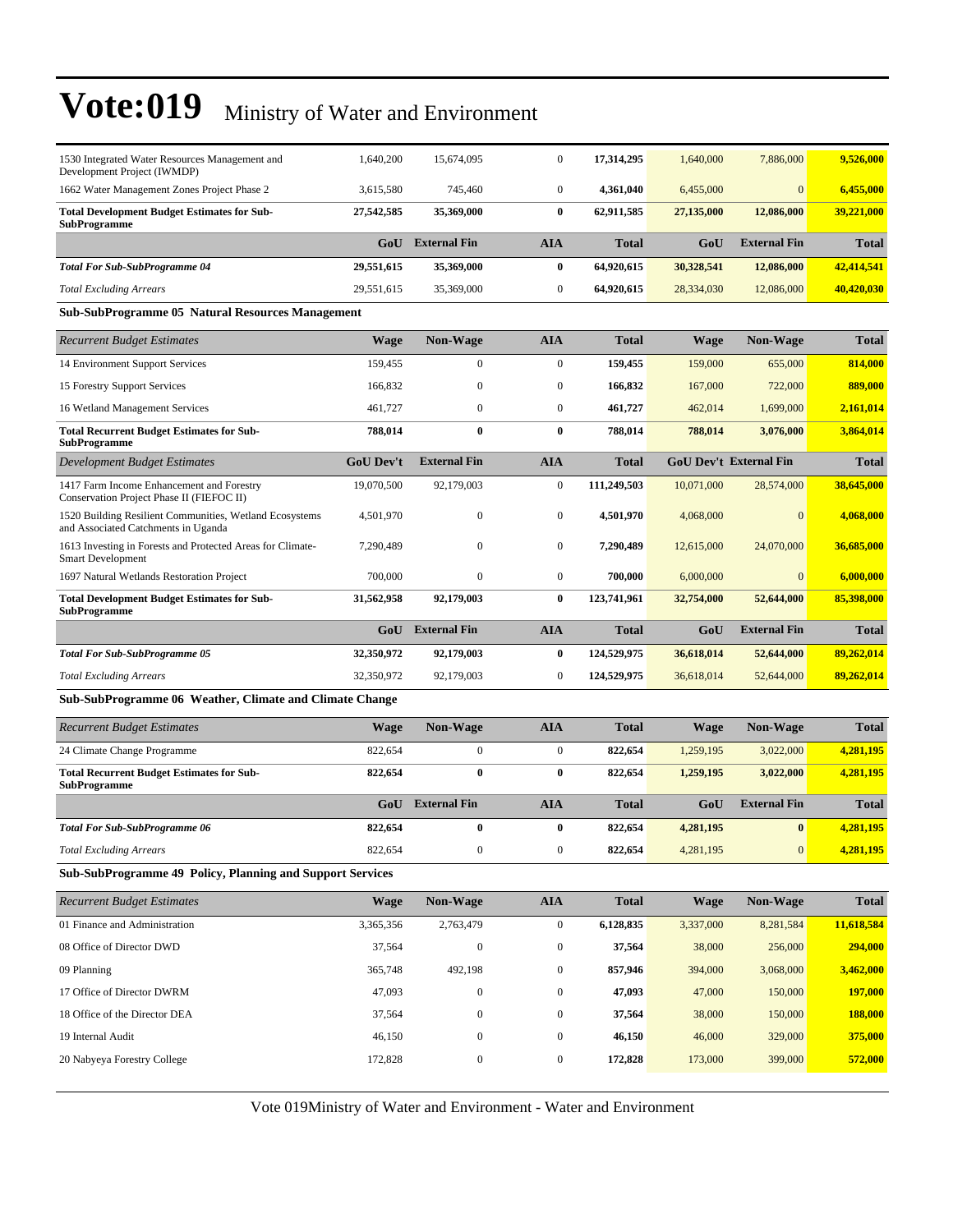| 23 Water and Environment Liaison Programme                                    | 91,482           | $\mathbf{0}$        | $\overline{0}$ | 91,482        | 90,784      | 96,000                        | 186,784      |
|-------------------------------------------------------------------------------|------------------|---------------------|----------------|---------------|-------------|-------------------------------|--------------|
| <b>Total Recurrent Budget Estimates for Sub-</b><br><b>SubProgramme</b>       | 4,163,784        | 3,255,677           | $\bf{0}$       | 7,419,461     | 4,163,784   | 12,729,584                    | 16,893,368   |
| Development Budget Estimates                                                  | <b>GoU</b> Dev't | <b>External Fin</b> | <b>AIA</b>     | <b>Total</b>  |             | <b>GoU Dev't External Fin</b> | <b>Total</b> |
| 1530 Integrated Water Resources Management and<br>Development Project (IWMDP) | 3,000,000        | 14,627,899          | $\mathbf{0}$   | 17,627,899    | 5,200,000   | 4,487,476                     | 9,687,476    |
| 1638 Retooling of Ministry of Water and Environment                           | 12,718,163       | $\Omega$            | $\mathbf{0}$   | 12,718,163    | 9,326,786   |                               | 9,326,786    |
| <b>Total Development Budget Estimates for Sub-</b><br><b>SubProgramme</b>     | 15,718,163       | 14,627,899          | $\bf{0}$       | 30,346,061    | 14,526,786  | 4,487,476                     | 19,014,262   |
|                                                                               | GoU              | <b>External Fin</b> | <b>AIA</b>     | <b>Total</b>  | GoU         | <b>External Fin</b>           | <b>Total</b> |
| <b>Total For Sub-SubProgramme 49</b>                                          | 23,137,624       | 14,627,899          | $\bf{0}$       | 37,765,522    | 31,420,154  | 4,487,476                     | 35,907,630   |
| <b>Total Excluding Arrears</b>                                                | 20,248,587       | 14,627,899          | $\mathbf{0}$   | 34,876,486    | 29,420,154  | 4,487,476                     | 33,907,630   |
| <b>Total Vote 019</b>                                                         | 446,741,775      | 1,076,831,496       | 0              | 1,523,573,270 | 459,229,493 | 394,213,751                   | 853,443,244  |
| <b>Total Excluding Arrears</b>                                                | 437,727,606      | 1,076,831,496       | 0              | 1,514,559,102 | 444,663,992 | 394, 213, 751                 | 838,877,743  |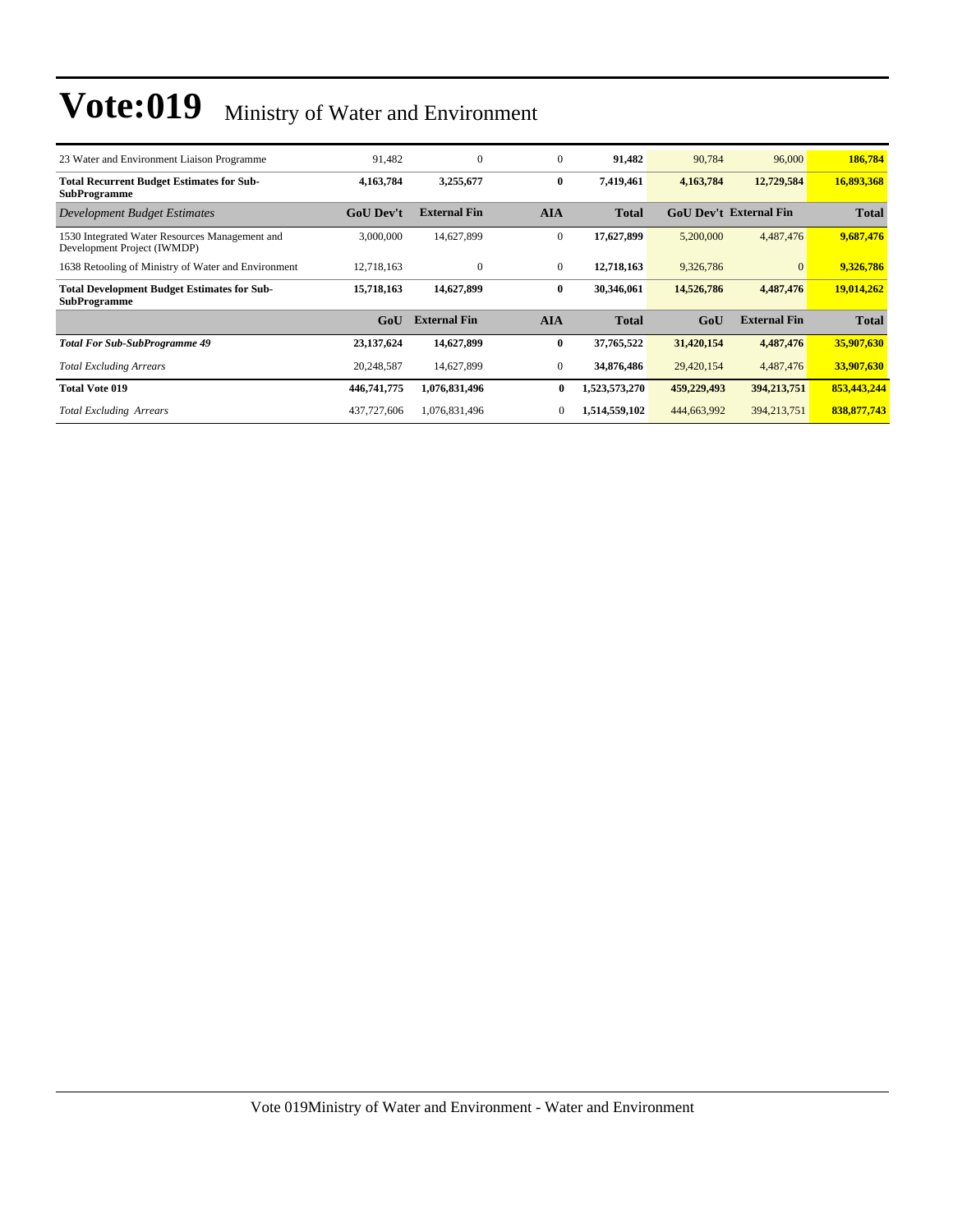### **Table V3: Summary Vote Estimates by Item**

| Thousand Uganda Shillings                                                |                  | 2020/21 Approved Budget |                  | 2021/22 Draft Estimates |            |                     |              |
|--------------------------------------------------------------------------|------------------|-------------------------|------------------|-------------------------|------------|---------------------|--------------|
|                                                                          | GoU              | <b>External Fin</b>     | AIA              | <b>Total</b>            | GoU        | <b>External Fin</b> | <b>Total</b> |
| <b>Employees, Goods and Services (Outputs Provided)</b>                  | 91,285,813       | 90,598,563              | $\bf{0}$         | 181,884,376             | 98,741,133 | 37,508,875          | 136,250,009  |
| 211101 General Staff Salaries                                            | 12,599,622       | $\bf{0}$                | $\bf{0}$         | 12,599,622              | 13,436,622 | $\boldsymbol{0}$    | 13,436,622   |
| 211102 Contract Staff Salaries                                           | 13,399,178       | 2,169,162               | $\bf{0}$         | 15,568,340              | 15,029,800 | 2,838,087           | 17,867,887   |
| 211103 Allowances (Inc. Casuals, Temporary)                              | 3,129,488        | 3,160,854               | $\bf{0}$         | 6,290,342               | 4,352,534  | 7,451,624           | 11,804,158   |
| 212101 Social Security Contributions                                     | 1,531,216        | $\bf{0}$                | $\bf{0}$         | 1,531,216               | 1,403,201  | 140,313             | 1,543,514    |
| 212102 Pension for General Civil Service                                 | 1,000,000        | $\bf{0}$                | $\bf{0}$         | 1,000,000               | 5,479,422  | $\bf{0}$            | 5,479,422    |
| 212106 Validation of old Pensioners                                      | $\bf{0}$         | $\bf{0}$                | $\bf{0}$         | $\boldsymbol{0}$        | 131,900    | $\bf{0}$            | 131,900      |
| 212201 Social Security Contributions                                     | 303,408          | 80,280                  | $\bf{0}$         | 383,688                 | 369,903    | $\bf{0}$            | 369,903      |
| 213001 Medical expenses (To employees)                                   | $\bf{0}$         | $\bf{0}$                | $\bf{0}$         | 0                       | 115,000    | $\bf{0}$            | 115,000      |
| 213002 Incapacity, death benefits and funeral expenses                   | $\bf{0}$         | 0                       | $\bf{0}$         | 0                       | 87,555     | $\bf{0}$            | 87,555       |
| 213004 Gratuity Expenses                                                 | $\bf{0}$         | $\bf{0}$                | $\bf{0}$         | $\bf{0}$                | 247,523    | $\bf{0}$            | 247,523      |
| 221001 Advertising and Public Relations                                  | 927,071          | 1,117,760               | $\bf{0}$         | 2,044,831               | 1,059,300  | 484,240             | 1,543,540    |
| 221002 Workshops and Seminars                                            | 3,101,432        | 3,090,000               | $\bf{0}$         | 6,191,432               | 1,779,075  | 570,000             | 2,349,075    |
| 221003 Staff Training                                                    | 1,949,078        | 1,138,373               | $\bf{0}$         | 3,087,451               | 2,410,552  | 653,999             | 3,064,551    |
| 221004 Recruitment Expenses                                              | 44,500           | $\bf{0}$                | $\bf{0}$         | 44,500                  | 65,500     | $\bf{0}$            | 65,500       |
| 221005 Hire of Venue (chairs, projector, etc)                            | 141,320          | $\bf{0}$                | $\bf{0}$         | 141,320                 | 844,320    | 97,500              | 941,820      |
| 221007 Books, Periodicals & Newspapers                                   | 316,504          | 60,000                  | $\bf{0}$         | 376,504                 | 276,304    | $\bf{0}$            | 276,304      |
| 221008 Computer supplies and Information Technology<br>(TT)              | 532,637          | 804,628                 | $\bf{0}$         | 1,337,265               | 777,036    | 498,724             | 1,275,760    |
| 221009 Welfare and Entertainment                                         | 456,230          | 99,403                  | $\bf{0}$         | 555,633                 | 745,295    | 20,000              | 765,295      |
| 221010 Special Meals and Drinks                                          | $\bf{0}$         | $\bf{0}$                | 0                | $\boldsymbol{0}$        | 208,000    | $\bf{0}$            | 208,000      |
| 221011 Printing, Stationery, Photocopying and Binding                    | 1,634,789        | 902,219                 | 0                | 2,537,008               | 2,094,533  | 427,361             | 2,521,894    |
| 221012 Small Office Equipment                                            | 269,185          | 178,600                 | 0                | 447,785                 | 211,783    | $\bf{0}$            | 211,783      |
| 221014 Bank Charges and other Bank related costs                         | 12,600           | 13,600                  | 0                | 26,200                  | 12,600     | 18,620              | 31,220       |
| 221015 Financial and related costs (e.g. shortages,<br>pilferages, etc.) | 2,000            | $\bf{0}$                | $\bf{0}$         | 2,000                   | 2,000      | $\bf{0}$            | 2,000        |
| 221016 IFMS Recurrent costs                                              | 12,000           | $\bf{0}$                | $\bf{0}$         | 12,000                  | 27,000     | $\bf{0}$            | 27,000       |
| 221017 Subscriptions                                                     | $\bf{0}$         | $\bf{0}$                | 0                | $\boldsymbol{0}$        | 150,800    | $\bf{0}$            | 150,800      |
| 221020 IPPS Recurrent Costs                                              | $\boldsymbol{0}$ | 0                       | 0                | $\bf{0}$                | 132,000    | $\bf{0}$            | 132,000      |
| 222001 Telecommunications                                                | 203,500          | 54,470                  | $\bf{0}$         | 257,970                 | 216,698    | 3,937               | 220,635      |
| 222002 Postage and Courier                                               | 6,900            | $\bf{0}$                | $\bf{0}$         | 6,900                   | 95,400     | $\bf{0}$            | 95,400       |
| 222003 Information and communications technology<br>(ICT)                | 76,200           | $\bf{0}$                | 0                | 76,200                  | 25,200     | $\bf{0}$            | 25,200       |
| 223001 Property Expenses                                                 | 1,858,970        | $\bf{0}$                | $\bf{0}$         | 1,858,970               | 5,338,500  | $\boldsymbol{0}$    | 5,338,500    |
| 223003 Rent – (Produced Assets) to private entities                      | $\bf{0}$         | $\bf{0}$                | 0                | 0                       | 60,000     | $\bf{0}$            | 60,000       |
| 223004 Guard and Security services                                       | 326,880          | $\bf{0}$                | $\boldsymbol{0}$ | 326,880                 | 457,284    | $\bf{0}$            | 457,284      |
| 223005 Electricity                                                       | 306,100          | $\bf{0}$                | $\bf{0}$         | 306,100                 | 475,900    | $\bf{0}$            | 475,900      |
| 223006 Water                                                             | 161,600          | $\bf{0}$                | $\bf{0}$         | 161,600                 | 258,300    | $\bf{0}$            | 258,300      |
| 223007 Other Utilities- (fuel, gas, firewood, charcoal)                  | 6,000            | $\bf{0}$                | $\boldsymbol{0}$ | 6,000                   | 6,000      | 200,000             | 206,000      |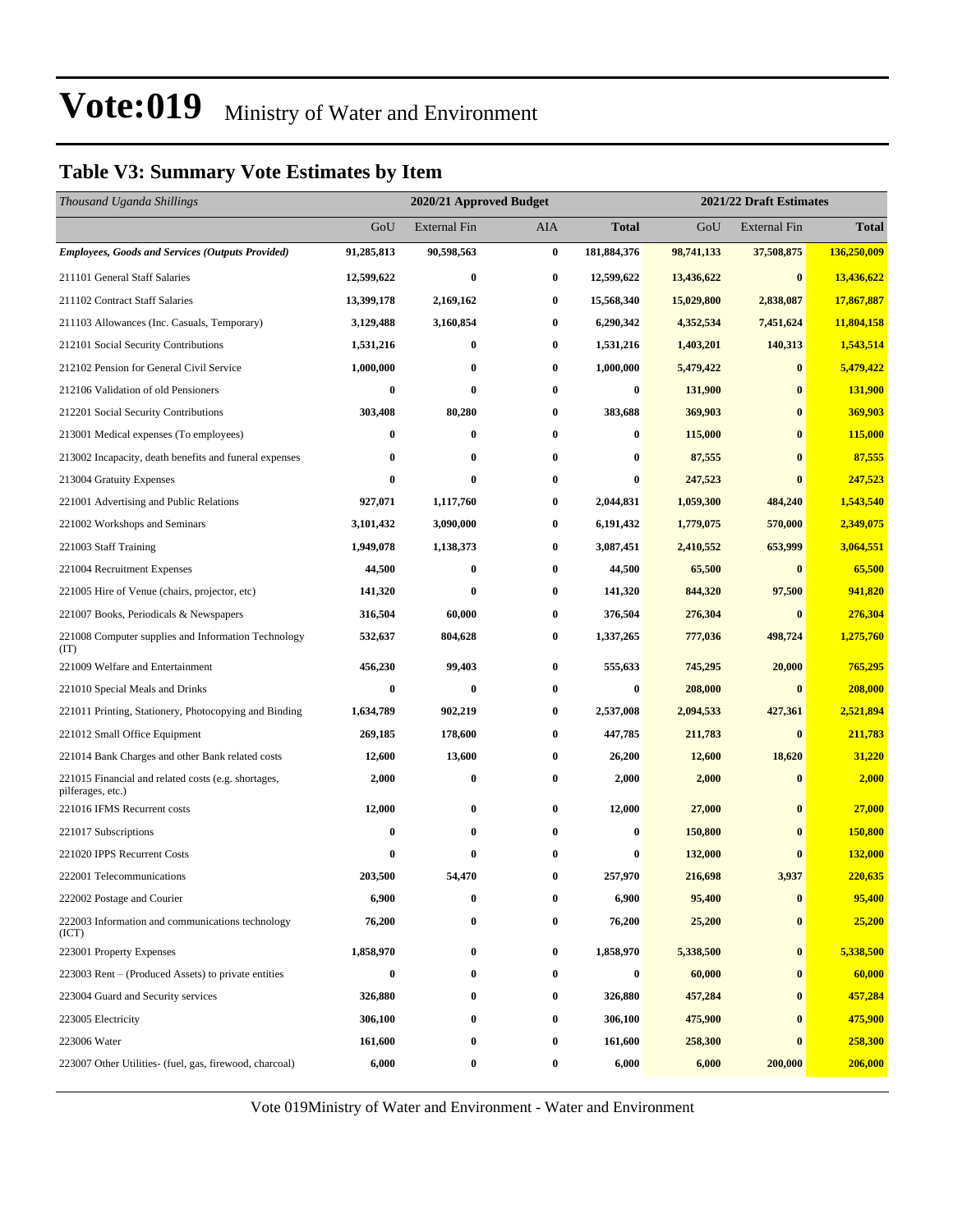| 224001 Medical Supplies                                            | 130,000          | $\bf{0}$     | 0        | 130,000       | 900,000       | $\bf{0}$     | 900,000     |
|--------------------------------------------------------------------|------------------|--------------|----------|---------------|---------------|--------------|-------------|
| 224004 Cleaning and Sanitation                                     | 208,394          | 0            | 0        | 208,394       | 232,000       | $\bf{0}$     | 232,000     |
| 224005 Uniforms, Beddings and Protective Gear                      | 332,000          | $\mathbf{0}$ | 0        | 332,000       | 162,500       | 75,000       | 237,500     |
| 224006 Agricultural Supplies                                       | 625,600          | $\bf{0}$     | 0        | 625,600       | 760,000       | $\mathbf{0}$ | 760,000     |
| 225001 Consultancy Services- Short term                            | 11,872,365       | 13,636,192   | 0        | 25,508,557    | 2,201,227     | 2,617,870    | 4,819,097   |
| 225002 Consultancy Services-Long-term                              | 16,475,457       | 56,833,236   | 0        | 73,308,693    | 17,199,671    | 16,638,154   | 33,837,824  |
| 227001 Travel inland                                               | 7,513,113        | 3,398,500    | 0        | 10,911,613    | 7,239,853     | 1,462,156    | 8,702,009   |
| 227002 Travel abroad                                               | 628,000          | 95,080       | 0        | 723,080       | 475,069       | 22,540       | 497,609     |
| 227004 Fuel, Lubricants and Oils                                   | 5,883,002        | 2,478,256    | 0        | 8,361,258     | 5,849,077     | 1,188,273    | 7,037,350   |
| 228001 Maintenance - Civil                                         | 48,097           | $\bf{0}$     | 0        | 48,097        | 265,000       | $\mathbf{0}$ | 265,000     |
| 228002 Maintenance - Vehicles                                      | 2,685,378        | 1,246,950    | 0        | 3,932,328     | 2,683,795     | 380,278      | 3,064,074   |
| 228003 Maintenance – Machinery, Equipment $\&$<br>Furniture        | 391,500          | 41,000       | 0        | 432,500       | 219,000       | $\bf{0}$     | 219,000     |
| 228004 Maintenance – Other                                         | 12,000           | $\bf{0}$     | 0        | 12,000        | 38,000        | $\bf{0}$     | 38,000      |
| 273102 Incapacity, death benefits and funeral expenses             | $\bf{0}$         | $\bf{0}$     | 0        | 0             | 10,500        | $\mathbf{0}$ | 10,500      |
| 281401 Rental – non produced assets                                | 60,000           | $\bf{0}$     | 0        | 60,000        | $\bf{0}$      | $\bf{0}$     | $\bf{0}$    |
| 281503 Engineering and Design Studies & Plans for<br>capital works | $\bf{0}$         | $\bf{0}$     | 0        | 0             | $\bf{0}$      | 1,600,000    | 1,600,000   |
| 281504 Monitoring, Supervision & Appraisal of Capital<br>work      | 62,500           | $\bf{0}$     | 0        | 62,500        | 1,072,600     | 120,200      | 1,192,800   |
| 282103 Scholarships and related costs                              | 50,000           | $\bf{0}$     | 0        | 50,000        | 50,000        | $\bf{0}$     | 50,000      |
| 282104 Compensation to 3rd Parties                                 | $\bf{0}$         | $\bf{0}$     | 0        | 0             | 1,000,000     | $\bf{0}$     | 1,000,000   |
| <b>Grants, Transfers and Subsides (Outputs Funded)</b>             | 6,928,397        | $\bf{0}$     | $\bf{0}$ | 6,928,397     | 12,174,122    | $\bf{0}$     | 12,174,122  |
| 262101 Contributions to International Organisations<br>(Current)   | 780,000          | $\bf{0}$     | 0        | 780,000       | 898,500       | $\bf{0}$     | 898,500     |
| 262201 Contributions to International Organisations<br>(Capital)   | 750,000          | $\bf{0}$     | 0        | 750,000       | 422,500       | $\bf{0}$     | 422,500     |
| 263104 Transfers to other govt. Units (Current)                    | 3,398,397        | $\bf{0}$     | 0        | 3,398,397     | 4,680,122     | $\bf{0}$     | 4,680,122   |
| 263204 Transfers to other govt. Units (Capital)                    | 2,000,000        | $\bf{0}$     | 0        | 2,000,000     | 6,093,000     | $\mathbf{0}$ | 6,093,000   |
| 291001 Transfers to Government Institutions                        | $\boldsymbol{0}$ | $\bf{0}$     | 0        | $\bf{0}$      | 80,000        | $\bf{0}$     | 80,000      |
| <b>Investment</b> (Capital Purchases)                              | 339,513,395      | 986,232,933  | 0        | 1,325,746,328 | 333,748,736   | 356,704,876  | 690,453,612 |
| 281501 Environment Impact Assessment for Capital<br>Works          | 300,000          | 800,000      | 0        | 1,100,000     | 40,000        | 1,090,000    | 1,130,000   |
| 281502 Feasibility Studies for Capital Works                       | 5,426,895        | 2,740,000    | 0        | 8,166,895     | 1,510,000     | $\mathbf 0$  | 1,510,000   |
| 281503 Engineering and Design Studies & Plans for<br>capital works | 24,424,714       | 59,853,972   |          | 84,278,686    | 49,168,418    | 20,709,312   | 69,877,729  |
| 281504 Monitoring, Supervision & Appraisal of Capital<br>work      | 4,058,400        | 4,171,028    | 0        | 8,229,428     | 3,367,200     | 17,480,268   | 20,847,468  |
| 311101 Land                                                        | 13,292,698       | $\bf{0}$     | 0        | 13,292,698    | 11,620,217    | $\bf{0}$     | 11,620,217  |
| 312101 Non-Residential Buildings                                   | 8,399,264        | 2,149,612    | 0        | 10,548,876    | 11,349,900    | 1,500,000    | 12,849,900  |
| 312104 Other Structures                                            | 252,634,524      | 831,629,760  | 0        | 1,084,264,284 | 233, 187, 505 | 276,462,712  | 509,650,217 |
| 312201 Transport Equipment                                         | 1,743,807        | 8,015,779    | 0        | 9,759,586     | 3,278,000     | 700,000      | 3,978,000   |
| 312202 Machinery and Equipment                                     | 11,914,461       | 68,840,855   | 0        | 80,755,316    | 5,739,766     | 14,375,584   | 20,115,350  |
| 312203 Furniture & Fixtures                                        | 1,983,902        | 41,999       | 0        | 2,025,900     | 538,000       | 142,000      | 680,000     |
| 312213 ICT Equipment                                               | 1,987,730        | 2,112,500    | 0        | 4,100,230     | 1,449,730     | 245,000      | 1,694,730   |
| 312214 Laboratory Equipments                                       | 2,095,000        | $\bf{0}$     | 0        | 2,095,000     | 700,000       | $\bf{0}$     | 700,000     |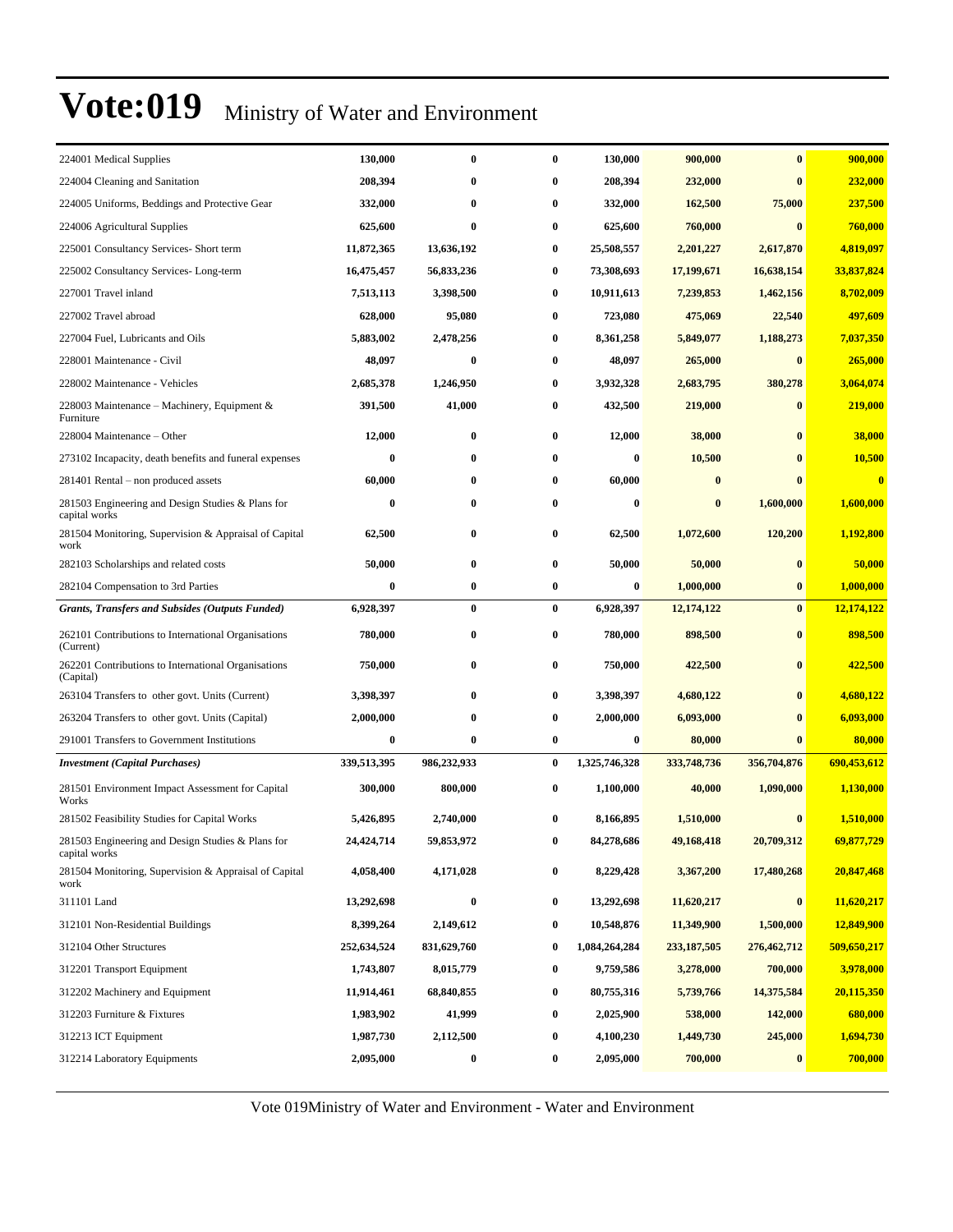| 312301 Cultivated Assets            | 11,252,000  | 5,767,316     | $\bf{0}$ | 17.019.316    | 11,800,000  | 24,000,000    | 35,800,000   |
|-------------------------------------|-------------|---------------|----------|---------------|-------------|---------------|--------------|
| 314201 Materials and supplies       | $\bf{0}$    | 110.112       | 0        | 110.112       | $\bf{0}$    | $\mathbf{0}$  | $\mathbf{0}$ |
| <b>Arrears</b>                      | 9,014,168   | $\bf{0}$      | 0        | 9.014.168     | 14,565,502  | $\mathbf{0}$  | 14,565,502   |
| 321605 Domestic arrears (Budgeting) | 9,014,168   | 0             | 0        | 9.014.168     | 14,565,502  | $\mathbf{0}$  | 14,565,502   |
| <b>Grand Total Vote 019</b>         | 446,741,775 | 1.076.831.496 | 0        | 1,523,573,270 | 459,229,493 | 394,213,751   | 853,443,244  |
| <b>Total Excluding Arrears</b>      | 437,727,606 | 1,076,831,496 |          | 1,514,559,102 | 444,663,992 | 394, 213, 751 | 838,877,743  |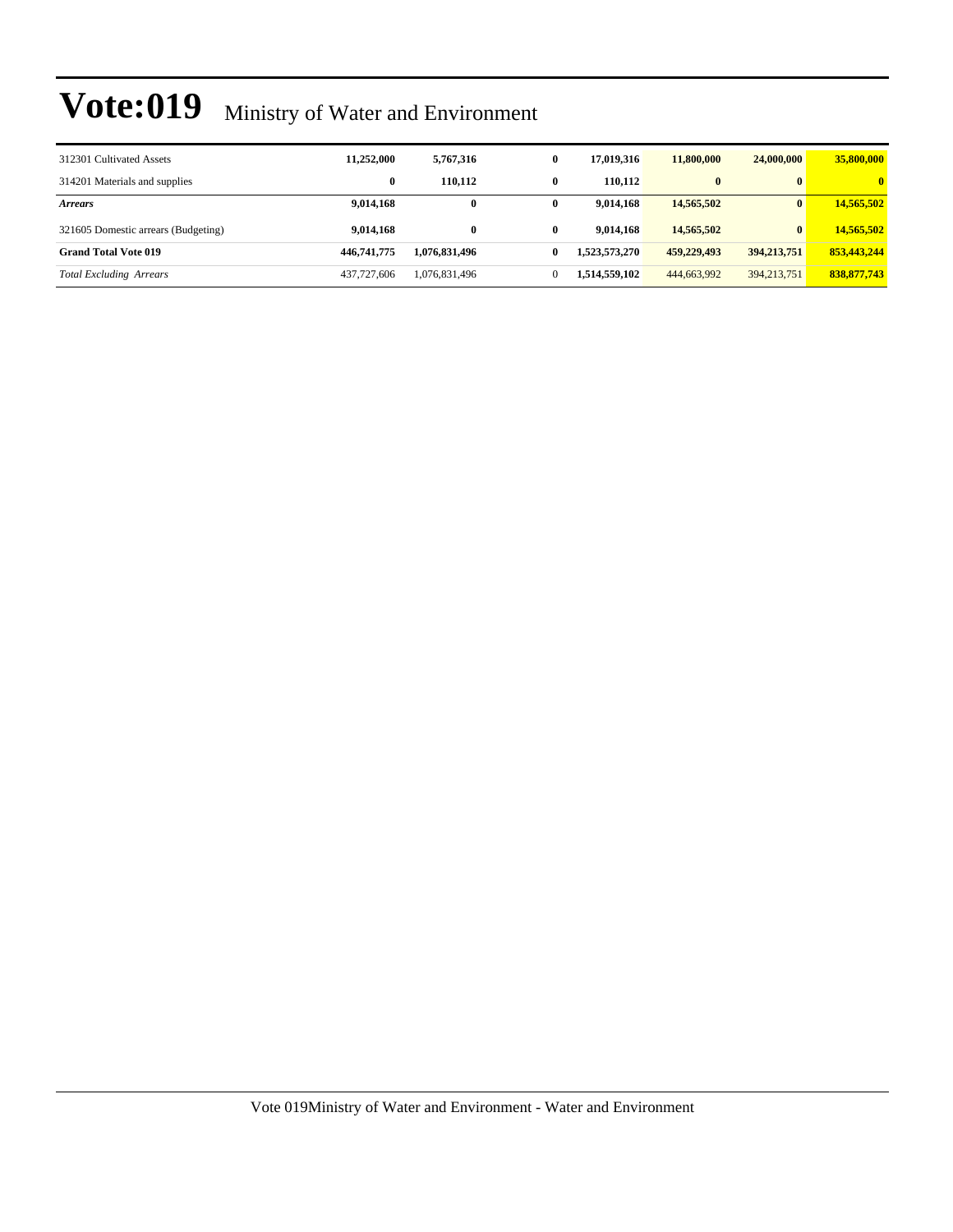#### **Table V4: Detailed Estimates by Sub-SubProgramme, Department,Project and Output and Item**

#### *Sub-SubProgrammme 01 Rural Water Supply and Sanitation*

*Recurrent Budget Estimates*

#### **Department 05 Rural Water Supply and Sanitation**

| Thousand Uganda Shillings                                                                       |              | 2020/21 Approved Budget |                |                       |                       | 2021/22 Draft Estimates |              |
|-------------------------------------------------------------------------------------------------|--------------|-------------------------|----------------|-----------------------|-----------------------|-------------------------|--------------|
| <b>Outputs Provided</b>                                                                         | Wage         | Non Wage                | <b>AIA</b>     | <b>Total</b>          | Wage                  | Non Wage                | <b>Total</b> |
| <b>Budget Output 090102 Administration and Management services</b>                              |              |                         |                |                       |                       |                         |              |
| 211101 General Staff Salaries                                                                   | 1.566.541    | $\Omega$                | $\overline{0}$ | 1.566.541             | 1,567,000             | $\overline{0}$          | 1,567,000    |
| <b>Total Cost of Budget Output 02</b>                                                           | 1,566,541    | 0                       | 0              | 1,566,541             | 1,567,000             | $\boldsymbol{\theta}$   | 1,567,000    |
| <b>Total Cost Of Outputs Provided</b>                                                           | 1,566,541    | $\bf{0}$                | $\bf{0}$       | 1,566,541             | 1,567,000             | $\bf{0}$                | 1,567,000    |
| <b>Outputs Funded</b>                                                                           | Wage         | Non Wage                | <b>AIA</b>     | <b>Total</b>          | Wage                  | Non Wage                | <b>Total</b> |
| Budget Output 090153 Kahama Gravity Water Scheme                                                |              |                         |                |                       |                       |                         |              |
| 263204 Transfers to other govt. Units (Capital)                                                 | $\mathbf{0}$ | $\mathbf{0}$            | $\Omega$       | $\bf{0}$              | $\mathbf{0}$          | 2,593,000               | 2,593,000    |
| o/w Transfer to Appropriate technology centre to facilitate<br>research and Innovations in WASH | $\theta$     | 0                       | $\theta$       | $\mathbf{0}$          | $\theta$              | 2,593,000               | 2,593,000    |
| <b>Total Cost of Budget Output 53</b>                                                           | 0            | 0                       | $\theta$       | $\boldsymbol{\theta}$ | $\boldsymbol{\theta}$ | 2,593,000               | 2,593,000    |
| <b>Total Cost Of Outputs Funded</b>                                                             | $\bf{0}$     | $\bf{0}$                | $\bf{0}$       | $\bf{0}$              | $\bf{0}$              | 2,593,000               | 2,593,000    |
| <b>Total Cost for Department 05</b>                                                             | 1,566,541    | $\bf{0}$                | $\bf{0}$       | 1,566,541             | 1,567,000             | 2,593,000               | 4,160,000    |
| <b>Total Excluding Arrears</b>                                                                  | 1,566,541    | $\mathbf{0}$            | $\overline{0}$ | 1,566,541             | 1,567,000             | 2,593,000               | 4,160,000    |
|                                                                                                 |              |                         |                |                       |                       |                         |              |

*Development Budget Estimates*

| <b>Project 1347 Solar Powered Mini-Piped Water Schemes in rural Areas</b> |                               |                         |                |              |                         |                       |           |
|---------------------------------------------------------------------------|-------------------------------|-------------------------|----------------|--------------|-------------------------|-----------------------|-----------|
| Thousand Uganda Shillings                                                 |                               | 2020/21 Approved Budget |                |              | 2021/22 Draft Estimates |                       |           |
| <b>Outputs Provided</b>                                                   | <b>GoU Dev't External Fin</b> |                         | <b>AIA</b>     | <b>Total</b> | GoU Dev't External Fin  | <b>Total</b>          |           |
| Budget Output 090101 Back up support for O & M of Rural Water             |                               |                         |                |              |                         |                       |           |
| 211102 Contract Staff Salaries                                            | 392,000                       | $\overline{0}$          | $\overline{0}$ | 392,000      | 392,000                 | $\overline{0}$        | 392,000   |
| 211103 Allowances (Inc. Casuals, Temporary)                               | 300,000                       | $\overline{0}$          | $\overline{0}$ | 300,000      | 290,000                 | $\overline{0}$        | 290,000   |
| 212101 Social Security Contributions                                      | 94,060                        | $\boldsymbol{0}$        | $\Omega$       | 94,060       | 94,060                  | $\mathbf{0}$          | 94,060    |
| 221008 Computer supplies and Information Technology (IT)                  | 50,000                        | $\boldsymbol{0}$        | $\Omega$       | 50,000       | 100,000                 | $\mathbf{0}$          | 100,000   |
| 225002 Consultancy Services-Long-term                                     | 70,220                        | $\overline{0}$          | $\Omega$       | 70,220       | 50,220                  | $\mathbf{0}$          | 50,220    |
| 227001 Travel inland                                                      | 200,500                       | $\overline{0}$          | $\mathbf{0}$   | 200,500      | 180,500                 | $\mathbf{0}$          | 180,500   |
| 227004 Fuel, Lubricants and Oils                                          | 66,500                        | $\overline{0}$          | $\Omega$       | 66,500       | 66,500                  | $\mathbf{0}$          | 66,500    |
| 228002 Maintenance - Vehicles                                             | 34,720                        | $\overline{0}$          | $\mathbf{0}$   | 34,720       | 34,720                  | $\mathbf{0}$          | 34,720    |
| <b>Total Cost Of Budget Output 090101</b>                                 | 1,208,000                     | 0                       | 0              | 1,208,000    | 1,208,000               | $\boldsymbol{\theta}$ | 1,208,000 |
| Budget Output 090103 Promotion of sanitation and hygiene education        |                               |                         |                |              |                         |                       |           |
| 211102 Contract Staff Salaries                                            | 200,000                       | $\overline{0}$          | $\mathbf{0}$   | 200,000      | 200,000                 | $\overline{0}$        | 200,000   |
| 211103 Allowances (Inc. Casuals, Temporary)                               | 100,000                       | $\overline{0}$          | $\overline{0}$ | 100,000      | 100,000                 | $\mathbf{0}$          | 100,000   |
| 212101 Social Security Contributions                                      | 30,000                        | $\mathbf{0}$            | $\overline{0}$ | 30,000       | 30,000                  | $\mathbf{0}$          | 30,000    |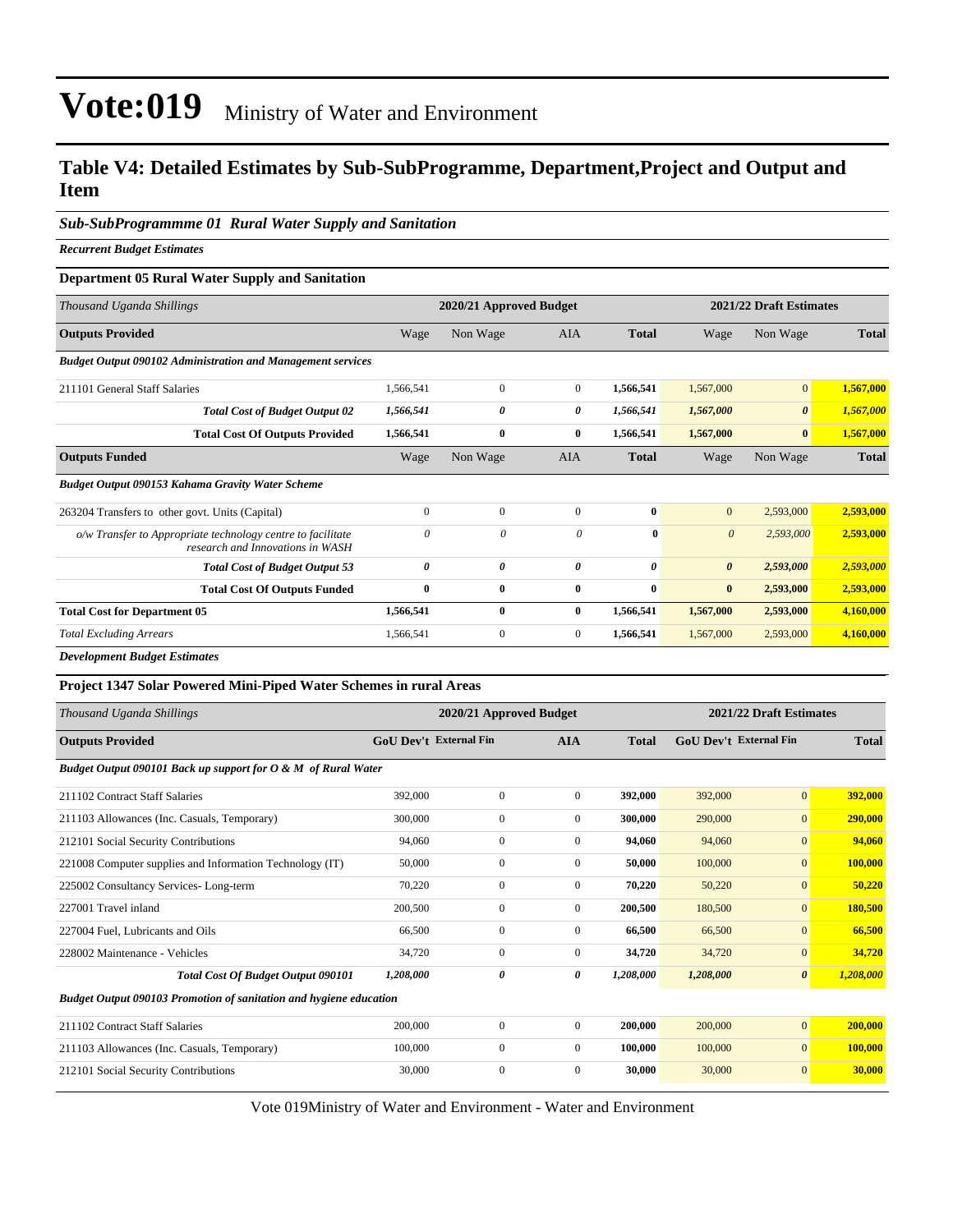| 227001 Travel inland                                                           | 60,000                        | $\boldsymbol{0}$        | $\boldsymbol{0}$ | 60,000       | 50,000           | $\overline{0}$                | 50,000       |
|--------------------------------------------------------------------------------|-------------------------------|-------------------------|------------------|--------------|------------------|-------------------------------|--------------|
| 227004 Fuel, Lubricants and Oils                                               | 50,000                        | $\boldsymbol{0}$        | $\boldsymbol{0}$ | 50,000       | 20,000           | $\overline{0}$                | 20,000       |
| <b>Total Cost Of Budget Output 090103</b>                                      | 440,000                       | 0                       | 0                | 440,000      | 400,000          | 0                             | 400,000      |
| Budget Output 090105 Monitoring and capacity building of LGs, NGOs and CBOs    |                               |                         |                  |              |                  |                               |              |
| 211102 Contract Staff Salaries                                                 | 96,000                        | $\boldsymbol{0}$        | $\boldsymbol{0}$ | 96,000       | 96,000           | $\overline{0}$                | 96,000       |
| 211103 Allowances (Inc. Casuals, Temporary)                                    | 163,000                       | $\boldsymbol{0}$        | $\boldsymbol{0}$ | 163,000      | 160,000          | $\overline{0}$                | 160,000      |
| 212101 Social Security Contributions                                           | 31,010                        | $\boldsymbol{0}$        | $\boldsymbol{0}$ | 31,010       | 31,010           | $\mathbf{0}$                  | 31,010       |
| 221011 Printing, Stationery, Photocopying and Binding                          | 10,000                        | $\boldsymbol{0}$        | $\boldsymbol{0}$ | 10,000       | 10,000           | $\overline{0}$                | 10,000       |
| 225001 Consultancy Services- Short term                                        | 15,490                        | $\mathbf{0}$            | $\boldsymbol{0}$ | 15,490       | $\mathbf{0}$     | $\overline{0}$                | $\bf{0}$     |
| 225002 Consultancy Services-Long-term                                          | $\mathbf{0}$                  | $\mathbf{0}$            | $\boldsymbol{0}$ | $\bf{0}$     | 57,990           | $\mathbf{0}$                  | 57,990       |
| 227001 Travel inland                                                           | 15,500                        | $\boldsymbol{0}$        | $\boldsymbol{0}$ | 15,500       | 30,000           | $\overline{0}$                | 30,000       |
| 227002 Travel abroad                                                           | 30,000                        | $\boldsymbol{0}$        | $\boldsymbol{0}$ | 30,000       | $\mathbf{0}$     | $\overline{0}$                | $\bf{0}$     |
| 227004 Fuel, Lubricants and Oils                                               | 54,000                        | $\boldsymbol{0}$        | $\boldsymbol{0}$ | 54,000       | 60,000           | $\overline{0}$                | 60,000       |
| 228002 Maintenance - Vehicles                                                  | 10,000                        | $\mathbf{0}$            | $\boldsymbol{0}$ | 10,000       | 20,000           | $\overline{0}$                | 20,000       |
| <b>Total Cost Of Budget Output 090105</b>                                      | 425,000                       | 0                       | 0                | 425,000      | 465,000          | $\boldsymbol{\theta}$         | 465,000      |
| <b>Total Cost for Outputs Provided</b>                                         | 2,073,000                     | $\boldsymbol{0}$        | $\boldsymbol{0}$ | 2,073,000    | 2,073,000        | $\overline{0}$                | 2,073,000    |
| <b>Capital Purchases</b>                                                       | <b>GoU Dev't External Fin</b> |                         | AIA              | <b>Total</b> |                  | <b>GoU Dev't External Fin</b> | <b>Total</b> |
| <b>Budget Output 090171 Acquisition of Land by Government</b>                  |                               |                         |                  |              |                  |                               |              |
| 311101 Land                                                                    | 200,000                       | $\boldsymbol{0}$        | $\boldsymbol{0}$ | 200,000      | 200,000          | $\overline{0}$                | 200,000      |
| <b>Total Cost Of Budget Output 090171</b>                                      | 200,000                       | 0                       | 0                | 200,000      | 200,000          | 0                             | 200,000      |
| <b>Budget Output 090180 Construction of Piped Water Supply Systems (Rural)</b> |                               |                         |                  |              |                  |                               |              |
| 281502 Feasibility Studies for Capital Works                                   | 850,000                       | $\mathbf{0}$            | $\boldsymbol{0}$ | 850,000      | $\mathbf{0}$     | $\overline{0}$                | $\bf{0}$     |
| 281503 Engineering and Design Studies & Plans for capital<br>works             | 693,200                       | $\boldsymbol{0}$        | $\boldsymbol{0}$ | 693,200      | $\overline{0}$   | $\Omega$                      | $\mathbf{0}$ |
| 281504 Monitoring, Supervision & Appraisal of Capital work                     | 100,000                       | $\boldsymbol{0}$        | $\boldsymbol{0}$ | 100,000      | $\mathbf{0}$     | $\overline{0}$                | $\bf{0}$     |
| 312104 Other Structures                                                        | 5,110,881                     | $\boldsymbol{0}$        | $\boldsymbol{0}$ | 5,110,881    | 6,386,455        | $\overline{0}$                | 6,386,455    |
| 312301 Cultivated Assets                                                       | 400,000                       | $\mathbf{0}$            | $\mathbf{0}$     | 400,000      | $\mathbf{0}$     | $\overline{0}$                | $\mathbf{0}$ |
| Total Cost Of Budget Output 090180                                             | 7,154,081                     | $\pmb{\theta}$          | 0                | 7,154,081    | 6,386,455        | 0                             | 6,386,455    |
| <b>Budget Output 090181 Construction of Point Water Sources</b>                |                               |                         |                  |              |                  |                               |              |
| 312104 Other Structures                                                        | 28,000,000                    | $\mathbf{0}$            | $\boldsymbol{0}$ | 28,000,000   | 4,000,000        | $\overline{0}$                | 4,000,000    |
| 312202 Machinery and Equipment                                                 | 2,000,000                     | $\boldsymbol{0}$        | $\boldsymbol{0}$ | 2,000,000    | $\mathbf{0}$     | $\vert 0 \vert$               | $\bf{0}$     |
| <b>Total Cost Of Budget Output 090181</b>                                      | 30,000,000                    | $\pmb{\theta}$          | 0                | 30,000,000   | 4,000,000        | 0                             | 4,000,000    |
| <b>Total Cost for Capital Purchases</b>                                        | 37,354,081                    | $\boldsymbol{0}$        | $\boldsymbol{0}$ | 37,354,081   | 10,586,455       | $\boldsymbol{0}$              | 10,586,455   |
| <b>Total Cost for Project: 1347</b>                                            | 39,427,081                    | $\boldsymbol{0}$        | $\boldsymbol{0}$ | 39,427,081   | 12,659,455       | $\mathbf{0}$                  | 12,659,455   |
| <b>Total Excluding Arrears</b>                                                 | 39,427,081                    | $\boldsymbol{0}$        | $\boldsymbol{0}$ | 39,427,081   | 12,659,455       | $\boldsymbol{0}$              | 12,659,455   |
| Project 1359 Piped Water in Rural Areas                                        |                               |                         |                  |              |                  |                               |              |
| Thousand Uganda Shillings                                                      |                               | 2020/21 Approved Budget |                  |              |                  | 2021/22 Draft Estimates       |              |
| <b>Outputs Provided</b>                                                        | <b>GoU Dev't External Fin</b> |                         | <b>AIA</b>       | <b>Total</b> |                  | <b>GoU Dev't External Fin</b> | <b>Total</b> |
| Budget Output 090101 Back up support for O & M of Rural Water                  |                               |                         |                  |              |                  |                               |              |
| 211102 Contract Staff Salaries                                                 | 48,000                        | $\boldsymbol{0}$        | $\boldsymbol{0}$ | 48,000       | $\boldsymbol{0}$ | 0                             | $\bf{0}$     |
|                                                                                |                               |                         |                  |              |                  |                               |              |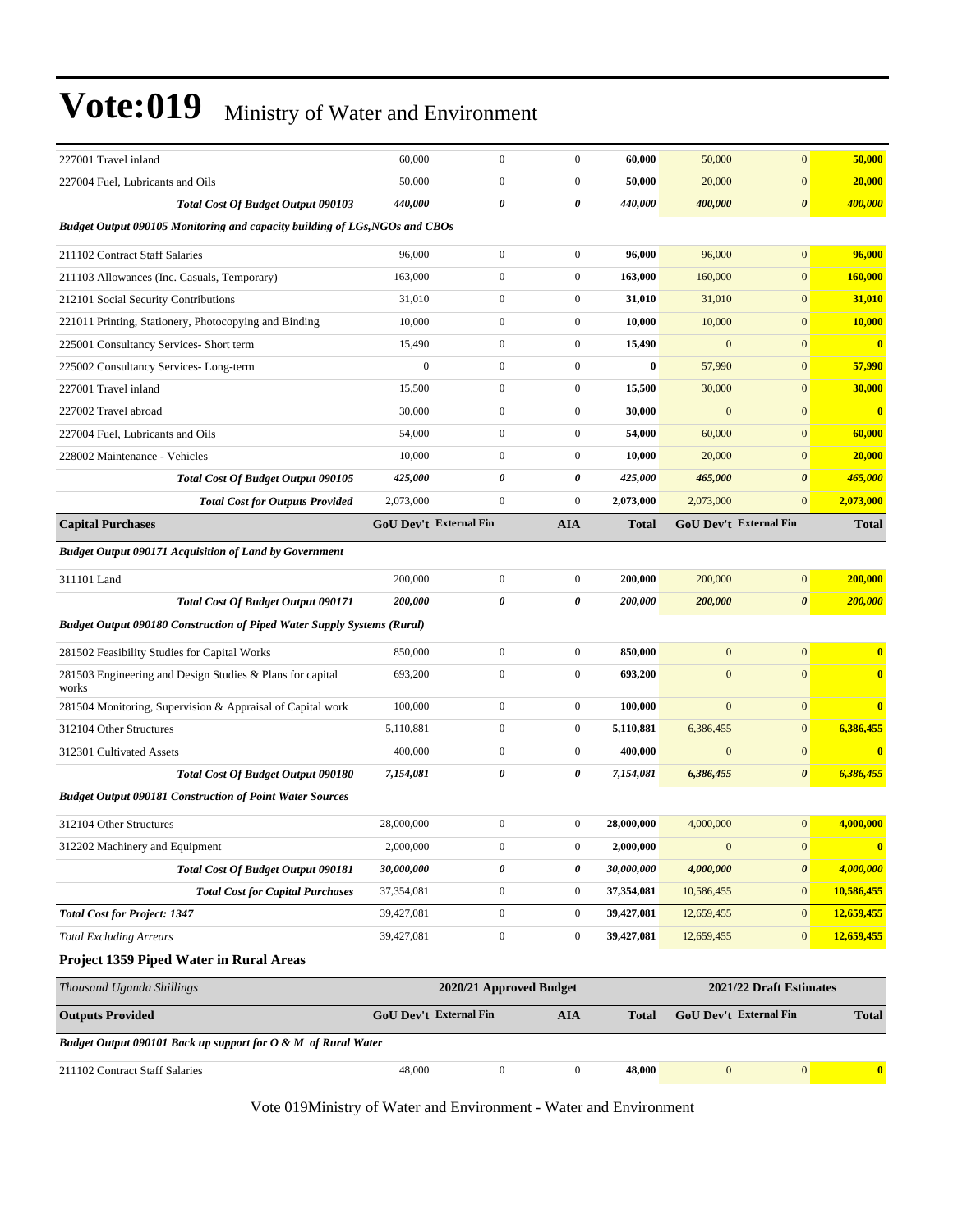| 211103 Allowances (Inc. Casuals, Temporary)                                                    | 20,000           | $\mathbf{0}$     | $\mathbf{0}$     | 20,000  | $\mathbf{0}$          | $\mathbf{0}$          | $\bf{0}$              |
|------------------------------------------------------------------------------------------------|------------------|------------------|------------------|---------|-----------------------|-----------------------|-----------------------|
| 212101 Social Security Contributions                                                           | 5,564            | $\overline{0}$   | $\boldsymbol{0}$ | 5,564   | $\boldsymbol{0}$      | $\mathbf{0}$          | $\bf{0}$              |
| 221001 Advertising and Public Relations                                                        | $\boldsymbol{0}$ | 50,000           | $\boldsymbol{0}$ | 50,000  | $\boldsymbol{0}$      | $\boldsymbol{0}$      | $\bf{0}$              |
| 221007 Books, Periodicals & Newspapers                                                         | 10,000           | $\boldsymbol{0}$ | $\boldsymbol{0}$ | 10,000  | $\boldsymbol{0}$      | $\mathbf{0}$          | $\bf{0}$              |
| 221011 Printing, Stationery, Photocopying and Binding                                          | 45,644           | $\mathbf{0}$     | $\boldsymbol{0}$ | 45,644  | $\mathbf{0}$          | $\mathbf{0}$          | $\bf{0}$              |
| 225001 Consultancy Services- Short term                                                        | $\boldsymbol{0}$ | 200,000          | $\boldsymbol{0}$ | 200,000 | $\mathbf{0}$          | $\mathbf{0}$          | $\bf{0}$              |
| 225002 Consultancy Services-Long-term                                                          | 50,000           | 200,000          | $\boldsymbol{0}$ | 250,000 | $\boldsymbol{0}$      | $\overline{0}$        | $\bf{0}$              |
| 227001 Travel inland                                                                           | 65,700           | 131,400          | $\boldsymbol{0}$ | 197,100 | $\boldsymbol{0}$      | $\boldsymbol{0}$      | $\bf{0}$              |
| 227002 Travel abroad                                                                           | 30,000           | $\boldsymbol{0}$ | $\boldsymbol{0}$ | 30,000  | $\boldsymbol{0}$      | $\mathbf{0}$          | $\bf{0}$              |
| 227004 Fuel, Lubricants and Oils                                                               | 43,000           | $\boldsymbol{0}$ | $\boldsymbol{0}$ | 43,000  | $\mathbf{0}$          | $\mathbf{0}$          | $\bf{0}$              |
| 228002 Maintenance - Vehicles                                                                  | 52,092           | 18,836           | 0                | 70,928  | $\mathbf{0}$          | $\mathbf{0}$          | $\bf{0}$              |
| <b>Total Cost Of Budget Output 090101</b>                                                      | 370,000          | 600,236          | 0                | 970,236 | $\boldsymbol{\theta}$ | $\boldsymbol{\theta}$ | $\boldsymbol{\theta}$ |
| <b>Budget Output 090103 Promotion of sanitation and hygiene education</b>                      |                  |                  |                  |         |                       |                       |                       |
| 211102 Contract Staff Salaries                                                                 | 48,000           | $\boldsymbol{0}$ | $\boldsymbol{0}$ | 48,000  | $\boldsymbol{0}$      | $\boldsymbol{0}$      | $\bf{0}$              |
| 212101 Social Security Contributions                                                           | 5,564            | $\overline{0}$   | $\boldsymbol{0}$ | 5,564   | $\boldsymbol{0}$      | $\mathbf{0}$          | $\bf{0}$              |
| 221008 Computer supplies and Information Technology (IT)                                       | $\boldsymbol{0}$ | 94,628           | $\boldsymbol{0}$ | 94,628  | $\boldsymbol{0}$      | $\mathbf{0}$          | $\bf{0}$              |
| 221009 Welfare and Entertainment                                                               | 7,000            | $\boldsymbol{0}$ | $\boldsymbol{0}$ | 7,000   | $\boldsymbol{0}$      | $\mathbf{0}$          | $\bf{0}$              |
| 225001 Consultancy Services- Short term                                                        | 30,000           | $\overline{0}$   | $\boldsymbol{0}$ | 30,000  | $\mathbf{0}$          | $\overline{0}$        | $\bf{0}$              |
| 225002 Consultancy Services-Long-term                                                          | $\boldsymbol{0}$ | 130,000          | $\boldsymbol{0}$ | 130,000 | $\mathbf{0}$          | $\mathbf{0}$          | $\bf{0}$              |
| 227001 Travel inland                                                                           | 68,750           | $\mathbf 0$      | $\boldsymbol{0}$ | 68,750  | $\boldsymbol{0}$      | $\mathbf{0}$          | $\bf{0}$              |
| 227004 Fuel, Lubricants and Oils                                                               | 57,686           | 115,372          | $\boldsymbol{0}$ | 173,058 | $\boldsymbol{0}$      | $\mathbf{0}$          | $\bf{0}$              |
| 228002 Maintenance - Vehicles                                                                  | $\boldsymbol{0}$ | 160,000          | $\boldsymbol{0}$ | 160,000 | $\mathbf{0}$          | $\mathbf{0}$          | $\bf{0}$              |
| <b>Total Cost Of Budget Output 090103</b>                                                      | 217,000          | 500,000          | 0                | 717,000 | $\boldsymbol{\theta}$ | $\boldsymbol{\theta}$ | $\boldsymbol{\theta}$ |
| Budget Output 090104 Research and development of appropriate water and sanitation technologies |                  |                  |                  |         |                       |                       |                       |
| 211102 Contract Staff Salaries                                                                 | 48,000           | $\boldsymbol{0}$ | $\boldsymbol{0}$ | 48,000  | $\boldsymbol{0}$      | $\mathbf{0}$          | $\bf{0}$              |
| 211103 Allowances (Inc. Casuals, Temporary)                                                    | 33,000           | $\boldsymbol{0}$ | $\boldsymbol{0}$ | 33,000  | $\boldsymbol{0}$      | $\mathbf{0}$          | $\bf{0}$              |
| 212101 Social Security Contributions                                                           | 5,564            | $\mathbf{0}$     | $\boldsymbol{0}$ | 5,564   | $\mathbf{0}$          | $\mathbf{0}$          | $\bf{0}$              |
| 221001 Advertising and Public Relations                                                        | 30,000           | $\boldsymbol{0}$ | $\boldsymbol{0}$ | 30,000  | $\mathbf{0}$          | $\mathbf{0}$          | 0                     |
| 221011 Printing, Stationery, Photocopying and Binding                                          | 10,000           | $\boldsymbol{0}$ | $\boldsymbol{0}$ | 10,000  | $\mathbf{0}$          | $\mathbf{0}$          | $\bf{0}$              |
| 221012 Small Office Equipment                                                                  | 30,000           | $\boldsymbol{0}$ | $\boldsymbol{0}$ | 30,000  | $\mathbf{0}$          | $\mathbf{0}$          | $\bf{0}$              |
| 225001 Consultancy Services- Short term                                                        | 153,000          | $\boldsymbol{0}$ | 0                | 153,000 | $\boldsymbol{0}$      | $\boldsymbol{0}$      | 0                     |
| 227001 Travel inland                                                                           | 50,000           | $\boldsymbol{0}$ | $\boldsymbol{0}$ | 50,000  | $\boldsymbol{0}$      | $\boldsymbol{0}$      | $\bf{0}$              |
| 227004 Fuel, Lubricants and Oils                                                               | 30,000           | $\boldsymbol{0}$ | $\boldsymbol{0}$ | 30,000  | $\boldsymbol{0}$      | $\mathbf{0}$          | $\bf{0}$              |
| 228002 Maintenance - Vehicles                                                                  | 10,436           | $\boldsymbol{0}$ | $\boldsymbol{0}$ | 10,436  | $\boldsymbol{0}$      | $\mathbf{0}$          | $\bf{0}$              |
| Total Cost Of Budget Output 090104                                                             | 400,000          | 0                | 0                | 400,000 | $\pmb{\theta}$        | $\boldsymbol{\theta}$ | $\boldsymbol{\theta}$ |
| Budget Output 090105 Monitoring and capacity building of LGs, NGOs and CBOs                    |                  |                  |                  |         |                       |                       |                       |
| 211102 Contract Staff Salaries                                                                 | 58,000           | $\boldsymbol{0}$ | $\boldsymbol{0}$ | 58,000  | $\boldsymbol{0}$      | $\mathbf{0}$          | $\bf{0}$              |
| 211103 Allowances (Inc. Casuals, Temporary)                                                    | 40,000           | 160,000          | $\boldsymbol{0}$ | 200,000 | $\boldsymbol{0}$      | $\mathbf{0}$          | $\bf{0}$              |
| 212101 Social Security Contributions                                                           | 6,044            | $\overline{0}$   | 0                | 6,044   | $\boldsymbol{0}$      | $\mathbf{0}$          | $\bf{0}$              |
| 221002 Workshops and Seminars                                                                  | $\boldsymbol{0}$ | 195,000          | $\boldsymbol{0}$ | 195,000 | $\boldsymbol{0}$      | $\mathbf{0}$          | $\bf{0}$              |
| 221008 Computer supplies and Information Technology (IT)                                       | $\boldsymbol{0}$ | 190,000          | $\boldsymbol{0}$ | 190,000 | $\boldsymbol{0}$      | $\mathbf{0}$          | $\bf{0}$              |
|                                                                                                |                  |                  |                  |         |                       |                       |                       |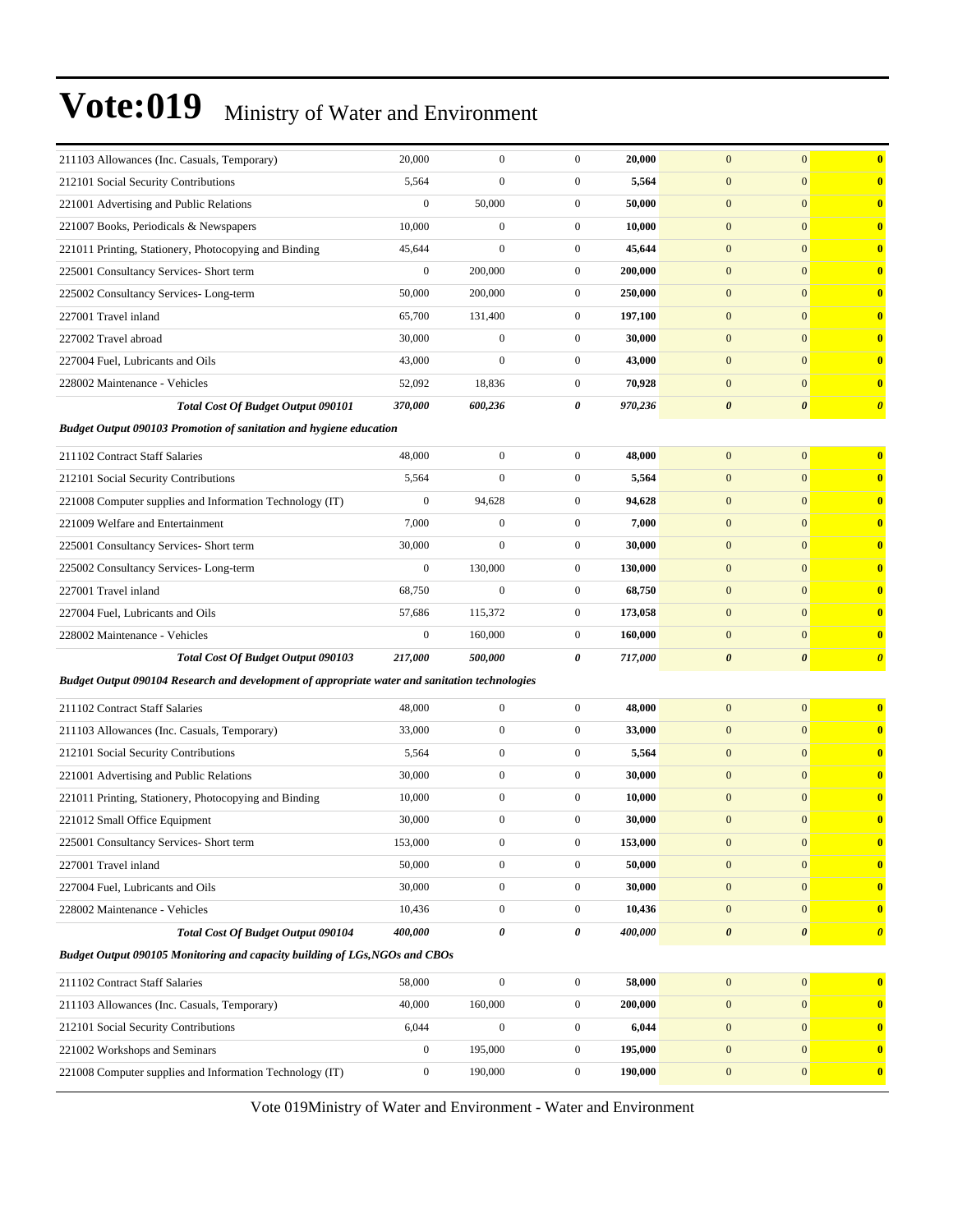| 221011 Printing, Stationery, Photocopying and Binding                              | 21,000                 | $\boldsymbol{0}$        | $\boldsymbol{0}$ | 21,000       | $\mathbf{0}$          | $\mathbf{0}$            | $\bf{0}$                |
|------------------------------------------------------------------------------------|------------------------|-------------------------|------------------|--------------|-----------------------|-------------------------|-------------------------|
| 225001 Consultancy Services- Short term                                            | $\boldsymbol{0}$       | 155,000                 | $\boldsymbol{0}$ | 155,000      | $\boldsymbol{0}$      | $\mathbf{0}$            | $\mathbf{0}$            |
| 225002 Consultancy Services-Long-term                                              | $\boldsymbol{0}$       | 300,000                 | $\boldsymbol{0}$ | 300,000      | $\mathbf{0}$          | $\overline{0}$          | $\mathbf{0}$            |
| 227001 Travel inland                                                               | 45,000                 | $\boldsymbol{0}$        | $\boldsymbol{0}$ | 45,000       | $\mathbf{0}$          | $\mathbf{0}$            | $\mathbf{0}$            |
| 227002 Travel abroad                                                               | 30,000                 | $\boldsymbol{0}$        | $\boldsymbol{0}$ | 30,000       | $\mathbf{0}$          | $\mathbf{0}$            | $\overline{\mathbf{0}}$ |
| 227004 Fuel, Lubricants and Oils                                                   | 60,800                 | $\boldsymbol{0}$        | $\boldsymbol{0}$ | 60,800       | $\mathbf{0}$          | $\mathbf{0}$            | $\bf{0}$                |
| 228002 Maintenance - Vehicles                                                      | 76,156                 | $\boldsymbol{0}$        | $\boldsymbol{0}$ | 76,156       | $\mathbf{0}$          | $\mathbf{0}$            | $\overline{\mathbf{0}}$ |
| 281504 Monitoring, Supervision & Appraisal of Capital work                         | $\boldsymbol{0}$       | $\boldsymbol{0}$        | $\boldsymbol{0}$ | $\bf{0}$     | 500,000               | $\mathbf{0}$            | 500,000                 |
| <b>Total Cost Of Budget Output 090105</b>                                          | 337,000                | 1,000,000               | 0                | 1,337,000    | 500,000               | $\boldsymbol{\theta}$   | 500,000                 |
| <b>Total Cost for Outputs Provided</b>                                             | 1,324,000              | 2,100,236               | $\boldsymbol{0}$ | 3,424,236    | 500,000               | $\mathbf{0}$            | 500,000                 |
| <b>Capital Purchases</b>                                                           | GoU Dev't External Fin |                         | <b>AIA</b>       | <b>Total</b> |                       | GoU Dev't External Fin  | <b>Total</b>            |
| <b>Budget Output 090171 Acquisition of Land by Government</b>                      |                        |                         |                  |              |                       |                         |                         |
| 311101 Land                                                                        | 300,000                | $\boldsymbol{0}$        | $\boldsymbol{0}$ | 300,000      | $\mathbf{0}$          | $\boldsymbol{0}$        | $\bf{0}$                |
| <b>Total Cost Of Budget Output 090171</b>                                          | 300,000                | 0                       | 0                | 300,000      | $\boldsymbol{\theta}$ | $\pmb{\theta}$          | $\boldsymbol{\theta}$   |
| <b>Budget Output 090180 Construction of Piped Water Supply Systems (Rural)</b>     |                        |                         |                  |              |                       |                         |                         |
| 281502 Feasibility Studies for Capital Works                                       | $\boldsymbol{0}$       | 740,000                 | $\boldsymbol{0}$ | 740,000      | $\mathbf{0}$          | $\mathbf{0}$            | $\overline{\mathbf{0}}$ |
| 281503 Engineering and Design Studies & Plans for capital<br>works                 | 800,000                | 1,098,784               | $\boldsymbol{0}$ | 1,898,784    | $\mathbf{0}$          | $\mathbf{0}$            | $\mathbf{0}$            |
| 281504 Monitoring, Supervision & Appraisal of Capital work                         | 70,000                 | $\boldsymbol{0}$        | $\boldsymbol{0}$ | 70,000       | $\mathbf{0}$          | $\mathbf{0}$            | $\overline{\mathbf{0}}$ |
| 312104 Other Structures                                                            | 10,405,400             | 38,499,980              | $\boldsymbol{0}$ | 48,905,380   | 5,000,000             | $\mathbf{0}$            | 5,000,000               |
| 312301 Cultivated Assets                                                           | 200,000                | $\boldsymbol{0}$        | $\boldsymbol{0}$ | 200,000      | $\mathbf{0}$          | $\mathbf{0}$            | $\overline{\mathbf{0}}$ |
| <b>Total Cost Of Budget Output 090180</b>                                          | 11,475,400             | 40,338,764              | 0                | 51,814,164   | 5,000,000             | $\boldsymbol{\theta}$   | 5,000,000               |
| <b>Total Cost for Capital Purchases</b>                                            | 11,775,400             | 40,338,764              | $\boldsymbol{0}$ | 52,114,164   | 5,000,000             | $\mathbf{0}$            | 5,000,000               |
| <b>Total Cost for Project: 1359</b>                                                | 13,099,400             | 42,439,000              | $\mathbf{0}$     | 55,538,400   | 5,500,000             | $\overline{0}$          | 5,500,000               |
| <b>Total Excluding Arrears</b>                                                     | 13,099,400             | 42,439,000              | $\boldsymbol{0}$ | 55,538,400   | 5,500,000             | $\mathbf{0}$            | 5,500,000               |
| Project 1530 Integrated Water Resources Management and Development Project (IWMDP) |                        |                         |                  |              |                       |                         |                         |
| Thousand Uganda Shillings                                                          |                        | 2020/21 Approved Budget |                  |              |                       | 2021/22 Draft Estimates |                         |
| <b>Outputs Provided</b>                                                            | GoU Dev't External Fin |                         | <b>AIA</b>       | <b>Total</b> |                       | GoU Dev't External Fin  | <b>Total</b>            |
| Budget Output 090101 Back up support for O & M of Rural Water                      |                        |                         |                  |              |                       |                         |                         |
| 211103 Allowances (Inc. Casuals, Temporary)                                        | $\mathbf{0}$           | $\mathbf{0}$            | $\boldsymbol{0}$ | $\bf{0}$     | 70,000                | 105,000                 | 175,000                 |
| 221001 Advertising and Public Relations                                            | $\mathbf{0}$           | 100,000                 | $\boldsymbol{0}$ | 100,000      | 50,000                | 100,000                 | 150,000                 |
| 221002 Workshops and Seminars                                                      | $\boldsymbol{0}$       | 100,000                 | $\boldsymbol{0}$ | 100,000      | $\boldsymbol{0}$      | $\boldsymbol{0}$        | $\bf{0}$                |
| 221003 Staff Training                                                              | $\boldsymbol{0}$       | 71,672                  | $\boldsymbol{0}$ | 71,672       | 70,000                | $\boldsymbol{0}$        | 70,000                  |
| 221008 Computer supplies and Information Technology (IT)                           | $\boldsymbol{0}$       | 120,000                 | $\boldsymbol{0}$ | 120,000      | $\boldsymbol{0}$      | 120,000                 | 120,000                 |
| 221012 Small Office Equipment                                                      | $\mathbf{0}$           | 100,000                 | $\boldsymbol{0}$ | 100,000      | $\boldsymbol{0}$      | $\boldsymbol{0}$        | $\bf{0}$                |
| 225002 Consultancy Services-Long-term                                              | $\boldsymbol{0}$       | 4,248,328               | $\boldsymbol{0}$ | 4,248,328    | $\boldsymbol{0}$      | 1,675,000               | 1,675,000               |
| 227001 Travel inland                                                               | $\overline{0}$         | 300,000                 | $\boldsymbol{0}$ | 300,000      | 50,000                | $\mathbf{0}$            | 50,000                  |
| 227002 Travel abroad                                                               | $\boldsymbol{0}$       | $\boldsymbol{0}$        | $\boldsymbol{0}$ | $\bf{0}$     | 30,000                | $\boldsymbol{0}$        | 30,000                  |
| 228002 Maintenance - Vehicles                                                      | $\boldsymbol{0}$       | $\boldsymbol{0}$        | $\boldsymbol{0}$ | $\bf{0}$     | 30,000                | $\mathbf{0}$            | 30,000                  |
| Total Cost Of Budget Output 090101                                                 | 0                      | 5,040,000               | 0                | 5,040,000    | 300,000               | 2,000,000               | 2,300,000               |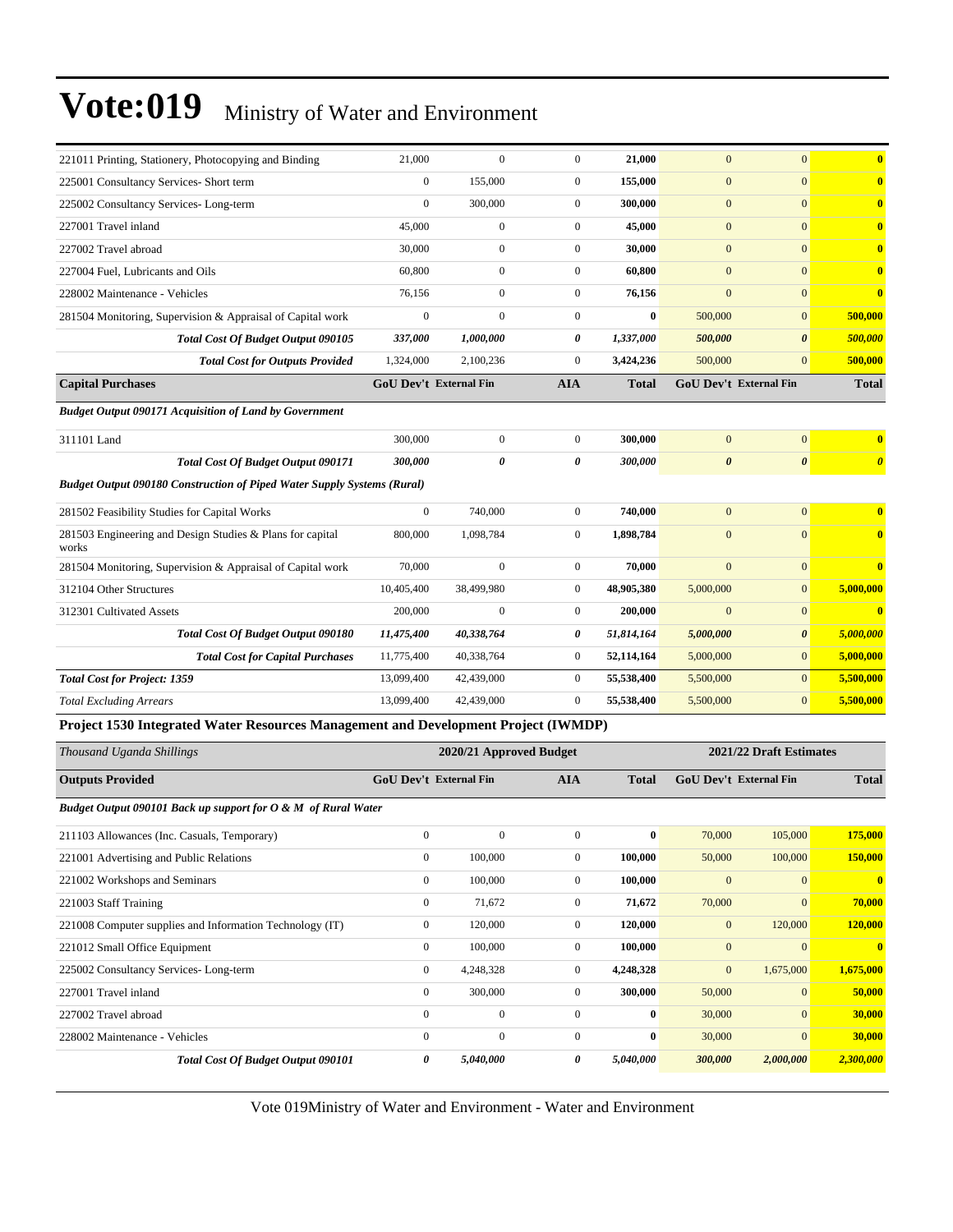| Budget Output 090103 Promotion of sanitation and hygiene education          |                               |                         |                       |                       |                |                         |              |
|-----------------------------------------------------------------------------|-------------------------------|-------------------------|-----------------------|-----------------------|----------------|-------------------------|--------------|
| 221009 Welfare and Entertainment                                            | $\Omega$                      | $\boldsymbol{0}$        | $\boldsymbol{0}$      | $\bf{0}$              | 20,000         | $\mathbf{0}$            | 20,000       |
| 221011 Printing, Stationery, Photocopying and Binding                       | $\mathbf{0}$                  | $\overline{0}$          | $\overline{0}$        | $\bf{0}$              | 20,000         | $\overline{0}$          | 20,000       |
| 223005 Electricity                                                          | $\mathbf{0}$                  | $\overline{0}$          | $\overline{0}$        | $\bf{0}$              | 30,000         | $\mathbf{0}$            | 30,000       |
| 223006 Water                                                                | $\overline{0}$                | $\overline{0}$          | $\boldsymbol{0}$      | $\bf{0}$              | 20,000         | $\overline{0}$          | 20,000       |
| 225001 Consultancy Services- Short term                                     | $\mathbf{0}$                  | $\overline{0}$          | $\overline{0}$        | $\bf{0}$              | 100,000        | 100,000                 | 200,000      |
| 227001 Travel inland                                                        | 30,000                        | $\overline{0}$          | $\boldsymbol{0}$      | 30,000                | 30,000         | $\mathbf{0}$            | 30,000       |
| 227004 Fuel, Lubricants and Oils                                            | $\mathbf{0}$                  | $\overline{0}$          | $\boldsymbol{0}$      | $\bf{0}$              | 35,000         | $\mathbf{0}$            | 35,000       |
| 228002 Maintenance - Vehicles                                               | 20,000                        | $\boldsymbol{0}$        | $\boldsymbol{0}$      | 20,000                | 50,000         | $\mathbf{0}$            | 50,000       |
| <b>Total Cost Of Budget Output 090103</b>                                   | 50,000                        | 0                       | 0                     | 50,000                | 305,000        | 100,000                 | 405,000      |
| Budget Output 090105 Monitoring and capacity building of LGs, NGOs and CBOs |                               |                         |                       |                       |                |                         |              |
| 211103 Allowances (Inc. Casuals, Temporary)                                 | $\mathbf{0}$                  | $\boldsymbol{0}$        | $\boldsymbol{0}$      | $\bf{0}$              | 70,000         | $\mathbf{0}$            | 70,000       |
| 227001 Travel inland                                                        | $\overline{0}$                | $\overline{0}$          | $\overline{0}$        | $\bf{0}$              | 30,000         | 100,000                 | 130,000      |
| Total Cost Of Budget Output 090105                                          | $\boldsymbol{\theta}$         | $\theta$                | $\theta$              | $\boldsymbol{\theta}$ | 100,000        | 100,000                 | 200,000      |
| <b>Total Cost for Outputs Provided</b>                                      | 50,000                        | 5,040,000               | $\boldsymbol{0}$      | 5,090,000             | 705,000        | 2,200,000               | 2,905,000    |
| <b>Capital Purchases</b>                                                    | <b>GoU Dev't External Fin</b> |                         | <b>AIA</b>            | Total                 |                | GoU Dev't External Fin  | <b>Total</b> |
| <b>Budget Output 090171 Acquisition of Land by Government</b>               |                               |                         |                       |                       |                |                         |              |
| 311101 Land                                                                 | 1,000,000                     | $\mathbf{0}$            | $\boldsymbol{0}$      | 1,000,000             | 1,000,000      | $\mathbf{0}$            | 1,000,000    |
| <b>Total Cost Of Budget Output 090171</b>                                   | 1,000,000                     | $\theta$                | $\boldsymbol{\theta}$ | 1,000,000             | 1,000,000      | $\boldsymbol{\theta}$   | 1,000,000    |
| Budget Output 090180 Construction of Piped Water Supply Systems (Rural)     |                               |                         |                       |                       |                |                         |              |
| 281501 Environment Impact Assessment for Capital Works                      | $\mathbf{0}$                  | 800,000                 | $\mathbf{0}$          | 800,000               | $\overline{0}$ | $\mathbf{0}$            | $\bf{0}$     |
| 281502 Feasibility Studies for Capital Works                                | $\mathbf{0}$                  | 2,000,000               | $\boldsymbol{0}$      | 2,000,000             | $\overline{0}$ | $\Omega$                |              |
| 312104 Other Structures                                                     | 405,000                       | 32,665,256              | $\boldsymbol{0}$      | 33,070,256            | 300,000        | 9,900,000               | 10,200,000   |
| Total Cost Of Budget Output 090180                                          | 405,000                       | 35,465,256              | 0                     | 35,870,256            | 300,000        | 9,900,000               | 10,200,000   |
| <b>Total Cost for Capital Purchases</b>                                     | 1,405,000                     | 35,465,256              | $\mathbf{0}$          | 36,870,256            | 1,300,000      | 9,900,000               | 11,200,000   |
| <b>Total Cost for Project: 1530</b>                                         | 1,455,000                     | 40,505,256              | $\mathbf{0}$          | 41,960,256            | 2,005,000      | 12,100,000              | 14,105,000   |
| <b>Total Excluding Arrears</b>                                              | 1,455,000                     | 40,505,256              | $\boldsymbol{0}$      | 41,960,256            | 2,005,000      | 12,100,000              | 14,105,000   |
| <b>Project 1614 Support To Rural Water Supply and Sanitation Project</b>    |                               |                         |                       |                       |                |                         |              |
| Thousand Uganda Shillings                                                   |                               | 2020/21 Approved Budget |                       |                       |                | 2021/22 Draft Estimates |              |
| <b>Outputs Provided</b>                                                     | GoU Dev't External Fin        |                         | <b>AIA</b>            | <b>Total</b>          |                | GoU Dev't External Fin  | <b>Total</b> |
| Budget Output 090101 Back up support for O & M of Rural Water               |                               |                         |                       |                       |                |                         |              |
| 211102 Contract Staff Salaries                                              | 1,575,000                     | $\boldsymbol{0}$        | $\boldsymbol{0}$      | 1,575,000             | 1,777,000      | $\mathbf{0}$            | 1,777,000    |
| 211103 Allowances (Inc. Casuals, Temporary)                                 | 39,800                        | $\boldsymbol{0}$        | $\boldsymbol{0}$      | 39,800                | 40,000         | $\boldsymbol{0}$        | 40,000       |
| 212101 Social Security Contributions                                        | 173,765                       | $\overline{0}$          | $\mathbf{0}$          | 173,765               | 196,501        | $\mathbf{0}$            | 196,501      |

Vote 019Ministry of Water and Environment - Water and Environment

221002 Workshops and Seminars 0 0 0 **0** 40,000 0 **40,000** 221008 Computer supplies and Information Technology (IT) 0 0 0 **0** 0 200,000 **200,000** 221011 Printing, Stationery, Photocopying and Binding 0 0 0 **0** 0 100,000 **100,000** 225001 Consultancy Services- Short term 0 0 0 **0** 0 380,000 **380,000** 225002 Consultancy Services- Long-term 70,000 0 0 **70,000** 70,000 634,753 **704,753**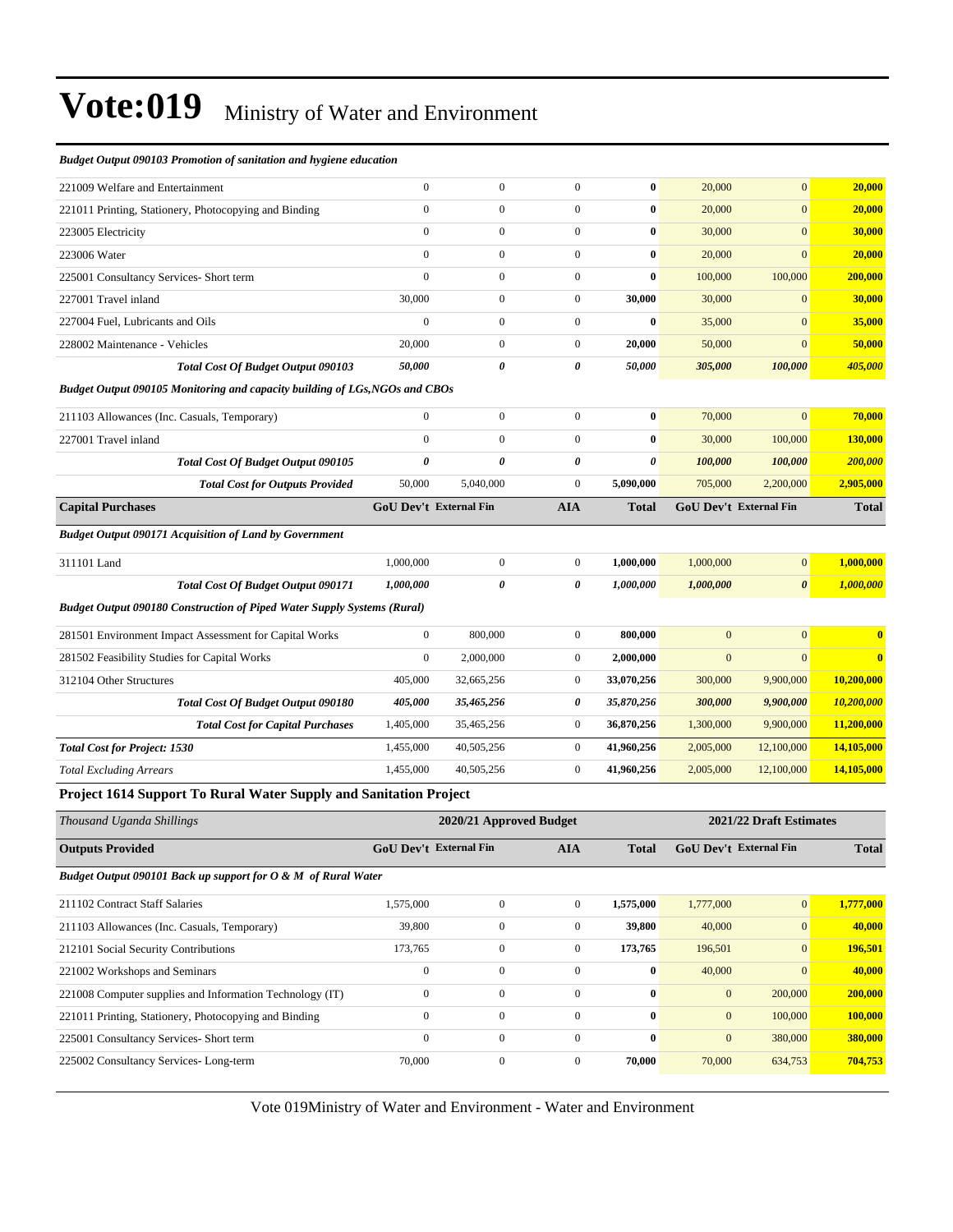| $\boldsymbol{0}$<br>$\boldsymbol{0}$<br>227002 Travel abroad<br>50,000<br>50,000<br>$\mathbf{0}$<br>$\mathbf{0}$<br>$\bf{0}$<br>$\boldsymbol{0}$<br>$\boldsymbol{0}$<br>419,435<br>419,435<br>234,000<br>390,000<br>227004 Fuel, Lubricants and Oils<br>156,000<br>$\boldsymbol{0}$<br>20,000<br>$\boldsymbol{0}$<br>20,000<br>20,499<br>51,248<br>71,747<br>228002 Maintenance - Vehicles<br>0<br>2,448,000<br>0<br>2,448,000<br>2,400,000<br>4,200,000<br><b>Total Cost Of Budget Output 090101</b><br>1,800,000<br><b>Budget Output 090102 Administration and Management services</b><br>48,000<br>$\boldsymbol{0}$<br>$\mathbf{0}$<br>211102 Contract Staff Salaries<br>$\boldsymbol{0}$<br>48,000<br>48,000<br>48,000<br>$\boldsymbol{0}$<br>$\boldsymbol{0}$<br>$\mathbf{0}$<br>20,300<br>20,300<br>20,300<br>20,300<br>211103 Allowances (Inc. Casuals, Temporary)<br>$\boldsymbol{0}$<br>$\boldsymbol{0}$<br>8,765<br>8,765<br>$\mathbf{0}$<br>8,765<br>212101 Social Security Contributions<br>8,765<br>30,000<br>30,000<br>$\boldsymbol{0}$<br>$\boldsymbol{0}$<br>30,000<br>30,000<br>$\mathbf{0}$<br>221001 Advertising and Public Relations<br>$\boldsymbol{0}$<br>133,600<br>$\boldsymbol{0}$<br>133,600<br>130,000<br>$\mathbf{0}$<br>130,000<br>221002 Workshops and Seminars<br>$\boldsymbol{0}$<br>$\mathbf{0}$<br>221003 Staff Training<br>150,000<br>$\boldsymbol{0}$<br>150,000<br>150,000<br>150,000<br>$\boldsymbol{0}$<br>$\boldsymbol{0}$<br>221007 Books, Periodicals & Newspapers<br>10,000<br>10,000<br>10,000<br>$\mathbf{0}$<br>10,000<br>$\boldsymbol{0}$<br>$\boldsymbol{0}$<br>20,000<br>20,000<br>22,535<br>$\mathbf{0}$<br>22,535<br>221008 Computer supplies and Information Technology (IT)<br>30,000<br>30,000<br>$\boldsymbol{0}$<br>$\boldsymbol{0}$<br>30,000<br>30,000<br>$\mathbf{0}$<br>221011 Printing, Stationery, Photocopying and Binding<br>50,335<br>$\boldsymbol{0}$<br>$\boldsymbol{0}$<br>50,335<br>$\mathbf{0}$<br>50,400<br>225001 Consultancy Services- Short term<br>50,400<br>$\boldsymbol{0}$<br>227001 Travel inland<br>49,000<br>$\boldsymbol{0}$<br>49,000<br>50,000<br>$\mathbf{0}$<br>50,000<br>$\boldsymbol{0}$<br>$\boldsymbol{0}$<br>50,000<br>50,000<br>50,000<br>50,000<br>$\mathbf{0}$<br>282103 Scholarships and related costs<br>0<br>$\boldsymbol{\theta}$<br>600,000<br>0<br>600,000<br>600,000<br>600,000<br><b>Total Cost Of Budget Output 090102</b><br><b>Budget Output 090103 Promotion of sanitation and hygiene education</b><br>$\boldsymbol{0}$<br>$\boldsymbol{0}$<br>$\boldsymbol{0}$<br>48,000<br>48,000<br>48,000<br>48,000<br>211102 Contract Staff Salaries<br>$\boldsymbol{0}$<br>30,000<br>$\boldsymbol{0}$<br>30,000<br>30,000<br>$\mathbf{0}$<br>30,000<br>211103 Allowances (Inc. Casuals, Temporary)<br>8,760<br>$\boldsymbol{0}$<br>$\mathbf{0}$<br>$\boldsymbol{0}$<br>8,760<br>8,760<br>212101 Social Security Contributions<br>8,760<br>$\overline{0}$<br>$\boldsymbol{0}$<br>$\boldsymbol{0}$<br>$\bf{0}$<br>$\mathbf{0}$<br>10,000<br>221007 Books, Periodicals & Newspapers<br>10,000<br>$\mathbf{0}$<br>$\boldsymbol{0}$<br>$\boldsymbol{0}$<br>$\bf{0}$<br>42,220<br>$\mathbf{0}$<br>42,220<br>221012 Small Office Equipment<br>70,540<br>$\boldsymbol{0}$<br>$\boldsymbol{0}$<br>70,540<br>70,540<br>282,160<br>211,620<br>225001 Consultancy Services- Short term<br>$\boldsymbol{0}$<br>60,600<br>$\boldsymbol{0}$<br>60,600<br>400,000<br>440,000<br>225002 Consultancy Services-Long-term<br>40,000<br>227001 Travel inland<br>62,100<br>$\boldsymbol{0}$<br>$\boldsymbol{0}$<br>62,100<br>62,100<br>62,100<br>$\mathbf{0}$<br>$\boldsymbol{0}$<br>90,000<br>$\boldsymbol{0}$<br>90,000<br>88,380<br>227004 Fuel, Lubricants and Oils<br>88,380<br>176,760<br>0<br>370,000<br>1,100,000<br><b>Total Cost Of Budget Output 090103</b><br>370,000<br>0<br>400,000<br>700,000<br>Budget Output 090105 Monitoring and capacity building of LGs, NGOs and CBOs<br>$\boldsymbol{0}$<br>$\boldsymbol{0}$<br>$\mathbf{0}$<br>57,600<br>57,600<br>57,600<br>57,600<br>211102 Contract Staff Salaries<br>$\boldsymbol{0}$<br>211103 Allowances (Inc. Casuals, Temporary)<br>32,500<br>$\boldsymbol{0}$<br>32,500<br>32,500<br>$\boldsymbol{0}$<br>32,500<br>8,765<br>$\boldsymbol{0}$<br>$\boldsymbol{0}$<br>8,765<br>$\mathbf{0}$<br>8,765<br>212101 Social Security Contributions<br>8,765<br>$\boldsymbol{0}$<br>$\boldsymbol{0}$<br>221011 Printing, Stationery, Photocopying and Binding<br>15,000<br>15,000<br>15,000<br>$\mathbf{0}$<br>15,000<br>105,000<br>$\boldsymbol{0}$<br>$\boldsymbol{0}$<br>105,000<br>80,000<br>160,000<br>240,000<br>225001 Consultancy Services- Short term<br>$\boldsymbol{0}$<br>70,000<br>$\boldsymbol{0}$<br>70,000<br>80,000<br>174,330<br>254,330<br>227001 Travel inland<br>97,754<br>$\boldsymbol{0}$<br>$\overline{0}$<br>97,754<br>165,670<br>248,505<br>227004 Fuel, Lubricants and Oils<br>82,835<br>143,381<br>$\boldsymbol{0}$<br>$\boldsymbol{0}$<br>143,381<br>143,300<br>143,300<br>228002 Maintenance - Vehicles<br>$\mathbf{0}$<br>$\pmb{\theta}$<br>0<br>Total Cost Of Budget Output 090105<br>530,000<br>530,000<br>500,000<br>500,000<br>1,000,000<br><b>Total Cost for Outputs Provided</b><br>3,948,000<br>$\boldsymbol{0}$<br>$\boldsymbol{0}$<br>3,948,000<br>3,900,000<br>3,000,000<br>6,900,000 | 227001 Travel inland | 100,000 | $\mathbf{0}$ | $\boldsymbol{0}$ | 100,000 | 100,000 | 200,000 | 300,000 |
|-------------------------------------------------------------------------------------------------------------------------------------------------------------------------------------------------------------------------------------------------------------------------------------------------------------------------------------------------------------------------------------------------------------------------------------------------------------------------------------------------------------------------------------------------------------------------------------------------------------------------------------------------------------------------------------------------------------------------------------------------------------------------------------------------------------------------------------------------------------------------------------------------------------------------------------------------------------------------------------------------------------------------------------------------------------------------------------------------------------------------------------------------------------------------------------------------------------------------------------------------------------------------------------------------------------------------------------------------------------------------------------------------------------------------------------------------------------------------------------------------------------------------------------------------------------------------------------------------------------------------------------------------------------------------------------------------------------------------------------------------------------------------------------------------------------------------------------------------------------------------------------------------------------------------------------------------------------------------------------------------------------------------------------------------------------------------------------------------------------------------------------------------------------------------------------------------------------------------------------------------------------------------------------------------------------------------------------------------------------------------------------------------------------------------------------------------------------------------------------------------------------------------------------------------------------------------------------------------------------------------------------------------------------------------------------------------------------------------------------------------------------------------------------------------------------------------------------------------------------------------------------------------------------------------------------------------------------------------------------------------------------------------------------------------------------------------------------------------------------------------------------------------------------------------------------------------------------------------------------------------------------------------------------------------------------------------------------------------------------------------------------------------------------------------------------------------------------------------------------------------------------------------------------------------------------------------------------------------------------------------------------------------------------------------------------------------------------------------------------------------------------------------------------------------------------------------------------------------------------------------------------------------------------------------------------------------------------------------------------------------------------------------------------------------------------------------------------------------------------------------------------------------------------------------------------------------------------------------------------------------------------------------------------------------------------------------------------------------------------------------------------------------------------------------------------------------------------------------------------------------------------------------------------------------------------------------------------------------------------------------------------------------------------------------------------------------------------------------------------------------------------------------------------------------------------------------------------------------------------------------------------------------------------------------------------------------------------------------------------------------------------------------------------------------------------------------------------------------------------------------------------------------------------------------------------------------------------------------------------------------------------------------------------------------------------------------------------------------------------------|----------------------|---------|--------------|------------------|---------|---------|---------|---------|
|                                                                                                                                                                                                                                                                                                                                                                                                                                                                                                                                                                                                                                                                                                                                                                                                                                                                                                                                                                                                                                                                                                                                                                                                                                                                                                                                                                                                                                                                                                                                                                                                                                                                                                                                                                                                                                                                                                                                                                                                                                                                                                                                                                                                                                                                                                                                                                                                                                                                                                                                                                                                                                                                                                                                                                                                                                                                                                                                                                                                                                                                                                                                                                                                                                                                                                                                                                                                                                                                                                                                                                                                                                                                                                                                                                                                                                                                                                                                                                                                                                                                                                                                                                                                                                                                                                                                                                                                                                                                                                                                                                                                                                                                                                                                                                                                                                                                                                                                                                                                                                                                                                                                                                                                                                                                                                                                                                   |                      |         |              |                  |         |         |         |         |
|                                                                                                                                                                                                                                                                                                                                                                                                                                                                                                                                                                                                                                                                                                                                                                                                                                                                                                                                                                                                                                                                                                                                                                                                                                                                                                                                                                                                                                                                                                                                                                                                                                                                                                                                                                                                                                                                                                                                                                                                                                                                                                                                                                                                                                                                                                                                                                                                                                                                                                                                                                                                                                                                                                                                                                                                                                                                                                                                                                                                                                                                                                                                                                                                                                                                                                                                                                                                                                                                                                                                                                                                                                                                                                                                                                                                                                                                                                                                                                                                                                                                                                                                                                                                                                                                                                                                                                                                                                                                                                                                                                                                                                                                                                                                                                                                                                                                                                                                                                                                                                                                                                                                                                                                                                                                                                                                                                   |                      |         |              |                  |         |         |         |         |
|                                                                                                                                                                                                                                                                                                                                                                                                                                                                                                                                                                                                                                                                                                                                                                                                                                                                                                                                                                                                                                                                                                                                                                                                                                                                                                                                                                                                                                                                                                                                                                                                                                                                                                                                                                                                                                                                                                                                                                                                                                                                                                                                                                                                                                                                                                                                                                                                                                                                                                                                                                                                                                                                                                                                                                                                                                                                                                                                                                                                                                                                                                                                                                                                                                                                                                                                                                                                                                                                                                                                                                                                                                                                                                                                                                                                                                                                                                                                                                                                                                                                                                                                                                                                                                                                                                                                                                                                                                                                                                                                                                                                                                                                                                                                                                                                                                                                                                                                                                                                                                                                                                                                                                                                                                                                                                                                                                   |                      |         |              |                  |         |         |         |         |
|                                                                                                                                                                                                                                                                                                                                                                                                                                                                                                                                                                                                                                                                                                                                                                                                                                                                                                                                                                                                                                                                                                                                                                                                                                                                                                                                                                                                                                                                                                                                                                                                                                                                                                                                                                                                                                                                                                                                                                                                                                                                                                                                                                                                                                                                                                                                                                                                                                                                                                                                                                                                                                                                                                                                                                                                                                                                                                                                                                                                                                                                                                                                                                                                                                                                                                                                                                                                                                                                                                                                                                                                                                                                                                                                                                                                                                                                                                                                                                                                                                                                                                                                                                                                                                                                                                                                                                                                                                                                                                                                                                                                                                                                                                                                                                                                                                                                                                                                                                                                                                                                                                                                                                                                                                                                                                                                                                   |                      |         |              |                  |         |         |         |         |
|                                                                                                                                                                                                                                                                                                                                                                                                                                                                                                                                                                                                                                                                                                                                                                                                                                                                                                                                                                                                                                                                                                                                                                                                                                                                                                                                                                                                                                                                                                                                                                                                                                                                                                                                                                                                                                                                                                                                                                                                                                                                                                                                                                                                                                                                                                                                                                                                                                                                                                                                                                                                                                                                                                                                                                                                                                                                                                                                                                                                                                                                                                                                                                                                                                                                                                                                                                                                                                                                                                                                                                                                                                                                                                                                                                                                                                                                                                                                                                                                                                                                                                                                                                                                                                                                                                                                                                                                                                                                                                                                                                                                                                                                                                                                                                                                                                                                                                                                                                                                                                                                                                                                                                                                                                                                                                                                                                   |                      |         |              |                  |         |         |         |         |
|                                                                                                                                                                                                                                                                                                                                                                                                                                                                                                                                                                                                                                                                                                                                                                                                                                                                                                                                                                                                                                                                                                                                                                                                                                                                                                                                                                                                                                                                                                                                                                                                                                                                                                                                                                                                                                                                                                                                                                                                                                                                                                                                                                                                                                                                                                                                                                                                                                                                                                                                                                                                                                                                                                                                                                                                                                                                                                                                                                                                                                                                                                                                                                                                                                                                                                                                                                                                                                                                                                                                                                                                                                                                                                                                                                                                                                                                                                                                                                                                                                                                                                                                                                                                                                                                                                                                                                                                                                                                                                                                                                                                                                                                                                                                                                                                                                                                                                                                                                                                                                                                                                                                                                                                                                                                                                                                                                   |                      |         |              |                  |         |         |         |         |
|                                                                                                                                                                                                                                                                                                                                                                                                                                                                                                                                                                                                                                                                                                                                                                                                                                                                                                                                                                                                                                                                                                                                                                                                                                                                                                                                                                                                                                                                                                                                                                                                                                                                                                                                                                                                                                                                                                                                                                                                                                                                                                                                                                                                                                                                                                                                                                                                                                                                                                                                                                                                                                                                                                                                                                                                                                                                                                                                                                                                                                                                                                                                                                                                                                                                                                                                                                                                                                                                                                                                                                                                                                                                                                                                                                                                                                                                                                                                                                                                                                                                                                                                                                                                                                                                                                                                                                                                                                                                                                                                                                                                                                                                                                                                                                                                                                                                                                                                                                                                                                                                                                                                                                                                                                                                                                                                                                   |                      |         |              |                  |         |         |         |         |
|                                                                                                                                                                                                                                                                                                                                                                                                                                                                                                                                                                                                                                                                                                                                                                                                                                                                                                                                                                                                                                                                                                                                                                                                                                                                                                                                                                                                                                                                                                                                                                                                                                                                                                                                                                                                                                                                                                                                                                                                                                                                                                                                                                                                                                                                                                                                                                                                                                                                                                                                                                                                                                                                                                                                                                                                                                                                                                                                                                                                                                                                                                                                                                                                                                                                                                                                                                                                                                                                                                                                                                                                                                                                                                                                                                                                                                                                                                                                                                                                                                                                                                                                                                                                                                                                                                                                                                                                                                                                                                                                                                                                                                                                                                                                                                                                                                                                                                                                                                                                                                                                                                                                                                                                                                                                                                                                                                   |                      |         |              |                  |         |         |         |         |
|                                                                                                                                                                                                                                                                                                                                                                                                                                                                                                                                                                                                                                                                                                                                                                                                                                                                                                                                                                                                                                                                                                                                                                                                                                                                                                                                                                                                                                                                                                                                                                                                                                                                                                                                                                                                                                                                                                                                                                                                                                                                                                                                                                                                                                                                                                                                                                                                                                                                                                                                                                                                                                                                                                                                                                                                                                                                                                                                                                                                                                                                                                                                                                                                                                                                                                                                                                                                                                                                                                                                                                                                                                                                                                                                                                                                                                                                                                                                                                                                                                                                                                                                                                                                                                                                                                                                                                                                                                                                                                                                                                                                                                                                                                                                                                                                                                                                                                                                                                                                                                                                                                                                                                                                                                                                                                                                                                   |                      |         |              |                  |         |         |         |         |
|                                                                                                                                                                                                                                                                                                                                                                                                                                                                                                                                                                                                                                                                                                                                                                                                                                                                                                                                                                                                                                                                                                                                                                                                                                                                                                                                                                                                                                                                                                                                                                                                                                                                                                                                                                                                                                                                                                                                                                                                                                                                                                                                                                                                                                                                                                                                                                                                                                                                                                                                                                                                                                                                                                                                                                                                                                                                                                                                                                                                                                                                                                                                                                                                                                                                                                                                                                                                                                                                                                                                                                                                                                                                                                                                                                                                                                                                                                                                                                                                                                                                                                                                                                                                                                                                                                                                                                                                                                                                                                                                                                                                                                                                                                                                                                                                                                                                                                                                                                                                                                                                                                                                                                                                                                                                                                                                                                   |                      |         |              |                  |         |         |         |         |
|                                                                                                                                                                                                                                                                                                                                                                                                                                                                                                                                                                                                                                                                                                                                                                                                                                                                                                                                                                                                                                                                                                                                                                                                                                                                                                                                                                                                                                                                                                                                                                                                                                                                                                                                                                                                                                                                                                                                                                                                                                                                                                                                                                                                                                                                                                                                                                                                                                                                                                                                                                                                                                                                                                                                                                                                                                                                                                                                                                                                                                                                                                                                                                                                                                                                                                                                                                                                                                                                                                                                                                                                                                                                                                                                                                                                                                                                                                                                                                                                                                                                                                                                                                                                                                                                                                                                                                                                                                                                                                                                                                                                                                                                                                                                                                                                                                                                                                                                                                                                                                                                                                                                                                                                                                                                                                                                                                   |                      |         |              |                  |         |         |         |         |
|                                                                                                                                                                                                                                                                                                                                                                                                                                                                                                                                                                                                                                                                                                                                                                                                                                                                                                                                                                                                                                                                                                                                                                                                                                                                                                                                                                                                                                                                                                                                                                                                                                                                                                                                                                                                                                                                                                                                                                                                                                                                                                                                                                                                                                                                                                                                                                                                                                                                                                                                                                                                                                                                                                                                                                                                                                                                                                                                                                                                                                                                                                                                                                                                                                                                                                                                                                                                                                                                                                                                                                                                                                                                                                                                                                                                                                                                                                                                                                                                                                                                                                                                                                                                                                                                                                                                                                                                                                                                                                                                                                                                                                                                                                                                                                                                                                                                                                                                                                                                                                                                                                                                                                                                                                                                                                                                                                   |                      |         |              |                  |         |         |         |         |
|                                                                                                                                                                                                                                                                                                                                                                                                                                                                                                                                                                                                                                                                                                                                                                                                                                                                                                                                                                                                                                                                                                                                                                                                                                                                                                                                                                                                                                                                                                                                                                                                                                                                                                                                                                                                                                                                                                                                                                                                                                                                                                                                                                                                                                                                                                                                                                                                                                                                                                                                                                                                                                                                                                                                                                                                                                                                                                                                                                                                                                                                                                                                                                                                                                                                                                                                                                                                                                                                                                                                                                                                                                                                                                                                                                                                                                                                                                                                                                                                                                                                                                                                                                                                                                                                                                                                                                                                                                                                                                                                                                                                                                                                                                                                                                                                                                                                                                                                                                                                                                                                                                                                                                                                                                                                                                                                                                   |                      |         |              |                  |         |         |         |         |
|                                                                                                                                                                                                                                                                                                                                                                                                                                                                                                                                                                                                                                                                                                                                                                                                                                                                                                                                                                                                                                                                                                                                                                                                                                                                                                                                                                                                                                                                                                                                                                                                                                                                                                                                                                                                                                                                                                                                                                                                                                                                                                                                                                                                                                                                                                                                                                                                                                                                                                                                                                                                                                                                                                                                                                                                                                                                                                                                                                                                                                                                                                                                                                                                                                                                                                                                                                                                                                                                                                                                                                                                                                                                                                                                                                                                                                                                                                                                                                                                                                                                                                                                                                                                                                                                                                                                                                                                                                                                                                                                                                                                                                                                                                                                                                                                                                                                                                                                                                                                                                                                                                                                                                                                                                                                                                                                                                   |                      |         |              |                  |         |         |         |         |
|                                                                                                                                                                                                                                                                                                                                                                                                                                                                                                                                                                                                                                                                                                                                                                                                                                                                                                                                                                                                                                                                                                                                                                                                                                                                                                                                                                                                                                                                                                                                                                                                                                                                                                                                                                                                                                                                                                                                                                                                                                                                                                                                                                                                                                                                                                                                                                                                                                                                                                                                                                                                                                                                                                                                                                                                                                                                                                                                                                                                                                                                                                                                                                                                                                                                                                                                                                                                                                                                                                                                                                                                                                                                                                                                                                                                                                                                                                                                                                                                                                                                                                                                                                                                                                                                                                                                                                                                                                                                                                                                                                                                                                                                                                                                                                                                                                                                                                                                                                                                                                                                                                                                                                                                                                                                                                                                                                   |                      |         |              |                  |         |         |         |         |
|                                                                                                                                                                                                                                                                                                                                                                                                                                                                                                                                                                                                                                                                                                                                                                                                                                                                                                                                                                                                                                                                                                                                                                                                                                                                                                                                                                                                                                                                                                                                                                                                                                                                                                                                                                                                                                                                                                                                                                                                                                                                                                                                                                                                                                                                                                                                                                                                                                                                                                                                                                                                                                                                                                                                                                                                                                                                                                                                                                                                                                                                                                                                                                                                                                                                                                                                                                                                                                                                                                                                                                                                                                                                                                                                                                                                                                                                                                                                                                                                                                                                                                                                                                                                                                                                                                                                                                                                                                                                                                                                                                                                                                                                                                                                                                                                                                                                                                                                                                                                                                                                                                                                                                                                                                                                                                                                                                   |                      |         |              |                  |         |         |         |         |
|                                                                                                                                                                                                                                                                                                                                                                                                                                                                                                                                                                                                                                                                                                                                                                                                                                                                                                                                                                                                                                                                                                                                                                                                                                                                                                                                                                                                                                                                                                                                                                                                                                                                                                                                                                                                                                                                                                                                                                                                                                                                                                                                                                                                                                                                                                                                                                                                                                                                                                                                                                                                                                                                                                                                                                                                                                                                                                                                                                                                                                                                                                                                                                                                                                                                                                                                                                                                                                                                                                                                                                                                                                                                                                                                                                                                                                                                                                                                                                                                                                                                                                                                                                                                                                                                                                                                                                                                                                                                                                                                                                                                                                                                                                                                                                                                                                                                                                                                                                                                                                                                                                                                                                                                                                                                                                                                                                   |                      |         |              |                  |         |         |         |         |
|                                                                                                                                                                                                                                                                                                                                                                                                                                                                                                                                                                                                                                                                                                                                                                                                                                                                                                                                                                                                                                                                                                                                                                                                                                                                                                                                                                                                                                                                                                                                                                                                                                                                                                                                                                                                                                                                                                                                                                                                                                                                                                                                                                                                                                                                                                                                                                                                                                                                                                                                                                                                                                                                                                                                                                                                                                                                                                                                                                                                                                                                                                                                                                                                                                                                                                                                                                                                                                                                                                                                                                                                                                                                                                                                                                                                                                                                                                                                                                                                                                                                                                                                                                                                                                                                                                                                                                                                                                                                                                                                                                                                                                                                                                                                                                                                                                                                                                                                                                                                                                                                                                                                                                                                                                                                                                                                                                   |                      |         |              |                  |         |         |         |         |
|                                                                                                                                                                                                                                                                                                                                                                                                                                                                                                                                                                                                                                                                                                                                                                                                                                                                                                                                                                                                                                                                                                                                                                                                                                                                                                                                                                                                                                                                                                                                                                                                                                                                                                                                                                                                                                                                                                                                                                                                                                                                                                                                                                                                                                                                                                                                                                                                                                                                                                                                                                                                                                                                                                                                                                                                                                                                                                                                                                                                                                                                                                                                                                                                                                                                                                                                                                                                                                                                                                                                                                                                                                                                                                                                                                                                                                                                                                                                                                                                                                                                                                                                                                                                                                                                                                                                                                                                                                                                                                                                                                                                                                                                                                                                                                                                                                                                                                                                                                                                                                                                                                                                                                                                                                                                                                                                                                   |                      |         |              |                  |         |         |         |         |
|                                                                                                                                                                                                                                                                                                                                                                                                                                                                                                                                                                                                                                                                                                                                                                                                                                                                                                                                                                                                                                                                                                                                                                                                                                                                                                                                                                                                                                                                                                                                                                                                                                                                                                                                                                                                                                                                                                                                                                                                                                                                                                                                                                                                                                                                                                                                                                                                                                                                                                                                                                                                                                                                                                                                                                                                                                                                                                                                                                                                                                                                                                                                                                                                                                                                                                                                                                                                                                                                                                                                                                                                                                                                                                                                                                                                                                                                                                                                                                                                                                                                                                                                                                                                                                                                                                                                                                                                                                                                                                                                                                                                                                                                                                                                                                                                                                                                                                                                                                                                                                                                                                                                                                                                                                                                                                                                                                   |                      |         |              |                  |         |         |         |         |
|                                                                                                                                                                                                                                                                                                                                                                                                                                                                                                                                                                                                                                                                                                                                                                                                                                                                                                                                                                                                                                                                                                                                                                                                                                                                                                                                                                                                                                                                                                                                                                                                                                                                                                                                                                                                                                                                                                                                                                                                                                                                                                                                                                                                                                                                                                                                                                                                                                                                                                                                                                                                                                                                                                                                                                                                                                                                                                                                                                                                                                                                                                                                                                                                                                                                                                                                                                                                                                                                                                                                                                                                                                                                                                                                                                                                                                                                                                                                                                                                                                                                                                                                                                                                                                                                                                                                                                                                                                                                                                                                                                                                                                                                                                                                                                                                                                                                                                                                                                                                                                                                                                                                                                                                                                                                                                                                                                   |                      |         |              |                  |         |         |         |         |
|                                                                                                                                                                                                                                                                                                                                                                                                                                                                                                                                                                                                                                                                                                                                                                                                                                                                                                                                                                                                                                                                                                                                                                                                                                                                                                                                                                                                                                                                                                                                                                                                                                                                                                                                                                                                                                                                                                                                                                                                                                                                                                                                                                                                                                                                                                                                                                                                                                                                                                                                                                                                                                                                                                                                                                                                                                                                                                                                                                                                                                                                                                                                                                                                                                                                                                                                                                                                                                                                                                                                                                                                                                                                                                                                                                                                                                                                                                                                                                                                                                                                                                                                                                                                                                                                                                                                                                                                                                                                                                                                                                                                                                                                                                                                                                                                                                                                                                                                                                                                                                                                                                                                                                                                                                                                                                                                                                   |                      |         |              |                  |         |         |         |         |
|                                                                                                                                                                                                                                                                                                                                                                                                                                                                                                                                                                                                                                                                                                                                                                                                                                                                                                                                                                                                                                                                                                                                                                                                                                                                                                                                                                                                                                                                                                                                                                                                                                                                                                                                                                                                                                                                                                                                                                                                                                                                                                                                                                                                                                                                                                                                                                                                                                                                                                                                                                                                                                                                                                                                                                                                                                                                                                                                                                                                                                                                                                                                                                                                                                                                                                                                                                                                                                                                                                                                                                                                                                                                                                                                                                                                                                                                                                                                                                                                                                                                                                                                                                                                                                                                                                                                                                                                                                                                                                                                                                                                                                                                                                                                                                                                                                                                                                                                                                                                                                                                                                                                                                                                                                                                                                                                                                   |                      |         |              |                  |         |         |         |         |
|                                                                                                                                                                                                                                                                                                                                                                                                                                                                                                                                                                                                                                                                                                                                                                                                                                                                                                                                                                                                                                                                                                                                                                                                                                                                                                                                                                                                                                                                                                                                                                                                                                                                                                                                                                                                                                                                                                                                                                                                                                                                                                                                                                                                                                                                                                                                                                                                                                                                                                                                                                                                                                                                                                                                                                                                                                                                                                                                                                                                                                                                                                                                                                                                                                                                                                                                                                                                                                                                                                                                                                                                                                                                                                                                                                                                                                                                                                                                                                                                                                                                                                                                                                                                                                                                                                                                                                                                                                                                                                                                                                                                                                                                                                                                                                                                                                                                                                                                                                                                                                                                                                                                                                                                                                                                                                                                                                   |                      |         |              |                  |         |         |         |         |
|                                                                                                                                                                                                                                                                                                                                                                                                                                                                                                                                                                                                                                                                                                                                                                                                                                                                                                                                                                                                                                                                                                                                                                                                                                                                                                                                                                                                                                                                                                                                                                                                                                                                                                                                                                                                                                                                                                                                                                                                                                                                                                                                                                                                                                                                                                                                                                                                                                                                                                                                                                                                                                                                                                                                                                                                                                                                                                                                                                                                                                                                                                                                                                                                                                                                                                                                                                                                                                                                                                                                                                                                                                                                                                                                                                                                                                                                                                                                                                                                                                                                                                                                                                                                                                                                                                                                                                                                                                                                                                                                                                                                                                                                                                                                                                                                                                                                                                                                                                                                                                                                                                                                                                                                                                                                                                                                                                   |                      |         |              |                  |         |         |         |         |
|                                                                                                                                                                                                                                                                                                                                                                                                                                                                                                                                                                                                                                                                                                                                                                                                                                                                                                                                                                                                                                                                                                                                                                                                                                                                                                                                                                                                                                                                                                                                                                                                                                                                                                                                                                                                                                                                                                                                                                                                                                                                                                                                                                                                                                                                                                                                                                                                                                                                                                                                                                                                                                                                                                                                                                                                                                                                                                                                                                                                                                                                                                                                                                                                                                                                                                                                                                                                                                                                                                                                                                                                                                                                                                                                                                                                                                                                                                                                                                                                                                                                                                                                                                                                                                                                                                                                                                                                                                                                                                                                                                                                                                                                                                                                                                                                                                                                                                                                                                                                                                                                                                                                                                                                                                                                                                                                                                   |                      |         |              |                  |         |         |         |         |
|                                                                                                                                                                                                                                                                                                                                                                                                                                                                                                                                                                                                                                                                                                                                                                                                                                                                                                                                                                                                                                                                                                                                                                                                                                                                                                                                                                                                                                                                                                                                                                                                                                                                                                                                                                                                                                                                                                                                                                                                                                                                                                                                                                                                                                                                                                                                                                                                                                                                                                                                                                                                                                                                                                                                                                                                                                                                                                                                                                                                                                                                                                                                                                                                                                                                                                                                                                                                                                                                                                                                                                                                                                                                                                                                                                                                                                                                                                                                                                                                                                                                                                                                                                                                                                                                                                                                                                                                                                                                                                                                                                                                                                                                                                                                                                                                                                                                                                                                                                                                                                                                                                                                                                                                                                                                                                                                                                   |                      |         |              |                  |         |         |         |         |
|                                                                                                                                                                                                                                                                                                                                                                                                                                                                                                                                                                                                                                                                                                                                                                                                                                                                                                                                                                                                                                                                                                                                                                                                                                                                                                                                                                                                                                                                                                                                                                                                                                                                                                                                                                                                                                                                                                                                                                                                                                                                                                                                                                                                                                                                                                                                                                                                                                                                                                                                                                                                                                                                                                                                                                                                                                                                                                                                                                                                                                                                                                                                                                                                                                                                                                                                                                                                                                                                                                                                                                                                                                                                                                                                                                                                                                                                                                                                                                                                                                                                                                                                                                                                                                                                                                                                                                                                                                                                                                                                                                                                                                                                                                                                                                                                                                                                                                                                                                                                                                                                                                                                                                                                                                                                                                                                                                   |                      |         |              |                  |         |         |         |         |
|                                                                                                                                                                                                                                                                                                                                                                                                                                                                                                                                                                                                                                                                                                                                                                                                                                                                                                                                                                                                                                                                                                                                                                                                                                                                                                                                                                                                                                                                                                                                                                                                                                                                                                                                                                                                                                                                                                                                                                                                                                                                                                                                                                                                                                                                                                                                                                                                                                                                                                                                                                                                                                                                                                                                                                                                                                                                                                                                                                                                                                                                                                                                                                                                                                                                                                                                                                                                                                                                                                                                                                                                                                                                                                                                                                                                                                                                                                                                                                                                                                                                                                                                                                                                                                                                                                                                                                                                                                                                                                                                                                                                                                                                                                                                                                                                                                                                                                                                                                                                                                                                                                                                                                                                                                                                                                                                                                   |                      |         |              |                  |         |         |         |         |
|                                                                                                                                                                                                                                                                                                                                                                                                                                                                                                                                                                                                                                                                                                                                                                                                                                                                                                                                                                                                                                                                                                                                                                                                                                                                                                                                                                                                                                                                                                                                                                                                                                                                                                                                                                                                                                                                                                                                                                                                                                                                                                                                                                                                                                                                                                                                                                                                                                                                                                                                                                                                                                                                                                                                                                                                                                                                                                                                                                                                                                                                                                                                                                                                                                                                                                                                                                                                                                                                                                                                                                                                                                                                                                                                                                                                                                                                                                                                                                                                                                                                                                                                                                                                                                                                                                                                                                                                                                                                                                                                                                                                                                                                                                                                                                                                                                                                                                                                                                                                                                                                                                                                                                                                                                                                                                                                                                   |                      |         |              |                  |         |         |         |         |
|                                                                                                                                                                                                                                                                                                                                                                                                                                                                                                                                                                                                                                                                                                                                                                                                                                                                                                                                                                                                                                                                                                                                                                                                                                                                                                                                                                                                                                                                                                                                                                                                                                                                                                                                                                                                                                                                                                                                                                                                                                                                                                                                                                                                                                                                                                                                                                                                                                                                                                                                                                                                                                                                                                                                                                                                                                                                                                                                                                                                                                                                                                                                                                                                                                                                                                                                                                                                                                                                                                                                                                                                                                                                                                                                                                                                                                                                                                                                                                                                                                                                                                                                                                                                                                                                                                                                                                                                                                                                                                                                                                                                                                                                                                                                                                                                                                                                                                                                                                                                                                                                                                                                                                                                                                                                                                                                                                   |                      |         |              |                  |         |         |         |         |
|                                                                                                                                                                                                                                                                                                                                                                                                                                                                                                                                                                                                                                                                                                                                                                                                                                                                                                                                                                                                                                                                                                                                                                                                                                                                                                                                                                                                                                                                                                                                                                                                                                                                                                                                                                                                                                                                                                                                                                                                                                                                                                                                                                                                                                                                                                                                                                                                                                                                                                                                                                                                                                                                                                                                                                                                                                                                                                                                                                                                                                                                                                                                                                                                                                                                                                                                                                                                                                                                                                                                                                                                                                                                                                                                                                                                                                                                                                                                                                                                                                                                                                                                                                                                                                                                                                                                                                                                                                                                                                                                                                                                                                                                                                                                                                                                                                                                                                                                                                                                                                                                                                                                                                                                                                                                                                                                                                   |                      |         |              |                  |         |         |         |         |
|                                                                                                                                                                                                                                                                                                                                                                                                                                                                                                                                                                                                                                                                                                                                                                                                                                                                                                                                                                                                                                                                                                                                                                                                                                                                                                                                                                                                                                                                                                                                                                                                                                                                                                                                                                                                                                                                                                                                                                                                                                                                                                                                                                                                                                                                                                                                                                                                                                                                                                                                                                                                                                                                                                                                                                                                                                                                                                                                                                                                                                                                                                                                                                                                                                                                                                                                                                                                                                                                                                                                                                                                                                                                                                                                                                                                                                                                                                                                                                                                                                                                                                                                                                                                                                                                                                                                                                                                                                                                                                                                                                                                                                                                                                                                                                                                                                                                                                                                                                                                                                                                                                                                                                                                                                                                                                                                                                   |                      |         |              |                  |         |         |         |         |
|                                                                                                                                                                                                                                                                                                                                                                                                                                                                                                                                                                                                                                                                                                                                                                                                                                                                                                                                                                                                                                                                                                                                                                                                                                                                                                                                                                                                                                                                                                                                                                                                                                                                                                                                                                                                                                                                                                                                                                                                                                                                                                                                                                                                                                                                                                                                                                                                                                                                                                                                                                                                                                                                                                                                                                                                                                                                                                                                                                                                                                                                                                                                                                                                                                                                                                                                                                                                                                                                                                                                                                                                                                                                                                                                                                                                                                                                                                                                                                                                                                                                                                                                                                                                                                                                                                                                                                                                                                                                                                                                                                                                                                                                                                                                                                                                                                                                                                                                                                                                                                                                                                                                                                                                                                                                                                                                                                   |                      |         |              |                  |         |         |         |         |
|                                                                                                                                                                                                                                                                                                                                                                                                                                                                                                                                                                                                                                                                                                                                                                                                                                                                                                                                                                                                                                                                                                                                                                                                                                                                                                                                                                                                                                                                                                                                                                                                                                                                                                                                                                                                                                                                                                                                                                                                                                                                                                                                                                                                                                                                                                                                                                                                                                                                                                                                                                                                                                                                                                                                                                                                                                                                                                                                                                                                                                                                                                                                                                                                                                                                                                                                                                                                                                                                                                                                                                                                                                                                                                                                                                                                                                                                                                                                                                                                                                                                                                                                                                                                                                                                                                                                                                                                                                                                                                                                                                                                                                                                                                                                                                                                                                                                                                                                                                                                                                                                                                                                                                                                                                                                                                                                                                   |                      |         |              |                  |         |         |         |         |
|                                                                                                                                                                                                                                                                                                                                                                                                                                                                                                                                                                                                                                                                                                                                                                                                                                                                                                                                                                                                                                                                                                                                                                                                                                                                                                                                                                                                                                                                                                                                                                                                                                                                                                                                                                                                                                                                                                                                                                                                                                                                                                                                                                                                                                                                                                                                                                                                                                                                                                                                                                                                                                                                                                                                                                                                                                                                                                                                                                                                                                                                                                                                                                                                                                                                                                                                                                                                                                                                                                                                                                                                                                                                                                                                                                                                                                                                                                                                                                                                                                                                                                                                                                                                                                                                                                                                                                                                                                                                                                                                                                                                                                                                                                                                                                                                                                                                                                                                                                                                                                                                                                                                                                                                                                                                                                                                                                   |                      |         |              |                  |         |         |         |         |
|                                                                                                                                                                                                                                                                                                                                                                                                                                                                                                                                                                                                                                                                                                                                                                                                                                                                                                                                                                                                                                                                                                                                                                                                                                                                                                                                                                                                                                                                                                                                                                                                                                                                                                                                                                                                                                                                                                                                                                                                                                                                                                                                                                                                                                                                                                                                                                                                                                                                                                                                                                                                                                                                                                                                                                                                                                                                                                                                                                                                                                                                                                                                                                                                                                                                                                                                                                                                                                                                                                                                                                                                                                                                                                                                                                                                                                                                                                                                                                                                                                                                                                                                                                                                                                                                                                                                                                                                                                                                                                                                                                                                                                                                                                                                                                                                                                                                                                                                                                                                                                                                                                                                                                                                                                                                                                                                                                   |                      |         |              |                  |         |         |         |         |
|                                                                                                                                                                                                                                                                                                                                                                                                                                                                                                                                                                                                                                                                                                                                                                                                                                                                                                                                                                                                                                                                                                                                                                                                                                                                                                                                                                                                                                                                                                                                                                                                                                                                                                                                                                                                                                                                                                                                                                                                                                                                                                                                                                                                                                                                                                                                                                                                                                                                                                                                                                                                                                                                                                                                                                                                                                                                                                                                                                                                                                                                                                                                                                                                                                                                                                                                                                                                                                                                                                                                                                                                                                                                                                                                                                                                                                                                                                                                                                                                                                                                                                                                                                                                                                                                                                                                                                                                                                                                                                                                                                                                                                                                                                                                                                                                                                                                                                                                                                                                                                                                                                                                                                                                                                                                                                                                                                   |                      |         |              |                  |         |         |         |         |
|                                                                                                                                                                                                                                                                                                                                                                                                                                                                                                                                                                                                                                                                                                                                                                                                                                                                                                                                                                                                                                                                                                                                                                                                                                                                                                                                                                                                                                                                                                                                                                                                                                                                                                                                                                                                                                                                                                                                                                                                                                                                                                                                                                                                                                                                                                                                                                                                                                                                                                                                                                                                                                                                                                                                                                                                                                                                                                                                                                                                                                                                                                                                                                                                                                                                                                                                                                                                                                                                                                                                                                                                                                                                                                                                                                                                                                                                                                                                                                                                                                                                                                                                                                                                                                                                                                                                                                                                                                                                                                                                                                                                                                                                                                                                                                                                                                                                                                                                                                                                                                                                                                                                                                                                                                                                                                                                                                   |                      |         |              |                  |         |         |         |         |
|                                                                                                                                                                                                                                                                                                                                                                                                                                                                                                                                                                                                                                                                                                                                                                                                                                                                                                                                                                                                                                                                                                                                                                                                                                                                                                                                                                                                                                                                                                                                                                                                                                                                                                                                                                                                                                                                                                                                                                                                                                                                                                                                                                                                                                                                                                                                                                                                                                                                                                                                                                                                                                                                                                                                                                                                                                                                                                                                                                                                                                                                                                                                                                                                                                                                                                                                                                                                                                                                                                                                                                                                                                                                                                                                                                                                                                                                                                                                                                                                                                                                                                                                                                                                                                                                                                                                                                                                                                                                                                                                                                                                                                                                                                                                                                                                                                                                                                                                                                                                                                                                                                                                                                                                                                                                                                                                                                   |                      |         |              |                  |         |         |         |         |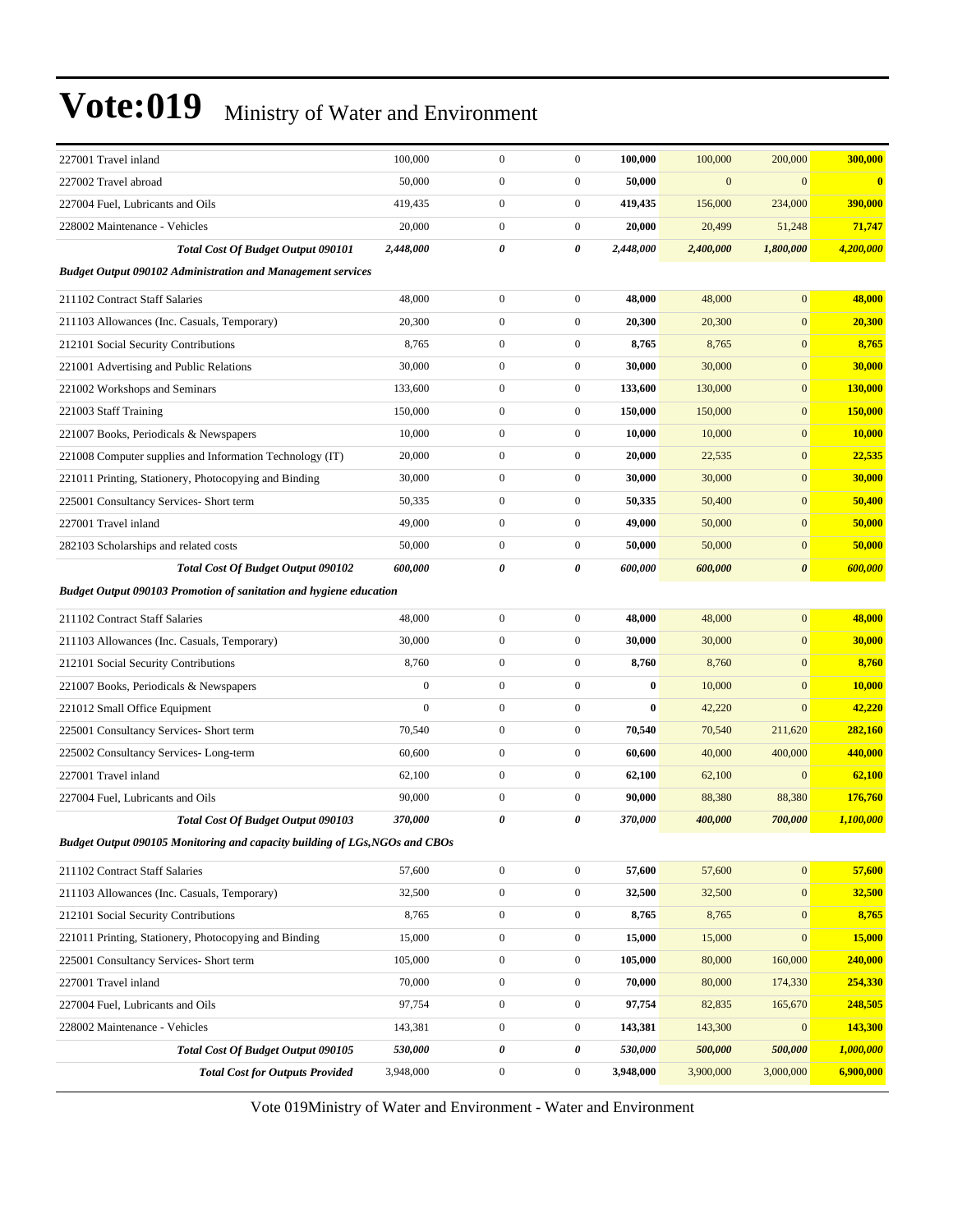| <b>Capital Purchases</b>                                                       |                  | <b>GoU Dev't External Fin</b> | <b>AIA</b>       | <b>Total</b> |              | <b>GoU Dev't External Fin</b> | <b>Total</b> |
|--------------------------------------------------------------------------------|------------------|-------------------------------|------------------|--------------|--------------|-------------------------------|--------------|
| <b>Budget Output 090171 Acquisition of Land by Government</b>                  |                  |                               |                  |              |              |                               |              |
| 311101 Land                                                                    | 300,000          | $\boldsymbol{0}$              | $\boldsymbol{0}$ | 300,000      | 300,000      | $\mathbf{0}$                  | 300,000      |
| <b>Total Cost Of Budget Output 090171</b>                                      | 300,000          | 0                             | 0                | 300,000      | 300,000      | $\pmb{\theta}$                | 300,000      |
| <b>Budget Output 090180 Construction of Piped Water Supply Systems (Rural)</b> |                  |                               |                  |              |              |                               |              |
| 281501 Environment Impact Assessment for Capital Works                         | $\boldsymbol{0}$ | $\boldsymbol{0}$              | $\boldsymbol{0}$ | $\bf{0}$     | $\mathbf{0}$ | 1,090,000                     | 1,090,000    |
| 281502 Feasibility Studies for Capital Works                                   | $\mathbf{0}$     | $\boldsymbol{0}$              | $\boldsymbol{0}$ | $\bf{0}$     | 700,000      | $\mathbf{0}$                  | 700,000      |
| 281503 Engineering and Design Studies & Plans for capital<br>works             | 2,000,000        | $\boldsymbol{0}$              | $\boldsymbol{0}$ | 2,000,000    | 700,000      | 2,000,000                     | 2,700,000    |
| 281504 Monitoring, Supervision & Appraisal of Capital work                     | $\boldsymbol{0}$ | $\boldsymbol{0}$              | $\boldsymbol{0}$ | $\bf{0}$     | 250,000      | $\mathbf{0}$                  | 250,000      |
| 312104 Other Structures                                                        | 1,825,105        | $\boldsymbol{0}$              | $\boldsymbol{0}$ | 1,825,105    | 8,293,545    | 15,174,000                    | 23,467,545   |
| 312301 Cultivated Assets                                                       | $\boldsymbol{0}$ | $\boldsymbol{0}$              | $\boldsymbol{0}$ | $\bf{0}$     | 400,000      | $\mathbf{0}$                  | 400,000      |
| <b>Total Cost Of Budget Output 090180</b>                                      | 3,825,105        | 0                             | 0                | 3,825,105    | 10,343,545   | 18,264,000                    | 28,607,545   |
| <b>Budget Output 090181 Construction of Point Water Sources</b>                |                  |                               |                  |              |              |                               |              |
| 312104 Other Structures                                                        | $\boldsymbol{0}$ | $\boldsymbol{0}$              | $\boldsymbol{0}$ | $\bf{0}$     | 20,000,000   | $\mathbf{0}$                  | 20,000,000   |
| Total Cost Of Budget Output 090181                                             | $\theta$         | 0                             | 0                | 0            | 20,000,000   | $\boldsymbol{\theta}$         | 20,000,000   |
| <b>Budget Output 090182 Construction of Sanitation Facilities (Rural)</b>      |                  |                               |                  |              |              |                               |              |
| 312104 Other Structures                                                        | $\mathbf{0}$     | $\boldsymbol{0}$              | $\boldsymbol{0}$ | $\bf{0}$     | 300,000      | $\mathbf{0}$                  | 300,000      |
| Total Cost Of Budget Output 090182                                             | 0                | 0                             | 0                | 0            | 300,000      | $\boldsymbol{\theta}$         | 300,000      |
| <b>Total Cost for Capital Purchases</b>                                        | 4,125,105        | $\mathbf{0}$                  | $\overline{0}$   | 4,125,105    | 30,943,545   | 18,264,000                    | 49,207,545   |
| <b>Arrears</b>                                                                 |                  | GoU Dev't External Fin        | <b>AIA</b>       | <b>Total</b> |              | GoU Dev't External Fin        | <b>Total</b> |
| <b>Budget Output 090199 Arrears</b>                                            |                  |                               |                  |              |              |                               |              |
| 321605 Domestic arrears (Budgeting)                                            | $\boldsymbol{0}$ | $\boldsymbol{0}$              | $\boldsymbol{0}$ | $\bf{0}$     | 1,000,000    | $\mathbf{0}$                  | 1,000,000    |
|                                                                                |                  |                               |                  |              |              |                               |              |
| <b>Total Cost Of Budget Output 090199</b>                                      | 0                | 0                             | 0                | 0            | 1,000,000    | 0                             | 1,000,000    |
| <b>Total Cost for Arrears</b>                                                  | $\boldsymbol{0}$ | $\boldsymbol{0}$              | $\boldsymbol{0}$ | $\bf{0}$     | 1,000,000    | $\mathbf{0}$                  | 1,000,000    |
| <b>Total Cost for Project: 1614</b>                                            | 8,073,105        | $\boldsymbol{0}$              | $\boldsymbol{0}$ | 8,073,105    | 35,843,545   | 21,264,000                    | 57,107,545   |
| <b>Total Excluding Arrears</b>                                                 | 8,073,105        | $\overline{0}$                | $\boldsymbol{0}$ | 8,073,105    | 34,843,545   | 21,264,000                    | 56,107,545   |
| Project 1666 Development of Solar Powered Irrigation and Water Supply Systems  |                  |                               |                  |              |              |                               |              |
| Thousand Uganda Shillings                                                      |                  | 2020/21 Approved Budget       |                  |              |              | 2021/22 Draft Estimates       |              |
| <b>Capital Purchases</b>                                                       |                  | GoU Dev't External Fin        | ${\bf A I A}$    | Total        |              | GoU Dev't External Fin        | <b>Total</b> |
| <b>Budget Output 090180 Construction of Piped Water Supply Systems (Rural)</b> |                  |                               |                  |              |              |                               |              |
| 312104 Other Structures                                                        | $\boldsymbol{0}$ | $\boldsymbol{0}$              | $\boldsymbol{0}$ | $\bf{0}$     | 2,000,000    | $\vert 0 \vert$               | 2,000,000    |
| Total Cost Of Budget Output 090180                                             | 0                | 0                             | $\pmb{\theta}$   | 0            | 2,000,000    | 0                             | 2,000,000    |
| <b>Total Cost for Capital Purchases</b>                                        | $\boldsymbol{0}$ | $\boldsymbol{0}$              | $\boldsymbol{0}$ | $\bf{0}$     | 2,000,000    | $\mathbf{0}$                  | 2,000,000    |
| <b>Total Cost for Project: 1666</b>                                            | $\overline{0}$   | $\boldsymbol{0}$              | $\mathbf{0}$     | $\bf{0}$     | 2,000,000    | $\overline{0}$                | 2,000,000    |
| <b>Total Excluding Arrears</b>                                                 | $\overline{0}$   | $\boldsymbol{0}$              | $\boldsymbol{0}$ | $\bf{0}$     | 2,000,000    | $\mathbf{0}$                  | 2,000,000    |
|                                                                                |                  | GoU External Fin              | <b>AIA</b>       | <b>Total</b> | GoU          | <b>External Fin</b>           | <b>Total</b> |
| <b>Total Cost for Sub-SubProgramme 01</b>                                      | 63,621,127       | 82,944,256                    | $\bf{0}$         | 146,565,383  | 62,168,000   | 33,364,000                    | 95,532,000   |
| <b>Total Excluding Arrears</b>                                                 | 63, 621, 127     | 82,944,256                    | $\boldsymbol{0}$ | 146,565,383  | 61,168,000   | 33,364,000                    | 94,532,000   |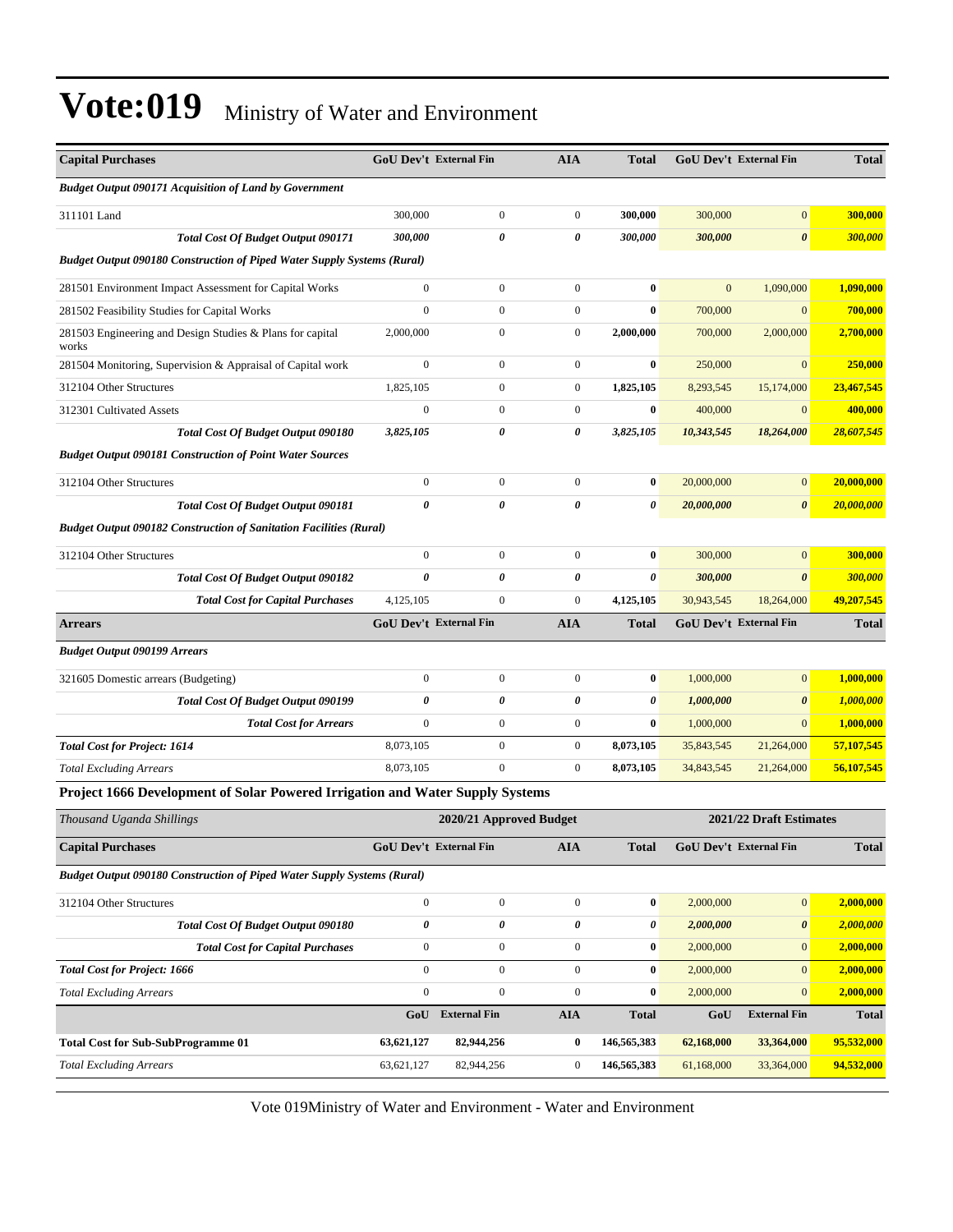#### *Sub-SubProgrammme 02 Urban Water Supply and Sanitation*

#### *Recurrent Budget Estimates*

#### **Department 04 Urban Water Supply & Sewerage**

| Thousand Uganda Shillings                                         |              | 2021/22 Draft Estimates<br>2020/21 Approved Budget |              |              |                |                |              |
|-------------------------------------------------------------------|--------------|----------------------------------------------------|--------------|--------------|----------------|----------------|--------------|
| <b>Outputs Provided</b>                                           | Wage         | Non Wage                                           | <b>AIA</b>   | <b>Total</b> | Wage           | Non Wage       | <b>Total</b> |
| <b>Budget Output 090201 Administration and Management Support</b> |              |                                                    |              |              |                |                |              |
| 211101 General Staff Salaries                                     | 2,894,013    | $\mathbf{0}$                                       | $\mathbf{0}$ | 2,894,013    | 2,894,000      | $\overline{0}$ | 2,894,000    |
| 211103 Allowances (Inc. Casuals, Temporary)                       | $\mathbf{0}$ | $\mathbf{0}$                                       | $\mathbf{0}$ | $\bf{0}$     | $\overline{0}$ | 10,000         | 10,000       |
| 221007 Books, Periodicals & Newspapers                            | $\mathbf{0}$ | $\mathbf{0}$                                       | $\Omega$     | $\mathbf{0}$ | $\mathbf{0}$   | 10,000         | 10,000       |
| 221008 Computer supplies and Information Technology (IT)          | $\mathbf{0}$ | $\mathbf{0}$                                       | $\mathbf{0}$ | $\mathbf{0}$ | $\mathbf{0}$   | 10,000         | 10,000       |
| 221009 Welfare and Entertainment                                  | $\mathbf{0}$ | $\mathbf{0}$                                       | $\mathbf{0}$ | $\mathbf{0}$ | $\overline{0}$ | 10,000         | 10,000       |
| 221011 Printing, Stationery, Photocopying and Binding             | $\Omega$     | $\mathbf{0}$                                       | $\Omega$     | $\mathbf{0}$ | $\overline{0}$ | 10,000         | 10.000       |
| 221012 Small Office Equipment                                     | $\Omega$     | $\mathbf{0}$                                       | $\Omega$     | $\mathbf{0}$ | $\overline{0}$ | 10,000         | 10,000       |
| 227001 Travel inland                                              | $\Omega$     | $\mathbf{0}$                                       | $\Omega$     | $\mathbf{0}$ | $\overline{0}$ | 20,000         | 20,000       |
| 227004 Fuel, Lubricants and Oils                                  | $\Omega$     | $\mathbf{0}$                                       | $\mathbf{0}$ | $\mathbf{0}$ | $\overline{0}$ | 20,000         | 20,000       |
| <b>Total Cost of Budget Output 01</b>                             | 2,894,013    | 0                                                  | 0            | 2,894,013    | 2,894,000      | 100,000        | 2,994,000    |
| <b>Total Cost Of Outputs Provided</b>                             | 2,894,013    | $\bf{0}$                                           | $\bf{0}$     | 2,894,013    | 2,894,000      | 100,000        | 2,994,000    |
| <b>Total Cost for Department 04</b>                               | 2,894,013    | $\bf{0}$                                           | $\bf{0}$     | 2,894,013    | 2,894,000      | 100,000        | 2,994,000    |
| <b>Total Excluding Arrears</b>                                    | 2,894,013    | $\overline{0}$                                     | $\mathbf{0}$ | 2,894,013    | 2,894,000      | 100,000        | 2,994,000    |
|                                                                   |              |                                                    |              |              |                |                |              |

#### **Department 22 Urban Water Regulation Programme**

| Thousand Uganda Shillings                                         |              | 2020/21 Approved Budget |                |              |              | 2021/22 Draft Estimates |              |  |  |
|-------------------------------------------------------------------|--------------|-------------------------|----------------|--------------|--------------|-------------------------|--------------|--|--|
| <b>Outputs Provided</b>                                           | Wage         | Non Wage                | <b>AIA</b>     | <b>Total</b> | Wage         | Non Wage                | <b>Total</b> |  |  |
| <b>Budget Output 090201 Administration and Management Support</b> |              |                         |                |              |              |                         |              |  |  |
| 211101 General Staff Salaries                                     | 275,233      | $\boldsymbol{0}$        | $\mathbf{0}$   | 275,233      | 275,246      | $\mathbf{0}$            | 275,246      |  |  |
| 211103 Allowances (Inc. Casuals, Temporary)                       | $\mathbf{0}$ | 0                       | 0              | $\bf{0}$     | $\mathbf{0}$ | 20,000                  | 20,000       |  |  |
| 221007 Books, Periodicals & Newspapers                            | $\mathbf{0}$ | $\mathbf{0}$            | $\overline{0}$ | $\bf{0}$     | $\mathbf{0}$ | 10,000                  | 10,000       |  |  |
| 221008 Computer supplies and Information Technology (IT)          | $\mathbf{0}$ | $\mathbf{0}$            | $\overline{0}$ | $\bf{0}$     | $\mathbf{0}$ | 10,000                  | 10,000       |  |  |
| 221009 Welfare and Entertainment                                  | $\mathbf{0}$ | $\mathbf{0}$            | $\Omega$       | 0            | $\mathbf{0}$ | 10,000                  | 10,000       |  |  |
| 221011 Printing, Stationery, Photocopying and Binding             | $\mathbf{0}$ | $\boldsymbol{0}$        | $\overline{0}$ | $\bf{0}$     | $\mathbf{0}$ | 15,000                  | 15,000       |  |  |
| 224004 Cleaning and Sanitation                                    | $\Omega$     | $\boldsymbol{0}$        | $\mathbf{0}$   | $\bf{0}$     | $\mathbf{0}$ | 10,000                  | 10,000       |  |  |
| 227001 Travel inland                                              | $\mathbf{0}$ | $\boldsymbol{0}$        | $\Omega$       | 0            | $\mathbf{0}$ | 50,000                  | 50,000       |  |  |
| 227004 Fuel, Lubricants and Oils                                  | $\mathbf{0}$ | $\mathbf{0}$            | $\mathbf{0}$   | $\bf{0}$     | $\mathbf{0}$ | 45,000                  | 45,000       |  |  |
| <b>Total Cost of Budget Output 01</b>                             | 275,233      | 0                       | 0              | 275,233      | 275,246      | 170,000                 | 445,246      |  |  |
| <b>Total Cost Of Outputs Provided</b>                             | 275,233      | 0                       | $\bf{0}$       | 275,233      | 275,246      | 170,000                 | 445,246      |  |  |
| <b>Total Cost for Department 22</b>                               | 275,233      | $\bf{0}$                | $\mathbf{0}$   | 275,233      | 275,246      | 170,000                 | 445,246      |  |  |
| <b>Total Excluding Arrears</b>                                    | 275,233      | $\boldsymbol{0}$        | $\overline{0}$ | 275,233      | 275,246      | 170,000                 | 445,246      |  |  |
| <b>Development Budget Estimates</b>                               |              |                         |                |              |              |                         |              |  |  |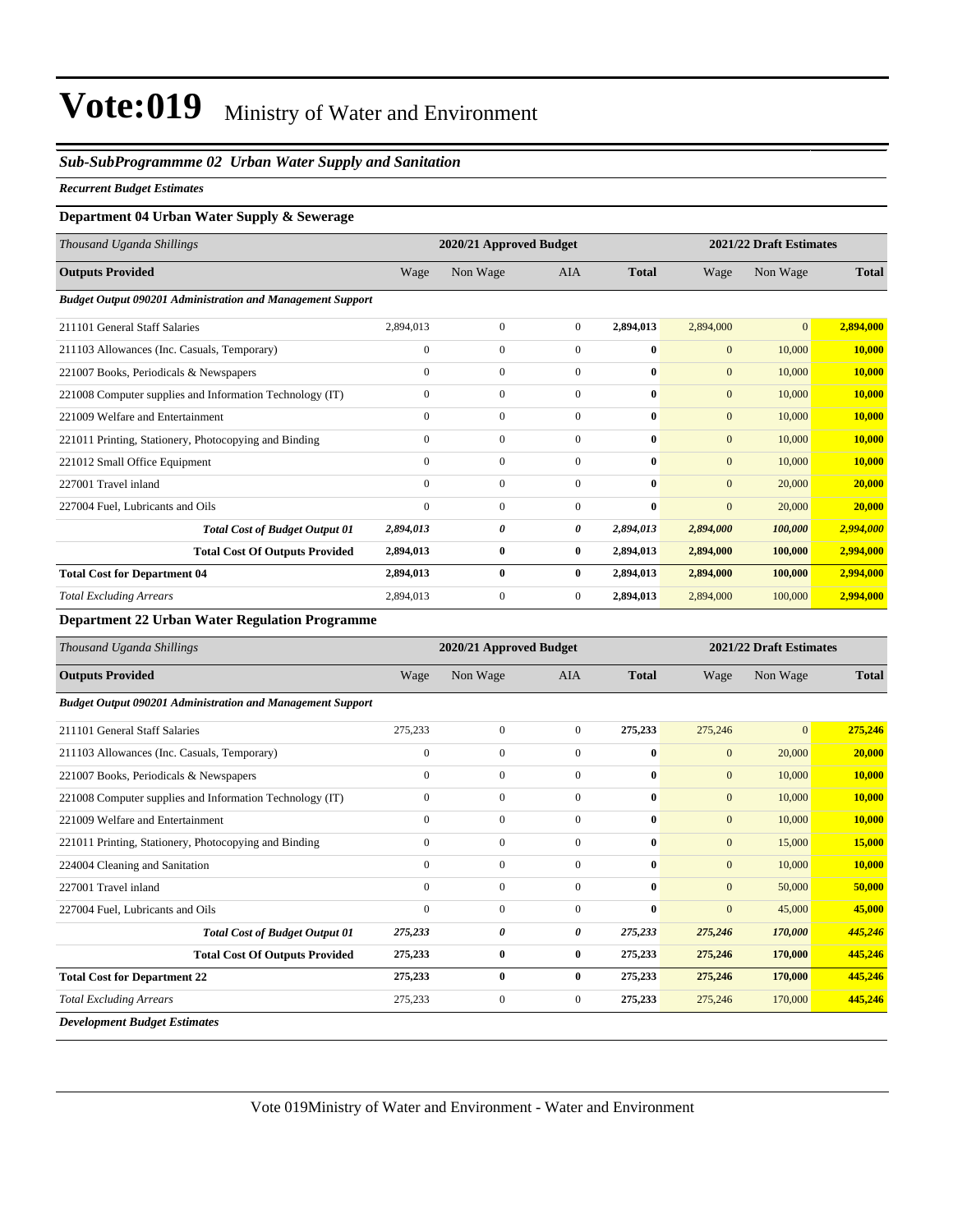| <b>Project 1188 Protection of Lake Victoria-Kampala Sanitation Program</b>     |                                                    |                               |                       |               |                       |                               |                       |
|--------------------------------------------------------------------------------|----------------------------------------------------|-------------------------------|-----------------------|---------------|-----------------------|-------------------------------|-----------------------|
| Thousand Uganda Shillings                                                      |                                                    | 2020/21 Approved Budget       |                       |               |                       | 2021/22 Draft Estimates       |                       |
| <b>Capital Purchases</b>                                                       |                                                    | <b>GoU Dev't External Fin</b> | <b>AIA</b>            | <b>Total</b>  |                       | <b>GoU Dev't External Fin</b> | <b>Total</b>          |
| <b>Budget Output 090280 Construction of Piped Water Supply Systems (Urban)</b> |                                                    |                               |                       |               |                       |                               |                       |
| 312104 Other Structures                                                        | 32,640,000                                         | $\boldsymbol{0}$              | $\boldsymbol{0}$      | 32,640,000    | 25,376,000            | $\mathbf{0}$                  | 25,376,000            |
| Total Cost Of Budget Output 090280                                             | 32,640,000                                         | $\boldsymbol{\theta}$         | 0                     | 32,640,000    | 25,376,000            | $\boldsymbol{\theta}$         | 25,376,000            |
| <b>Total Cost for Capital Purchases</b>                                        | 32,640,000                                         | $\mathbf{0}$                  | $\boldsymbol{0}$      | 32,640,000    | 25,376,000            | $\mathbf{0}$                  | 25,376,000            |
| <b>Arrears</b>                                                                 |                                                    | GoU Dev't External Fin        | <b>AIA</b>            | <b>Total</b>  |                       | GoU Dev't External Fin        | <b>Total</b>          |
| <b>Budget Output 090299 Arrears</b>                                            |                                                    |                               |                       |               |                       |                               |                       |
| 321605 Domestic arrears (Budgeting)                                            | 2,445,931                                          | $\boldsymbol{0}$              | $\boldsymbol{0}$      | 2,445,931     | $\mathbf{0}$          | $\mathbf{0}$                  | $\bf{0}$              |
| <b>Total Cost Of Budget Output 090299</b>                                      | 2,445,931                                          | 0                             | 0                     | 2,445,931     | $\boldsymbol{\theta}$ | $\boldsymbol{\theta}$         | $\boldsymbol{\theta}$ |
| <b>Total Cost for Arrears</b>                                                  | 2,445,931                                          | $\boldsymbol{0}$              | $\boldsymbol{0}$      | 2,445,931     | $\mathbf{0}$          | $\mathbf{0}$                  | $\bf{0}$              |
| <b>Total Cost for Project: 1188</b>                                            | 35,085,931                                         | $\boldsymbol{0}$              | $\boldsymbol{0}$      | 35,085,931    | 25,376,000            | $\mathbf{0}$                  | 25,376,000            |
| <b>Total Excluding Arrears</b>                                                 | 32,640,000                                         | $\boldsymbol{0}$              | $\boldsymbol{0}$      | 32,640,000    | 25,376,000            | $\mathbf{0}$                  | 25,376,000            |
| Project 1193 Kampala Water Lake Victoria Water and Sanitation Project          |                                                    |                               |                       |               |                       |                               |                       |
| Thousand Uganda Shillings                                                      | 2021/22 Draft Estimates<br>2020/21 Approved Budget |                               |                       |               |                       |                               |                       |
| <b>Outputs Provided</b>                                                        |                                                    | <b>GoU Dev't External Fin</b> | <b>AIA</b>            | <b>Total</b>  |                       | <b>GoU Dev't External Fin</b> | <b>Total</b>          |
| <b>Budget Output 090201 Administration and Management Support</b>              |                                                    |                               |                       |               |                       |                               |                       |
| 221003 Staff Training                                                          | 300,000                                            | $\boldsymbol{0}$              | $\boldsymbol{0}$      | 300,000       | 300,000               | $\mathbf{0}$                  | 300,000               |
| Total Cost Of Budget Output 090201                                             | 300,000                                            | $\pmb{\theta}$                | 0                     | 300,000       | 300,000               | $\pmb{\theta}$                | 300,000               |
| <b>Total Cost for Outputs Provided</b>                                         | 300,000                                            | $\mathbf{0}$                  | $\boldsymbol{0}$      | 300,000       | 300,000               | $\mathbf{0}$                  | 300,000               |
| <b>Capital Purchases</b>                                                       |                                                    | <b>GoU Dev't External Fin</b> | <b>AIA</b>            | <b>Total</b>  |                       | <b>GoU Dev't External Fin</b> | <b>Total</b>          |
| <b>Budget Output 090280 Construction of Piped Water Supply Systems (Urban)</b> |                                                    |                               |                       |               |                       |                               |                       |
| 312104 Other Structures                                                        | 2,900,000                                          | 276,211,000                   | $\boldsymbol{0}$      | 279,111,000   | 2,900,000             | 115,800,000                   | 118,700,000           |
| Total Cost Of Budget Output 090280                                             | 2,900,000                                          | 276,211,000                   | $\boldsymbol{\theta}$ | 279,111,000   | 2,900,000             | 115,800,000                   | 118,700,000           |
| <b>Total Cost for Capital Purchases</b>                                        | 2,900,000                                          | 276,211,000                   | $\boldsymbol{0}$      | 279,111,000   | 2,900,000             | 115,800,000                   | 118,700,000           |
| <b>Arrears</b>                                                                 |                                                    | GoU Dev't External Fin        | <b>AIA</b>            | <b>Total</b>  |                       | GoU Dev't External Fin        | <b>Total</b>          |
| <b>Budget Output 090299 Arrears</b>                                            |                                                    |                               |                       |               |                       |                               |                       |
| 321605 Domestic arrears (Budgeting)                                            | 926,788                                            | $\boldsymbol{0}$              | $\boldsymbol{0}$      | 926,788       | $\mathbf{0}$          | $\mathbf{0}$                  | $\bf{0}$              |
| <b>Total Cost Of Budget Output 090299</b>                                      | 926,788                                            | $\pmb{\theta}$                | 0                     | 926,788       | $\boldsymbol{\theta}$ | $\boldsymbol{\theta}$         | $\boldsymbol{\theta}$ |
| <b>Total Cost for Arrears</b>                                                  | 926,788                                            | $\boldsymbol{0}$              | $\boldsymbol{0}$      | 926,788       | $\mathbf{0}$          | $\mathbf{0}$                  | $\bf{0}$              |
| <b>Total Cost for Project: 1193</b>                                            | 4,126,788                                          | 276,211,000                   | $\boldsymbol{0}$      | 280, 337, 788 | 3,200,000             | 115,800,000                   | 119,000,000           |
| <b>Total Excluding Arrears</b>                                                 | 3,200,000                                          | 276,211,000                   | $\mathbf{0}$          | 279,411,000   | 3,200,000             | 115,800,000                   | 119,000,000           |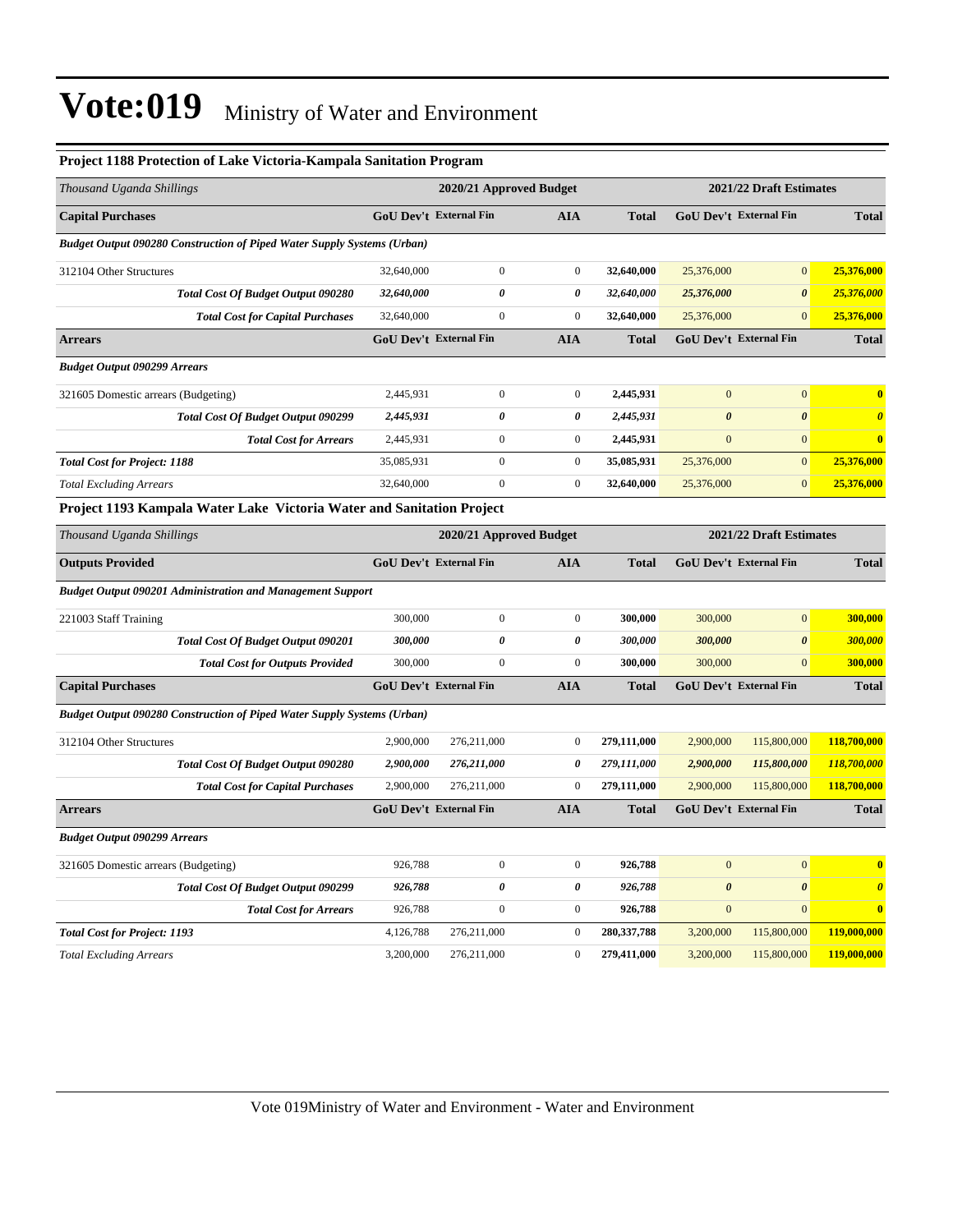#### **Project 1399 Karamoja Small Town and Rural growth Centers Water Supply and Sanitation Project**

| Thousand Uganda Shillings                                                 |                  | 2020/21 Approved Budget |                  |              |                  | 2021/22 Draft Estimates |               |  |
|---------------------------------------------------------------------------|------------------|-------------------------|------------------|--------------|------------------|-------------------------|---------------|--|
| <b>Outputs Provided</b>                                                   |                  | GoU Dev't External Fin  | <b>AIA</b>       | <b>Total</b> |                  | GoU Dev't External Fin  | <b>Total</b>  |  |
| <b>Budget Output 090201 Administration and Management Support</b>         |                  |                         |                  |              |                  |                         |               |  |
| 211102 Contract Staff Salaries                                            | 373,476          | $\boldsymbol{0}$        | $\boldsymbol{0}$ | 373,476      | 473,476          | $\mathbf{0}$            | 473,476       |  |
| 211103 Allowances (Inc. Casuals, Temporary)                               | 56,640           | $\boldsymbol{0}$        | $\boldsymbol{0}$ | 56,640       | 60,000           | $\mathbf{0}$            | 60,000        |  |
| 212101 Social Security Contributions                                      | 47,348           | $\boldsymbol{0}$        | $\boldsymbol{0}$ | 47,348       | 47,348           | $\boldsymbol{0}$        | 47,348        |  |
| 221001 Advertising and Public Relations                                   | 60,000           | $\boldsymbol{0}$        | $\boldsymbol{0}$ | 60,000       | 66,000           | $\mathbf{0}$            | 66,000        |  |
| 221002 Workshops and Seminars                                             | 80,000           | $\boldsymbol{0}$        | $\boldsymbol{0}$ | 80,000       | 52,000           | $\mathbf{0}$            | 52,000        |  |
| 221003 Staff Training                                                     | 40,000           | $\boldsymbol{0}$        | $\boldsymbol{0}$ | 40,000       | $\mathbf{0}$     | $\mathbf{0}$            | $\bf{0}$      |  |
| 221004 Recruitment Expenses                                               | 15,000           | $\boldsymbol{0}$        | $\boldsymbol{0}$ | 15,000       | $\mathbf{0}$     | $\mathbf{0}$            | $\bf{0}$      |  |
| 221007 Books, Periodicals & Newspapers                                    | 2,000            | $\boldsymbol{0}$        | $\boldsymbol{0}$ | 2,000        | 4,000            | $\mathbf{0}$            | 4,000         |  |
| 221008 Computer supplies and Information Technology (IT)                  | $\boldsymbol{0}$ | $\mathbf{0}$            | $\boldsymbol{0}$ | $\bf{0}$     | 50,000           | $\mathbf{0}$            | 50,000        |  |
| 221009 Welfare and Entertainment                                          | $\boldsymbol{0}$ | $\boldsymbol{0}$        | $\boldsymbol{0}$ | $\bf{0}$     | 10,000           | $\mathbf{0}$            | <b>10,000</b> |  |
| 221010 Special Meals and Drinks                                           | $\mathbf{0}$     | $\boldsymbol{0}$        | $\boldsymbol{0}$ | $\bf{0}$     | 8,000            | $\mathbf{0}$            | 8,000         |  |
| 221011 Printing, Stationery, Photocopying and Binding                     | 50,000           | $\boldsymbol{0}$        | $\boldsymbol{0}$ | 50,000       | 120,000          | $\mathbf{0}$            | 120,000       |  |
| 221014 Bank Charges and other Bank related costs                          | 1,200            | $\boldsymbol{0}$        | $\boldsymbol{0}$ | 1,200        | 1,200            | $\boldsymbol{0}$        | 1,200         |  |
| 222001 Telecommunications                                                 | $\boldsymbol{0}$ | $\mathbf{0}$            | $\boldsymbol{0}$ | $\bf{0}$     | 800              | $\mathbf{0}$            | 800           |  |
| 223004 Guard and Security services                                        | 28,800           | $\boldsymbol{0}$        | $\boldsymbol{0}$ | 28,800       | 30,000           | $\mathbf{0}$            | 30,000        |  |
| 223005 Electricity                                                        | 2,400            | $\boldsymbol{0}$        | $\boldsymbol{0}$ | 2,400        | 4,800            | $\mathbf{0}$            | 4,800         |  |
| 223006 Water                                                              | 3,000            | $\boldsymbol{0}$        | $\boldsymbol{0}$ | 3,000        | 3,600            | $\mathbf{0}$            | 3,600         |  |
| 225001 Consultancy Services- Short term                                   | 150,200          | $\boldsymbol{0}$        | $\boldsymbol{0}$ | 150,200      | $\boldsymbol{0}$ | $\boldsymbol{0}$        | $\bf{0}$      |  |
| 227001 Travel inland                                                      | 287,100          | $\boldsymbol{0}$        | $\boldsymbol{0}$ | 287,100      | 200,000          | $\mathbf{0}$            | 200,000       |  |
| 227002 Travel abroad                                                      | 60,000           | $\boldsymbol{0}$        | $\boldsymbol{0}$ | 60,000       | $\mathbf{0}$     | $\mathbf{0}$            | $\bf{0}$      |  |
| 227004 Fuel, Lubricants and Oils                                          | 66,500           | $\boldsymbol{0}$        | $\boldsymbol{0}$ | 66,500       | 80,000           | $\mathbf{0}$            | 80,000        |  |
| 228002 Maintenance - Vehicles                                             | 76,336           | $\mathbf{0}$            | $\boldsymbol{0}$ | 76,336       | 78,776           | $\mathbf{0}$            | 78,776        |  |
| <b>Total Cost Of Budget Output 090201</b>                                 | 1,400,000        | 0                       | 0                | 1,400,000    | 1,290,000        | $\boldsymbol{\theta}$   | 1,290,000     |  |
| <b>Budget Output 090204 Backup support for Operation and Maintainance</b> |                  |                         |                  |              |                  |                         |               |  |
| 221002 Workshops and Seminars                                             | 50,400           | $\boldsymbol{0}$        | $\boldsymbol{0}$ | 50,400       | 60,000           | $\mathbf{0}$            | 60,000        |  |
| 221011 Printing, Stationery, Photocopying and Binding                     | 5,000            | $\boldsymbol{0}$        | $\boldsymbol{0}$ | 5,000        | 42,000           | $\mathbf{0}$            | 42,000        |  |
| 227001 Travel inland                                                      | 29,600           | $\boldsymbol{0}$        | $\mathbf{0}$     | 29,600       | 52,000           | $\mathbf{0}$            | 52,000        |  |
| 228002 Maintenance - Vehicles                                             | 15,000           | $\boldsymbol{0}$        | $\boldsymbol{0}$ | 15,000       | 20,000           | $\mathbf{0}$            | 20,000        |  |
| <b>Total Cost Of Budget Output 090204</b>                                 | 100,000          | $\pmb{\theta}$          | 0                | 100,000      | 174,000          | $\boldsymbol{\theta}$   | 174,000       |  |
| <b>Budget Output 090205 Improved sanitation services and hygiene</b>      |                  |                         |                  |              |                  |                         |               |  |
| 221002 Workshops and Seminars                                             | 66,100           | $\boldsymbol{0}$        | $\boldsymbol{0}$ | 66,100       | 100,000          | $\mathbf{0}$            | 100,000       |  |
| 221011 Printing, Stationery, Photocopying and Binding                     | $\boldsymbol{0}$ | $\boldsymbol{0}$        | $\boldsymbol{0}$ | $\bf{0}$     | 24,000           | $\bf{0}$                | 24,000        |  |
| 225001 Consultancy Services- Short term                                   | 150,000          | $\boldsymbol{0}$        | $\boldsymbol{0}$ | 150,000      | $\mathbf{0}$     | $\boldsymbol{0}$        | $\bf{0}$      |  |
| 227001 Travel inland                                                      | 66,000           | $\boldsymbol{0}$        | $\boldsymbol{0}$ | 66,000       | 68,000           | $\boldsymbol{0}$        | 68,000        |  |
| 227004 Fuel, Lubricants and Oils                                          | $\boldsymbol{0}$ | $\boldsymbol{0}$        | $\boldsymbol{0}$ | $\bf{0}$     | 30,000           | $\mathbf{0}$            | 30,000        |  |
|                                                                           |                  |                         |                  |              |                  |                         |               |  |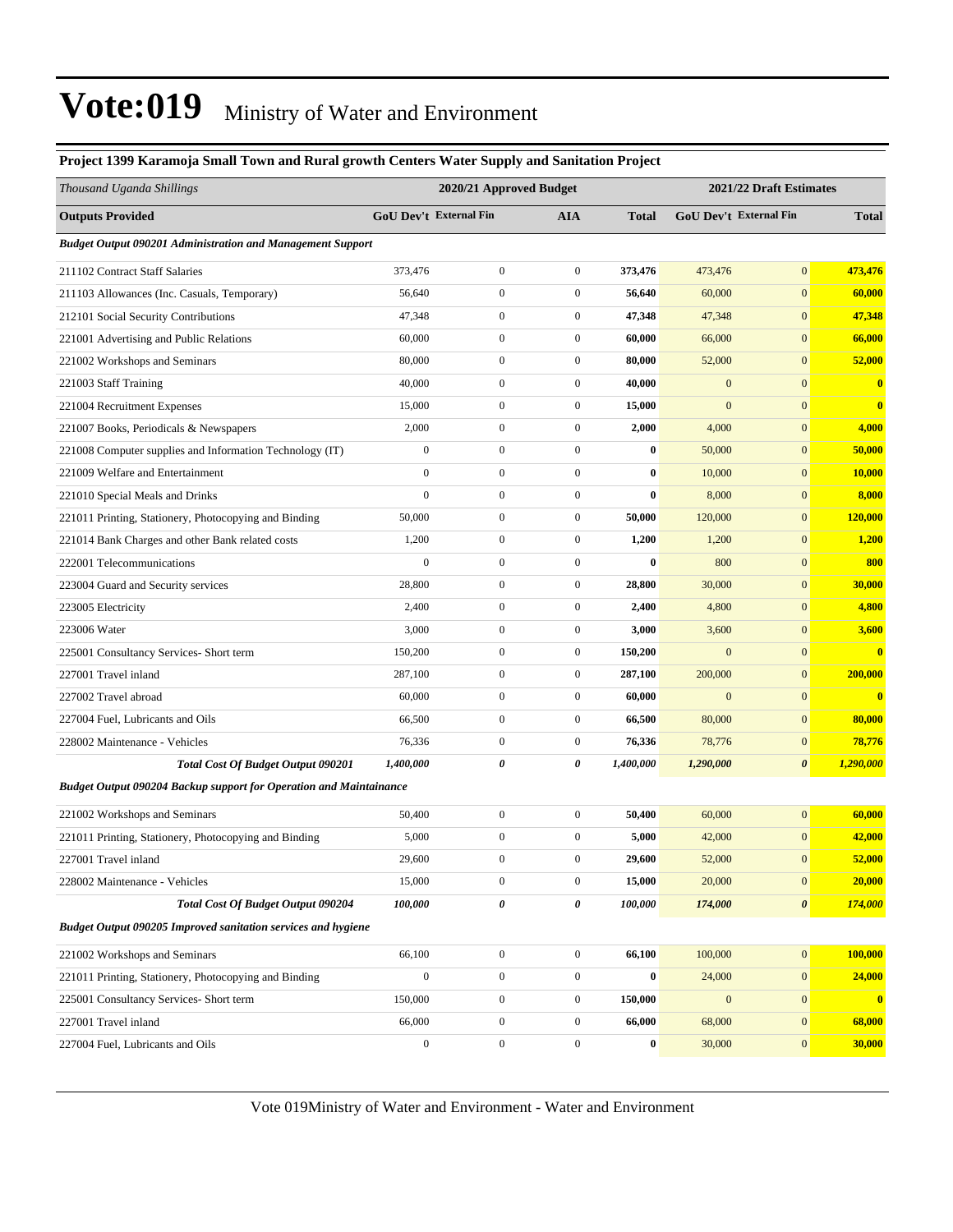| 228002 Maintenance - Vehicles                                                                               | 17,900           | $\mathbf{0}$                  | $\boldsymbol{0}$ | 17,900       | $\overline{0}$        | $\boldsymbol{0}$              | $\overline{\mathbf{0}}$ |
|-------------------------------------------------------------------------------------------------------------|------------------|-------------------------------|------------------|--------------|-----------------------|-------------------------------|-------------------------|
| <b>Total Cost Of Budget Output 090205</b>                                                                   | 300,000          | 0                             | 0                | 300,000      | 222,000               | $\pmb{\theta}$                | 222,000                 |
| Budget Output 090206 Monitoring, Supervision, Capacity building for Urban Authorities and Private Operators |                  |                               |                  |              |                       |                               |                         |
| 211103 Allowances (Inc. Casuals, Temporary)                                                                 | 26,900           | $\boldsymbol{0}$              | $\boldsymbol{0}$ | 26,900       | 35,000                | $\mathbf{0}$                  | 35,000                  |
| 221002 Workshops and Seminars                                                                               | 73,000           | $\mathbf{0}$                  | $\boldsymbol{0}$ | 73,000       | $\mathbf{0}$          | $\boldsymbol{0}$              | $\bf{0}$                |
| 221011 Printing, Stationery, Photocopying and Binding                                                       | 4,000            | $\mathbf{0}$                  | $\boldsymbol{0}$ | 4,000        | 20,000                | $\mathbf{0}$                  | 20,000                  |
| 227001 Travel inland                                                                                        | 106.100          | $\mathbf{0}$                  | $\boldsymbol{0}$ | 106,100      | 160,000               | $\mathbf{0}$                  | 160,000                 |
| 227004 Fuel, Lubricants and Oils                                                                            | 30,000           | $\mathbf{0}$                  | $\boldsymbol{0}$ | 30,000       | $\overline{0}$        | $\mathbf{0}$                  | $\overline{\mathbf{0}}$ |
| Total Cost Of Budget Output 090206                                                                          | 240,000          | 0                             | 0                | 240,000      | 215,000               | $\pmb{\theta}$                | 215,000                 |
| <b>Total Cost for Outputs Provided</b>                                                                      | 2,040,000        | $\mathbf{0}$                  | $\boldsymbol{0}$ | 2,040,000    | 1,901,000             | $\boldsymbol{0}$              | 1,901,000               |
| <b>Capital Purchases</b>                                                                                    |                  | <b>GoU Dev't External Fin</b> | <b>AIA</b>       | <b>Total</b> |                       | <b>GoU Dev't External Fin</b> | <b>Total</b>            |
| <b>Budget Output 090271 Acquisition of Land by Government</b>                                               |                  |                               |                  |              |                       |                               |                         |
| 311101 Land                                                                                                 | 40,000           | $\boldsymbol{0}$              | $\boldsymbol{0}$ | 40,000       | 120,000               | $\boldsymbol{0}$              | 120,000                 |
| <b>Total Cost Of Budget Output 090271</b>                                                                   | 40,000           | 0                             | 0                | 40,000       | 120,000               | $\boldsymbol{\theta}$         | <b>120,000</b>          |
| <b>Budget Output 090272 Government Buildings and Administrative Infrastructure</b>                          |                  |                               |                  |              |                       |                               |                         |
| 312101 Non-Residential Buildings                                                                            | 1,000,000        | $\boldsymbol{0}$              | $\boldsymbol{0}$ | 1,000,000    | 2,000,000             | $\boldsymbol{0}$              | 2,000,000               |
| <b>Total Cost Of Budget Output 090272</b>                                                                   | 1,000,000        | 0                             | 0                | 1,000,000    | 2,000,000             | $\boldsymbol{\theta}$         | 2,000,000               |
| Budget Output 090276 Purchase of Office and ICT Equipment, including Software                               |                  |                               |                  |              |                       |                               |                         |
| 312213 ICT Equipment                                                                                        | 30,000           | $\boldsymbol{0}$              | $\boldsymbol{0}$ | 30,000       | 80,000                | $\boldsymbol{0}$              | 80,000                  |
| <b>Total Cost Of Budget Output 090276</b>                                                                   | 30,000           | 0                             | 0                | 30,000       | 80,000                | $\boldsymbol{\theta}$         | 80,000                  |
| <b>Budget Output 090277 Purchase of Specialised Machinery &amp; Equipment</b>                               |                  |                               |                  |              |                       |                               |                         |
| 312202 Machinery and Equipment                                                                              | 300,000          | $\mathbf{0}$                  | $\boldsymbol{0}$ | 300,000      | $\overline{0}$        | $\mathbf{0}$                  | $\overline{\mathbf{0}}$ |
| <b>Total Cost Of Budget Output 090277</b>                                                                   | 300,000          | 0                             | 0                | 300,000      | $\boldsymbol{\theta}$ | $\boldsymbol{\theta}$         | $\boldsymbol{\theta}$   |
| <b>Budget Output 090280 Construction of Piped Water Supply Systems (Urban)</b>                              |                  |                               |                  |              |                       |                               |                         |
| 281501 Environment Impact Assessment for Capital Works                                                      | 100,000          | $\boldsymbol{0}$              | $\boldsymbol{0}$ | 100,000      | $\mathbf{0}$          | $\mathbf{0}$                  | $\bf{0}$                |
| 281502 Feasibility Studies for Capital Works                                                                | 100,000          | $\boldsymbol{0}$              | $\boldsymbol{0}$ | 100,000      | $\boldsymbol{0}$      | $\boldsymbol{0}$              | $\bf{0}$                |
| 281503 Engineering and Design Studies & Plans for capital<br>works                                          | 500,000          | $\mathbf{0}$                  | $\boldsymbol{0}$ | 500,000      | $\mathbf{0}$          | $\mathbf{0}$                  | $\mathbf{0}$            |
| 281504 Monitoring, Supervision & Appraisal of Capital work                                                  | $\boldsymbol{0}$ | $\boldsymbol{0}$              | $\boldsymbol{0}$ | 0            | 425,000               | $\boldsymbol{0}$              | 425,000                 |
| 312104 Other Structures                                                                                     | 1,644,900        | $\mathbf{0}$                  | $\mathbf{0}$     | 1,644,900    | 4,859,000             | $\mathbf{0}$                  | 4,859,000               |
| Total Cost Of Budget Output 090280                                                                          | 2,344,900        | 0                             | 0                | 2,344,900    | 5,284,000             | 0                             | 5,284,000               |
| <b>Budget Output 090282 Construction of Sanitation Facilities (Urban)</b>                                   |                  |                               |                  |              |                       |                               |                         |
| 281503 Engineering and Design Studies & Plans for capital<br>works                                          | 130,000          | $\boldsymbol{0}$              | $\boldsymbol{0}$ | 130,000      | $\mathbf{0}$          | $\boldsymbol{0}$              | $\overline{\mathbf{0}}$ |
| 312104 Other Structures                                                                                     | $\overline{0}$   | $\boldsymbol{0}$              | $\boldsymbol{0}$ | $\bf{0}$     | 500,000               | $\boldsymbol{0}$              | 500,000                 |
| <b>Total Cost Of Budget Output 090282</b>                                                                   | 130,000          | 0                             | 0                | 130,000      | 500,000               | 0                             | 500,000                 |
| <b>Total Cost for Capital Purchases</b>                                                                     | 3,844,900        | $\boldsymbol{0}$              | $\boldsymbol{0}$ | 3,844,900    | 7,984,000             | $\boldsymbol{0}$              | 7,984,000               |
| <b>Total Cost for Project: 1399</b>                                                                         | 5,884,900        | $\boldsymbol{0}$              | $\boldsymbol{0}$ | 5,884,900    | 9,885,000             | $\mathbf{0}$                  | 9,885,000               |
| <b>Total Excluding Arrears</b>                                                                              | 5,884,900        | $\boldsymbol{0}$              | $\bf{0}$         | 5,884,900    | 9,885,000             | $\mathbf{0}$                  | 9,885,000               |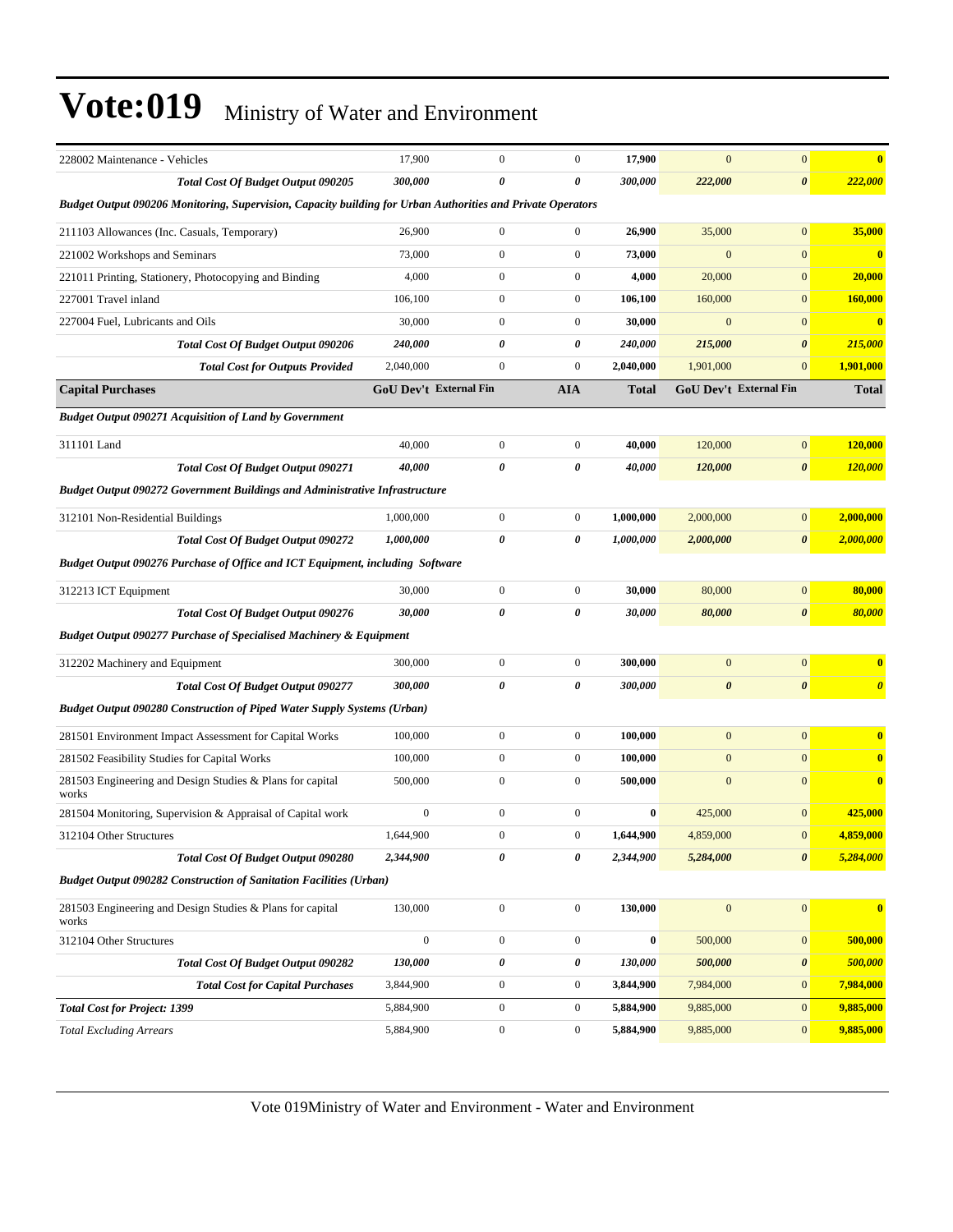#### **Project 1438 Water Services Acceleration Project (SCAP)**

| Thousand Uganda Shillings                                                      |                               | 2020/21 Approved Budget | 2021/22 Draft Estimates |              |                         |                               |               |  |
|--------------------------------------------------------------------------------|-------------------------------|-------------------------|-------------------------|--------------|-------------------------|-------------------------------|---------------|--|
| <b>Outputs Provided</b>                                                        | GoU Dev't External Fin        |                         | <b>AIA</b>              | <b>Total</b> |                         | <b>GoU Dev't External Fin</b> | <b>Total</b>  |  |
| <b>Budget Output 090201 Administration and Management Support</b>              |                               |                         |                         |              |                         |                               |               |  |
| 221003 Staff Training                                                          | $\mathbf{0}$                  | $\boldsymbol{0}$        | $\boldsymbol{0}$        | $\bf{0}$     | 400,000                 | $\mathbf{0}$                  | 400,000       |  |
| <b>Total Cost Of Budget Output 090201</b>                                      | 0                             | 0                       | 0                       | 0            | 400,000                 | $\boldsymbol{\theta}$         | 400,000       |  |
| <b>Total Cost for Outputs Provided</b>                                         | $\mathbf{0}$                  | $\boldsymbol{0}$        | $\mathbf{0}$            | $\bf{0}$     | 400,000                 | $\mathbf{0}$                  | 400,000       |  |
| <b>Capital Purchases</b>                                                       | <b>GoU Dev't External Fin</b> |                         | <b>AIA</b>              | <b>Total</b> |                         | <b>GoU Dev't External Fin</b> | <b>Total</b>  |  |
| <b>Budget Output 090280 Construction of Piped Water Supply Systems (Urban)</b> |                               |                         |                         |              |                         |                               |               |  |
| 312104 Other Structures                                                        | 50,000,000                    | $\boldsymbol{0}$        | $\boldsymbol{0}$        | 50,000,000   | 39,600,000              | $\mathbf{0}$                  | 39,600,000    |  |
| <b>Total Cost Of Budget Output 090280</b>                                      | 50,000,000                    | 0                       | 0                       | 50,000,000   | 39,600,000              | $\boldsymbol{\theta}$         | 39,600,000    |  |
| <b>Total Cost for Capital Purchases</b>                                        | 50,000,000                    | $\boldsymbol{0}$        | $\boldsymbol{0}$        | 50,000,000   | 39,600,000              | $\mathbf{0}$                  | 39,600,000    |  |
| <b>Total Cost for Project: 1438</b>                                            | 50,000,000                    | $\boldsymbol{0}$        | $\boldsymbol{0}$        | 50,000,000   | 40,000,000              | $\mathbf{0}$                  | 40,000,000    |  |
| <b>Total Excluding Arrears</b>                                                 | 50,000,000                    | $\boldsymbol{0}$        | $\boldsymbol{0}$        | 50,000,000   | 40,000,000              | $\mathbf{0}$                  | 40,000,000    |  |
| Project 1524 Water and Sanitation Development Facility - East-Phase II         |                               |                         |                         |              |                         |                               |               |  |
| Thousand Uganda Shillings                                                      | 2020/21 Approved Budget       |                         |                         |              | 2021/22 Draft Estimates |                               |               |  |
| <b>Outputs Provided</b>                                                        | <b>GoU Dev't External Fin</b> |                         | <b>AIA</b>              | <b>Total</b> |                         | <b>GoU Dev't External Fin</b> | <b>Total</b>  |  |
| <b>Budget Output 090201 Administration and Management Support</b>              |                               |                         |                         |              |                         |                               |               |  |
| 211102 Contract Staff Salaries                                                 | 580,000                       | $\boldsymbol{0}$        | $\boldsymbol{0}$        | 580,000      | 760,000                 | $\mathbf{0}$                  | 760,000       |  |
| 211103 Allowances (Inc. Casuals, Temporary)                                    | 80,000                        | $\boldsymbol{0}$        | $\boldsymbol{0}$        | 80,000       | 80,000                  | $\mathbf{0}$                  | 80,000        |  |
| 212101 Social Security Contributions                                           | 58,000                        | $\boldsymbol{0}$        | $\boldsymbol{0}$        | 58,000       | 76,000                  | $\boldsymbol{0}$              | 76,000        |  |
| 221001 Advertising and Public Relations                                        | 40,000                        | $\boldsymbol{0}$        | $\boldsymbol{0}$        | 40,000       | 40,000                  | $\mathbf{0}$                  | 40,000        |  |
| 221002 Workshops and Seminars                                                  | 40,000                        | $\boldsymbol{0}$        | $\boldsymbol{0}$        | 40,000       | 40,000                  | $\mathbf{0}$                  | 40,000        |  |
| 221003 Staff Training                                                          | 10,000                        | $\boldsymbol{0}$        | $\boldsymbol{0}$        | 10,000       | 10,000                  | $\boldsymbol{0}$              | <b>10,000</b> |  |
| 221004 Recruitment Expenses                                                    | 8,000                         | $\boldsymbol{0}$        | $\boldsymbol{0}$        | 8,000        | 8,000                   | $\boldsymbol{0}$              | 8,000         |  |
| 221005 Hire of Venue (chairs, projector, etc)                                  | 20,000                        | $\boldsymbol{0}$        | $\boldsymbol{0}$        | 20,000       | 20,000                  | $\boldsymbol{0}$              | 20,000        |  |
| 221007 Books, Periodicals & Newspapers                                         | 4,000                         | $\boldsymbol{0}$        | $\boldsymbol{0}$        | 4,000        | 4,000                   | $\mathbf{0}$                  | 4,000         |  |
| 221008 Computer supplies and Information Technology (IT)                       | 14,000                        | $\boldsymbol{0}$        | $\boldsymbol{0}$        | 14,000       | 14,000                  | $\mathbf{0}$                  | 14,000        |  |
| 221009 Welfare and Entertainment                                               | 8,000                         | $\boldsymbol{0}$        | $\boldsymbol{0}$        | 8,000        | 8,000                   | $\mathbf{0}$                  | 8,000         |  |
| 221011 Printing, Stationery, Photocopying and Binding                          | 60,000                        | $\boldsymbol{0}$        | 0                       | 60,000       | 60,000                  | $\boldsymbol{0}$              | 60,000        |  |
| 221012 Small Office Equipment                                                  | 8,000                         | $\boldsymbol{0}$        | $\boldsymbol{0}$        | 8,000        | 8,000                   | $\mathbf{0}$                  | 8,000         |  |
| 221014 Bank Charges and other Bank related costs                               | 4,000                         | $\boldsymbol{0}$        | $\boldsymbol{0}$        | 4,000        | 4,000                   | $\mathbf{0}$                  | 4,000         |  |
| 222001 Telecommunications                                                      | 16,000                        | $\boldsymbol{0}$        | $\boldsymbol{0}$        | 16,000       | 16,000                  | $\mathbf{0}$                  | 16,000        |  |
| 222002 Postage and Courier                                                     | 4,000                         | $\boldsymbol{0}$        | $\boldsymbol{0}$        | 4,000        | 4,000                   | $\boldsymbol{0}$              | 4,000         |  |
| 223004 Guard and Security services                                             | 16,000                        | $\boldsymbol{0}$        | $\boldsymbol{0}$        | 16,000       | 16,000                  | $\mathbf{0}$                  | 16,000        |  |
| 223005 Electricity                                                             | 24,000                        | $\boldsymbol{0}$        | $\boldsymbol{0}$        | 24,000       | 24,000                  | $\boldsymbol{0}$              | 24,000        |  |
| 223006 Water                                                                   | 4,000                         | $\boldsymbol{0}$        | $\boldsymbol{0}$        | 4,000        | 4,000                   | $\mathbf{0}$                  | 4,000         |  |
| 223007 Other Utilities- (fuel, gas, firewood, charcoal)                        | 4,000                         | $\boldsymbol{0}$        | $\boldsymbol{0}$        | 4,000        | 4,000                   | $\boldsymbol{0}$              | 4,000         |  |
| 224004 Cleaning and Sanitation                                                 | 8,000                         | $\boldsymbol{0}$        | $\boldsymbol{0}$        | 8,000        | 8,000                   | $\mathbf{0}$                  | 8,000         |  |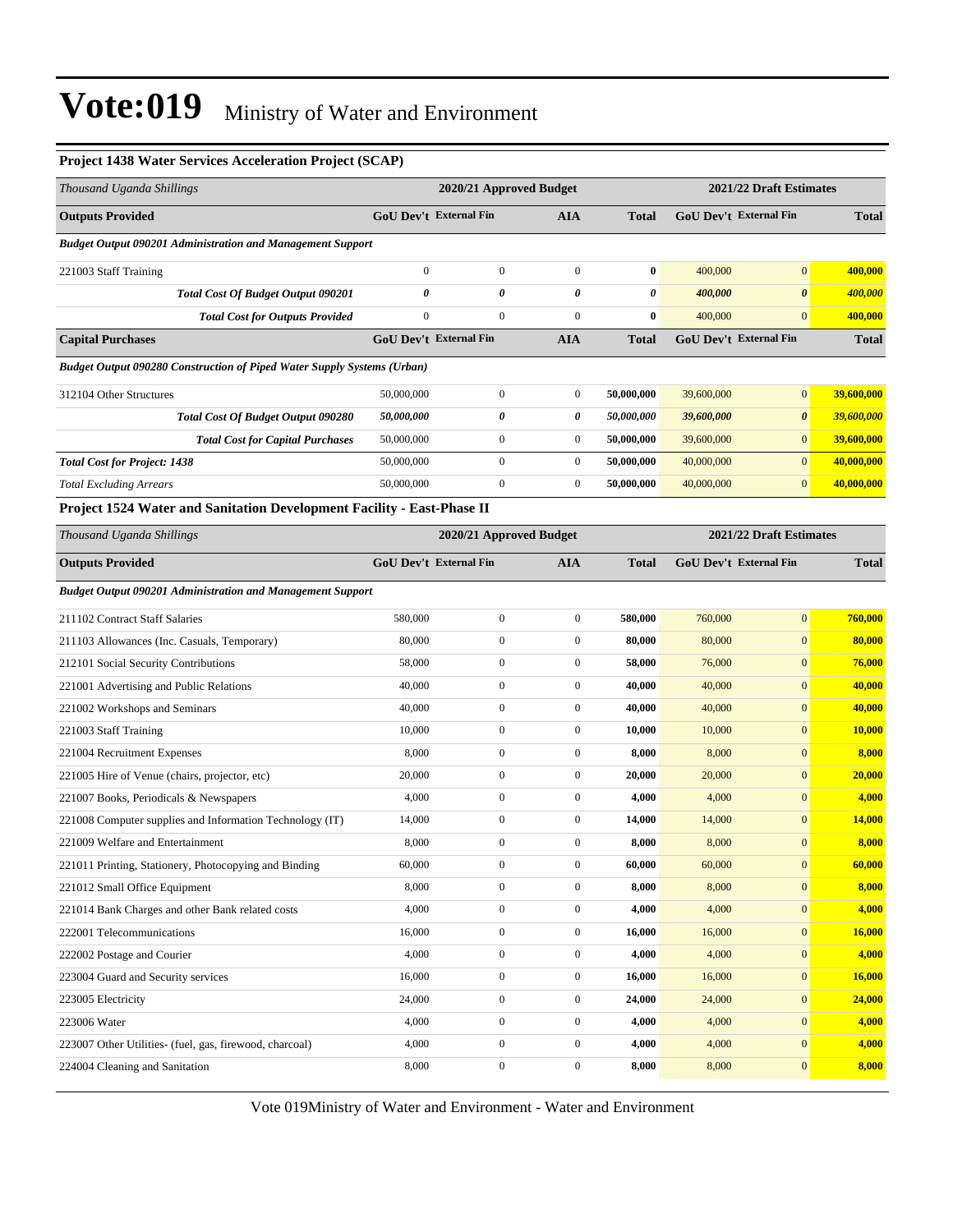| 224005 Uniforms, Beddings and Protective Gear                                                               | 20,000                 | $\mathbf{0}$          | $\boldsymbol{0}$ | 20,000       | 20,000       | $\mathbf{0}$           | 20,000                  |
|-------------------------------------------------------------------------------------------------------------|------------------------|-----------------------|------------------|--------------|--------------|------------------------|-------------------------|
| 227001 Travel inland                                                                                        | 10,000                 | $\mathbf{0}$          | $\boldsymbol{0}$ | 10,000       | 10,000       | $\mathbf{0}$           | 10,000                  |
| 227002 Travel abroad                                                                                        | 52,000                 | $\boldsymbol{0}$      | $\boldsymbol{0}$ | 52,000       | 50,000       | $\mathbf{0}$           | 50,000                  |
| 227004 Fuel, Lubricants and Oils                                                                            | 12,000                 | $\boldsymbol{0}$      | $\boldsymbol{0}$ | 12,000       | 12,000       | $\mathbf{0}$           | 12,000                  |
| 228002 Maintenance - Vehicles                                                                               | 60,000                 | $\boldsymbol{0}$      | $\boldsymbol{0}$ | 60,000       | 60,000       | $\mathbf{0}$           | 60,000                  |
| 228003 Maintenance – Machinery, Equipment & Furniture                                                       | 12,000                 | $\boldsymbol{0}$      | $\boldsymbol{0}$ | 12,000       | 12,000       | $\mathbf{0}$           | 12,000                  |
| Total Cost Of Budget Output 090201                                                                          | 1,176,000              | $\pmb{\theta}$        | 0                | 1,176,000    | 1,372,000    | $\boldsymbol{\theta}$  | 1,372,000               |
| Budget Output 090202 Policies, Plans, standards and regulations developed                                   |                        |                       |                  |              |              |                        |                         |
| 227001 Travel inland                                                                                        | 40,000                 | $\boldsymbol{0}$      | $\boldsymbol{0}$ | 40,000       | 40,000       | $\mathbf{0}$           | 40,000                  |
| 227004 Fuel, Lubricants and Oils                                                                            | 20,000                 | $\mathbf{0}$          | $\boldsymbol{0}$ | 20,000       | 20,000       | $\mathbf{0}$           | 20,000                  |
| <b>Total Cost Of Budget Output 090202</b>                                                                   | 60,000                 | $\pmb{\theta}$        | 0                | 60,000       | 60,000       | $\pmb{\theta}$         | 60,000                  |
| <b>Budget Output 090204 Backup support for Operation and Maintainance</b>                                   |                        |                       |                  |              |              |                        |                         |
| 221002 Workshops and Seminars                                                                               | 40,000                 | $\boldsymbol{0}$      | $\boldsymbol{0}$ | 40,000       | 30,000       | $\boldsymbol{0}$       | 30,000                  |
| 221011 Printing, Stationery, Photocopying and Binding                                                       | 12,000                 | $\boldsymbol{0}$      | $\boldsymbol{0}$ | 12,000       | 12,000       | $\boldsymbol{0}$       | 12,000                  |
| 227001 Travel inland                                                                                        | 45,000                 | $\boldsymbol{0}$      | $\boldsymbol{0}$ | 45,000       | 40,000       | $\mathbf{0}$           | 40,000                  |
| 227004 Fuel, Lubricants and Oils                                                                            | 60,000                 | $\boldsymbol{0}$      | $\boldsymbol{0}$ | 60,000       | 60,000       | $\boldsymbol{0}$       | 60,000                  |
| <b>Total Cost Of Budget Output 090204</b>                                                                   | 157,000                | 0                     | 0                | 157,000      | 142,000      | 0                      | 142,000                 |
| <b>Budget Output 090205 Improved sanitation services and hygiene</b>                                        |                        |                       |                  |              |              |                        |                         |
| 221002 Workshops and Seminars                                                                               | 35,000                 | $\boldsymbol{0}$      | $\boldsymbol{0}$ | 35,000       | 30,000       | $\boldsymbol{0}$       | 30,000                  |
| 221011 Printing, Stationery, Photocopying and Binding                                                       | 20,000                 | $\boldsymbol{0}$      | $\boldsymbol{0}$ | 20,000       | 20,000       | $\boldsymbol{0}$       | 20,000                  |
| 225001 Consultancy Services- Short term                                                                     | 40,000                 | $\boldsymbol{0}$      | $\boldsymbol{0}$ | 40,000       | $\mathbf{0}$ | $\mathbf{0}$           | $\overline{\mathbf{0}}$ |
| 225002 Consultancy Services-Long-term                                                                       | 170,000                | $\boldsymbol{0}$      | $\boldsymbol{0}$ | 170,000      | 120,000      | $\mathbf{0}$           | 120,000                 |
| 227001 Travel inland                                                                                        | 60,000                 | $\boldsymbol{0}$      | $\boldsymbol{0}$ | 60,000       | 40,000       | $\boldsymbol{0}$       | 40,000                  |
| 227004 Fuel, Lubricants and Oils                                                                            | 42,000                 | $\boldsymbol{0}$      | $\boldsymbol{0}$ | 42,000       | 40,000       | $\boldsymbol{0}$       | 40,000                  |
| <b>Total Cost Of Budget Output 090205</b>                                                                   | 367,000                | $\boldsymbol{\theta}$ | 0                | 367,000      | 250,000      | $\boldsymbol{\theta}$  | 250,000                 |
| Budget Output 090206 Monitoring, Supervision, Capacity building for Urban Authorities and Private Operators |                        |                       |                  |              |              |                        |                         |
| 221002 Workshops and Seminars                                                                               | 40,000                 | $\boldsymbol{0}$      | $\boldsymbol{0}$ | 40,000       | 20,000       | $\boldsymbol{0}$       | 20,000                  |
| 225001 Consultancy Services- Short term                                                                     | 40,000                 | $\boldsymbol{0}$      | $\boldsymbol{0}$ | 40,000       | $\mathbf{0}$ | $\boldsymbol{0}$       | $\overline{\mathbf{0}}$ |
| 225002 Consultancy Services-Long-term                                                                       | 140,000                | $\boldsymbol{0}$      | $\boldsymbol{0}$ | 140,000      | 140,000      | $\boldsymbol{0}$       | 140,000                 |
| 227001 Travel inland                                                                                        | 96,000                 | $\mathbf{0}$          | $\boldsymbol{0}$ | 96,000       | 40,000       | $\mathbf{0}$           | 40,000                  |
| 227004 Fuel, Lubricants and Oils                                                                            | 80,000                 | $\boldsymbol{0}$      | $\boldsymbol{0}$ | 80,000       | 80,000       | $\bf{0}$               | 80,000                  |
| <b>Total Cost Of Budget Output 090206</b>                                                                   | 396,000                | $\pmb{\theta}$        | 0                | 396,000      | 280,000      | 0                      | 280,000                 |
| <b>Total Cost for Outputs Provided</b>                                                                      | 2,156,000              | $\boldsymbol{0}$      | $\boldsymbol{0}$ | 2,156,000    | 2,104,000    | $\boldsymbol{0}$       | 2,104,000               |
| <b>Capital Purchases</b>                                                                                    | GoU Dev't External Fin |                       | <b>AIA</b>       | <b>Total</b> |              | GoU Dev't External Fin | <b>Total</b>            |
| <b>Budget Output 090271 Acquisition of Land by Government</b>                                               |                        |                       |                  |              |              |                        |                         |
| 311101 Land                                                                                                 | 40,000                 | $\boldsymbol{0}$      | $\boldsymbol{0}$ | 40,000       | 40,000       | $\boldsymbol{0}$       | 40,000                  |
| <b>Total Cost Of Budget Output 090271</b>                                                                   | 40,000                 | $\pmb{\theta}$        | 0                | 40,000       | 40,000       | $\pmb{\theta}$         | 40,000                  |
| <b>Budget Output 090272 Government Buildings and Administrative Infrastructure</b>                          |                        |                       |                  |              |              |                        |                         |
| 312101 Non-Residential Buildings                                                                            | 20,000                 | $\boldsymbol{0}$      | $\boldsymbol{0}$ | 20,000       | 20,000       | $\boldsymbol{0}$       | 20,000                  |
| Total Cost Of Budget Output 090272                                                                          | 20,000                 | 0                     | 0                | 20,000       | 20,000       | 0                      | 20,000                  |
|                                                                                                             |                        |                       |                  |              |              |                        |                         |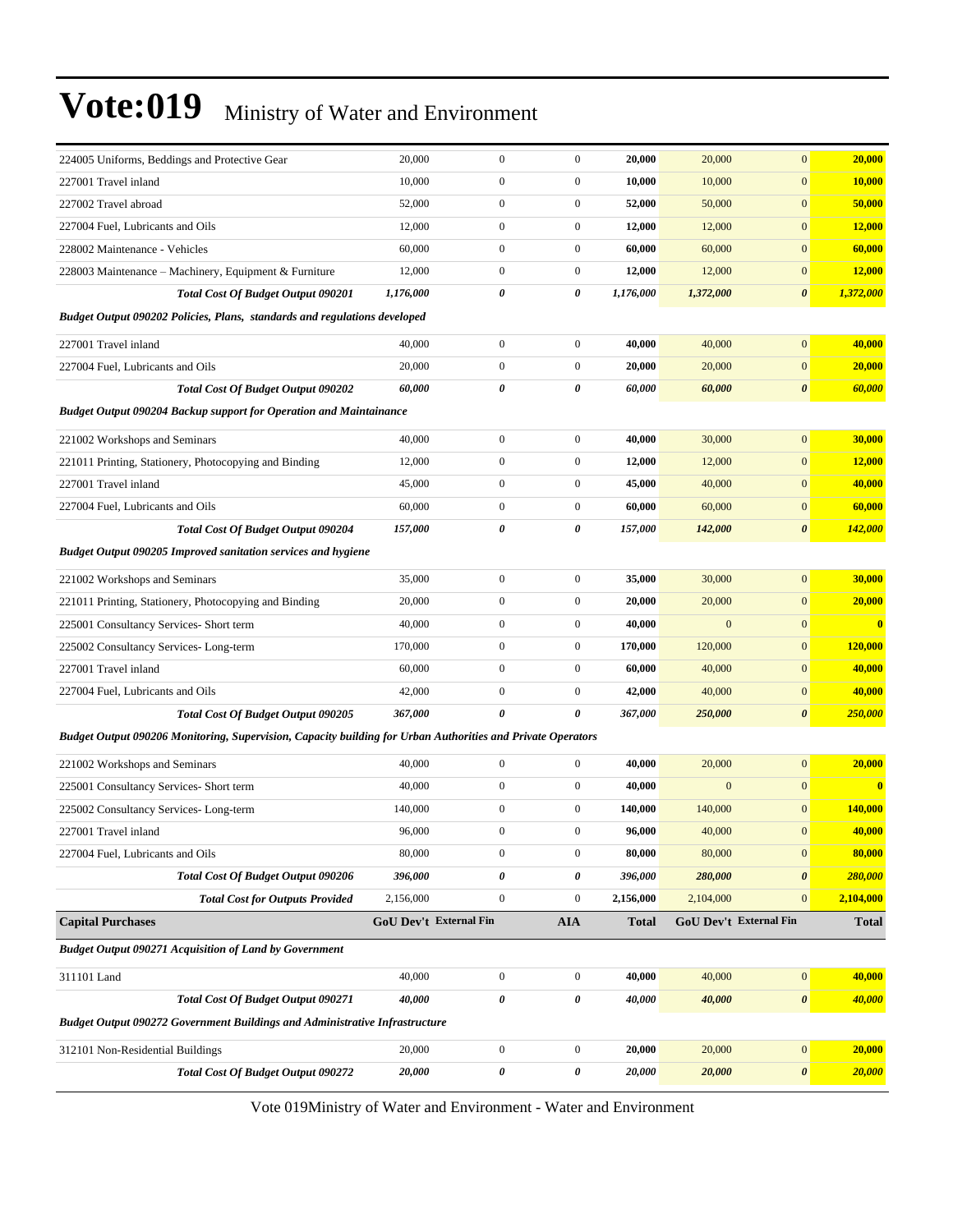#### *Budget Output 090278 Purchase of Office and Residential Furniture and Fittings* 312203 Furniture & Fixtures 20,000 0 0 **20,000** 20,000 0 **20,000** *Total Cost Of Budget Output 090278 20,000 0 0 20,000 20,000 0 20,000 Budget Output 090280 Construction of Piped Water Supply Systems (Urban)* 281502 Feasibility Studies for Capital Works 80,000 0 0 **80,000** 80,000 0 **80,000** 281503 Engineering and Design Studies & Plans for capital works 180,000 0 0 1**80,000 180,000** 0 180,000 281504 Monitoring, Supervision & Appraisal of Capital work 70,000 0 0 **70,000** 60,000 0 **60,000** 312104 Other Structures 12,838,990 0 0 **12,838,990** 10,881,000 0 **10,881,000** *Total Cost Of Budget Output 090280 13,168,990 0 0 13,168,990 11,201,000 0 11,201,000 Budget Output 090282 Construction of Sanitation Facilities (Urban)* 281503 Engineering and Design Studies & Plans for capital works 80,000 0 0 **80,000** 60,000 0 **60,000** 281504 Monitoring, Supervision & Appraisal of Capital work 40,000 0 0 **40,000** 40,000 0 **40,000** 312104 Other Structures 0 0 0 **0** 40,000 0 **40,000** *Total Cost Of Budget Output 090282 120,000 0 0 120,000 140,000 0 140,000 Total Cost for Capital Purchases* 13,368,990 0 0 0 13,368,990 11,421,000 0 11,421,000 **Arrears GoU Dev't External Fin AIA Total GoU Dev't External Fin Total** *Budget Output 090299 Arrears* 321605 Domestic arrears (Budgeting) 0 0 0 **0** 2,000,000 0 **2,000,000** *Total Cost Of Budget Output 090299 0 0 0 0 2,000,000 0 2,000,000 Total Cost for Arrears* 0 0 0 0 0 2,000,000 0 2,000,000 **Total Cost for Project: 1524** 15,524,990 15,524,990 0 0 15,524,990 15,525,000 0 15,525,000 0 15,525,000 **Total Excluding Arrears** 15,524,990 0 0 0 15,524,990 0 0 15,524,990 0 13,525,000 0 13,525,000 **Project 1525 Water and Sanitation Development Facility - South Western-Phase II**

| Thousand Uganda Shillings                                         | 2020/21 Approved Budget       |                |                |              | 2021/22 Draft Estimates       |                 |              |
|-------------------------------------------------------------------|-------------------------------|----------------|----------------|--------------|-------------------------------|-----------------|--------------|
| <b>Outputs Provided</b>                                           | <b>GoU Dev't External Fin</b> |                | <b>AIA</b>     | <b>Total</b> | <b>GoU</b> Dev't External Fin |                 | <b>Total</b> |
| <b>Budget Output 090201 Administration and Management Support</b> |                               |                |                |              |                               |                 |              |
| 211102 Contract Staff Salaries                                    | 720,000                       | $\mathbf{0}$   | $\mathbf{0}$   | 720,000      | 720,000                       | 0               | 720,000      |
| 212101 Social Security Contributions                              | 60,000                        | $\mathbf{0}$   | $\overline{0}$ | 60,000       | 60,000                        | $\mathbf{0}$    | 60,000       |
| 221001 Advertising and Public Relations                           | 100,000                       | $\mathbf{0}$   | $\mathbf{0}$   | 100,000      | 100,000                       | $\overline{0}$  | 100,000      |
| 221002 Workshops and Seminars                                     | 20,000                        | $\mathbf{0}$   | $\overline{0}$ | 20,000       | 20,000                        | $\overline{0}$  | 20,000       |
| 221003 Staff Training                                             | 40,000                        | $\mathbf{0}$   | $\overline{0}$ | 40,000       | 40,000                        | $\overline{0}$  | 40,000       |
| 221004 Recruitment Expenses                                       | 4,000                         | $\mathbf{0}$   | $\mathbf{0}$   | 4,000        | 4,000                         | $\overline{0}$  | 4,000        |
| 221005 Hire of Venue (chairs, projector, etc)                     | 4,000                         | $\overline{0}$ | $\overline{0}$ | 4,000        | 4,000                         | $\overline{0}$  | 4,000        |
| 221007 Books, Periodicals & Newspapers                            | 6,000                         | $\mathbf{0}$   | $\overline{0}$ | 6,000        | 6,000                         | $\overline{0}$  | 6,000        |
| 221008 Computer supplies and Information Technology (IT)          | 63,000                        | $\mathbf{0}$   | $\overline{0}$ | 63,000       | 40,000                        | $\vert 0 \vert$ | 40,000       |
| 221009 Welfare and Entertainment                                  | 48,000                        | $\mathbf{0}$   | $\overline{0}$ | 48,000       | 20,000                        | $\mathbf{0}$    | 20,000       |
| 221011 Printing, Stationery, Photocopying and Binding             | 140,000                       | $\mathbf{0}$   | $\overline{0}$ | 140,000      | 100,000                       | $\vert 0 \vert$ | 100,000      |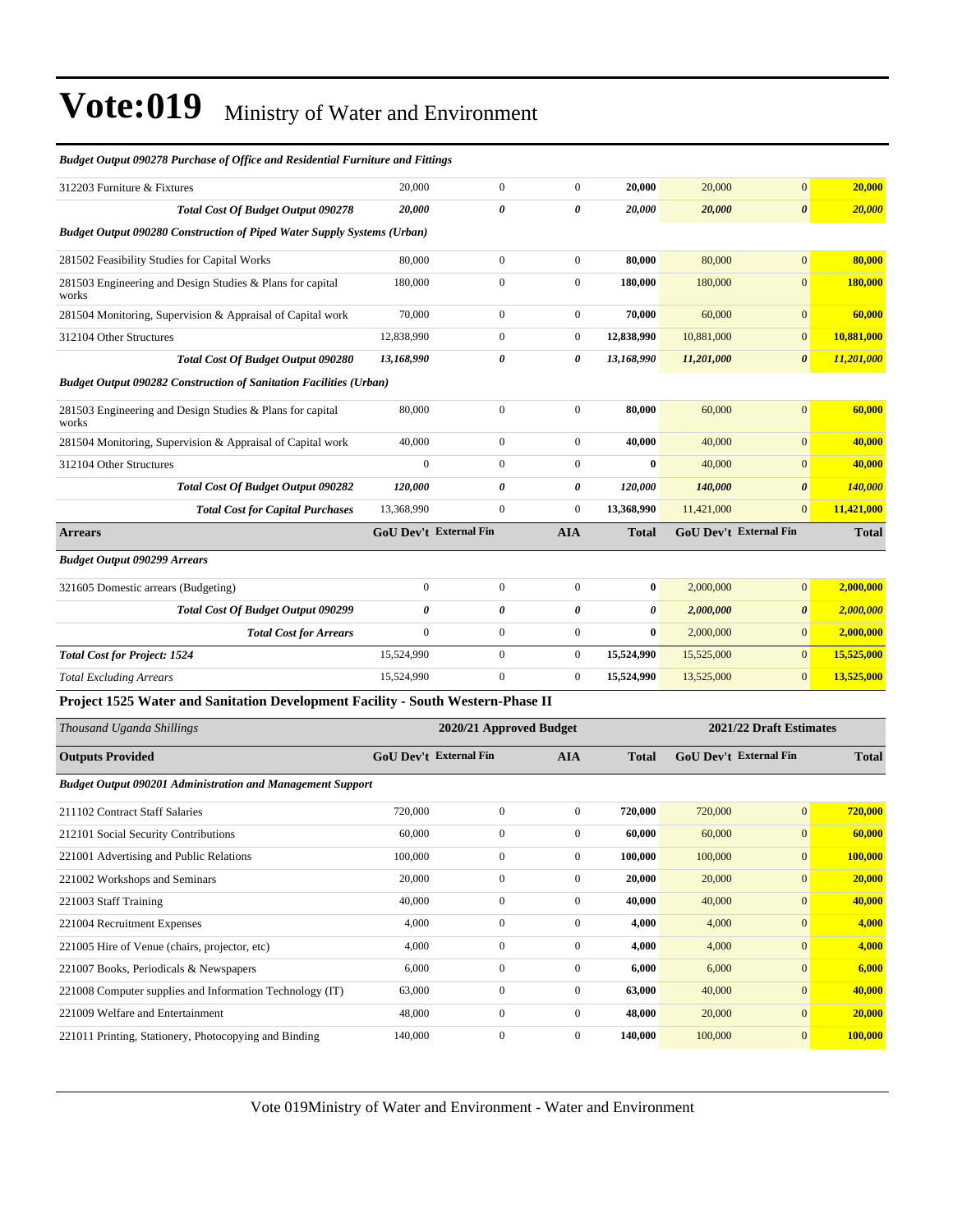| 221012 Small Office Equipment                                                                               | 2,000     | $\boldsymbol{0}$ | $\boldsymbol{0}$ | 2,000     | 2,000        | $\mathbf{0}$          | 2,000         |
|-------------------------------------------------------------------------------------------------------------|-----------|------------------|------------------|-----------|--------------|-----------------------|---------------|
| 221014 Bank Charges and other Bank related costs                                                            | 2,000     | $\boldsymbol{0}$ | $\boldsymbol{0}$ | 2,000     | 2,000        | $\mathbf{0}$          | 2,000         |
| 222001 Telecommunications                                                                                   | 8,000     | $\boldsymbol{0}$ | $\boldsymbol{0}$ | 8,000     | 8,000        | $\boldsymbol{0}$      | 8,000         |
| 222002 Postage and Courier                                                                                  | 1,000     | $\boldsymbol{0}$ | $\boldsymbol{0}$ | 1,000     | 1,000        | $\mathbf{0}$          | 1,000         |
| 223004 Guard and Security services                                                                          | 16,000    | $\boldsymbol{0}$ | $\boldsymbol{0}$ | 16,000    | 16,000       | $\mathbf{0}$          | 16,000        |
| 223005 Electricity                                                                                          | 20,000    | $\boldsymbol{0}$ | $\boldsymbol{0}$ | 20,000    | 20,000       | $\mathbf{0}$          | 20,000        |
| 223006 Water                                                                                                | 14,000    | $\boldsymbol{0}$ | $\boldsymbol{0}$ | 14,000    | 14,000       | $\mathbf{0}$          | 14,000        |
| 223007 Other Utilities- (fuel, gas, firewood, charcoal)                                                     | 2,000     | $\boldsymbol{0}$ | $\boldsymbol{0}$ | 2,000     | 2,000        | $\mathbf{0}$          | 2,000         |
| 224004 Cleaning and Sanitation                                                                              | 36,000    | $\boldsymbol{0}$ | $\boldsymbol{0}$ | 36,000    | 20,000       | $\mathbf{0}$          | 20,000        |
| 224005 Uniforms, Beddings and Protective Gear                                                               | 2,000     | $\boldsymbol{0}$ | $\boldsymbol{0}$ | 2,000     | 2,000        | $\mathbf{0}$          | 2,000         |
| 225001 Consultancy Services- Short term                                                                     | 460,000   | $\boldsymbol{0}$ | $\boldsymbol{0}$ | 460,000   | 30,000       | $\mathbf{0}$          | 30,000        |
| 227001 Travel inland                                                                                        | 60,000    | $\boldsymbol{0}$ | $\boldsymbol{0}$ | 60,000    | 120,000      | $\mathbf{0}$          | 120,000       |
| 227002 Travel abroad                                                                                        | 60,000    | $\boldsymbol{0}$ | $\boldsymbol{0}$ | 60,000    | 60,000       | $\mathbf{0}$          | 60,000        |
| 227004 Fuel, Lubricants and Oils                                                                            | 180,000   | $\boldsymbol{0}$ | $\boldsymbol{0}$ | 180,000   | 180,000      | $\mathbf{0}$          | 180,000       |
| 228001 Maintenance - Civil                                                                                  | 4,000     | $\boldsymbol{0}$ | $\boldsymbol{0}$ | 4,000     | 4,000        | $\mathbf{0}$          | 4,000         |
| 228002 Maintenance - Vehicles                                                                               | 96,000    | $\boldsymbol{0}$ | $\boldsymbol{0}$ | 96,000    | 96,000       | $\mathbf{0}$          | 96,000        |
| 228003 Maintenance - Machinery, Equipment & Furniture                                                       | 12,000    | $\boldsymbol{0}$ | $\boldsymbol{0}$ | 12,000    | 12,000       | $\mathbf{0}$          | <b>12,000</b> |
| <b>Total Cost Of Budget Output 090201</b>                                                                   | 2,180,000 | 0                | 0                | 2,180,000 | 1,703,000    | $\boldsymbol{\theta}$ | 1,703,000     |
| <b>Budget Output 090204 Backup support for Operation and Maintainance</b>                                   |           |                  |                  |           |              |                       |               |
| 211102 Contract Staff Salaries                                                                              | 220,500   | $\boldsymbol{0}$ | $\boldsymbol{0}$ | 220,500   | 220,500      | $\mathbf{0}$          | 220,500       |
| 221002 Workshops and Seminars                                                                               | 33,075    | $\boldsymbol{0}$ | $\boldsymbol{0}$ | 33,075    | 33,075       | $\mathbf{0}$          | 33,075        |
| 221009 Welfare and Entertainment                                                                            | 4,000     | $\boldsymbol{0}$ | $\boldsymbol{0}$ | 4,000     | 4,000        | $\mathbf{0}$          | 4,000         |
| 221011 Printing, Stationery, Photocopying and Binding                                                       | 12,000    | $\boldsymbol{0}$ | $\boldsymbol{0}$ | 12,000    | 12,000       | $\mathbf{0}$          | 12,000        |
| 225001 Consultancy Services- Short term                                                                     | 65,200    | $\boldsymbol{0}$ | $\boldsymbol{0}$ | 65,200    | 65,200       | $\mathbf{0}$          | 65,200        |
| 225002 Consultancy Services-Long-term                                                                       | 60,000    | $\boldsymbol{0}$ | $\boldsymbol{0}$ | 60,000    | 30,000       | $\mathbf{0}$          | 30,000        |
| 227001 Travel inland                                                                                        | 60,000    | $\boldsymbol{0}$ | $\boldsymbol{0}$ | 60,000    | $\mathbf{0}$ | $\mathbf{0}$          | $\bf{0}$      |
| 227004 Fuel, Lubricants and Oils                                                                            | 16,000    | $\boldsymbol{0}$ | $\boldsymbol{0}$ | 16,000    | 16,000       | $\mathbf{0}$          | 16,000        |
| 228002 Maintenance - Vehicles                                                                               | 8,000     | $\boldsymbol{0}$ | $\boldsymbol{0}$ | 8,000     | 8,000        | $\mathbf{0}$          | 8,000         |
| <b>Total Cost Of Budget Output 090204</b>                                                                   | 478,775   | $\pmb{\theta}$   | 0                | 478,775   | 388,775      | $\boldsymbol{\theta}$ | 388,775       |
| <b>Budget Output 090205 Improved sanitation services and hygiene</b>                                        |           |                  |                  |           |              |                       |               |
| 211102 Contract Staff Salaries                                                                              | 48,000    | $\mathbf{0}$     | $\boldsymbol{0}$ | 48,000    | 48,000       | $\mathbf{0}$          | 48,000        |
| 221001 Advertising and Public Relations                                                                     | 800       | $\boldsymbol{0}$ | $\boldsymbol{0}$ | 800       | 800          | $\boldsymbol{0}$      | 800           |
| 221002 Workshops and Seminars                                                                               | 8,000     | $\boldsymbol{0}$ | $\boldsymbol{0}$ | 8,000     | 8,000        | $\boldsymbol{0}$      | 8,000         |
| 221011 Printing, Stationery, Photocopying and Binding                                                       | 4,000     | $\boldsymbol{0}$ | $\boldsymbol{0}$ | 4,000     | 4,000        | $\mathbf{0}$          | 4,000         |
| 225001 Consultancy Services- Short term                                                                     | 200,000   | $\boldsymbol{0}$ | $\boldsymbol{0}$ | 200,000   | 50,000       | $\boldsymbol{0}$      | 50,000        |
| 227001 Travel inland                                                                                        | 28,000    | $\boldsymbol{0}$ | $\boldsymbol{0}$ | 28,000    | 28,000       | $\boldsymbol{0}$      | 28,000        |
| 227004 Fuel, Lubricants and Oils                                                                            | 3,200     | $\boldsymbol{0}$ | $\boldsymbol{0}$ | 3,200     | 3,200        | $\boldsymbol{0}$      | 3,200         |
| 228002 Maintenance - Vehicles                                                                               | 4,000     | $\boldsymbol{0}$ | $\boldsymbol{0}$ | 4,000     | 4,000        | $\boldsymbol{0}$      | 4,000         |
| Total Cost Of Budget Output 090205                                                                          | 296,000   | $\pmb{\theta}$   | $\pmb{\theta}$   | 296,000   | 146,000      | $\boldsymbol{\theta}$ | 146,000       |
| Budget Output 090206 Monitoring, Supervision, Capacity building for Urban Authorities and Private Operators |           |                  |                  |           |              |                       |               |
| 211102 Contract Staff Salaries                                                                              | 48,000    | $\boldsymbol{0}$ | $\boldsymbol{0}$ | 48,000    | 48,000       | $\boldsymbol{0}$      | 48,000        |
|                                                                                                             |           |                  |                  |           |              |                       |               |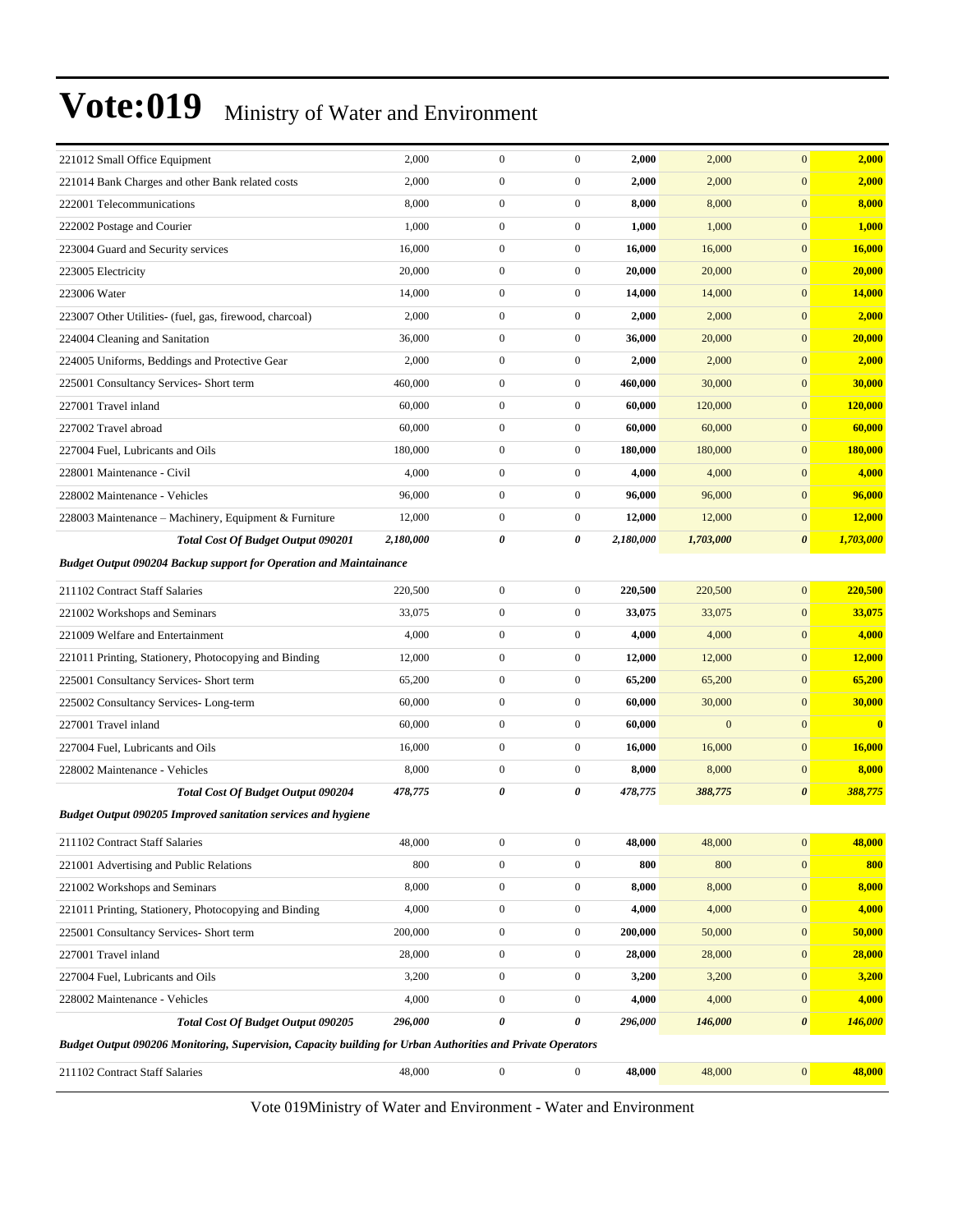| 211103 Allowances (Inc. Casuals, Temporary)                                           | 300       | $\mathbf{0}$           | $\mathbf{0}$          | 300          | 300          | $\mathbf{0}$                  | 300          |
|---------------------------------------------------------------------------------------|-----------|------------------------|-----------------------|--------------|--------------|-------------------------------|--------------|
| 221001 Advertising and Public Relations                                               | 4,000     | $\mathbf{0}$           | $\boldsymbol{0}$      | 4,000        | 4,000        | $\mathbf{0}$                  | 4,000        |
| 221003 Staff Training                                                                 | 4,000     | $\boldsymbol{0}$       | $\boldsymbol{0}$      | 4,000        | 4,000        | $\mathbf{0}$                  | 4,000        |
| 221008 Computer supplies and Information Technology (IT)                              | 8,000     | $\boldsymbol{0}$       | $\boldsymbol{0}$      | 8,000        | 8,000        | $\mathbf{0}$                  | 8,000        |
| 221009 Welfare and Entertainment                                                      | 4,000     | $\boldsymbol{0}$       | $\boldsymbol{0}$      | 4,000        | 4,000        | $\mathbf{0}$                  | 4,000        |
| 221011 Printing, Stationery, Photocopying and Binding                                 | 8,000     | $\boldsymbol{0}$       | $\boldsymbol{0}$      | 8,000        | 8,000        | $\mathbf{0}$                  | 8,000        |
| 225001 Consultancy Services- Short term                                               | 460,000   | $\mathbf{0}$           | $\boldsymbol{0}$      | 460,000      | 30,000       | $\mathbf{0}$                  | 30,000       |
| 227001 Travel inland                                                                  | 72,000    | $\boldsymbol{0}$       | $\boldsymbol{0}$      | 72,000       | 72,000       | $\boldsymbol{0}$              | 72,000       |
| 227004 Fuel, Lubricants and Oils                                                      | 40,000    | $\boldsymbol{0}$       | $\boldsymbol{0}$      | 40,000       | 40,000       | $\mathbf{0}$                  | 40,000       |
| 228002 Maintenance - Vehicles                                                         | 8,000     | $\boldsymbol{0}$       | $\boldsymbol{0}$      | 8,000        | 8,000        | $\mathbf{0}$                  | 8,000        |
| <b>Total Cost Of Budget Output 090206</b>                                             | 656,300   | 0                      | 0                     | 656,300      | 226,300      | $\boldsymbol{\theta}$         | 226,300      |
| <b>Total Cost for Outputs Provided</b>                                                | 3,611,075 | $\boldsymbol{0}$       | $\boldsymbol{0}$      | 3,611,075    | 2,464,075    | $\mathbf{0}$                  | 2,464,075    |
| <b>Capital Purchases</b>                                                              |           | GoU Dev't External Fin | <b>AIA</b>            | <b>Total</b> |              | <b>GoU Dev't External Fin</b> | <b>Total</b> |
| <b>Budget Output 090271 Acquisition of Land by Government</b>                         |           |                        |                       |              |              |                               |              |
| 311101 Land                                                                           | 220,000   | $\boldsymbol{0}$       | $\boldsymbol{0}$      | 220,000      | 300,000      | $\mathbf{0}$                  | 300,000      |
| <b>Total Cost Of Budget Output 090271</b>                                             | 220,000   | 0                      | 0                     | 220,000      | 300,000      | $\boldsymbol{\theta}$         | 300,000      |
| <b>Budget Output 090272 Government Buildings and Administrative Infrastructure</b>    |           |                        |                       |              |              |                               |              |
| 312101 Non-Residential Buildings                                                      | 600,000   | $\boldsymbol{0}$       | $\boldsymbol{0}$      | 600,000      | 500,000      | $\boldsymbol{0}$              | 500,000      |
| <b>Total Cost Of Budget Output 090272</b>                                             | 600,000   | 0                      | $\boldsymbol{\theta}$ | 600,000      | 500,000      | $\pmb{\theta}$                | 500,000      |
| Budget Output 090276 Purchase of Office and ICT Equipment, including Software         |           |                        |                       |              |              |                               |              |
| 312213 ICT Equipment                                                                  | 40,000    | $\boldsymbol{0}$       | $\boldsymbol{0}$      | 40,000       | 60,000       | $\boldsymbol{0}$              | 60,000       |
| <b>Total Cost Of Budget Output 090276</b>                                             | 40,000    | 0                      | 0                     | 40,000       | 60,000       | $\pmb{\theta}$                | 60,000       |
| <b>Budget Output 090278 Purchase of Office and Residential Furniture and Fittings</b> |           |                        |                       |              |              |                               |              |
| 312203 Furniture & Fixtures                                                           | 40,000    | $\boldsymbol{0}$       | $\boldsymbol{0}$      | 40,000       | 40,000       | $\boldsymbol{0}$              | 40,000       |
| <b>Total Cost Of Budget Output 090278</b>                                             | 40,000    | 0                      | 0                     | 40,000       | 40,000       | $\pmb{\theta}$                | 40,000       |
| <b>Budget Output 090280 Construction of Piped Water Supply Systems (Urban)</b>        |           |                        |                       |              |              |                               |              |
| 281502 Feasibility Studies for Capital Works                                          | 300,000   | $\boldsymbol{0}$       | $\boldsymbol{0}$      | 300,000      | 30,000       | $\mathbf{0}$                  | 30,000       |
| 281503 Engineering and Design Studies & Plans for capital<br>works                    | 750,000   | $\boldsymbol{0}$       | $\boldsymbol{0}$      | 750,000      | $\mathbf{0}$ | $\mathbf{0}$                  | $\bf{0}$     |
| 281504 Monitoring, Supervision & Appraisal of Capital work                            | 200,000   | $\mathbf{0}$           | $\boldsymbol{0}$      | 200,000      | 180,000      | $\mathbf{0}$                  | 180,000      |
| 312104 Other Structures                                                               | 3,880,425 | $\boldsymbol{0}$       | $\boldsymbol{0}$      | 3,880,425    | 10,301,925   | $\bf{0}$                      | 10,301,925   |
| <b>Total Cost Of Budget Output 090280</b>                                             | 5,130,425 | $\pmb{\theta}$         | 0                     | 5,130,425    | 10,511,925   | $\pmb{\theta}$                | 10,511,925   |
| <b>Budget Output 090282 Construction of Sanitation Facilities (Urban)</b>             |           |                        |                       |              |              |                               |              |
| 281503 Engineering and Design Studies & Plans for capital<br>works                    | 114,930   | $\boldsymbol{0}$       | $\boldsymbol{0}$      | 114,930      | 30,000       | $\boldsymbol{0}$              | 30,000       |
| 281504 Monitoring, Supervision & Appraisal of Capital work                            | 40,000    | $\boldsymbol{0}$       | $\boldsymbol{0}$      | 40,000       | 20,000       | $\boldsymbol{0}$              | 20,000       |
| 312104 Other Structures                                                               | 227,500   | $\boldsymbol{0}$       | $\boldsymbol{0}$      | 227,500      | 132,000      | $\boldsymbol{0}$              | 132,000      |
| <b>Total Cost Of Budget Output 090282</b>                                             | 382,430   | $\pmb{\theta}$         | 0                     | 382,430      | 182,000      | 0                             | 182,000      |
| <b>Total Cost for Capital Purchases</b>                                               | 6,412,855 | $\boldsymbol{0}$       | $\boldsymbol{0}$      | 6,412,855    | 11,593,925   | $\mathbf{0}$                  | 11,593,925   |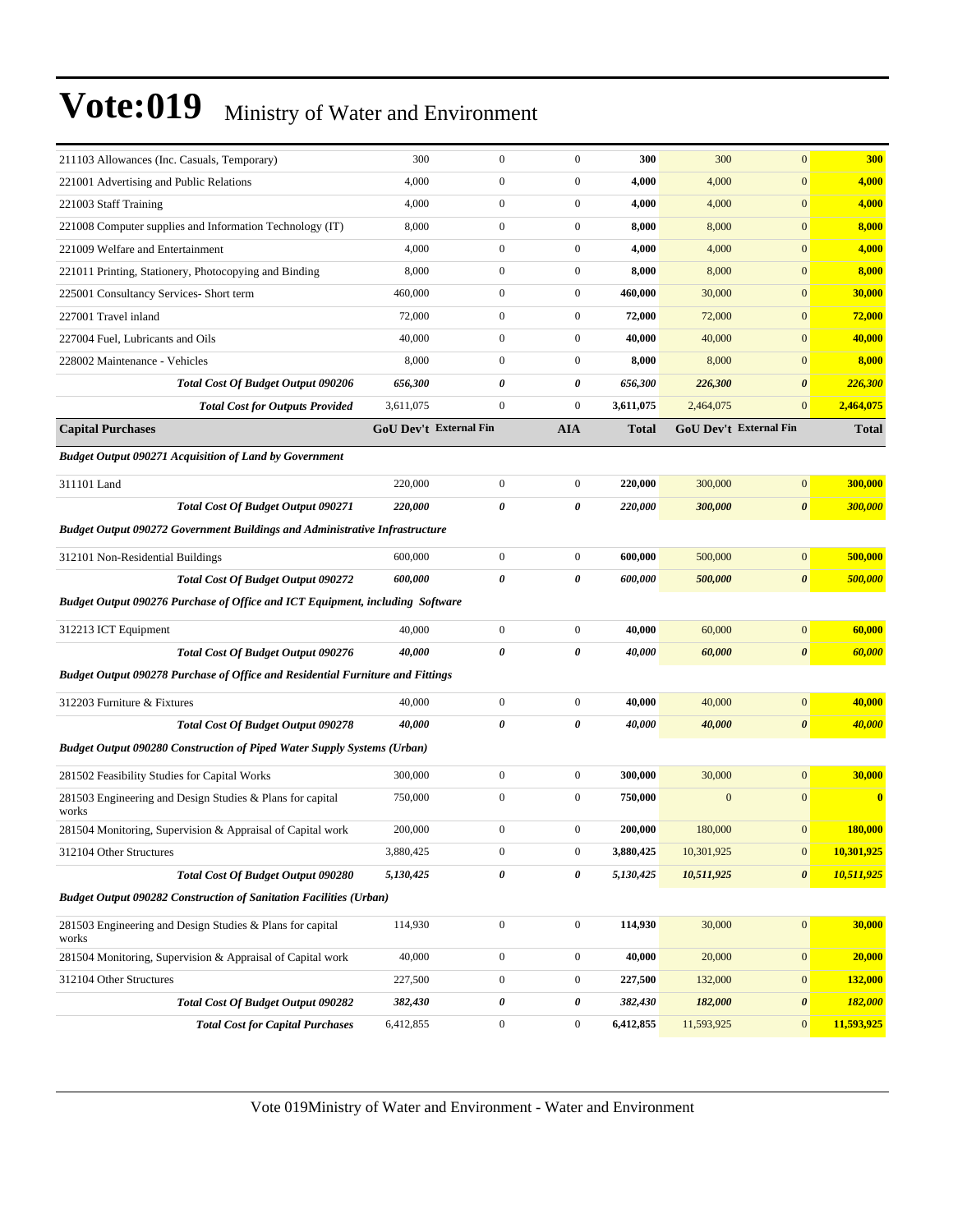| <b>Arrears</b>                                                            |                  | <b>GoU Dev't External Fin</b> | <b>AIA</b>       | <b>Total</b> |                  | <b>GoU Dev't External Fin</b> | <b>Total</b>            |
|---------------------------------------------------------------------------|------------------|-------------------------------|------------------|--------------|------------------|-------------------------------|-------------------------|
| <b>Budget Output 090299 Arrears</b>                                       |                  |                               |                  |              |                  |                               |                         |
| 321605 Domestic arrears (Budgeting)                                       | 1,500,000        | $\boldsymbol{0}$              | $\boldsymbol{0}$ | 1,500,000    | 1,570,990        | $\overline{0}$                | 1,570,990               |
| <b>Total Cost Of Budget Output 090299</b>                                 | 1,500,000        | 0                             | 0                | 1,500,000    | 1,570,990        | $\boldsymbol{\theta}$         | 1,570,990               |
| <b>Total Cost for Arrears</b>                                             | 1,500,000        | $\mathbf{0}$                  | $\boldsymbol{0}$ | 1,500,000    | 1,570,990        | $\mathbf{0}$                  | 1,570,990               |
| <b>Total Cost for Project: 1525</b>                                       | 11,523,930       | $\boldsymbol{0}$              | $\boldsymbol{0}$ | 11,523,930   | 15,628,990       | $\overline{0}$                | 15,628,990              |
| <b>Total Excluding Arrears</b>                                            | 10,023,930       | $\boldsymbol{0}$              | $\boldsymbol{0}$ | 10,023,930   | 14,058,000       | $\mathbf{0}$                  | 14,058,000              |
| Project 1529 Strategic Towns Water Supply and Sanitation Project (STWSSP) |                  |                               |                  |              |                  |                               |                         |
| Thousand Uganda Shillings                                                 |                  | 2020/21 Approved Budget       |                  |              |                  | 2021/22 Draft Estimates       |                         |
| <b>Outputs Provided</b>                                                   |                  | GoU Dev't External Fin        | <b>AIA</b>       | <b>Total</b> |                  | GoU Dev't External Fin        | <b>Total</b>            |
| <b>Budget Output 090201 Administration and Management Support</b>         |                  |                               |                  |              |                  |                               |                         |
| 211102 Contract Staff Salaries                                            | 80,000           | $\boldsymbol{0}$              | $\boldsymbol{0}$ | 80,000       | 132,000          | $\mathbf{0}$                  | 132,000                 |
| 211103 Allowances (Inc. Casuals, Temporary)                               | 12,000           | $\boldsymbol{0}$              | $\boldsymbol{0}$ | 12,000       | 10,000           | $\mathbf{0}$                  | 10,000                  |
| 212101 Social Security Contributions                                      | $\mathbf{0}$     | $\boldsymbol{0}$              | $\boldsymbol{0}$ | $\bf{0}$     | 19,800           | $\overline{0}$                | 19,800                  |
| 212201 Social Security Contributions                                      | 9,000            | $\mathbf{0}$                  | $\boldsymbol{0}$ | 9,000        | $\mathbf{0}$     | $\overline{0}$                | $\overline{\mathbf{0}}$ |
| 221001 Advertising and Public Relations                                   | $\boldsymbol{0}$ | 140,000                       | $\boldsymbol{0}$ | 140,000      | 40,000           | 140,000                       | 180,000                 |
| 221002 Workshops and Seminars                                             | $\boldsymbol{0}$ | 140,000                       | $\boldsymbol{0}$ | 140,000      | $\mathbf{0}$     | 140,000                       | 140,000                 |
| 221003 Staff Training                                                     | $\boldsymbol{0}$ | 140,000                       | $\boldsymbol{0}$ | 140,000      | $\mathbf{0}$     | 140,000                       | 140,000                 |
| 221007 Books, Periodicals & Newspapers                                    | $\boldsymbol{0}$ | $\boldsymbol{0}$              | $\boldsymbol{0}$ | $\bf{0}$     | 12,000           | $\overline{0}$                | 12,000                  |
| 221008 Computer supplies and Information Technology (IT)                  | $\boldsymbol{0}$ | 100,000                       | $\boldsymbol{0}$ | 100,000      | $\boldsymbol{0}$ | 100,000                       | 100,000                 |
| 221009 Welfare and Entertainment                                          | $\mathbf{0}$     | $\boldsymbol{0}$              | $\boldsymbol{0}$ | $\bf{0}$     | 12,000           | $\overline{0}$                | 12,000                  |
| 221011 Printing, Stationery, Photocopying and Binding                     | $\mathbf{0}$     | $\mathbf{0}$                  | $\boldsymbol{0}$ | $\bf{0}$     | 20,000           | $\mathbf{0}$                  | 20,000                  |
| 221012 Small Office Equipment                                             | $\mathbf{0}$     | $\boldsymbol{0}$              | $\boldsymbol{0}$ | $\bf{0}$     | 10,000           | $\mathbf{0}$                  | 10,000                  |
| 221014 Bank Charges and other Bank related costs                          | $\boldsymbol{0}$ | $\boldsymbol{0}$              | $\boldsymbol{0}$ | $\bf{0}$     | $\mathbf{0}$     | 10,000                        | 10,000                  |
| 227001 Travel inland                                                      | $\mathbf{0}$     | 400,000                       | $\boldsymbol{0}$ | 400,000      | $\boldsymbol{0}$ | 400,000                       | 400,000                 |
| 227004 Fuel, Lubricants and Oils                                          | 160,000          | 160,000                       | $\boldsymbol{0}$ | 320,000      | 40,000           | 160,000                       | 200,000                 |
| 228002 Maintenance - Vehicles                                             | $\boldsymbol{0}$ | 210,000                       | $\boldsymbol{0}$ | 210,000      | 18,000           | 200,000                       | 218,000                 |
| 228003 Maintenance – Machinery, Equipment & Furniture                     | 40,000           | $\boldsymbol{0}$              | $\boldsymbol{0}$ | 40,000       | $\boldsymbol{0}$ | $\boldsymbol{0}$              | $\mathbf{0}$            |
| <b>Total Cost Of Budget Output 090201</b>                                 | 301,000          | 1,290,000                     | 0                | 1,591,000    | 313,800          | 1,290,000                     | 1,603,800               |
| Budget Output 090202 Policies, Plans, standards and regulations developed |                  |                               |                  |              |                  |                               |                         |
| 211103 Allowances (Inc. Casuals, Temporary)                               | 20,000           | $\boldsymbol{0}$              | $\boldsymbol{0}$ | 20,000       | $\boldsymbol{0}$ | $\mathbf{0}$                  | $\mathbf{0}$            |
| 221002 Workshops and Seminars                                             | $\boldsymbol{0}$ | $\boldsymbol{0}$              | $\boldsymbol{0}$ | $\bf{0}$     | $\mathbf{0}$     | 200,000                       | 200,000                 |
| 225001 Consultancy Services- Short term                                   | 400,000          | 200,000                       | $\boldsymbol{0}$ | 600,000      | $\boldsymbol{0}$ | $\overline{0}$                | $\mathbf{0}$            |
| 225002 Consultancy Services-Long-term                                     | $\boldsymbol{0}$ | $\boldsymbol{0}$              | $\boldsymbol{0}$ | $\bf{0}$     | 300,000          | 1,750,000                     | 2,050,000               |
| 227001 Travel inland                                                      | 30,000           | $\boldsymbol{0}$              | $\boldsymbol{0}$ | 30,000       | $\boldsymbol{0}$ | $\mathbf{0}$                  | $\bf{0}$                |
| 227004 Fuel, Lubricants and Oils                                          | 30,000           | $\boldsymbol{0}$              | $\boldsymbol{0}$ | 30,000       | $\mathbf{0}$     | $\mathbf{0}$                  | $\bf{0}$                |
| 228002 Maintenance - Vehicles                                             | 20,000           | $\boldsymbol{0}$              | $\boldsymbol{0}$ | 20,000       | $\boldsymbol{0}$ | $\mathbf{0}$                  | $\overline{\mathbf{0}}$ |
| 281503 Engineering and Design Studies & Plans for capital<br>works        | $\boldsymbol{0}$ | $\boldsymbol{0}$              | $\boldsymbol{0}$ | $\bf{0}$     | $\mathbf{0}$     | 1,600,000                     | 1,600,000               |
| <b>Total Cost Of Budget Output 090202</b>                                 | 500,000          | 200,000                       | 0                | 700,000      | 300,000          | 3,550,000                     | 3,850,000               |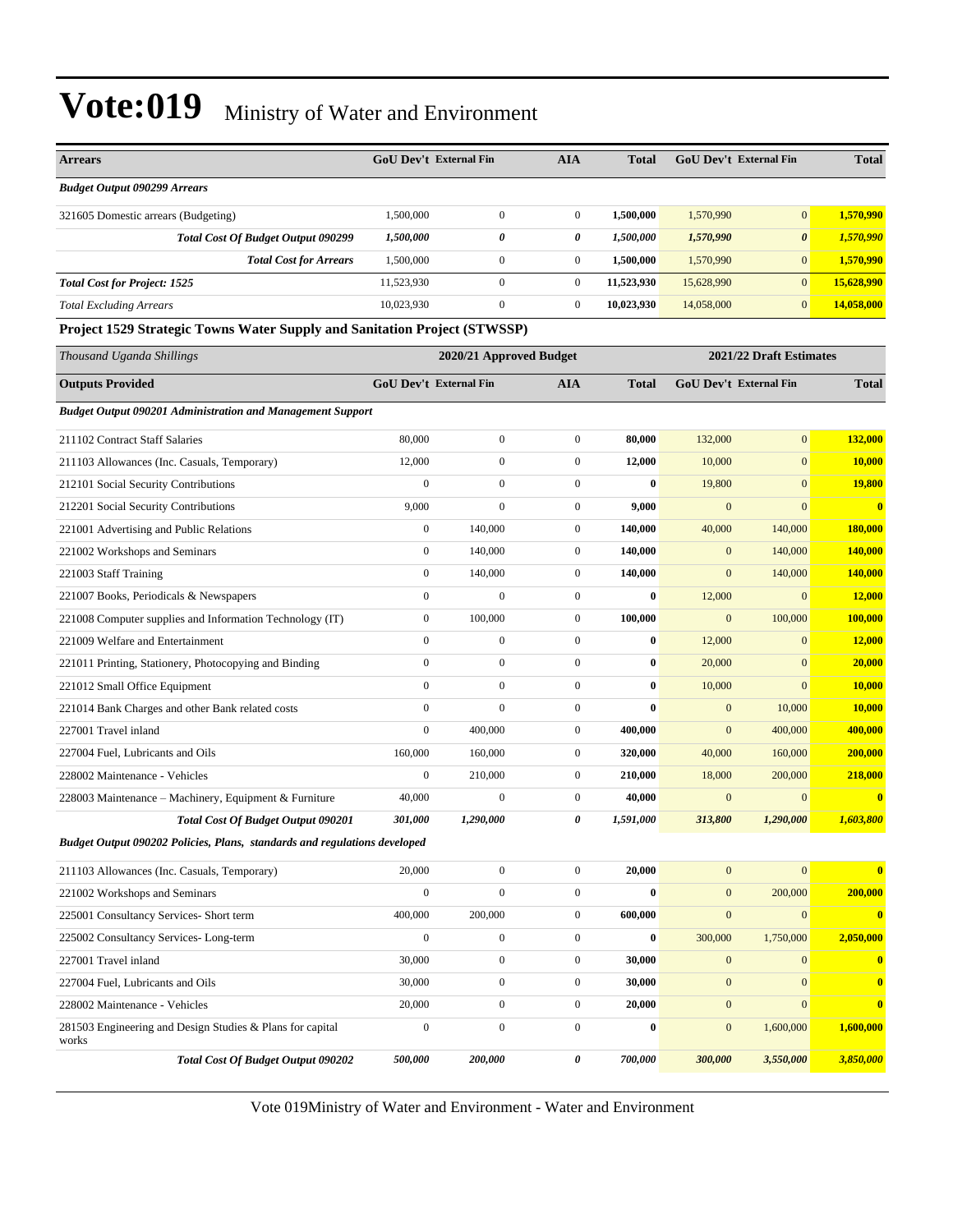| <b>Budget Output 090204 Backup support for Operation and Maintainance</b>                                   |                               |                  |                       |                       |                       |                               |                         |
|-------------------------------------------------------------------------------------------------------------|-------------------------------|------------------|-----------------------|-----------------------|-----------------------|-------------------------------|-------------------------|
| 225001 Consultancy Services- Short term                                                                     | 365,000                       | $\boldsymbol{0}$ | $\boldsymbol{0}$      | 365,000               | $\mathbf{0}$          | $\mathbf{0}$                  | $\overline{\mathbf{0}}$ |
| 225002 Consultancy Services-Long-term                                                                       | $\mathbf{0}$                  | $\boldsymbol{0}$ | $\boldsymbol{0}$      | $\bf{0}$              | 200,000               | $\mathbf{0}$                  | 200,000                 |
| <b>Total Cost Of Budget Output 090204</b>                                                                   | 365,000                       | 0                | 0                     | 365,000               | 200,000               | $\boldsymbol{\theta}$         | 200,000                 |
| <b>Budget Output 090205 Improved sanitation services and hygiene</b>                                        |                               |                  |                       |                       |                       |                               |                         |
| 221001 Advertising and Public Relations                                                                     | 16,000                        | $\boldsymbol{0}$ | $\boldsymbol{0}$      | 16,000                | 10,000                | $\overline{0}$                | 10,000                  |
| 221011 Printing, Stationery, Photocopying and Binding                                                       | 20,000                        | $\boldsymbol{0}$ | $\boldsymbol{0}$      | 20,000                | 20,000                | $\boldsymbol{0}$              | 20,000                  |
| 225002 Consultancy Services-Long-term                                                                       | 200,000                       | 400,000          | $\boldsymbol{0}$      | 600,000               | 200,000               | 400,000                       | 600,000                 |
| 227001 Travel inland                                                                                        | 120,000                       | $\boldsymbol{0}$ | $\boldsymbol{0}$      | 120.000               | 40,000                | $\mathbf{0}$                  | 40,000                  |
| 227004 Fuel, Lubricants and Oils                                                                            | 40,000                        | $\boldsymbol{0}$ | $\boldsymbol{0}$      | 40,000                | 40,000                | $\mathbf{0}$                  | 40,000                  |
| 228002 Maintenance - Vehicles                                                                               | 40,000                        | $\mathbf{0}$     | $\boldsymbol{0}$      | 40,000                | $\mathbf{0}$          | $\overline{0}$                | $\overline{\mathbf{0}}$ |
| <b>Total Cost Of Budget Output 090205</b>                                                                   | 436,000                       | 400,000          | 0                     | 836,000               | 310,000               | 400,000                       | 710,000                 |
| Budget Output 090206 Monitoring, Supervision, Capacity building for Urban Authorities and Private Operators |                               |                  |                       |                       |                       |                               |                         |
| 227001 Travel inland                                                                                        | $\mathbf{0}$                  | $\boldsymbol{0}$ | $\mathbf{0}$          | $\bf{0}$              | 40,000                | $\overline{0}$                | 40,000                  |
| 227004 Fuel, Lubricants and Oils                                                                            | $\mathbf{0}$                  | $\boldsymbol{0}$ | $\boldsymbol{0}$      | $\bf{0}$              | 40,000                | $\mathbf{0}$                  | 40,000                  |
| <b>Total Cost Of Budget Output 090206</b>                                                                   | $\pmb{\theta}$                | $\pmb{\theta}$   | 0                     | 0                     | 80,000                | $\boldsymbol{\theta}$         | 80,000                  |
| <b>Total Cost for Outputs Provided</b>                                                                      | 1,602,000                     | 1,890,000        | $\boldsymbol{0}$      | 3,492,000             | 1,203,800             | 5,240,000                     | 6,443,800               |
| <b>Capital Purchases</b>                                                                                    | <b>GoU Dev't External Fin</b> |                  | <b>AIA</b>            | <b>Total</b>          |                       | <b>GoU Dev't External Fin</b> | Total                   |
| <b>Budget Output 090271 Acquisition of Land by Government</b>                                               |                               |                  |                       |                       |                       |                               |                         |
| 311101 Land                                                                                                 | 300,000                       | $\boldsymbol{0}$ | $\boldsymbol{0}$      | 300,000               | 300,000               | $\mathbf{0}$                  | 300,000                 |
| <b>Total Cost Of Budget Output 090271</b>                                                                   | 300,000                       | 0                | 0                     | 300,000               | 300,000               | $\boldsymbol{\theta}$         | 300,000                 |
| Budget Output 090276 Purchase of Office and ICT Equipment, including Software                               |                               |                  |                       |                       |                       |                               |                         |
| 312213 ICT Equipment                                                                                        | $\boldsymbol{0}$              | $\boldsymbol{0}$ | $\boldsymbol{0}$      | $\bf{0}$              | $\mathbf{0}$          | 50,000                        | 50,000                  |
| <b>Total Cost Of Budget Output 090276</b>                                                                   | $\theta$                      | $\pmb{\theta}$   | $\boldsymbol{\theta}$ | $\boldsymbol{\theta}$ | $\boldsymbol{\theta}$ | 50,000                        | 50,000                  |
| <b>Budget Output 090280 Construction of Piped Water Supply Systems (Urban)</b>                              |                               |                  |                       |                       |                       |                               |                         |
| 281503 Engineering and Design Studies & Plans for capital<br>works                                          | 1,000                         | $\boldsymbol{0}$ | $\boldsymbol{0}$      | 1,000                 | $\mathbf{0}$          | 2,200,000                     | 2,200,000               |
| 281504 Monitoring, Supervision & Appraisal of Capital work                                                  | 60,000                        | $\boldsymbol{0}$ | $\boldsymbol{0}$      | 60,000                | $\mathbf{0}$          | 8,800,000                     | 8,800,000               |
| 312104 Other Structures                                                                                     | 2,612,000                     | 25,370,000       | $\mathbf{0}$          | 27,982,000            | 3,200,000             | 11,030,000                    | 14,230,000              |
| Total Cost Of Budget Output 090280                                                                          | 2,673,000                     | 25,370,000       | 0                     | 28,043,000            | 3,200,000             | 22,030,000                    | 25,230,000              |
| <b>Budget Output 090282 Construction of Sanitation Facilities (Urban)</b>                                   |                               |                  |                       |                       |                       |                               |                         |
| 281503 Engineering and Design Studies & Plans for capital<br>works                                          | 815,000                       | 5,000,000        | $\boldsymbol{0}$      | 5,815,000             | $\boldsymbol{0}$      | $\mathbf{0}$                  | $\bf{0}$                |
| 281504 Monitoring, Supervision & Appraisal of Capital work                                                  | $\boldsymbol{0}$              | $\boldsymbol{0}$ | $\boldsymbol{0}$      | $\boldsymbol{0}$      | 72,000                | 500,000                       | 572,000                 |
| 312104 Other Structures                                                                                     | 283,000                       | 7,742,182        | $\boldsymbol{0}$      | 8,025,182             | 1,236,200             | 3,000,000                     | 4,236,200               |
| Total Cost Of Budget Output 090282                                                                          | 1,098,000                     | 12,742,182       | 0                     | 13,840,182            | 1,308,200             | 3,500,000                     | 4,808,200               |
| <b>Total Cost for Capital Purchases</b>                                                                     | 4,071,000                     | 38,112,182       | $\boldsymbol{0}$      | 42, 183, 182          | 4,808,200             | 25,580,000                    | 30,388,200              |
|                                                                                                             |                               |                  |                       |                       |                       |                               |                         |
| <b>Total Cost for Project: 1529</b>                                                                         | 5,673,000                     | 40,002,182       | $\boldsymbol{0}$      | 45,675,182            | 6,012,000             | 30,820,000                    | 36,832,000              |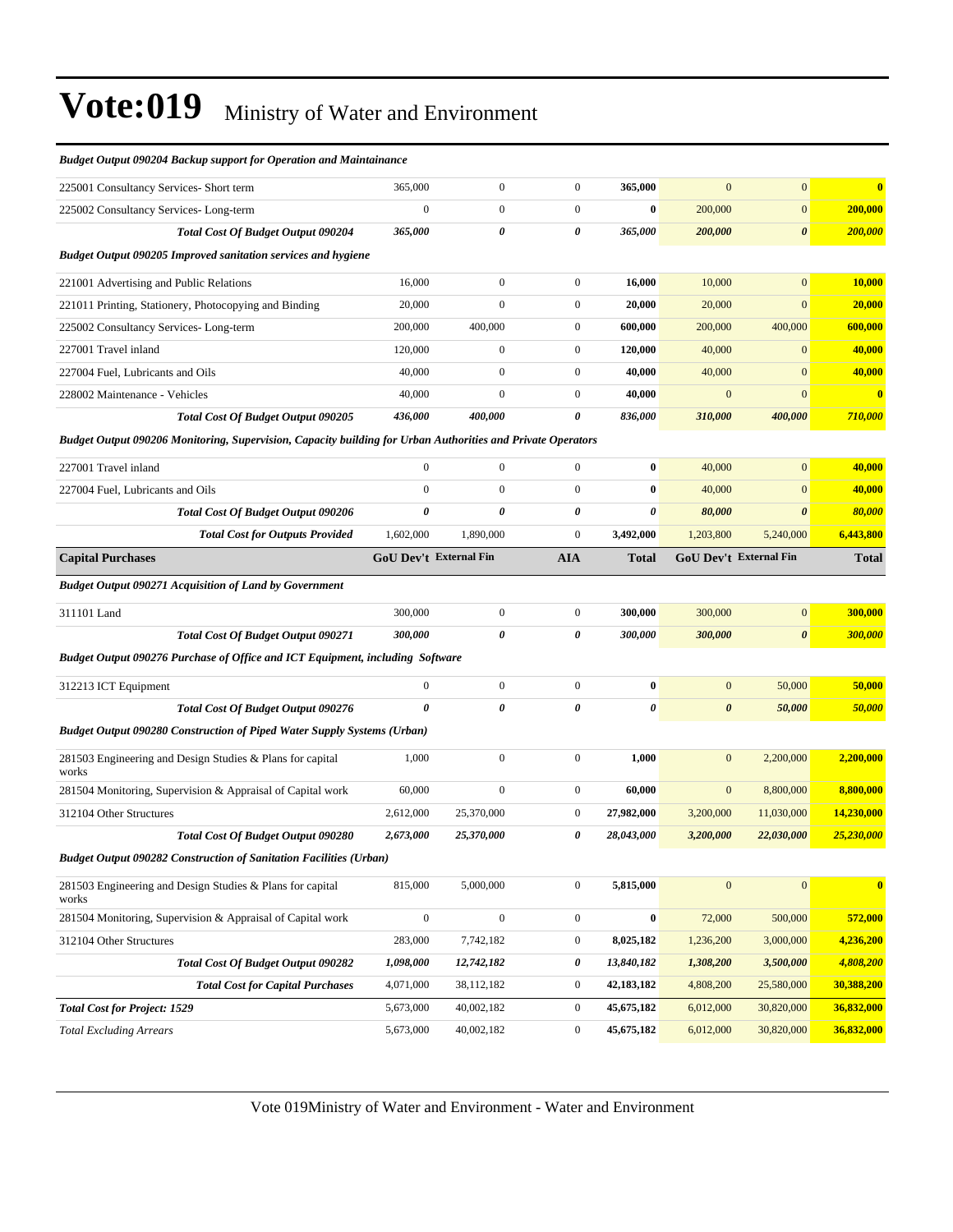| Project 1530 Integrated Water Resources Management and Development Project (IWMDP)                          |                               |                         |                       |              |                               |                         |              |  |
|-------------------------------------------------------------------------------------------------------------|-------------------------------|-------------------------|-----------------------|--------------|-------------------------------|-------------------------|--------------|--|
| Thousand Uganda Shillings                                                                                   |                               | 2020/21 Approved Budget |                       |              |                               | 2021/22 Draft Estimates |              |  |
| <b>Outputs Provided</b>                                                                                     | <b>GoU Dev't External Fin</b> |                         | <b>AIA</b>            | <b>Total</b> | <b>GoU Dev't External Fin</b> |                         | <b>Total</b> |  |
| <b>Budget Output 090201 Administration and Management Support</b>                                           |                               |                         |                       |              |                               |                         |              |  |
| 211102 Contract Staff Salaries                                                                              | 357,660                       | $\boldsymbol{0}$        | $\boldsymbol{0}$      | 357,660      | 357,657                       | $\boldsymbol{0}$        | 357,657      |  |
| 211103 Allowances (Inc. Casuals, Temporary)                                                                 | 25,920                        | $\boldsymbol{0}$        | $\boldsymbol{0}$      | 25,920       | 20,000                        | $\boldsymbol{0}$        | 20,000       |  |
| 212101 Social Security Contributions                                                                        | 53,649                        | $\boldsymbol{0}$        | $\boldsymbol{0}$      | 53,649       | 53,649                        | $\boldsymbol{0}$        | 53,649       |  |
| 221001 Advertising and Public Relations                                                                     | 42,771                        | $\boldsymbol{0}$        | $\boldsymbol{0}$      | 42,771       | $\mathbf{0}$                  | 46,800                  | 46,800       |  |
| 221008 Computer supplies and Information Technology (IT)                                                    | 0                             | $\boldsymbol{0}$        | $\boldsymbol{0}$      | $\bf{0}$     | 16,000                        | $\mathbf{0}$            | 16,000       |  |
| 221011 Printing, Stationery, Photocopying and Binding                                                       | $\boldsymbol{0}$              | $\boldsymbol{0}$        | $\boldsymbol{0}$      | $\bf{0}$     | 16,000                        | $\boldsymbol{0}$        | 16,000       |  |
| 227001 Travel inland                                                                                        | $\boldsymbol{0}$              | $\boldsymbol{0}$        | $\boldsymbol{0}$      | $\bf{0}$     | 20,000                        | $\boldsymbol{0}$        | 20,000       |  |
| 227004 Fuel, Lubricants and Oils                                                                            | $\overline{0}$                | $\boldsymbol{0}$        | $\boldsymbol{0}$      | $\bf{0}$     | 40,695                        | $\boldsymbol{0}$        | 40,695       |  |
| 281504 Monitoring, Supervision & Appraisal of Capital work                                                  | $\boldsymbol{0}$              | $\boldsymbol{0}$        | $\boldsymbol{0}$      | $\bf{0}$     | $\mathbf{0}$                  | 120,200                 | 120,200      |  |
| <b>Total Cost Of Budget Output 090201</b>                                                                   | 480,000                       | 0                       | 0                     | 480,000      | 524,000                       | 167,000                 | 691,000      |  |
| Budget Output 090205 Improved sanitation services and hygiene                                               |                               |                         |                       |              |                               |                         |              |  |
| 221002 Workshops and Seminars                                                                               | 27,000                        | $\boldsymbol{0}$        | $\boldsymbol{0}$      | 27,000       | $\mathbf{0}$                  | $\overline{0}$          | $\bf{0}$     |  |
| 225002 Consultancy Services-Long-term                                                                       | $\overline{0}$                | $\boldsymbol{0}$        | $\boldsymbol{0}$      | $\bf{0}$     | $\mathbf{0}$                  | 592,800                 | 592,800      |  |
| 227001 Travel inland                                                                                        | 35,000                        | $\boldsymbol{0}$        | $\boldsymbol{0}$      | 35,000       | $\mathbf{0}$                  | $\boldsymbol{0}$        | $\bf{0}$     |  |
| 227004 Fuel, Lubricants and Oils                                                                            | 19,000                        | $\boldsymbol{0}$        | $\boldsymbol{0}$      | 19,000       | $\mathbf{0}$                  | $\boldsymbol{0}$        | $\bf{0}$     |  |
| 228002 Maintenance - Vehicles                                                                               | 19,000                        | $\boldsymbol{0}$        | $\boldsymbol{0}$      | 19,000       | $\boldsymbol{0}$              | $\mathbf{0}$            | $\bf{0}$     |  |
| <b>Total Cost Of Budget Output 090205</b>                                                                   | 100,000                       | $\theta$                | $\boldsymbol{\theta}$ | 100,000      | $\pmb{\theta}$                | 592,800                 | 592,800      |  |
| Budget Output 090206 Monitoring, Supervision, Capacity building for Urban Authorities and Private Operators |                               |                         |                       |              |                               |                         |              |  |
| 221011 Printing, Stationery, Photocopying and Binding                                                       | $\boldsymbol{0}$              | $\boldsymbol{0}$        | $\boldsymbol{0}$      | $\bf{0}$     | 12,000                        | $\mathbf{0}$            | 12,000       |  |
| 224005 Uniforms, Beddings and Protective Gear                                                               | 30,000                        | $\boldsymbol{0}$        | $\boldsymbol{0}$      | 30,000       | $\mathbf{0}$                  | $\mathbf{0}$            | $\bf{0}$     |  |
| 227001 Travel inland                                                                                        | 25,000                        | $\boldsymbol{0}$        | $\boldsymbol{0}$      | 25,000       | 80,000                        | $\mathbf{0}$            | 80,000       |  |
| 227004 Fuel, Lubricants and Oils                                                                            | 20,000                        | $\boldsymbol{0}$        | $\boldsymbol{0}$      | 20,000       | 80,000                        | $\boldsymbol{0}$        | 80,000       |  |
| <b>Total Cost Of Budget Output 090206</b>                                                                   | 75,000                        | 0                       | 0                     | 75,000       | 172,000                       | $\boldsymbol{\theta}$   | 172,000      |  |
| <b>Total Cost for Outputs Provided</b>                                                                      | 655,000                       | $\boldsymbol{0}$        | $\boldsymbol{0}$      | 655,000      | 696,000                       | 759,800                 | 1,455,800    |  |
| <b>Capital Purchases</b>                                                                                    | <b>GoU Dev't External Fin</b> |                         | <b>AIA</b>            | <b>Total</b> | GoU Dev't External Fin        |                         | <b>Total</b> |  |
| <b>Budget Output 090271 Acquisition of Land by Government</b>                                               |                               |                         |                       |              |                               |                         |              |  |
| 311101 Land                                                                                                 | 500,000                       | $\boldsymbol{0}$        | $\boldsymbol{0}$      | 500,000      | 400,000                       | $\vert 0 \vert$         | 400,000      |  |
| <b>Total Cost Of Budget Output 090271</b>                                                                   | 500,000                       | 0                       | 0                     | 500,000      | 400,000                       | $\pmb{\theta}$          | 400,000      |  |
| Budget Output 090276 Purchase of Office and ICT Equipment, including Software                               |                               |                         |                       |              |                               |                         |              |  |
| 312213 ICT Equipment                                                                                        | 70,000                        | $\boldsymbol{0}$        | $\boldsymbol{0}$      | 70,000       | 50,000                        | $\boldsymbol{0}$        | 50,000       |  |
| <b>Total Cost Of Budget Output 090276</b>                                                                   | 70,000                        | 0                       | $\pmb{\theta}$        | 70,000       | 50,000                        | $\pmb{\theta}$          | 50,000       |  |
| <b>Budget Output 090277 Purchase of Specialised Machinery &amp; Equipment</b>                               |                               |                         |                       |              |                               |                         |              |  |
| 312202 Machinery and Equipment                                                                              | 200,000                       | 50,000,000              | $\boldsymbol{0}$      | 50,200,000   | $\mathbf{0}$                  | 3,590,000               | 3,590,000    |  |
| <b>Total Cost Of Budget Output 090277</b>                                                                   | 200,000                       | 50,000,000              | 0                     | 50,200,000   | $\boldsymbol{\theta}$         | 3,590,000               | 3,590,000    |  |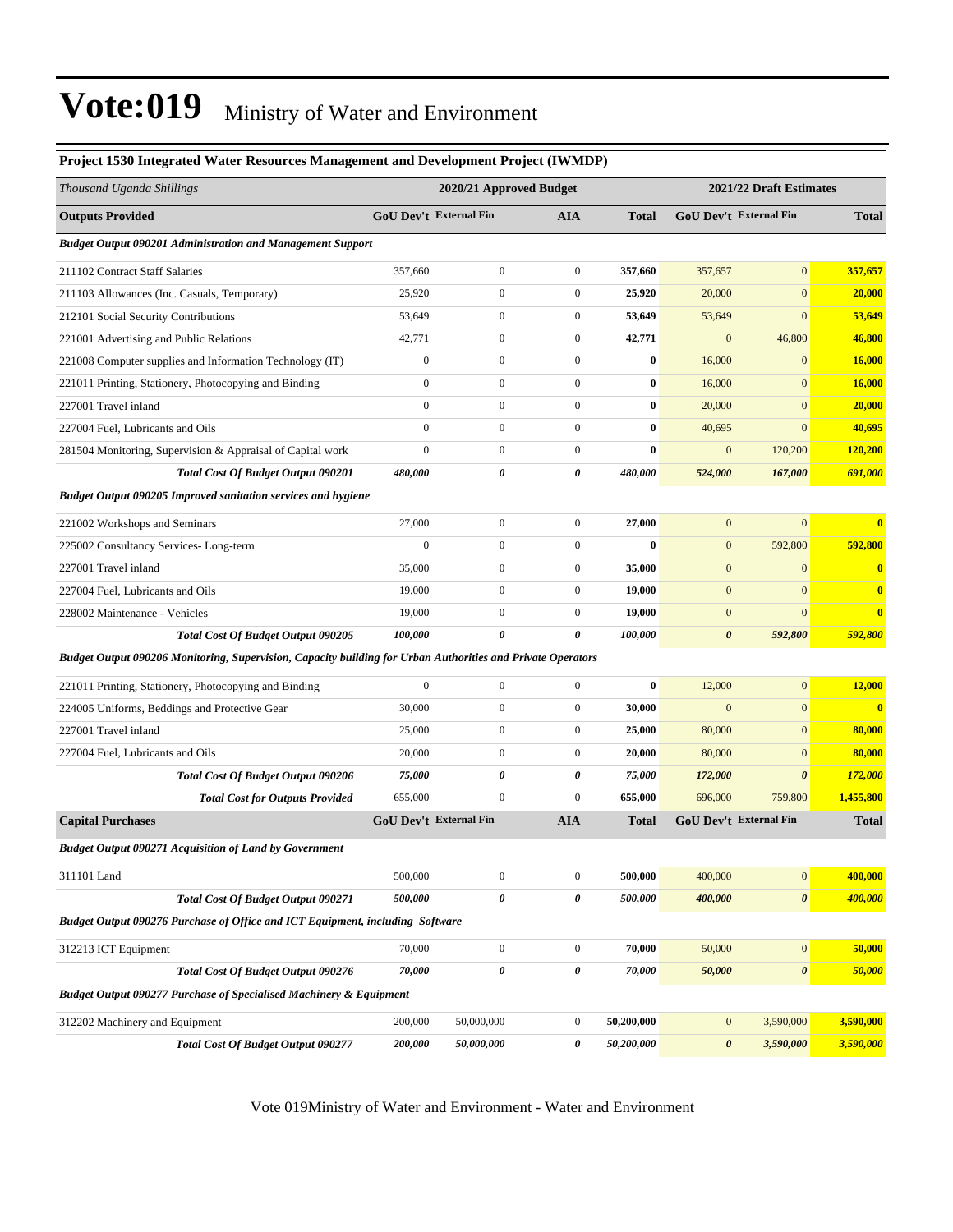| <b>Budget Output 090280 Construction of Piped Water Supply Systems (Urban)</b>             |                                                    |                         |                       |              |                               |                         |              |  |
|--------------------------------------------------------------------------------------------|----------------------------------------------------|-------------------------|-----------------------|--------------|-------------------------------|-------------------------|--------------|--|
| 281503 Engineering and Design Studies & Plans for capital<br>works                         | 150,000                                            | 40,294,000              | $\overline{0}$        | 40,444,000   | 325,695                       | 1,273,000               | 1,598,695    |  |
| 281504 Monitoring, Supervision & Appraisal of Capital work                                 | 100,000                                            | $\mathbf{0}$            | $\mathbf{0}$          | 100,000      | 120,000                       | 5,873,000               | 5,993,000    |  |
| 312104 Other Structures                                                                    | 156,000                                            | 143,987,569             | $\boldsymbol{0}$      | 144,143,569  | 639,305                       | 18,567,835              | 19,207,140   |  |
| Total Cost Of Budget Output 090280                                                         | 406,000                                            | 184,281,569             | $\boldsymbol{\theta}$ | 184,687,569  | 1,085,000                     | 25,713,835              | 26,798,835   |  |
| <b>Budget Output 090282 Construction of Sanitation Facilities (Urban)</b>                  |                                                    |                         |                       |              |                               |                         |              |  |
| 312104 Other Structures                                                                    | 400,000                                            | 29,888,772              | $\mathbf{0}$          | 30,288,772   | $\mathbf{0}$                  | 1,560,000               | 1,560,000    |  |
| <b>Total Cost Of Budget Output 090282</b>                                                  | 400,000                                            | 29,888,772              | 0                     | 30,288,772   | $\boldsymbol{\theta}$         | 1,560,000               | 1,560,000    |  |
| <b>Total Cost for Capital Purchases</b>                                                    | 1,576,000                                          | 264,170,342             | $\mathbf{0}$          | 265,746,342  | 1,535,000                     | 30,863,835              | 32,398,835   |  |
| <b>Total Cost for Project: 1530</b>                                                        | 2,231,000                                          | 264,170,342             | $\mathbf{0}$          | 266,401,342  | 2,231,000                     | 31,623,635              | 33,854,635   |  |
| <b>Total Excluding Arrears</b>                                                             | 2,231,000                                          | 264,170,342             | $\boldsymbol{0}$      | 266,401,342  | 2,231,000                     | 31,623,635              | 33,854,635   |  |
| Project 1531 South Western Cluster (SWC) Project                                           |                                                    |                         |                       |              |                               |                         |              |  |
| Thousand Uganda Shillings                                                                  | 2020/21 Approved Budget<br>2021/22 Draft Estimates |                         |                       |              |                               |                         |              |  |
| <b>Capital Purchases</b>                                                                   | <b>GoU Dev't External Fin</b>                      |                         | <b>AIA</b>            | <b>Total</b> | <b>GoU Dev't External Fin</b> |                         | <b>Total</b> |  |
| Budget Output 090280 Construction of Piped Water Supply Systems (Urban)                    |                                                    |                         |                       |              |                               |                         |              |  |
| 312104 Other Structures                                                                    | $\boldsymbol{0}$                                   | 142,759,715             | $\mathbf{0}$          | 142,759,715  | $\mathbf{0}$                  | 35,467,000              | 35,467,000   |  |
| Total Cost Of Budget Output 090280                                                         | 0                                                  | 142,759,715             | 0                     | 142,759,715  | $\boldsymbol{\theta}$         | 35,467,000              | 35,467,000   |  |
| <b>Total Cost for Capital Purchases</b>                                                    | $\mathbf{0}$                                       | 142,759,715             | $\mathbf{0}$          | 142,759,715  | $\mathbf{0}$                  | 35,467,000              | 35,467,000   |  |
| <b>Total Cost for Project: 1531</b>                                                        | $\mathbf{0}$                                       | 142,759,715             | $\boldsymbol{0}$      | 142,759,715  | $\mathbf{0}$                  | 35,467,000              | 35,467,000   |  |
| <b>Total Excluding Arrears</b>                                                             | $\mathbf{0}$                                       | 142,759,715             | $\mathbf{0}$          | 142,759,715  | $\mathbf{0}$                  | 35,467,000              | 35,467,000   |  |
| Project 1532 100% Service Coverage Acceleration Project - umbrellas (SCAP 100 - umbrellas) |                                                    |                         |                       |              |                               |                         |              |  |
| Thousand Uganda Shillings                                                                  |                                                    | 2020/21 Approved Budget |                       |              |                               | 2021/22 Draft Estimates |              |  |
| <b>Outputs Provided</b>                                                                    | GoU Dev't External Fin                             |                         | <b>AIA</b>            | <b>Total</b> | <b>GoU Dev't External Fin</b> |                         | <b>Total</b> |  |
| <b>Budget Output 090201 Administration and Management Support</b>                          |                                                    |                         |                       |              |                               |                         |              |  |
| 211102 Contract Staff Salaries                                                             | 520,000                                            | $\boldsymbol{0}$        | $\boldsymbol{0}$      | 520,000      | 1,236,099                     | $\overline{0}$          | 1,236,099    |  |
| 211103 Allowances (Inc. Casuals, Temporary)                                                | $\Omega$                                           | $\boldsymbol{0}$        | $\mathbf{0}$          | $\mathbf{0}$ | 20,000                        | $\overline{0}$          | 20,000       |  |
| 212101 Social Security Contributions                                                       | 213,000                                            | $\boldsymbol{0}$        | $\mathbf{0}$          | 213,000      | $\overline{0}$                | $\overline{0}$          | $\bf{0}$     |  |
| 212201 Social Security Contributions                                                       | $\boldsymbol{0}$                                   | $\boldsymbol{0}$        | $\mathbf{0}$          | $\bf{0}$     | 316,323                       | $\overline{0}$          | 316,323      |  |

221001 Advertising and Public Relations 0 0 0 **0** 30,000 0 **30,000** 221002 Workshops and Seminars 0 0 0 **0** 20,000 0 **20,000** 221007 Books, Periodicals & Newspapers 0 0 0 **0** 12,000 0 **12,000** 221008 Computer supplies and Information Technology (IT) 20,000 0 0 **20,000** 20,000 0 **20,000** 221011 Printing, Stationery, Photocopying and Binding 20,000 0 0 **20,000** 20,000 0 **20,000** 221012 Small Office Equipment 0 0 0 **0** 10,000 0 **10,000** 227001 Travel inland 0 0 0 **0** 80,000 0 **80,000** 227004 Fuel, Lubricants and Oils 19,000 0 0 **19,000** 60,578 0 **60,578**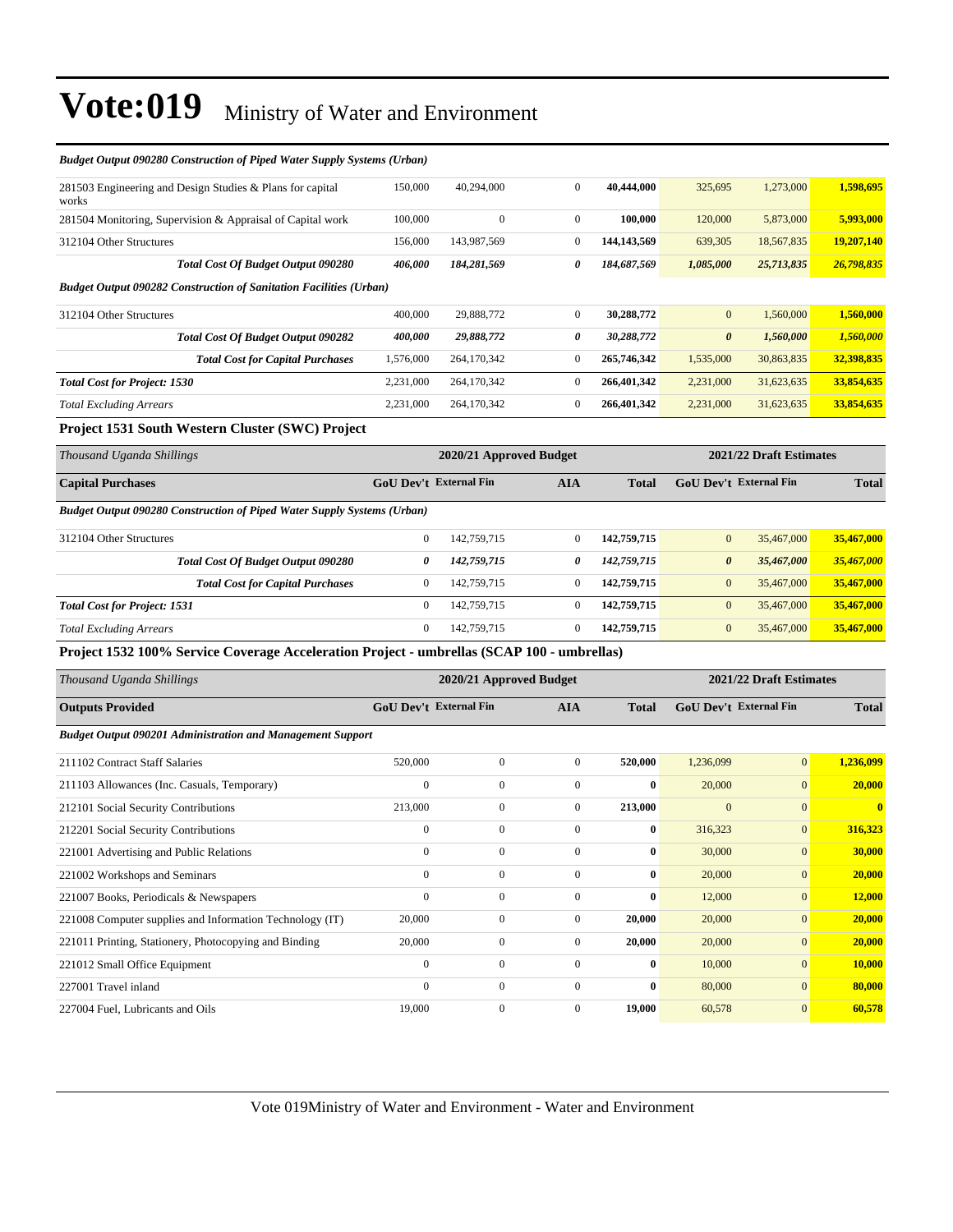| 228002 Maintenance - Vehicles                                                                               | $\mathbf{0}$           | $\mathbf{0}$     | $\mathbf{0}$          | $\bf{0}$     | 30,000                 | $\mathbf{0}$          | 30,000                   |
|-------------------------------------------------------------------------------------------------------------|------------------------|------------------|-----------------------|--------------|------------------------|-----------------------|--------------------------|
| <b>Total Cost Of Budget Output 090201</b>                                                                   | 792,000                | 0                | $\boldsymbol{\theta}$ | 792,000      | 1,855,000              | $\boldsymbol{\theta}$ | 1,855,000                |
| <b>Budget Output 090204 Backup support for Operation and Maintainance</b>                                   |                        |                  |                       |              |                        |                       |                          |
| 211103 Allowances (Inc. Casuals, Temporary)                                                                 | 50,000                 | $\mathbf{0}$     | $\boldsymbol{0}$      | 50,000       | $\overline{0}$         | $\mathbf{0}$          | $\overline{\mathbf{0}}$  |
| 225001 Consultancy Services- Short term                                                                     | 300,000                | $\mathbf{0}$     | $\boldsymbol{0}$      | 300,000      | $\overline{0}$         | $\mathbf{0}$          | $\overline{\mathbf{0}}$  |
| 227001 Travel inland                                                                                        | 150,000                | $\mathbf{0}$     | $\boldsymbol{0}$      | 150,000      | 100,000                | $\mathbf{0}$          | 100,000                  |
| 227004 Fuel, Lubricants and Oils                                                                            | 80,000                 | $\boldsymbol{0}$ | $\boldsymbol{0}$      | 80,000       | 60,000                 | $\mathbf{0}$          | 60,000                   |
| 228002 Maintenance - Vehicles                                                                               | 40,000                 | $\boldsymbol{0}$ | $\boldsymbol{0}$      | 40,000       | $\mathbf{0}$           | $\mathbf{0}$          | $\overline{\mathbf{0}}$  |
| <b>Total Cost Of Budget Output 090204</b>                                                                   | 620,000                | 0                | $\boldsymbol{\theta}$ | 620,000      | 160,000                | $\boldsymbol{\theta}$ | 160,000                  |
| Budget Output 090206 Monitoring, Supervision, Capacity building for Urban Authorities and Private Operators |                        |                  |                       |              |                        |                       |                          |
| 211103 Allowances (Inc. Casuals, Temporary)                                                                 | 20,000                 | $\mathbf{0}$     | $\mathbf{0}$          | 20,000       | $\overline{0}$         | $\mathbf{0}$          | $\overline{\mathbf{0}}$  |
| 221011 Printing, Stationery, Photocopying and Binding                                                       | $\mathbf{0}$           | $\mathbf{0}$     | $\boldsymbol{0}$      | $\bf{0}$     | 20,000                 | $\mathbf{0}$          | 20,000                   |
| 225002 Consultancy Services-Long-term                                                                       | $\overline{0}$         | $\mathbf{0}$     | $\boldsymbol{0}$      | $\bf{0}$     | 150,000                | $\mathbf{0}$          | 150,000                  |
| 227001 Travel inland                                                                                        | 100,000                | $\boldsymbol{0}$ | $\boldsymbol{0}$      | 100,000      | 140,000                | $\mathbf{0}$          | 140,000                  |
| 227004 Fuel, Lubricants and Oils                                                                            | 80,000                 | $\mathbf{0}$     | $\boldsymbol{0}$      | 80,000       | 150,000                | $\mathbf{0}$          | <b>150,000</b>           |
| 228002 Maintenance - Vehicles                                                                               | 30,000                 | $\mathbf{0}$     | $\boldsymbol{0}$      | 30,000       | $\overline{0}$         | $\mathbf{0}$          | $\overline{\mathbf{0}}$  |
| <b>Total Cost Of Budget Output 090206</b>                                                                   | 230,000                | 0                | 0                     | 230,000      | 460,000                | $\boldsymbol{\theta}$ | 460,000                  |
| <b>Total Cost for Outputs Provided</b>                                                                      | 1,642,000              | $\boldsymbol{0}$ | $\boldsymbol{0}$      | 1,642,000    | 2,475,000              | $\mathbf{0}$          | 2,475,000                |
| <b>Capital Purchases</b>                                                                                    | GoU Dev't External Fin |                  | <b>AIA</b>            | <b>Total</b> | GoU Dev't External Fin |                       | <b>Total</b>             |
| <b>Budget Output 090271 Acquisition of Land by Government</b>                                               |                        |                  |                       |              |                        |                       |                          |
| 311101 Land                                                                                                 | $\mathbf{0}$           | $\boldsymbol{0}$ | $\boldsymbol{0}$      | $\bf{0}$     | 300,000                | $\mathbf{0}$          | 300,000                  |
| <b>Total Cost Of Budget Output 090271</b>                                                                   | $\theta$               |                  |                       |              |                        |                       |                          |
|                                                                                                             |                        | 0                | $\boldsymbol{\theta}$ | 0            | 300,000                | $\boldsymbol{\theta}$ | <b>300,000</b>           |
| Budget Output 090276 Purchase of Office and ICT Equipment, including Software                               |                        |                  |                       |              |                        |                       |                          |
| 312213 ICT Equipment                                                                                        | 300,000                | $\boldsymbol{0}$ | $\boldsymbol{0}$      | 300,000      | 300,000                | $\mathbf{0}$          | 300,000                  |
| <b>Total Cost Of Budget Output 090276</b>                                                                   | 300,000                | 0                | 0                     | 300,000      | 300,000                | $\boldsymbol{\theta}$ |                          |
| <b>Budget Output 090277 Purchase of Specialised Machinery &amp; Equipment</b>                               |                        |                  |                       |              |                        |                       | 300,000                  |
| 312202 Machinery and Equipment                                                                              | 830,000                | $\boldsymbol{0}$ | $\boldsymbol{0}$      | 830,000      | $\mathbf{0}$           | $\mathbf{0}$          | $\mathbf{0}$             |
| <b>Total Cost Of Budget Output 090277</b>                                                                   | 830,000                | 0                | 0                     | 830,000      | $\boldsymbol{\theta}$  | $\boldsymbol{\theta}$ |                          |
| <b>Budget Output 090280 Construction of Piped Water Supply Systems (Urban)</b>                              |                        |                  |                       |              |                        |                       | $\boldsymbol{\theta}$    |
| 281503 Engineering and Design Studies & Plans for capital<br>works                                          | 1,500,000              | $\boldsymbol{0}$ | $\boldsymbol{0}$      | 1,500,000    | 1,000,000              | $\boldsymbol{0}$      |                          |
| 281504 Monitoring, Supervision & Appraisal of Capital work                                                  | $\boldsymbol{0}$       | $\boldsymbol{0}$ | $\boldsymbol{0}$      | $\bf{0}$     | 186,000                | $\boldsymbol{0}$      | 1,000,000<br>186,000     |
| 312104 Other Structures                                                                                     | 16,316,033             | $\boldsymbol{0}$ | $\boldsymbol{0}$      | 16,316,033   | 15,046,464             | $\bf{0}$              |                          |
| Total Cost Of Budget Output 090280                                                                          | 17,816,033             | $\pmb{\theta}$   | 0                     | 17,816,033   | 16,232,464             | $\pmb{\theta}$        | 15,046,464<br>16,232,464 |
| Budget Output 090281 Energy installation for pumped water supply schemes                                    |                        |                  |                       |              |                        |                       |                          |
| 312104 Other Structures                                                                                     | $\boldsymbol{0}$       | $\boldsymbol{0}$ | $\boldsymbol{0}$      | $\bf{0}$     | 5,128,536              | $\bf{0}$              | 5,128,536                |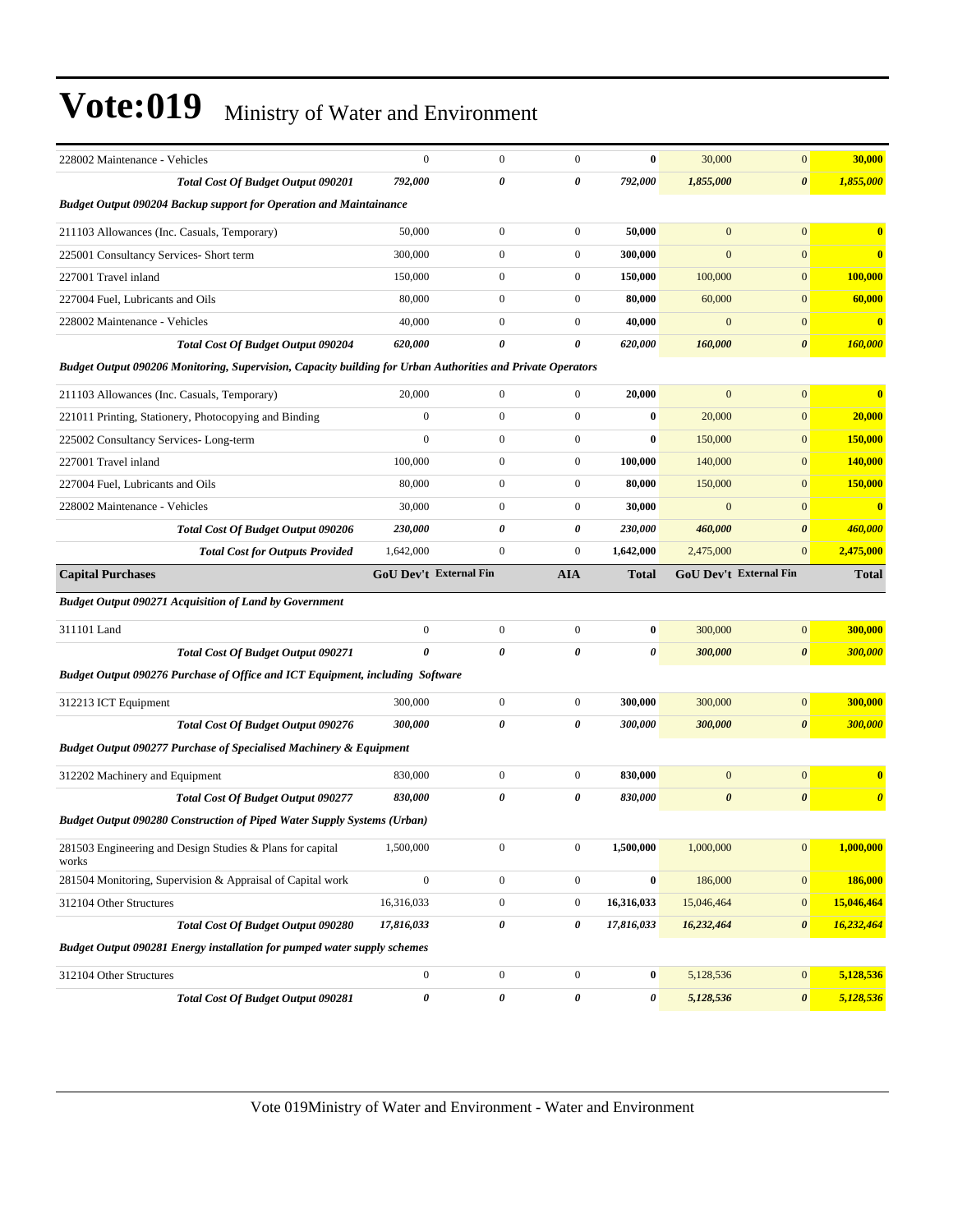*Budget Output 090202 Policies, Plans, standards and regulations developed*

| <b>Budget Output 090282 Construction of Sanitation Facilities (Urban)</b>        |                                                    |                  |                |              |                               |                       |                       |
|----------------------------------------------------------------------------------|----------------------------------------------------|------------------|----------------|--------------|-------------------------------|-----------------------|-----------------------|
| 312104 Other Structures                                                          | 1,500,000                                          | $\mathbf{0}$     | $\mathbf{0}$   | 1,500,000    | $\overline{0}$                | $\overline{0}$        | $\mathbf{0}$          |
| <b>Total Cost Of Budget Output 090282</b>                                        | 1,500,000                                          | 0                | 0              | 1,500,000    | $\boldsymbol{\theta}$         | $\boldsymbol{\theta}$ | $\boldsymbol{\theta}$ |
| <b>Total Cost for Capital Purchases</b>                                          | 20,446,033                                         | $\mathbf{0}$     | $\overline{0}$ | 20,446,033   | 21,961,000                    | $\mathbf{0}$          | 21,961,000            |
| <b>Total Cost for Project: 1532</b>                                              | 22,088,033                                         | $\mathbf{0}$     | $\overline{0}$ | 22,088,033   | 24,436,000                    | $\mathbf{0}$          | 24,436,000            |
| <b>Total Excluding Arrears</b>                                                   | 22,088,033                                         | $\boldsymbol{0}$ | $\mathbf{0}$   | 22,088,033   | 24,436,000                    | $\mathbf{0}$          | 24,436,000            |
| <b>Project 1533 Water and Sanitation Development Facility Central - Phase II</b> |                                                    |                  |                |              |                               |                       |                       |
| Thousand Uganda Shillings                                                        | 2021/22 Draft Estimates<br>2020/21 Approved Budget |                  |                |              |                               |                       |                       |
| <b>Outputs Provided</b>                                                          | <b>GoU Dev't External Fin</b>                      |                  | <b>AIA</b>     | <b>Total</b> | <b>GoU</b> Dev't External Fin |                       | <b>Total</b>          |
| <b>Budget Output 090201 Administration and Management Support</b>                |                                                    |                  |                |              |                               |                       |                       |
| 211102 Contract Staff Salaries                                                   | 220,000                                            | $\mathbf{0}$     | $\mathbf{0}$   | 220,000      | 232,000                       | $\mathbf{0}$          | 232,000               |
| 211103 Allowances (Inc. Casuals, Temporary)                                      | 20,000                                             | $\mathbf{0}$     | $\mathbf{0}$   | 20,000       | 20,000                        | $\mathbf{0}$          | 20,000                |
| 212101 Social Security Contributions                                             | 132,000                                            | $\mathbf{0}$     | $\overline{0}$ | 132,000      | $\mathbf{0}$                  | $\mathbf{0}$          | $\mathbf{0}$          |
| 212201 Social Security Contributions                                             | $\theta$                                           | $\mathbf{0}$     | $\Omega$       | $\bf{0}$     | 23,200                        | $\mathbf{0}$          | 23,200                |
| 221002 Workshops and Seminars                                                    | 28,000                                             | $\mathbf{0}$     | $\Omega$       | 28,000       | $\overline{0}$                | $\mathbf{0}$          | $\mathbf{0}$          |
| 221003 Staff Training                                                            | 20,000                                             | $\mathbf{0}$     | $\mathbf{0}$   | 20,000       | 20,000                        | $\mathbf{0}$          | 20,000                |
| 221007 Books, Periodicals & Newspapers                                           | 4.000                                              | $\mathbf{0}$     | 0              | 4.000        | 4.000                         | $\mathbf{0}$          | 4,000                 |

221008 Computer supplies and Information Technology (IT) 40,000 0 0 **40,000** 40,000 0 **40,000** 221009 Welfare and Entertainment 20,000 0 0 **20,000** 40,000 0 **40,000** 221011 Printing, Stationery, Photocopying and Binding 40,000 0 0 **40,000** 40,000 0 **40,000** 221012 Small Office Equipment 20,000 0 0 **20,000** 20,000 0 **20,000** 222001 Telecommunications 20,000 0 0 **20,000** 20,000 0 **20,000** 223004 Guard and Security services 30,000 0 0 **30,000** 30,000 0 **30,000** 223005 Electricity 18,000 0 0 **18,000** 18,000 0 **18,000** 223006 Water 6,000 0 0 **6,000** 6,000 0 **6,000** 224004 Cleaning and Sanitation 40,000 0 0 **40,000** 40,000 0 **40,000** 227001 Travel inland 20,000 0 0 **20,000** 0 0 **0** 227004 Fuel, Lubricants and Oils 50,000 0 0 **50,000** 50,000 0 **50,000** 228001 Maintenance - Civil 20,000 0 0 **20,000** 60,000 0 **60,000** 228002 Maintenance - Vehicles 20,000 80,000 0 **100,000** 48,000 0 **48,000** 228003 Maintenance ±Machinery, Equipment & Furniture 30,000 12,000 0 **42,000** 30,000 0 **30,000**

211102 Contract Staff Salaries 220,000 0 0 **220,000** 232,000 0 **232,000** 212101 Social Security Contributions 0 0 0 **0** 23,200 0 **23,200** 221002 Workshops and Seminars 50,000 100,000 0 **150,000** 50,000 0 **50,000**

*Total Cost Of Budget Output 090201 798,000 92,000 0 890,000 741,200 0 741,200*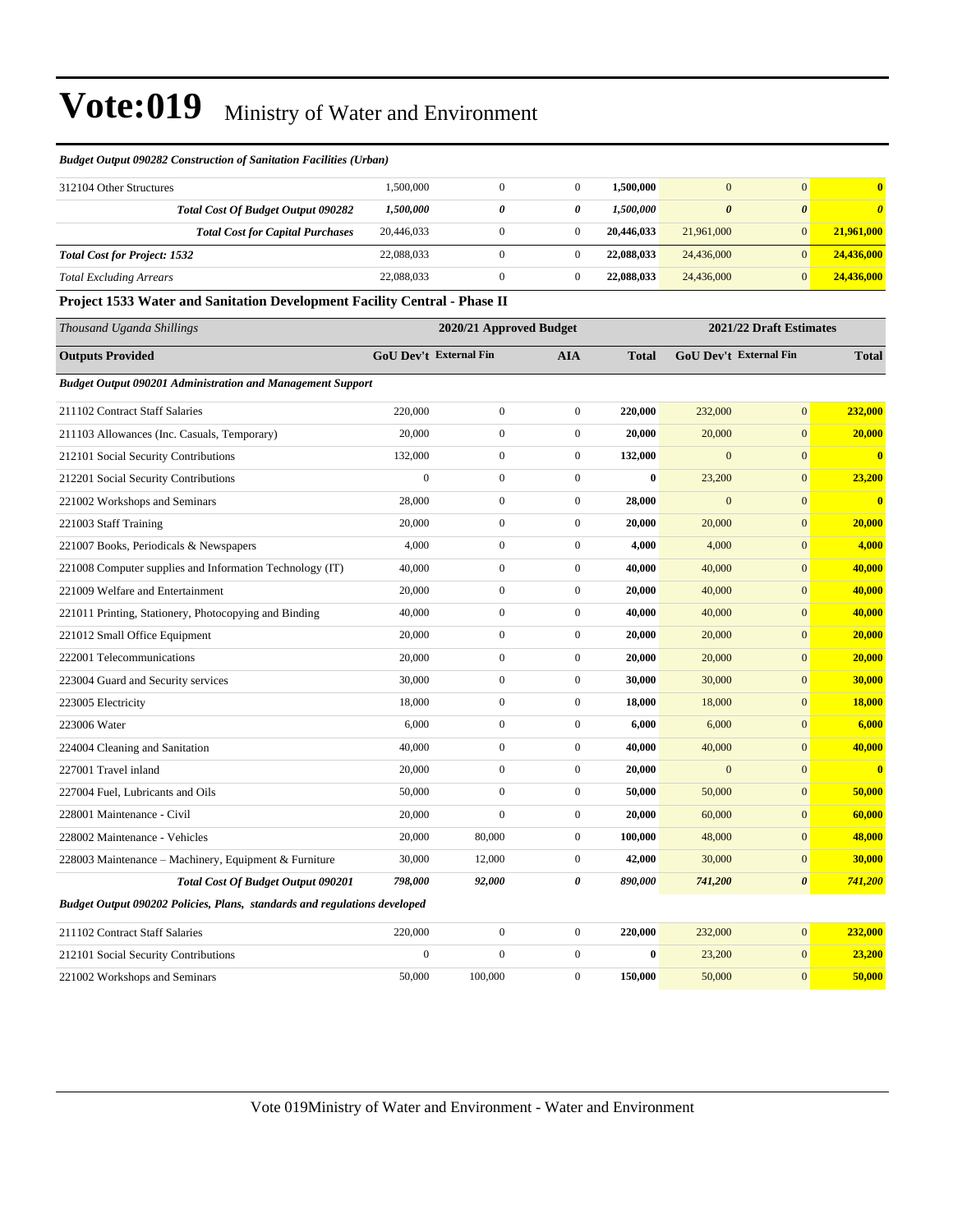| 312101 Non-Residential Buildings                                                                                                          | <b>Total Cost Of Budget Output 090206</b><br><b>Total Cost for Outputs Provided</b><br><b>Total Cost Of Budget Output 090271</b><br><b>Budget Output 090272 Government Buildings and Administrative Infrastructure</b> | 1,907,000<br>3,617,000<br><b>GoU Dev't External Fin</b><br>500,000<br>500,000<br>500,000 | 0<br>692,000<br>$\boldsymbol{0}$<br>0<br>$\boldsymbol{0}$ | 0<br>$\Omega$<br><b>AIA</b><br>$\boldsymbol{0}$<br>0<br>$\boldsymbol{0}$ | 1,907,000<br>4,309,000<br><b>Total</b><br>500,000<br>500,000<br>500,000 | 575,200<br>2,448,800<br>500,000<br>500,000<br>300,000 | $\boldsymbol{\theta}$<br>$\mathbf{0}$<br>GoU Dev't External Fin<br>$\boldsymbol{0}$<br>$\boldsymbol{\theta}$<br>$\boldsymbol{0}$ | 575,200<br>2,448,800<br><b>Total</b><br>500,000<br>500,000<br>300,000 |
|-------------------------------------------------------------------------------------------------------------------------------------------|------------------------------------------------------------------------------------------------------------------------------------------------------------------------------------------------------------------------|------------------------------------------------------------------------------------------|-----------------------------------------------------------|--------------------------------------------------------------------------|-------------------------------------------------------------------------|-------------------------------------------------------|----------------------------------------------------------------------------------------------------------------------------------|-----------------------------------------------------------------------|
| 228002 Maintenance - Vehicles<br><b>Capital Purchases</b><br><b>Budget Output 090271 Acquisition of Land by Government</b><br>311101 Land |                                                                                                                                                                                                                        |                                                                                          |                                                           |                                                                          |                                                                         |                                                       |                                                                                                                                  |                                                                       |
|                                                                                                                                           |                                                                                                                                                                                                                        |                                                                                          |                                                           |                                                                          |                                                                         |                                                       |                                                                                                                                  |                                                                       |
|                                                                                                                                           |                                                                                                                                                                                                                        |                                                                                          |                                                           |                                                                          |                                                                         |                                                       |                                                                                                                                  |                                                                       |
|                                                                                                                                           |                                                                                                                                                                                                                        |                                                                                          |                                                           |                                                                          |                                                                         |                                                       |                                                                                                                                  |                                                                       |
|                                                                                                                                           |                                                                                                                                                                                                                        |                                                                                          |                                                           |                                                                          |                                                                         |                                                       |                                                                                                                                  |                                                                       |
|                                                                                                                                           |                                                                                                                                                                                                                        |                                                                                          |                                                           |                                                                          |                                                                         |                                                       |                                                                                                                                  |                                                                       |
|                                                                                                                                           |                                                                                                                                                                                                                        |                                                                                          |                                                           |                                                                          |                                                                         |                                                       |                                                                                                                                  |                                                                       |
|                                                                                                                                           |                                                                                                                                                                                                                        |                                                                                          |                                                           |                                                                          |                                                                         |                                                       |                                                                                                                                  |                                                                       |
|                                                                                                                                           |                                                                                                                                                                                                                        | 30,000                                                                                   | $\boldsymbol{0}$                                          | $\boldsymbol{0}$                                                         | 30,000                                                                  | 30,000                                                | $\mathbf{0}$                                                                                                                     | 30,000                                                                |
| 227004 Fuel, Lubricants and Oils                                                                                                          |                                                                                                                                                                                                                        | 50,000                                                                                   | $\boldsymbol{0}$                                          | $\boldsymbol{0}$                                                         | 50,000                                                                  | 50,000                                                | $\mathbf{0}$                                                                                                                     | 50,000                                                                |
| 227001 Travel inland                                                                                                                      |                                                                                                                                                                                                                        | 52,000                                                                                   | $\boldsymbol{0}$                                          | $\boldsymbol{0}$                                                         | 52,000                                                                  | $\mathbf{0}$                                          | $\mathbf{0}$                                                                                                                     | $\bf{0}$                                                              |
| 225002 Consultancy Services-Long-term                                                                                                     |                                                                                                                                                                                                                        | 1,000,000                                                                                | $\boldsymbol{0}$                                          | $\boldsymbol{0}$                                                         | 1,000,000                                                               | 200,000                                               | $\mathbf{0}$                                                                                                                     | 200,000                                                               |
| 225001 Consultancy Services- Short term                                                                                                   |                                                                                                                                                                                                                        | 475,000                                                                                  | $\boldsymbol{0}$                                          | $\boldsymbol{0}$                                                         | 475,000                                                                 | $\mathbf{0}$                                          | $\mathbf{0}$                                                                                                                     | $\bf{0}$                                                              |
| 221003 Staff Training                                                                                                                     |                                                                                                                                                                                                                        | 20,000                                                                                   | $\boldsymbol{0}$                                          | $\boldsymbol{0}$                                                         | 20,000                                                                  | 20,000                                                | $\mathbf{0}$                                                                                                                     | 20,000                                                                |
| 221002 Workshops and Seminars                                                                                                             |                                                                                                                                                                                                                        | 20,000                                                                                   | $\boldsymbol{0}$                                          | $\boldsymbol{0}$                                                         | 20,000                                                                  | 20,000                                                | $\mathbf{0}$                                                                                                                     | 20,000                                                                |
| 221001 Advertising and Public Relations                                                                                                   |                                                                                                                                                                                                                        | 40,000                                                                                   | $\boldsymbol{0}$                                          | $\boldsymbol{0}$                                                         | 40,000                                                                  | $\mathbf{0}$                                          | $\mathbf{0}$                                                                                                                     | $\bf{0}$                                                              |
| 212101 Social Security Contributions                                                                                                      |                                                                                                                                                                                                                        | $\boldsymbol{0}$                                                                         | $\boldsymbol{0}$                                          | $\boldsymbol{0}$                                                         | $\bf{0}$                                                                | 23,200                                                | $\mathbf{0}$                                                                                                                     | 23,200                                                                |
| 211102 Contract Staff Salaries                                                                                                            |                                                                                                                                                                                                                        | 220,000                                                                                  | $\boldsymbol{0}$                                          | $\boldsymbol{0}$                                                         | 220,000                                                                 | 232,000                                               | $\boldsymbol{0}$                                                                                                                 | 232,000                                                               |
|                                                                                                                                           | Budget Output 090206 Monitoring, Supervision, Capacity building for Urban Authorities and Private Operators                                                                                                            |                                                                                          |                                                           |                                                                          |                                                                         |                                                       |                                                                                                                                  |                                                                       |
|                                                                                                                                           | Total Cost Of Budget Output 090205                                                                                                                                                                                     | 446,000                                                                                  | 500,000                                                   | 0                                                                        | 946,000                                                                 | 651,200                                               | $\boldsymbol{\theta}$                                                                                                            | 651,200                                                               |
| 228002 Maintenance - Vehicles                                                                                                             |                                                                                                                                                                                                                        | 34,000                                                                                   | $\boldsymbol{0}$                                          | $\boldsymbol{0}$                                                         | 34,000                                                                  | 34,000                                                | $\mathbf{0}$                                                                                                                     | 34,000                                                                |
| 227004 Fuel, Lubricants and Oils                                                                                                          |                                                                                                                                                                                                                        | 50,000                                                                                   | $\boldsymbol{0}$                                          | $\boldsymbol{0}$                                                         | 50,000                                                                  | 50,000                                                | $\mathbf{0}$                                                                                                                     | 50,000                                                                |
| 227001 Travel inland                                                                                                                      |                                                                                                                                                                                                                        | 30,000                                                                                   | $\boldsymbol{0}$                                          | $\boldsymbol{0}$                                                         | 30,000                                                                  | $\overline{0}$                                        | $\mathbf{0}$                                                                                                                     | $\bf{0}$                                                              |
| 225002 Consultancy Services-Long-term                                                                                                     |                                                                                                                                                                                                                        | $\boldsymbol{0}$                                                                         | 500,000                                                   | $\boldsymbol{0}$                                                         | 500,000                                                                 | 200,000                                               | $\mathbf{0}$                                                                                                                     | 200,000                                                               |
| 224004 Cleaning and Sanitation                                                                                                            |                                                                                                                                                                                                                        | 32,000                                                                                   | $\overline{0}$                                            | $\boldsymbol{0}$                                                         | 32,000                                                                  | 32,000                                                | $\mathbf{0}$                                                                                                                     | 32,000                                                                |
| 221011 Printing, Stationery, Photocopying and Binding                                                                                     |                                                                                                                                                                                                                        | 16,000                                                                                   | $\boldsymbol{0}$                                          | $\boldsymbol{0}$                                                         | 16,000                                                                  | 16,000                                                | $\mathbf{0}$                                                                                                                     | 16,000                                                                |
| 221009 Welfare and Entertainment                                                                                                          |                                                                                                                                                                                                                        | 24,000                                                                                   | $\boldsymbol{0}$                                          | $\boldsymbol{0}$                                                         | 24,000                                                                  | 24,000                                                | $\mathbf{0}$                                                                                                                     | 24,000                                                                |
| 221001 Advertising and Public Relations                                                                                                   |                                                                                                                                                                                                                        | 40,000                                                                                   | $\boldsymbol{0}$                                          | $\boldsymbol{0}$                                                         | 40,000                                                                  | 40,000                                                | $\mathbf{0}$                                                                                                                     | 40,000                                                                |
| 212101 Social Security Contributions                                                                                                      |                                                                                                                                                                                                                        | $\mathbf{0}$                                                                             | $\boldsymbol{0}$                                          | $\boldsymbol{0}$                                                         | $\bf{0}$                                                                | 23,200                                                | $\mathbf{0}$                                                                                                                     | 23,200                                                                |
| 211102 Contract Staff Salaries                                                                                                            |                                                                                                                                                                                                                        | 220,000                                                                                  | $\boldsymbol{0}$                                          | $\boldsymbol{0}$                                                         | 220,000                                                                 | 232,000                                               | $\mathbf{0}$                                                                                                                     | 232,000                                                               |
|                                                                                                                                           | Budget Output 090205 Improved sanitation services and hygiene                                                                                                                                                          |                                                                                          |                                                           |                                                                          |                                                                         |                                                       |                                                                                                                                  |                                                                       |
|                                                                                                                                           | <b>Total Cost Of Budget Output 090202</b>                                                                                                                                                                              | 466,000                                                                                  | 100,000                                                   | 0                                                                        | 566,000                                                                 | 481,200                                               | $\boldsymbol{\theta}$                                                                                                            | 481,200                                                               |
| 228002 Maintenance - Vehicles                                                                                                             |                                                                                                                                                                                                                        | 36,000                                                                                   | $\boldsymbol{0}$                                          | $\boldsymbol{0}$                                                         | 36,000                                                                  | 36,000                                                | $\mathbf{0}$                                                                                                                     | 36,000                                                                |
| 227004 Fuel, Lubricants and Oils                                                                                                          |                                                                                                                                                                                                                        | 50,000                                                                                   | $\boldsymbol{0}$                                          | $\boldsymbol{0}$                                                         | 50,000                                                                  | 50,000                                                | $\mathbf{0}$                                                                                                                     | 50,000                                                                |
| 227001 Travel inland                                                                                                                      |                                                                                                                                                                                                                        | 20,000                                                                                   | $\boldsymbol{0}$                                          | $\boldsymbol{0}$                                                         | 20,000                                                                  | $\mathbf{0}$                                          | $\mathbf{0}$                                                                                                                     | $\bf{0}$                                                              |
|                                                                                                                                           |                                                                                                                                                                                                                        | 50,000                                                                                   | $\boldsymbol{0}$                                          | $\boldsymbol{0}$                                                         | 50,000                                                                  | 50,000                                                | $\mathbf{0}$                                                                                                                     | 50,000                                                                |
| 221011 Printing, Stationery, Photocopying and Binding                                                                                     |                                                                                                                                                                                                                        | 40,000                                                                                   | $\boldsymbol{0}$                                          | $\boldsymbol{0}$                                                         | 40,000                                                                  | 40,000                                                | $\mathbf{0}$                                                                                                                     | 40,000                                                                |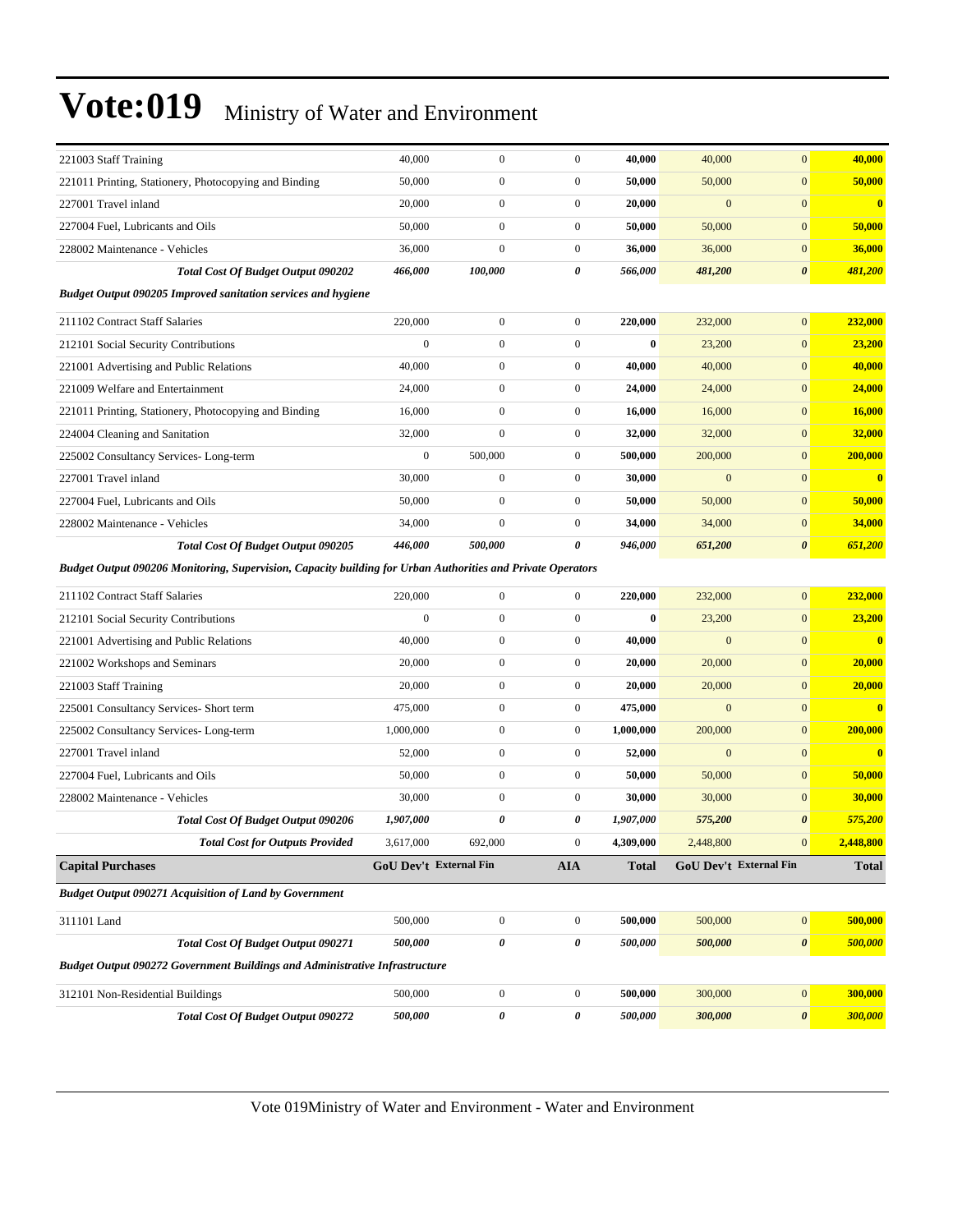| ошдег ошригоэлэг игснияс ор оррес ини тел-тартен, тешинд                              |                               |                         |                       |            |                       |                         |                       |
|---------------------------------------------------------------------------------------|-------------------------------|-------------------------|-----------------------|------------|-----------------------|-------------------------|-----------------------|
| 312213 ICT Equipment                                                                  | 50,000                        | $\boldsymbol{0}$        | $\mathbf{0}$          | 50,000     | 50,000                | $\mathbf{0}$            | 50,000                |
| <b>Total Cost Of Budget Output 090276</b>                                             | 50,000                        | 0                       | 0                     | 50,000     | 50,000                | $\boldsymbol{\theta}$   | 50,000                |
| <b>Budget Output 090278 Purchase of Office and Residential Furniture and Fittings</b> |                               |                         |                       |            |                       |                         |                       |
| 312203 Furniture & Fixtures                                                           | 100,000                       | $\mathbf{0}$            | $\mathbf{0}$          | 100,000    | $\mathbf{0}$          | $\mathbf{0}$            | $\bf{0}$              |
| <b>Total Cost Of Budget Output 090278</b>                                             | 100,000                       | 0                       | $\boldsymbol{\theta}$ | 100,000    | $\boldsymbol{\theta}$ | $\boldsymbol{\theta}$   | $\boldsymbol{\theta}$ |
| <b>Budget Output 090280 Construction of Piped Water Supply Systems (Urban)</b>        |                               |                         |                       |            |                       |                         |                       |
| 281503 Engineering and Design Studies & Plans for capital<br>works                    | 2,000,000                     | $\mathbf{0}$            | $\boldsymbol{0}$      | 2,000,000  | 2,300,000             | $\mathbf{0}$            | 2,300,000             |
| 281504 Monitoring, Supervision & Appraisal of Capital work                            | 280,000                       | 1,000,000               | $\boldsymbol{0}$      | 1,280,000  | 970,000               | $\mathbf{0}$            | 970,000               |
| 312104 Other Structures                                                               | 5,476,880                     | 4,600,000               | $\boldsymbol{0}$      | 10,076,880 | 5,767,192             | $\mathbf{0}$            | 5,767,192             |
| Total Cost Of Budget Output 090280                                                    | 7,756,880                     | 5,600,000               | 0                     | 13,356,880 | 9,037,192             | $\boldsymbol{\theta}$   | 9,037,192             |
| <b>Budget Output 090282 Construction of Sanitation Facilities (Urban)</b>             |                               |                         |                       |            |                       |                         |                       |
| 281503 Engineering and Design Studies & Plans for capital<br>works                    | 700,000                       | $\boldsymbol{0}$        | $\boldsymbol{0}$      | 700,000    | 228,008               | $\mathbf{0}$            | 228,008               |
| 281504 Monitoring, Supervision & Appraisal of Capital work                            | 120,000                       | 208,000                 | $\overline{0}$        | 328,000    | 252,000               | $\mathbf{0}$            | 252,000               |
| 312104 Other Structures                                                               | $\boldsymbol{0}$              | 1,000,000               | $\boldsymbol{0}$      | 1,000,000  | 200,000               | $\mathbf{0}$            | 200,000               |
| <b>Total Cost Of Budget Output 090282</b>                                             | 820,000                       | 1,208,000               | 0                     | 2,028,000  | 680,008               | $\boldsymbol{\theta}$   | 680,008               |
| <b>Total Cost for Capital Purchases</b>                                               | 9,726,880                     | 6,808,000               | $\boldsymbol{0}$      | 16,534,880 | 10,567,200            | $\mathbf{0}$            | 10,567,200            |
| <b>Arrears</b>                                                                        | <b>GoU Dev't External Fin</b> |                         | <b>AIA</b>            | Total      |                       | GoU Dev't External Fin  | <b>Total</b>          |
| <b>Budget Output 090299 Arrears</b>                                                   |                               |                         |                       |            |                       |                         |                       |
| 321605 Domestic arrears (Budgeting)                                                   | 1,252,414                     | $\boldsymbol{0}$        | $\boldsymbol{0}$      | 1,252,414  | 1,000,000             | $\mathbf{0}$            | 1,000,000             |
| <b>Total Cost Of Budget Output 090299</b>                                             | 1,252,414                     | 0                       | 0                     | 1,252,414  | 1,000,000             | $\boldsymbol{\theta}$   | 1,000,000             |
| <b>Total Cost for Arrears</b>                                                         | 1,252,414                     | $\boldsymbol{0}$        | $\boldsymbol{0}$      | 1,252,414  | 1,000,000             | $\mathbf{0}$            | 1,000,000             |
| <b>Total Cost for Project: 1533</b>                                                   | 14,596,294                    | 7,500,000               | $\boldsymbol{0}$      | 22,096,294 | 14,016,000            | $\mathbf{0}$            | 14,016,000            |
| <b>Total Excluding Arrears</b>                                                        | 13,343,880                    | 7,500,000               | $\boldsymbol{0}$      | 20,843,880 | 13,016,000            | $\mathbf{0}$            | 13,016,000            |
| Project 1534 Water and Sanitation Development Facility North - Phase II               |                               |                         |                       |            |                       |                         |                       |
| Thousand Uganda Shillings                                                             |                               | 2020/21 Approved Budget |                       |            |                       | 2021/22 Draft Estimates |                       |
| <b>Outputs Provided</b>                                                               | <b>GoU Dev't External Fin</b> |                         | <b>AIA</b>            | Total      |                       | GoU Dev't External Fin  | <b>Total</b>          |
| <b>Budget Output 090201 Administration and Management Support</b>                     |                               |                         |                       |            |                       |                         |                       |
| 211102 Contract Staff Salaries                                                        | 1,168,869                     | $\boldsymbol{0}$        | $\boldsymbol{0}$      | 1,168,869  | 1,118,631             | $\vert 0 \vert$         | 1,118,631             |
| 211103 Allowances (Inc. Casuals, Temporary)                                           | 120,248                       | $\boldsymbol{0}$        | $\boldsymbol{0}$      | 120,248    | 120,248               | $\mathbf{0}$            | 120,248               |
| 212101 Social Security Contributions                                                  | 12,000                        | $\boldsymbol{0}$        | $\boldsymbol{0}$      | 12,000     | 108,693               | $\boldsymbol{0}$        | 108,693               |
| 212201 Social Security Contributions                                                  | 113,573                       | $\boldsymbol{0}$        | $\boldsymbol{0}$      | 113,573    | $\mathbf{0}$          | $\mathbf{0}$            | $\bf{0}$              |
| 221001 Advertising and Public Relations                                               | 80,000                        | $\boldsymbol{0}$        | $\boldsymbol{0}$      | 80,000     | 80,000                | $\mathbf{0}$            | 80,000                |
| 221002 Workshops and Seminars                                                         | 65,000                        | $\boldsymbol{0}$        | $\boldsymbol{0}$      | 65,000     | 65,000                | $\boldsymbol{0}$        | 65,000                |
| 221003 Staff Training                                                                 | 80,000                        | $\boldsymbol{0}$        | $\boldsymbol{0}$      | 80,000     | 40,000                | $\mathbf{0}$            | 40,000                |
| 221004 Recruitment Expenses                                                           | 2,500                         | $\boldsymbol{0}$        | $\mathbf{0}$          | 2,500      | $\boldsymbol{0}$      | $\vert 0 \vert$         | $\bullet$             |

*Budget Output 090276 Purchase of Office and ICT Equipment, including Software*

Vote 019Ministry of Water and Environment - Water and Environment

221005 Hire of Venue (chairs, projector, etc) 9,000 0 0 9,000 9,000 9,000 9,000 9,000 9,000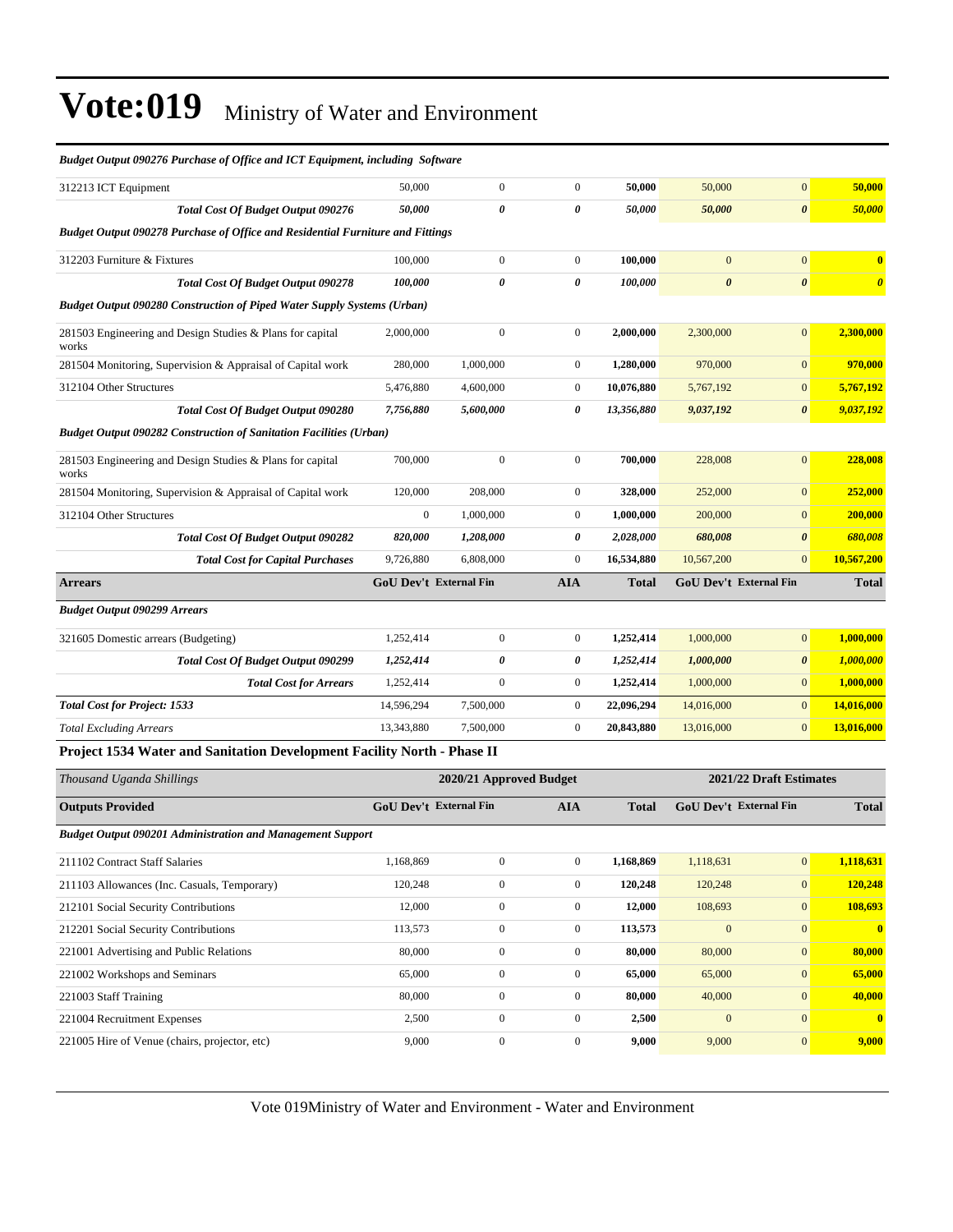| 221007 Books, Periodicals & Newspapers                                      | 2,500     | $\mathbf{0}$     | $\boldsymbol{0}$ | 2,500     | 2,500          | $\mathbf{0}$          | 2,500          |
|-----------------------------------------------------------------------------|-----------|------------------|------------------|-----------|----------------|-----------------------|----------------|
| 221008 Computer supplies and Information Technology (IT)                    | 30,000    | $\mathbf{0}$     | $\boldsymbol{0}$ | 30,000    | 30,000         | $\boldsymbol{0}$      | 30,000         |
| 221009 Welfare and Entertainment                                            | 12,000    | $\boldsymbol{0}$ | $\boldsymbol{0}$ | 12,000    | 12,000         | $\mathbf{0}$          | 12,000         |
| 221011 Printing, Stationery, Photocopying and Binding                       | 60,000    | $\boldsymbol{0}$ | $\boldsymbol{0}$ | 60,000    | 60,000         | $\mathbf{0}$          | 60,000         |
| 221012 Small Office Equipment                                               | 20,000    | $\mathbf{0}$     | $\boldsymbol{0}$ | 20,000    | 20,000         | $\mathbf{0}$          | 20,000         |
| 221014 Bank Charges and other Bank related costs                            | 4,000     | 4,800            | $\boldsymbol{0}$ | 8,800     | 4,000          | 4,800                 | 8,800          |
| 221015 Financial and related costs (e.g. shortages, pilferages,<br>$etc.$ ) | 2,000     | $\boldsymbol{0}$ | $\boldsymbol{0}$ | 2,000     | 2,000          | $\mathbf{0}$          | 2,000          |
| 221016 IFMS Recurrent costs                                                 | 12,000    | $\boldsymbol{0}$ | $\boldsymbol{0}$ | 12,000    | 12,000         | $\mathbf{0}$          | 12,000         |
| 222001 Telecommunications                                                   | 30,000    | $\boldsymbol{0}$ | $\boldsymbol{0}$ | 30,000    | 12,000         | $\mathbf{0}$          | 12,000         |
| 222002 Postage and Courier                                                  | 400       | $\boldsymbol{0}$ | $\boldsymbol{0}$ | 400       | 400            | $\mathbf{0}$          | 400            |
| 223004 Guard and Security services                                          | 21,000    | $\boldsymbol{0}$ | $\boldsymbol{0}$ | 21,000    | 21,000         | $\mathbf{0}$          | 21,000         |
| 223005 Electricity                                                          | 28,000    | $\boldsymbol{0}$ | $\boldsymbol{0}$ | 28,000    | 28,000         | $\mathbf{0}$          | 28,000         |
| 223006 Water                                                                | 1,800     | $\boldsymbol{0}$ | $\boldsymbol{0}$ | 1,800     | 1,800          | $\mathbf{0}$          | 1,800          |
| 224004 Cleaning and Sanitation                                              | 6,000     | $\boldsymbol{0}$ | $\boldsymbol{0}$ | 6,000     | 12,000         | $\mathbf{0}$          | 12,000         |
| 224005 Uniforms, Beddings and Protective Gear                               | 2,500     | $\boldsymbol{0}$ | $\boldsymbol{0}$ | 2,500     | 2,500          | $\mathbf{0}$          | 2,500          |
| 227001 Travel inland                                                        | 120,000   | $\boldsymbol{0}$ | $\boldsymbol{0}$ | 120,000   | 120,000        | $\mathbf{0}$          | 120,000        |
| 227002 Travel abroad                                                        | 40,000    | $\boldsymbol{0}$ | $\boldsymbol{0}$ | 40,000    | $\overline{0}$ | $\mathbf{0}$          | $\bf{0}$       |
| 227004 Fuel, Lubricants and Oils                                            | 170,000   | $\boldsymbol{0}$ | $\boldsymbol{0}$ | 170,000   | 170,000        | $\mathbf{0}$          | 170,000        |
| 228002 Maintenance - Vehicles                                               | 80,000    | $\boldsymbol{0}$ | $\boldsymbol{0}$ | 80,000    | 112,000        | $\mathbf{0}$          | 112,000        |
| 228003 Maintenance – Machinery, Equipment & Furniture                       | 10,000    | $\boldsymbol{0}$ | $\boldsymbol{0}$ | 10,000    | 10,000         | $\mathbf{0}$          | 10,000         |
| 228004 Maintenance - Other                                                  | 12,000    | $\boldsymbol{0}$ | $\boldsymbol{0}$ | 12,000    | $\mathbf{0}$   | $\mathbf{0}$          | $\bf{0}$       |
| <b>Total Cost Of Budget Output 090201</b>                                   | 2,315,390 | 4,800            | 0                | 2,320,190 | 2,173,771      | 4,800                 | 2,178,571      |
| Budget Output 090202 Policies, Plans, standards and regulations developed   |           |                  |                  |           |                |                       |                |
| 221002 Workshops and Seminars                                               | 126,000   | $\boldsymbol{0}$ | $\boldsymbol{0}$ | 126,000   | 120,000        | $\boldsymbol{0}$      | 120,000        |
| 221011 Printing, Stationery, Photocopying and Binding                       | 40,000    | $\boldsymbol{0}$ | $\boldsymbol{0}$ | 40,000    | 40,000         | $\mathbf{0}$          | 40,000         |
| 227001 Travel inland                                                        | 80,600    | $\boldsymbol{0}$ | $\boldsymbol{0}$ | 80,600    | 80,000         | $\mathbf{0}$          | 80,000         |
| 227004 Fuel, Lubricants and Oils                                            | 24,000    | $\boldsymbol{0}$ | $\boldsymbol{0}$ | 24,000    | 40,000         | $\mathbf{0}$          | 40,000         |
| <b>Total Cost Of Budget Output 090202</b>                                   | 270,600   | $\pmb{\theta}$   | 0                | 270,600   | 280,000        | $\boldsymbol{\theta}$ | <b>280,000</b> |
| <b>Budget Output 090204 Backup support for Operation and Maintainance</b>   |           |                  |                  |           |                |                       |                |
| 221002 Workshops and Seminars                                               | 50,000    | $\boldsymbol{0}$ | $\boldsymbol{0}$ | 50,000    | 40,000         | $\boldsymbol{0}$      | 40,000         |
| 221011 Printing, Stationery, Photocopying and Binding                       | 6,000     | $\boldsymbol{0}$ | $\boldsymbol{0}$ | 6,000     | 6,000          | $\mathbf{0}$          | 6,000          |
| 227001 Travel inland                                                        | 40,000    | $\boldsymbol{0}$ | $\boldsymbol{0}$ | 40,000    | 40,000         | $\boldsymbol{0}$      | 40,000         |
| 227004 Fuel, Lubricants and Oils                                            | 9,000     | $\boldsymbol{0}$ | $\boldsymbol{0}$ | 9,000     | 20,000         | $\mathbf{0}$          | 20,000         |
| <b>Total Cost Of Budget Output 090204</b>                                   | 105,000   | $\pmb{\theta}$   | 0                | 105,000   | 106,000        | $\pmb{\theta}$        | 106,000        |
| <b>Budget Output 090205 Improved sanitation services and hygiene</b>        |           |                  |                  |           |                |                       |                |
| 221002 Workshops and Seminars                                               | 60,000    | $\boldsymbol{0}$ | $\boldsymbol{0}$ | 60,000    | 60,000         | $\boldsymbol{0}$      | 60,000         |
| 221011 Printing, Stationery, Photocopying and Binding                       | 6,000     | $\boldsymbol{0}$ | $\boldsymbol{0}$ | 6,000     | 6,000          | $\boldsymbol{0}$      | 6,000          |
| 225001 Consultancy Services- Short term                                     | 100,000   | $\boldsymbol{0}$ | $\overline{0}$   | 100,000   | 100,000        | $\boldsymbol{0}$      | 100,000        |
|                                                                             |           |                  |                  |           |                |                       |                |
| 225002 Consultancy Services-Long-term                                       | 212,000   | $\boldsymbol{0}$ | $\boldsymbol{0}$ | 212,000   | 100,000        | $\mathbf{0}$          | 100,000        |
| 227001 Travel inland                                                        | 100,000   | $\boldsymbol{0}$ | $\boldsymbol{0}$ | 100,000   | 100,000        | $\mathbf{0}$          | 100,000        |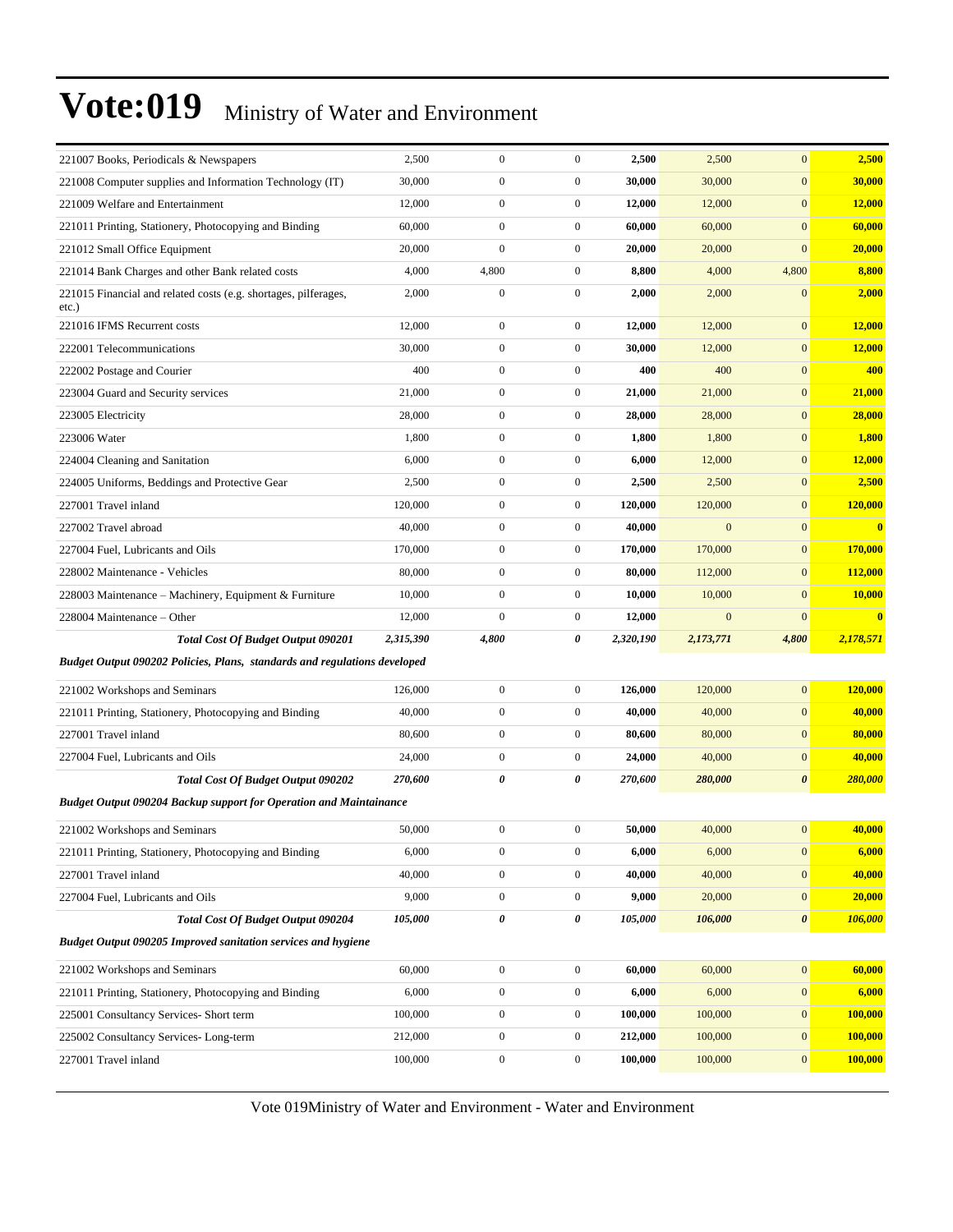| 227004 Fuel, Lubricants and Oils                                                                            | 25,000           | $\boldsymbol{0}$       | $\boldsymbol{0}$      | 25,000     | 27,229                | $\boldsymbol{0}$       | 27,229                  |  |  |
|-------------------------------------------------------------------------------------------------------------|------------------|------------------------|-----------------------|------------|-----------------------|------------------------|-------------------------|--|--|
| <b>Total Cost Of Budget Output 090205</b>                                                                   | 503,000          | 0                      | $\boldsymbol{\theta}$ | 503,000    | 393,229               | $\pmb{\theta}$         | 393,229                 |  |  |
| Budget Output 090206 Monitoring, Supervision, Capacity building for Urban Authorities and Private Operators |                  |                        |                       |            |                       |                        |                         |  |  |
| 221002 Workshops and Seminars                                                                               | 20,000           | $\boldsymbol{0}$       | $\boldsymbol{0}$      | 20,000     | 20,000                | $\mathbf{0}$           | 20,000                  |  |  |
| 221011 Printing, Stationery, Photocopying and Binding                                                       | 6,000            | $\boldsymbol{0}$       | $\boldsymbol{0}$      | 6,000      | 6,000                 | $\boldsymbol{0}$       | 6,000                   |  |  |
| 227001 Travel inland                                                                                        | 60,000           | $\boldsymbol{0}$       | $\boldsymbol{0}$      | 60,000     | 110,000               | $\mathbf{0}$           | 110,000                 |  |  |
| 227004 Fuel, Lubricants and Oils                                                                            | 20,000           | $\mathbf{0}$           | $\boldsymbol{0}$      | 20,000     | 20,000                | $\mathbf{0}$           | 20,000                  |  |  |
| <b>Total Cost Of Budget Output 090206</b>                                                                   | 106,000          | 0                      | 0                     | 106,000    | 156,000               | $\boldsymbol{\theta}$  | 156,000                 |  |  |
| <b>Total Cost for Outputs Provided</b>                                                                      | 3,299,990        | 4,800                  | $\boldsymbol{0}$      | 3,304,790  | 3,109,000             | 4,800                  | 3,113,800               |  |  |
| <b>Capital Purchases</b>                                                                                    |                  | GoU Dev't External Fin | <b>AIA</b>            | Total      |                       | GoU Dev't External Fin | <b>Total</b>            |  |  |
| <b>Budget Output 090271 Acquisition of Land by Government</b>                                               |                  |                        |                       |            |                       |                        |                         |  |  |
| 311101 Land                                                                                                 | 200,000          | $\boldsymbol{0}$       | $\boldsymbol{0}$      | 200,000    | 60,000                | $\boldsymbol{0}$       | 60,000                  |  |  |
| Total Cost Of Budget Output 090271                                                                          | 200,000          | 0                      | 0                     | 200,000    | 60,000                | $\boldsymbol{\theta}$  | 60,000                  |  |  |
| <b>Budget Output 090272 Government Buildings and Administrative Infrastructure</b>                          |                  |                        |                       |            |                       |                        |                         |  |  |
| 312101 Non-Residential Buildings                                                                            | 100,000          | $\boldsymbol{0}$       | $\boldsymbol{0}$      | 100,000    | $\boldsymbol{0}$      | $\boldsymbol{0}$       | $\overline{\mathbf{0}}$ |  |  |
| <b>Total Cost Of Budget Output 090272</b>                                                                   | 100,000          | 0                      | $\boldsymbol{\theta}$ | 100,000    | $\boldsymbol{\theta}$ | $\pmb{\theta}$         | $\boldsymbol{\theta}$   |  |  |
| Budget Output 090276 Purchase of Office and ICT Equipment, including Software                               |                  |                        |                       |            |                       |                        |                         |  |  |
| 312213 ICT Equipment                                                                                        | 40,000           | $\mathbf{0}$           | $\boldsymbol{0}$      | 40,000     | 40,000                | $\boldsymbol{0}$       | 40,000                  |  |  |
| <b>Total Cost Of Budget Output 090276</b>                                                                   | 40,000           | 0                      | 0                     | 40,000     | 40,000                | $\pmb{\theta}$         | 40,000                  |  |  |
| <b>Budget Output 090277 Purchase of Specialised Machinery &amp; Equipment</b>                               |                  |                        |                       |            |                       |                        |                         |  |  |
| 312202 Machinery and Equipment                                                                              | 100,000          | $\boldsymbol{0}$       | $\boldsymbol{0}$      | 100,000    | $\mathbf{0}$          | $\mathbf{0}$           | $\overline{\mathbf{0}}$ |  |  |
| <b>Total Cost Of Budget Output 090277</b>                                                                   | 100,000          | 0                      | 0                     | 100,000    | $\boldsymbol{\theta}$ | $\boldsymbol{\theta}$  | $\boldsymbol{\theta}$   |  |  |
| <b>Budget Output 090278 Purchase of Office and Residential Furniture and Fittings</b>                       |                  |                        |                       |            |                       |                        |                         |  |  |
| 312203 Furniture & Fixtures                                                                                 | 60,102           | $\boldsymbol{0}$       | $\boldsymbol{0}$      | 60,102     | $\mathbf{0}$          | $\mathbf{0}$           | $\bf{0}$                |  |  |
| <b>Total Cost Of Budget Output 090278</b>                                                                   | 60,102           | 0                      | 0                     | 60,102     | $\boldsymbol{\theta}$ | $\boldsymbol{\theta}$  | $\boldsymbol{\theta}$   |  |  |
| <b>Budget Output 090280 Construction of Piped Water Supply Systems (Urban)</b>                              |                  |                        |                       |            |                       |                        |                         |  |  |
| 281501 Environment Impact Assessment for Capital Works                                                      | 200,000          | $\boldsymbol{0}$       | $\boldsymbol{0}$      | 200,000    | 40,000                | $\mathbf{0}$           | 40,000                  |  |  |
| 281502 Feasibility Studies for Capital Works                                                                | 90,000           | $\boldsymbol{0}$       | $\boldsymbol{0}$      | 90,000     | $\overline{0}$        | $\mathbf{0}$           | $\overline{\mathbf{0}}$ |  |  |
| 281503 Engineering and Design Studies & Plans for capital<br>works                                          | 2,020,808        | 1,530,000              | $\boldsymbol{0}$      | 3,550,808  | 500,000               | 2,729,590              | 3,229,590               |  |  |
| 281504 Monitoring, Supervision & Appraisal of Capital work                                                  | 120,000          | 1,420,000              | $\boldsymbol{0}$      | 1,540,000  | 125,000               | 1,732,768              | 1,857,768               |  |  |
| 312104 Other Structures                                                                                     | 1,000,000        | 16,102,500             | $\boldsymbol{0}$      | 17,102,500 | 5,500,000             | 17,327,682             | 22,827,682              |  |  |
| <b>Total Cost Of Budget Output 090280</b>                                                                   | 3,430,808        | 19,052,500             | 0                     | 22,483,308 | 6,165,000             | 21,790,041             | 27,955,041              |  |  |
| <b>Budget Output 090281 Energy installation for pumped water supply schemes</b>                             |                  |                        |                       |            |                       |                        |                         |  |  |
| 312104 Other Structures                                                                                     | 60,000           | $\boldsymbol{0}$       | $\boldsymbol{0}$      | 60,000     | $\mathbf{0}$          | $\boldsymbol{0}$       | $\bf{0}$                |  |  |
| <b>Total Cost Of Budget Output 090281</b>                                                                   | 60,000           | 0                      | 0                     | 60,000     | $\pmb{\theta}$        | $\pmb{\theta}$         | $\boldsymbol{\theta}$   |  |  |
| <b>Budget Output 090282 Construction of Sanitation Facilities (Urban)</b>                                   |                  |                        |                       |            |                       |                        |                         |  |  |
| 281503 Engineering and Design Studies & Plans for capital<br>works                                          | $\boldsymbol{0}$ | $\boldsymbol{0}$       | $\boldsymbol{0}$      | $\bf{0}$   | 95,000                | $\boldsymbol{0}$       | 95,000                  |  |  |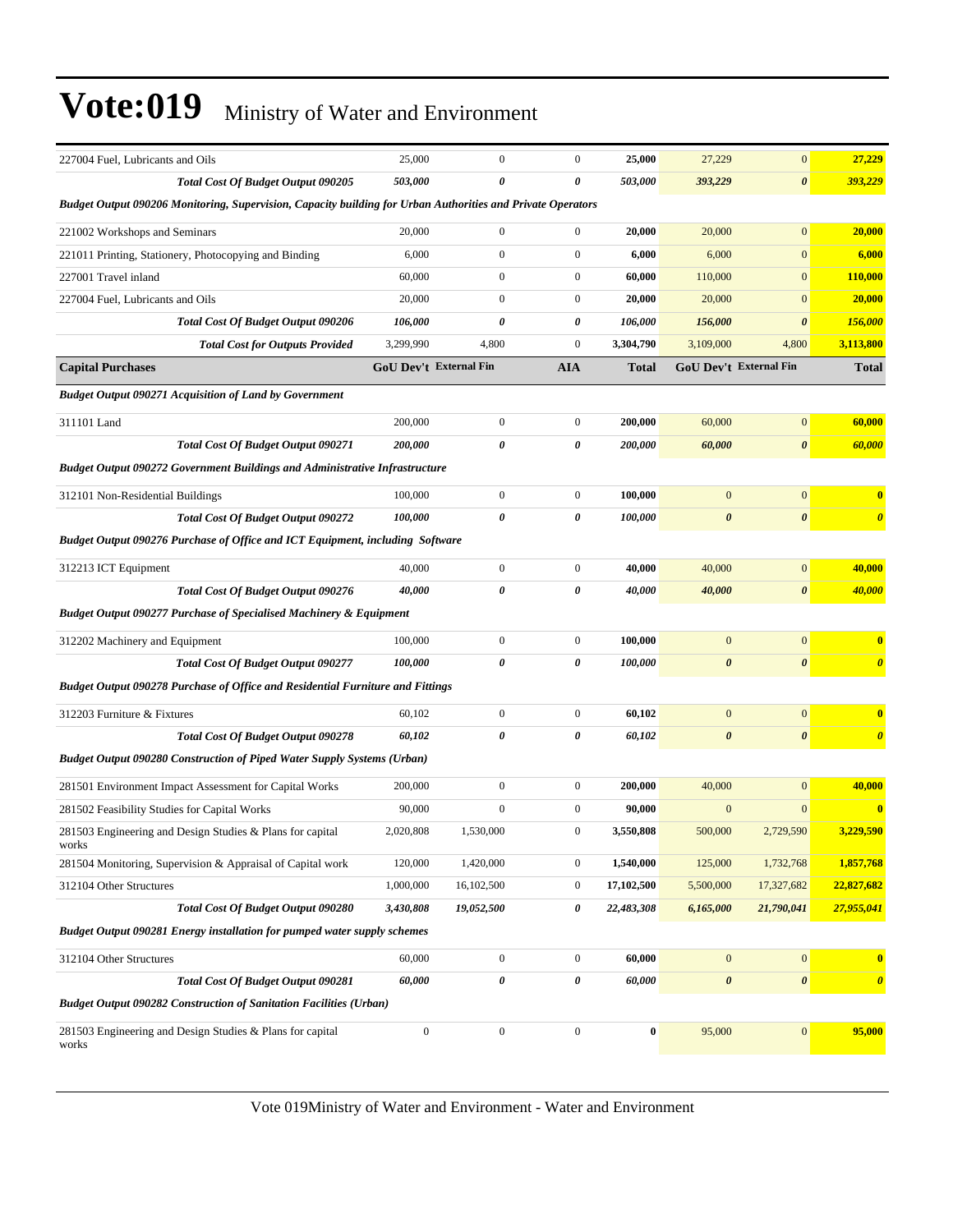| 281504 Monitoring, Supervision & Appraisal of Capital work                                                  | 60,000                        | $\mathbf{0}$     | $\boldsymbol{0}$ | 60,000       | 60,000                  | $\mathbf{0}$                  | 60,000                  |  |  |
|-------------------------------------------------------------------------------------------------------------|-------------------------------|------------------|------------------|--------------|-------------------------|-------------------------------|-------------------------|--|--|
| 312104 Other Structures                                                                                     | 680,000                       | 1,810,800        | $\boldsymbol{0}$ | 2,490,800    | 1,000,000               | 1,810,800                     | 2,810,800               |  |  |
| <b>Total Cost Of Budget Output 090282</b>                                                                   | 740,000                       | 1,810,800        | 0                | 2,550,800    | 1,155,000               | 1,810,800                     | 2,965,800               |  |  |
| <b>Total Cost for Capital Purchases</b>                                                                     | 4,730,910                     | 20,863,300       | $\boldsymbol{0}$ | 25,594,210   | 7,420,000               | 23,600,841                    | 31,020,841              |  |  |
| <b>Total Cost for Project: 1534</b>                                                                         | 8,030,900                     | 20,868,100       | $\boldsymbol{0}$ | 28,899,000   | 10,529,000              | 23,605,641                    | 34,134,641              |  |  |
| <b>Total Excluding Arrears</b>                                                                              | 8,030,900                     | 20,868,100       | $\boldsymbol{0}$ | 28,899,000   | 10,529,000              | 23,605,641                    | 34,134,641              |  |  |
| Project 1562 Lake Victoria Water and Sanitation (LVWATSAN) Phase 3                                          |                               |                  |                  |              |                         |                               |                         |  |  |
| Thousand Uganda Shillings                                                                                   | 2020/21 Approved Budget       |                  |                  |              | 2021/22 Draft Estimates |                               |                         |  |  |
| <b>Outputs Provided</b>                                                                                     | <b>GoU Dev't External Fin</b> |                  | <b>AIA</b>       | <b>Total</b> |                         | <b>GoU Dev't External Fin</b> | <b>Total</b>            |  |  |
| <b>Budget Output 090201 Administration and Management Support</b>                                           |                               |                  |                  |              |                         |                               |                         |  |  |
| 211102 Contract Staff Salaries                                                                              | 85,000                        | $\boldsymbol{0}$ | $\boldsymbol{0}$ | 85,000       | 25,000                  | $\mathbf{0}$                  | 25,000                  |  |  |
| 211103 Allowances (Inc. Casuals, Temporary)                                                                 | 8,500                         | $\boldsymbol{0}$ | $\mathbf{0}$     | 8,500        | $\boldsymbol{0}$        | $\mathbf{0}$                  | $\bf{0}$                |  |  |
| 212101 Social Security Contributions                                                                        | 12,750                        | $\mathbf{0}$     | $\boldsymbol{0}$ | 12,750       | $\mathbf{0}$            | $\mathbf{0}$                  | $\bf{0}$                |  |  |
| 212201 Social Security Contributions                                                                        | $\boldsymbol{0}$              | $\boldsymbol{0}$ | $\boldsymbol{0}$ | $\bf{0}$     | 2,500                   | $\mathbf{0}$                  | 2,500                   |  |  |
| 221001 Advertising and Public Relations                                                                     | 10,000                        | $\overline{0}$   | $\boldsymbol{0}$ | 10,000       | $\mathbf{0}$            | $\mathbf{0}$                  | $\bf{0}$                |  |  |
| 221002 Workshops and Seminars                                                                               | 16,000                        | $\overline{0}$   | $\boldsymbol{0}$ | 16,000       | $\mathbf{0}$            | $\mathbf{0}$                  | $\bf{0}$                |  |  |
| 221007 Books, Periodicals & Newspapers                                                                      | 13,000                        | $\boldsymbol{0}$ | $\mathbf{0}$     | 13,000       | $\mathbf{0}$            | $\mathbf{0}$                  | $\bf{0}$                |  |  |
| 221008 Computer supplies and Information Technology (IT)                                                    | 12,000                        | $\mathbf{0}$     | $\boldsymbol{0}$ | 12,000       | 10,000                  | $\mathbf{0}$                  | 10,000                  |  |  |
| 221011 Printing, Stationery, Photocopying and Binding                                                       | 8,000                         | $\boldsymbol{0}$ | $\boldsymbol{0}$ | 8,000        | 10,000                  | $\mathbf{0}$                  | 10,000                  |  |  |
| 221012 Small Office Equipment                                                                               | 16,000                        | $\boldsymbol{0}$ | $\boldsymbol{0}$ | 16,000       | $\mathbf{0}$            | $\mathbf{0}$                  | $\bf{0}$                |  |  |
| 224004 Cleaning and Sanitation                                                                              | 12,000                        | $\overline{0}$   | $\boldsymbol{0}$ | 12,000       | $\mathbf{0}$            | $\mathbf{0}$                  | $\bf{0}$                |  |  |
| 227001 Travel inland                                                                                        | 65,000                        | $\boldsymbol{0}$ | $\mathbf{0}$     | 65,000       | 25,000                  | $\mathbf{0}$                  | 25,000                  |  |  |
| 227004 Fuel, Lubricants and Oils                                                                            | 40,000                        | $\mathbf{0}$     | $\boldsymbol{0}$ | 40,000       | 27,500                  | $\mathbf{0}$                  | 27,500                  |  |  |
| 228002 Maintenance - Vehicles                                                                               | 10,000                        | $\boldsymbol{0}$ | $\boldsymbol{0}$ | 10,000       | $\mathbf{0}$            | $\mathbf{0}$                  | $\bf{0}$                |  |  |
| <b>Total Cost Of Budget Output 090201</b>                                                                   | 308,250                       | 0                | 0                | 308,250      | 100,000                 | $\boldsymbol{\theta}$         | 100,000                 |  |  |
| <b>Budget Output 090204 Backup support for Operation and Maintainance</b>                                   |                               |                  |                  |              |                         |                               |                         |  |  |
| 225001 Consultancy Services- Short term                                                                     | 180,000                       | $\boldsymbol{0}$ | $\boldsymbol{0}$ | 180,000      | $\mathbf{0}$            | $\mathbf{0}$                  | $\bf{0}$                |  |  |
| Total Cost Of Budget Output 090204                                                                          | 180,000                       | 0                | 0                | 180,000      | $\boldsymbol{\theta}$   | $\boldsymbol{\theta}$         | $\boldsymbol{\theta}$   |  |  |
| <b>Budget Output 090205 Improved sanitation services and hygiene</b>                                        |                               |                  |                  |              |                         |                               |                         |  |  |
| 221009 Welfare and Entertainment                                                                            | 4,000                         | $\overline{0}$   | $\mathbf{0}$     | 4,000        | $\overline{0}$          | $\overline{0}$                | $\overline{\mathbf{0}}$ |  |  |
| 221011 Printing, Stationery, Photocopying and Binding                                                       | 2,000                         | $\boldsymbol{0}$ | $\boldsymbol{0}$ | 2,000        | $\boldsymbol{0}$        | $\boldsymbol{0}$              | $\bf{0}$                |  |  |
| 227001 Travel inland                                                                                        | 50,000                        | $\boldsymbol{0}$ | $\boldsymbol{0}$ | 50,000       | $\boldsymbol{0}$        | $\mathbf{0}$                  | $\bf{0}$                |  |  |
| 227004 Fuel, Lubricants and Oils                                                                            | 16,000                        | $\boldsymbol{0}$ | $\boldsymbol{0}$ | 16,000       | $\boldsymbol{0}$        | $\mathbf{0}$                  | $\bf{0}$                |  |  |
| <b>Total Cost Of Budget Output 090205</b>                                                                   | 72,000                        | 0                | 0                | 72,000       | $\boldsymbol{\theta}$   | 0                             | $\boldsymbol{\theta}$   |  |  |
| Budget Output 090206 Monitoring, Supervision, Capacity building for Urban Authorities and Private Operators |                               |                  |                  |              |                         |                               |                         |  |  |
| 221001 Advertising and Public Relations                                                                     | 10,000                        | $\boldsymbol{0}$ | $\boldsymbol{0}$ | 10,000       | $\mathbf{0}$            | $\mathbf{0}$                  | $\bf{0}$                |  |  |
| 221002 Workshops and Seminars                                                                               | 10,000                        | $\boldsymbol{0}$ | $\boldsymbol{0}$ | 10,000       | $\bf{0}$                | $\mathbf{0}$                  | $\bf{0}$                |  |  |
| 221008 Computer supplies and Information Technology (IT)                                                    | 4,000                         | $\boldsymbol{0}$ | $\boldsymbol{0}$ | 4,000        | $\boldsymbol{0}$        | $\mathbf{0}$                  | $\bf{0}$                |  |  |
| 221009 Welfare and Entertainment                                                                            | 5,750                         | $\boldsymbol{0}$ | $\boldsymbol{0}$ | 5,750        | $\boldsymbol{0}$        | $\boldsymbol{0}$              | $\bf{0}$                |  |  |
| 221011 Printing, Stationery, Photocopying and Binding                                                       | 4,000                         | $\boldsymbol{0}$ | $\boldsymbol{0}$ | 4,000        | $\bf{0}$                | $\boldsymbol{0}$              | $\boldsymbol{0}$        |  |  |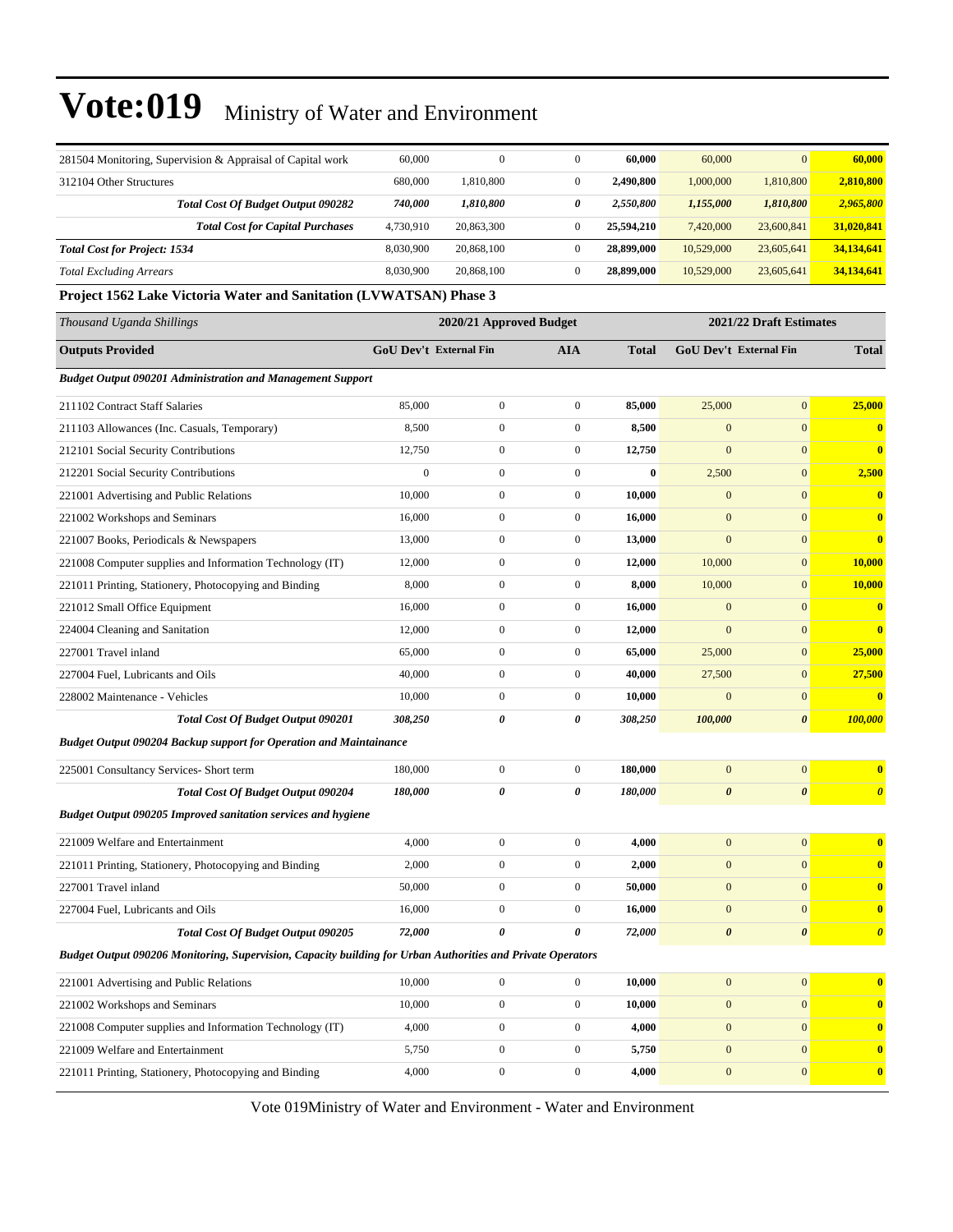| 225001 Consultancy Services- Short term                                               | 180,000                       | $\boldsymbol{0}$ | $\boldsymbol{0}$      | 180,000                 | $\mathbf{0}$          | $\boldsymbol{0}$              | $\bf{0}$              |  |  |
|---------------------------------------------------------------------------------------|-------------------------------|------------------|-----------------------|-------------------------|-----------------------|-------------------------------|-----------------------|--|--|
| 225002 Consultancy Services-Long-term                                                 | $\boldsymbol{0}$              | $\boldsymbol{0}$ | $\boldsymbol{0}$      | $\bf{0}$                | 190,000               | $\boldsymbol{0}$              | 190,000               |  |  |
| 227001 Travel inland                                                                  | 80,000                        | $\boldsymbol{0}$ | $\boldsymbol{0}$      | 80,000                  | 30,000                | $\boldsymbol{0}$              | 30,000                |  |  |
| 227004 Fuel, Lubricants and Oils                                                      | 40,000                        | $\boldsymbol{0}$ | $\boldsymbol{0}$      | 40,000                  | 30,000                | $\mathbf{0}$                  | 30,000                |  |  |
| 228002 Maintenance - Vehicles                                                         | 15,000                        | $\boldsymbol{0}$ | $\boldsymbol{0}$      | 15,000                  | $\overline{0}$        | $\mathbf{0}$                  | $\mathbf{0}$          |  |  |
| Total Cost Of Budget Output 090206                                                    | 348,750                       | 0                | 0                     | 348,750                 | 250,000               | $\pmb{\theta}$                | 250,000               |  |  |
| <b>Total Cost for Outputs Provided</b>                                                | 909,000                       | $\boldsymbol{0}$ | $\mathbf{0}$          | 909,000                 | 350,000               | $\mathbf{0}$                  | 350,000               |  |  |
| <b>Capital Purchases</b>                                                              | <b>GoU Dev't External Fin</b> |                  | <b>AIA</b>            | <b>Total</b>            |                       | <b>GoU Dev't External Fin</b> | <b>Total</b>          |  |  |
| <b>Budget Output 090271 Acquisition of Land by Government</b>                         |                               |                  |                       |                         |                       |                               |                       |  |  |
| 311101 Land                                                                           | 200,000                       | $\boldsymbol{0}$ | $\boldsymbol{0}$      | 200,000                 | 100,000               | $\boldsymbol{0}$              | 100,000               |  |  |
| <b>Total Cost Of Budget Output 090271</b>                                             | 200,000                       | 0                | $\boldsymbol{\theta}$ | 200,000                 | 100,000               | $\boldsymbol{\theta}$         | 100,000               |  |  |
| <b>Budget Output 090276 Purchase of Office and ICT Equipment, including Software</b>  |                               |                  |                       |                         |                       |                               |                       |  |  |
| 312213 ICT Equipment                                                                  | 25,000                        | $\boldsymbol{0}$ | $\boldsymbol{0}$      | 25,000                  | $\mathbf{0}$          | $\boldsymbol{0}$              | $\bf{0}$              |  |  |
| Total Cost Of Budget Output 090276                                                    | 25,000                        | 0                | $\boldsymbol{\theta}$ | 25,000                  | $\boldsymbol{\theta}$ | $\pmb{\theta}$                | $\boldsymbol{\theta}$ |  |  |
| <b>Budget Output 090278 Purchase of Office and Residential Furniture and Fittings</b> |                               |                  |                       |                         |                       |                               |                       |  |  |
| 312203 Furniture & Fixtures                                                           | 20,000                        | $\boldsymbol{0}$ | $\boldsymbol{0}$      | 20,000                  | $\mathbf{0}$          | $\boldsymbol{0}$              | $\bf{0}$              |  |  |
| <b>Total Cost Of Budget Output 090278</b>                                             | 20,000                        | 0                | 0                     | 20,000                  | $\boldsymbol{\theta}$ | $\pmb{\theta}$                | $\boldsymbol{\theta}$ |  |  |
| <b>Budget Output 090280 Construction of Piped Water Supply Systems (Urban)</b>        |                               |                  |                       |                         |                       |                               |                       |  |  |
| 281503 Engineering and Design Studies & Plans for capital<br>works                    | 500,000                       | $\boldsymbol{0}$ | $\boldsymbol{0}$      | 500,000                 | $\mathbf{0}$          | $\boldsymbol{0}$              | $\bf{0}$              |  |  |
| 281504 Monitoring, Supervision & Appraisal of Capital work                            | 46,000                        | $\mathbf{0}$     | $\boldsymbol{0}$      | 46,000                  | $\boldsymbol{0}$      | $\mathbf{0}$                  | $\mathbf{0}$          |  |  |
| 312104 Other Structures                                                               | 300,000                       | $\boldsymbol{0}$ | $\boldsymbol{0}$      | 300,000                 | 800,000               | $\mathbf{0}$                  | 800,000               |  |  |
| Total Cost Of Budget Output 090280                                                    | 846,000                       | 0                | 0                     | 846,000                 | 800,000               | $\pmb{\theta}$                | 800,000               |  |  |
| <b>Total Cost for Capital Purchases</b>                                               | 1,091,000                     | $\boldsymbol{0}$ | $\boldsymbol{0}$      | 1,091,000               | 900,000               | $\mathbf{0}$                  | 900,000               |  |  |
| <b>Arrears</b>                                                                        | <b>GoU Dev't External Fin</b> |                  | <b>AIA</b>            | Total                   |                       | GoU Dev't External Fin        | <b>Total</b>          |  |  |
| <b>Budget Output 090299 Arrears</b>                                                   |                               |                  |                       |                         |                       |                               |                       |  |  |
| 321605 Domestic arrears (Budgeting)                                                   | $\boldsymbol{0}$              | $\boldsymbol{0}$ | $\boldsymbol{0}$      | $\bf{0}$                | 2,000,000             | $\boldsymbol{0}$              | 2,000,000             |  |  |
| <b>Total Cost Of Budget Output 090299</b>                                             | 0                             | 0                | 0                     | 0                       | 2,000,000             | $\boldsymbol{\theta}$         | 2,000,000             |  |  |
| <b>Total Cost for Arrears</b>                                                         | $\boldsymbol{0}$              | $\boldsymbol{0}$ | $\boldsymbol{0}$      | $\bf{0}$                | 2,000,000             | $\mathbf{0}$                  | 2,000,000             |  |  |
| <b>Total Cost for Project: 1562</b>                                                   | 2,000,000                     | $\mathbf{0}$     | $\overline{0}$        | 2.000.000               | 3,250,000             | $\mathbf{0}$                  | 3,250,000             |  |  |
| <b>Total Excluding Arrears</b>                                                        | 2,000,000                     | $\boldsymbol{0}$ | $\boldsymbol{0}$      | 2,000,000               | 1,250,000             | $\mathbf{0}$                  | 1,250,000             |  |  |
| Project 1660 Strengthening Water Utilities Regulation Project                         |                               |                  |                       |                         |                       |                               |                       |  |  |
| Thousand Uganda Shillings                                                             | 2020/21 Approved Budget       |                  |                       | 2021/22 Draft Estimates |                       |                               |                       |  |  |
| <b>Outputs Provided</b>                                                               | <b>GoU Dev't External Fin</b> |                  | <b>AIA</b>            | <b>Total</b>            |                       | GoU Dev't External Fin        | <b>Total</b>          |  |  |
| Budget Output 090201 Administration and Management Support                            |                               |                  |                       |                         |                       |                               |                       |  |  |
| 211102 Contract Staff Salaries                                                        | 468,000                       | $\boldsymbol{0}$ | $\mathbf{0}$          | 468,000                 | 350,000               | $\boldsymbol{0}$              | 350,000               |  |  |
| 211103 Allowances (Inc. Casuals, Temporary)                                           | 20,000                        | $\boldsymbol{0}$ | $\boldsymbol{0}$      | 20,000                  | 20,000                | $\bf{0}$                      | 20,000                |  |  |
| 212101 Social Security Contributions                                                  | $\boldsymbol{0}$              | $\boldsymbol{0}$ | $\mathbf{0}$          | $\boldsymbol{0}$        | 52,500                | $\mathbf{0}$                  | 52,500                |  |  |

Vote 019Ministry of Water and Environment - Water and Environment

212201 Social Security Contributions 70,200 0 0 **70,200** 0 0 **0**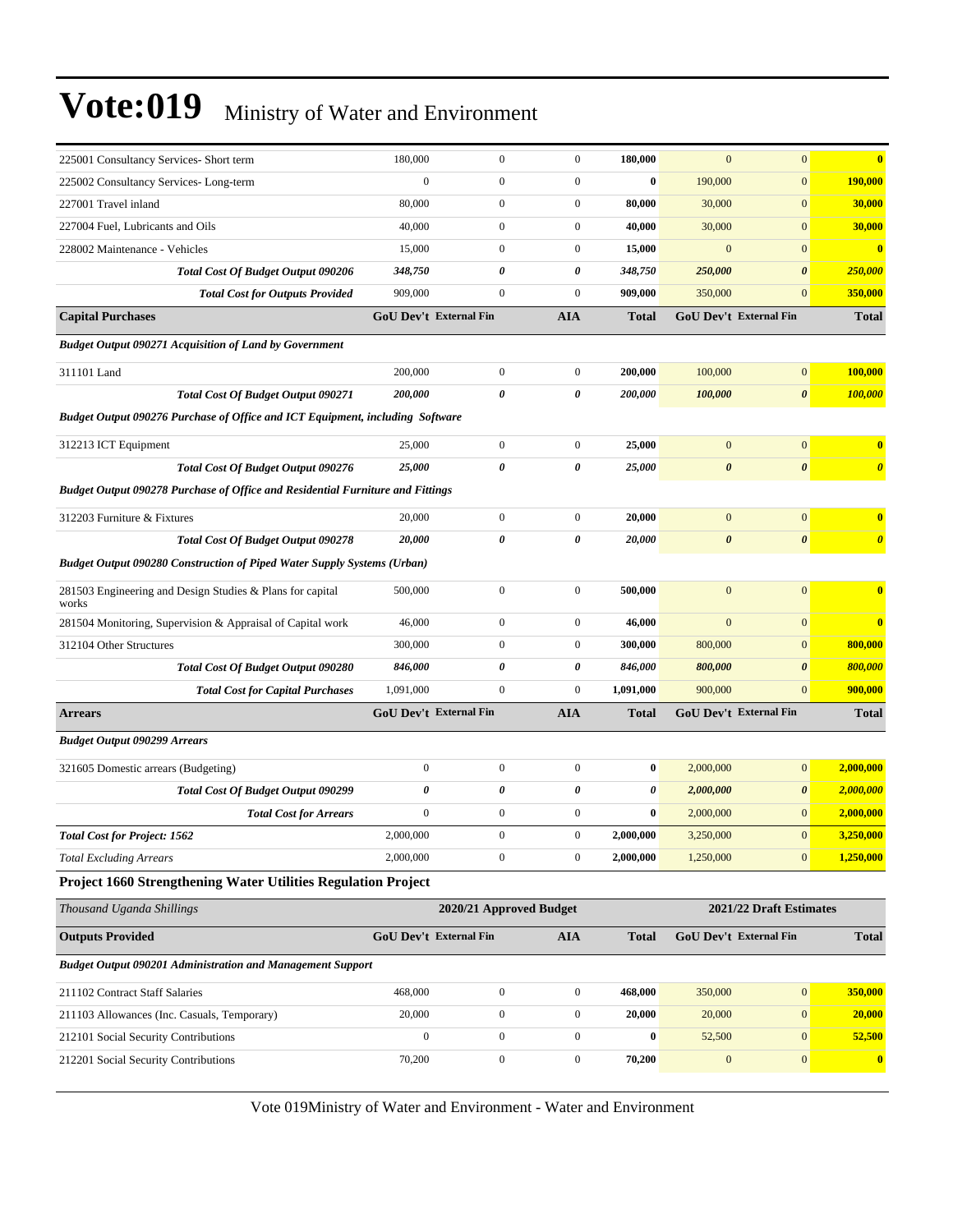| 221001 Advertising and Public Relations                                                                     | $\boldsymbol{0}$ | $\mathbf{0}$     | $\boldsymbol{0}$ | $\bf{0}$  | 20,000                | $\mathbf{0}$          | 20,000                  |
|-------------------------------------------------------------------------------------------------------------|------------------|------------------|------------------|-----------|-----------------------|-----------------------|-------------------------|
| 221002 Workshops and Seminars                                                                               | $\overline{0}$   | $\boldsymbol{0}$ | $\boldsymbol{0}$ | $\bf{0}$  | 60,000                | $\mathbf{0}$          | 60,000                  |
| 221008 Computer supplies and Information Technology (IT)                                                    | $\overline{0}$   | $\mathbf{0}$     | $\boldsymbol{0}$ | $\bf{0}$  | 40,000                | $\mathbf{0}$          | 40,000                  |
| 221011 Printing, Stationery, Photocopying and Binding                                                       | $\overline{0}$   | $\boldsymbol{0}$ | $\boldsymbol{0}$ | $\bf{0}$  | 32,000                | $\mathbf{0}$          | <b>32,000</b>           |
| 221017 Subscriptions                                                                                        | $\boldsymbol{0}$ | $\boldsymbol{0}$ | $\boldsymbol{0}$ | $\bf{0}$  | 30,000                | $\mathbf{0}$          | 30,000                  |
| 225001 Consultancy Services- Short term                                                                     | 400,000          | $\boldsymbol{0}$ | $\boldsymbol{0}$ | 400,000   | $\overline{0}$        | $\mathbf{0}$          | $\bf{0}$                |
| 225002 Consultancy Services-Long-term                                                                       | $\boldsymbol{0}$ | $\boldsymbol{0}$ | $\boldsymbol{0}$ | $\bf{0}$  | 300,000               | $\mathbf{0}$          | 300,000                 |
| 227001 Travel inland                                                                                        | 21,800           | $\boldsymbol{0}$ | $\boldsymbol{0}$ | 21,800    | 70,000                | $\mathbf{0}$          | 70,000                  |
| 227004 Fuel, Lubricants and Oils                                                                            | 20,000           | $\boldsymbol{0}$ | $\boldsymbol{0}$ | 20,000    | 21,800                | $\mathbf{0}$          | 21,800                  |
| 228002 Maintenance - Vehicles                                                                               | $\boldsymbol{0}$ | $\boldsymbol{0}$ | $\boldsymbol{0}$ | $\bf{0}$  | 60,000                | $\mathbf{0}$          | 60,000                  |
| <b>Total Cost Of Budget Output 090201</b>                                                                   | 1,000,000        | 0                | 0                | 1,000,000 | 1,056,300             | $\boldsymbol{\theta}$ | 1,056,300               |
| Budget Output 090202 Policies, Plans, standards and regulations developed                                   |                  |                  |                  |           |                       |                       |                         |
| 211103 Allowances (Inc. Casuals, Temporary)                                                                 | 32,000           | $\boldsymbol{0}$ | $\mathbf{0}$     | 32,000    | $\mathbf{0}$          | $\mathbf{0}$          | $\overline{\mathbf{0}}$ |
| 221003 Staff Training                                                                                       | 100,000          | $\boldsymbol{0}$ | $\boldsymbol{0}$ | 100,000   | $\mathbf{0}$          | $\mathbf{0}$          | $\mathbf{0}$            |
| 225001 Consultancy Services- Short term                                                                     | 450,000          | $\boldsymbol{0}$ | $\boldsymbol{0}$ | 450,000   | $\boldsymbol{0}$      | $\mathbf{0}$          | $\bf{0}$                |
| 227001 Travel inland                                                                                        | 155,000          | $\boldsymbol{0}$ | $\mathbf{0}$     | 155,000   | $\mathbf{0}$          | $\mathbf{0}$          | $\overline{\mathbf{0}}$ |
| 227004 Fuel, Lubricants and Oils                                                                            | 60,000           | $\boldsymbol{0}$ | $\boldsymbol{0}$ | 60,000    | $\mathbf{0}$          | $\mathbf{0}$          | $\mathbf{0}$            |
| 228002 Maintenance - Vehicles                                                                               | 25,000           | $\boldsymbol{0}$ | $\boldsymbol{0}$ | 25,000    | $\boldsymbol{0}$      | $\mathbf{0}$          | $\overline{\mathbf{0}}$ |
| <b>Total Cost Of Budget Output 090202</b>                                                                   | 822,000          | 0                | 0                | 822,000   | $\boldsymbol{\theta}$ | $\boldsymbol{\theta}$ | $\boldsymbol{\theta}$   |
| Budget Output 090206 Monitoring, Supervision, Capacity building for Urban Authorities and Private Operators |                  |                  |                  |           |                       |                       |                         |
| 221002 Workshops and Seminars                                                                               | 120,000          | $\boldsymbol{0}$ | $\boldsymbol{0}$ | 120,000   | $\overline{0}$        | $\mathbf{0}$          | $\bf{0}$                |
| 221008 Computer supplies and Information Technology (IT)                                                    | 16,000           | $\boldsymbol{0}$ | $\boldsymbol{0}$ | 16,000    | 16,000                | $\mathbf{0}$          | 16,000                  |
| 221011 Printing, Stationery, Photocopying and Binding                                                       | 32,000           | $\boldsymbol{0}$ | $\boldsymbol{0}$ | 32,000    | 32,000                | $\mathbf{0}$          | 32,000                  |
| 227001 Travel inland                                                                                        | 85,000           | $\boldsymbol{0}$ | $\mathbf{0}$     | 85,000    | 149,500               | $\mathbf{0}$          | 149,500                 |
| 227004 Fuel, Lubricants and Oils                                                                            | 50,190           | $\boldsymbol{0}$ | $\boldsymbol{0}$ | 50,190    | 50,190                | $\mathbf{0}$          | 50,190                  |
| <b>Total Cost Of Budget Output 090206</b>                                                                   | 303,190          | 0                | $\pmb{\theta}$   | 303,190   | 247,690               | $\boldsymbol{\theta}$ | 247,690                 |
| Budget Output 090207 Strengthening Urban Water Regulation                                                   |                  |                  |                  |           |                       |                       |                         |
| 211103 Allowances (Inc. Casuals, Temporary)                                                                 | 20,000           | $\boldsymbol{0}$ | $\mathbf{0}$     | 20,000    | 20,000                | $\boldsymbol{0}$      | 20,000                  |
| 221008 Computer supplies and Information Technology (IT)                                                    | 21,610           | $\boldsymbol{0}$ | $\boldsymbol{0}$ | 21,610    | 32,500                | $\mathbf{0}$          | 32,500                  |
| 221011 Printing, Stationery, Photocopying and Binding                                                       | 32,500           | $\boldsymbol{0}$ | $\boldsymbol{0}$ | 32,500    | 21,510                | $\mathbf{0}$          | 21,510                  |
| 225001 Consultancy Services- Short term                                                                     | 300,000          | $\boldsymbol{0}$ | $\boldsymbol{0}$ | 300,000   | 150,000               | $\bf{0}$              | 150,000                 |
| 225002 Consultancy Services-Long-term                                                                       | $\overline{0}$   | $\boldsymbol{0}$ | $\boldsymbol{0}$ | $\bf{0}$  | 500,000               | $\boldsymbol{0}$      | 500,000                 |
| 227001 Travel inland                                                                                        | 130,000          | $\boldsymbol{0}$ | $\boldsymbol{0}$ | 130,000   | 130,000               | $\boldsymbol{0}$      | 130,000                 |
| 227004 Fuel, Lubricants and Oils                                                                            | 60,000           | $\boldsymbol{0}$ | $\boldsymbol{0}$ | 60,000    | 119,000               | $\mathbf{0}$          | 119,000                 |
| 228002 Maintenance - Vehicles                                                                               | 35,000           | $\boldsymbol{0}$ | $\boldsymbol{0}$ | 35,000    | 35,000                | $\bf{0}$              | 35,000                  |
| Total Cost Of Budget Output 090207                                                                          | 599,110          | 0                | 0                | 599,110   | 1,008,010             | 0                     | 1,008,010               |
| <b>Total Cost for Outputs Provided</b>                                                                      | 2,724,300        | $\boldsymbol{0}$ | $\boldsymbol{0}$ | 2,724,300 | 2,312,000             | $\mathbf{0}$          | 2,312,000               |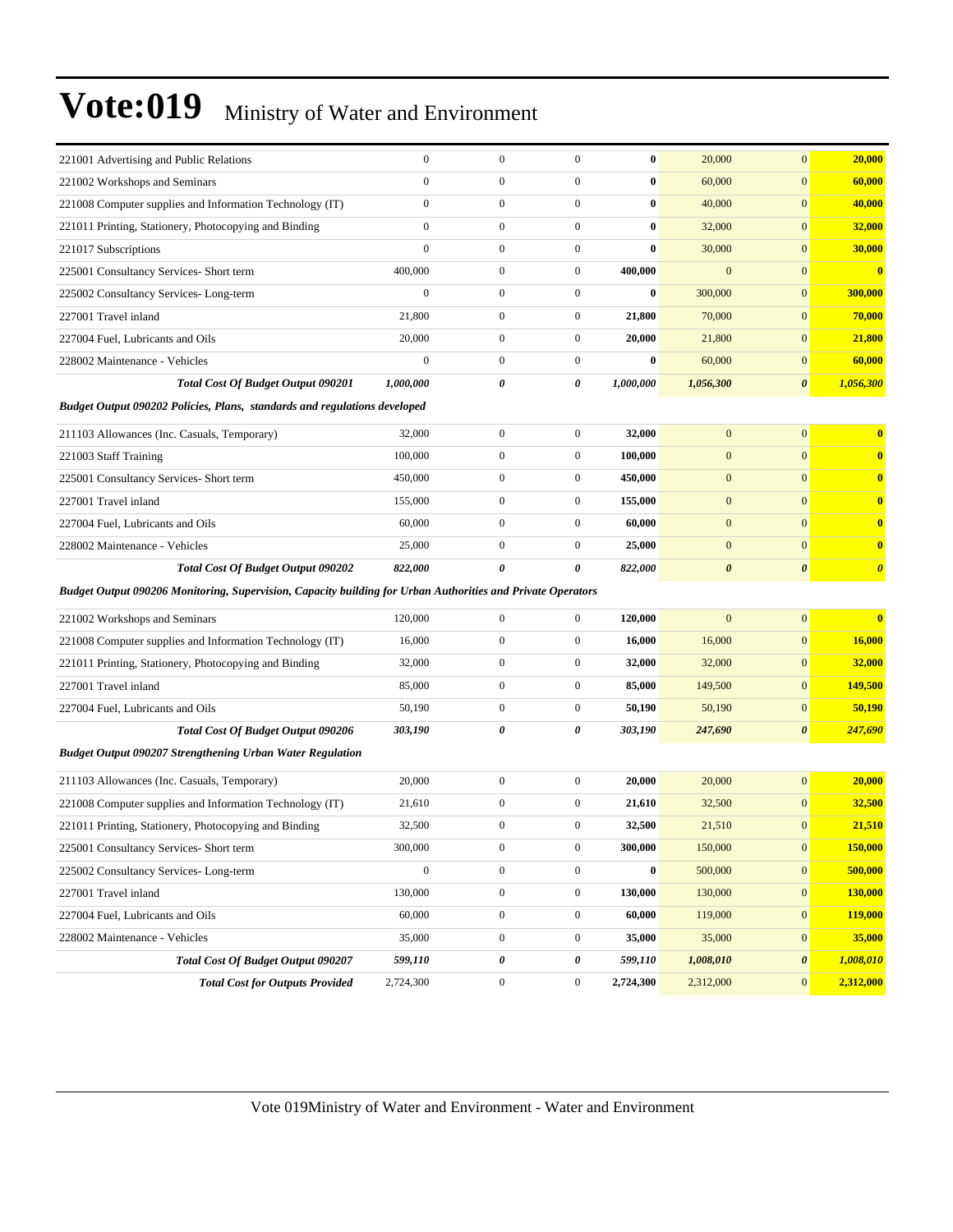| <b>Capital Purchases</b>                                                              |                       | <b>GoU Dev't External Fin</b> | <b>AIA</b>            | <b>Total</b>          | GoU Dev't External Fin        |                       | <b>Total</b>            |
|---------------------------------------------------------------------------------------|-----------------------|-------------------------------|-----------------------|-----------------------|-------------------------------|-----------------------|-------------------------|
| <b>Budget Output 090272 Government Buildings and Administrative Infrastructure</b>    |                       |                               |                       |                       |                               |                       |                         |
| 312101 Non-Residential Buildings                                                      | $\boldsymbol{0}$      | $\boldsymbol{0}$              | $\boldsymbol{0}$      | $\bf{0}$              | 1,639,000                     | $\mathbf{0}$          | 1,639,000               |
| <b>Total Cost Of Budget Output 090272</b>                                             | $\theta$              | $\theta$                      | 0                     | $\boldsymbol{\theta}$ | 1,639,000                     | $\boldsymbol{\theta}$ | 1,639,000               |
| Budget Output 090276 Purchase of Office and ICT Equipment, including Software         |                       |                               |                       |                       |                               |                       |                         |
| 312213 ICT Equipment                                                                  | $\theta$              | $\overline{0}$                | $\mathbf{0}$          | $\bf{0}$              | 30,000                        | $\overline{0}$        | 30,000                  |
| Total Cost Of Budget Output 090276                                                    | $\boldsymbol{\theta}$ | $\theta$                      | $\theta$              | $\boldsymbol{\theta}$ | 30,000                        | $\boldsymbol{\theta}$ | 30,000                  |
| <b>Budget Output 090277 Purchase of Specialised Machinery &amp; Equipment</b>         |                       |                               |                       |                       |                               |                       |                         |
| 312202 Machinery and Equipment                                                        | $\mathbf{0}$          | $\overline{0}$                | $\mathbf{0}$          | $\bf{0}$              | 1,328,000                     | $\mathbf{0}$          | 1,328,000               |
| 312214 Laboratory Equipments                                                          | 195,000               | $\overline{0}$                | $\mathbf{0}$          | 195,000               | $\overline{0}$                | $\mathbf{0}$          | $\overline{\mathbf{0}}$ |
| <b>Total Cost Of Budget Output 090277</b>                                             | 195,000               | 0                             | 0                     | 195,000               | 1,328,000                     | $\boldsymbol{\theta}$ | 1,328,000               |
| <b>Budget Output 090278 Purchase of Office and Residential Furniture and Fittings</b> |                       |                               |                       |                       |                               |                       |                         |
| 312203 Furniture & Fixtures                                                           | 30,000                | $\boldsymbol{0}$              | $\boldsymbol{0}$      | 30,000                | $\mathbf{0}$                  | $\mathbf{0}$          | $\bf{0}$                |
| Total Cost Of Budget Output 090278                                                    | 30,000                | $\theta$                      | 0                     | 30,000                | $\boldsymbol{\theta}$         | $\boldsymbol{\theta}$ | $\boldsymbol{\theta}$   |
| <b>Budget Output 090280 Construction of Piped Water Supply Systems (Urban)</b>        |                       |                               |                       |                       |                               |                       |                         |
| 281504 Monitoring, Supervision & Appraisal of Capital work                            | 1,000,000             | $\boldsymbol{0}$              | $\boldsymbol{0}$      | 1,000,000             | $\mathbf{0}$                  | $\boldsymbol{0}$      | $\bf{0}$                |
| Total Cost Of Budget Output 090280                                                    | 1,000,000             | $\theta$                      | 0                     | 1,000,000             | $\boldsymbol{\theta}$         | $\boldsymbol{\theta}$ | $\boldsymbol{\theta}$   |
| <b>Total Cost for Capital Purchases</b>                                               | 1,225,000             | $\boldsymbol{0}$              | $\boldsymbol{0}$      | 1,225,000             | 2,997,000                     | $\mathbf{0}$          | 2,997,000               |
| <b>Total Cost for Project: 1660</b>                                                   | 3,949,300             | $\overline{0}$                | $\boldsymbol{0}$      | 3,949,300             | 5,309,000                     | $\mathbf{0}$          | 5,309,000               |
| <b>Total Excluding Arrears</b>                                                        | 3,949,300             | $\overline{0}$                | $\boldsymbol{0}$      | 3,949,300             | 5,309,000                     | $\mathbf{0}$          | 5,309,000               |
| Project 1666 Development of Solar Powered Irrigation and Water Supply Systems         |                       |                               |                       |                       |                               |                       |                         |
| Thousand Uganda Shillings                                                             |                       | 2020/21 Approved Budget       |                       |                       | 2021/22 Draft Estimates       |                       |                         |
| <b>Capital Purchases</b>                                                              |                       | GoU Dev't External Fin        | <b>AIA</b>            | <b>Total</b>          | <b>GoU Dev't External Fin</b> |                       | <b>Total</b>            |
| Budget Output 090281 Energy installation for pumped water supply schemes              |                       |                               |                       |                       |                               |                       |                         |
| 312104 Other Structures                                                               | $\overline{0}$        | $\boldsymbol{0}$              | $\boldsymbol{0}$      | $\bf{0}$              | 2,000,000                     | $\mathbf{0}$          | 2,000,000               |
| <b>Total Cost Of Budget Output 090281</b>                                             | $\theta$              | $\theta$                      | $\boldsymbol{\theta}$ | $\boldsymbol{\theta}$ | 2,000,000                     | $\boldsymbol{\theta}$ | 2,000,000               |
| <b>Total Cost for Capital Purchases</b>                                               | $\mathbf{0}$          | $\boldsymbol{0}$              | $\boldsymbol{0}$      | $\bf{0}$              | 2,000,000                     | $\mathbf{0}$          | 2,000,000               |
| <b>Total Cost for Project: 1666</b>                                                   | $\overline{0}$        | $\overline{0}$                | $\boldsymbol{0}$      | $\bf{0}$              | 2,000,000                     | $\mathbf{0}$          | 2,000,000               |
| <b>Total Excluding Arrears</b>                                                        | $\mathbf{0}$          | $\overline{0}$                | $\boldsymbol{0}$      | $\bf{0}$              | 2,000,000                     | $\mathbf{0}$          | 2,000,000               |
|                                                                                       | GoU                   | <b>External Fin</b>           | <b>AIA</b>            | <b>Total</b>          | GoU                           | <b>External Fin</b>   | <b>Total</b>            |
| <b>Total Cost for Sub-SubProgramme 02</b>                                             | 183,884,310           | 751,511,338                   | $\bf{0}$              | 935,395,649           | 180,837,236                   | 237,316,276           | 418,153,512             |
| <b>Total Excluding Arrears</b>                                                        | 177,759,178           | 751,511,338                   | $\boldsymbol{0}$      | 929,270,517           | 174,266,246                   | 237,316,276           | 411,582,521             |
| <b>Sub-SubProgrammme 03 Water for Production</b>                                      |                       |                               |                       |                       |                               |                       |                         |

*Recurrent Budget Estimates*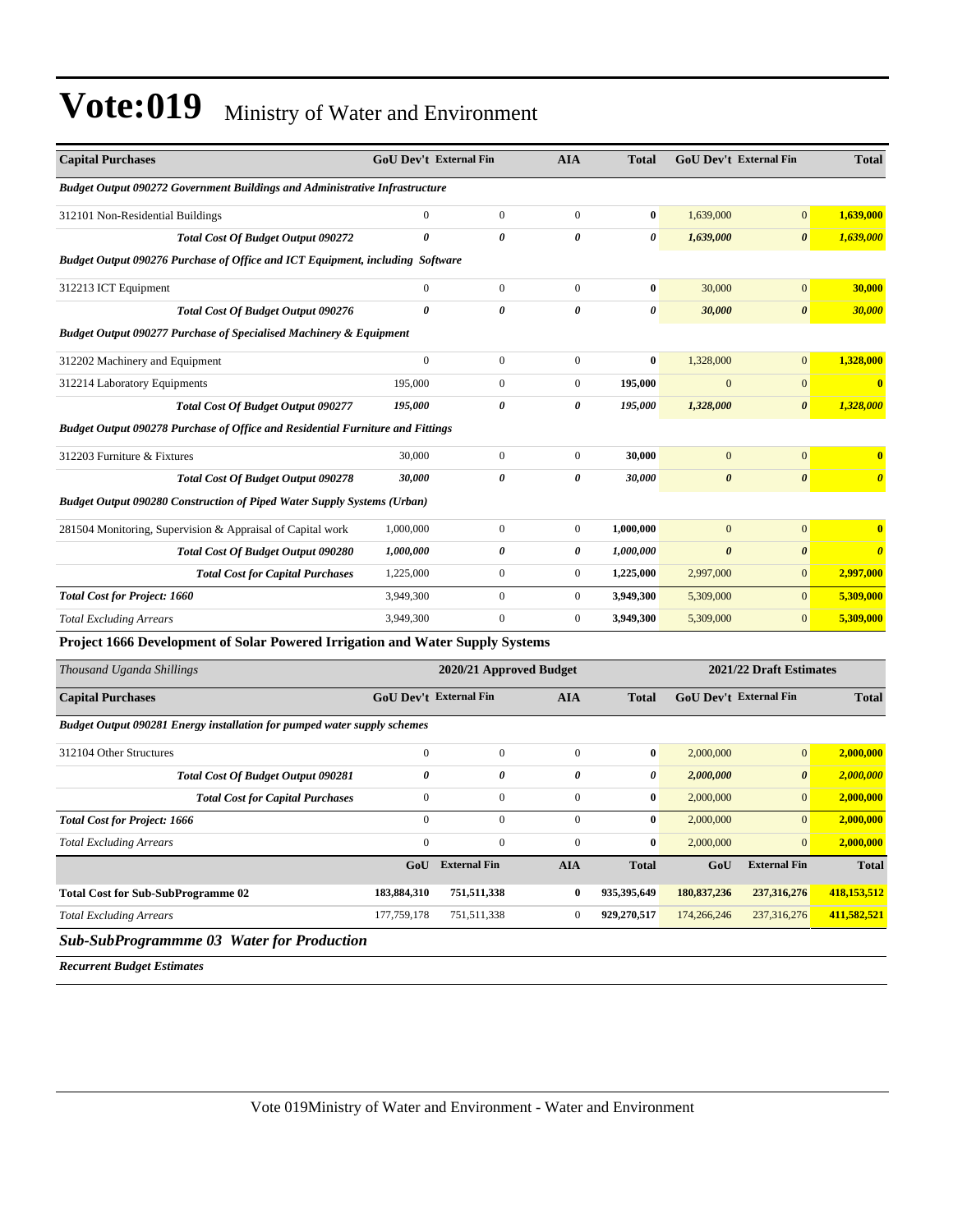#### **Department 13 Water for Production**

| Thousand Uganda Shillings                                                       |                        | 2020/21 Approved Budget |                  |              | 2021/22 Draft Estimates       |                         |                |  |
|---------------------------------------------------------------------------------|------------------------|-------------------------|------------------|--------------|-------------------------------|-------------------------|----------------|--|
| <b>Outputs Provided</b>                                                         | Wage                   | Non Wage                | AIA              | <b>Total</b> | Wage                          | Non Wage                | <b>Total</b>   |  |
| <b>Budget Output 090302 Administration and Management Support</b>               |                        |                         |                  |              |                               |                         |                |  |
| 211101 General Staff Salaries                                                   | 480,353                | $\overline{0}$          | $\overline{0}$   | 480,353      | 480,353                       | $\boldsymbol{0}$        | 480,353        |  |
| 211103 Allowances (Inc. Casuals, Temporary)                                     | $\overline{0}$         | $\boldsymbol{0}$        | $\mathbf{0}$     | $\mathbf{0}$ | $\mathbf{0}$                  | 35,000                  | 35,000         |  |
| <b>Total Cost of Budget Output 02</b>                                           | 480,353                | 0                       | 0                | 480,353      | 480,353                       | 35,000                  | 515,353        |  |
| <b>Total Cost Of Outputs Provided</b>                                           | 480,353                | $\bf{0}$                | $\bf{0}$         | 480,353      | 480,353                       | 35,000                  | 515,353        |  |
| <b>Total Cost for Department 13</b>                                             | 480,353                | $\bf{0}$                | $\bf{0}$         | 480,353      | 480,353                       | 35,000                  | 515,353        |  |
| <b>Total Excluding Arrears</b>                                                  | 480,353                | $\boldsymbol{0}$        | $\mathbf{0}$     | 480,353      | 480,353                       | 35,000                  | 515,353        |  |
| <b>Development Budget Estimates</b>                                             |                        |                         |                  |              |                               |                         |                |  |
| Project 1396 Water for Production Regional Center-North (WfPRC-N) based in Lira |                        |                         |                  |              |                               |                         |                |  |
| Thousand Uganda Shillings                                                       |                        | 2020/21 Approved Budget |                  |              |                               | 2021/22 Draft Estimates |                |  |
| <b>Outputs Provided</b>                                                         | GoU Dev't External Fin |                         | <b>AIA</b>       | <b>Total</b> | <b>GoU Dev't External Fin</b> |                         | <b>Total</b>   |  |
| <b>Budget Output 090301 Supervision and monitoring of WfP activities</b>        |                        |                         |                  |              |                               |                         |                |  |
| 211103 Allowances (Inc. Casuals, Temporary)                                     | 190,000                | $\boldsymbol{0}$        | $\mathbf{0}$     | 190,000      | $\mathbf{0}$                  | $\boldsymbol{0}$        | $\bf{0}$       |  |
| 227001 Travel inland                                                            | 185,000                | $\boldsymbol{0}$        | $\boldsymbol{0}$ | 185,000      | 375,000                       | $\mathbf{0}$            | 375,000        |  |
| <b>Total Cost Of Budget Output 090301</b>                                       | 375,000                | 0                       | 0                | 375,000      | 375,000                       | $\boldsymbol{\theta}$   | 375,000        |  |
| <b>Budget Output 090302 Administration and Management Support</b>               |                        |                         |                  |              |                               |                         |                |  |
| 211102 Contract Staff Salaries                                                  | 89,880                 | $\boldsymbol{0}$        | $\boldsymbol{0}$ | 89,880       | 195,960                       | $\boldsymbol{0}$        | 195,960        |  |
| 211103 Allowances (Inc. Casuals, Temporary)                                     | 48,000                 | $\boldsymbol{0}$        | $\boldsymbol{0}$ | 48,000       | 48,000                        | $\boldsymbol{0}$        | 48,000         |  |
| 212101 Social Security Contributions                                            | $\boldsymbol{0}$       | 0                       | $\boldsymbol{0}$ | $\bf{0}$     | 4,496                         | $\mathbf{0}$            | 4,496          |  |
| 212201 Social Security Contributions                                            | 4,496                  | $\boldsymbol{0}$        | $\boldsymbol{0}$ | 4,496        | $\mathbf{0}$                  | $\boldsymbol{0}$        | $\bf{0}$       |  |
| 221001 Advertising and Public Relations                                         | 65,000                 | $\boldsymbol{0}$        | $\boldsymbol{0}$ | 65,000       | 100,000                       | $\boldsymbol{0}$        | 100,000        |  |
| 221002 Workshops and Seminars                                                   | 455,000                | $\boldsymbol{0}$        | $\boldsymbol{0}$ | 455,000      | 80,000                        | $\boldsymbol{0}$        | 80,000         |  |
| 221003 Staff Training                                                           | 100,000                | $\mathbf{0}$            | $\boldsymbol{0}$ | 100,000      | 100,000                       | $\boldsymbol{0}$        | 100,000        |  |
| 221005 Hire of Venue (chairs, projector, etc)                                   | $\boldsymbol{0}$       | $\boldsymbol{0}$        | $\boldsymbol{0}$ | $\bf{0}$     | 60,000                        | $\mathbf{0}$            | 60,000         |  |
| 221009 Welfare and Entertainment                                                | 10,000                 | $\boldsymbol{0}$        | $\boldsymbol{0}$ | 10,000       | 10,000                        | $\mathbf{0}$            | <b>10,000</b>  |  |
| 221011 Printing, Stationery, Photocopying and Binding                           | 33,884                 | $\boldsymbol{0}$        | $\boldsymbol{0}$ | 33,884       | 45,000                        | $\boldsymbol{0}$        | 45,000         |  |
| 222001 Telecommunications                                                       | 26,000                 | $\boldsymbol{0}$        | 0                | 26,000       | 39,844                        | $\boldsymbol{0}$        | 39,844         |  |
| 223004 Guard and Security services                                              | 13,100                 | $\boldsymbol{0}$        | $\boldsymbol{0}$ | 13,100       | 13,100                        | $\mathbf{0}$            | 13,100         |  |
| 223005 Electricity                                                              | 4,800                  | $\boldsymbol{0}$        | $\boldsymbol{0}$ | 4,800        | 4,800                         | $\boldsymbol{0}$        | 4,800          |  |
| 223006 Water                                                                    | 4,800                  | $\boldsymbol{0}$        | $\boldsymbol{0}$ | 4,800        | 4,800                         | $\mathbf{0}$            | 4,800          |  |
| 224005 Uniforms, Beddings and Protective Gear                                   | 110,000                | $\boldsymbol{0}$        | $\boldsymbol{0}$ | 110,000      | 110,000                       | $\mathbf{0}$            | <b>110,000</b> |  |
| 227004 Fuel, Lubricants and Oils                                                | 120,000                | $\boldsymbol{0}$        | $\boldsymbol{0}$ | 120,000      | 120,000                       | $\mathbf{0}$            | 120,000        |  |
| 228002 Maintenance - Vehicles                                                   | 200,000                | $\boldsymbol{0}$        | $\boldsymbol{0}$ | 200,000      | 200,000                       | $\boldsymbol{0}$        | 200,000        |  |
| 228003 Maintenance – Machinery, Equipment & Furniture                           | 14,000                 | $\boldsymbol{0}$        | $\boldsymbol{0}$ | 14,000       | 14,000                        | $\boldsymbol{0}$        | 14,000         |  |
| Total Cost Of Budget Output 090302                                              | 1,298,960              | 0                       | 0                | 1,298,960    | 1,150,000                     | $\boldsymbol{\theta}$   | 1,150,000      |  |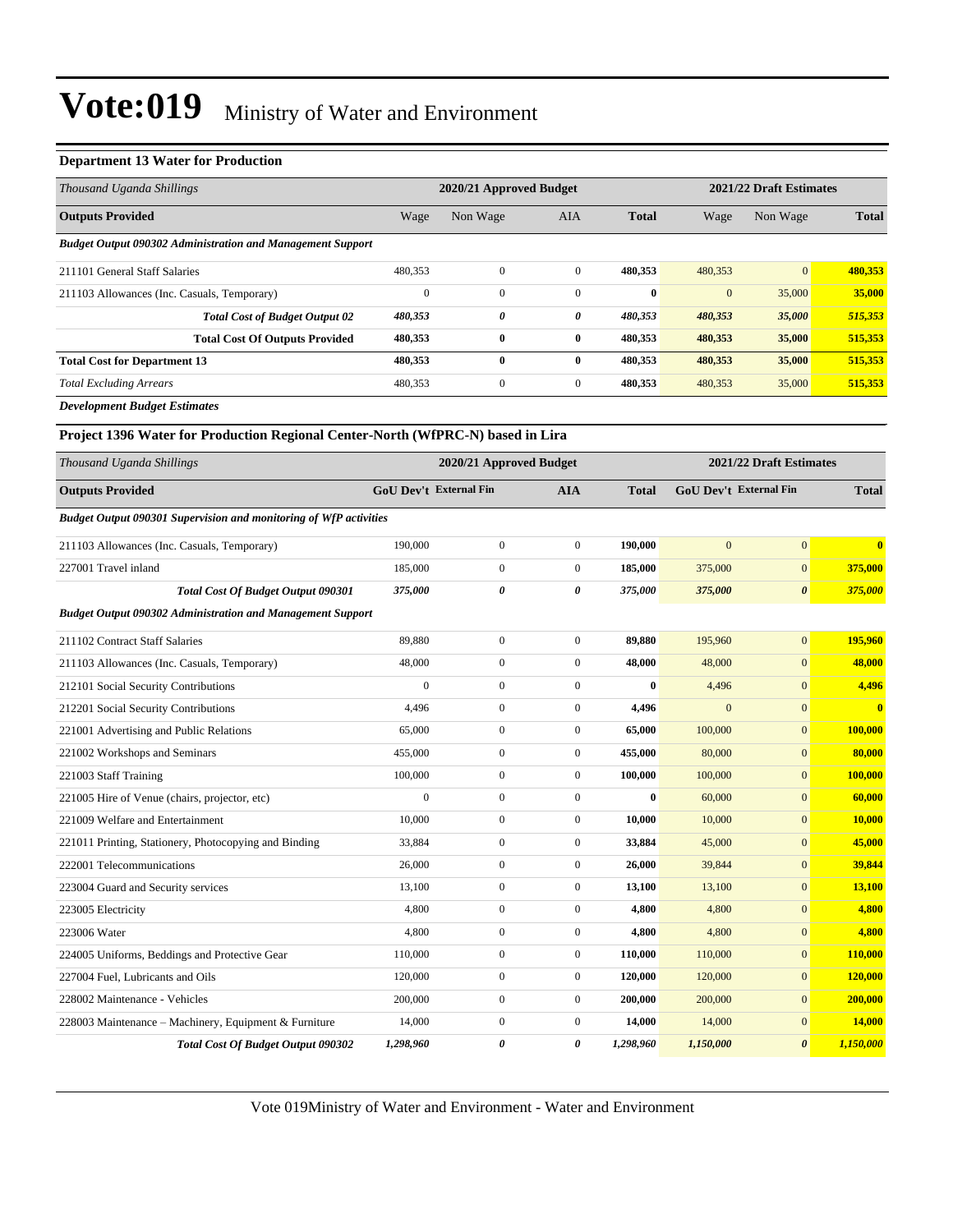| 225002 Consultancy Services-Long-term                                                            | 955,000          | $\mathbf{0}$                  | $\mathbf{0}$            | 955,000      | 1,245,000      | $\mathbf{0}$                  | 1,245,000               |
|--------------------------------------------------------------------------------------------------|------------------|-------------------------------|-------------------------|--------------|----------------|-------------------------------|-------------------------|
| <b>Total Cost Of Budget Output 090306</b>                                                        | 955,000          | 0                             | $\pmb{\theta}$          | 955,000      | 1,245,000      | $\boldsymbol{\theta}$         | 1,245,000               |
| <b>Total Cost for Outputs Provided</b>                                                           | 2,628,960        | $\boldsymbol{0}$              | $\mathbf{0}$            | 2,628,960    | 2,770,000      | $\overline{0}$                | 2,770,000               |
| <b>Capital Purchases</b>                                                                         |                  | <b>GoU Dev't External Fin</b> | <b>AIA</b>              | <b>Total</b> |                | <b>GoU Dev't External Fin</b> | <b>Total</b>            |
| <b>Budget Output 090371 Acquisition of Land by Government</b>                                    |                  |                               |                         |              |                |                               |                         |
| 311101 Land                                                                                      | 160,000          | $\overline{0}$                | $\overline{0}$          | 160,000      | 360,000        | $\mathbf{0}$                  | 360,000                 |
| <b>Total Cost Of Budget Output 090371</b>                                                        | 160,000          | 0                             | $\boldsymbol{\theta}$   | 160,000      | 360,000        | $\pmb{\theta}$                | 360,000                 |
| Budget Output 090376 Purchase of Office and ICT Equipment, including Software                    |                  |                               |                         |              |                |                               |                         |
| 312213 ICT Equipment                                                                             | 35,000           | $\boldsymbol{0}$              | $\mathbf{0}$            | 35,000       | 45,000         | $\mathbf{0}$                  | 45,000                  |
| Total Cost Of Budget Output 090376                                                               | 35,000           | 0                             | $\boldsymbol{\theta}$   | 35,000       | 45,000         | $\boldsymbol{\theta}$         | 45,000                  |
| <b>Budget Output 090377 Purchase of Specialised Machinery &amp; Equipment</b>                    |                  |                               |                         |              |                |                               |                         |
| 312202 Machinery and Equipment                                                                   | 410,000          | $\boldsymbol{0}$              | $\mathbf{0}$            | 410,000      | 410,000        | $\mathbf{0}$                  | 410,000                 |
| <b>Total Cost Of Budget Output 090377</b>                                                        | 410,000          | 0                             | $\pmb{\theta}$          | 410,000      | 410,000        | $\pmb{\theta}$                | 410,000                 |
| <b>Budget Output 090380 Construction of Bulk Water Supply Schemes</b>                            |                  |                               |                         |              |                |                               |                         |
| 281503 Engineering and Design Studies & Plans for capital<br>works                               | $\boldsymbol{0}$ | $\mathbf{0}$                  | $\boldsymbol{0}$        | $\bf{0}$     | 2,272,852      | $\mathbf{0}$                  | 2,272,852               |
| Total Cost Of Budget Output 090380                                                               | 0                | 0                             | $\theta$                | 0            | 2,272,852      | $\pmb{\theta}$                | 2,272,852               |
| <b>Budget Output 090381 Construction of Water Surface Reservoirs</b>                             |                  |                               |                         |              |                |                               |                         |
| 281503 Engineering and Design Studies & Plans for capital<br>works                               | 1,360,000        | $\boldsymbol{0}$              | $\boldsymbol{0}$        | 1,360,000    | 15,204,148     | $\mathbf{0}$                  | 15,204,148              |
| 312104 Other Structures                                                                          | 17,268,000       | $\overline{0}$                | $\overline{0}$          | 17,268,000   | $\overline{0}$ | $\mathbf{0}$                  | $\overline{\mathbf{0}}$ |
| Total Cost Of Budget Output 090381                                                               | 18,628,000       | 0                             | 0                       | 18,628,000   | 15,204,148     | $\boldsymbol{\theta}$         | 15,204,148              |
| <b>Total Cost for Capital Purchases</b>                                                          | 19,233,000       | $\overline{0}$                | $\boldsymbol{0}$        | 19,233,000   | 18,292,000     | $\mathbf{0}$                  | 18,292,000              |
| <b>Total Cost for Project: 1396</b>                                                              | 21,861,960       | $\overline{0}$                | $\mathbf{0}$            | 21,861,960   | 21,062,000     | $\mathbf{0}$                  | 21,062,000              |
| <b>Total Excluding Arrears</b>                                                                   | 21,861,960       | $\theta$                      | $\boldsymbol{0}$        | 21,861,960   | 21,062,000     | $\boldsymbol{0}$              | 21,062,000              |
| Project 1397 Water for Production Regional Center-East (WfPRC_E) based in Mbale                  |                  |                               |                         |              |                |                               |                         |
| Thousand Uganda Shillings                                                                        |                  |                               | 2020/21 Approved Budget |              |                | 2021/22 Draft Estimates       |                         |
| <b>Outputs Provided</b>                                                                          |                  | <b>GoU Dev't External Fin</b> | <b>AIA</b>              | <b>Total</b> |                | GoU Dev't External Fin        | <b>Total</b>            |
| <b>Budget Output 090301 Supervision and monitoring of WfP activities</b>                         |                  |                               |                         |              |                |                               |                         |
| 221003 Staff Training                                                                            | 70,000           | $\boldsymbol{0}$              | $\boldsymbol{0}$        | 70,000       | 100,000        | $\mathbf{0}$                  | 100,000                 |
| 227001 Travel inland                                                                             | 380,160          | $\boldsymbol{0}$              | $\mathbf{0}$            | 380,160      | 380,160        | $\mathbf{0}$                  | 380,160                 |
| 227004 Fuel, Lubricants and Oils                                                                 | 88,000           | $\boldsymbol{0}$              | $\mathbf{0}$            | 88,000       | 168,000        | $\mathbf{0}$                  | 168,000                 |
| 228002 Maintenance - Vehicles                                                                    | 100,000          | $\boldsymbol{0}$              | $\mathbf{0}$            | 100,000      | 140,000        | $\boldsymbol{0}$              | 140,000                 |
| $T_{\text{total}}$ $C_{\text{out}}$ Of $D_{\text{out}}$ $J_{\text{out}}$ $O_{\text{out}}$ 000201 | 620160           | $\theta$                      | $\mathbf{a}$            | 620160       | 700100         | $\sqrt{ }$                    | 700100                  |

*Budget Output 090306 Suatainable Water for Production management systems established*

| 221003 Stall Training            |                                                                   | 70.000  | v              |          | 70.000  | TUU.UUU | v                     | 100.000 |
|----------------------------------|-------------------------------------------------------------------|---------|----------------|----------|---------|---------|-----------------------|---------|
| 227001 Travel inland             |                                                                   | 380,160 | $\overline{0}$ | $\Omega$ | 380,160 | 380,160 | $\overline{0}$        | 380,160 |
| 227004 Fuel. Lubricants and Oils |                                                                   | 88,000  | $\mathbf{0}$   | 0        | 88,000  | 168,000 | $\overline{0}$        | 168,000 |
| 228002 Maintenance - Vehicles    |                                                                   | 100,000 | $\mathbf{0}$   | $\Omega$ | 100.000 | 140,000 | $\overline{0}$        | 140,000 |
|                                  | <b>Total Cost Of Budget Output 090301</b>                         | 638,160 | 0              | 0        | 638.160 | 788,160 | $\boldsymbol{\theta}$ | 788,160 |
|                                  | <b>Budget Output 090302 Administration and Management Support</b> |         |                |          |         |         |                       |         |
| 211102 Contract Staff Salaries   |                                                                   | 140,439 | $\mathbf{0}$   | 0        | 140.439 | 172,439 | $\overline{0}$        | 172,439 |
|                                  |                                                                   |         |                |          |         |         |                       |         |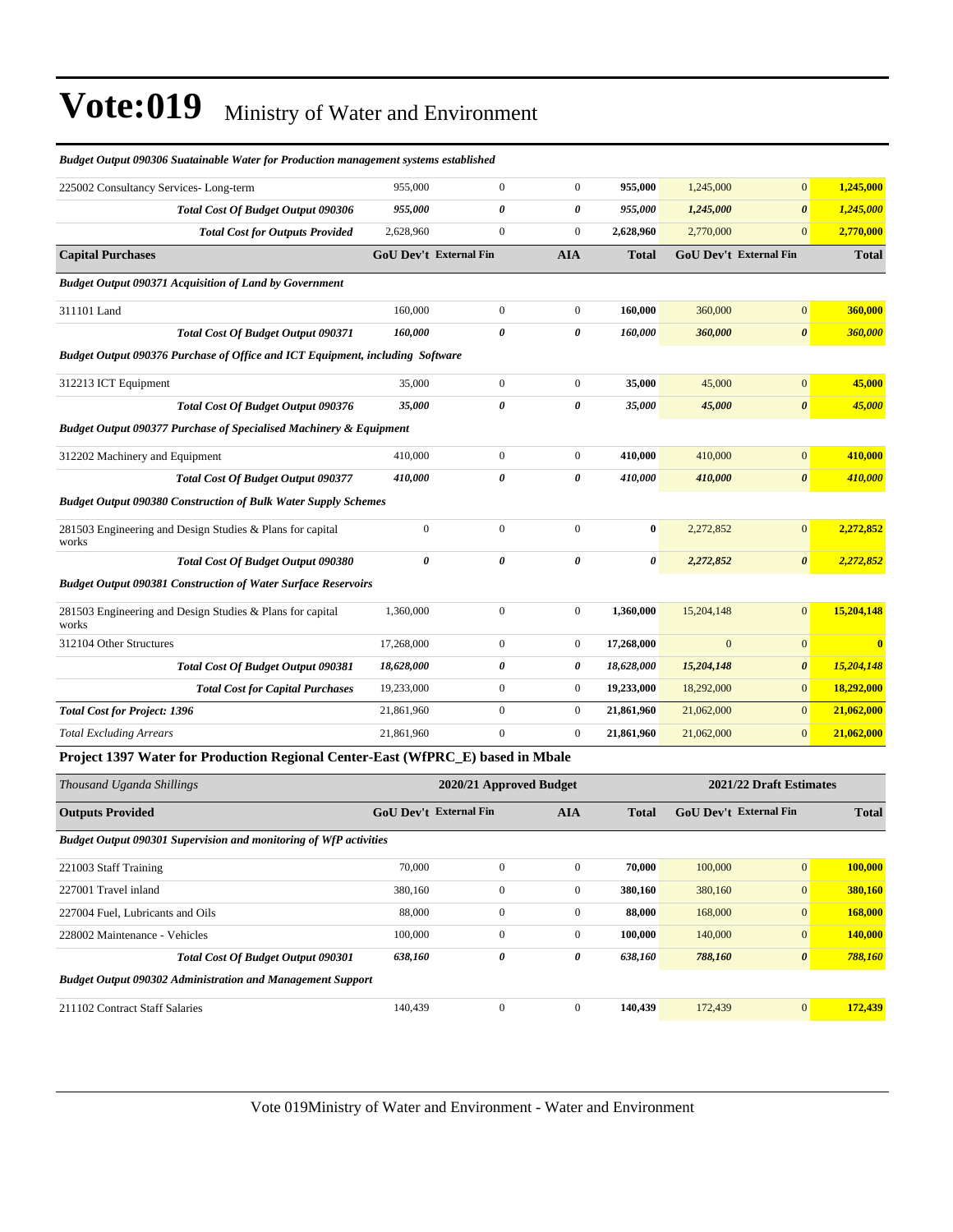| 211103 Allowances (Inc. Casuals, Temporary)                                           | 52,000                        | $\mathbf{0}$          | $\boldsymbol{0}$ | 52,000                | 52,000       | $\mathbf{0}$           | 52,000                  |
|---------------------------------------------------------------------------------------|-------------------------------|-----------------------|------------------|-----------------------|--------------|------------------------|-------------------------|
| 221001 Advertising and Public Relations                                               | 12,500                        | $\boldsymbol{0}$      | $\boldsymbol{0}$ | 12,500                | 12,500       | $\boldsymbol{0}$       | 12,500                  |
| 221009 Welfare and Entertainment                                                      | 19,600                        | $\boldsymbol{0}$      | $\boldsymbol{0}$ | 19,600                | 49,200       | $\mathbf{0}$           | 49,200                  |
| 221011 Printing, Stationery, Photocopying and Binding                                 | 32,000                        | $\mathbf{0}$          | $\boldsymbol{0}$ | 32,000                | 60,000       | $\mathbf{0}$           | 60,000                  |
| 222001 Telecommunications                                                             | $\boldsymbol{0}$              | $\boldsymbol{0}$      | $\boldsymbol{0}$ | $\bf{0}$              | 14,000       | $\mathbf{0}$           | 14,000                  |
| 222003 Information and communications technology (ICT)                                | 14,000                        | $\boldsymbol{0}$      | $\boldsymbol{0}$ | 14,000                | $\mathbf{0}$ | $\mathbf{0}$           | $\bf{0}$                |
| 223004 Guard and Security services                                                    | 40,800                        | $\boldsymbol{0}$      | $\boldsymbol{0}$ | 40,800                | 40,800       | $\boldsymbol{0}$       | 40,800                  |
| 223005 Electricity                                                                    | 3,800                         | $\boldsymbol{0}$      | $\boldsymbol{0}$ | 3,800                 | 3,800        | $\mathbf{0}$           | 3,800                   |
| 223006 Water                                                                          | 6,000                         | $\mathbf{0}$          | $\boldsymbol{0}$ | 6,000                 | 6,000        | $\mathbf{0}$           | 6,000                   |
| 227004 Fuel, Lubricants and Oils                                                      | 52,000                        | $\boldsymbol{0}$      | $\boldsymbol{0}$ | 52,000                | 52,000       | $\mathbf{0}$           | 52,000                  |
| 228003 Maintenance - Machinery, Equipment & Furniture                                 | 18,000                        | $\boldsymbol{0}$      | $\boldsymbol{0}$ | 18,000                | $\mathbf{0}$ | $\mathbf{0}$           | $\overline{\mathbf{0}}$ |
| 228004 Maintenance – Other                                                            | $\mathbf{0}$                  | $\boldsymbol{0}$      | $\boldsymbol{0}$ | $\bf{0}$              | 18,000       | $\boldsymbol{0}$       | 18,000                  |
| <b>Total Cost Of Budget Output 090302</b>                                             | 391,139                       | $\pmb{\theta}$        | 0                | 391,139               | 480,739      | $\pmb{\theta}$         | 480,739                 |
| Budget Output 090306 Suatainable Water for Production management systems established  |                               |                       |                  |                       |              |                        |                         |
| 225002 Consultancy Services-Long-term                                                 | 1,511,638                     | $\boldsymbol{0}$      | $\boldsymbol{0}$ | 1,511,638             | 1,609,371    | $\mathbf{0}$           | 1,609,371               |
| <b>Total Cost Of Budget Output 090306</b>                                             | 1,511,638                     | $\pmb{\theta}$        | 0                | 1,511,638             | 1,609,371    | $\boldsymbol{\theta}$  | 1,609,371               |
| <b>Total Cost for Outputs Provided</b>                                                | 2,540,937                     | $\boldsymbol{0}$      | $\boldsymbol{0}$ | 2,540,937             | 2,878,270    | $\mathbf{0}$           | 2,878,270               |
| <b>Capital Purchases</b>                                                              | <b>GoU Dev't External Fin</b> |                       | <b>AIA</b>       | Total                 |              | GoU Dev't External Fin | <b>Total</b>            |
| <b>Budget Output 090371 Acquisition of Land by Government</b>                         |                               |                       |                  |                       |              |                        |                         |
| 311101 Land                                                                           | 50,000                        | $\boldsymbol{0}$      | $\boldsymbol{0}$ | 50,000                | 100,000      | $\boldsymbol{0}$       | 100,000                 |
| <b>Total Cost Of Budget Output 090371</b>                                             | 50,000                        | $\pmb{\theta}$        | 0                | 50,000                | 100,000      | $\pmb{\theta}$         | 100,000                 |
| Budget Output 090376 Purchase of Office and ICT Equipment, including Software         |                               |                       |                  |                       |              |                        |                         |
| 312213 ICT Equipment                                                                  | 62,730                        | $\boldsymbol{0}$      | $\boldsymbol{0}$ | 62,730                | 62,730       | $\boldsymbol{0}$       | 62,730                  |
| Total Cost Of Budget Output 090376                                                    | 62,730                        | $\boldsymbol{\theta}$ | 0                | 62,730                | 62,730       | $\boldsymbol{\theta}$  | 62,730                  |
| <b>Budget Output 090377 Purchase of Specialised Machinery &amp; Equipment</b>         |                               |                       |                  |                       |              |                        |                         |
| 312202 Machinery and Equipment                                                        | 250,000                       | $\boldsymbol{0}$      | $\boldsymbol{0}$ | 250,000               | 450,000      | $\boldsymbol{0}$       | 450,000                 |
| Total Cost Of Budget Output 090377                                                    | 250,000                       | $\pmb{\theta}$        | 0                | 250,000               | 450,000      | $\boldsymbol{\theta}$  | 450,000                 |
| <b>Budget Output 090378 Purchase of Office and Residential Furniture and Fittings</b> |                               |                       |                  |                       |              |                        |                         |
| 312203 Furniture & Fixtures                                                           | 18,000                        | $\boldsymbol{0}$      | $\boldsymbol{0}$ | 18,000                | 18,000       | $\mathbf{0}$           | 18,000                  |
| Total Cost Of Budget Output 090378                                                    | 18,000                        | 0                     | 0                | 18,000                | 18,000       | $\pmb{\theta}$         | <b>18,000</b>           |
| <b>Budget Output 090380 Construction of Bulk Water Supply Schemes</b>                 |                               |                       |                  |                       |              |                        |                         |
| 281503 Engineering and Design Studies & Plans for capital<br>works                    | $\boldsymbol{0}$              | $\boldsymbol{0}$      | $\boldsymbol{0}$ | $\bf{0}$              | 4,980,618    | $\boldsymbol{0}$       | 4,980,618               |
| <b>Total Cost Of Budget Output 090380</b>                                             | $\pmb{\theta}$                | $\pmb{\theta}$        | 0                | $\boldsymbol{\theta}$ | 4,980,618    | $\pmb{\theta}$         | 4,980,618               |
| <b>Budget Output 090381 Construction of Water Surface Reservoirs</b>                  |                               |                       |                  |                       |              |                        |                         |
| 281503 Engineering and Design Studies & Plans for capital<br>works                    | 1,850,000                     | $\boldsymbol{0}$      | $\boldsymbol{0}$ | 1,850,000             | 1,569,382    | $\boldsymbol{0}$       | 1,569,382               |
| 312104 Other Structures                                                               | 17,981,618                    | $\boldsymbol{0}$      | $\boldsymbol{0}$ | 17,981,618            | 11,994,000   | $\boldsymbol{0}$       | 11,994,000              |
| <b>Total Cost Of Budget Output 090381</b>                                             | 19,831,618                    | 0                     | 0                | 19,831,618            | 13,563,382   | 0                      | 13,563,382              |
| <b>Total Cost for Capital Purchases</b>                                               | 20,212,348                    | $\boldsymbol{0}$      | $\boldsymbol{0}$ | 20,212,348            | 19,174,730   | $\boldsymbol{0}$       | 19,174,730              |
|                                                                                       |                               |                       |                  |                       |              |                        |                         |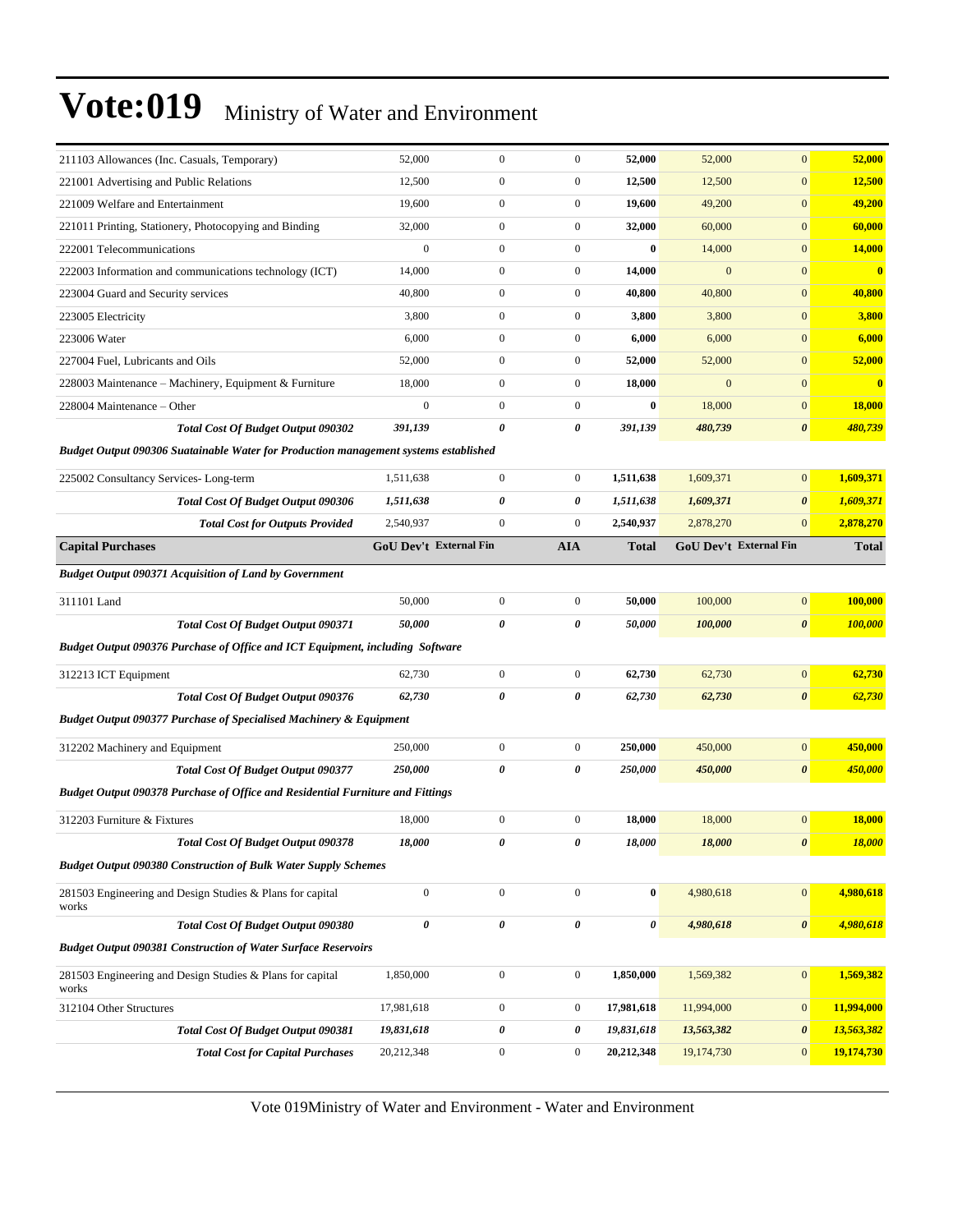| <b>Arrears</b>                                                                       |                  | <b>GoU Dev't External Fin</b> | <b>AIA</b>       | Total        |                | <b>GoU Dev't External Fin</b> | <b>Total</b>            |
|--------------------------------------------------------------------------------------|------------------|-------------------------------|------------------|--------------|----------------|-------------------------------|-------------------------|
| <b>Budget Output 090399 Arrears</b>                                                  |                  |                               |                  |              |                |                               |                         |
| 321605 Domestic arrears (Budgeting)                                                  | $\mathbf{0}$     | $\boldsymbol{0}$              | $\mathbf{0}$     | $\bf{0}$     | 2,000,000      | $\mathbf{0}$                  | 2,000,000               |
| Total Cost Of Budget Output 090399                                                   | 0                | 0                             | 0                | 0            | 2,000,000      | $\boldsymbol{\theta}$         | 2,000,000               |
| <b>Total Cost for Arrears</b>                                                        | $\mathbf{0}$     | $\boldsymbol{0}$              | $\boldsymbol{0}$ | $\bf{0}$     | 2,000,000      | $\mathbf{0}$                  | 2,000,000               |
| <b>Total Cost for Project: 1397</b>                                                  | 22,753,285       | $\boldsymbol{0}$              | $\overline{0}$   | 22,753,285   | 24,053,000     | $\mathbf{0}$                  | 24,053,000              |
| <b>Total Excluding Arrears</b>                                                       | 22,753,285       | $\mathbf{0}$                  | $\overline{0}$   | 22,753,285   | 22,053,000     | $\mathbf{0}$                  | 22,053,000              |
| Project 1398 Water for Production Regional Centre-West (WfPRC-W) based in Mbarara    |                  |                               |                  |              |                |                               |                         |
| Thousand Uganda Shillings                                                            |                  | 2020/21 Approved Budget       |                  |              |                | 2021/22 Draft Estimates       |                         |
| <b>Outputs Provided</b>                                                              |                  | GoU Dev't External Fin        | <b>AIA</b>       | <b>Total</b> |                | GoU Dev't External Fin        | <b>Total</b>            |
| <b>Budget Output 090301 Supervision and monitoring of WfP activities</b>             |                  |                               |                  |              |                |                               |                         |
| 221003 Staff Training                                                                | 80,000           | $\boldsymbol{0}$              | $\boldsymbol{0}$ | 80,000       | 80,000         | $\mathbf{0}$                  | 80,000                  |
| 227001 Travel inland                                                                 | 270,000          | $\boldsymbol{0}$              | $\boldsymbol{0}$ | 270,000      | 200,000        | $\mathbf{0}$                  | 200,000                 |
| 227004 Fuel, Lubricants and Oils                                                     | 53,000           | $\boldsymbol{0}$              | $\boldsymbol{0}$ | 53,000       | 77,000         | $\mathbf{0}$                  | 77,000                  |
| 228002 Maintenance - Vehicles                                                        | 55,000           | $\boldsymbol{0}$              | $\mathbf{0}$     | 55,000       | 55,000         | $\mathbf{0}$                  | 55,000                  |
| Total Cost Of Budget Output 090301                                                   | 458,000          | $\pmb{\theta}$                | 0                | 458,000      | 412,000        | $\boldsymbol{\theta}$         | 412,000                 |
| <b>Budget Output 090302 Administration and Management Support</b>                    |                  |                               |                  |              |                |                               |                         |
| 211102 Contract Staff Salaries                                                       | 185,280          | $\boldsymbol{0}$              | $\boldsymbol{0}$ | 185,280      | 172,800        | $\mathbf{0}$                  | 172,800                 |
| 211103 Allowances (Inc. Casuals, Temporary)                                          | 20,000           | $\boldsymbol{0}$              | $\overline{0}$   | 20,000       | 46,400         | $\overline{0}$                | 46,400                  |
| 221001 Advertising and Public Relations                                              | 23,000           | $\boldsymbol{0}$              | $\boldsymbol{0}$ | 23,000       | 23,000         | $\mathbf{0}$                  | 23,000                  |
| 221009 Welfare and Entertainment                                                     | 22,000           | $\boldsymbol{0}$              | $\mathbf{0}$     | 22,000       | 22,300         | $\mathbf{0}$                  | 22,300                  |
| 221011 Printing, Stationery, Photocopying and Binding                                | 32,000           | $\boldsymbol{0}$              | $\boldsymbol{0}$ | 32,000       | 32,000         | $\mathbf{0}$                  | 32,000                  |
| 222003 Information and communications technology (ICT)                               | 7,200            | $\boldsymbol{0}$              | $\overline{0}$   | 7,200        | 7,200          | $\mathbf{0}$                  | 7,200                   |
| 223004 Guard and Security services                                                   | 8,000            | $\boldsymbol{0}$              | $\overline{0}$   | 8,000        | 10,184         | $\overline{0}$                | 10,184                  |
| 223005 Electricity                                                                   | 12,000           | $\boldsymbol{0}$              | $\boldsymbol{0}$ | 12,000       | 12,000         | $\mathbf{0}$                  | 12,000                  |
| 223006 Water                                                                         | 6,000            | $\boldsymbol{0}$              | $\overline{0}$   | 6,000        | 6,000          | $\mathbf{0}$                  | 6,000                   |
| 227004 Fuel, Lubricants and Oils                                                     | 23,000           | $\boldsymbol{0}$              | $\boldsymbol{0}$ | 23,000       | 22,700         | $\mathbf{0}$                  | 22,700                  |
| 228003 Maintenance - Machinery, Equipment & Furniture                                | 10,000           | $\mathbf{0}$                  | $\boldsymbol{0}$ | 10,000       | $\overline{0}$ | $\mathbf{0}$                  | $\overline{\mathbf{0}}$ |
| 228004 Maintenance – Other                                                           | $\boldsymbol{0}$ | $\boldsymbol{0}$              | $\overline{0}$   | $\bf{0}$     | 10,000         | $\mathbf{0}$                  | 10,000                  |
| Total Cost Of Budget Output 090302                                                   | 348,480          | 0                             | 0                | 348,480      | 364,584        | $\boldsymbol{\theta}$         | 364,584                 |
| Budget Output 090306 Suatainable Water for Production management systems established |                  |                               |                  |              |                |                               |                         |
| 225001 Consultancy Services- Short term                                              | 420,000          | $\boldsymbol{0}$              | $\boldsymbol{0}$ | 420,000      | 90,000         | $\boldsymbol{0}$              | 90,000                  |
| 225002 Consultancy Services-Long-term                                                | 2,370,000        | $\boldsymbol{0}$              | $\boldsymbol{0}$ | 2,370,000    | 2,105,089      | $\boldsymbol{0}$              | 2,105,089               |
| Total Cost Of Budget Output 090306                                                   | 2,790,000        | $\pmb{\theta}$                | 0                | 2,790,000    | 2,195,089      | $\pmb{\theta}$                | 2,195,089               |
| <b>Total Cost for Outputs Provided</b>                                               | 3,596,480        | $\boldsymbol{0}$              | 0                | 3,596,480    | 2,971,673      | $\mathbf{0}$                  | 2,971,673               |
| <b>Capital Purchases</b>                                                             |                  | GoU Dev't External Fin        | <b>AIA</b>       | <b>Total</b> |                | GoU Dev't External Fin        | <b>Total</b>            |
| <b>Budget Output 090371 Acquisition of Land by Government</b>                        |                  |                               |                  |              |                |                               |                         |
| 311101 Land                                                                          | 150,000          | $\boldsymbol{0}$              | $\boldsymbol{0}$ | 150,000      | 100,000        | $\boldsymbol{0}$              | 100,000                 |
| Total Cost Of Budget Output 090371                                                   | 150,000          | $\pmb{\theta}$                | 0                | 150,000      | 100,000        | $\pmb{\theta}$                | 100,000                 |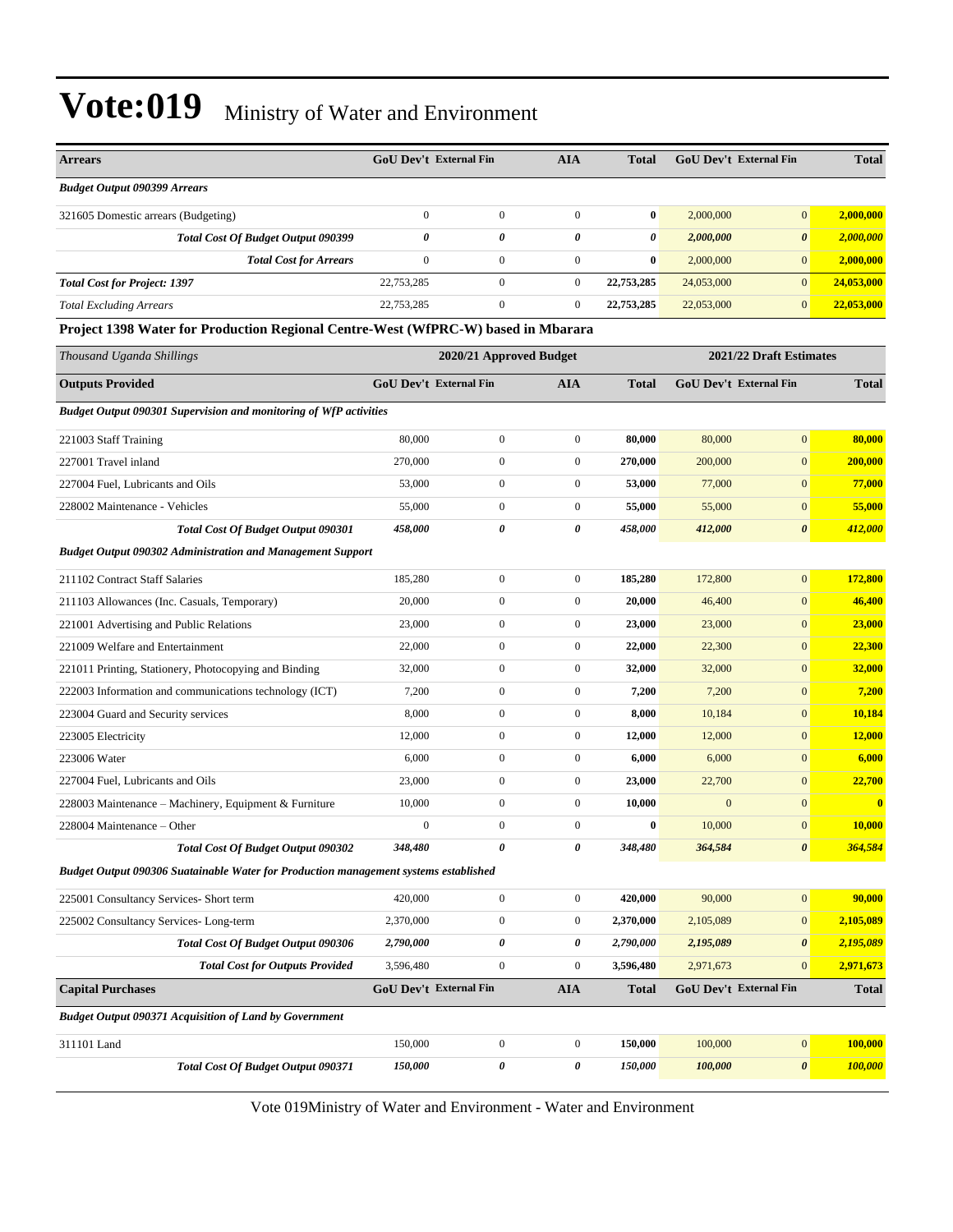| риазег Ойгриг 090373-1 игснизе ор тогон- Venicles ини Отен-Гтанзрон Едигртенг         |                        |                         |                       |              |              |                               |              |
|---------------------------------------------------------------------------------------|------------------------|-------------------------|-----------------------|--------------|--------------|-------------------------------|--------------|
| 312201 Transport Equipment                                                            | $\mathbf{0}$           | $\mathbf{0}$            | $\overline{0}$        | $\bf{0}$     | 94,000       | $\mathbf{0}$                  | 94,000       |
| <b>Total Cost Of Budget Output 090375</b>                                             | 0                      | 0                       | 0                     | 0            | 94,000       | $\boldsymbol{\theta}$         | 94,000       |
| <b>Budget Output 090376 Purchase of Office and ICT Equipment, including Software</b>  |                        |                         |                       |              |              |                               |              |
| 312213 ICT Equipment                                                                  | 40,000                 | $\boldsymbol{0}$        | $\mathbf{0}$          | 40,000       | 40,000       | $\mathbf{0}$                  | 40,000       |
| Total Cost Of Budget Output 090376                                                    | 40,000                 | 0                       | 0                     | 40,000       | 40,000       | $\boldsymbol{\theta}$         | 40,000       |
| <b>Budget Output 090377 Purchase of Specialised Machinery &amp; Equipment</b>         |                        |                         |                       |              |              |                               |              |
| 312202 Machinery and Equipment                                                        | 513,520                | $\boldsymbol{0}$        | $\boldsymbol{0}$      | 513,520      | 350,520      | $\mathbf{0}$                  | 350,520      |
| Total Cost Of Budget Output 090377                                                    | 513,520                | 0                       | $\boldsymbol{\theta}$ | 513,520      | 350,520      | $\boldsymbol{\theta}$         | 350,520      |
| <b>Budget Output 090378 Purchase of Office and Residential Furniture and Fittings</b> |                        |                         |                       |              |              |                               |              |
| 312203 Furniture & Fixtures                                                           | 50,000                 | $\boldsymbol{0}$        | $\boldsymbol{0}$      | 50,000       | 50,000       | $\mathbf{0}$                  | 50,000       |
| Total Cost Of Budget Output 090378                                                    | 50,000                 | 0                       | $\boldsymbol{\theta}$ | 50,000       | 50,000       | $\boldsymbol{\theta}$         | 50,000       |
| <b>Budget Output 090381 Construction of Water Surface Reservoirs</b>                  |                        |                         |                       |              |              |                               |              |
| 281503 Engineering and Design Studies & Plans for capital<br>works                    | 1,600,000              | $\boldsymbol{0}$        | $\boldsymbol{0}$      | 1,600,000    | 9,147,807    | $\mathbf{0}$                  | 9,147,807    |
| 281504 Monitoring, Supervision & Appraisal of Capital work                            | 250,000                | $\boldsymbol{0}$        | $\overline{0}$        | 250,000      | $\mathbf{0}$ | $\mathbf{0}$                  | $\mathbf{0}$ |
| 312104 Other Structures                                                               | 21,652,914             | $\boldsymbol{0}$        | $\boldsymbol{0}$      | 21,652,914   | 12,720,000   | $\mathbf{0}$                  | 12,720,000   |
| <b>Total Cost Of Budget Output 090381</b>                                             | 23,502,914             | 0                       | 0                     | 23,502,914   | 21,867,807   | $\boldsymbol{\theta}$         | 21,867,807   |
| <b>Total Cost for Capital Purchases</b>                                               | 24,256,434             | $\boldsymbol{0}$        | $\overline{0}$        | 24,256,434   | 22,502,327   | $\mathbf{0}$                  | 22,502,327   |
| <b>Total Cost for Project: 1398</b>                                                   | 27,852,914             | $\boldsymbol{0}$        | $\boldsymbol{0}$      | 27,852,914   | 25,474,000   | $\mathbf{0}$                  | 25,474,000   |
| <b>Total Excluding Arrears</b>                                                        | 27,852,914             | $\boldsymbol{0}$        | $\boldsymbol{0}$      | 27,852,914   | 25,474,000   | $\mathbf{0}$                  | 25,474,000   |
| <b>Project 1523 Water for Production Phase II</b>                                     |                        |                         |                       |              |              |                               |              |
| Thousand Uganda Shillings                                                             |                        | 2020/21 Approved Budget |                       |              |              | 2021/22 Draft Estimates       |              |
| <b>Outputs Provided</b>                                                               | GoU Dev't External Fin |                         | <b>AIA</b>            | <b>Total</b> |              | <b>GoU Dev't External Fin</b> | <b>Total</b> |
| Budget Output 090301 Supervision and monitoring of WfP activities                     |                        |                         |                       |              |              |                               |              |
| 211102 Contract Staff Salaries                                                        | 521,882                | $\boldsymbol{0}$        | $\mathbf{0}$          | 521,882      | 521,882      | $\mathbf{0}$                  | 521,882      |
| 212101 Social Security Contributions                                                  | $\boldsymbol{0}$       | $\boldsymbol{0}$        | $\boldsymbol{0}$      | $\bf{0}$     | 91,984       | $\mathbf{0}$                  | 91,984       |
| 212201 Social Security Contributions                                                  | 91,984                 | $\mathbf{0}$            | $\boldsymbol{0}$      | 91,984       | $\mathbf{0}$ | $\mathbf{0}$                  | $\bf{0}$     |
| 221003 Staff Training                                                                 | 5,000                  | $\mathbf{0}$            | $\boldsymbol{0}$      | 5,000        | 5,000        | $\mathbf{0}$                  | 5,000        |
| 221011 Printing, Stationery, Photocopying and Binding                                 | 11,250                 | $\boldsymbol{0}$        | 0                     | 11,250       | 11,250       | $\mathbf{0}$                  | 11,250       |
| 225001 Consultancy Services- Short term                                               | 284,650                | $\boldsymbol{0}$        | $\boldsymbol{0}$      | 284,650      | 194,650      | 0                             | 194,650      |
| 225002 Consultancy Services-Long-term                                                 | 430,202                | $\boldsymbol{0}$        | $\mathbf{0}$          | 430,202      | 430,202      | $\mathbf{0}$                  | 430,202      |
| 227001 Travel inland                                                                  | 21,250                 | $\boldsymbol{0}$        | $\boldsymbol{0}$      | 21,250       | 21,250       | $\mathbf{0}$                  | 21,250       |
| 227004 Fuel, Lubricants and Oils                                                      | 187,250                | $\boldsymbol{0}$        | $\boldsymbol{0}$      | 187,250      | 187,250      | $\mathbf{0}$                  | 187,250      |
| 228002 Maintenance - Vehicles                                                         | 106,000                | $\boldsymbol{0}$        | $\boldsymbol{0}$      | 106,000      | 106,000      | $\mathbf{0}$                  | 106,000      |
| Total Cost Of Budget Output 090301                                                    | 1,659,467              | 0                       | 0                     | 1,659,467    | 1,569,467    | $\boldsymbol{\theta}$         | 1,569,467    |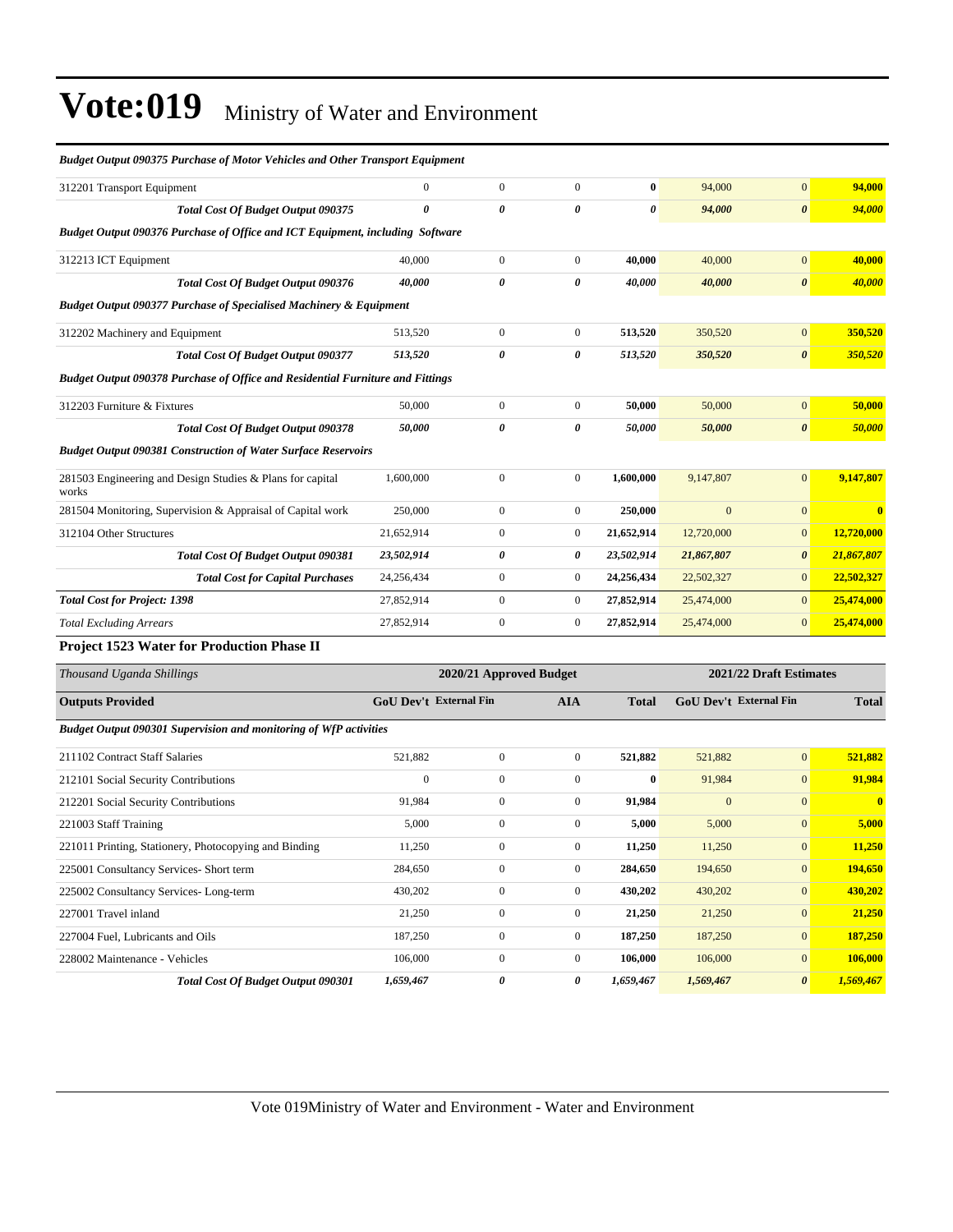#### *Budget Output 090302 Administration and Management Support*

| 211102 Contract Staff Salaries                                                       | 493,504                | $\boldsymbol{0}$ | $\boldsymbol{0}$ | 493,504   | 493,504          | $\mathbf{0}$           | 493,504               |
|--------------------------------------------------------------------------------------|------------------------|------------------|------------------|-----------|------------------|------------------------|-----------------------|
| 211103 Allowances (Inc. Casuals, Temporary)                                          | 298,080                | $\boldsymbol{0}$ | $\boldsymbol{0}$ | 298,080   | 298,080          | $\mathbf{0}$           | 298,080               |
| 212101 Social Security Contributions                                                 | 148,606                | $\boldsymbol{0}$ | $\boldsymbol{0}$ | 148,606   | 148,606          | $\mathbf{0}$           | 148,606               |
| 221001 Advertising and Public Relations                                              | 75,000                 | $\boldsymbol{0}$ | $\boldsymbol{0}$ | 75,000    | 75,000           | $\mathbf{0}$           | 75,000                |
| 221003 Staff Training                                                                | 173,500                | $\boldsymbol{0}$ | $\mathbf{0}$     | 173,500   | 173,500          | $\mathbf{0}$           | 173,500               |
| 221005 Hire of Venue (chairs, projector, etc)                                        | 38,320                 | $\boldsymbol{0}$ | $\boldsymbol{0}$ | 38,320    | 38,320           | $\mathbf{0}$           | 38,320                |
| 221007 Books, Periodicals & Newspapers                                               | 11,680                 | $\boldsymbol{0}$ | $\boldsymbol{0}$ | 11,680    | 11,680           | $\mathbf{0}$           | 11,680                |
| 221008 Computer supplies and Information Technology (IT)                             | 36,000                 | $\boldsymbol{0}$ | $\boldsymbol{0}$ | 36,000    | 36,000           | $\mathbf{0}$           | 36,000                |
| 221009 Welfare and Entertainment                                                     | 15,000                 | $\boldsymbol{0}$ | $\boldsymbol{0}$ | 15,000    | 15,000           | $\mathbf{0}$           | 15,000                |
| 221011 Printing, Stationery, Photocopying and Binding                                | 54,354                 | $\boldsymbol{0}$ | $\boldsymbol{0}$ | 54,354    | 54,354           | $\mathbf{0}$           | 54,354                |
| 221012 Small Office Equipment                                                        | 9,085                  | $\boldsymbol{0}$ | $\boldsymbol{0}$ | 9,085     | 9,085            | $\mathbf{0}$           | 9,085                 |
| 222001 Telecommunications                                                            | 18,000                 | $\boldsymbol{0}$ | $\boldsymbol{0}$ | 18,000    | 18,000           | $\mathbf{0}$           | 18,000                |
| 223004 Guard and Security services                                                   | 99,000                 | $\boldsymbol{0}$ | $\boldsymbol{0}$ | 99,000    | 99,000           | $\mathbf{0}$           | 99,000                |
| 223005 Electricity                                                                   | 50,100                 | $\boldsymbol{0}$ | $\boldsymbol{0}$ | 50,100    | 50,100           | $\mathbf{0}$           | 50,100                |
| 223006 Water                                                                         | 39,600                 | $\boldsymbol{0}$ | $\boldsymbol{0}$ | 39,600    | 39,600           | $\mathbf{0}$           | 39,600                |
| 224005 Uniforms, Beddings and Protective Gear                                        | 12,500                 | $\boldsymbol{0}$ | $\boldsymbol{0}$ | 12,500    | 12,500           | $\mathbf{0}$           | 12,500                |
| 227001 Travel inland                                                                 | 37,400                 | $\boldsymbol{0}$ | $\boldsymbol{0}$ | 37,400    | 62,400           | $\mathbf{0}$           | 62,400                |
| 227002 Travel abroad                                                                 | 25,000                 | $\boldsymbol{0}$ | $\boldsymbol{0}$ | 25,000    | $\mathbf{0}$     | $\mathbf{0}$           | $\bf{0}$              |
| 227004 Fuel, Lubricants and Oils                                                     | 164,500                | $\boldsymbol{0}$ | $\boldsymbol{0}$ | 164,500   | 164,500          | $\mathbf{0}$           | 164,500               |
| 228002 Maintenance - Vehicles                                                        | 136,000                | $\boldsymbol{0}$ | $\boldsymbol{0}$ | 136,000   | 136,000          | $\mathbf{0}$           | 136,000               |
| 228003 Maintenance – Machinery, Equipment & Furniture                                | 20,000                 | $\boldsymbol{0}$ | $\boldsymbol{0}$ | 20,000    | 20,000           | $\mathbf{0}$           | 20,000                |
| <b>Total Cost Of Budget Output 090302</b>                                            | 1,955,229              | 0                | 0                | 1,955,229 | 1,955,229        | $\boldsymbol{\theta}$  | 1,955,229             |
| Budget Output 090306 Suatainable Water for Production management systems established |                        |                  |                  |           |                  |                        |                       |
| 225001 Consultancy Services- Short term                                              | 800,000                | $\boldsymbol{0}$ | $\boldsymbol{0}$ | 800,000   | 221,005          | $\mathbf{0}$           | 221,005               |
| 225002 Consultancy Services-Long-term                                                | 1,161,248              | $\boldsymbol{0}$ | $\boldsymbol{0}$ | 1,161,248 | 1,597,665        | $\mathbf{0}$           | 1,597,665             |
| <b>Total Cost Of Budget Output 090306</b>                                            | 1,961,248              | $\pmb{\theta}$   | 0                | 1,961,248 | 1,818,670        | $\boldsymbol{\theta}$  | 1,818,670             |
| <b>Total Cost for Outputs Provided</b>                                               | 5,575,945              | $\boldsymbol{0}$ | $\mathbf{0}$     | 5,575,945 | 5,343,367        | $\mathbf{0}$           | 5,343,367             |
| <b>Capital Purchases</b>                                                             | GoU Dev't External Fin |                  | <b>AIA</b>       | Total     |                  | GoU Dev't External Fin | <b>Total</b>          |
| <b>Budget Output 090371 Acquisition of Land by Government</b>                        |                        |                  |                  |           |                  |                        |                       |
| 311101 Land                                                                          | 84,000                 | $\boldsymbol{0}$ | $\boldsymbol{0}$ | 84,000    | $\boldsymbol{0}$ | $\mathbf{0}$           | $\bf{0}$              |
| Total Cost Of Budget Output 090371                                                   | 84,000                 | $\pmb{\theta}$   | 0                | 84,000    | $\pmb{\theta}$   | $\pmb{\theta}$         | $\boldsymbol{\theta}$ |
| Budget Output 090376 Purchase of Office and ICT Equipment, including Software        |                        |                  |                  |           |                  |                        |                       |
| 312213 ICT Equipment                                                                 | 275,000                | $\boldsymbol{0}$ | $\boldsymbol{0}$ | 275,000   | 60,000           | $\boldsymbol{0}$       | 60,000                |
| <b>Total Cost Of Budget Output 090376</b>                                            | 275,000                | 0                | 0                | 275,000   | 60,000           | $\pmb{\theta}$         | 60,000                |
| Budget Output 090377 Purchase of Specialised Machinery & Equipment                   |                        |                  |                  |           |                  |                        |                       |
|                                                                                      |                        |                  |                  |           |                  |                        |                       |
| 312202 Machinery and Equipment                                                       | 3,300,000              | $\boldsymbol{0}$ | $\boldsymbol{0}$ | 3,300,000 | 2,275,000        | $\boldsymbol{0}$       | 2,275,000             |
| <b>Total Cost Of Budget Output 090377</b>                                            | 3,300,000              | 0                | 0                | 3,300,000 | 2,275,000        | $\pmb{\theta}$         | 2,275,000             |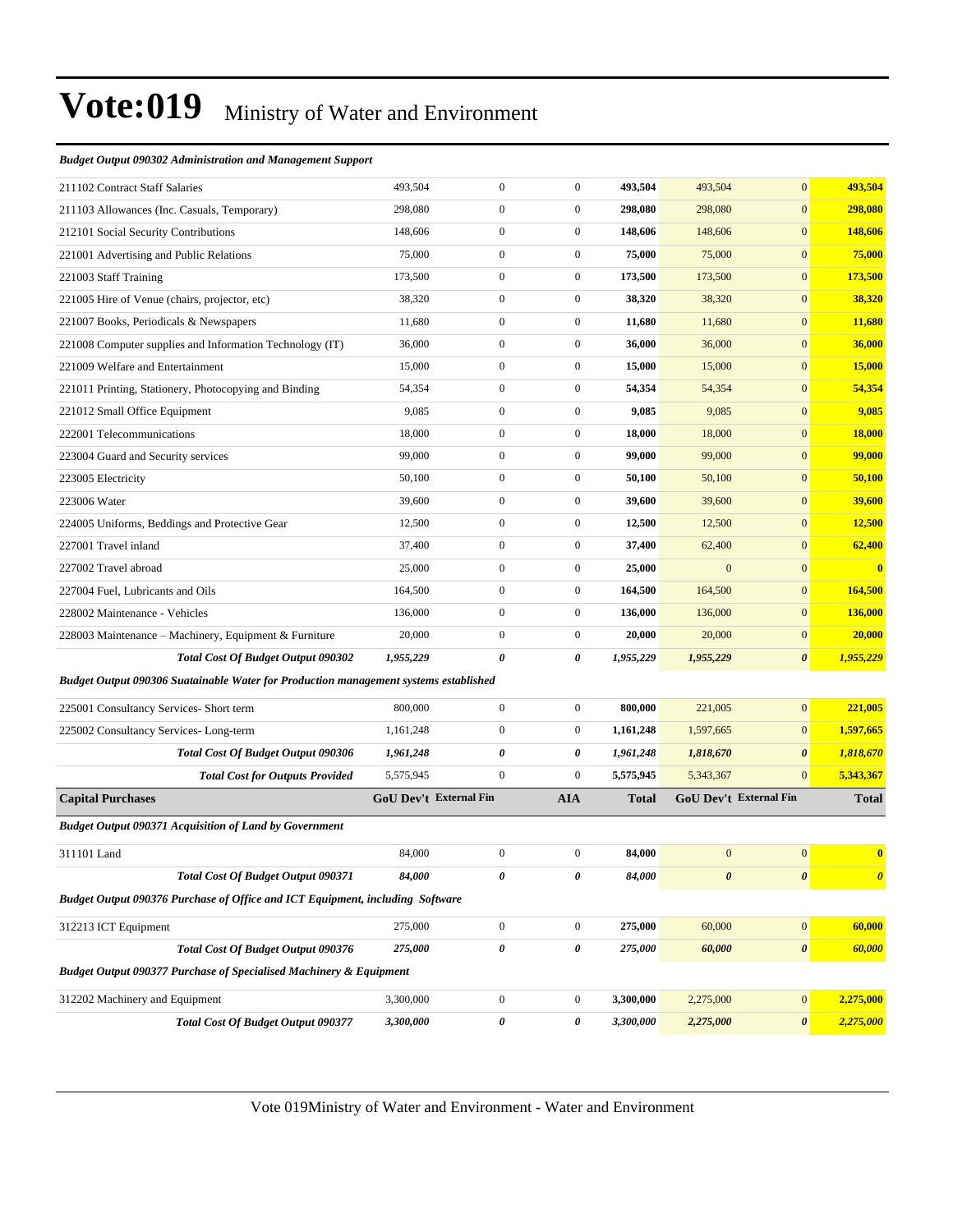| 312203 Furniture & Fixtures                                           | 50,000                        | $\overline{0}$          | $\mathbf{0}$     | 50,000       | $\overline{0}$        | $\overline{0}$                | $\bf{0}$                |
|-----------------------------------------------------------------------|-------------------------------|-------------------------|------------------|--------------|-----------------------|-------------------------------|-------------------------|
| <b>Total Cost Of Budget Output 090378</b>                             | 50,000                        | 0                       | 0                | 50,000       | $\boldsymbol{\theta}$ | 0                             | $\boldsymbol{\theta}$   |
| <b>Budget Output 090380 Construction of Bulk Water Supply Schemes</b> |                               |                         |                  |              |                       |                               |                         |
| 281502 Feasibility Studies for Capital Works                          | 4,006,895                     | $\boldsymbol{0}$        | $\boldsymbol{0}$ | 4,006,895    | $\overline{0}$        | $\mathbf{0}$                  | $\bf{0}$                |
| 281503 Engineering and Design Studies & Plans for capital<br>works    | 5,569,776                     | $\boldsymbol{0}$        | $\mathbf{0}$     | 5,569,776    | 6,832,616             | $\boldsymbol{0}$              | 6,832,616               |
| 312104 Other Structures                                               | 5,172,871                     | $\boldsymbol{0}$        | $\boldsymbol{0}$ | 5,172,871    | 4,574,196             | $\overline{0}$                | 4,574,196               |
| Total Cost Of Budget Output 090380                                    | 14,749,541                    | 0                       | 0                | 14,749,541   | 11,406,812            | $\boldsymbol{\theta}$         | 11,406,812              |
| <b>Budget Output 090381 Construction of Water Surface Reservoirs</b>  |                               |                         |                  |              |                       |                               |                         |
| 281504 Monitoring, Supervision & Appraisal of Capital work            | 245,200                       | $\boldsymbol{0}$        | $\boldsymbol{0}$ | 245,200      | 245,200               | $\mathbf{0}$                  | 245,200                 |
| 312104 Other Structures                                               | 500,000                       | $\mathbf{0}$            | $\boldsymbol{0}$ | 500,000      | 2,931,622             | $\overline{0}$                | 2,931,622               |
| <b>Total Cost Of Budget Output 090381</b>                             | 745,200                       | $\theta$                | 0                | 745,200      | 3,176,822             | $\boldsymbol{\theta}$         | 3,176,822               |
| <b>Total Cost for Capital Purchases</b>                               | 19,203,741                    | $\boldsymbol{0}$        | $\boldsymbol{0}$ | 19,203,741   | 16,918,633            | $\overline{0}$                | 16,918,633              |
| <b>Arrears</b>                                                        | <b>GoU Dev't External Fin</b> |                         | <b>AIA</b>       | <b>Total</b> |                       | GoU Dev't External Fin        | <b>Total</b>            |
| <b>Budget Output 090399 Arrears</b>                                   |                               |                         |                  |              |                       |                               |                         |
| 321605 Domestic arrears (Budgeting)                                   | $\mathbf{0}$                  | $\boldsymbol{0}$        | $\boldsymbol{0}$ | $\bf{0}$     | 1,000,000             | $\mathbf{0}$                  | 1,000,000               |
| Total Cost Of Budget Output 090399                                    | 0                             | 0                       | 0                | 0            | 1,000,000             | $\boldsymbol{\theta}$         | 1,000,000               |
| <b>Total Cost for Arrears</b>                                         | $\mathbf{0}$                  | $\mathbf{0}$            | $\boldsymbol{0}$ | $\bf{0}$     | 1,000,000             | $\overline{0}$                | 1,000,000               |
| <b>Total Cost for Project: 1523</b>                                   | 24,779,686                    | $\boldsymbol{0}$        | $\boldsymbol{0}$ | 24,779,686   | 23,262,000            | $\mathbf{0}$                  | 23,262,000              |
| <b>Total Excluding Arrears</b>                                        | 24,779,686                    | $\boldsymbol{0}$        | $\boldsymbol{0}$ | 24,779,686   | 22,262,000            | $\mathbf{0}$                  | 22,262,000              |
| Project 1559 Drought Resilience in Karamoja sub-region project        |                               |                         |                  |              |                       |                               |                         |
| Thousand Uganda Shillings                                             |                               | 2020/21 Approved Budget |                  |              |                       | 2021/22 Draft Estimates       |                         |
| <b>Outputs Provided</b>                                               | GoU Dev't External Fin        |                         | <b>AIA</b>       | <b>Total</b> |                       | <b>GoU Dev't External Fin</b> | <b>Total</b>            |
| Budget Output 090301 Supervision and monitoring of WfP activities     |                               |                         |                  |              |                       |                               |                         |
| 221003 Staff Training                                                 | 5,000                         | $\boldsymbol{0}$        | $\boldsymbol{0}$ | 5,000        | 30,000                | $\boldsymbol{0}$              | 30,000                  |
| 223004 Guard and Security services                                    | 13,500                        | $\boldsymbol{0}$        | $\boldsymbol{0}$ | 13,500       | 24,000                | $\boldsymbol{0}$              | 24,000                  |
| 225001 Consultancy Services- Short term                               | 125,700                       | $\mathbf{0}$            | $\boldsymbol{0}$ | 125,700      | $\boldsymbol{0}$      | $\mathbf{0}$                  | $\overline{\mathbf{0}}$ |
| 227001 Travel inland                                                  | 30,000                        | $\overline{0}$          | $\boldsymbol{0}$ | 30,000       | 30,000                | $\mathbf{0}$                  | 30,000                  |
| 227004 Fuel, Lubricants and Oils                                      | 50,000                        | $\boldsymbol{0}$        | $\boldsymbol{0}$ | 50,000       | 30,000                | $\mathbf{0}$                  | 30,000                  |
| 228002 Maintenance - Vehicles                                         | 38,000                        | $\boldsymbol{0}$        | $\boldsymbol{0}$ | 38,000       | 30,000                | 0                             | 30,000                  |
| <b>Total Cost Of Budget Output 090301</b>                             | 262,200                       | 0                       | 0                | 262,200      | 144,000               | $\pmb{\theta}$                | <b>144,000</b>          |
| <b>Budget Output 090302 Administration and Management Support</b>     |                               |                         |                  |              |                       |                               |                         |
| 211102 Contract Staff Salaries                                        | 18,613                        | $\boldsymbol{0}$        | $\boldsymbol{0}$ | 18,613       | 18,610                | $\boldsymbol{0}$              | 18,610                  |
| 212101 Social Security Contributions                                  | 3,281                         | $\boldsymbol{0}$        | $\boldsymbol{0}$ | 3,281        | 3,280                 | $\boldsymbol{0}$              | 3,280                   |
| 221001 Advertising and Public Relations                               | 10,000                        | 30,000                  | $\boldsymbol{0}$ | 40,000       | 10,000                | 30,000                        | 40,000                  |
| 221003 Staff Training                                                 | 10,000                        | $\boldsymbol{0}$        | $\boldsymbol{0}$ | 10,000       | 5,000                 | $\boldsymbol{0}$              | 5,000                   |
| 221009 Welfare and Entertainment                                      | 11,280                        | $\boldsymbol{0}$        | $\boldsymbol{0}$ | 11,280       | 11,210                | $\bf{0}$                      | 11,210                  |
|                                                                       |                               |                         |                  |              |                       |                               |                         |

*Budget Output 090378 Purchase of Office and Residential Furniture and Fittings*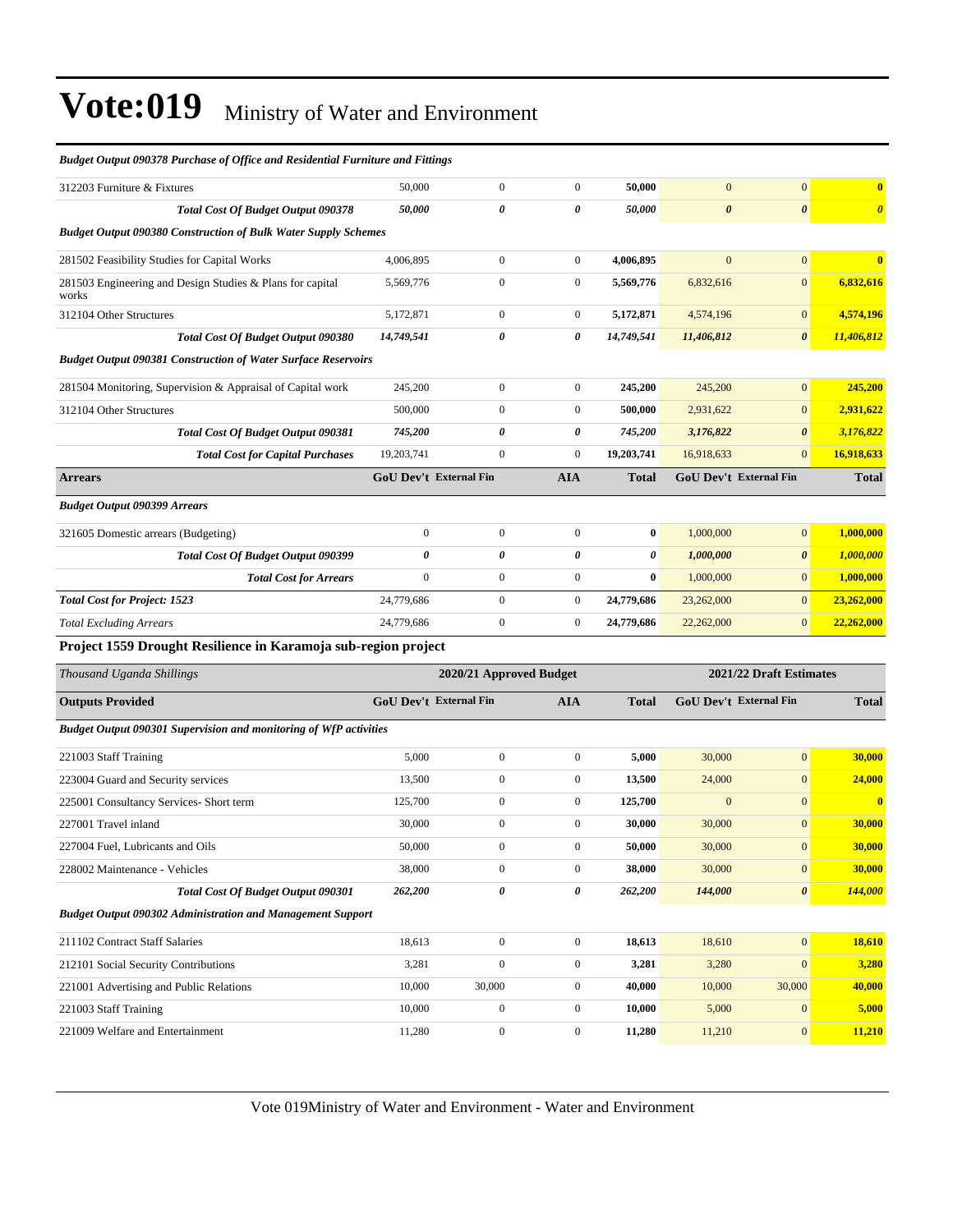| 221011 Printing, Stationery, Photocopying and Binding                                 | 30,000                        | 30,000                | $\mathbf{0}$          | 60,000    | 10,000           | 30,000                        | 40,000         |
|---------------------------------------------------------------------------------------|-------------------------------|-----------------------|-----------------------|-----------|------------------|-------------------------------|----------------|
| 222001 Telecommunications                                                             | 11,000                        | $\mathbf{0}$          | $\boldsymbol{0}$      | 11,000    | 5,000            | $\mathbf{0}$                  | 5,000          |
| 223003 Rent – (Produced Assets) to private entities                                   | $\overline{0}$                | $\boldsymbol{0}$      | $\boldsymbol{0}$      | $\bf{0}$  | 60,000           | $\mathbf{0}$                  | 60,000         |
| 223004 Guard and Security services                                                    | 20,000                        | $\mathbf{0}$          | $\boldsymbol{0}$      | 20,000    | 24,000           | $\mathbf{0}$                  | 24,000         |
| 223005 Electricity                                                                    | 3,200                         | $\mathbf{0}$          | $\boldsymbol{0}$      | 3,200     | 3,200            | $\mathbf{0}$                  | 3,200          |
| 223006 Water                                                                          | 5,200                         | $\mathbf{0}$          | $\boldsymbol{0}$      | 5,200     | 5,200            | $\mathbf{0}$                  | 5,200          |
| 224005 Uniforms, Beddings and Protective Gear                                         | 12,500                        | $\mathbf{0}$          | $\boldsymbol{0}$      | 12,500    | 12,500           | $\mathbf{0}$                  | 12,500         |
| 225001 Consultancy Services- Short term                                               | $\mathbf{0}$                  | 505,000               | $\boldsymbol{0}$      | 505,000   | $\mathbf{0}$     | $\boldsymbol{0}$              | $\bf{0}$       |
| 225002 Consultancy Services-Long-term                                                 | $\overline{0}$                | 3,365,000             | $\boldsymbol{0}$      | 3,365,000 | $\mathbf{0}$     | $\mathbf{0}$                  | $\bf{0}$       |
| 227001 Travel inland                                                                  | 30,000                        | $\boldsymbol{0}$      | $\boldsymbol{0}$      | 30,000    | 30,000           | $\mathbf{0}$                  | 30,000         |
| 227004 Fuel, Lubricants and Oils                                                      | 50,000                        | $\boldsymbol{0}$      | $\boldsymbol{0}$      | 50,000    | 50,000           | $\mathbf{0}$                  | 50,000         |
| 228002 Maintenance - Vehicles                                                         | 30,000                        | $\boldsymbol{0}$      | $\boldsymbol{0}$      | 30,000    | 30,000           | $\mathbf{0}$                  | 30,000         |
| 228003 Maintenance - Machinery, Equipment & Furniture                                 | 10,000                        | $\boldsymbol{0}$      | $\boldsymbol{0}$      | 10,000    | $\mathbf{0}$     | $\mathbf{0}$                  | $\bf{0}$       |
| 228004 Maintenance - Other                                                            | $\boldsymbol{0}$              | $\mathbf{0}$          | $\boldsymbol{0}$      | $\bf{0}$  | 10,000           | $\mathbf{0}$                  | 10,000         |
| 281401 Rental – non produced assets                                                   | 60,000                        | $\mathbf{0}$          | $\boldsymbol{0}$      | 60,000    | $\mathbf{0}$     | $\mathbf{0}$                  | $\bf{0}$       |
| <b>Total Cost Of Budget Output 090302</b>                                             | 315,074                       | 3,930,000             | $\boldsymbol{\theta}$ | 4,245,074 | 288,000          | 60,000                        | 348,000        |
| Budget Output 090306 Suatainable Water for Production management systems established  |                               |                       |                       |           |                  |                               |                |
| 225001 Consultancy Services- Short term                                               | 230,000                       | $\boldsymbol{0}$      | $\boldsymbol{0}$      | 230,000   | 50,000           | $\mathbf{0}$                  | 50,000         |
| 225002 Consultancy Services-Long-term                                                 | 280,000                       | $\boldsymbol{0}$      | $\boldsymbol{0}$      | 280,000   | 80,000           | $\mathbf{0}$                  | 80,000         |
| 227001 Travel inland                                                                  | 30,000                        | $\mathbf{0}$          | $\boldsymbol{0}$      | 30,000    | $\mathbf{0}$     | $\mathbf{0}$                  | $\bf{0}$       |
|                                                                                       |                               |                       |                       |           |                  |                               |                |
| <b>Total Cost Of Budget Output 090306</b>                                             | 540,000                       | 0                     | 0                     | 540,000   | 130,000          | $\boldsymbol{\theta}$         | <b>130,000</b> |
| <b>Total Cost for Outputs Provided</b>                                                | 1,117,274                     | 3,930,000             | $\boldsymbol{0}$      | 5,047,274 | 562,000          | 60,000                        | 622,000        |
| <b>Capital Purchases</b>                                                              | <b>GoU Dev't External Fin</b> |                       | <b>AIA</b>            | Total     |                  | <b>GoU Dev't External Fin</b> | <b>Total</b>   |
| <b>Budget Output 090371 Acquisition of Land by Government</b>                         |                               |                       |                       |           |                  |                               |                |
| 311101 Land                                                                           | 20,000                        | $\boldsymbol{0}$      | $\boldsymbol{0}$      | 20,000    | 20,000           | $\boldsymbol{0}$              | 20,000         |
| Total Cost Of Budget Output 090371                                                    | 20,000                        | 0                     | 0                     | 20,000    | 20,000           | $\boldsymbol{\theta}$         | 20,000         |
| <b>Budget Output 090372 Government Buildings and Administrative Infrastructure</b>    |                               |                       |                       |           |                  |                               |                |
| 312101 Non-Residential Buildings                                                      | $\overline{0}$                | $\boldsymbol{0}$      | $\boldsymbol{0}$      | $\bf{0}$  | 150,000          | $\mathbf{0}$                  | 150,000        |
| <b>Total Cost Of Budget Output 090372</b>                                             | 0                             | $\boldsymbol{\theta}$ | 0                     | 0         | 150,000          | $\boldsymbol{\theta}$         | 150,000        |
| Budget Output 090376 Purchase of Office and ICT Equipment, including Software         |                               |                       |                       |           |                  |                               |                |
| 312213 ICT Equipment                                                                  | 60,000                        | 50,000                | $\boldsymbol{0}$      | 110,000   | 12,000           | 50,000                        | 62,000         |
| <b>Total Cost Of Budget Output 090376</b>                                             | 60,000                        | 50,000                | 0                     | 110,000   | 12,000           | 50,000                        | 62,000         |
| <b>Budget Output 090377 Purchase of Specialised Machinery &amp; Equipment</b>         |                               |                       |                       |           |                  |                               |                |
| 312202 Machinery and Equipment                                                        | 190,000                       | $\boldsymbol{0}$      | $\boldsymbol{0}$      | 190,000   | 50,000           | $\boldsymbol{0}$              | 50,000         |
| <b>Total Cost Of Budget Output 090377</b>                                             | 190,000                       | $\pmb{\theta}$        | 0                     | 190,000   | 50,000           | $\pmb{\theta}$                | 50,000         |
| <b>Budget Output 090378 Purchase of Office and Residential Furniture and Fittings</b> |                               |                       |                       |           |                  |                               |                |
| 312203 Furniture & Fixtures                                                           | 50,000                        | 20,000                | $\boldsymbol{0}$      | 70,000    | $\boldsymbol{0}$ | 20,000                        | 20,000         |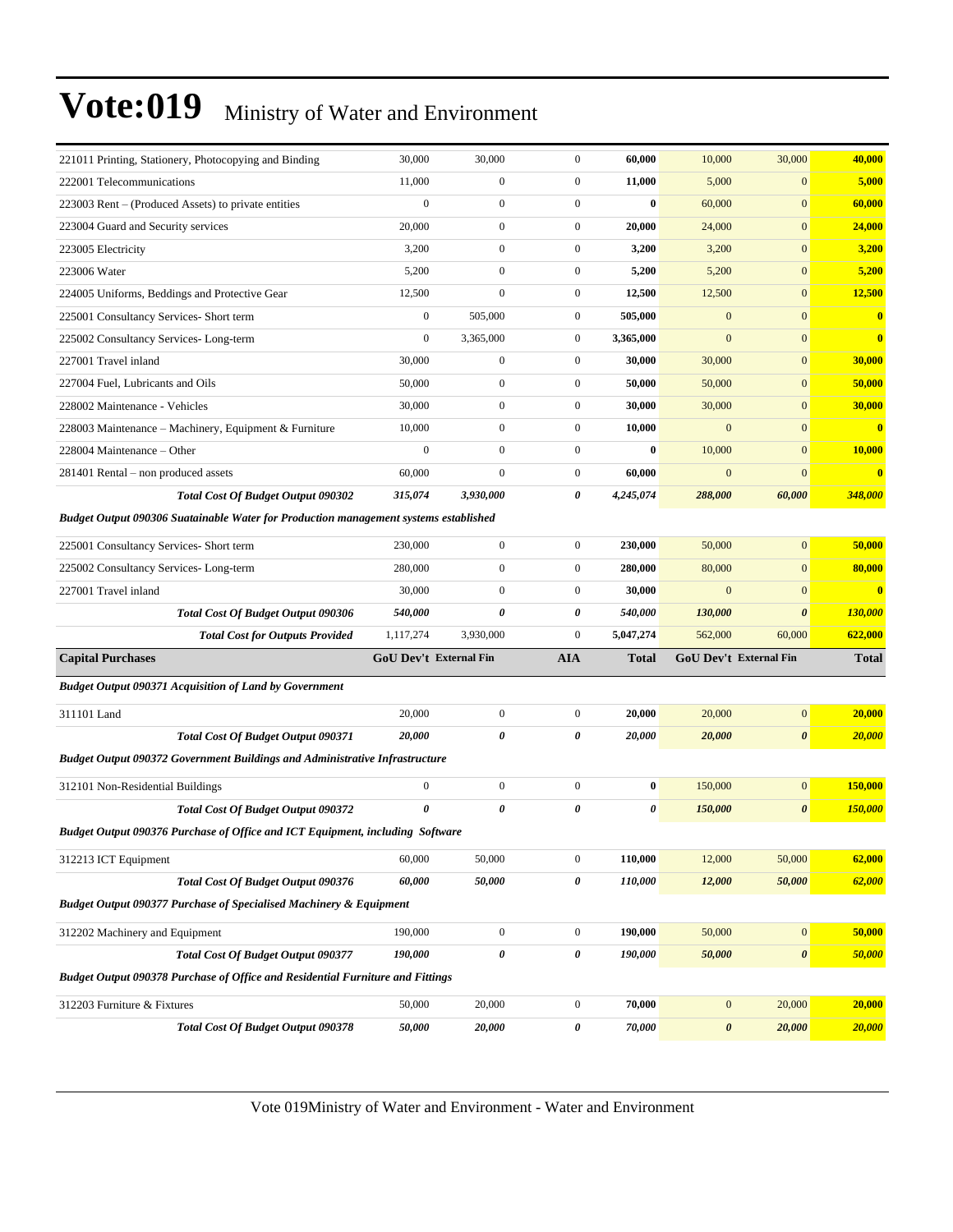| <b>Budget Output 090380 Construction of Bulk Water Supply Schemes</b>    |                  |                         |                  |              |                  |                               |                         |
|--------------------------------------------------------------------------|------------------|-------------------------|------------------|--------------|------------------|-------------------------------|-------------------------|
| 281503 Engineering and Design Studies & Plans for capital<br>works       | $\boldsymbol{0}$ | $\boldsymbol{0}$        | $\mathbf{0}$     | $\bf{0}$     | 2,286,000        | $\mathbf{0}$                  | 2,286,000               |
| <b>Total Cost Of Budget Output 090380</b>                                | 0                | 0                       | 0                | 0            | 2,286,000        | 0                             | 2,286,000               |
| <b>Budget Output 090381 Construction of Water Surface Reservoirs</b>     |                  |                         |                  |              |                  |                               |                         |
| 281503 Engineering and Design Studies & Plans for capital<br>works       | 1,110,000        | 5,000,000               | $\boldsymbol{0}$ | 6,110,000    | 350,000          | 7,563,000                     | 7,913,000               |
| 281504 Monitoring, Supervision & Appraisal of Capital work               | 177,000          | $\boldsymbol{0}$        | $\boldsymbol{0}$ | 177,000      | 20,000           | $\mathbf{0}$                  | 20,000                  |
| 312104 Other Structures                                                  | 3,271,000        | $\boldsymbol{0}$        | $\boldsymbol{0}$ | 3,271,000    | 1,775,000        | $\mathbf{0}$                  | 1,775,000               |
| <b>Total Cost Of Budget Output 090381</b>                                | 4,558,000        | 5,000,000               | 0                | 9,558,000    | 2,145,000        | 7,563,000                     | 9,708,000               |
| <b>Total Cost for Capital Purchases</b>                                  | 4,878,000        | 5,070,000               | $\boldsymbol{0}$ | 9,948,000    | 4,663,000        | 7,633,000                     | 12,296,000              |
| <b>Total Cost for Project: 1559</b>                                      | 5,995,274        | 9,000,000               | $\boldsymbol{0}$ | 14,995,274   | 5,225,000        | 7,693,000                     | 12,918,000              |
| <b>Total Excluding Arrears</b>                                           | 5,995,274        | 9,000,000               | $\boldsymbol{0}$ | 14,995,274   | 5,225,000        | 7,693,000                     | 12,918,000              |
| Project 1661 Irrigation For Climate Resilience Project Profile           |                  |                         |                  |              |                  |                               |                         |
| Thousand Uganda Shillings                                                |                  | 2020/21 Approved Budget |                  |              |                  | 2021/22 Draft Estimates       |                         |
| <b>Outputs Provided</b>                                                  |                  | GoU Dev't External Fin  | <b>AIA</b>       | <b>Total</b> |                  | <b>GoU Dev't External Fin</b> | <b>Total</b>            |
| <b>Budget Output 090301 Supervision and monitoring of WfP activities</b> |                  |                         |                  |              |                  |                               |                         |
| 211103 Allowances (Inc. Casuals, Temporary)                              | $\boldsymbol{0}$ | 259,943                 | $\boldsymbol{0}$ | 259,943      | $\mathbf{0}$     | 371,348                       | 371,348                 |
| 221003 Staff Training                                                    | $\boldsymbol{0}$ | 249,998                 | $\boldsymbol{0}$ | 249,998      | $\mathbf{0}$     | 199,999                       | 199,999                 |
| 221011 Printing, Stationery, Photocopying and Binding                    | $\boldsymbol{0}$ | 131,250                 | $\boldsymbol{0}$ | 131,250      | $\mathbf{0}$     | 175,000                       | 175,000                 |
| 225001 Consultancy Services- Short term                                  | 300,000          | 678,975                 | $\boldsymbol{0}$ | 978,975      | 99,783           | 560,000                       | 659,783                 |
| 227001 Travel inland                                                     | 20,000           | 90,000                  | $\boldsymbol{0}$ | 110,000      | 20,000           | 120,000                       | <b>140,000</b>          |
| 227004 Fuel, Lubricants and Oils                                         | 50,000           | 131,250                 | $\boldsymbol{0}$ | 181,250      | 50,000           | 187,500                       | 237,500                 |
| 228002 Maintenance - Vehicles                                            | 25,000           | 2,625                   | $\boldsymbol{0}$ | 27,625       | 25,000           | 3,750                         | 28,750                  |
| <b>Total Cost Of Budget Output 090301</b>                                | 395,000          | 1,544,041               | 0                | 1,939,041    | 194,783          | 1,617,596                     | 1,812,379               |
| <b>Budget Output 090302 Administration and Management Support</b>        |                  |                         |                  |              |                  |                               |                         |
| 211102 Contract Staff Salaries                                           | $\boldsymbol{0}$ | 1,204,200               | $\boldsymbol{0}$ | 1,204,200    | $\mathbf{0}$     | 803,125                       | 803,125                 |
| 211103 Allowances (Inc. Casuals, Temporary)                              | 100,000          | 333,751                 | $\boldsymbol{0}$ | 433,751      | 80,000           | 245,001                       | 325,001                 |
| 212101 Social Security Contributions                                     | $\boldsymbol{0}$ | $\mathbf{0}$            | $\boldsymbol{0}$ | $\bf{0}$     | $\mathbf{0}$     | 80,313                        | 80,313                  |
| 212201 Social Security Contributions                                     | $\boldsymbol{0}$ | 80,280                  | $\boldsymbol{0}$ | 80,280       | $\mathbf{0}$     | $\boldsymbol{0}$              | $\bf{0}$                |
| 221001 Advertising and Public Relations                                  | 62,000           | 40,000                  | $\mathbf{0}$     | 102,000      | 62,000           | 50,000                        | 112,000                 |
| 221003 Staff Training                                                    | $\boldsymbol{0}$ | 249,000                 | $\boldsymbol{0}$ | 249,000      | $\mathbf{0}$     | $\mathbf{0}$                  | $\overline{\mathbf{0}}$ |
| 221004 Recruitment Expenses                                              | 15,000           | $\boldsymbol{0}$        | $\boldsymbol{0}$ | 15,000       | 15,000           | $\boldsymbol{0}$              | 15,000                  |
| 221005 Hire of Venue (chairs, projector, etc)                            | $\boldsymbol{0}$ | $\boldsymbol{0}$        | $\boldsymbol{0}$ | $\bf{0}$     | $\boldsymbol{0}$ | 97,500                        | 97,500                  |
| 221011 Printing, Stationery, Photocopying and Binding                    | $\boldsymbol{0}$ | 90,001                  | $\boldsymbol{0}$ | 90,001       | $\boldsymbol{0}$ | 40,001                        | 40,001                  |
| 224005 Uniforms, Beddings and Protective Gear                            | $\boldsymbol{0}$ | $\boldsymbol{0}$        | $\boldsymbol{0}$ | $\bf{0}$     | $\boldsymbol{0}$ | 75,000                        | 75,000                  |
| 225002 Consultancy Services-Long-term                                    | $\boldsymbol{0}$ | 7,368,702               | $\boldsymbol{0}$ | 7,368,702    | $\boldsymbol{0}$ | $\overline{0}$                | $\bf{0}$                |
| 227001 Travel inland                                                     | 38,000           | 44,750                  | $\boldsymbol{0}$ | 82,750       | 38,000           | 203,438                       | 241,438                 |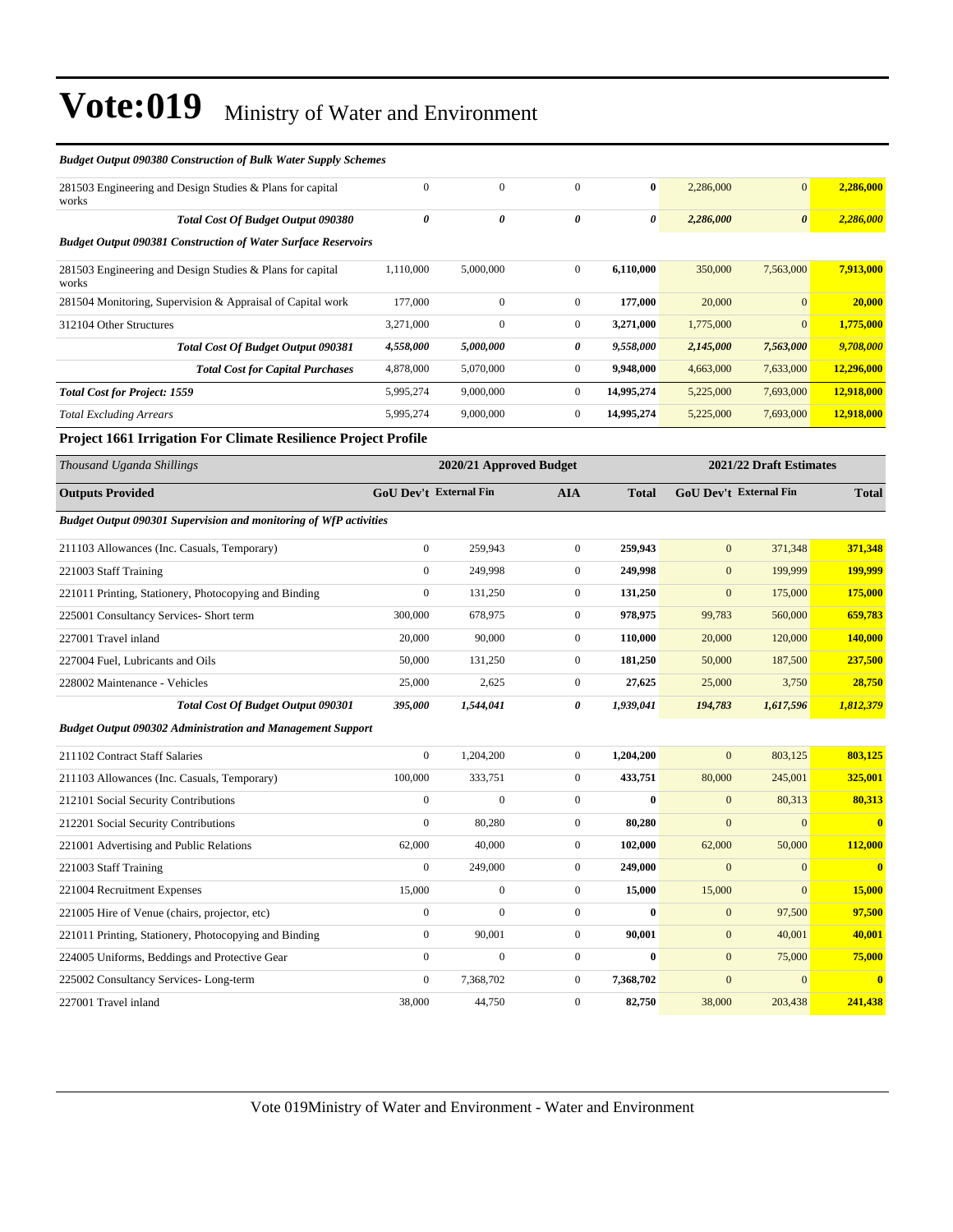| 227004 Fuel, Lubricants and Oils                                                     | 25,000           | 26,250                        | $\mathbf{0}$     | 51,250       | 25,000                | 37,500                 | 62,500                |
|--------------------------------------------------------------------------------------|------------------|-------------------------------|------------------|--------------|-----------------------|------------------------|-----------------------|
| 228002 Maintenance - Vehicles                                                        | 15,000           | 1,313                         | $\boldsymbol{0}$ | 16,313       | 15,000                | 1,875                  | 16,875                |
| <b>Total Cost Of Budget Output 090302</b>                                            | 255,000          | 9,438,246                     | 0                | 9,693,246    | 235,000               | 1,633,753              | 1,868,753             |
| Budget Output 090306 Suatainable Water for Production management systems established |                  |                               |                  |              |                       |                        |                       |
| 225002 Consultancy Services-Long-term                                                | $\boldsymbol{0}$ | 2,387,340                     | $\mathbf{0}$     | 2,387,340    | 200,000               | 2,563,680              | 2,763,680             |
| <b>Total Cost Of Budget Output 090306</b>                                            | 0                | 2,387,340                     | 0                | 2,387,340    | 200,000               | 2,563,680              | 2,763,680             |
| <b>Total Cost for Outputs Provided</b>                                               | 650,000          | 13,369,627                    | $\boldsymbol{0}$ | 14,019,627   | 629,783               | 5,815,028              | 6,444,811             |
| <b>Capital Purchases</b>                                                             |                  | <b>GoU Dev't External Fin</b> | <b>AIA</b>       | <b>Total</b> |                       | GoU Dev't External Fin | <b>Total</b>          |
| <b>Budget Output 090371 Acquisition of Land by Government</b>                        |                  |                               |                  |              |                       |                        |                       |
| 311101 Land                                                                          | 8,000,000        | $\boldsymbol{0}$              | $\mathbf{0}$     | 8,000,000    | 7,420,217             | $\boldsymbol{0}$       | 7,420,217             |
| Total Cost Of Budget Output 090371                                                   | 8,000,000        | $\pmb{\theta}$                | 0                | 8,000,000    | 7,420,217             | 0                      | 7,420,217             |
| <b>Budget Output 090375 Purchase of Motor Vehicles and Other Transport Equipment</b> |                  |                               |                  |              |                       |                        |                       |
| 312201 Transport Equipment                                                           | $\boldsymbol{0}$ | 7,425,000                     | $\mathbf{0}$     | 7,425,000    | $\overline{0}$        | $\overline{0}$         | $\bf{0}$              |
| <b>Total Cost Of Budget Output 090375</b>                                            | $\theta$         | 7,425,000                     | 0                | 7,425,000    | $\boldsymbol{\theta}$ | $\boldsymbol{\theta}$  | $\boldsymbol{\theta}$ |
| Budget Output 090376 Purchase of Office and ICT Equipment, including Software        |                  |                               |                  |              |                       |                        |                       |
| 312213 ICT Equipment                                                                 | $\boldsymbol{0}$ | 2,062,500                     | $\mathbf{0}$     | 2,062,500    | $\mathbf{0}$          | 75,000                 | 75,000                |
| <b>Total Cost Of Budget Output 090376</b>                                            | 0                | 2,062,500                     | 0                | 2,062,500    | $\boldsymbol{\theta}$ | 75,000                 | 75,000                |
| <b>Budget Output 090380 Construction of Bulk Water Supply Schemes</b>                |                  |                               |                  |              |                       |                        |                       |
| 281503 Engineering and Design Studies & Plans for capital<br>works                   | $\boldsymbol{0}$ | 6,362,500                     | $\mathbf{0}$     | 6,362,500    | $\overline{0}$        | 4,943,722              | 4,943,722             |
| <b>Total Cost Of Budget Output 090380</b>                                            | 0                | 6,362,500                     | 0                | 6,362,500    | $\boldsymbol{\theta}$ | 4,943,722              | 4,943,722             |
| <b>Budget Output 090381 Construction of Water Surface Reservoirs</b>                 |                  |                               |                  |              |                       |                        |                       |
| 281504 Monitoring, Supervision & Appraisal of Capital work                           | $\overline{0}$   | 216,090                       | $\overline{0}$   | 216,090      | $\mathbf{0}$          | 574,500                | 574,500               |
| 312104 Other Structures                                                              | $\mathbf{0}$     | 23,764,283                    | $\overline{0}$   | 23,764,283   | $\boldsymbol{0}$      | 3,978,750              | 3,978,750             |
| <b>Total Cost Of Budget Output 090381</b>                                            | 0                | 23,980,373                    | 0                | 23,980,373   | 0                     | 4,553,250              | 4,553,250             |
| <b>Total Cost for Capital Purchases</b>                                              | 8,000,000        | 39,830,373                    | $\mathbf{0}$     | 47,830,373   | 7,420,217             | 9,571,972              | 16,992,189            |
| <b>Total Cost for Project: 1661</b>                                                  | 8,650,000        | 53,200,000                    | $\mathbf{0}$     | 61,850,000   | 8,050,000             | 15,387,000             | 23,437,000            |
| <b>Total Excluding Arrears</b>                                                       | 8,650,000        | 53,200,000                    | $\mathbf{0}$     | 61,850,000   | 8,050,000             | 15,387,000             | 23,437,000            |
| <b>Project 1666 Development of Solar Powered Irrigation and Water Supply Systems</b> |                  |                               |                  |              |                       |                        |                       |

*Thousand Uganda Shillings* **2020/21 Approved Budget 2021/22 Draft Estimates Outputs Provided GoU Dev't External Fin AIA Total GoU Dev't External Fin Total** *Budget Output 090301 Supervision and monitoring of WfP activities* 221003 Staff Training 50,000 0 0 **50,000** 8,900 0 **8,900** 221011 Printing, Stationery, Photocopying and Binding 11,250 0 0 **11,250** 8,000 0 **8,000** 225001 Consultancy Services- Short term 649,650 0 0 **649,650** 39,650 0 **39,650** 225002 Consultancy Services- Long-term 0 0 0 **0** 86,150 0 **86,150** 227001 Travel inland 85,250 0 0 **85,250** 65,250 0 **65,250** 227004 Fuel, Lubricants and Oils 30,000 0 0 **30,000** 80,000 0 **80,000**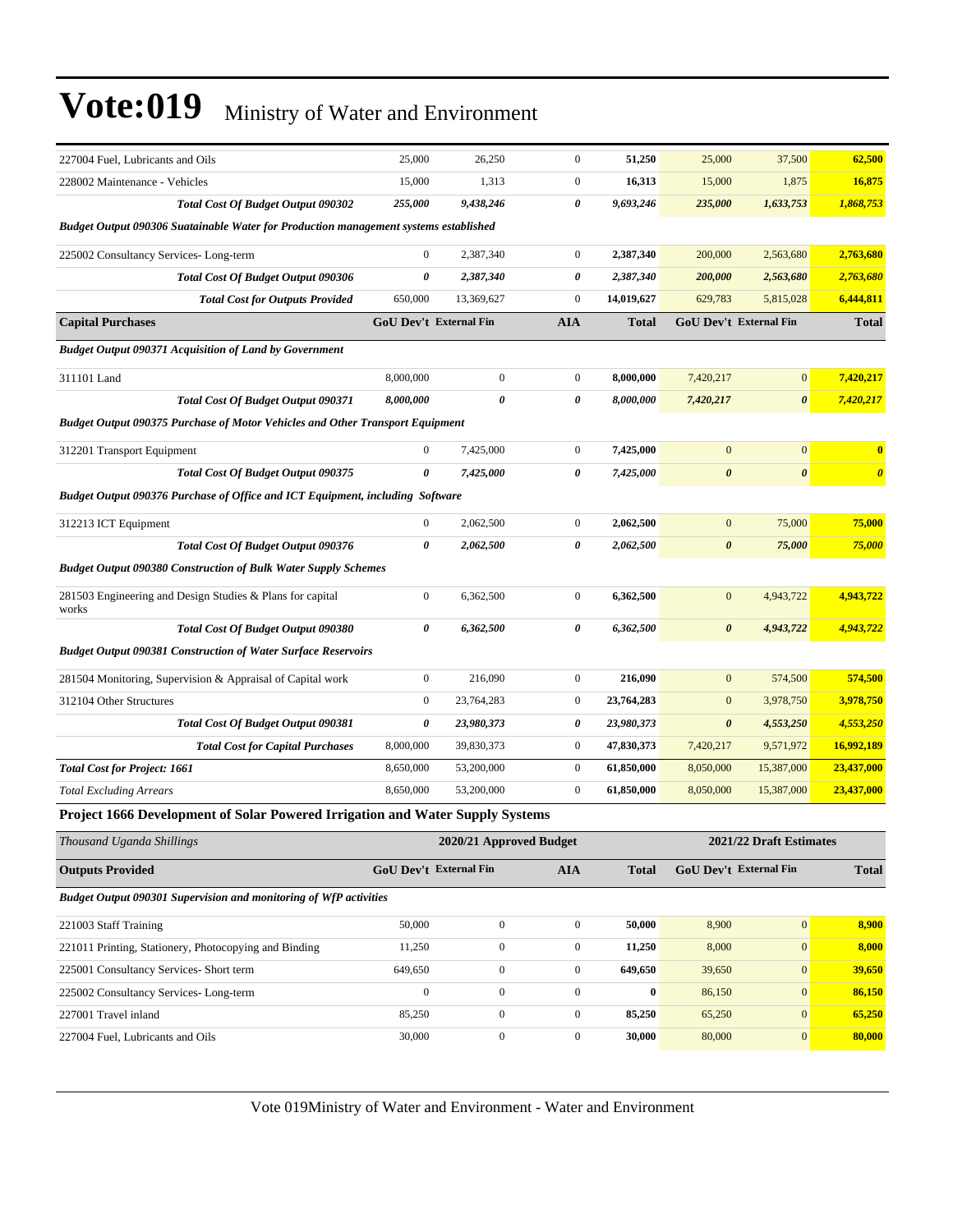|  | Vote:019 Ministry of Water and Environment |
|--|--------------------------------------------|
|--|--------------------------------------------|

| 228002 Maintenance - Vehicles                                         | 30,000                        | $\mathbf{0}$        | $\boldsymbol{0}$      | 30,000       | 45,000                        | $\mathbf{0}$          | 45,000                |
|-----------------------------------------------------------------------|-------------------------------|---------------------|-----------------------|--------------|-------------------------------|-----------------------|-----------------------|
| <b>Total Cost Of Budget Output 090301</b>                             | 856,150                       | 0                   | $\boldsymbol{\theta}$ | 856,150      | 332,950                       | $\boldsymbol{\theta}$ | 332,950               |
| <b>Budget Output 090302 Administration and Management Support</b>     |                               |                     |                       |              |                               |                       |                       |
| 221001 Advertising and Public Relations                               | $\boldsymbol{0}$              | $\mathbf{0}$        | $\boldsymbol{0}$      | $\bf{0}$     | 5,000                         | $\mathbf{0}$          | 5,000                 |
| 221003 Staff Training                                                 | 49,000                        | $\mathbf{0}$        | $\boldsymbol{0}$      | 49,000       | 50,000                        | $\mathbf{0}$          | 50,000                |
| 221005 Hire of Venue (chairs, projector, etc)                         | $\overline{0}$                | $\mathbf{0}$        | $\boldsymbol{0}$      | $\bf{0}$     | 5,000                         | $\mathbf{0}$          | 5,000                 |
| 221007 Books, Periodicals & Newspapers                                | $\boldsymbol{0}$              | $\mathbf{0}$        | $\boldsymbol{0}$      | $\bf{0}$     | 2,000                         | $\mathbf{0}$          | 2,000                 |
| 221008 Computer supplies and Information Technology (IT)              | $\boldsymbol{0}$              | $\mathbf{0}$        | $\mathbf{0}$          | $\bf{0}$     | 15,000                        | $\mathbf{0}$          | 15,000                |
| 221011 Printing, Stationery, Photocopying and Binding                 | $\overline{0}$                | $\mathbf{0}$        | $\boldsymbol{0}$      | $\bf{0}$     | 5,000                         | $\mathbf{0}$          | 5,000                 |
| 222001 Telecommunications                                             | $\mathbf{0}$                  | $\mathbf{0}$        | $\boldsymbol{0}$      | $\bf{0}$     | 2,000                         | $\mathbf{0}$          | 2,000                 |
| 225001 Consultancy Services- Short term                               | $\overline{0}$                | 332,228             | $\boldsymbol{0}$      | 332,228      | $\mathbf{0}$                  | $\mathbf{0}$          | $\bf{0}$              |
| 225002 Consultancy Services-Long-term                                 | $\boldsymbol{0}$              | 974,610             | $\boldsymbol{0}$      | 974,610      | $\mathbf{0}$                  | $\mathbf{0}$          | $\bf{0}$              |
| 227001 Travel inland                                                  | 54,850                        | 415,284             | $\mathbf{0}$          | 470,134      | 62,850                        | $\mathbf{0}$          | 62,850                |
| 227004 Fuel, Lubricants and Oils                                      | 20,000                        | 83,057              | $\boldsymbol{0}$      | 103,057      | 105,000                       | $\mathbf{0}$          | 105,000               |
| 228002 Maintenance - Vehicles                                         | 20,000                        | $\mathbf{0}$        | $\boldsymbol{0}$      | 20,000       | 70,000                        | $\mathbf{0}$          | 70,000                |
| <b>Total Cost Of Budget Output 090302</b>                             | 143,850                       | 1,805,179           | 0                     | 1,949,029    | 321,850                       | $\boldsymbol{\theta}$ | 321,850               |
| <b>Total Cost for Outputs Provided</b>                                | 1,000,000                     | 1,805,179           | $\boldsymbol{0}$      | 2,805,179    | 654,800                       | $\mathbf{0}$          | 654,800               |
| <b>Capital Purchases</b>                                              | <b>GoU Dev't External Fin</b> |                     | <b>AIA</b>            | <b>Total</b> | <b>GoU Dev't External Fin</b> |                       | <b>Total</b>          |
| <b>Budget Output 090380 Construction of Bulk Water Supply Schemes</b> |                               |                     |                       |              |                               |                       |                       |
|                                                                       |                               |                     |                       |              |                               |                       |                       |
| 281503 Engineering and Design Studies & Plans for capital<br>works    | $\overline{0}$                | 568,688             | $\boldsymbol{0}$      | 568,688      | $\mathbf{0}$                  | $\mathbf{0}$          | $\bf{0}$              |
| 281504 Monitoring, Supervision & Appraisal of Capital work            | $\mathbf{0}$                  | 1,326,938           | $\boldsymbol{0}$      | 1,326,938    | $\mathbf{0}$                  | $\mathbf{0}$          | $\mathbf{0}$          |
| 312104 Other Structures                                               | $\mathbf{0}$                  | 34,299,195          | $\boldsymbol{0}$      | 34,299,195   | $\mathbf{0}$                  | $\mathbf{0}$          | $\bf{0}$              |
| Total Cost Of Budget Output 090380                                    | 0                             | 36,194,821          | 0                     | 36,194,821   | $\boldsymbol{\theta}$         | $\boldsymbol{\theta}$ | $\boldsymbol{\theta}$ |
| <b>Budget Output 090381 Construction of Water Surface Reservoirs</b>  |                               |                     |                       |              |                               |                       |                       |
| 281503 Engineering and Design Studies & Plans for capital<br>works    | $\overline{0}$                | $\mathbf{0}$        | $\boldsymbol{0}$      | $\bf{0}$     | 1,106,293                     | $\mathbf{0}$          | 1,106,293             |
| 281504 Monitoring, Supervision & Appraisal of Capital work            | $\boldsymbol{0}$              | $\mathbf{0}$        | $\mathbf{0}$          | $\bf{0}$     | 72,000                        | $\mathbf{0}$          | 72,000                |
| 312104 Other Structures                                               | $\boldsymbol{0}$              | $\mathbf{0}$        | $\boldsymbol{0}$      | $\bf{0}$     | 4,101,907                     | 31,236,000            | 35,337,907            |
| Total Cost Of Budget Output 090381                                    | 0                             | 0                   | 0                     | 0            | 5,280,200                     | 31,236,000            | 36,516,200            |
| <b>Total Cost for Capital Purchases</b>                               | $\mathbf{0}$                  | 36.194.821          | $\boldsymbol{0}$      | 36.194.821   | 5,280,200                     | 31,236,000            | 36,516,200            |
| <b>Total Cost for Project: 1666</b>                                   | 1,000,000                     | 38,000,000          | $\boldsymbol{0}$      | 39,000,000   | 5,935,000                     | 31,236,000            | 37,171,000            |
| <b>Total Excluding Arrears</b>                                        | 1,000,000                     | 38,000,000          | $\boldsymbol{0}$      | 39,000,000   | 5,935,000                     | 31,236,000            | 37,171,000            |
|                                                                       | GoU                           | <b>External Fin</b> | <b>AIA</b>            | <b>Total</b> | GoU                           | <b>External Fin</b>   | <b>Total</b>          |
| <b>Total Cost for Sub-SubProgramme 03</b>                             | 113,373,472                   | 100,200,000         | $\bf{0}$              | 213,573,472  | 113,576,353                   | 54,316,000            | 167,892,353           |
| <b>Total Excluding Arrears</b>                                        | 113,373,472                   | 100,200,000         | $\boldsymbol{0}$      | 213,573,472  | 110,576,353                   | 54,316,000            | 164,892,353           |

*Recurrent Budget Estimates*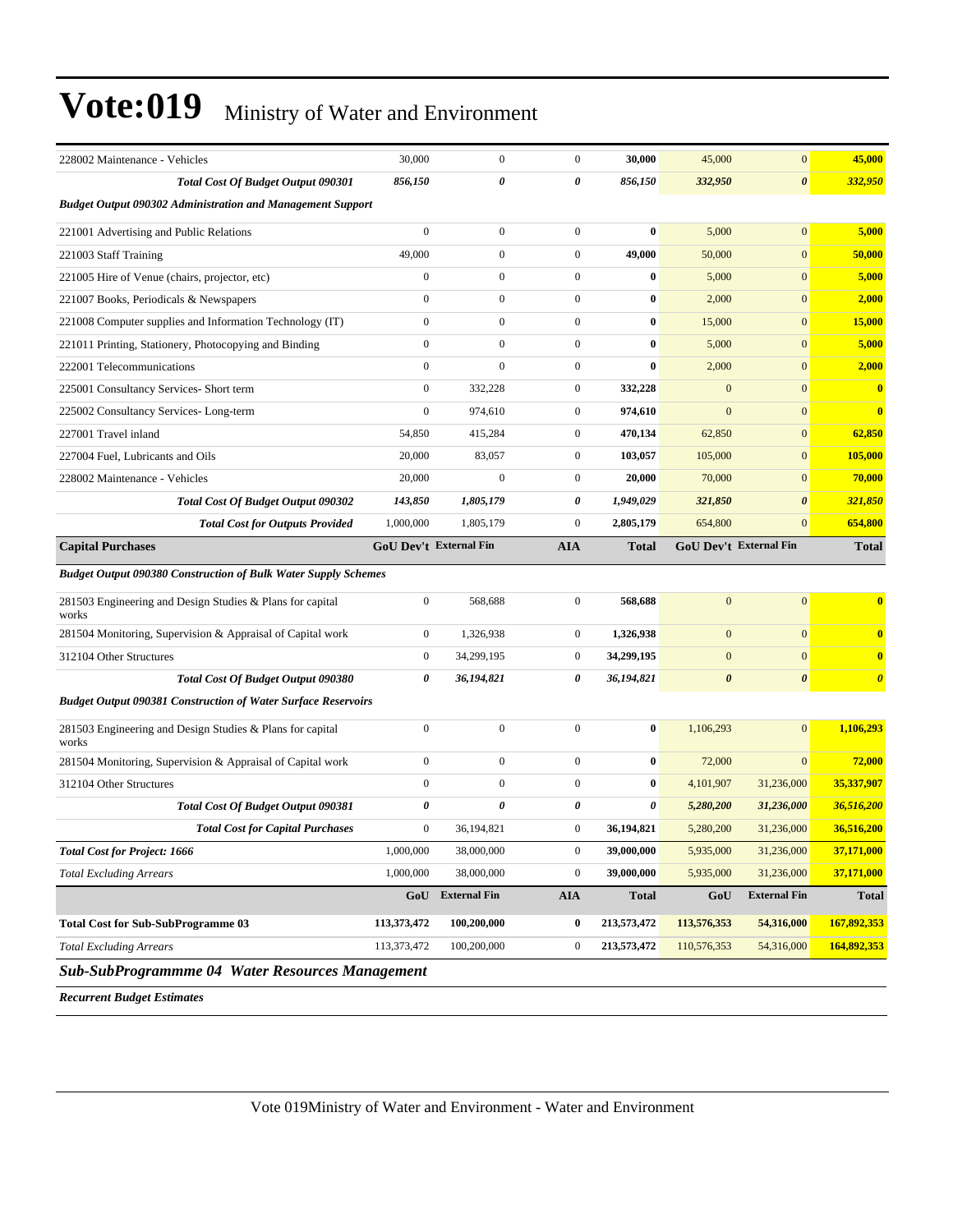#### **Department 10 Water Resources M & A**

| Thousand Uganda Shillings                                                          |                       | 2020/21 Approved Budget |                  |                       | 2021/22 Draft Estimates |                         |              |  |
|------------------------------------------------------------------------------------|-----------------------|-------------------------|------------------|-----------------------|-------------------------|-------------------------|--------------|--|
| <b>Outputs Provided</b>                                                            | Wage                  | Non Wage                | <b>AIA</b>       | <b>Total</b>          | Wage                    | Non Wage                | <b>Total</b> |  |
| <b>Budget Output 090401 Administration and Management support</b>                  |                       |                         |                  |                       |                         |                         |              |  |
| 211101 General Staff Salaries                                                      | 570,750               | $\boldsymbol{0}$        | $\overline{0}$   | 570,750               | 571,000                 | $\mathbf{0}$            | 571,000      |  |
| <b>Total Cost of Budget Output 01</b>                                              | 570,750               | 0                       | 0                | 570,750               | 571,000                 | $\boldsymbol{\theta}$   | 571,000      |  |
| Budget Output 090403 Water resources availability regularly monitored and assessed |                       |                         |                  |                       |                         |                         |              |  |
| 211103 Allowances (Inc. Casuals, Temporary)                                        | $\boldsymbol{0}$      | $\overline{0}$          | $\overline{0}$   | $\bf{0}$              | $\mathbf{0}$            | 3,000                   | 3,000        |  |
| 221011 Printing, Stationery, Photocopying and Binding                              | $\boldsymbol{0}$      | $\boldsymbol{0}$        | $\boldsymbol{0}$ | $\bf{0}$              | $\mathbf{0}$            | 1,500                   | 1,500        |  |
| 227001 Travel inland                                                               | $\mathbf{0}$          | $\boldsymbol{0}$        | $\overline{0}$   | $\bf{0}$              | $\mathbf{0}$            | 20,500                  | 20,500       |  |
| 227004 Fuel, Lubricants and Oils                                                   | $\mathbf{0}$          | $\boldsymbol{0}$        | $\overline{0}$   | $\bf{0}$              | $\mathbf{0}$            | 7,000                   | 7,000        |  |
| 228002 Maintenance - Vehicles                                                      | $\mathbf{0}$          | $\boldsymbol{0}$        | $\overline{0}$   | $\bf{0}$              | $\mathbf{0}$            | 3,000                   | 3,000        |  |
| <b>Total Cost of Budget Output 03</b>                                              | $\boldsymbol{\theta}$ | 0                       | 0                | $\boldsymbol{\theta}$ | $\pmb{\theta}$          | 35,000                  | 35,000       |  |
| <b>Total Cost Of Outputs Provided</b>                                              | 570,750               | $\bf{0}$                | $\bf{0}$         | 570,750               | 571,000                 | 35,000                  | 606,000      |  |
| <b>Total Cost for Department 10</b>                                                | 570,750               | $\bf{0}$                | $\bf{0}$         | 570,750               | 571,000                 | 35,000                  | 606,000      |  |
| <b>Total Excluding Arrears</b>                                                     | 570,750               | $\boldsymbol{0}$        | $\overline{0}$   | 570,750               | 571,000                 | 35,000                  | 606,000      |  |
| <b>Department 11 Water Resources Regulation</b>                                    |                       |                         |                  |                       |                         |                         |              |  |
| Thousand Uganda Shillings                                                          |                       | 2020/21 Approved Budget |                  |                       |                         | 2021/22 Draft Estimates |              |  |
| <b>Outputs Provided</b>                                                            | Wage                  | Non Wage                | AIA              | <b>Total</b>          | Wage                    | Non Wage                | <b>Total</b> |  |
| <b>Budget Output 090401 Administration and Management support</b>                  |                       |                         |                  |                       |                         |                         |              |  |
| 211101 General Staff Salaries                                                      | 520,510               | $\boldsymbol{0}$        | $\mathbf 0$      | 520,510               | 521,000                 | $\boldsymbol{0}$        | 521,000      |  |
| <b>Total Cost of Budget Output 01</b>                                              | 520,510               | 0                       | 0                | 520,510               | 521,000                 | $\boldsymbol{\theta}$   | 521,000      |  |
| Budget Output 090405 Water resources rationally planned, allocated and regulated   |                       |                         |                  |                       |                         |                         |              |  |
| 211103 Allowances (Inc. Casuals, Temporary)                                        | $\mathbf{0}$          | $\overline{0}$          | $\overline{0}$   | $\bf{0}$              | $\boldsymbol{0}$        | 4,000                   | 4,000        |  |
| 221007 Books, Periodicals & Newspapers                                             | $\mathbf{0}$          | $\boldsymbol{0}$        | $\overline{0}$   | $\bf{0}$              | $\boldsymbol{0}$        | 1,000                   | 1,000        |  |
| 221009 Welfare and Entertainment                                                   | $\mathbf{0}$          | $\boldsymbol{0}$        | $\overline{0}$   | $\bf{0}$              | $\mathbf{0}$            | 2,000                   | 2,000        |  |
| 221012 Small Office Equipment                                                      | $\mathbf{0}$          | $\boldsymbol{0}$        | $\overline{0}$   | $\bf{0}$              | $\boldsymbol{0}$        | 1,000                   | 1,000        |  |
| 222001 Telecommunications                                                          | $\boldsymbol{0}$      | $\boldsymbol{0}$        | $\boldsymbol{0}$ | $\bf{0}$              | $\boldsymbol{0}$        | 1,000                   | 1,000        |  |
| 227001 Travel inland                                                               | $\mathbf{0}$          | $\overline{0}$          | $\overline{0}$   | $\bf{0}$              | $\mathbf{0}$            | 15,000                  | 15,000       |  |
| 227004 Fuel, Lubricants and Oils                                                   | $\mathbf{0}$          | $\boldsymbol{0}$        | $\overline{0}$   | $\bf{0}$              | $\mathbf{0}$            | 10,000                  | 10,000       |  |
| <b>Total Cost of Budget Output 05</b>                                              | 0                     | 0                       | 0                | $\theta$              | $\boldsymbol{\theta}$   | 34,000                  | 34,000       |  |
| <b>Total Cost Of Outputs Provided</b>                                              | 520,510               | $\bf{0}$                | $\bf{0}$         | 520,510               | 521,000                 | 34,000                  | 555,000      |  |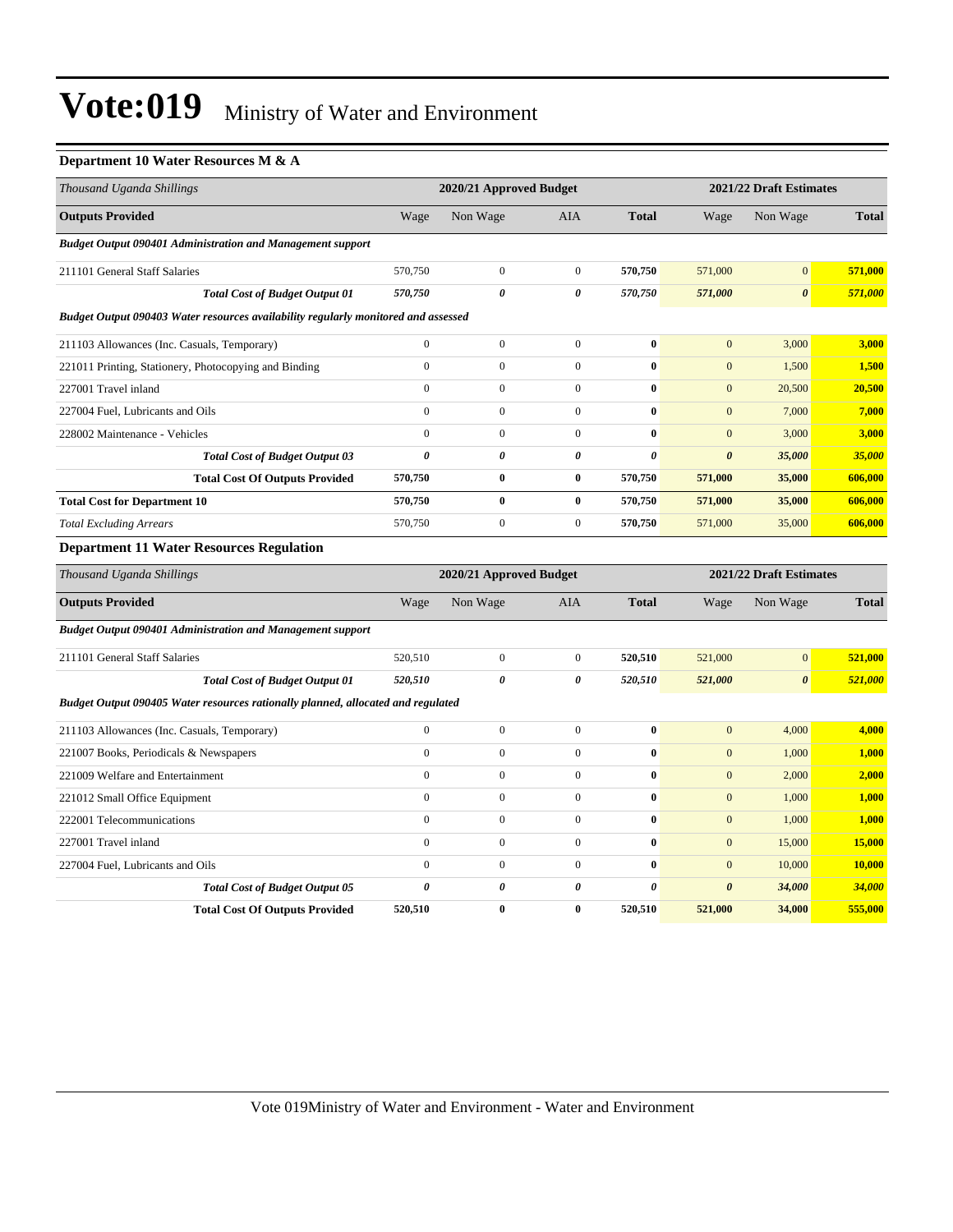| <b>Arrears</b>                                                    | Wage                  | Non Wage                | AIA              | <b>Total</b> | Wage                  | Non Wage                | <b>Total</b> |
|-------------------------------------------------------------------|-----------------------|-------------------------|------------------|--------------|-----------------------|-------------------------|--------------|
| <b>Budget Output 090499 Arrears</b>                               |                       |                         |                  |              |                       |                         |              |
| 321605 Domestic arrears (Budgeting)                               | $\mathbf{0}$          | $\boldsymbol{0}$        | $\overline{0}$   | $\bf{0}$     | $\mathbf{0}$          | 994,511                 | 994,511      |
| <b>Total Cost of Budget Output 99</b>                             | $\boldsymbol{\theta}$ | 0                       | 0                | 0            | $\boldsymbol{\theta}$ | 994,511                 | 994,511      |
| <b>Total Cost Of Arrears</b>                                      | $\bf{0}$              | $\bf{0}$                | $\bf{0}$         | $\bf{0}$     | $\bf{0}$              | 994,511                 | 994,511      |
| <b>Total Cost for Department 11</b>                               | 520,510               | $\bf{0}$                | $\bf{0}$         | 520,510      | 521,000               | 1,028,511               | 1,549,511    |
| <b>Total Excluding Arrears</b>                                    | 520,510               | $\boldsymbol{0}$        | $\mathbf{0}$     | 520,510      | 521,000               | 34,000                  | 555,000      |
| <b>Department 12 Water Quality Management</b>                     |                       |                         |                  |              |                       |                         |              |
| Thousand Uganda Shillings                                         |                       | 2020/21 Approved Budget |                  |              |                       | 2021/22 Draft Estimates |              |
| <b>Outputs Provided</b>                                           | Wage                  | Non Wage                | AIA              | <b>Total</b> | Wage                  | Non Wage                | <b>Total</b> |
| <b>Budget Output 090401 Administration and Management support</b> |                       |                         |                  |              |                       |                         |              |
| 211101 General Staff Salaries                                     | 435,400               | $\boldsymbol{0}$        | $\mathbf{0}$     | 435,400      | 435,000               | $\bf{0}$                | 435,000      |
| 221007 Books, Periodicals & Newspapers                            | $\boldsymbol{0}$      | $\overline{0}$          | $\overline{0}$   | $\bf{0}$     | $\boldsymbol{0}$      | 4,000                   | 4,000        |
| 221009 Welfare and Entertainment                                  | $\boldsymbol{0}$      | $\mathbf{0}$            | $\mathbf{0}$     | $\bf{0}$     | $\mathbf{0}$          | 8,000                   | 8,000        |
| 221011 Printing, Stationery, Photocopying and Binding             | $\mathbf{0}$          | $\overline{0}$          | $\overline{0}$   | $\bf{0}$     | $\mathbf{0}$          | 4,000                   | 4,000        |
| 223004 Guard and Security services                                | $\mathbf{0}$          | $\overline{0}$          | $\mathbf{0}$     | $\bf{0}$     | $\mathbf{0}$          | 6,000                   | 6,000        |
| 227001 Travel inland                                              | $\mathbf{0}$          | $\boldsymbol{0}$        | $\overline{0}$   | $\bf{0}$     | $\mathbf{0}$          | 34,910                  | 34,910       |
| 227004 Fuel, Lubricants and Oils                                  | $\mathbf{0}$          | $\overline{0}$          | $\overline{0}$   | $\bf{0}$     | $\mathbf{0}$          | 30,090                  | 30,090       |
| 228002 Maintenance - Vehicles                                     | $\mathbf{0}$          | $\boldsymbol{0}$        | $\mathbf{0}$     | $\bf{0}$     | $\mathbf{0}$          | 14,000                  | 14,000       |
| <b>Total Cost of Budget Output 01</b>                             | 435,400               | 0                       | 0                | 435,400      | 435,000               | 101,000                 | 536,000      |
| <b>Total Cost Of Outputs Provided</b>                             | 435,400               | $\bf{0}$                | $\bf{0}$         | 435,400      | 435,000               | 101,000                 | 536,000      |
| <b>Total Cost for Department 12</b>                               | 435,400               | $\bf{0}$                | $\bf{0}$         | 435,400      | 435,000               | 101,000                 | 536,000      |
| <b>Total Excluding Arrears</b>                                    | 435,400               | $\boldsymbol{0}$        | $\mathbf{0}$     | 435,400      | 435,000               | 101,000                 | 536,000      |
| Department 21 Trans-Boundary Water Resource Management Programme  |                       |                         |                  |              |                       |                         |              |
| Thousand Uganda Shillings                                         |                       | 2020/21 Approved Budget |                  |              |                       | 2021/22 Draft Estimates |              |
| <b>Outputs Provided</b>                                           | Wage                  | Non Wage                | <b>AIA</b>       | <b>Total</b> | Wage                  | Non Wage                | <b>Total</b> |
| <b>Budget Output 090401 Administration and Management support</b> |                       |                         |                  |              |                       |                         |              |
| 211101 General Staff Salaries                                     | 482,370               | $\boldsymbol{0}$        | $\mathbf{0}$     | 482,370      | 482,030               | $\mathbf{0}$            | 482,030      |
| 221009 Welfare and Entertainment                                  | $\boldsymbol{0}$      | $\boldsymbol{0}$        | $\overline{0}$   | $\bf{0}$     | $\mathbf{0}$          | 4,000                   | 4,000        |
| 221011 Printing, Stationery, Photocopying and Binding             | $\boldsymbol{0}$      | $\boldsymbol{0}$        | $\boldsymbol{0}$ | $\bf{0}$     | $\mathbf{0}$          | 4,000                   | 4,000        |
| 227001 Travel inland                                              | $\boldsymbol{0}$      | $\boldsymbol{0}$        | $\boldsymbol{0}$ | $\bf{0}$     | $\mathbf{0}$          | 7,000                   | 7,000        |
| 227004 Fuel, Lubricants and Oils                                  | $\boldsymbol{0}$      | $\boldsymbol{0}$        | $\boldsymbol{0}$ | $\bf{0}$     | $\boldsymbol{0}$      | 5,000                   | 5,000        |
| <b>Total Cost of Budget Output 01</b>                             | 482,370               | 0                       | 0                | 482,370      | 482,030               | 20,000                  | 502,030      |
| <b>Total Cost Of Outputs Provided</b>                             | 482,370               | $\bf{0}$                | $\bf{0}$         | 482,370      | 482,030               | 20,000                  | 502,030      |
| <b>Total Cost for Department 21</b>                               | 482,370               | $\bf{0}$                | $\bf{0}$         | 482,370      | 482,030               | 20,000                  | 502,030      |
| <b>Total Excluding Arrears</b>                                    | 482,370               | $\boldsymbol{0}$        | $\boldsymbol{0}$ | 482,370      | 482,030               | 20,000                  | 502,030      |
| <b>Development Budget Estimates</b>                               |                       |                         |                  |              |                       |                         |              |

**Project 1302 Support for Hydro-Power Devt and Operations on River Nile**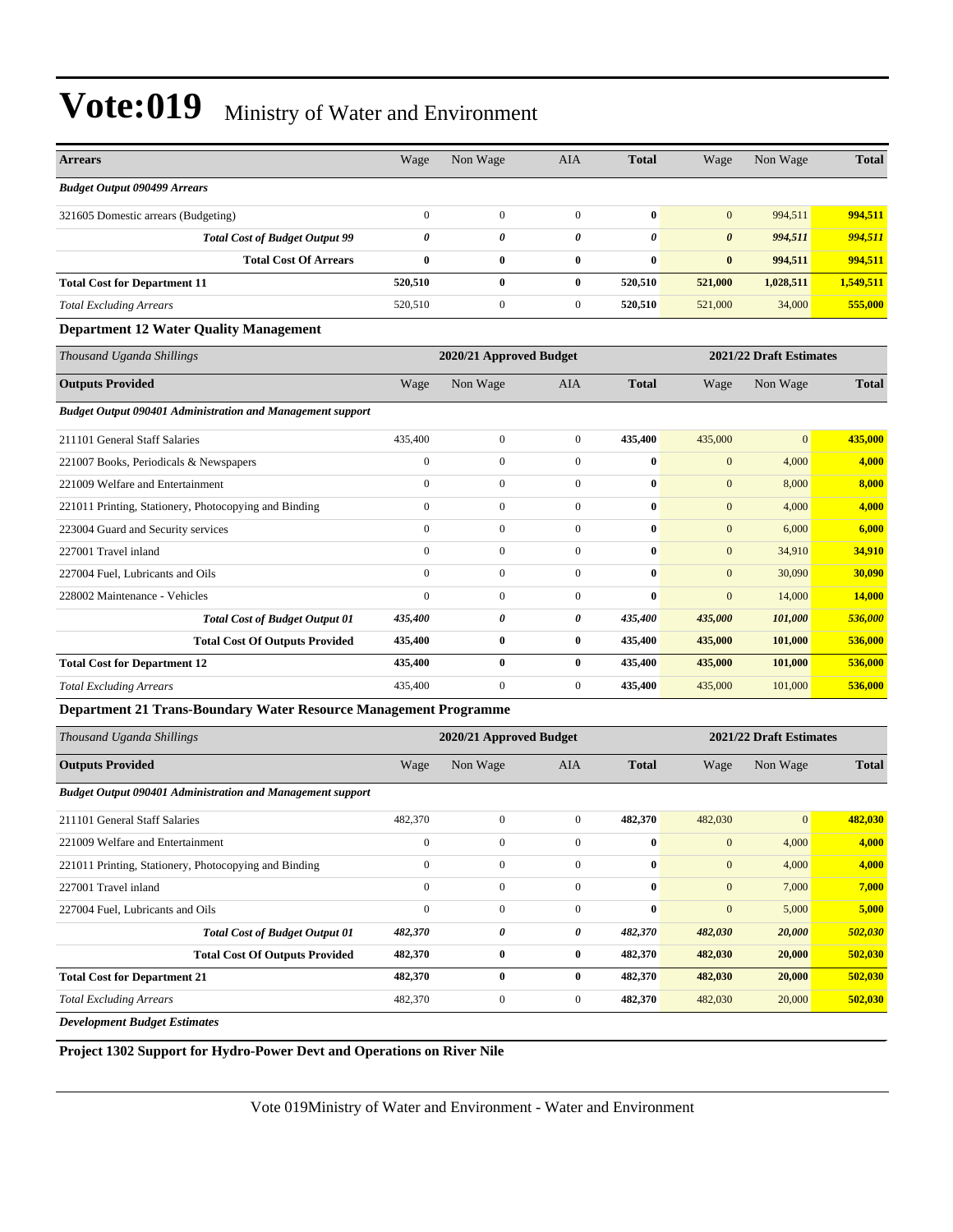| Thousand Uganda Shillings                                                          |                  | 2020/21 Approved Budget       |                  |              |                  | 2021/22 Draft Estimates       |              |  |
|------------------------------------------------------------------------------------|------------------|-------------------------------|------------------|--------------|------------------|-------------------------------|--------------|--|
| <b>Outputs Provided</b>                                                            |                  | <b>GoU Dev't External Fin</b> | <b>AIA</b>       | <b>Total</b> |                  | <b>GoU Dev't External Fin</b> | <b>Total</b> |  |
| <b>Budget Output 090401 Administration and Management support</b>                  |                  |                               |                  |              |                  |                               |              |  |
| 211102 Contract Staff Salaries                                                     | 50,000           | $\mathbf{0}$                  | $\boldsymbol{0}$ | 50,000       | 50,000           | $\mathbf{0}$                  | 50,000       |  |
| 211103 Allowances (Inc. Casuals, Temporary)                                        | 15,000           | $\mathbf{0}$                  | $\boldsymbol{0}$ | 15,000       | $\mathbf{0}$     | $\boldsymbol{0}$              | $\bf{0}$     |  |
| 212101 Social Security Contributions                                               | $\mathbf{0}$     | $\mathbf{0}$                  | $\boldsymbol{0}$ | $\bf{0}$     | 5,000            | $\mathbf{0}$                  | 5,000        |  |
| 212201 Social Security Contributions                                               | 5,000            | $\mathbf{0}$                  | $\boldsymbol{0}$ | 5,000        | $\overline{0}$   | $\mathbf{0}$                  | $\bf{0}$     |  |
| 221002 Workshops and Seminars                                                      | 15,000           | $\boldsymbol{0}$              | $\boldsymbol{0}$ | 15,000       | $\mathbf{0}$     | $\mathbf{0}$                  | $\bf{0}$     |  |
| 221003 Staff Training                                                              | 10,000           | $\mathbf{0}$                  | $\boldsymbol{0}$ | 10,000       | $\mathbf{0}$     | $\mathbf{0}$                  | $\bf{0}$     |  |
| 221007 Books, Periodicals & Newspapers                                             | 15,000           | $\mathbf{0}$                  | $\boldsymbol{0}$ | 15,000       | $\mathbf{0}$     | $\mathbf{0}$                  | $\bf{0}$     |  |
| 221008 Computer supplies and Information Technology (IT)                           | $\boldsymbol{0}$ | $\mathbf{0}$                  | $\boldsymbol{0}$ | $\bf{0}$     | 20,000           | $\mathbf{0}$                  | 20,000       |  |
| 221009 Welfare and Entertainment                                                   | 30,000           | $\boldsymbol{0}$              | $\boldsymbol{0}$ | 30,000       | 15,000           | $\mathbf{0}$                  | 15,000       |  |
| 221011 Printing, Stationery, Photocopying and Binding                              | 15,000           | $\boldsymbol{0}$              | $\boldsymbol{0}$ | 15,000       | 20,000           | $\boldsymbol{0}$              | 20,000       |  |
| 222003 Information and communications technology (ICT)                             | $\boldsymbol{0}$ | $\boldsymbol{0}$              | $\boldsymbol{0}$ | $\bf{0}$     | 13,000           | $\mathbf{0}$                  | 13,000       |  |
| 223004 Guard and Security services                                                 | 10,000           | $\mathbf{0}$                  | $\boldsymbol{0}$ | 10,000       | $\mathbf{0}$     | $\mathbf{0}$                  | $\bf{0}$     |  |
| 227001 Travel inland                                                               | 90,000           | $\mathbf{0}$                  | $\boldsymbol{0}$ | 90,000       | 80,250           | $\mathbf{0}$                  | 80,250       |  |
| 227004 Fuel, Lubricants and Oils                                                   | 80,000           | $\boldsymbol{0}$              | $\boldsymbol{0}$ | 80,000       | 57,000           | $\mathbf{0}$                  | 57,000       |  |
| 228002 Maintenance - Vehicles                                                      | 12,000           | $\boldsymbol{0}$              | $\mathbf{0}$     | 12,000       | $\mathbf{0}$     | $\boldsymbol{0}$              | $\bf{0}$     |  |
| <b>Total Cost Of Budget Output 090401</b>                                          | 347,000          | 0                             | 0                | 347,000      | 260,250          | $\boldsymbol{\theta}$         | 260,250      |  |
| Budget Output 090402 Uganda's interests in tranboundary water resources secured    |                  |                               |                  |              |                  |                               |              |  |
| 211102 Contract Staff Salaries                                                     | 24,000           | $\boldsymbol{0}$              | $\boldsymbol{0}$ | 24,000       | 180,000          | $\boldsymbol{0}$              | 180,000      |  |
| 211103 Allowances (Inc. Casuals, Temporary)                                        | 27,600           | $\boldsymbol{0}$              | $\boldsymbol{0}$ | 27,600       | 8,000            | $\mathbf{0}$                  | 8,000        |  |
| 212101 Social Security Contributions                                               | 2,400            | $\boldsymbol{0}$              | $\boldsymbol{0}$ | 2,400        | 4,000            | $\mathbf{0}$                  | 4,000        |  |
| 221008 Computer supplies and Information Technology (IT)                           | 10,000           | $\boldsymbol{0}$              | $\boldsymbol{0}$ | 10,000       | 20,000           | $\mathbf{0}$                  | 20,000       |  |
| 221011 Printing, Stationery, Photocopying and Binding                              | 24,000           | $\boldsymbol{0}$              | $\boldsymbol{0}$ | 24,000       | 24,000           | $\mathbf{0}$                  | 24,000       |  |
| 225002 Consultancy Services-Long-term                                              | 480,000          | $\boldsymbol{0}$              | $\boldsymbol{0}$ | 480,000      | $\mathbf{0}$     | $\boldsymbol{0}$              | $\bf{0}$     |  |
| 227001 Travel inland                                                               | 98,000           | $\mathbf{0}$                  | $\boldsymbol{0}$ | 98,000       | 160,000          | $\mathbf{0}$                  | 160,000      |  |
| 227004 Fuel, Lubricants and Oils                                                   | 160,000          | $\boldsymbol{0}$              | $\boldsymbol{0}$ | 160,000      | 80,000           | $\mathbf{0}$                  | 80,000       |  |
| 228002 Maintenance - Vehicles                                                      | 20,000           | $\boldsymbol{0}$              | $\boldsymbol{0}$ | 20,000       | 40,000           | $\mathbf{0}$                  | 40,000       |  |
| Total Cost Of Budget Output 090402                                                 | 846,000          | 0                             | 0                | 846,000      | 516,000          | $\boldsymbol{\theta}$         | 516,000      |  |
| Budget Output 090403 Water resources availability regularly monitored and assessed |                  |                               |                  |              |                  |                               |              |  |
| 211102 Contract Staff Salaries                                                     | 54,430           | $\boldsymbol{0}$              | $\overline{0}$   | 54,430       | $\mathbf{0}$     | $\boldsymbol{0}$              | $\bf{0}$     |  |
| 211103 Allowances (Inc. Casuals, Temporary)                                        | $\boldsymbol{0}$ | $\boldsymbol{0}$              | $\mathbf{0}$     | $\pmb{0}$    | 20,000           | $\boldsymbol{0}$              | 20,000       |  |
| 212101 Social Security Contributions                                               | 4,943            | $\boldsymbol{0}$              | $\boldsymbol{0}$ | 4,943        | $\mathbf{0}$     | $\mathbf{0}$                  | $\bf{0}$     |  |
| 221002 Workshops and Seminars                                                      | 10,000           | $\boldsymbol{0}$              | $\boldsymbol{0}$ | 10,000       | $\boldsymbol{0}$ | $\boldsymbol{0}$              | $\bf{0}$     |  |
| 221008 Computer supplies and Information Technology (IT)                           | 8,027            | $\boldsymbol{0}$              | $\boldsymbol{0}$ | 8,027        | $\mathbf{0}$     | $\mathbf{0}$                  | $\bf{0}$     |  |
| 221009 Welfare and Entertainment                                                   | $\overline{0}$   | $\boldsymbol{0}$              | $\overline{0}$   | 0            | 6,000            | $\boldsymbol{0}$              | 6,000        |  |
| 221011 Printing, Stationery, Photocopying and Binding                              | $\overline{0}$   | $\boldsymbol{0}$              | $\mathbf{0}$     | $\bf{0}$     | 10,000           | $\mathbf{0}$                  | 10,000       |  |
| 225002 Consultancy Services-Long-term                                              | 50,000           | $\boldsymbol{0}$              | $\mathbf{0}$     | 50,000       | $\mathbf{0}$     | $\boldsymbol{0}$              | $\bf{0}$     |  |
| 227001 Travel inland                                                               | 40,000           | $\boldsymbol{0}$              | $\boldsymbol{0}$ | 40,000       | 91,036           | $\boldsymbol{0}$              | 91,036       |  |
|                                                                                    |                  |                               |                  |              |                  |                               |              |  |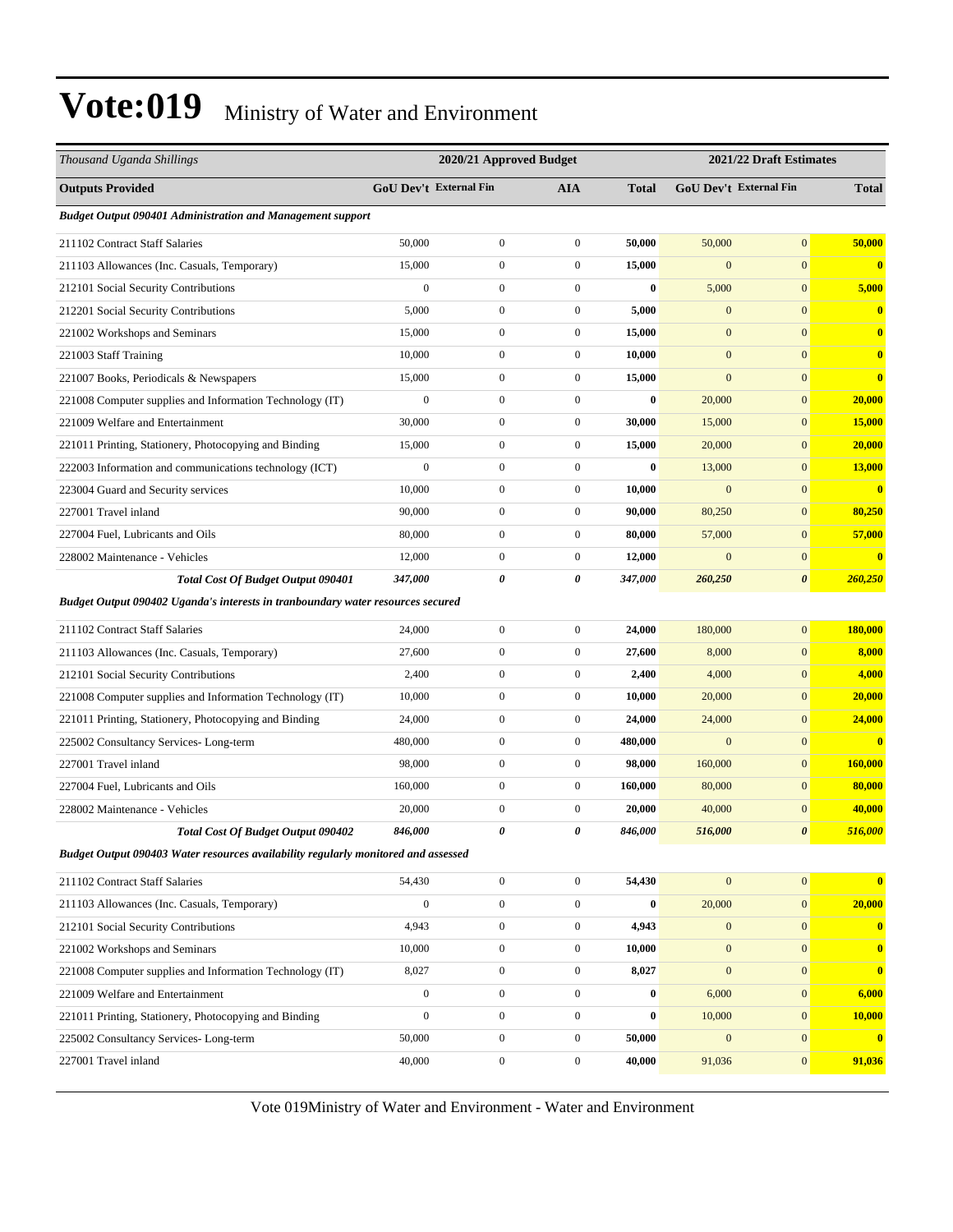| 227004 Fuel, Lubricants and Oils                                                     | 19,600                        | $\boldsymbol{0}$ | $\boldsymbol{0}$ | 19,600       | 74,000                  | $\mathbf{0}$                  | 74,000       |
|--------------------------------------------------------------------------------------|-------------------------------|------------------|------------------|--------------|-------------------------|-------------------------------|--------------|
| 228002 Maintenance - Vehicles                                                        | 12,000                        | $\boldsymbol{0}$ | $\boldsymbol{0}$ | 12,000       | 20,000                  | $\mathbf{0}$                  | 20,000       |
| 228003 Maintenance – Machinery, Equipment & Furniture                                | 11,000                        | $\boldsymbol{0}$ | $\boldsymbol{0}$ | 11,000       | $\mathbf{0}$            | $\boldsymbol{0}$              | $\bf{0}$     |
| <b>Total Cost Of Budget Output 090403</b>                                            | 210,000                       | 0                | 0                | 210,000      | 221,036                 | $\boldsymbol{\theta}$         | 221,036      |
| Budget Output 090405 Water resources rationally planned, allocated and regulated     |                               |                  |                  |              |                         |                               |              |
| 211102 Contract Staff Salaries                                                       | 64,000                        | $\boldsymbol{0}$ | $\boldsymbol{0}$ | 64,000       | 64,000                  | $\boldsymbol{0}$              | 64,000       |
| 212101 Social Security Contributions                                                 | 6,400                         | $\boldsymbol{0}$ | $\boldsymbol{0}$ | 6,400        | 6,400                   | $\mathbf{0}$                  | 6,400        |
| 221003 Staff Training                                                                | 10,000                        | $\boldsymbol{0}$ | $\boldsymbol{0}$ | 10,000       | $\mathbf{0}$            | $\mathbf{0}$                  | $\mathbf{0}$ |
| 221007 Books, Periodicals & Newspapers                                               | 4,000                         | $\boldsymbol{0}$ | $\boldsymbol{0}$ | 4,000        | $\mathbf{0}$            | $\mathbf{0}$                  | $\bf{0}$     |
| 221009 Welfare and Entertainment                                                     | 10,000                        | $\boldsymbol{0}$ | $\boldsymbol{0}$ | 10,000       | 7,000                   | $\boldsymbol{0}$              | 7,000        |
| 221011 Printing, Stationery, Photocopying and Binding                                | 8,000                         | $\boldsymbol{0}$ | $\boldsymbol{0}$ | 8,000        | 3,850                   | $\mathbf{0}$                  | 3,850        |
| 221012 Small Office Equipment                                                        | 5,600                         | $\boldsymbol{0}$ | $\boldsymbol{0}$ | 5,600        | $\mathbf{0}$            | $\mathbf{0}$                  | $\bf{0}$     |
| 227001 Travel inland                                                                 | 60,000                        | $\boldsymbol{0}$ | $\boldsymbol{0}$ | 60,000       | 60,000                  | $\mathbf{0}$                  | 60,000       |
| 227004 Fuel, Lubricants and Oils                                                     | 55,000                        | $\boldsymbol{0}$ | $\boldsymbol{0}$ | 55,000       | 30,000                  | $\mathbf{0}$                  | 30,000       |
| 228002 Maintenance - Vehicles                                                        | 12,000                        | $\boldsymbol{0}$ | $\boldsymbol{0}$ | 12,000       | 5,000                   | $\boldsymbol{0}$              | 5,000        |
| <b>Total Cost Of Budget Output 090405</b>                                            | 235,000                       | 0                | 0                | 235,000      | 176,250                 | $\boldsymbol{\theta}$         | 176,250      |
| <b>Total Cost for Outputs Provided</b>                                               | 1,638,000                     | $\boldsymbol{0}$ | $\boldsymbol{0}$ | 1,638,000    | 1,173,536               | $\mathbf{0}$                  | 1,173,536    |
| <b>Outputs Funded</b>                                                                | <b>GoU Dev't External Fin</b> |                  | AIA              | <b>Total</b> |                         | <b>GoU Dev't External Fin</b> | <b>Total</b> |
|                                                                                      |                               |                  |                  |              |                         |                               |              |
| <b>Budget Output 090451 Degraded watersheds restored and conserved</b>               |                               |                  |                  |              |                         |                               |              |
| 262101 Contributions to International Organisations (Current)                        | 530,000                       | $\boldsymbol{0}$ | $\boldsymbol{0}$ | 530,000      | 543,500                 | $\boldsymbol{0}$              | 543,500      |
| o/w Annual Subscription to international Organizations (NBI,<br>AMCOW) effected/paid | 530,000                       | 0                | $\theta$         | 530,000      | $\boldsymbol{\theta}$   | $\boldsymbol{\theta}$         | $\bf{0}$     |
| o/w Contributions to International Organisations (Current)                           | $\theta$                      | 0                | $\theta$         | $\bf{0}$     | 543,500                 | $\boldsymbol{\theta}$         | 543,500      |
| 262201 Contributions to International Organisations (Capital)                        | 600,000                       | $\boldsymbol{0}$ | $\boldsymbol{0}$ | 600,000      | 422,500                 | $\mathbf{0}$                  | 422,500      |
| o/w Annual subscription to international organizations.                              | 600,000                       | 0                | 0                | 600,000      | $\overline{\mathbf{0}}$ | $\boldsymbol{\theta}$         | $\bf{0}$     |
| o/w Contributions to International Organisations                                     | $\theta$                      | $\theta$         | $\theta$         | $\bf{0}$     | 422,500                 | $\boldsymbol{\theta}$         | 422,500      |
| Total Cost Of Budget Output 090451                                                   | 1,130,000                     | 0                | 0                | 1,130,000    | 966,000                 | $\boldsymbol{\theta}$         | 966,000      |
| <b>Total Cost for Outputs Funded</b>                                                 | 1,130,000                     | $\boldsymbol{0}$ | $\boldsymbol{0}$ | 1,130,000    | 966,000                 | $\mathbf{0}$                  | 966,000      |
| <b>Capital Purchases</b>                                                             | GoU Dev't External Fin        |                  | <b>AIA</b>       | <b>Total</b> |                         | GoU Dev't External Fin        | <b>Total</b> |
| <b>Budget Output 090472 Government Buildings and Administrative Infrastructure</b>   |                               |                  |                  |              |                         |                               |              |
| 312104 Other Structures                                                              | 1,473,280                     | $\mathbf{0}$     | $\boldsymbol{0}$ | 1,473,280    | 994,464                 | $\mathbf{0}$                  | 994,464      |
| <b>Total Cost Of Budget Output 090472</b>                                            | 1,473,280                     | 0                | 0                | 1,473,280    | 994,464                 | $\boldsymbol{\theta}$         | 994,464      |
| Budget Output 090477 Purchase of Specialised Machinery & Equipment                   |                               |                  |                  |              |                         |                               |              |
| 312202 Machinery and Equipment                                                       | 20,000                        | $\boldsymbol{0}$ | $\boldsymbol{0}$ | 20,000       | $\boldsymbol{0}$        | $\boldsymbol{0}$              | $\mathbf{0}$ |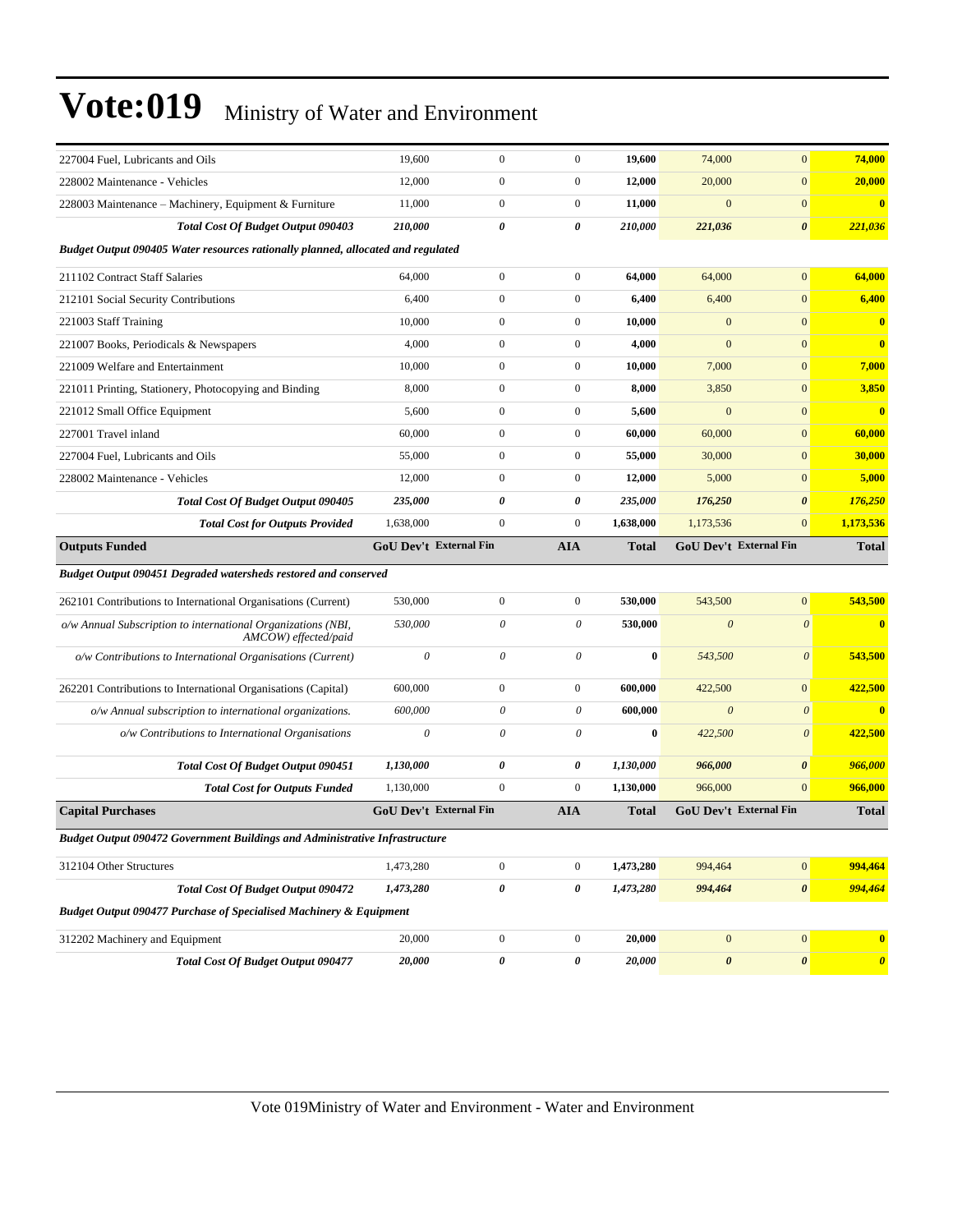#### *Budget Output 090478 Purchase of Office and Residential Furniture and Fittings*

| 312203 Furniture & Fixtures         |                                         | 20,000    |   | 20,000    |           | $\mathbf{0}$          | $\mathbf{0}$          |
|-------------------------------------|-----------------------------------------|-----------|---|-----------|-----------|-----------------------|-----------------------|
|                                     | Total Cost Of Budget Output 090478      | 20,000    | 0 | 20,000    | 0         | $\boldsymbol{\theta}$ | $\boldsymbol{\theta}$ |
|                                     | <b>Total Cost for Capital Purchases</b> | 1,513,280 |   | 1.513.280 | 994,464   | $\overline{0}$        | 994,464               |
| <b>Total Cost for Project: 1302</b> |                                         | 4.281.280 |   | 4,281,280 | 3.134,000 | $\overline{0}$        | 3,134,000             |
| <b>Total Excluding Arrears</b>      |                                         | 4,281,280 |   | 4,281,280 | 3,134,000 | $\overline{0}$        | 3,134,000             |

**Project 1424 Multi-Lateral Lakes Edward & Albert Integrated Fisheries and Water Resources Management (LEAFII)**

| Thousand Uganda Shillings                                                       |                  | 2020/21 Approved Budget       |                  | 2021/22 Draft Estimates |                |                               |                         |
|---------------------------------------------------------------------------------|------------------|-------------------------------|------------------|-------------------------|----------------|-------------------------------|-------------------------|
| <b>Outputs Provided</b>                                                         |                  | <b>GoU Dev't External Fin</b> | <b>AIA</b>       | Total                   |                | <b>GoU Dev't External Fin</b> | <b>Total</b>            |
| Budget Output 090401 Administration and Management support                      |                  |                               |                  |                         |                |                               |                         |
| 211102 Contract Staff Salaries                                                  | 168,068          | $\boldsymbol{0}$              | $\boldsymbol{0}$ | 168,068                 | 260,361        | $\mathbf{0}$                  | 260,361                 |
| 211103 Allowances (Inc. Casuals, Temporary)                                     | 80,000           | 20,000                        | $\mathbf{0}$     | 100,000                 | 40,000         | 10,000                        | 50,000                  |
| 212201 Social Security Contributions                                            | 2,034            | $\boldsymbol{0}$              | $\boldsymbol{0}$ | 2,034                   | 27,880         | $\mathbf{0}$                  | 27,880                  |
| 221003 Staff Training                                                           | $\overline{0}$   | $\boldsymbol{0}$              | $\overline{0}$   | $\bf{0}$                | 10,000         | $\mathbf{0}$                  | 10,000                  |
| 221007 Books, Periodicals & Newspapers                                          | 1,824            | $\boldsymbol{0}$              | $\boldsymbol{0}$ | 1,824                   | 1,824          | $\mathbf{0}$                  | 1,824                   |
| 221008 Computer supplies and Information Technology (IT)                        | 20,000           | $\boldsymbol{0}$              | $\mathbf{0}$     | 20,000                  | $\overline{0}$ | $\mathbf{0}$                  | $\bf{0}$                |
| 221009 Welfare and Entertainment                                                | 4,000            | $\boldsymbol{0}$              | $\boldsymbol{0}$ | 4,000                   | 4,000          | $\mathbf{0}$                  | 4,000                   |
| 221011 Printing, Stationery, Photocopying and Binding                           | $\boldsymbol{0}$ | 22,320                        | $\boldsymbol{0}$ | 22,320                  | $\mathbf{0}$   | 11,160                        | 11,160                  |
| 221012 Small Office Equipment                                                   | $\overline{0}$   | 18,600                        | $\boldsymbol{0}$ | 18,600                  | $\mathbf{0}$   | $\mathbf{0}$                  | $\mathbf{0}$            |
| 221014 Bank Charges and other Bank related costs                                | 1,400            | 1,400                         | $\boldsymbol{0}$ | 2,800                   | 1,400          | 700                           | 2,100                   |
| 222001 Telecommunications                                                       | $\overline{0}$   | 6,510                         | $\boldsymbol{0}$ | 6,510                   | $\mathbf{0}$   | 1,800                         | 1,800                   |
| 223004 Guard and Security services                                              | 5,680            | $\boldsymbol{0}$              | $\mathbf{0}$     | 5,680                   | 14,400         | $\mathbf{0}$                  | 14,400                  |
| 223005 Electricity                                                              | 2,800            | $\boldsymbol{0}$              | $\boldsymbol{0}$ | 2,800                   | 2,000          | $\mathbf{0}$                  | 2,000                   |
| 223006 Water                                                                    | 2,200            | $\boldsymbol{0}$              | $\mathbf{0}$     | 2,200                   | 2,200          | $\mathbf{0}$                  | 2,200                   |
| 224004 Cleaning and Sanitation                                                  | 4,394            | $\boldsymbol{0}$              | $\boldsymbol{0}$ | 4,394                   | 4,000          | $\mathbf{0}$                  | 4,000                   |
| 225002 Consultancy Services-Long-term                                           | $\boldsymbol{0}$ | 160,704                       | $\mathbf{0}$     | 160,704                 | $\mathbf{0}$   | 86,852                        | 86,852                  |
| 227001 Travel inland                                                            | $\overline{0}$   | 100,000                       | $\mathbf{0}$     | 100,000                 | $\mathbf{0}$   | 50,000                        | 50,000                  |
| 227002 Travel abroad                                                            | $\overline{0}$   | 45,080                        | $\mathbf{0}$     | 45,080                  | $\overline{0}$ | 22,540                        | 22,540                  |
| 227004 Fuel, Lubricants and Oils                                                | 60,000           | 60,000                        | $\mathbf{0}$     | 120,000                 | 60,000         | 20,000                        | 80,000                  |
| 228002 Maintenance - Vehicles                                                   | 13,000           | 13,000                        | $\mathbf{0}$     | 26,000                  | 12,935         | $\mathbf{0}$                  | 12,935                  |
| 228003 Maintenance - Machinery, Equipment & Furniture                           | $\overline{0}$   | 9,000                         | $\mathbf{0}$     | 9,000                   | $\overline{0}$ | $\Omega$                      | $\overline{\mathbf{0}}$ |
| <b>Total Cost Of Budget Output 090401</b>                                       | 365,400          | 456,614                       | 0                | 822,014                 | 441,000        | 203,052                       | 644,052                 |
| Budget Output 090402 Uganda's interests in tranboundary water resources secured |                  |                               |                  |                         |                |                               |                         |
| 211103 Allowances (Inc. Casuals, Temporary)                                     | 40,000           | 40,000                        | $\overline{0}$   | 80,000                  | $\mathbf{0}$   | $\mathbf{0}$                  | $\overline{\mathbf{0}}$ |
| 221003 Staff Training                                                           | $\overline{0}$   | 23,984                        | $\mathbf{0}$     | 23,984                  | $\overline{0}$ | $\mathbf{0}$                  | $\bf{0}$                |
| 225001 Consultancy Services- Short term                                         | $\mathbf{0}$     | 217,012                       | $\mathbf{0}$     | 217.012                 | 300,000        | 200,000                       | 500,000                 |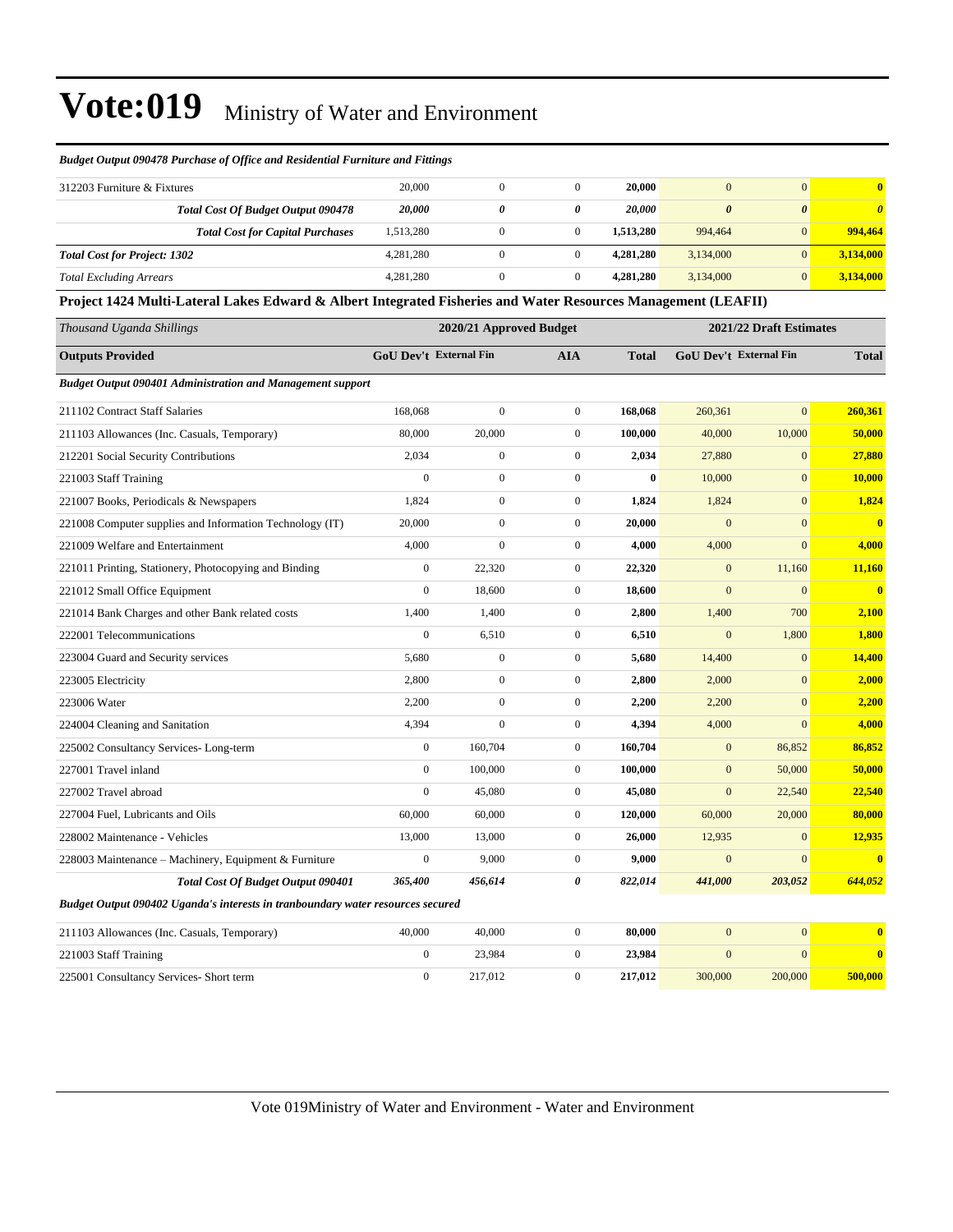| $\boldsymbol{0}$<br>$\boldsymbol{0}$<br>$\boldsymbol{0}$<br>$\bf{0}$<br>40,000<br>20,000<br>60,000<br>227001 Travel inland<br>Total Cost Of Budget Output 090402<br>340,000<br>480,996<br>0<br>820,996<br>340,000<br>220,000<br>560,000<br><b>Budget Output 090406 Catchment-based IWRM established</b><br>$\overline{0}$<br>60,000<br>$\boldsymbol{0}$<br>60,000<br>$\mathbf{0}$<br>30,000<br>30,000<br>221002 Workshops and Seminars<br>$\boldsymbol{0}$<br>$\boldsymbol{0}$<br>221003 Staff Training<br>3,719<br>3,719<br>$\boldsymbol{0}$<br>$\mathbf{0}$<br>$\overline{\mathbf{0}}$<br>$\overline{0}$<br>$\overline{0}$<br>625,600<br>$\boldsymbol{0}$<br>625,600<br>760,000<br>224006 Agricultural Supplies<br>760,000<br>$\boldsymbol{0}$<br>327,800<br>$\boldsymbol{0}$<br>327,800<br>$\mathbf{0}$<br>80,000<br>80,000<br>225001 Consultancy Services- Short term<br>225002 Consultancy Services-Long-term<br>860,000<br>430,000<br>$\boldsymbol{0}$<br>1,290,000<br>1,100,000<br>$\overline{0}$<br>1,100,000<br>$\overline{0}$<br>$\boldsymbol{0}$<br>74,400<br>$\boldsymbol{0}$<br>34,388<br>74,400<br>34,388<br>227001 Travel inland<br>Total Cost Of Budget Output 090406<br>895,919<br>0<br>2,381,519<br>1,860,000<br>144,388<br>2,004,388<br>1,485,600<br>1,833,529<br>$\boldsymbol{0}$<br>4,024,529<br>3,208,440<br><b>Total Cost for Outputs Provided</b><br>2,191,000<br>2,641,000<br>567,440<br><b>GoU Dev't External Fin</b><br>GoU Dev't External Fin<br><b>Capital Purchases</b><br><b>AIA</b><br><b>Total</b><br><b>Total</b><br><b>Budget Output 090472 Government Buildings and Administrative Infrastructure</b><br>$\overline{0}$<br>$\mathbf{0}$<br>$\overline{0}$<br>$\boldsymbol{0}$<br>$\bf{0}$<br>700,000<br>700,000<br>281502 Feasibility Studies for Capital Works<br>312104 Other Structures<br>1,910,000<br>4,422,009<br>$\boldsymbol{0}$<br>6,332,009<br>660,000<br>1,730,000<br>2,390,000<br>0<br>3,090,000<br>1,910,000<br>4,422,009<br>6,332,009<br>1,360,000<br>1,730,000<br><b>Total Cost Of Budget Output 090472</b><br><b>Budget Output 090477 Purchase of Specialised Machinery &amp; Equipment</b><br>2,302,560<br>$\boldsymbol{0}$<br>2,134,350<br>$\boldsymbol{0}$<br>2,134,350<br>400,000<br>1,902,560<br>312202 Machinery and Equipment<br>500,000<br>$\mathbf{0}$<br>$\boldsymbol{0}$<br>500,000<br>$\boldsymbol{0}$<br>$\mathbf{0}$<br>$\bf{0}$<br>312214 Laboratory Equipments<br>$\boldsymbol{0}$<br>110,112<br>$\boldsymbol{0}$<br>110,112<br>$\boldsymbol{0}$<br>$\mathbf{0}$<br>$\overline{\mathbf{0}}$<br>314201 Materials and supplies<br><b>Total Cost Of Budget Output 090477</b><br>2,244,462<br>0<br>2,744,462<br>1,902,560<br>2,302,560<br>500,000<br>400,000<br>$\boldsymbol{0}$<br>9,076,471<br>5,392,560<br>2,410,000<br>6,666,471<br>1,760,000<br>3,632,560<br><b>Total Cost for Capital Purchases</b><br>8,601,000<br><b>Total Cost for Project: 1424</b><br>4,601,000<br>8,500,000<br>$\boldsymbol{0}$<br>13,101,000<br>4,401,000<br>4,200,000<br>8,601,000<br>4,601,000<br>8,500,000<br>$\boldsymbol{0}$<br>13,101,000<br>4,401,000<br><b>Total Excluding Arrears</b><br>4,200,000<br>Project 1487 Enhancing Resilience of Communities to Climate Change<br>Thousand Uganda Shillings<br>2020/21 Approved Budget<br>2021/22 Draft Estimates<br>GoU Dev't External Fin<br>GoU Dev't External Fin<br><b>Outputs Provided</b><br><b>AIA</b><br><b>Total</b><br><b>Total</b><br><b>Budget Output 090401 Administration and Management support</b><br>$\boldsymbol{0}$<br>$\mathbf{0}$<br>381,566<br>211102 Contract Staff Salaries<br>381,566<br>$\boldsymbol{0}$<br>381,566<br>381,566<br>211103 Allowances (Inc. Casuals, Temporary)<br>5,000<br>60,000<br>$\boldsymbol{0}$<br>65,000<br>$\boldsymbol{0}$<br>$\boldsymbol{0}$<br>$\bf{0}$<br>$\boldsymbol{0}$<br>$\boldsymbol{0}$<br>38,156<br>$\boldsymbol{0}$<br>38,157<br>38,156<br>38,157<br>212101 Social Security Contributions<br>221001 Advertising and Public Relations<br>10,000<br>40,000<br>$\boldsymbol{0}$<br>50,000<br>$\boldsymbol{0}$<br>$\boldsymbol{0}$<br>$\overline{\mathbf{0}}$<br>$\mathbf{0}$<br>10,000<br>40,000<br>$\boldsymbol{0}$<br>50,000<br>$\boldsymbol{0}$<br>$\bf{0}$<br>221007 Books, Periodicals & Newspapers<br>10,000<br>221009 Welfare and Entertainment<br>25,000<br>30,000<br>$\boldsymbol{0}$<br>55,000<br>10,000<br>$\boldsymbol{0}$<br>221011 Printing, Stationery, Photocopying and Binding<br>25,000<br>50,000<br>$\boldsymbol{0}$<br>75,000<br>10,000<br>$\boldsymbol{0}$<br>10,000<br>10,000<br>50,000<br>$\boldsymbol{0}$<br>60,000<br>$\boldsymbol{0}$<br>4,377<br>4,377<br>221012 Small Office Equipment<br>$\boldsymbol{0}$<br>30,000<br>222001 Telecommunications<br>30,000<br>$\boldsymbol{0}$<br>$\boldsymbol{0}$<br>$\boldsymbol{0}$<br>$\overline{\mathbf{0}}$<br>$\boldsymbol{0}$<br>$\boldsymbol{0}$<br>$\mathbf{0}$<br>$\boldsymbol{0}$<br>223005 Electricity<br>6,000<br>6,000<br>$\bf{0}$ | 225002 Consultancy Services-Long-term | 300,000 | 200,000 | $\boldsymbol{0}$ | 500,000 | $\mathbf{0}$ | $\mathbf{0}$ | $\bf{0}$ |
|-----------------------------------------------------------------------------------------------------------------------------------------------------------------------------------------------------------------------------------------------------------------------------------------------------------------------------------------------------------------------------------------------------------------------------------------------------------------------------------------------------------------------------------------------------------------------------------------------------------------------------------------------------------------------------------------------------------------------------------------------------------------------------------------------------------------------------------------------------------------------------------------------------------------------------------------------------------------------------------------------------------------------------------------------------------------------------------------------------------------------------------------------------------------------------------------------------------------------------------------------------------------------------------------------------------------------------------------------------------------------------------------------------------------------------------------------------------------------------------------------------------------------------------------------------------------------------------------------------------------------------------------------------------------------------------------------------------------------------------------------------------------------------------------------------------------------------------------------------------------------------------------------------------------------------------------------------------------------------------------------------------------------------------------------------------------------------------------------------------------------------------------------------------------------------------------------------------------------------------------------------------------------------------------------------------------------------------------------------------------------------------------------------------------------------------------------------------------------------------------------------------------------------------------------------------------------------------------------------------------------------------------------------------------------------------------------------------------------------------------------------------------------------------------------------------------------------------------------------------------------------------------------------------------------------------------------------------------------------------------------------------------------------------------------------------------------------------------------------------------------------------------------------------------------------------------------------------------------------------------------------------------------------------------------------------------------------------------------------------------------------------------------------------------------------------------------------------------------------------------------------------------------------------------------------------------------------------------------------------------------------------------------------------------------------------------------------------------------------------------------------------------------------------------------------------------------------------------------------------------------------------------------------------------------------------------------------------------------------------------------------------------------------------------------------------------------------------------------------------------------------------------------------------------------------------------------------------------------------------------------------------------------------------------------------------------------------------------------------------------------------------------------------------------------------------------------------------------------------------------------------------------------------------------------------------------------------------------------------------------------------------------------------------------------------------------------------------------------------------------------------------------------------------------------------------------------------------------------------------------------------------------------------------------------------------------------------------------------------|---------------------------------------|---------|---------|------------------|---------|--------------|--------------|----------|
|                                                                                                                                                                                                                                                                                                                                                                                                                                                                                                                                                                                                                                                                                                                                                                                                                                                                                                                                                                                                                                                                                                                                                                                                                                                                                                                                                                                                                                                                                                                                                                                                                                                                                                                                                                                                                                                                                                                                                                                                                                                                                                                                                                                                                                                                                                                                                                                                                                                                                                                                                                                                                                                                                                                                                                                                                                                                                                                                                                                                                                                                                                                                                                                                                                                                                                                                                                                                                                                                                                                                                                                                                                                                                                                                                                                                                                                                                                                                                                                                                                                                                                                                                                                                                                                                                                                                                                                                                                                                                                                                                                                                                                                                                                                                                                                                                                                                                                                                                                             |                                       |         |         |                  |         |              |              |          |
|                                                                                                                                                                                                                                                                                                                                                                                                                                                                                                                                                                                                                                                                                                                                                                                                                                                                                                                                                                                                                                                                                                                                                                                                                                                                                                                                                                                                                                                                                                                                                                                                                                                                                                                                                                                                                                                                                                                                                                                                                                                                                                                                                                                                                                                                                                                                                                                                                                                                                                                                                                                                                                                                                                                                                                                                                                                                                                                                                                                                                                                                                                                                                                                                                                                                                                                                                                                                                                                                                                                                                                                                                                                                                                                                                                                                                                                                                                                                                                                                                                                                                                                                                                                                                                                                                                                                                                                                                                                                                                                                                                                                                                                                                                                                                                                                                                                                                                                                                                             |                                       |         |         |                  |         |              |              |          |
|                                                                                                                                                                                                                                                                                                                                                                                                                                                                                                                                                                                                                                                                                                                                                                                                                                                                                                                                                                                                                                                                                                                                                                                                                                                                                                                                                                                                                                                                                                                                                                                                                                                                                                                                                                                                                                                                                                                                                                                                                                                                                                                                                                                                                                                                                                                                                                                                                                                                                                                                                                                                                                                                                                                                                                                                                                                                                                                                                                                                                                                                                                                                                                                                                                                                                                                                                                                                                                                                                                                                                                                                                                                                                                                                                                                                                                                                                                                                                                                                                                                                                                                                                                                                                                                                                                                                                                                                                                                                                                                                                                                                                                                                                                                                                                                                                                                                                                                                                                             |                                       |         |         |                  |         |              |              |          |
|                                                                                                                                                                                                                                                                                                                                                                                                                                                                                                                                                                                                                                                                                                                                                                                                                                                                                                                                                                                                                                                                                                                                                                                                                                                                                                                                                                                                                                                                                                                                                                                                                                                                                                                                                                                                                                                                                                                                                                                                                                                                                                                                                                                                                                                                                                                                                                                                                                                                                                                                                                                                                                                                                                                                                                                                                                                                                                                                                                                                                                                                                                                                                                                                                                                                                                                                                                                                                                                                                                                                                                                                                                                                                                                                                                                                                                                                                                                                                                                                                                                                                                                                                                                                                                                                                                                                                                                                                                                                                                                                                                                                                                                                                                                                                                                                                                                                                                                                                                             |                                       |         |         |                  |         |              |              |          |
|                                                                                                                                                                                                                                                                                                                                                                                                                                                                                                                                                                                                                                                                                                                                                                                                                                                                                                                                                                                                                                                                                                                                                                                                                                                                                                                                                                                                                                                                                                                                                                                                                                                                                                                                                                                                                                                                                                                                                                                                                                                                                                                                                                                                                                                                                                                                                                                                                                                                                                                                                                                                                                                                                                                                                                                                                                                                                                                                                                                                                                                                                                                                                                                                                                                                                                                                                                                                                                                                                                                                                                                                                                                                                                                                                                                                                                                                                                                                                                                                                                                                                                                                                                                                                                                                                                                                                                                                                                                                                                                                                                                                                                                                                                                                                                                                                                                                                                                                                                             |                                       |         |         |                  |         |              |              |          |
|                                                                                                                                                                                                                                                                                                                                                                                                                                                                                                                                                                                                                                                                                                                                                                                                                                                                                                                                                                                                                                                                                                                                                                                                                                                                                                                                                                                                                                                                                                                                                                                                                                                                                                                                                                                                                                                                                                                                                                                                                                                                                                                                                                                                                                                                                                                                                                                                                                                                                                                                                                                                                                                                                                                                                                                                                                                                                                                                                                                                                                                                                                                                                                                                                                                                                                                                                                                                                                                                                                                                                                                                                                                                                                                                                                                                                                                                                                                                                                                                                                                                                                                                                                                                                                                                                                                                                                                                                                                                                                                                                                                                                                                                                                                                                                                                                                                                                                                                                                             |                                       |         |         |                  |         |              |              |          |
|                                                                                                                                                                                                                                                                                                                                                                                                                                                                                                                                                                                                                                                                                                                                                                                                                                                                                                                                                                                                                                                                                                                                                                                                                                                                                                                                                                                                                                                                                                                                                                                                                                                                                                                                                                                                                                                                                                                                                                                                                                                                                                                                                                                                                                                                                                                                                                                                                                                                                                                                                                                                                                                                                                                                                                                                                                                                                                                                                                                                                                                                                                                                                                                                                                                                                                                                                                                                                                                                                                                                                                                                                                                                                                                                                                                                                                                                                                                                                                                                                                                                                                                                                                                                                                                                                                                                                                                                                                                                                                                                                                                                                                                                                                                                                                                                                                                                                                                                                                             |                                       |         |         |                  |         |              |              |          |
|                                                                                                                                                                                                                                                                                                                                                                                                                                                                                                                                                                                                                                                                                                                                                                                                                                                                                                                                                                                                                                                                                                                                                                                                                                                                                                                                                                                                                                                                                                                                                                                                                                                                                                                                                                                                                                                                                                                                                                                                                                                                                                                                                                                                                                                                                                                                                                                                                                                                                                                                                                                                                                                                                                                                                                                                                                                                                                                                                                                                                                                                                                                                                                                                                                                                                                                                                                                                                                                                                                                                                                                                                                                                                                                                                                                                                                                                                                                                                                                                                                                                                                                                                                                                                                                                                                                                                                                                                                                                                                                                                                                                                                                                                                                                                                                                                                                                                                                                                                             |                                       |         |         |                  |         |              |              |          |
|                                                                                                                                                                                                                                                                                                                                                                                                                                                                                                                                                                                                                                                                                                                                                                                                                                                                                                                                                                                                                                                                                                                                                                                                                                                                                                                                                                                                                                                                                                                                                                                                                                                                                                                                                                                                                                                                                                                                                                                                                                                                                                                                                                                                                                                                                                                                                                                                                                                                                                                                                                                                                                                                                                                                                                                                                                                                                                                                                                                                                                                                                                                                                                                                                                                                                                                                                                                                                                                                                                                                                                                                                                                                                                                                                                                                                                                                                                                                                                                                                                                                                                                                                                                                                                                                                                                                                                                                                                                                                                                                                                                                                                                                                                                                                                                                                                                                                                                                                                             |                                       |         |         |                  |         |              |              |          |
|                                                                                                                                                                                                                                                                                                                                                                                                                                                                                                                                                                                                                                                                                                                                                                                                                                                                                                                                                                                                                                                                                                                                                                                                                                                                                                                                                                                                                                                                                                                                                                                                                                                                                                                                                                                                                                                                                                                                                                                                                                                                                                                                                                                                                                                                                                                                                                                                                                                                                                                                                                                                                                                                                                                                                                                                                                                                                                                                                                                                                                                                                                                                                                                                                                                                                                                                                                                                                                                                                                                                                                                                                                                                                                                                                                                                                                                                                                                                                                                                                                                                                                                                                                                                                                                                                                                                                                                                                                                                                                                                                                                                                                                                                                                                                                                                                                                                                                                                                                             |                                       |         |         |                  |         |              |              |          |
|                                                                                                                                                                                                                                                                                                                                                                                                                                                                                                                                                                                                                                                                                                                                                                                                                                                                                                                                                                                                                                                                                                                                                                                                                                                                                                                                                                                                                                                                                                                                                                                                                                                                                                                                                                                                                                                                                                                                                                                                                                                                                                                                                                                                                                                                                                                                                                                                                                                                                                                                                                                                                                                                                                                                                                                                                                                                                                                                                                                                                                                                                                                                                                                                                                                                                                                                                                                                                                                                                                                                                                                                                                                                                                                                                                                                                                                                                                                                                                                                                                                                                                                                                                                                                                                                                                                                                                                                                                                                                                                                                                                                                                                                                                                                                                                                                                                                                                                                                                             |                                       |         |         |                  |         |              |              |          |
|                                                                                                                                                                                                                                                                                                                                                                                                                                                                                                                                                                                                                                                                                                                                                                                                                                                                                                                                                                                                                                                                                                                                                                                                                                                                                                                                                                                                                                                                                                                                                                                                                                                                                                                                                                                                                                                                                                                                                                                                                                                                                                                                                                                                                                                                                                                                                                                                                                                                                                                                                                                                                                                                                                                                                                                                                                                                                                                                                                                                                                                                                                                                                                                                                                                                                                                                                                                                                                                                                                                                                                                                                                                                                                                                                                                                                                                                                                                                                                                                                                                                                                                                                                                                                                                                                                                                                                                                                                                                                                                                                                                                                                                                                                                                                                                                                                                                                                                                                                             |                                       |         |         |                  |         |              |              |          |
|                                                                                                                                                                                                                                                                                                                                                                                                                                                                                                                                                                                                                                                                                                                                                                                                                                                                                                                                                                                                                                                                                                                                                                                                                                                                                                                                                                                                                                                                                                                                                                                                                                                                                                                                                                                                                                                                                                                                                                                                                                                                                                                                                                                                                                                                                                                                                                                                                                                                                                                                                                                                                                                                                                                                                                                                                                                                                                                                                                                                                                                                                                                                                                                                                                                                                                                                                                                                                                                                                                                                                                                                                                                                                                                                                                                                                                                                                                                                                                                                                                                                                                                                                                                                                                                                                                                                                                                                                                                                                                                                                                                                                                                                                                                                                                                                                                                                                                                                                                             |                                       |         |         |                  |         |              |              |          |
|                                                                                                                                                                                                                                                                                                                                                                                                                                                                                                                                                                                                                                                                                                                                                                                                                                                                                                                                                                                                                                                                                                                                                                                                                                                                                                                                                                                                                                                                                                                                                                                                                                                                                                                                                                                                                                                                                                                                                                                                                                                                                                                                                                                                                                                                                                                                                                                                                                                                                                                                                                                                                                                                                                                                                                                                                                                                                                                                                                                                                                                                                                                                                                                                                                                                                                                                                                                                                                                                                                                                                                                                                                                                                                                                                                                                                                                                                                                                                                                                                                                                                                                                                                                                                                                                                                                                                                                                                                                                                                                                                                                                                                                                                                                                                                                                                                                                                                                                                                             |                                       |         |         |                  |         |              |              |          |
|                                                                                                                                                                                                                                                                                                                                                                                                                                                                                                                                                                                                                                                                                                                                                                                                                                                                                                                                                                                                                                                                                                                                                                                                                                                                                                                                                                                                                                                                                                                                                                                                                                                                                                                                                                                                                                                                                                                                                                                                                                                                                                                                                                                                                                                                                                                                                                                                                                                                                                                                                                                                                                                                                                                                                                                                                                                                                                                                                                                                                                                                                                                                                                                                                                                                                                                                                                                                                                                                                                                                                                                                                                                                                                                                                                                                                                                                                                                                                                                                                                                                                                                                                                                                                                                                                                                                                                                                                                                                                                                                                                                                                                                                                                                                                                                                                                                                                                                                                                             |                                       |         |         |                  |         |              |              |          |
|                                                                                                                                                                                                                                                                                                                                                                                                                                                                                                                                                                                                                                                                                                                                                                                                                                                                                                                                                                                                                                                                                                                                                                                                                                                                                                                                                                                                                                                                                                                                                                                                                                                                                                                                                                                                                                                                                                                                                                                                                                                                                                                                                                                                                                                                                                                                                                                                                                                                                                                                                                                                                                                                                                                                                                                                                                                                                                                                                                                                                                                                                                                                                                                                                                                                                                                                                                                                                                                                                                                                                                                                                                                                                                                                                                                                                                                                                                                                                                                                                                                                                                                                                                                                                                                                                                                                                                                                                                                                                                                                                                                                                                                                                                                                                                                                                                                                                                                                                                             |                                       |         |         |                  |         |              |              |          |
|                                                                                                                                                                                                                                                                                                                                                                                                                                                                                                                                                                                                                                                                                                                                                                                                                                                                                                                                                                                                                                                                                                                                                                                                                                                                                                                                                                                                                                                                                                                                                                                                                                                                                                                                                                                                                                                                                                                                                                                                                                                                                                                                                                                                                                                                                                                                                                                                                                                                                                                                                                                                                                                                                                                                                                                                                                                                                                                                                                                                                                                                                                                                                                                                                                                                                                                                                                                                                                                                                                                                                                                                                                                                                                                                                                                                                                                                                                                                                                                                                                                                                                                                                                                                                                                                                                                                                                                                                                                                                                                                                                                                                                                                                                                                                                                                                                                                                                                                                                             |                                       |         |         |                  |         |              |              |          |
|                                                                                                                                                                                                                                                                                                                                                                                                                                                                                                                                                                                                                                                                                                                                                                                                                                                                                                                                                                                                                                                                                                                                                                                                                                                                                                                                                                                                                                                                                                                                                                                                                                                                                                                                                                                                                                                                                                                                                                                                                                                                                                                                                                                                                                                                                                                                                                                                                                                                                                                                                                                                                                                                                                                                                                                                                                                                                                                                                                                                                                                                                                                                                                                                                                                                                                                                                                                                                                                                                                                                                                                                                                                                                                                                                                                                                                                                                                                                                                                                                                                                                                                                                                                                                                                                                                                                                                                                                                                                                                                                                                                                                                                                                                                                                                                                                                                                                                                                                                             |                                       |         |         |                  |         |              |              |          |
|                                                                                                                                                                                                                                                                                                                                                                                                                                                                                                                                                                                                                                                                                                                                                                                                                                                                                                                                                                                                                                                                                                                                                                                                                                                                                                                                                                                                                                                                                                                                                                                                                                                                                                                                                                                                                                                                                                                                                                                                                                                                                                                                                                                                                                                                                                                                                                                                                                                                                                                                                                                                                                                                                                                                                                                                                                                                                                                                                                                                                                                                                                                                                                                                                                                                                                                                                                                                                                                                                                                                                                                                                                                                                                                                                                                                                                                                                                                                                                                                                                                                                                                                                                                                                                                                                                                                                                                                                                                                                                                                                                                                                                                                                                                                                                                                                                                                                                                                                                             |                                       |         |         |                  |         |              |              |          |
|                                                                                                                                                                                                                                                                                                                                                                                                                                                                                                                                                                                                                                                                                                                                                                                                                                                                                                                                                                                                                                                                                                                                                                                                                                                                                                                                                                                                                                                                                                                                                                                                                                                                                                                                                                                                                                                                                                                                                                                                                                                                                                                                                                                                                                                                                                                                                                                                                                                                                                                                                                                                                                                                                                                                                                                                                                                                                                                                                                                                                                                                                                                                                                                                                                                                                                                                                                                                                                                                                                                                                                                                                                                                                                                                                                                                                                                                                                                                                                                                                                                                                                                                                                                                                                                                                                                                                                                                                                                                                                                                                                                                                                                                                                                                                                                                                                                                                                                                                                             |                                       |         |         |                  |         |              |              |          |
|                                                                                                                                                                                                                                                                                                                                                                                                                                                                                                                                                                                                                                                                                                                                                                                                                                                                                                                                                                                                                                                                                                                                                                                                                                                                                                                                                                                                                                                                                                                                                                                                                                                                                                                                                                                                                                                                                                                                                                                                                                                                                                                                                                                                                                                                                                                                                                                                                                                                                                                                                                                                                                                                                                                                                                                                                                                                                                                                                                                                                                                                                                                                                                                                                                                                                                                                                                                                                                                                                                                                                                                                                                                                                                                                                                                                                                                                                                                                                                                                                                                                                                                                                                                                                                                                                                                                                                                                                                                                                                                                                                                                                                                                                                                                                                                                                                                                                                                                                                             |                                       |         |         |                  |         |              |              |          |
|                                                                                                                                                                                                                                                                                                                                                                                                                                                                                                                                                                                                                                                                                                                                                                                                                                                                                                                                                                                                                                                                                                                                                                                                                                                                                                                                                                                                                                                                                                                                                                                                                                                                                                                                                                                                                                                                                                                                                                                                                                                                                                                                                                                                                                                                                                                                                                                                                                                                                                                                                                                                                                                                                                                                                                                                                                                                                                                                                                                                                                                                                                                                                                                                                                                                                                                                                                                                                                                                                                                                                                                                                                                                                                                                                                                                                                                                                                                                                                                                                                                                                                                                                                                                                                                                                                                                                                                                                                                                                                                                                                                                                                                                                                                                                                                                                                                                                                                                                                             |                                       |         |         |                  |         |              |              |          |
|                                                                                                                                                                                                                                                                                                                                                                                                                                                                                                                                                                                                                                                                                                                                                                                                                                                                                                                                                                                                                                                                                                                                                                                                                                                                                                                                                                                                                                                                                                                                                                                                                                                                                                                                                                                                                                                                                                                                                                                                                                                                                                                                                                                                                                                                                                                                                                                                                                                                                                                                                                                                                                                                                                                                                                                                                                                                                                                                                                                                                                                                                                                                                                                                                                                                                                                                                                                                                                                                                                                                                                                                                                                                                                                                                                                                                                                                                                                                                                                                                                                                                                                                                                                                                                                                                                                                                                                                                                                                                                                                                                                                                                                                                                                                                                                                                                                                                                                                                                             |                                       |         |         |                  |         |              |              |          |
|                                                                                                                                                                                                                                                                                                                                                                                                                                                                                                                                                                                                                                                                                                                                                                                                                                                                                                                                                                                                                                                                                                                                                                                                                                                                                                                                                                                                                                                                                                                                                                                                                                                                                                                                                                                                                                                                                                                                                                                                                                                                                                                                                                                                                                                                                                                                                                                                                                                                                                                                                                                                                                                                                                                                                                                                                                                                                                                                                                                                                                                                                                                                                                                                                                                                                                                                                                                                                                                                                                                                                                                                                                                                                                                                                                                                                                                                                                                                                                                                                                                                                                                                                                                                                                                                                                                                                                                                                                                                                                                                                                                                                                                                                                                                                                                                                                                                                                                                                                             |                                       |         |         |                  |         |              |              |          |
|                                                                                                                                                                                                                                                                                                                                                                                                                                                                                                                                                                                                                                                                                                                                                                                                                                                                                                                                                                                                                                                                                                                                                                                                                                                                                                                                                                                                                                                                                                                                                                                                                                                                                                                                                                                                                                                                                                                                                                                                                                                                                                                                                                                                                                                                                                                                                                                                                                                                                                                                                                                                                                                                                                                                                                                                                                                                                                                                                                                                                                                                                                                                                                                                                                                                                                                                                                                                                                                                                                                                                                                                                                                                                                                                                                                                                                                                                                                                                                                                                                                                                                                                                                                                                                                                                                                                                                                                                                                                                                                                                                                                                                                                                                                                                                                                                                                                                                                                                                             |                                       |         |         |                  |         |              |              |          |
|                                                                                                                                                                                                                                                                                                                                                                                                                                                                                                                                                                                                                                                                                                                                                                                                                                                                                                                                                                                                                                                                                                                                                                                                                                                                                                                                                                                                                                                                                                                                                                                                                                                                                                                                                                                                                                                                                                                                                                                                                                                                                                                                                                                                                                                                                                                                                                                                                                                                                                                                                                                                                                                                                                                                                                                                                                                                                                                                                                                                                                                                                                                                                                                                                                                                                                                                                                                                                                                                                                                                                                                                                                                                                                                                                                                                                                                                                                                                                                                                                                                                                                                                                                                                                                                                                                                                                                                                                                                                                                                                                                                                                                                                                                                                                                                                                                                                                                                                                                             |                                       |         |         |                  |         |              |              |          |
|                                                                                                                                                                                                                                                                                                                                                                                                                                                                                                                                                                                                                                                                                                                                                                                                                                                                                                                                                                                                                                                                                                                                                                                                                                                                                                                                                                                                                                                                                                                                                                                                                                                                                                                                                                                                                                                                                                                                                                                                                                                                                                                                                                                                                                                                                                                                                                                                                                                                                                                                                                                                                                                                                                                                                                                                                                                                                                                                                                                                                                                                                                                                                                                                                                                                                                                                                                                                                                                                                                                                                                                                                                                                                                                                                                                                                                                                                                                                                                                                                                                                                                                                                                                                                                                                                                                                                                                                                                                                                                                                                                                                                                                                                                                                                                                                                                                                                                                                                                             |                                       |         |         |                  |         |              |              |          |
|                                                                                                                                                                                                                                                                                                                                                                                                                                                                                                                                                                                                                                                                                                                                                                                                                                                                                                                                                                                                                                                                                                                                                                                                                                                                                                                                                                                                                                                                                                                                                                                                                                                                                                                                                                                                                                                                                                                                                                                                                                                                                                                                                                                                                                                                                                                                                                                                                                                                                                                                                                                                                                                                                                                                                                                                                                                                                                                                                                                                                                                                                                                                                                                                                                                                                                                                                                                                                                                                                                                                                                                                                                                                                                                                                                                                                                                                                                                                                                                                                                                                                                                                                                                                                                                                                                                                                                                                                                                                                                                                                                                                                                                                                                                                                                                                                                                                                                                                                                             |                                       |         |         |                  |         |              |              |          |
|                                                                                                                                                                                                                                                                                                                                                                                                                                                                                                                                                                                                                                                                                                                                                                                                                                                                                                                                                                                                                                                                                                                                                                                                                                                                                                                                                                                                                                                                                                                                                                                                                                                                                                                                                                                                                                                                                                                                                                                                                                                                                                                                                                                                                                                                                                                                                                                                                                                                                                                                                                                                                                                                                                                                                                                                                                                                                                                                                                                                                                                                                                                                                                                                                                                                                                                                                                                                                                                                                                                                                                                                                                                                                                                                                                                                                                                                                                                                                                                                                                                                                                                                                                                                                                                                                                                                                                                                                                                                                                                                                                                                                                                                                                                                                                                                                                                                                                                                                                             |                                       |         |         |                  |         |              |              |          |
|                                                                                                                                                                                                                                                                                                                                                                                                                                                                                                                                                                                                                                                                                                                                                                                                                                                                                                                                                                                                                                                                                                                                                                                                                                                                                                                                                                                                                                                                                                                                                                                                                                                                                                                                                                                                                                                                                                                                                                                                                                                                                                                                                                                                                                                                                                                                                                                                                                                                                                                                                                                                                                                                                                                                                                                                                                                                                                                                                                                                                                                                                                                                                                                                                                                                                                                                                                                                                                                                                                                                                                                                                                                                                                                                                                                                                                                                                                                                                                                                                                                                                                                                                                                                                                                                                                                                                                                                                                                                                                                                                                                                                                                                                                                                                                                                                                                                                                                                                                             |                                       |         |         |                  |         |              |              |          |
|                                                                                                                                                                                                                                                                                                                                                                                                                                                                                                                                                                                                                                                                                                                                                                                                                                                                                                                                                                                                                                                                                                                                                                                                                                                                                                                                                                                                                                                                                                                                                                                                                                                                                                                                                                                                                                                                                                                                                                                                                                                                                                                                                                                                                                                                                                                                                                                                                                                                                                                                                                                                                                                                                                                                                                                                                                                                                                                                                                                                                                                                                                                                                                                                                                                                                                                                                                                                                                                                                                                                                                                                                                                                                                                                                                                                                                                                                                                                                                                                                                                                                                                                                                                                                                                                                                                                                                                                                                                                                                                                                                                                                                                                                                                                                                                                                                                                                                                                                                             |                                       |         |         |                  |         |              |              |          |
|                                                                                                                                                                                                                                                                                                                                                                                                                                                                                                                                                                                                                                                                                                                                                                                                                                                                                                                                                                                                                                                                                                                                                                                                                                                                                                                                                                                                                                                                                                                                                                                                                                                                                                                                                                                                                                                                                                                                                                                                                                                                                                                                                                                                                                                                                                                                                                                                                                                                                                                                                                                                                                                                                                                                                                                                                                                                                                                                                                                                                                                                                                                                                                                                                                                                                                                                                                                                                                                                                                                                                                                                                                                                                                                                                                                                                                                                                                                                                                                                                                                                                                                                                                                                                                                                                                                                                                                                                                                                                                                                                                                                                                                                                                                                                                                                                                                                                                                                                                             |                                       |         |         |                  |         |              |              |          |
|                                                                                                                                                                                                                                                                                                                                                                                                                                                                                                                                                                                                                                                                                                                                                                                                                                                                                                                                                                                                                                                                                                                                                                                                                                                                                                                                                                                                                                                                                                                                                                                                                                                                                                                                                                                                                                                                                                                                                                                                                                                                                                                                                                                                                                                                                                                                                                                                                                                                                                                                                                                                                                                                                                                                                                                                                                                                                                                                                                                                                                                                                                                                                                                                                                                                                                                                                                                                                                                                                                                                                                                                                                                                                                                                                                                                                                                                                                                                                                                                                                                                                                                                                                                                                                                                                                                                                                                                                                                                                                                                                                                                                                                                                                                                                                                                                                                                                                                                                                             |                                       |         |         |                  |         |              |              |          |
|                                                                                                                                                                                                                                                                                                                                                                                                                                                                                                                                                                                                                                                                                                                                                                                                                                                                                                                                                                                                                                                                                                                                                                                                                                                                                                                                                                                                                                                                                                                                                                                                                                                                                                                                                                                                                                                                                                                                                                                                                                                                                                                                                                                                                                                                                                                                                                                                                                                                                                                                                                                                                                                                                                                                                                                                                                                                                                                                                                                                                                                                                                                                                                                                                                                                                                                                                                                                                                                                                                                                                                                                                                                                                                                                                                                                                                                                                                                                                                                                                                                                                                                                                                                                                                                                                                                                                                                                                                                                                                                                                                                                                                                                                                                                                                                                                                                                                                                                                                             |                                       |         |         |                  |         |              |              |          |
|                                                                                                                                                                                                                                                                                                                                                                                                                                                                                                                                                                                                                                                                                                                                                                                                                                                                                                                                                                                                                                                                                                                                                                                                                                                                                                                                                                                                                                                                                                                                                                                                                                                                                                                                                                                                                                                                                                                                                                                                                                                                                                                                                                                                                                                                                                                                                                                                                                                                                                                                                                                                                                                                                                                                                                                                                                                                                                                                                                                                                                                                                                                                                                                                                                                                                                                                                                                                                                                                                                                                                                                                                                                                                                                                                                                                                                                                                                                                                                                                                                                                                                                                                                                                                                                                                                                                                                                                                                                                                                                                                                                                                                                                                                                                                                                                                                                                                                                                                                             |                                       |         |         |                  |         |              |              |          |
|                                                                                                                                                                                                                                                                                                                                                                                                                                                                                                                                                                                                                                                                                                                                                                                                                                                                                                                                                                                                                                                                                                                                                                                                                                                                                                                                                                                                                                                                                                                                                                                                                                                                                                                                                                                                                                                                                                                                                                                                                                                                                                                                                                                                                                                                                                                                                                                                                                                                                                                                                                                                                                                                                                                                                                                                                                                                                                                                                                                                                                                                                                                                                                                                                                                                                                                                                                                                                                                                                                                                                                                                                                                                                                                                                                                                                                                                                                                                                                                                                                                                                                                                                                                                                                                                                                                                                                                                                                                                                                                                                                                                                                                                                                                                                                                                                                                                                                                                                                             |                                       |         |         |                  |         |              |              |          |
|                                                                                                                                                                                                                                                                                                                                                                                                                                                                                                                                                                                                                                                                                                                                                                                                                                                                                                                                                                                                                                                                                                                                                                                                                                                                                                                                                                                                                                                                                                                                                                                                                                                                                                                                                                                                                                                                                                                                                                                                                                                                                                                                                                                                                                                                                                                                                                                                                                                                                                                                                                                                                                                                                                                                                                                                                                                                                                                                                                                                                                                                                                                                                                                                                                                                                                                                                                                                                                                                                                                                                                                                                                                                                                                                                                                                                                                                                                                                                                                                                                                                                                                                                                                                                                                                                                                                                                                                                                                                                                                                                                                                                                                                                                                                                                                                                                                                                                                                                                             |                                       |         |         |                  |         |              |              |          |
|                                                                                                                                                                                                                                                                                                                                                                                                                                                                                                                                                                                                                                                                                                                                                                                                                                                                                                                                                                                                                                                                                                                                                                                                                                                                                                                                                                                                                                                                                                                                                                                                                                                                                                                                                                                                                                                                                                                                                                                                                                                                                                                                                                                                                                                                                                                                                                                                                                                                                                                                                                                                                                                                                                                                                                                                                                                                                                                                                                                                                                                                                                                                                                                                                                                                                                                                                                                                                                                                                                                                                                                                                                                                                                                                                                                                                                                                                                                                                                                                                                                                                                                                                                                                                                                                                                                                                                                                                                                                                                                                                                                                                                                                                                                                                                                                                                                                                                                                                                             |                                       |         |         |                  |         |              |              |          |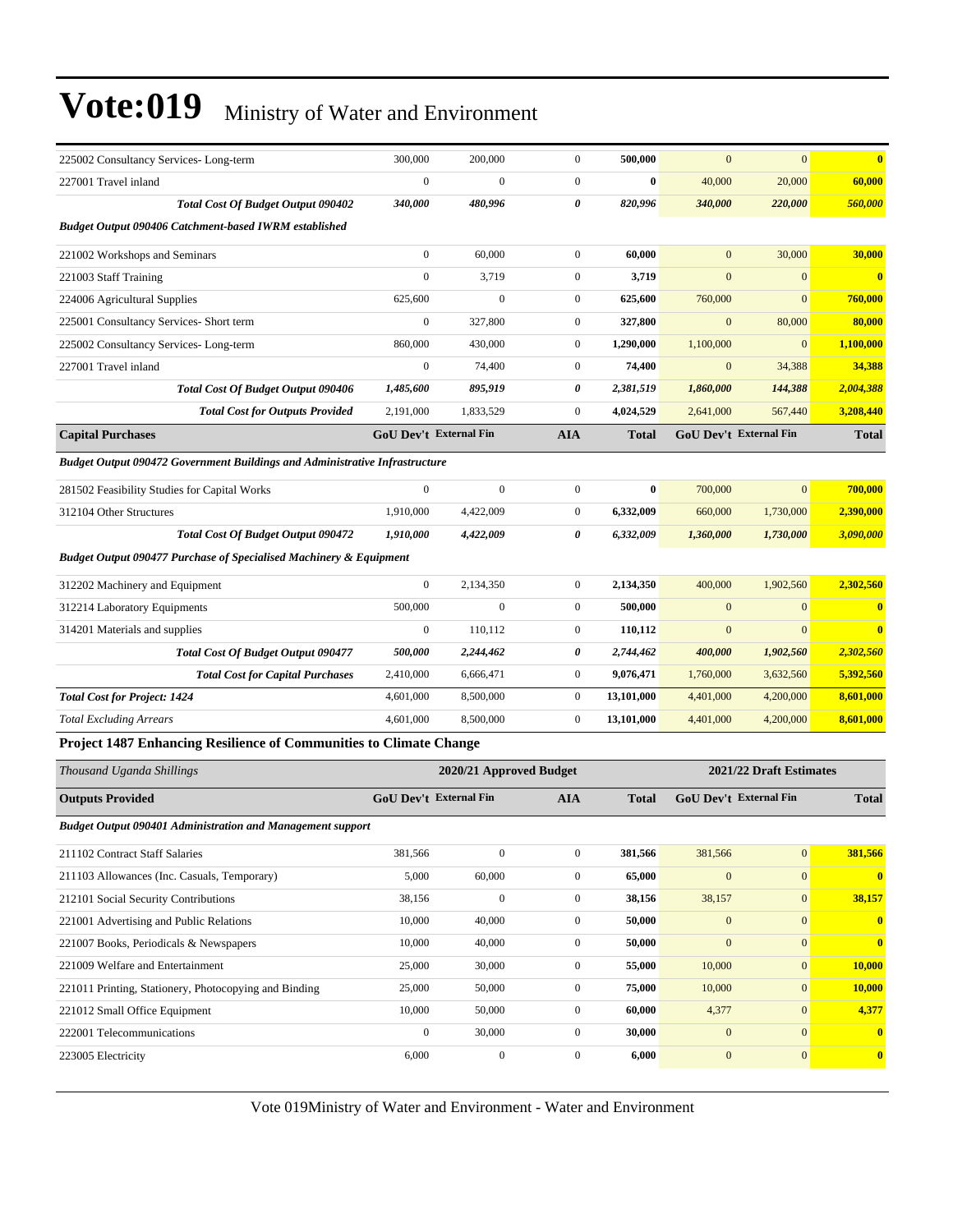| 223006 Water                                                                       | 6,000                         | $\boldsymbol{0}$        | $\boldsymbol{0}$ | 6,000        | $\boldsymbol{0}$ | $\mathbf{0}$            | $\overline{\mathbf{0}}$ |
|------------------------------------------------------------------------------------|-------------------------------|-------------------------|------------------|--------------|------------------|-------------------------|-------------------------|
| 224004 Cleaning and Sanitation                                                     | 6,000                         | $\boldsymbol{0}$        | $\boldsymbol{0}$ | 6,000        | $\boldsymbol{0}$ | $\mathbf{0}$            | $\mathbf{0}$            |
| 225002 Consultancy Services-Long-term                                              | $\boldsymbol{0}$              | 446,026                 | $\boldsymbol{0}$ | 446,026      | $\boldsymbol{0}$ | $\mathbf{0}$            | $\mathbf{0}$            |
| 227004 Fuel, Lubricants and Oils                                                   | $\mathbf{0}$                  | 130,000                 | $\boldsymbol{0}$ | 130,000      | $\mathbf{0}$     | $\mathbf{0}$            | $\mathbf{0}$            |
| <b>Total Cost Of Budget Output 090401</b>                                          | 522,722                       | 876,026                 | 0                | 1,398,748    | 444,100          | $\pmb{\theta}$          | 444,100                 |
| <b>Budget Output 090406 Catchment-based IWRM established</b>                       |                               |                         |                  |              |                  |                         |                         |
| 211103 Allowances (Inc. Casuals, Temporary)                                        | 11,000                        | $\boldsymbol{0}$        | $\boldsymbol{0}$ | 11,000       | $\mathbf{0}$     | $\mathbf{0}$            | $\bf{0}$                |
| 221003 Staff Training                                                              | 40,078                        | 100,000                 | $\boldsymbol{0}$ | 140,078      | $\boldsymbol{0}$ | $\mathbf{0}$            | $\mathbf{0}$            |
| 221008 Computer supplies and Information Technology (IT)                           | $\boldsymbol{0}$              | 50,000                  | $\boldsymbol{0}$ | 50,000       | $\boldsymbol{0}$ | $\mathbf{0}$            | $\mathbf{0}$            |
| 225001 Consultancy Services- Short term                                            | 16,000                        | 500,000                 | $\boldsymbol{0}$ | 516,000      | $\boldsymbol{0}$ | $\mathbf{0}$            | $\bf{0}$                |
| 225002 Consultancy Services-Long-term                                              | 50,700                        | 3,039,722               | $\boldsymbol{0}$ | 3,090,422    | $\boldsymbol{0}$ | $\mathbf{0}$            | $\overline{\mathbf{0}}$ |
| 227001 Travel inland                                                               | 120,000                       | 100,000                 | $\boldsymbol{0}$ | 220,000      | 60,000           | $\mathbf{0}$            | 60,000                  |
| 227004 Fuel, Lubricants and Oils                                                   | 100,000                       | 200,000                 | $\boldsymbol{0}$ | 300,000      | 60,000           | $\mathbf{0}$            | 60,000                  |
| 228002 Maintenance - Vehicles                                                      | 30,000                        | $\overline{0}$          | $\boldsymbol{0}$ | 30,000       | $\overline{0}$   | $\mathbf{0}$            | $\overline{\mathbf{0}}$ |
| <b>Total Cost Of Budget Output 090406</b>                                          | 367,778                       | 3,989,722               | 0                | 4,357,500    | 120,000          | $\boldsymbol{\theta}$   | 120,000                 |
| <b>Total Cost for Outputs Provided</b>                                             | 890,500                       | 4,865,748               | $\boldsymbol{0}$ | 5,756,248    | 564,100          | $\mathbf{0}$            | 564,100                 |
| <b>Capital Purchases</b>                                                           | <b>GoU Dev't External Fin</b> |                         | <b>AIA</b>       | <b>Total</b> |                  | GoU Dev't External Fin  | <b>Total</b>            |
| <b>Budget Output 090472 Government Buildings and Administrative Infrastructure</b> |                               |                         |                  |              |                  |                         |                         |
| 312101 Non-Residential Buildings                                                   | 150,000                       | 2,083,697               | $\boldsymbol{0}$ | 2,233,697    | 435,900          | $\mathbf{0}$            | 435,900                 |
| 312104 Other Structures                                                            | 459,500                       | 3,500,000               | $\boldsymbol{0}$ | 3,959,500    | 500,000          | $\mathbf{0}$            | 500,000                 |
| <b>Total Cost Of Budget Output 090472</b>                                          | 609,500                       | 5,583,697               | 0                | 6,193,197    | 935,900          | $\boldsymbol{\theta}$   | 935,900                 |
| <b>Total Cost for Capital Purchases</b>                                            | 609,500                       | 5,583,697               | $\boldsymbol{0}$ | 6,193,197    | 935,900          | $\boldsymbol{0}$        | 935,900                 |
| <b>Total Cost for Project: 1487</b>                                                | 1,500,000                     | 10,449,445              | $\boldsymbol{0}$ | 11,949,445   | 1,500,000        | $\overline{0}$          | 1,500,000               |
| <b>Total Excluding Arrears</b>                                                     | 1,500,000                     | 10,449,445              | $\boldsymbol{0}$ | 11,949,445   | 1,500,000        | $\mathbf{0}$            | 1,500,000               |
| Project 1522 Inner Murchison Bay Cleanup Project                                   |                               |                         |                  |              |                  |                         |                         |
|                                                                                    |                               |                         |                  |              |                  |                         |                         |
| Thousand Uganda Shillings                                                          |                               | 2020/21 Approved Budget |                  |              |                  | 2021/22 Draft Estimates |                         |
| <b>Outputs Provided</b>                                                            | GoU Dev't External Fin        |                         | <b>AIA</b>       | <b>Total</b> |                  | GoU Dev't External Fin  | <b>Total</b>            |
| <b>Budget Output 090401 Administration and Management support</b>                  |                               |                         |                  |              |                  |                         |                         |
| 211102 Contract Staff Salaries                                                     | 225,000                       | $\boldsymbol{0}$        | $\boldsymbol{0}$ | 225,000      | 334,800          | $\mathbf{0}$            | 334,800                 |
| 211103 Allowances (Inc. Casuals, Temporary)                                        | 15,000                        | $\boldsymbol{0}$        | $\boldsymbol{0}$ | 15,000       | 15,000           | $\bf{0}$                | 15,000                  |
| 212101 Social Security Contributions                                               | 22,500                        | $\boldsymbol{0}$        | $\boldsymbol{0}$ | 22,500       | 33,480           | $\mathbf{0}$            | 33,480                  |
| 221003 Staff Training                                                              | 320,000                       | $\boldsymbol{0}$        | $\boldsymbol{0}$ | 320,000      | $\boldsymbol{0}$ | $\mathbf{0}$            | $\bf{0}$                |
| 221007 Books, Periodicals & Newspapers                                             | 5,000                         | $\boldsymbol{0}$        | $\boldsymbol{0}$ | 5,000        | $\mathbf{0}$     | $\mathbf{0}$            | $\bf{0}$                |
| 221008 Computer supplies and Information Technology (IT)                           | 20,000                        | $\boldsymbol{0}$        | $\boldsymbol{0}$ | 20,000       | $\boldsymbol{0}$ | $\mathbf{0}$            | $\bf{0}$                |
| 221011 Printing, Stationery, Photocopying and Binding                              | 20,000                        | $\boldsymbol{0}$        | $\boldsymbol{0}$ | 20,000       | $\boldsymbol{0}$ | $\overline{0}$          | $\bf{0}$                |
| 222003 Information and communications technology (ICT)                             | 10,000                        | $\boldsymbol{0}$        | $\boldsymbol{0}$ | 10,000       | $\boldsymbol{0}$ | $\mathbf{0}$            | $\bf{0}$                |
| 223004 Guard and Security services                                                 |                               |                         |                  |              |                  | $\mathbf{0}$            | 8,800                   |
| 223005 Electricity                                                                 | 5,000                         | $\boldsymbol{0}$        | $\boldsymbol{0}$ | 5,000        | 8,800            |                         |                         |
|                                                                                    | 60,000                        | $\boldsymbol{0}$        | $\boldsymbol{0}$ | 60,000       | 60,000           | $\mathbf{0}$            | 60,000                  |
| 223006 Water                                                                       | 4,000                         | $\boldsymbol{0}$        | $\boldsymbol{0}$ | 4,000        | 4,000            | $\mathbf{0}$            | 4,000                   |
| 224004 Cleaning and Sanitation                                                     | 4,000                         | $\boldsymbol{0}$        | $\boldsymbol{0}$ | 4,000        | $\boldsymbol{0}$ | $\boldsymbol{0}$        | $\boldsymbol{0}$        |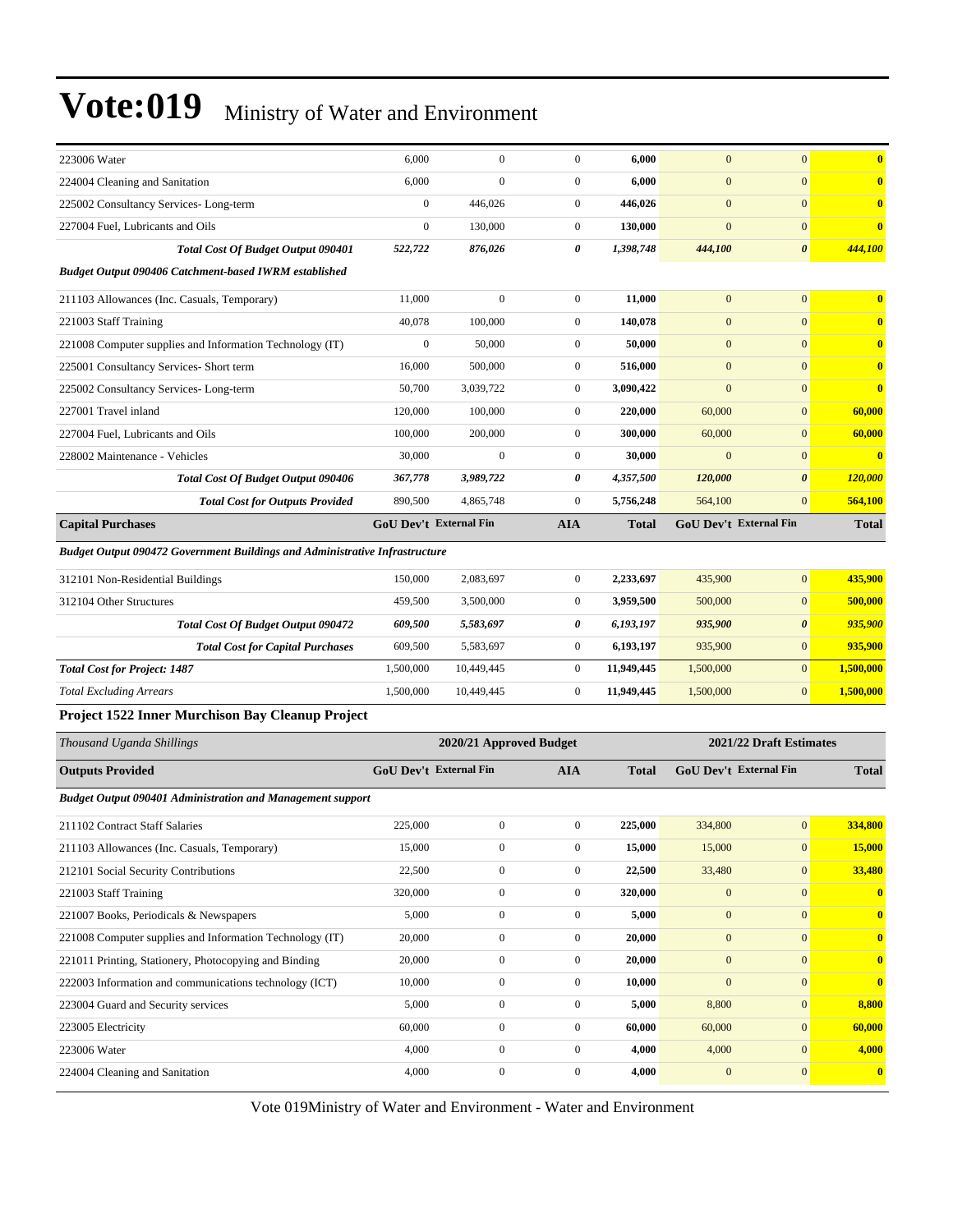| 227001 Travel inland                                                                 | 40,000                        | $\boldsymbol{0}$ | $\boldsymbol{0}$      | 40,000                | 25,358         | $\mathbf{0}$           | 25,358       |
|--------------------------------------------------------------------------------------|-------------------------------|------------------|-----------------------|-----------------------|----------------|------------------------|--------------|
| 227004 Fuel, Lubricants and Oils                                                     | 120,000                       | $\boldsymbol{0}$ | $\boldsymbol{0}$      | 120,000               | 50,000         | $\mathbf{0}$           | 50,000       |
| 228002 Maintenance - Vehicles                                                        | $\boldsymbol{0}$              | $\boldsymbol{0}$ | $\boldsymbol{0}$      | $\bf{0}$              | 5,761          | $\mathbf{0}$           | 5,761        |
| <b>Total Cost Of Budget Output 090401</b>                                            | 870,500                       | 0                | 0                     | 870,500               | 537,199        | $\boldsymbol{\theta}$  | 537,199      |
| Budget Output 090404 The quality of water resources regularly monitored and assessed |                               |                  |                       |                       |                |                        |              |
| 211103 Allowances (Inc. Casuals, Temporary)                                          | $\boldsymbol{0}$              | $\boldsymbol{0}$ | $\boldsymbol{0}$      | $\bf{0}$              | 15,000         | $\mathbf{0}$           | 15,000       |
| 221003 Staff Training                                                                | 30,000                        | $\boldsymbol{0}$ | $\boldsymbol{0}$      | 30,000                | 80,000         | $\mathbf{0}$           | 80,000       |
| 221008 Computer supplies and Information Technology (IT)                             | $\mathbf{0}$                  | $\boldsymbol{0}$ | $\boldsymbol{0}$      | $\bf{0}$              | 20,001         | $\mathbf{0}$           | 20,001       |
| 221011 Printing, Stationery, Photocopying and Binding                                | $\overline{0}$                | $\boldsymbol{0}$ | $\boldsymbol{0}$      | $\bf{0}$              | 20,000         | $\mathbf{0}$           | 20,000       |
| 224001 Medical Supplies                                                              | 130,000                       | $\boldsymbol{0}$ | $\boldsymbol{0}$      | 130,000               | 900,000        | $\mathbf{0}$           | 900,000      |
| 225001 Consultancy Services- Short term                                              | $\boldsymbol{0}$              | $\boldsymbol{0}$ | $\boldsymbol{0}$      | $\bf{0}$              | 400,000        | $\mathbf{0}$           | 400,000      |
| 225002 Consultancy Services-Long-term                                                | 1,000,000                     | $\boldsymbol{0}$ | $\boldsymbol{0}$      | 1,000,000             | 1,500,000      | $\mathbf{0}$           | 1,500,000    |
| 227001 Travel inland                                                                 | 40,000                        | $\boldsymbol{0}$ | $\boldsymbol{0}$      | 40,000                | 145,000        | $\mathbf{0}$           | 145,000      |
| 227004 Fuel, Lubricants and Oils                                                     | 30,000                        | $\boldsymbol{0}$ | $\boldsymbol{0}$      | 30,000                | 52,000         | $\mathbf{0}$           | 52,000       |
| 228002 Maintenance - Vehicles                                                        | $\overline{0}$                | $\boldsymbol{0}$ | $\boldsymbol{0}$      | $\bf{0}$              | 50,000         | $\mathbf{0}$           | 50,000       |
| 228003 Maintenance – Machinery, Equipment & Furniture                                | 29,500                        | $\boldsymbol{0}$ | $\boldsymbol{0}$      | 29,500                | 16,000         | $\mathbf{0}$           | 16,000       |
| <b>Total Cost Of Budget Output 090404</b>                                            | 1,259,500                     | 0                | 0                     | 1,259,500             | 3,198,001      | $\boldsymbol{\theta}$  | 3,198,001    |
| Budget Output 090405 Water resources rationally planned, allocated and regulated     |                               |                  |                       |                       |                |                        |              |
| 227001 Travel inland                                                                 | 30,000                        | $\boldsymbol{0}$ | $\boldsymbol{0}$      | 30,000                | 80,000         | $\boldsymbol{0}$       | 80,000       |
| 227004 Fuel, Lubricants and Oils                                                     | 20,000                        | $\boldsymbol{0}$ | $\boldsymbol{0}$      | 20,000                | 20,000         | $\mathbf{0}$           | 20,000       |
| Total Cost Of Budget Output 090405                                                   | 50,000                        | 0                | 0                     | 50,000                | 100,000        | $\boldsymbol{\theta}$  | 100,000      |
| <b>Budget Output 090406 Catchment-based IWRM established</b>                         |                               |                  |                       |                       |                |                        |              |
| 221003 Staff Training                                                                | $\boldsymbol{0}$              | $\boldsymbol{0}$ | $\boldsymbol{0}$      | $\bf{0}$              | 20,000         | $\mathbf{0}$           | 20,000       |
| 225001 Consultancy Services- Short term                                              | 200,000                       | $\boldsymbol{0}$ | $\boldsymbol{0}$      | 200,000               | $\overline{0}$ | $\mathbf{0}$           | $\bf{0}$     |
| 225002 Consultancy Services-Long-term                                                | $\boldsymbol{0}$              | $\boldsymbol{0}$ | $\boldsymbol{0}$      | $\bf{0}$              | 100,000        | $\mathbf{0}$           | 100,000      |
| 227001 Travel inland                                                                 | $\boldsymbol{0}$              | $\boldsymbol{0}$ | $\boldsymbol{0}$      | $\bf{0}$              | 60,000         | $\mathbf{0}$           | 60,000       |
| 227004 Fuel, Lubricants and Oils                                                     | $\overline{0}$                | $\boldsymbol{0}$ | $\boldsymbol{0}$      | $\bf{0}$              | 80,000         | $\mathbf{0}$           | 80,000       |
| 228002 Maintenance - Vehicles                                                        | $\overline{0}$                | $\boldsymbol{0}$ | $\boldsymbol{0}$      | $\bf{0}$              | 4,800          | $\mathbf{0}$           | 4,800        |
| 228003 Maintenance - Machinery, Equipment & Furniture                                | $\overline{0}$                | $\boldsymbol{0}$ | $\boldsymbol{0}$      | $\bf{0}$              | 100,000        | $\mathbf{0}$           | 100,000      |
| <b>Total Cost Of Budget Output 090406</b>                                            | 200,000                       | 0                | 0                     | 200,000               | 364,800        | $\boldsymbol{\theta}$  | 364,800      |
| <b>Total Cost for Outputs Provided</b>                                               | 2,380,000                     | $\boldsymbol{0}$ | $\boldsymbol{0}$      | 2,380,000             | 4,200,000      | $\boldsymbol{0}$       | 4,200,000    |
| <b>Capital Purchases</b>                                                             | <b>GoU Dev't External Fin</b> |                  | <b>AIA</b>            | Total                 |                | GoU Dev't External Fin | <b>Total</b> |
| Budget Output 090472 Government Buildings and Administrative Infrastructure          |                               |                  |                       |                       |                |                        |              |
| 312101 Non-Residential Buildings                                                     | 4,419,525                     | $\boldsymbol{0}$ | $\boldsymbol{0}$      | 4,419,525             | 4,605,000      | $\mathbf{0}$           | 4,605,000    |
| <b>Total Cost Of Budget Output 090472</b>                                            | 4,419,525                     | $\pmb{\theta}$   | 0                     | 4,419,525             | 4,605,000      | $\boldsymbol{\theta}$  | 4,605,000    |
| <b>Budget Output 090475 Purchase of Motor Vehicles and Other Transport Equipment</b> |                               |                  |                       |                       |                |                        |              |
| 312201 Transport Equipment                                                           | $\boldsymbol{0}$              | $\boldsymbol{0}$ | $\boldsymbol{0}$      | $\mathbf{0}$          | 400,000        | $\boldsymbol{0}$       | 400,000      |
| Total Cost Of Budget Output 090475                                                   | 0                             | $\pmb{\theta}$   | $\boldsymbol{\theta}$ | $\boldsymbol{\theta}$ | 400,000        | $\pmb{\theta}$         | 400,000      |
| <b>Budget Output 090477 Purchase of Specialised Machinery &amp; Equipment</b>        |                               |                  |                       |                       |                |                        |              |
| 312202 Machinery and Equipment                                                       | 2,500,000                     | $\boldsymbol{0}$ | $\boldsymbol{0}$      | 2,500,000             | $\mathbf{0}$   | $\mathbf{0}$           | $\bf{0}$     |
|                                                                                      |                               |                  |                       |                       |                |                        |              |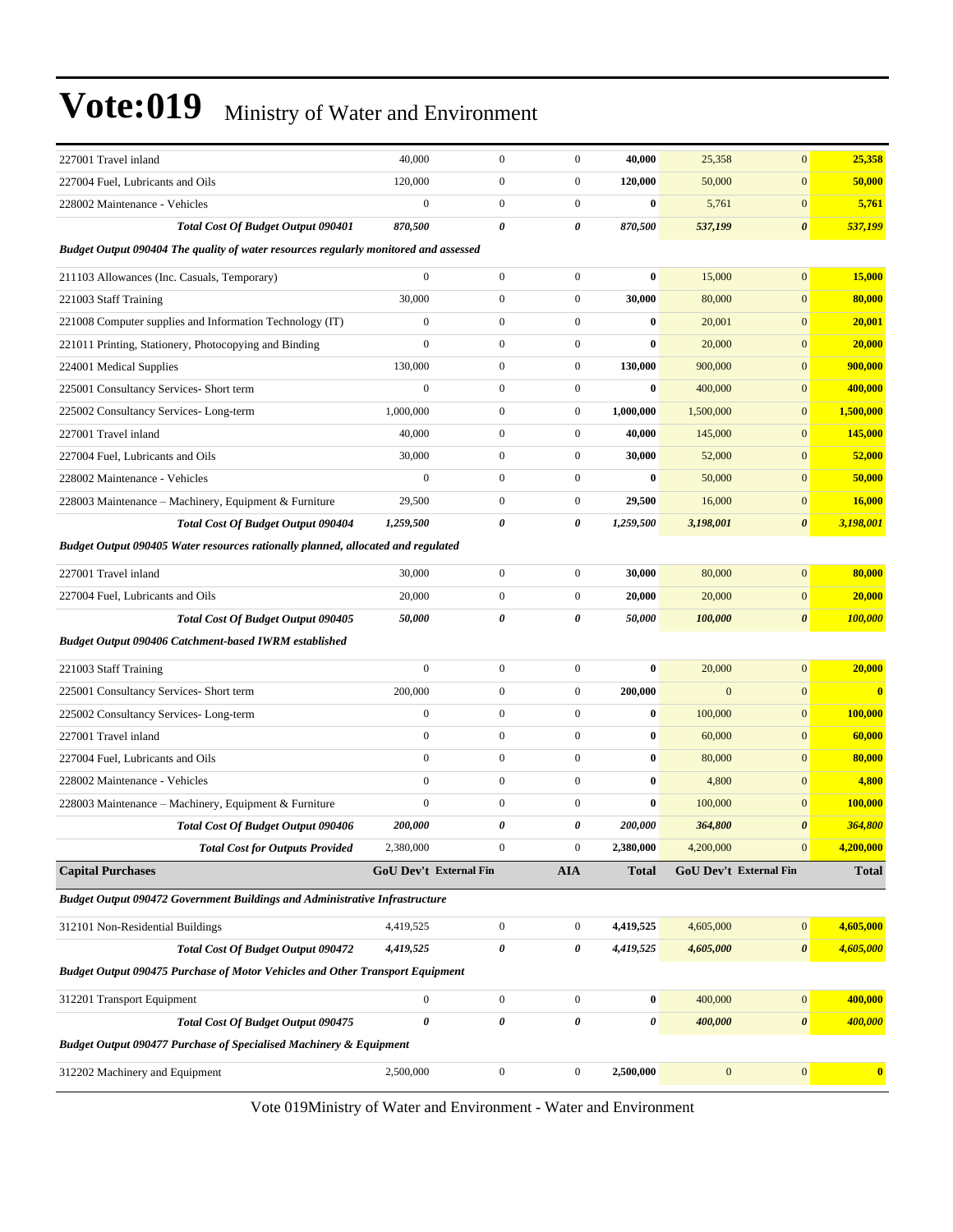| 312214 Laboratory Equipments                                                         | 1,400,000              | $\boldsymbol{0}$        | $\boldsymbol{0}$ | 1,400,000    | 700,000          | $\mathbf{0}$            | 700,000                 |
|--------------------------------------------------------------------------------------|------------------------|-------------------------|------------------|--------------|------------------|-------------------------|-------------------------|
| Total Cost Of Budget Output 090477                                                   | 3,900,000              | 0                       | 0                | 3,900,000    | 700,000          | $\boldsymbol{\theta}$   | 700,000                 |
| Budget Output 090478 Purchase of Office and Residential Furniture and Fittings       |                        |                         |                  |              |                  |                         |                         |
| 312203 Furniture & Fixtures                                                          | 1,205,000              | $\boldsymbol{0}$        | $\boldsymbol{0}$ | 1,205,000    | 100,000          | $\mathbf{0}$            | 100,000                 |
| <b>Total Cost Of Budget Output 090478</b>                                            | 1,205,000              | 0                       | 0                | 1,205,000    | 100,000          | $\pmb{\theta}$          | 100,000                 |
| <b>Total Cost for Capital Purchases</b>                                              | 9,524,525              | $\boldsymbol{0}$        | $\mathbf{0}$     | 9,524,525    | 5,805,000        | $\mathbf{0}$            | 5,805,000               |
| <b>Total Cost for Project: 1522</b>                                                  | 11,904,525             | $\boldsymbol{0}$        | $\mathbf{0}$     | 11,904,525   | 10,005,000       | $\overline{0}$          | 10,005,000              |
| <b>Total Excluding Arrears</b>                                                       | 11,904,525             | $\mathbf{0}$            | $\boldsymbol{0}$ | 11,904,525   | 10,005,000       | $\mathbf{0}$            | 10,005,000              |
| Project 1530 Integrated Water Resources Management and Development Project (IWMDP)   |                        |                         |                  |              |                  |                         |                         |
| Thousand Uganda Shillings                                                            |                        | 2020/21 Approved Budget |                  |              |                  | 2021/22 Draft Estimates |                         |
| <b>Outputs Provided</b>                                                              | GoU Dev't External Fin |                         | <b>AIA</b>       | <b>Total</b> |                  | GoU Dev't External Fin  | <b>Total</b>            |
| <b>Budget Output 090401 Administration and Management support</b>                    |                        |                         |                  |              |                  |                         |                         |
| 211102 Contract Staff Salaries                                                       | $\overline{0}$         | $\boldsymbol{0}$        | $\boldsymbol{0}$ | $\bf{0}$     | 152,416          | $\boldsymbol{0}$        | 152,416                 |
| 212101 Social Security Contributions                                                 | $\mathbf{0}$           | $\mathbf{0}$            | $\boldsymbol{0}$ | $\bf{0}$     | 15,242           | $\boldsymbol{0}$        | 15,242                  |
| 221001 Advertising and Public Relations                                              | 10,000                 | $\boldsymbol{0}$        | $\boldsymbol{0}$ | 10,000       | $\mathbf{0}$     | $\mathbf{0}$            | $\bf{0}$                |
| 221009 Welfare and Entertainment                                                     | 20,000                 | $\mathbf{0}$            | $\boldsymbol{0}$ | 20,000       | 20,000           | $\mathbf{0}$            | 20,000                  |
| 221011 Printing, Stationery, Photocopying and Binding                                | 16,000                 | $\mathbf{0}$            | $\boldsymbol{0}$ | 16,000       | 16,000           | $\mathbf{0}$            | 16,000                  |
| 221012 Small Office Equipment                                                        | 10,000                 | $\boldsymbol{0}$        | $\boldsymbol{0}$ | 10,000       | 10,000           | $\mathbf{0}$            | 10,000                  |
| <b>Total Cost Of Budget Output 090401</b>                                            | 56,000                 | 0                       | 0                | 56,000       | 213,658          | $\boldsymbol{\theta}$   | 213,658                 |
| Budget Output 090404 The quality of water resources regularly monitored and assessed |                        |                         |                  |              |                  |                         |                         |
| 225002 Consultancy Services-Long-term                                                | $\overline{0}$         | 1,480,000               | $\boldsymbol{0}$ | 1,480,000    | 100,000          | 426,295                 | 526,295                 |
| Total Cost Of Budget Output 090404                                                   | 0                      | 1,480,000               | 0                | 1,480,000    | 100,000          | 426,295                 | 526,295                 |
| Budget Output 090405 Water resources rationally planned, allocated and regulated     |                        |                         |                  |              |                  |                         |                         |
| 211102 Contract Staff Salaries                                                       | 81,208                 | $\mathbf{0}$            | $\boldsymbol{0}$ | 81,208       | $\mathbf{0}$     | $\mathbf{0}$            | $\overline{\mathbf{0}}$ |
| 211103 Allowances (Inc. Casuals, Temporary)                                          | 30,000                 | $\boldsymbol{0}$        | $\boldsymbol{0}$ | 30,000       | $\mathbf{0}$     | $\mathbf{0}$            | $\bf{0}$                |
| 212101 Social Security Contributions                                                 | 8,121                  | $\mathbf{0}$            | $\boldsymbol{0}$ | 8,121        | $\mathbf{0}$     | $\mathbf{0}$            | $\overline{\mathbf{0}}$ |
| 221002 Workshops and Seminars                                                        | 40,000                 | $\boldsymbol{0}$        | $\boldsymbol{0}$ | 40,000       | $\mathbf{0}$     | $\mathbf{0}$            | $\mathbf{0}$            |
| 221005 Hire of Venue (chairs, projector, etc)                                        | 20,000                 | $\boldsymbol{0}$        | $\boldsymbol{0}$ | 20,000       | $\mathbf{0}$     | $\mathbf{0}$            | $\mathbf{0}$            |
| 223005 Electricity                                                                   | 10,000                 | $\mathbf{0}$            | $\mathbf{0}$     | 10,000       | $\mathbf{0}$     | $\mathbf{0}$            | $\bf{0}$                |
| 223006 Water                                                                         | 10,000                 | $\boldsymbol{0}$        | $\boldsymbol{0}$ | 10,000       | $\mathbf{0}$     | $\boldsymbol{0}$        | $\bf{0}$                |
| 225001 Consultancy Services- Short term                                              | $\mathbf{0}$           | 1,500,000               | $\boldsymbol{0}$ | 1,500,000    | $\mathbf{0}$     | $\mathbf{0}$            | $\bf{0}$                |
| 225002 Consultancy Services-Long-term                                                | $\boldsymbol{0}$       | 2,000,000               | $\boldsymbol{0}$ | 2,000,000    | 100,000          | 2,000,000               | 2,100,000               |
| 227001 Travel inland                                                                 | 50,000                 | $\boldsymbol{0}$        | $\mathbf{0}$     | 50,000       | 60,000           | $\mathbf{0}$            | 60,000                  |
| 227004 Fuel, Lubricants and Oils                                                     | 30,000                 | $\boldsymbol{0}$        | $\boldsymbol{0}$ | 30,000       | 70,000           | $\boldsymbol{0}$        | 70,000                  |
| 228002 Maintenance - Vehicles                                                        | 20,000                 | $\boldsymbol{0}$        | $\boldsymbol{0}$ | 20,000       | 20,000           | $\boldsymbol{0}$        | 20,000                  |
| 228003 Maintenance – Machinery, Equipment & Furniture                                | 30,000                 | $\boldsymbol{0}$        | $\boldsymbol{0}$ | 30,000       | $\boldsymbol{0}$ | $\boldsymbol{0}$        | $\mathbf{0}$            |
| Total Cost Of Budget Output 090405                                                   | 329,329                | 3,500,000               | 0                | 3,829,329    | 250,000          | 2,000,000               | 2,250,000               |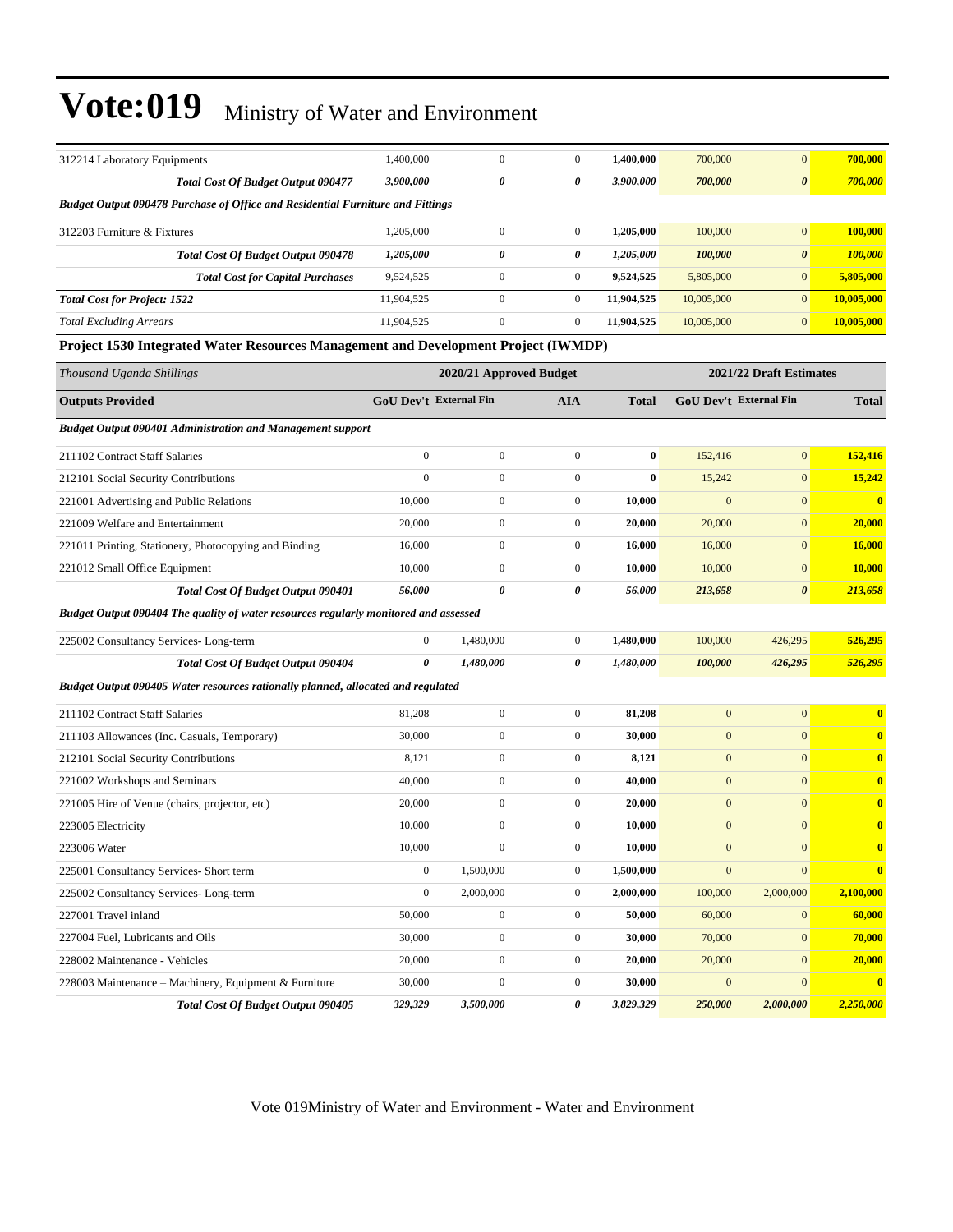| <b>Budget Output 090406 Catchment-based IWRM established</b>                       |                        |                         |                  |              |                        |                         |                         |  |  |
|------------------------------------------------------------------------------------|------------------------|-------------------------|------------------|--------------|------------------------|-------------------------|-------------------------|--|--|
| 211102 Contract Staff Salaries                                                     | 71,208                 | $\boldsymbol{0}$        | $\mathbf{0}$     | 71,208       | $\overline{0}$         | $\mathbf{0}$            | $\bf{0}$                |  |  |
| 212201 Social Security Contributions                                               | 7,121                  | $\mathbf{0}$            | $\boldsymbol{0}$ | 7,121        | $\mathbf{0}$           | $\mathbf{0}$            | $\overline{\mathbf{0}}$ |  |  |
| 225001 Consultancy Services- Short term                                            | $\boldsymbol{0}$       | 2,000,000               | $\boldsymbol{0}$ | 2,000,000    | $\mathbf{0}$           | $\overline{0}$          | $\overline{\mathbf{0}}$ |  |  |
| 225002 Consultancy Services-Long-term                                              | $\boldsymbol{0}$       | 6,373,640               | $\boldsymbol{0}$ | 6,373,640    | 100,000                | 2,000,000               | 2,100,000               |  |  |
| 227001 Travel inland                                                               | 50,000                 | $\mathbf{0}$            | $\boldsymbol{0}$ | 50,000       | 50,000                 | $\mathbf{0}$            | 50,000                  |  |  |
| 227004 Fuel, Lubricants and Oils                                                   | 40,000                 | $\mathbf{0}$            | $\boldsymbol{0}$ | 40,000       | 40,000                 | $\overline{0}$          | 40,000                  |  |  |
| <b>Total Cost Of Budget Output 090406</b>                                          | 168,329                | 8,373,640               | 0                | 8,541,969    | 190,000                | 2,000,000               | 2,190,000               |  |  |
| <b>Total Cost for Outputs Provided</b>                                             | 553,658                | 13,353,640              | $\boldsymbol{0}$ | 13,907,298   | 753,658                | 4,426,295               | 5,179,953               |  |  |
| <b>Capital Purchases</b>                                                           | GoU Dev't External Fin |                         | <b>AIA</b>       | <b>Total</b> | GoU Dev't External Fin |                         | <b>Total</b>            |  |  |
| <b>Budget Output 090472 Government Buildings and Administrative Infrastructure</b> |                        |                         |                  |              |                        |                         |                         |  |  |
| 312101 Non-Residential Buildings                                                   | 1,000,000              | 65,915                  | $\boldsymbol{0}$ | 1,065,915    | 100,000                | 1,500,000               | 1,600,000               |  |  |
| 312104 Other Structures                                                            | 86,542                 | 2,254,540               | $\boldsymbol{0}$ | 2,341,082    | 786,342                | 1,959,705               | 2,746,047               |  |  |
| <b>Total Cost Of Budget Output 090472</b>                                          | 1,086,542              | 2,320,455               | 0                | 3,406,997    | 886,342                | 3,459,705               | 4,346,047               |  |  |
| <b>Total Cost for Capital Purchases</b>                                            | 1,086,542              | 2,320,455               | $\boldsymbol{0}$ | 3,406,997    | 886,342                | 3,459,705               | 4,346,047               |  |  |
| <b>Total Cost for Project: 1530</b>                                                | 1,640,200              | 15,674,095              | $\boldsymbol{0}$ | 17,314,295   | 1,640,000              | 7,886,000               | 9,526,000               |  |  |
| <b>Total Excluding Arrears</b>                                                     | 1,640,200              | 15,674,095              | $\boldsymbol{0}$ | 17,314,295   | 1,640,000              | 7,886,000               | 9,526,000               |  |  |
| Project 1662 Water Management Zones Project Phase 2                                |                        |                         |                  |              |                        |                         |                         |  |  |
| Thousand Uganda Shillings                                                          |                        | 2020/21 Approved Budget |                  |              |                        | 2021/22 Draft Estimates |                         |  |  |
| <b>Outputs Provided</b>                                                            | GoU Dev't External Fin |                         | <b>AIA</b>       | <b>Total</b> | GoU Dev't External Fin |                         | <b>Total</b>            |  |  |
| Budget Output 090401 Administration and Management support                         |                        |                         |                  |              |                        |                         |                         |  |  |
| 211102 Contract Staff Salaries                                                     | 323,492                | $\boldsymbol{0}$        | $\boldsymbol{0}$ | 323,492      | 450,000                | $\mathbf{0}$            | 450,000                 |  |  |
| 212101 Social Security Contributions                                               | 52,349                 | $\mathbf{0}$            | $\boldsymbol{0}$ | 52,349       |                        |                         | 45,000                  |  |  |
|                                                                                    |                        |                         |                  |              | 45,000                 | $\mathbf{0}$            |                         |  |  |
| 221001 Advertising and Public Relations                                            | 20,000                 | $\boldsymbol{0}$        | $\mathbf{0}$     | 20,000       | $\mathbf{0}$           | $\mathbf{0}$            | $\bf{0}$                |  |  |
| 221007 Books, Periodicals & Newspapers                                             | 10,000                 | $\boldsymbol{0}$        | $\mathbf{0}$     | 10,000       | $\mathbf{0}$           | $\mathbf{0}$            | $\overline{\mathbf{0}}$ |  |  |
| 221008 Computer supplies and Information Technology (IT)                           | $\boldsymbol{0}$       | $\boldsymbol{0}$        | $\boldsymbol{0}$ | $\bf{0}$     | 26,000                 | $\mathbf{0}$            | 26,000                  |  |  |
| 221009 Welfare and Entertainment                                                   | 60,000                 | $\boldsymbol{0}$        | $\boldsymbol{0}$ | 60,000       | 32,000                 | $\mathbf{0}$            | 32,000                  |  |  |
| 221011 Printing, Stationery, Photocopying and Binding                              | 60,000                 | $\boldsymbol{0}$        | $\boldsymbol{0}$ | 60,000       | 34,000                 | $\mathbf{0}$            | 34,000                  |  |  |
| 221012 Small Office Equipment                                                      | 60,000                 | $\boldsymbol{0}$        | $\boldsymbol{0}$ | 60,000       | $\mathbf{0}$           | $\mathbf{0}$            | $\bf{0}$                |  |  |
| 222001 Telecommunications                                                          | $\mathbf{0}$           | $\mathbf{0}$            | $\overline{0}$   | $\bf{0}$     | 19,000                 | $\overline{0}$          | 19,000                  |  |  |
| 223005 Electricity                                                                 | $\boldsymbol{0}$       | $\boldsymbol{0}$        | $\boldsymbol{0}$ | $\bf{0}$     | 35,000                 | $\mathbf{0}$            | 35,000                  |  |  |
| 223006 Water                                                                       | $\boldsymbol{0}$       | $\boldsymbol{0}$        | $\boldsymbol{0}$ | $\bf{0}$     | 25,000                 | $\boldsymbol{0}$        | 25,000                  |  |  |
| <b>Total Cost Of Budget Output 090401</b>                                          | 585,841                | $\pmb{\theta}$          | 0                | 585,841      | 666,000                | $\boldsymbol{\theta}$   | 666,000                 |  |  |
| Budget Output 090406 Catchment-based IWRM established                              |                        |                         |                  |              |                        |                         |                         |  |  |
| 221002 Workshops and Seminars                                                      | 70,000                 | $\boldsymbol{0}$        | $\boldsymbol{0}$ | 70,000       | $\mathbf{0}$           | $\boldsymbol{0}$        | $\bf{0}$                |  |  |
| 221003 Staff Training                                                              | 120,000                | $\boldsymbol{0}$        | $\boldsymbol{0}$ | 120,000      | $\boldsymbol{0}$       | $\boldsymbol{0}$        | $\bf{0}$                |  |  |
| 221005 Hire of Venue (chairs, projector, etc)                                      | 30,000                 | $\boldsymbol{0}$        | $\boldsymbol{0}$ | 30,000       | $\mathbf{0}$           | $\mathbf{0}$            | $\mathbf{0}$            |  |  |
| 222001 Telecommunications                                                          | 40,000                 | $\boldsymbol{0}$        | $\boldsymbol{0}$ | 40,000       | $\boldsymbol{0}$       | $\mathbf{0}$            | $\bf{0}$                |  |  |
| 223005 Electricity                                                                 | 40,000                 | $\boldsymbol{0}$        | $\boldsymbol{0}$ | 40,000       | $\boldsymbol{0}$       | $\boldsymbol{0}$        | $\bf{0}$                |  |  |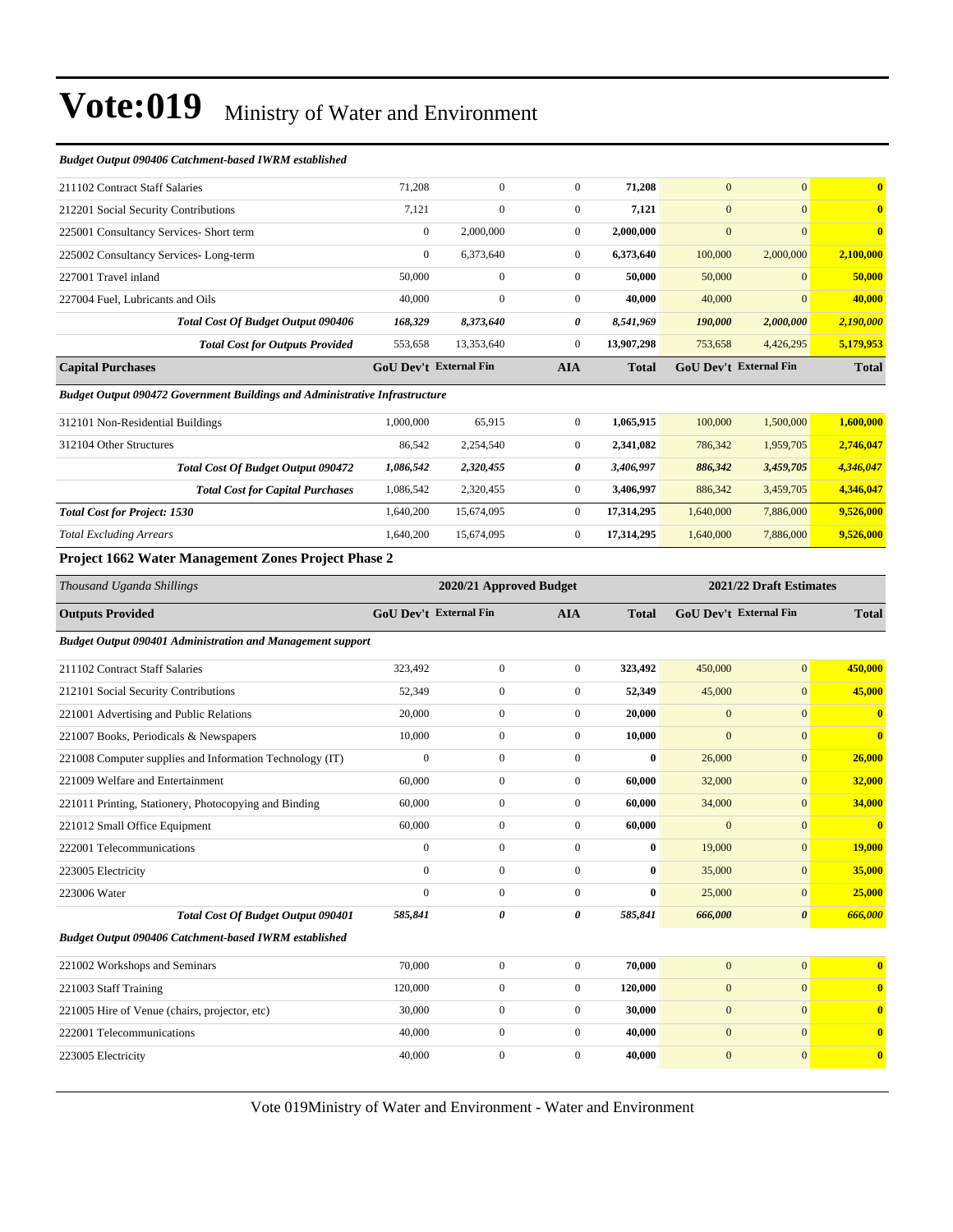| 223006 Water                                                                           | 40,000                        | $\mathbf{0}$                  | $\mathbf{0}$     | 40,000                | $\mathbf{0}$          | $\overline{0}$                | $\bf{0}$     |
|----------------------------------------------------------------------------------------|-------------------------------|-------------------------------|------------------|-----------------------|-----------------------|-------------------------------|--------------|
| 224004 Cleaning and Sanitation                                                         | 60,000                        | $\boldsymbol{0}$              | $\boldsymbol{0}$ | 60,000                | $\mathbf{0}$          | $\overline{0}$                | $\bf{0}$     |
| 225001 Consultancy Services- Short term                                                | 500,000                       | $\boldsymbol{0}$              | $\boldsymbol{0}$ | 500,000               | $\boldsymbol{0}$      | $\overline{0}$                | $\bf{0}$     |
| 225002 Consultancy Services-Long-term                                                  | $\mathbf{0}$                  | 745,460                       | $\boldsymbol{0}$ | 745,460               | $\mathbf{0}$          | $\mathbf{0}$                  | $\bf{0}$     |
| 227001 Travel inland                                                                   | 300,000                       | $\overline{0}$                | $\boldsymbol{0}$ | 300,000               | 400,000               | $\mathbf{0}$                  | 400,000      |
| 227004 Fuel, Lubricants and Oils                                                       | 160,000                       | $\boldsymbol{0}$              | $\boldsymbol{0}$ | 160,000               | 240,000               | $\mathbf{0}$                  | 240,000      |
| 228002 Maintenance - Vehicles                                                          | 100,000                       | $\boldsymbol{0}$              | $\boldsymbol{0}$ | 100,000               | 80,000                | $\overline{0}$                | 80,000       |
| 228003 Maintenance - Machinery, Equipment & Furniture                                  | 60,000                        | $\boldsymbol{0}$              | $\boldsymbol{0}$ | 60,000                | $\mathbf{0}$          | $\overline{0}$                | $\bf{0}$     |
| Total Cost Of Budget Output 090406                                                     | 1,520,000                     | 745,460                       | 0                | 2,265,460             | 720,000               | $\boldsymbol{\theta}$         | 720,000      |
| <b>Total Cost for Outputs Provided</b>                                                 | 2,105,841                     | 745,460                       | $\boldsymbol{0}$ | 2,851,301             | 1,386,000             | $\overline{0}$                | 1,386,000    |
| <b>Capital Purchases</b>                                                               |                               | <b>GoU Dev't External Fin</b> | <b>AIA</b>       | <b>Total</b>          |                       | <b>GoU Dev't External Fin</b> | <b>Total</b> |
| Budget Output 090472 Government Buildings and Administrative Infrastructure            |                               |                               |                  |                       |                       |                               |              |
| 312101 Non-Residential Buildings                                                       | 609,739                       | $\boldsymbol{0}$              | $\boldsymbol{0}$ | 609,739               | 400,000               | $\overline{0}$                | 400,000      |
| 312104 Other Structures                                                                | 900,000                       | $\boldsymbol{0}$              | $\boldsymbol{0}$ | 900,000               | 3,669,000             | $\overline{0}$                | 3,669,000    |
| Total Cost Of Budget Output 090472                                                     | 1,509,739                     | 0                             | 0                | 1,509,739             | 4,069,000             | $\boldsymbol{\theta}$         | 4,069,000    |
| <b>Total Cost for Capital Purchases</b>                                                | 1,509,739                     | $\boldsymbol{0}$              | $\boldsymbol{0}$ | 1,509,739             | 4,069,000             | $\overline{0}$                | 4,069,000    |
| <b>Arrears</b>                                                                         | <b>GoU Dev't External Fin</b> |                               | <b>AIA</b>       | <b>Total</b>          |                       | <b>GoU Dev't External Fin</b> | <b>Total</b> |
| <b>Budget Output 090499 Arrears</b>                                                    |                               |                               |                  |                       |                       |                               |              |
| 321605 Domestic arrears (Budgeting)                                                    | $\mathbf{0}$                  | $\boldsymbol{0}$              | $\overline{0}$   | $\bf{0}$              | 1,000,000             | $\overline{0}$                | 1,000,000    |
| <b>Total Cost Of Budget Output 090499</b>                                              | $\boldsymbol{\theta}$         | $\boldsymbol{\theta}$         | 0                | $\boldsymbol{\theta}$ | 1,000,000             | 0                             | 1,000,000    |
| <b>Total Cost for Arrears</b>                                                          | $\mathbf{0}$                  | $\boldsymbol{0}$              | $\boldsymbol{0}$ | $\bf{0}$              | 1,000,000             | $\mathbf{0}$                  | 1,000,000    |
| <b>Total Cost for Project: 1662</b>                                                    | 3,615,580                     | 745,460                       | $\boldsymbol{0}$ | 4,361,040             | 6,455,000             | $\mathbf{0}$                  | 6,455,000    |
| <b>Total Excluding Arrears</b>                                                         | 3,615,580                     | 745,460                       | $\boldsymbol{0}$ | 4,361,040             | 5,455,000             | $\overline{0}$                | 5,455,000    |
|                                                                                        | GoU                           | <b>External Fin</b>           | <b>AIA</b>       | <b>Total</b>          | GoU                   | <b>External Fin</b>           | <b>Total</b> |
| <b>Total Cost for Sub-SubProgramme 04</b>                                              | 29,551,615                    | 35,369,000                    | 0                | 64,920,615            | 30,328,541            | 12,086,000                    | 42,414,541   |
| <b>Total Excluding Arrears</b>                                                         | 29,551,615                    | 35,369,000                    | $\boldsymbol{0}$ | 64,920,615            | 28,334,030            | 12,086,000                    | 40,420,030   |
| Sub-SubProgrammme 05 Natural Resources Management                                      |                               |                               |                  |                       |                       |                               |              |
| <b>Recurrent Budget Estimates</b>                                                      |                               |                               |                  |                       |                       |                               |              |
| <b>Department 14 Environment Support Services</b>                                      |                               |                               |                  |                       |                       |                               |              |
| Thousand Uganda Shillings                                                              |                               | 2020/21 Approved Budget       |                  |                       |                       | 2021/22 Draft Estimates       |              |
| <b>Outputs Provided</b>                                                                | Wage                          | Non Wage                      | AIA              | <b>Total</b>          | Wage                  | Non Wage                      | <b>Total</b> |
| <b>Budget Output 090501 Promotion of Knowledge of Enviroment and Natural Resources</b> |                               |                               |                  |                       |                       |                               |              |
| 221005 Hire of Venue (chairs, projector, etc)                                          | $\boldsymbol{0}$              | $\boldsymbol{0}$              | $\boldsymbol{0}$ | $\bf{0}$              | $\mathbf{0}$          | 8,000                         | 8,000        |
| 227001 Travel inland                                                                   | $\mathbf{0}$                  | $\boldsymbol{0}$              | $\boldsymbol{0}$ | $\boldsymbol{0}$      | $\mathbf{0}$          | 20,000                        | 20,000       |
| 227004 Fuel, Lubricants and Oils                                                       | $\boldsymbol{0}$              | $\boldsymbol{0}$              | $\overline{0}$   | $\bf{0}$              | $\mathbf{0}$          | 16,517                        | 16,517       |
| <b>Total Cost of Budget Output 01</b>                                                  | $\boldsymbol{\theta}$         | 0                             | 0                | 0                     | $\boldsymbol{\theta}$ | 44,517                        | 44,517       |
| Budget Output 090502 Restoration of degraded and Protection of ecosystems              |                               |                               |                  |                       |                       |                               |              |
| 221003 Staff Training                                                                  | $\boldsymbol{0}$              | $\boldsymbol{0}$              | $\boldsymbol{0}$ | $\mathbf{0}$          | $\boldsymbol{0}$      | 10,000                        | 10,000       |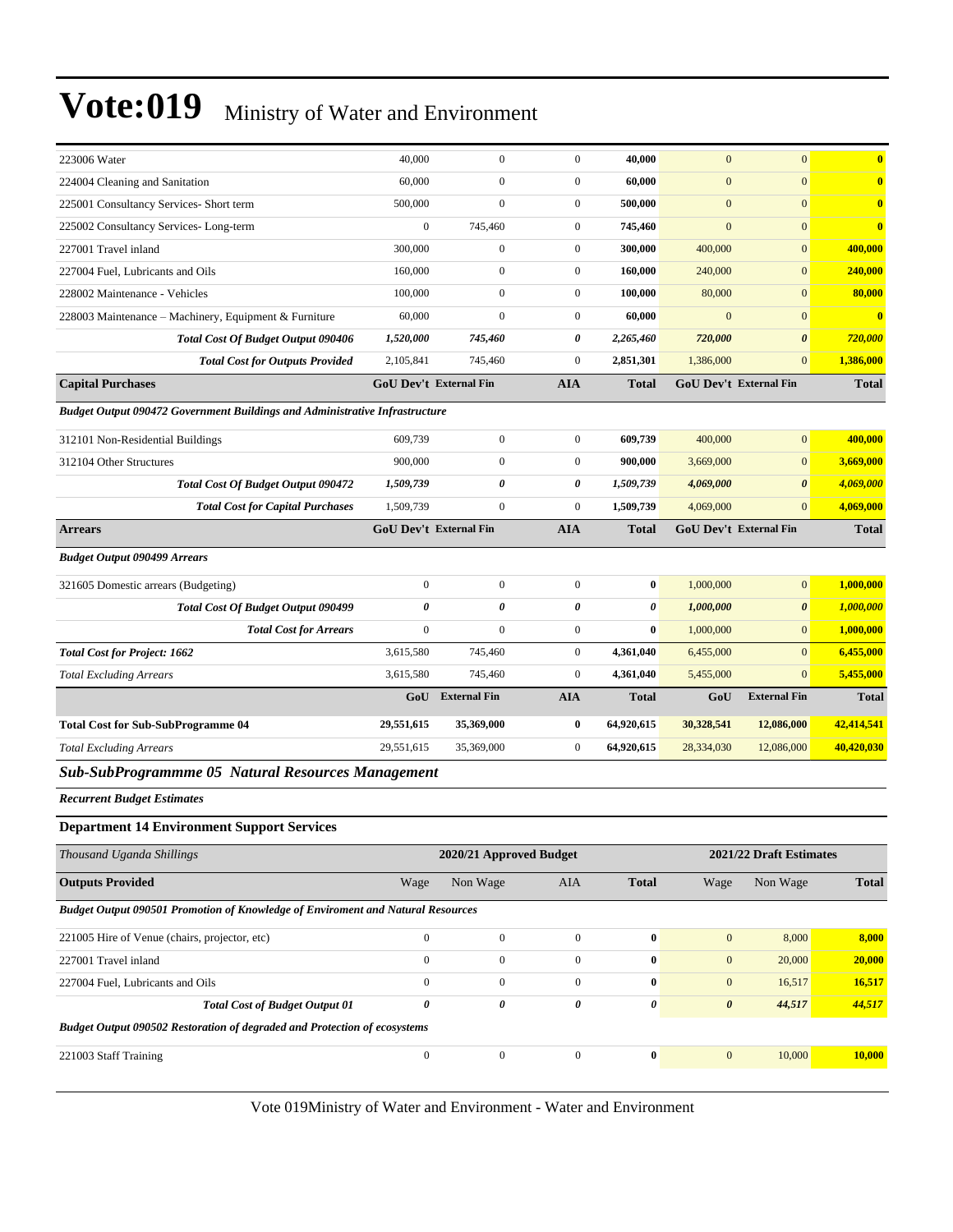| 227001 Travel inland                                                                     | $\mathbf{0}$          | $\boldsymbol{0}$        | $\mathbf{0}$     | $\bf{0}$              | $\mathbf{0}$          | 20,000                  | 20,000        |
|------------------------------------------------------------------------------------------|-----------------------|-------------------------|------------------|-----------------------|-----------------------|-------------------------|---------------|
| 227004 Fuel, Lubricants and Oils                                                         | $\boldsymbol{0}$      | $\boldsymbol{0}$        | $\boldsymbol{0}$ | $\bf{0}$              | $\mathbf{0}$          | 10,000                  | 10,000        |
| 228002 Maintenance - Vehicles                                                            | $\mathbf{0}$          | $\boldsymbol{0}$        | $\boldsymbol{0}$ | $\bf{0}$              | $\mathbf{0}$          | 10,000                  | 10,000        |
| <b>Total Cost of Budget Output 02</b>                                                    | $\boldsymbol{\theta}$ | 0                       | 0                | $\pmb{\theta}$        | $\boldsymbol{\theta}$ | 50,000                  | 50,000        |
| Budget Output 090503 Policy, Planning, Legal and Institutional Framework.                |                       |                         |                  |                       |                       |                         |               |
| 225002 Consultancy Services-Long-term                                                    | $\boldsymbol{0}$      | $\boldsymbol{0}$        | $\mathbf{0}$     | $\bf{0}$              | $\mathbf{0}$          | 300,483                 | 300,483       |
| 227001 Travel inland                                                                     | $\mathbf{0}$          | $\boldsymbol{0}$        | $\overline{0}$   | $\bf{0}$              | $\mathbf{0}$          | 20,000                  | 20,000        |
| 227004 Fuel. Lubricants and Oils                                                         | $\mathbf{0}$          | $\boldsymbol{0}$        | $\boldsymbol{0}$ | $\bf{0}$              | $\mathbf{0}$          | 15,000                  | 15,000        |
| 228002 Maintenance - Vehicles                                                            | $\mathbf{0}$          | $\boldsymbol{0}$        | $\boldsymbol{0}$ | $\bf{0}$              | $\mathbf{0}$          | 15,000                  | 15,000        |
| <b>Total Cost of Budget Output 03</b>                                                    | $\boldsymbol{\theta}$ | 0                       | 0                | 0                     | $\boldsymbol{\theta}$ | 350,483                 | 350,483       |
| Budget Output 090504 Coordination, Monitoring, Inspection, Mobilisation and Supervision. |                       |                         |                  |                       |                       |                         |               |
| 227001 Travel inland                                                                     | $\boldsymbol{0}$      | $\boldsymbol{0}$        | $\boldsymbol{0}$ | $\bf{0}$              | $\mathbf{0}$          | 40,000                  | 40,000        |
| 227004 Fuel, Lubricants and Oils                                                         | $\mathbf{0}$          | $\boldsymbol{0}$        | $\boldsymbol{0}$ | $\bf{0}$              | $\mathbf{0}$          | 35,000                  | 35,000        |
| 228002 Maintenance - Vehicles                                                            | $\boldsymbol{0}$      | $\boldsymbol{0}$        | $\mathbf{0}$     | $\bf{0}$              | $\mathbf{0}$          | 30,000                  | 30,000        |
| <b>Total Cost of Budget Output 04</b>                                                    | $\boldsymbol{\theta}$ | 0                       | 0                | $\pmb{\theta}$        | $\boldsymbol{\theta}$ | 105,000                 | 105,000       |
| Budget Output 090505 Capacity building and Technical back-stopping.                      |                       |                         |                  |                       |                       |                         |               |
| 221003 Staff Training                                                                    | $\boldsymbol{0}$      | $\boldsymbol{0}$        | $\mathbf{0}$     | $\bf{0}$              | $\mathbf{0}$          | 25,000                  | 25,000        |
| <b>Total Cost of Budget Output 05</b>                                                    | $\boldsymbol{\theta}$ | 0                       | 0                | $\boldsymbol{\theta}$ | $\boldsymbol{\theta}$ | 25,000                  | 25,000        |
| <b>Budget Output 090506 Administration and Management Support</b>                        |                       |                         |                  |                       |                       |                         |               |
| 211101 General Staff Salaries                                                            | 159,455               | $\boldsymbol{0}$        | $\boldsymbol{0}$ | 159,455               | 159,000               | $\mathbf{0}$            | 159,000       |
| 221007 Books, Periodicals & Newspapers                                                   | $\boldsymbol{0}$      | $\boldsymbol{0}$        | $\boldsymbol{0}$ | $\bf{0}$              | $\mathbf{0}$          | 4,000                   | 4,000         |
| 221009 Welfare and Entertainment                                                         | $\boldsymbol{0}$      | $\boldsymbol{0}$        | $\boldsymbol{0}$ | $\bf{0}$              | $\boldsymbol{0}$      | 15,000                  | 15,000        |
| 221011 Printing, Stationery, Photocopying and Binding                                    | $\mathbf{0}$          | $\boldsymbol{0}$        | $\boldsymbol{0}$ | $\bf{0}$              | $\mathbf{0}$          | 10,000                  | <b>10,000</b> |
| 221012 Small Office Equipment                                                            | $\boldsymbol{0}$      | $\boldsymbol{0}$        | $\boldsymbol{0}$ | $\bf{0}$              | $\mathbf{0}$          | 4,000                   | 4,000         |
| 227004 Fuel, Lubricants and Oils                                                         | $\mathbf{0}$          | $\boldsymbol{0}$        | $\boldsymbol{0}$ | $\bf{0}$              | $\mathbf{0}$          | 27,000                  | 27,000        |
| 228002 Maintenance - Vehicles                                                            | $\mathbf{0}$          | $\boldsymbol{0}$        | $\boldsymbol{0}$ | $\bf{0}$              | $\mathbf{0}$          | 20,000                  | 20,000        |
| <b>Total Cost of Budget Output 06</b>                                                    | 159,455               | 0                       | 0                | 159,455               | 159,000               | 80,000                  | 239,000       |
| <b>Total Cost Of Outputs Provided</b>                                                    | 159,455               | $\bf{0}$                | $\bf{0}$         | 159,455               | 159,000               | 655,000                 | 814,000       |
| <b>Total Cost for Department 14</b>                                                      | 159,455               | $\bf{0}$                | 0                | 159,455               | 159,000               | 655,000                 | 814,000       |
| <b>Total Excluding Arrears</b>                                                           | 159.455               | $\boldsymbol{0}$        | $\boldsymbol{0}$ | 159,455               | 159,000               | 655,000                 | 814,000       |
| <b>Department 15 Forestry Support Services</b>                                           |                       |                         |                  |                       |                       |                         |               |
| Thousand Uganda Shillings                                                                |                       | 2020/21 Approved Budget |                  |                       |                       | 2021/22 Draft Estimates |               |
| <b>Outputs Provided</b>                                                                  | Wage                  | Non Wage                | <b>AIA</b>       | <b>Total</b>          | Wage                  | Non Wage                | <b>Total</b>  |
| <b>Budget Output 090501 Promotion of Knowledge of Enviroment and Natural Resources</b>   |                       |                         |                  |                       |                       |                         |               |
| 221001 Advertising and Public Relations                                                  | $\boldsymbol{0}$      | $\boldsymbol{0}$        | $\boldsymbol{0}$ | $\boldsymbol{0}$      | $\boldsymbol{0}$      | 40,000                  | 40,000        |
| 221011 Printing, Stationery, Photocopying and Binding                                    | $\boldsymbol{0}$      | $\boldsymbol{0}$        | $\boldsymbol{0}$ | $\pmb{0}$             | $\boldsymbol{0}$      | 20,000                  | 20,000        |
| 227001 Travel inland                                                                     | $\boldsymbol{0}$      | $\overline{0}$          | $\boldsymbol{0}$ | $\boldsymbol{0}$      | $\boldsymbol{0}$      | 40,000                  | 40,000        |
| 227004 Fuel, Lubricants and Oils                                                         | $\boldsymbol{0}$      | $\boldsymbol{0}$        | $\mathbf{0}$     | $\bf{0}$              | $\boldsymbol{0}$      | 40,000                  | 40,000        |
| <b>Total Cost of Budget Output 01</b>                                                    | $\boldsymbol{\theta}$ | 0                       | $\pmb{\theta}$   | $\pmb{\theta}$        | $\boldsymbol{\theta}$ | 140,000                 | 140,000       |
|                                                                                          |                       |                         |                  |                       |                       |                         |               |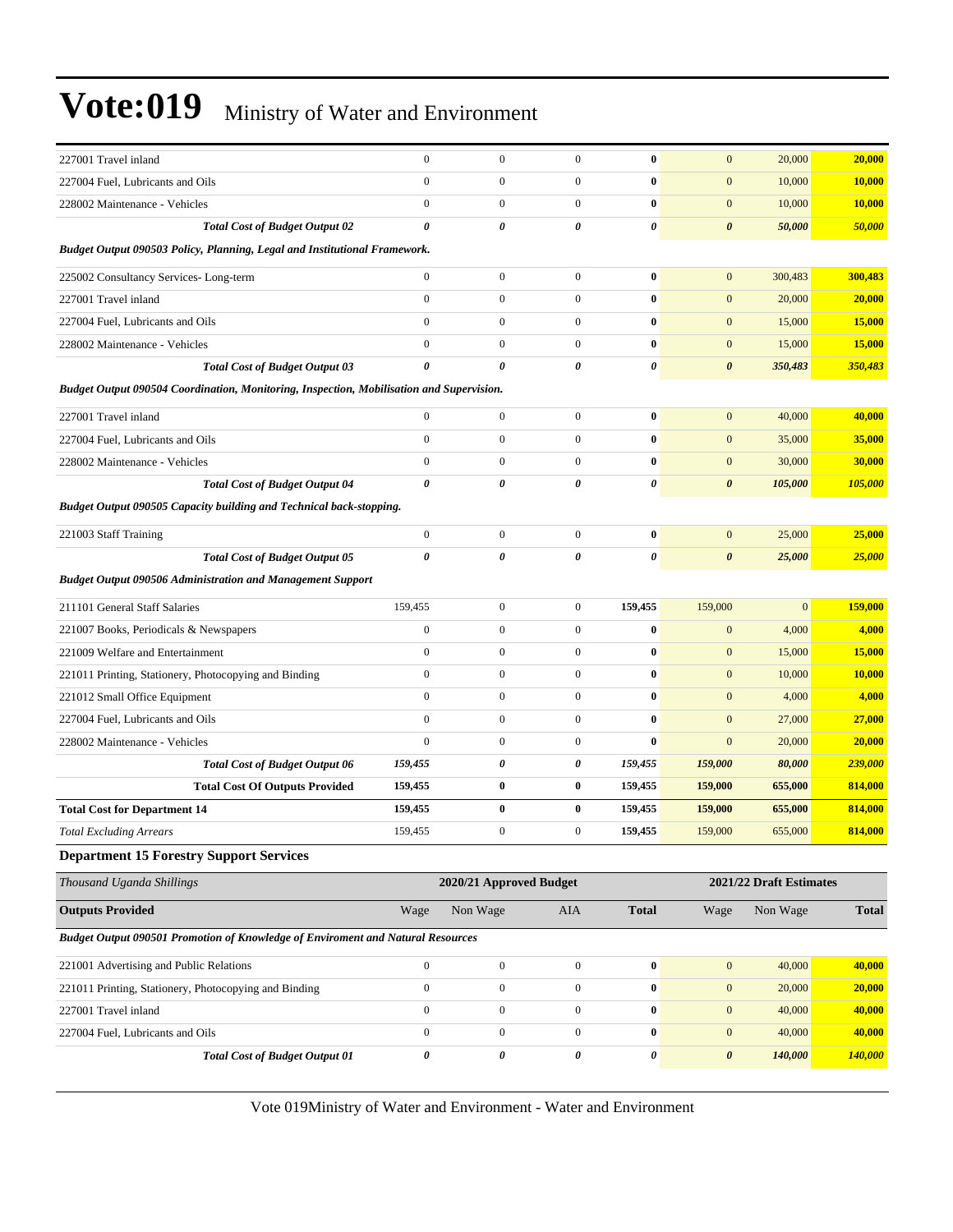| <b>Budget Output 090502 Restoration of degraded and Protection of ecosystems</b>         |                           |                       |                       |              |                       |              |              |
|------------------------------------------------------------------------------------------|---------------------------|-----------------------|-----------------------|--------------|-----------------------|--------------|--------------|
| 227001 Travel inland                                                                     | $\mathbf{0}$              | $\boldsymbol{0}$      | $\boldsymbol{0}$      | $\bf{0}$     | $\mathbf{0}$          | 40,000       | 40,000       |
| 227004 Fuel, Lubricants and Oils                                                         | $\mathbf{0}$              | $\mathbf{0}$          | $\overline{0}$        | $\bf{0}$     | $\mathbf{0}$          | 20,000       | 20,000       |
| <b>Total Cost of Budget Output 02</b>                                                    | $\boldsymbol{\theta}$     | 0                     | $\boldsymbol{\theta}$ | 0            | $\boldsymbol{\theta}$ | 60,000       | 60,000       |
| Budget Output 090503 Policy, Planning, Legal and Institutional Framework.                |                           |                       |                       |              |                       |              |              |
| 211103 Allowances (Inc. Casuals, Temporary)                                              | $\mathbf{0}$              | $\boldsymbol{0}$      | $\boldsymbol{0}$      | $\bf{0}$     | $\mathbf{0}$          | 80,000       | 80,000       |
| 221002 Workshops and Seminars                                                            | $\mathbf{0}$              | $\boldsymbol{0}$      | $\boldsymbol{0}$      | $\bf{0}$     | $\mathbf{0}$          | 50,000       | 50,000       |
| 221011 Printing, Stationery, Photocopying and Binding                                    | $\boldsymbol{0}$          | $\boldsymbol{0}$      | $\boldsymbol{0}$      | $\bf{0}$     | $\boldsymbol{0}$      | 50,000       | 50,000       |
| <b>Total Cost of Budget Output 03</b>                                                    | $\boldsymbol{\theta}$     | 0                     | $\boldsymbol{\theta}$ | 0            | $\boldsymbol{\theta}$ | 180,000      | 180,000      |
| Budget Output 090504 Coordination, Monitoring, Inspection, Mobilisation and Supervision. |                           |                       |                       |              |                       |              |              |
| 211103 Allowances (Inc. Casuals, Temporary)                                              | $\mathbf{0}$              | $\boldsymbol{0}$      | $\boldsymbol{0}$      | $\bf{0}$     | $\mathbf{0}$          | 40,000       | 40,000       |
| 221002 Workshops and Seminars                                                            | $\boldsymbol{0}$          | $\boldsymbol{0}$      | $\boldsymbol{0}$      | $\bf{0}$     | $\mathbf{0}$          | 20,000       | 20,000       |
| 227001 Travel inland                                                                     | $\boldsymbol{0}$          | $\boldsymbol{0}$      | $\boldsymbol{0}$      | $\bf{0}$     | $\mathbf{0}$          | 40,000       | 40,000       |
| <b>Total Cost of Budget Output 04</b>                                                    | $\boldsymbol{\theta}$     | 0                     | 0                     | 0            | $\boldsymbol{\theta}$ | 100,000      | 100,000      |
| Budget Output 090505 Capacity building and Technical back-stopping.                      |                           |                       |                       |              |                       |              |              |
| 221002 Workshops and Seminars                                                            | $\boldsymbol{0}$          | $\boldsymbol{0}$      | $\boldsymbol{0}$      | $\bf{0}$     | $\mathbf{0}$          | 20,000       | 20,000       |
| 221003 Staff Training                                                                    | $\mathbf{0}$              | $\boldsymbol{0}$      | $\boldsymbol{0}$      | $\bf{0}$     | $\mathbf{0}$          | 42,000       | 42,000       |
| 227004 Fuel, Lubricants and Oils                                                         | $\mathbf{0}$              | $\mathbf{0}$          | $\overline{0}$        | $\bf{0}$     | $\mathbf{0}$          | 20,000       | 20,000       |
| <b>Total Cost of Budget Output 05</b>                                                    | $\boldsymbol{\theta}$     | 0                     | 0                     | 0            | $\boldsymbol{\theta}$ | 82,000       | 82,000       |
| <b>Budget Output 090506 Administration and Management Support</b>                        |                           |                       |                       |              |                       |              |              |
| 211101 General Staff Salaries                                                            | 166,832                   | $\boldsymbol{0}$      | $\mathbf{0}$          | 166,832      | 167,000               | $\mathbf{0}$ | 167,000      |
| 221009 Welfare and Entertainment                                                         | $\boldsymbol{0}$          | $\boldsymbol{0}$      | $\overline{0}$        | $\bf{0}$     | $\boldsymbol{0}$      | 16,000       | 16,000       |
| 221011 Printing, Stationery, Photocopying and Binding                                    | $\boldsymbol{0}$          | $\boldsymbol{0}$      | $\boldsymbol{0}$      | $\bf{0}$     | $\boldsymbol{0}$      | 20,000       | 20,000       |
| 223005 Electricity                                                                       | $\boldsymbol{0}$          | $\boldsymbol{0}$      | $\boldsymbol{0}$      | $\bf{0}$     | $\mathbf{0}$          | 2,000        | 2,000        |
| 223006 Water                                                                             | $\mathbf{0}$              | $\boldsymbol{0}$      | $\boldsymbol{0}$      | $\bf{0}$     | $\mathbf{0}$          | 2,000        | 2,000        |
| 227004 Fuel, Lubricants and Oils                                                         | $\mathbf{0}$              | $\mathbf{0}$          | $\overline{0}$        | $\bf{0}$     | $\mathbf{0}$          | 20,000       | 20,000       |
| 228002 Maintenance - Vehicles                                                            | $\mathbf{0}$              | $\boldsymbol{0}$      | $\mathbf{0}$          | $\bf{0}$     | $\mathbf{0}$          | 20,000       | 20,000       |
| <b>Total Cost of Budget Output 06</b>                                                    | 166,832                   | 0                     | 0                     | 166,832      | 167,000               | 80,000       | 247,000      |
| <b>Total Cost Of Outputs Provided</b>                                                    | 166,832                   | $\bf{0}$              | $\bf{0}$              | 166,832      | 167,000               | 642,000      | 809,000      |
| <b>Outputs Funded</b>                                                                    | Wage                      | Non Wage              | AIA                   | <b>Total</b> | Wage                  | Non Wage     | <b>Total</b> |
| Budget Output 090551 Operational support to private institutions                         |                           |                       |                       |              |                       |              |              |
| 291001 Transfers to Government Institutions                                              | $\boldsymbol{0}$          | $\boldsymbol{0}$      | $\boldsymbol{0}$      | $\bf{0}$     | $\mathbf{0}$          | 80,000       | 80,000       |
| $o/w$ Support to the Environment protection police force (EPF)                           | $\boldsymbol{\mathit{0}}$ | $\mathcal O$          | 0                     | $\bf{0}$     | $\boldsymbol{\theta}$ | 40,000       | 40,000       |
| o/w Uganda Bamboo Association (UBA) supported                                            | $\boldsymbol{\theta}$     | $\boldsymbol{\theta}$ | $\mathcal O$          | $\pmb{0}$    | $\boldsymbol{\theta}$ | 40,000       | 40,000       |
| <b>Total Cost of Budget Output 51</b>                                                    | $\boldsymbol{\theta}$     | $\pmb{\theta}$        | 0                     | 0            | $\pmb{\theta}$        | 80,000       | 80,000       |
| <b>Total Cost Of Outputs Funded</b>                                                      | $\bf{0}$                  | $\bf{0}$              | $\bf{0}$              | $\bf{0}$     | $\bf{0}$              | 80,000       | 80,000       |
| <b>Total Cost for Department 15</b>                                                      | 166,832                   | $\pmb{0}$             | $\bf{0}$              | 166,832      | 167,000               | 722,000      | 889,000      |
| <b>Total Excluding Arrears</b>                                                           | 166,832                   | $\boldsymbol{0}$      | $\boldsymbol{0}$      | 166,832      | 167,000               | 722,000      | 889,000      |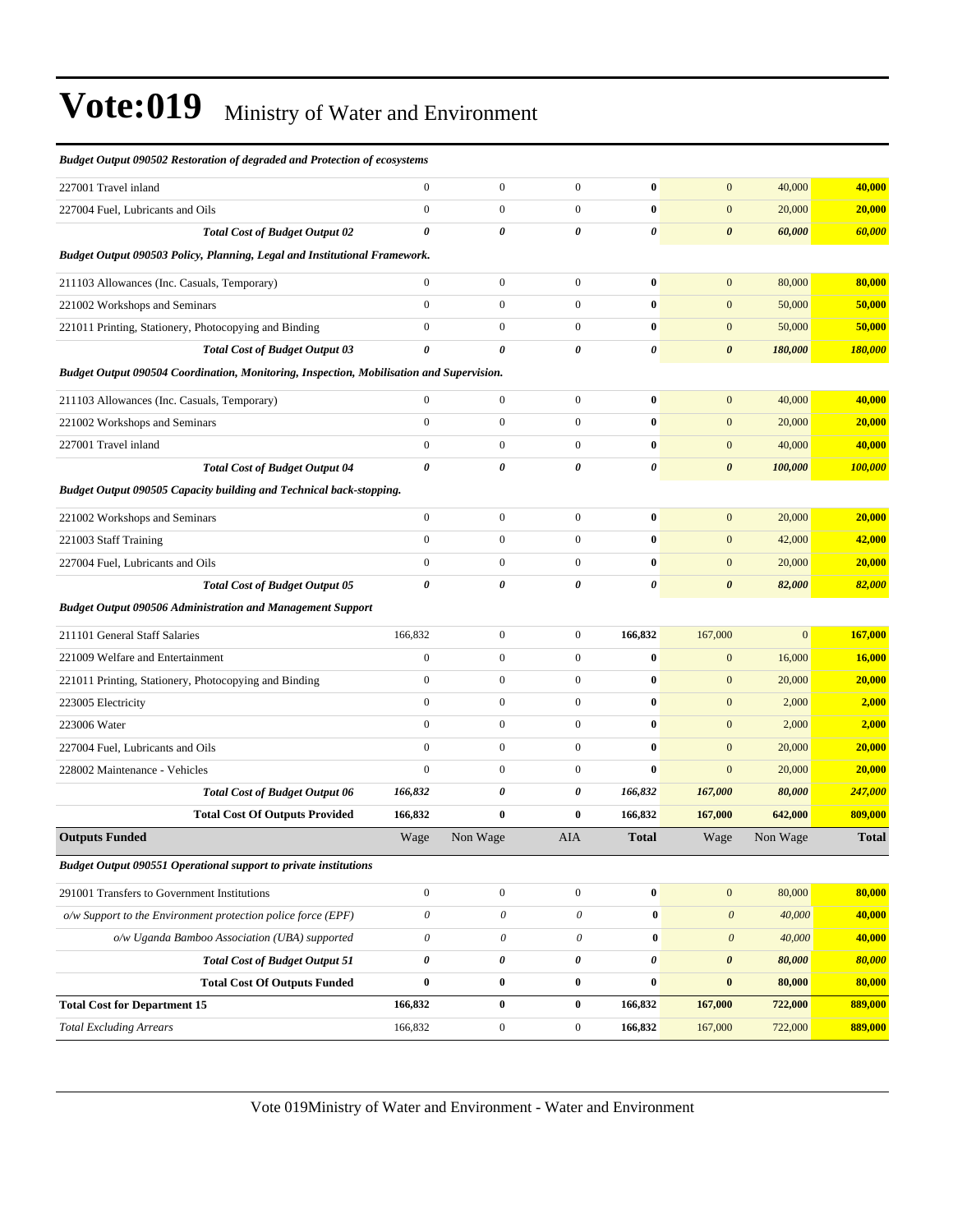#### **Department 16 Wetland Management Services**

| Thousand Uganda Shillings                                                 |                       | 2020/21 Approved Budget |                       |                       |                       | 2021/22 Draft Estimates |              |
|---------------------------------------------------------------------------|-----------------------|-------------------------|-----------------------|-----------------------|-----------------------|-------------------------|--------------|
| <b>Outputs Provided</b>                                                   | Wage                  | Non Wage                | <b>AIA</b>            | <b>Total</b>          | Wage                  | Non Wage                | <b>Total</b> |
| Budget Output 090502 Restoration of degraded and Protection of ecosystems |                       |                         |                       |                       |                       |                         |              |
| 282104 Compensation to 3rd Parties                                        | $\mathbf{0}$          | $\mathbf{0}$            | $\mathbf{0}$          | $\bf{0}$              | $\overline{0}$        | 1,000,000               | 1,000,000    |
| <b>Total Cost of Budget Output 02</b>                                     | $\boldsymbol{\theta}$ | 0                       | $\boldsymbol{\theta}$ | $\boldsymbol{\theta}$ | $\boldsymbol{\theta}$ | 1,000,000               | 1,000,000    |
| <b>Budget Output 090506 Administration and Management Support</b>         |                       |                         |                       |                       |                       |                         |              |
| 211101 General Staff Salaries                                             | 461,727               | $\mathbf{0}$            | $\mathbf{0}$          | 461,727               | 462,014               | $\overline{0}$          | 462,014      |
| 211103 Allowances (Inc. Casuals, Temporary)                               | $\mathbf{0}$          | $\mathbf{0}$            | $\mathbf{0}$          | $\bf{0}$              | $\mathbf{0}$          | 5,089                   | 5,089        |
| 221007 Books, Periodicals & Newspapers                                    | $\mathbf{0}$          | $\mathbf{0}$            | $\mathbf{0}$          | $\bf{0}$              | $\overline{0}$        | 8,000                   | 8,000        |
| 221009 Welfare and Entertainment                                          | $\overline{0}$        | $\mathbf{0}$            | $\mathbf{0}$          | $\bf{0}$              | $\overline{0}$        | 15,000                  | 15,000       |
| 221011 Printing, Stationery, Photocopying and Binding                     | $\mathbf{0}$          | $\mathbf{0}$            | $\mathbf{0}$          | $\bf{0}$              | $\overline{0}$        | 6,000                   | 6,000        |
| 221012 Small Office Equipment                                             | $\Omega$              | $\mathbf{0}$            | $\Omega$              | $\bf{0}$              | $\overline{0}$        | 4,000                   | 4,000        |
| 227004 Fuel, Lubricants and Oils                                          | $\overline{0}$        | $\mathbf{0}$            | $\mathbf{0}$          | $\bf{0}$              | $\mathbf{0}$          | 19,186                  | 19,186       |
| 228002 Maintenance - Vehicles                                             | $\theta$              | $\Omega$                | $\Omega$              | $\bf{0}$              | $\overline{0}$        | 10,000                  | 10,000       |
| <b>Total Cost of Budget Output 06</b>                                     | 461,727               | 0                       | $\boldsymbol{\theta}$ | 461,727               | 462,014               | 67,275                  | 529,289      |
| <b>Total Cost Of Outputs Provided</b>                                     | 461,727               | $\bf{0}$                | $\bf{0}$              | 461.727               | 462,014               | 1,067,275               | 1,529,289    |
| <b>Outputs Funded</b>                                                     | Wage                  | Non Wage                | <b>AIA</b>            | <b>Total</b>          | Wage                  | Non Wage                | <b>Total</b> |
| <b>Budget Output 090551 Operational support to private institutions</b>   |                       |                         |                       |                       |                       |                         |              |
| 263104 Transfers to other govt. Units (Current)                           | $\boldsymbol{0}$      | $\mathbf{0}$            | $\mathbf{0}$          | $\bf{0}$              | $\overline{0}$        | 631,725                 | 631,725      |
| o/w Support to Environment Protection Police Unit (EPPU)                  | $\theta$              | 0                       | $\theta$              | $\bf{0}$              | $\mathcal{O}$         | 631,725                 | 631,725      |
| <b>Total Cost of Budget Output 51</b>                                     | $\boldsymbol{\theta}$ | 0                       | $\boldsymbol{\theta}$ | $\boldsymbol{\theta}$ | $\boldsymbol{\theta}$ | 631,725                 | 631,725      |
| <b>Total Cost Of Outputs Funded</b>                                       | $\bf{0}$              | $\bf{0}$                | $\bf{0}$              | $\bf{0}$              | $\bf{0}$              | 631,725                 | 631,725      |
| <b>Total Cost for Department 16</b>                                       | 461,727               | $\bf{0}$                | $\bf{0}$              | 461,727               | 462,014               | 1,699,000               | 2,161,014    |
| <b>Total Excluding Arrears</b>                                            | 461,727               | $\mathbf{0}$            | $\mathbf{0}$          | 461,727               | 462,014               | 1,699,000               | 2,161,014    |
| <b>Development Budget Estimates</b>                                       |                       |                         |                       |                       |                       |                         |              |

#### **Project 1417 Farm Income Enhancement and Forestry Conservation Project Phase II (FIEFOC II)**

| Thousand Uganda Shillings                                                              |                               | 2020/21 Approved Budget |                |              | 2021/22 Draft Estimates |                               |              |
|----------------------------------------------------------------------------------------|-------------------------------|-------------------------|----------------|--------------|-------------------------|-------------------------------|--------------|
| <b>Outputs Provided</b>                                                                | <b>GoU Dev't External Fin</b> |                         | <b>AIA</b>     | <b>Total</b> |                         | <b>GoU</b> Dev't External Fin |              |
| <b>Budget Output 090501 Promotion of Knowledge of Enviroment and Natural Resources</b> |                               |                         |                |              |                         |                               |              |
| 211103 Allowances (Inc. Casuals, Temporary)                                            | 30,000                        | $\mathbf{0}$            | $\mathbf{0}$   | 30,000       | 145,000                 | 375,574                       | 520,574      |
| 221002 Workshops and Seminars                                                          | 50,257                        | $\mathbf{0}$            | $\overline{0}$ | 50,257       | $\mathbf{0}$            | $\mathbf{0}$                  | $\mathbf{0}$ |
| 221011 Printing, Stationery, Photocopying and Binding                                  | 25,907                        | $\Omega$                | $\overline{0}$ | 25,907       | $\mathbf{0}$            | $\mathbf{0}$                  | $\mathbf{0}$ |
| 225001 Consultancy Services- Short term                                                | 60,000                        | $\mathbf{0}$            | $\mathbf{0}$   | 60,000       | $\mathbf{0}$            | $\mathbf{0}$                  | $\mathbf{0}$ |
| 225002 Consultancy Services-Long-term                                                  | 124,093                       | 2,086,297               | $\mathbf{0}$   | 2,210,390    | $\mathbf{0}$            | $\mathbf{0}$                  | $\bf{0}$     |
| 227001 Travel inland                                                                   | 30,000                        | $\mathbf{0}$            | $\mathbf{0}$   | 30,000       | $\mathbf{0}$            | $\mathbf{0}$                  | $\mathbf{0}$ |
| 227004 Fuel, Lubricants and Oils                                                       | 30,000                        | $\mathbf{0}$            | $\mathbf{0}$   | 30,000       | $\mathbf{0}$            | $\mathbf{0}$                  | $\mathbf{0}$ |
| <b>Total Cost Of Budget Output 090501</b>                                              | 350,257                       | 2,086,297               | 0              | 2,436,554    | 145,000                 | 375,574                       | 520,574      |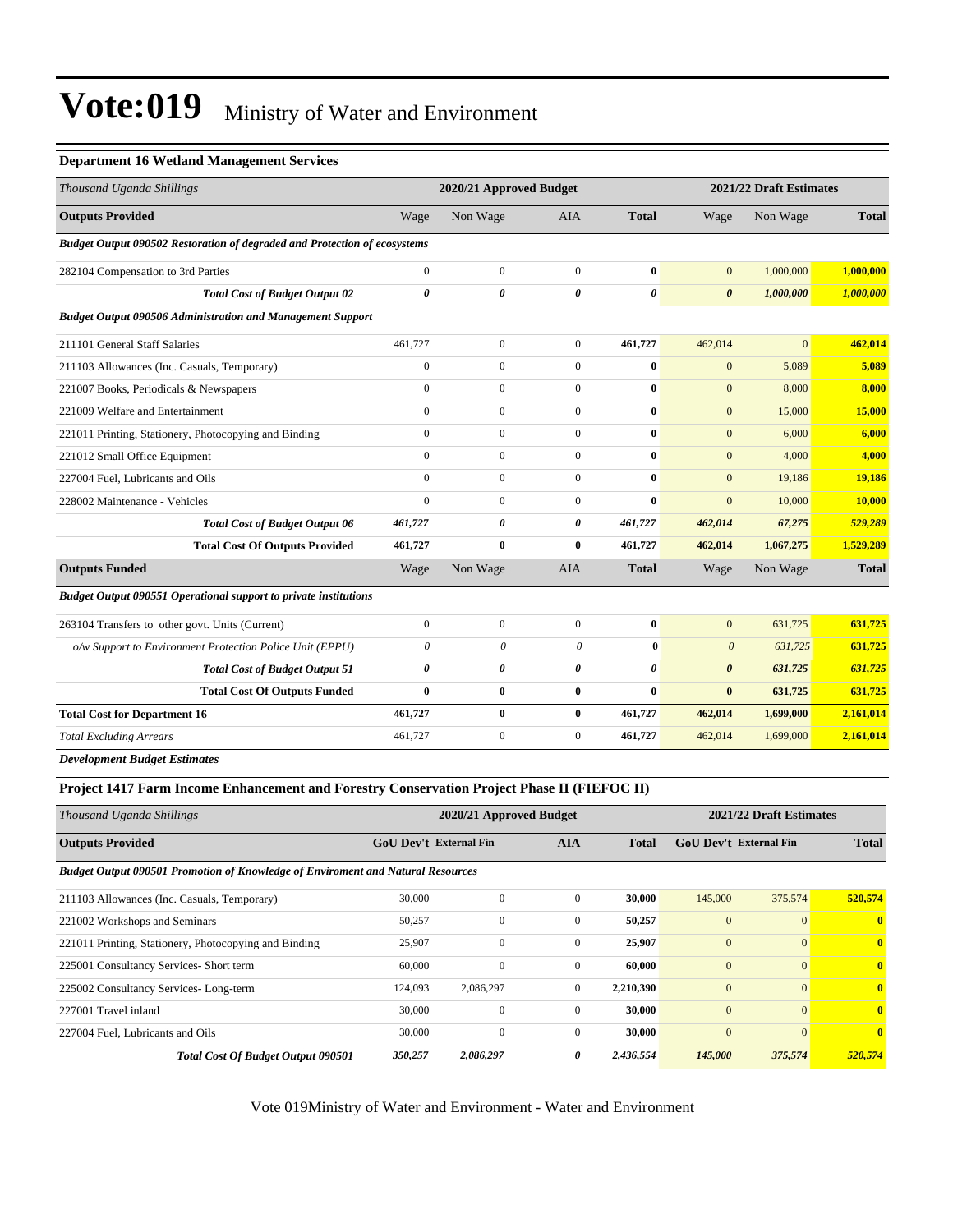| <b>Budget Output 090502 Restoration of degraded and Protection of ecosystems</b>         |           |                  |                  |            |                  |                  |                  |
|------------------------------------------------------------------------------------------|-----------|------------------|------------------|------------|------------------|------------------|------------------|
| 211103 Allowances (Inc. Casuals, Temporary)                                              | 120,000   | $\boldsymbol{0}$ | $\boldsymbol{0}$ | 120,000    | 130,000          | 757,500          | 887,500          |
| 221002 Workshops and Seminars                                                            | 80,000    | $\boldsymbol{0}$ | $\boldsymbol{0}$ | 80,000     | $\mathbf{0}$     | $\overline{0}$   | $\bf{0}$         |
| 221011 Printing, Stationery, Photocopying and Binding                                    | 40,000    | $\boldsymbol{0}$ | $\boldsymbol{0}$ | 40,000     | $\mathbf{0}$     | $\overline{0}$   | $\bf{0}$         |
| 227001 Travel inland                                                                     | 140,000   | $\boldsymbol{0}$ | $\boldsymbol{0}$ | 140,000    | $\mathbf{0}$     | $\overline{0}$   | $\bf{0}$         |
| 227004 Fuel, Lubricants and Oils                                                         | 120,000   | $\boldsymbol{0}$ | $\boldsymbol{0}$ | 120,000    | $\mathbf{0}$     | $\overline{0}$   | $\bf{0}$         |
| <b>Total Cost Of Budget Output 090502</b>                                                | 500,000   | 0                | 0                | 500,000    | 130,000          | 757,500          | 887,500          |
| Budget Output 090503 Policy, Planning, Legal and Institutional Framework.                |           |                  |                  |            |                  |                  |                  |
| 211103 Allowances (Inc. Casuals, Temporary)                                              | 250,000   | 650,000          | $\boldsymbol{0}$ | 900,000    | 35,967           | 440,000          | 475,967          |
| 221002 Workshops and Seminars                                                            | 250,000   | 525,000          | $\boldsymbol{0}$ | 775,000    | $\mathbf{0}$     | $\mathbf{0}$     | $\bf{0}$         |
| 225001 Consultancy Services- Short term                                                  | 767,000   | $\boldsymbol{0}$ | $\boldsymbol{0}$ | 767,000    | $\mathbf{0}$     | $\overline{0}$   | $\bf{0}$         |
| 225002 Consultancy Services-Long-term                                                    | 1,322,108 | $\mathbf{0}$     | $\boldsymbol{0}$ | 1,322,108  | $\mathbf{0}$     | $\overline{0}$   | $\bf{0}$         |
| 227001 Travel inland                                                                     | 350,000   | 625,000          | $\boldsymbol{0}$ | 975,000    | $\mathbf{0}$     | $\overline{0}$   | $\bf{0}$         |
| 227004 Fuel, Lubricants and Oils                                                         | 263,194   | 544,749          | $\boldsymbol{0}$ | 807,943    | $\mathbf{0}$     | $\overline{0}$   | $\bf{0}$         |
| <b>Total Cost Of Budget Output 090503</b>                                                | 3,202,302 | 2,344,749        | 0                | 5,547,051  | 35,967           | 440,000          | 475,967          |
| Budget Output 090504 Coordination, Monitoring, Inspection, Mobilisation and Supervision. |           |                  |                  |            |                  |                  |                  |
| 211103 Allowances (Inc. Casuals, Temporary)                                              | 120,000   | 900,000          | $\boldsymbol{0}$ | 1,020,000  | 577,200          | 2,480,000        | 3,057,200        |
| 221002 Workshops and Seminars                                                            | 200,000   | 600,000          | $\boldsymbol{0}$ | 800,000    | $\mathbf{0}$     | $\mathbf{0}$     | $\bf{0}$         |
| 221011 Printing, Stationery, Photocopying and Binding                                    | 120,000   | 500,000          | $\boldsymbol{0}$ | 620,000    | $\boldsymbol{0}$ | $\mathbf{0}$     | $\bf{0}$         |
| 225001 Consultancy Services- Short term                                                  | 530,000   | 500,000          | $\boldsymbol{0}$ | 1,030,000  | $\boldsymbol{0}$ | $\overline{0}$   | $\bf{0}$         |
| 225002 Consultancy Services-Long-term                                                    | 264,250   | 2,481,366        | $\boldsymbol{0}$ | 2,745,616  | $\boldsymbol{0}$ | $\mathbf{0}$     | $\bf{0}$         |
| 227001 Travel inland                                                                     | 240,000   | 750,000          | $\boldsymbol{0}$ | 990,000    | $\mathbf{0}$     | $\overline{0}$   | $\bf{0}$         |
| 227004 Fuel, Lubricants and Oils                                                         | 164,934   | 600,000          | $\boldsymbol{0}$ | 764,934    | $\mathbf{0}$     | $\mathbf{0}$     | $\bf{0}$         |
| 228002 Maintenance - Vehicles                                                            | 300,000   | 465,592          | $\boldsymbol{0}$ | 765,592    | $\boldsymbol{0}$ | $\overline{0}$   | $\bf{0}$         |
| <b>Total Cost Of Budget Output 090504</b>                                                | 1,939,184 | 6,796,958        | 0                | 8,736,142  | 577,200          | 2,480,000        | 3,057,200        |
| <b>Budget Output 090505 Capacity building and Technical back-stopping.</b>               |           |                  |                  |            |                  |                  |                  |
| 211103 Allowances (Inc. Casuals, Temporary)                                              | 210,000   | 180,000          | $\boldsymbol{0}$ | 390,000    | 1,016,000        | 2,470,000        | 3,486,000        |
| 221001 Advertising and Public Relations                                                  | 40,000    | $\boldsymbol{0}$ | $\boldsymbol{0}$ | 40,000     | $\mathbf{0}$     | $\overline{0}$   | $\bf{0}$         |
| 221002 Workshops and Seminars                                                            | 250,000   | 130,000          | $\boldsymbol{0}$ | 380,000    | $\mathbf{0}$     | $\mathbf{0}$     | $\bf{0}$         |
| 222001 Telecommunications                                                                | 5,000     | 5,000            | $\overline{0}$   | 10,000     | $\boldsymbol{0}$ | $\mathbf{0}$     | $\bf{0}$         |
| 225001 Consultancy Services- Short term                                                  | 134,000   | 900,000          | $\boldsymbol{0}$ | 1,034,000  | $\boldsymbol{0}$ | $\boldsymbol{0}$ | $\bf{0}$         |
| 225002 Consultancy Services-Long-term                                                    | 1,210,000 | 10,913,795       | $\boldsymbol{0}$ | 12,123,795 | $\boldsymbol{0}$ | $\overline{0}$   | $\bf{0}$         |
| 227001 Travel inland                                                                     | 500,000   | 20,000           | $\boldsymbol{0}$ | 520,000    | $\mathbf{0}$     | $\overline{0}$   | $\bf{0}$         |
| 227004 Fuel, Lubricants and Oils                                                         | 233,072   | 98,744           | $\boldsymbol{0}$ | 331,816    | $\boldsymbol{0}$ | $\overline{0}$   | $\bf{0}$         |
| Total Cost Of Budget Output 090505                                                       | 2,582,072 | 12,247,539       | 0                | 14,829,611 | 1,016,000        | 2,470,000        | 3,486,000        |
| <b>Budget Output 090506 Administration and Management Support</b>                        |           |                  |                  |            |                  |                  |                  |
| 211102 Contract Staff Salaries                                                           | 550,000   | 964,962          | $\boldsymbol{0}$ | 1,514,962  | 985,236          | 1,434,962        | 2,420,198        |
| 211103 Allowances (Inc. Casuals, Temporary)                                              | 10,000    | 370,000          | $\boldsymbol{0}$ | 380,000    | $\bf{0}$         | $\mathbf{0}$     | $\mathbf{0}$     |
| 212101 Social Security Contributions                                                     | 151,496   | $\boldsymbol{0}$ | $\boldsymbol{0}$ | 151,496    | $\bf{0}$         | $\boldsymbol{0}$ | $\bf{0}$         |
| 221001 Advertising and Public Relations                                                  | 40,000    | 280,000          | $\boldsymbol{0}$ | 320,000    | $\boldsymbol{0}$ | $\boldsymbol{0}$ | $\boldsymbol{0}$ |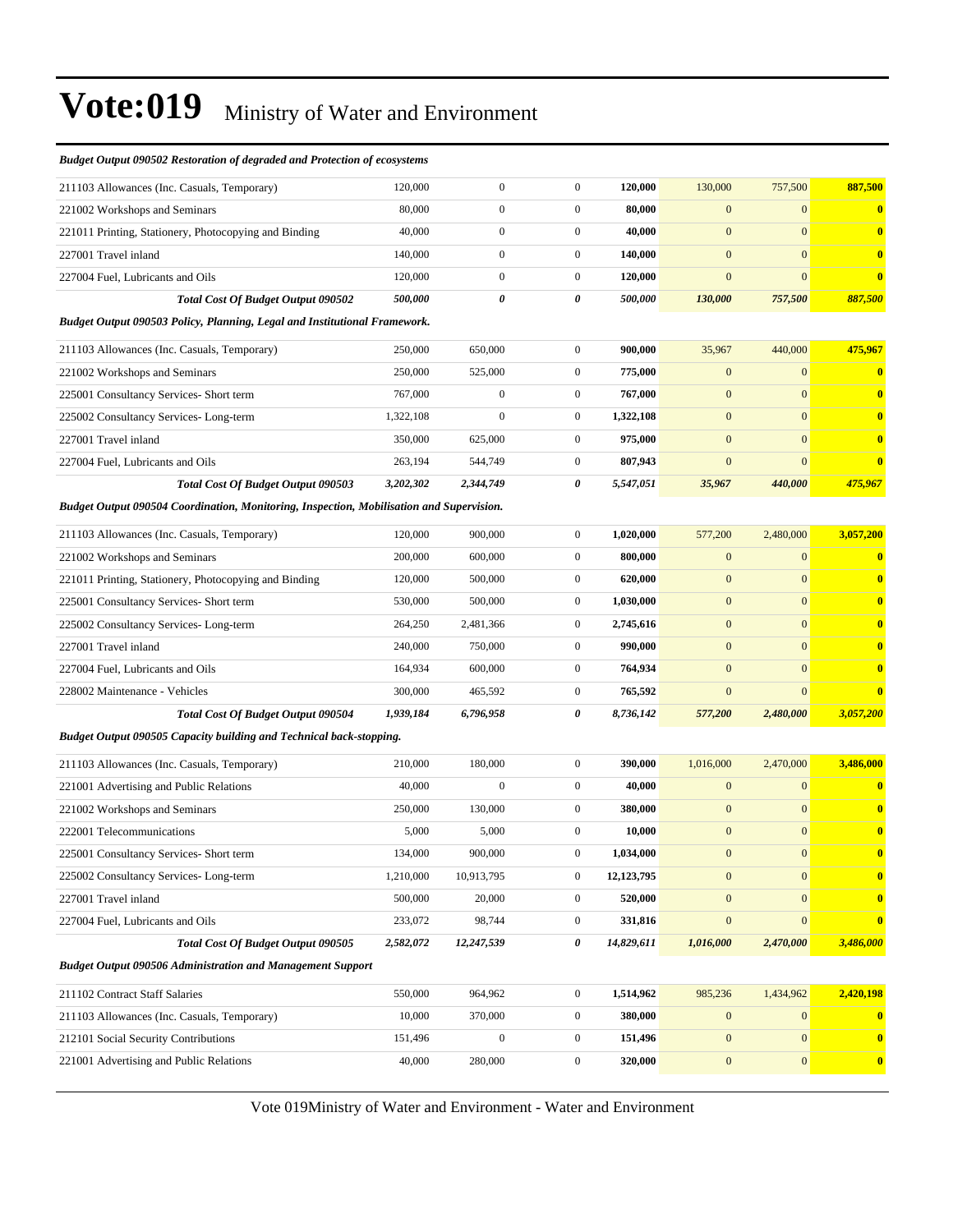| 221002 Workshops and Seminars                                                        | 10,000           | 160,000                       | $\boldsymbol{0}$ | 170,000      | $\mathbf{0}$     | $\mathbf{0}$                  | $\overline{\mathbf{0}}$ |
|--------------------------------------------------------------------------------------|------------------|-------------------------------|------------------|--------------|------------------|-------------------------------|-------------------------|
| 221007 Books, Periodicals & Newspapers                                               | 10,000           | 20,000                        | $\boldsymbol{0}$ | 30,000       | $\mathbf{0}$     | $\mathbf{0}$                  | $\bf{0}$                |
| 221008 Computer supplies and Information Technology (IT)                             | 5,000            | 50,000                        | $\boldsymbol{0}$ | 55,000       | $\mathbf{0}$     | $\mathbf{0}$                  | $\overline{\mathbf{0}}$ |
| 221009 Welfare and Entertainment                                                     | 12,000           | 50,000                        | $\boldsymbol{0}$ | 62,000       | $\mathbf{0}$     | $\overline{0}$                | $\bf{0}$                |
| 221011 Printing, Stationery, Photocopying and Binding                                | 20,000           | 60,000                        | $\boldsymbol{0}$ | 80,000       | $\boldsymbol{0}$ | $\mathbf{0}$                  | $\mathbf{0}$            |
| 221012 Small Office Equipment                                                        | 5,000            | 10,000                        | $\boldsymbol{0}$ | 15,000       | $\mathbf{0}$     | $\mathbf{0}$                  | $\mathbf{0}$            |
| 222001 Telecommunications                                                            | 20,000           | 10,000                        | $\boldsymbol{0}$ | 30,000       | $\mathbf{0}$     | $\mathbf{0}$                  | $\bf{0}$                |
| 223005 Electricity                                                                   | 5,000            | $\boldsymbol{0}$              | $\boldsymbol{0}$ | 5,000        | $\mathbf{0}$     | $\mathbf{0}$                  | $\overline{\mathbf{0}}$ |
| 223006 Water                                                                         | 5,000            | $\mathbf{0}$                  | $\boldsymbol{0}$ | 5,000        | $\mathbf{0}$     | $\mathbf{0}$                  | $\mathbf{0}$            |
| 227001 Travel inland                                                                 | 30,000           | 280,000                       | $\boldsymbol{0}$ | 310,000      | $\boldsymbol{0}$ | $\mathbf{0}$                  | $\mathbf{0}$            |
| 227002 Travel abroad                                                                 | 31,000           | 50,000                        | $\boldsymbol{0}$ | 81,000       | $\mathbf{0}$     | $\mathbf{0}$                  | $\mathbf{0}$            |
| 227004 Fuel, Lubricants and Oils                                                     | 20,058           | 289,940                       | $\boldsymbol{0}$ | 309,998      | $\mathbf{0}$     | $\mathbf{0}$                  | $\bf{0}$                |
| 228002 Maintenance - Vehicles                                                        | 70,000           | 250,000                       | $\boldsymbol{0}$ | 320,000      | $\mathbf{0}$     | $\mathbf{0}$                  | $\overline{\mathbf{0}}$ |
| 228003 Maintenance – Machinery, Equipment & Furniture                                | $\boldsymbol{0}$ | 20,000                        | $\boldsymbol{0}$ | 20,000       | $\mathbf{0}$     | $\mathbf{0}$                  | $\overline{\mathbf{0}}$ |
| <b>Total Cost Of Budget Output 090506</b>                                            | 994,554          | 2,864,902                     | 0                | 3,859,456    | 985,236          | 1,434,962                     | 2,420,198               |
| <b>Total Cost for Outputs Provided</b>                                               | 9,568,369        | 26,340,445                    | $\mathbf{0}$     | 35,908,814   | 2,889,403        | 7,958,036                     | 10,847,439              |
| <b>Capital Purchases</b>                                                             |                  | <b>GoU Dev't External Fin</b> | <b>AIA</b>       | <b>Total</b> |                  | <b>GoU Dev't External Fin</b> | <b>Total</b>            |
| <b>Budget Output 090572 Government Buildings and Administrative Infrastructure</b>   |                  |                               |                  |              |                  |                               |                         |
| 311101 Land                                                                          | 776,698          | $\boldsymbol{0}$              | $\boldsymbol{0}$ | 776,698      | $\mathbf{0}$     | $\mathbf{0}$                  | $\overline{\mathbf{0}}$ |
| 312104 Other Structures                                                              | 3,296,685        | 42,751,959                    | $\boldsymbol{0}$ | 46,048,644   | 6,793,351        | 7,920,940                     | 14,714,291              |
| <b>Total Cost Of Budget Output 090572</b>                                            | 4,073,383        | 42,751,959                    | 0                | 46,825,342   | 6,793,351        | 7,920,940                     | 14,714,291              |
| <b>Budget Output 090575 Purchase of Motor Vehicles and Other Transport Equipment</b> |                  |                               |                  |              |                  |                               |                         |
| 312201 Transport Equipment                                                           | 45,807           | 590,779                       | $\mathbf{0}$     | 636,586      | 84,000           | 420,000                       | 504,000                 |
| <b>Total Cost Of Budget Output 090575</b>                                            | 45,807           | 590,779                       | 0                | 636,586      | 84,000           | 420,000                       | 504,000                 |
| Budget Output 090576 Purchase of Office and ICT Equipment, including Software        |                  |                               |                  |              |                  |                               |                         |
| 312202 Machinery and Equipment                                                       | 106,000          | $\boldsymbol{0}$              | $\boldsymbol{0}$ | 106,000      | 26,775           | 178,500                       | 205,275                 |
| Total Cost Of Budget Output 090576                                                   | 106,000          | 0                             | 0                | 106,000      | 26,775           | 178,500                       | 205,275                 |
| <b>Budget Output 090577 Purchase of Specialised Machinery &amp; Equipment</b>        |                  |                               |                  |              |                  |                               |                         |
| 312202 Machinery and Equipment                                                       | 1,104,941        | 16,706,505                    | $\mathbf{0}$     | 17,811,446   | 267,471          | 8,054,524                     | 8,321,995               |
| <b>Total Cost Of Budget Output 090577</b>                                            | 1,104,941        | 16,706,505                    | 0                | 17,811,446   | 267,471          | 8,054,524                     | 8,321,995               |
| Budget Output 090578 Purchase of Office and Residential Furniture and Fittings       |                  |                               |                  |              |                  |                               |                         |
| 312203 Furniture & Fixtures                                                          | 20,000           | 21,999                        | $\boldsymbol{0}$ | 41,999       | 10,000           | 42,000                        | 52,000                  |
| Total Cost Of Budget Output 090578                                                   | 20,000           | 21,999                        | $\pmb{\theta}$   | 41,999       | 10,000           | 42,000                        | 52,000                  |
| <b>Budget Output 090579 Acquisition of Other Capital Assets</b>                      |                  |                               |                  |              |                  |                               |                         |
| 312301 Cultivated Assets                                                             | 4,152,000        | 5,767,316                     | $\boldsymbol{0}$ | 9,919,316    | $\boldsymbol{0}$ | 4,000,000                     | 4,000,000               |
| Total Cost Of Budget Output 090579                                                   | 4,152,000        | 5,767,316                     | 0                | 9,919,316    | $\pmb{\theta}$   | 4,000,000                     | 4,000,000               |
| <b>Total Cost for Capital Purchases</b>                                              | 9,502,131        | 65,838,558                    | $\bf{0}$         | 75,340,689   | 7,181,597        | 20,615,964                    | 27,797,561              |
| <b>Total Cost for Project: 1417</b>                                                  | 19,070,500       | 92,179,003                    | $\bf{0}$         | 111,249,503  | 10,071,000       | 28,574,000                    | 38,645,000              |
| <b>Total Excluding Arrears</b>                                                       | 19,070,500       | 92,179,003                    | $\bf{0}$         | 111,249,503  | 10,071,000       | 28,574,000                    | 38,645,000              |
|                                                                                      |                  |                               |                  |              |                  |                               |                         |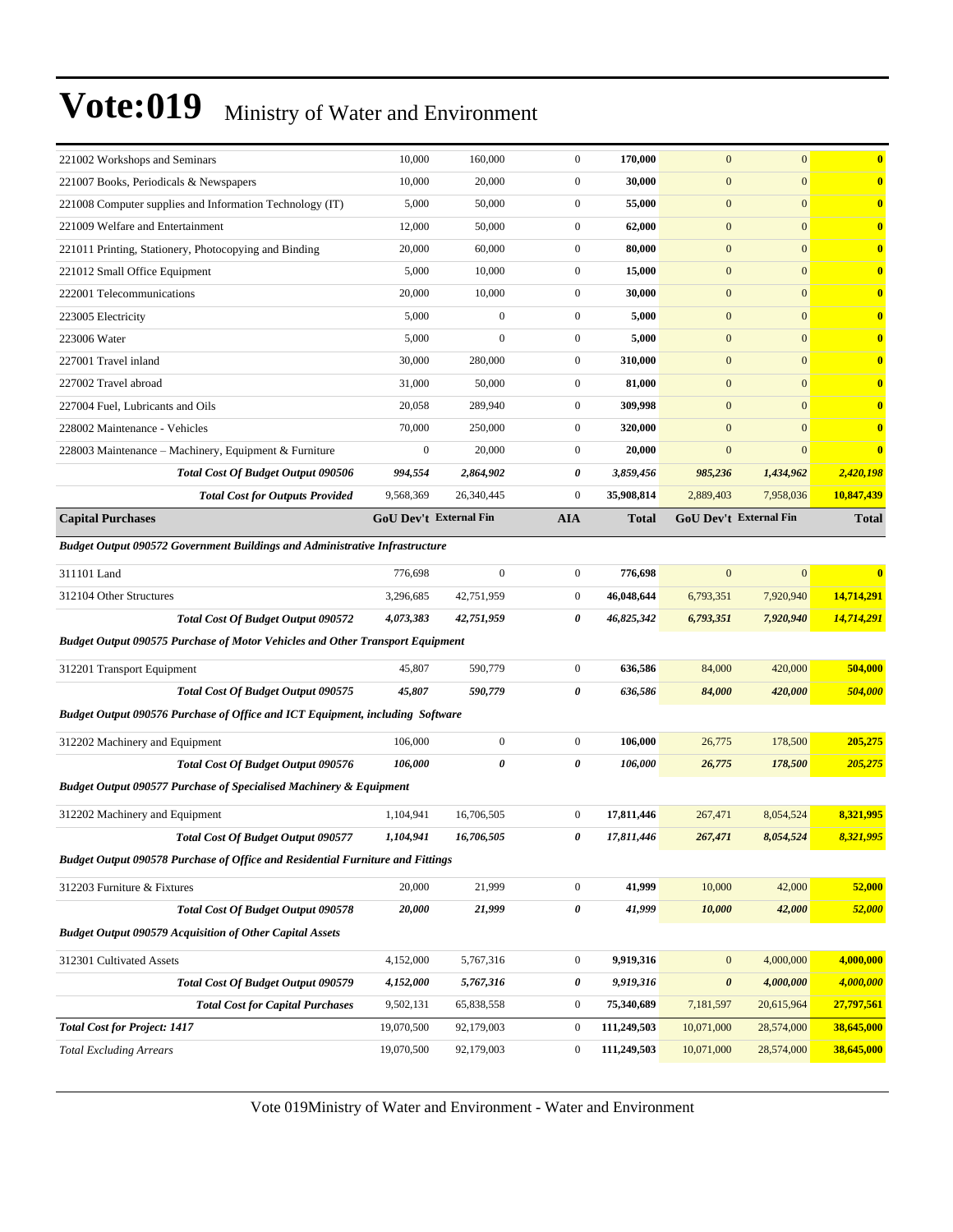#### **Project 1520 Building Resilient Communities, Wetland Ecosystems and Associated Catchments in Uganda**

| Thousand Uganda Shillings                                                                |                | 2020/21 Approved Budget |                  |              |                       | 2021/22 Draft Estimates |                       |
|------------------------------------------------------------------------------------------|----------------|-------------------------|------------------|--------------|-----------------------|-------------------------|-----------------------|
| <b>Outputs Provided</b>                                                                  |                | GoU Dev't External Fin  | <b>AIA</b>       | <b>Total</b> |                       | GoU Dev't External Fin  | <b>Total</b>          |
| <b>Budget Output 090501 Promotion of Knowledge of Enviroment and Natural Resources</b>   |                |                         |                  |              |                       |                         |                       |
| 221001 Advertising and Public Relations                                                  | 6,000          | $\boldsymbol{0}$        | $\mathbf{0}$     | 6,000        | 6,000                 | $\overline{0}$          | 6,000                 |
| 221007 Books, Periodicals & Newspapers                                                   | 6,000          | $\boldsymbol{0}$        | $\boldsymbol{0}$ | 6,000        | 8,000                 | $\overline{0}$          | 8,000                 |
| 221011 Printing, Stationery, Photocopying and Binding                                    | 5,000          | $\boldsymbol{0}$        | $\boldsymbol{0}$ | 5,000        | 5,000                 | $\mathbf{0}$            | 5,000                 |
| 223001 Property Expenses                                                                 | 298,000        | $\boldsymbol{0}$        | $\boldsymbol{0}$ | 298,000      | $\mathbf{0}$          | $\mathbf{0}$            | $\bf{0}$              |
| 225002 Consultancy Services-Long-term                                                    | 300,000        | $\boldsymbol{0}$        | $\boldsymbol{0}$ | 300,000      | 321,000               | $\mathbf{0}$            | 321,000               |
| 227001 Travel inland                                                                     | 70,000         | $\boldsymbol{0}$        | $\boldsymbol{0}$ | 70,000       | 40,000                | $\mathbf{0}$            | 40,000                |
| 227004 Fuel, Lubricants and Oils                                                         | 20,000         | $\boldsymbol{0}$        | $\boldsymbol{0}$ | 20,000       | $\boldsymbol{0}$      | $\overline{0}$          | $\bf{0}$              |
| 228002 Maintenance - Vehicles                                                            | 10,000         | $\boldsymbol{0}$        | $\boldsymbol{0}$ | 10,000       | $\boldsymbol{0}$      | $\mathbf{0}$            | $\bf{0}$              |
| 228003 Maintenance – Machinery, Equipment & Furniture                                    | 5,000          | $\boldsymbol{0}$        | $\boldsymbol{0}$ | 5,000        | $\boldsymbol{0}$      | $\mathbf{0}$            | $\bf{0}$              |
| <b>Total Cost Of Budget Output 090501</b>                                                | 720,000        | 0                       | 0                | 720,000      | 380,000               | 0                       | 380,000               |
| <b>Budget Output 090502 Restoration of degraded and Protection of ecosystems</b>         |                |                         |                  |              |                       |                         |                       |
| 211103 Allowances (Inc. Casuals, Temporary)                                              | 10,000         | $\boldsymbol{0}$        | $\boldsymbol{0}$ | 10,000       | $\boldsymbol{0}$      | $\boldsymbol{0}$        | $\bf{0}$              |
| 221002 Workshops and Seminars                                                            | 20,000         | $\boldsymbol{0}$        | $\boldsymbol{0}$ | 20,000       | $\boldsymbol{0}$      | $\overline{0}$          | $\bf{0}$              |
| 223001 Property Expenses                                                                 | 860,970        | $\boldsymbol{0}$        | $\boldsymbol{0}$ | 860,970      | 2,168,500             | $\mathbf{0}$            | 2,168,500             |
| 223005 Electricity                                                                       | 12,000         | $\mathbf{0}$            | $\boldsymbol{0}$ | 12,000       | $\mathbf{0}$          | $\overline{0}$          | $\bf{0}$              |
| 225002 Consultancy Services-Long-term                                                    | $\overline{0}$ | $\boldsymbol{0}$        | $\boldsymbol{0}$ | $\bf{0}$     | 100,000               | $\overline{0}$          | 100,000               |
| 227001 Travel inland                                                                     | 24,000         | $\boldsymbol{0}$        | $\boldsymbol{0}$ | 24,000       | 40,000                | $\mathbf{0}$            | 40,000                |
| 227004 Fuel, Lubricants and Oils                                                         | 12,000         | $\mathbf{0}$            | $\boldsymbol{0}$ | 12,000       | $\mathbf{0}$          | $\overline{0}$          | $\bf{0}$              |
| 228002 Maintenance - Vehicles                                                            | 8,000          | $\boldsymbol{0}$        | $\boldsymbol{0}$ | 8,000        | 10,000                | $\mathbf{0}$            | 10,000                |
| <b>Total Cost Of Budget Output 090502</b>                                                | 946,970        | $\pmb{\theta}$          | 0                | 946,970      | 2,318,500             | 0                       | 2,318,500             |
| Budget Output 090503 Policy, Planning, Legal and Institutional Framework.                |                |                         |                  |              |                       |                         |                       |
| 211103 Allowances (Inc. Casuals, Temporary)                                              | 4,000          | $\boldsymbol{0}$        | $\mathbf{0}$     | 4,000        | $\mathbf{0}$          | $\overline{0}$          | $\bf{0}$              |
| 221002 Workshops and Seminars                                                            | 10,000         | $\boldsymbol{0}$        | $\boldsymbol{0}$ | 10,000       | $\boldsymbol{0}$      | $\overline{0}$          | $\mathbf{0}$          |
| 221007 Books, Periodicals & Newspapers                                                   | 5,000          | $\mathbf{0}$            | $\boldsymbol{0}$ | 5,000        | $\boldsymbol{0}$      | $\overline{0}$          | $\bf{0}$              |
| 222001 Telecommunications                                                                | 1,500          | $\boldsymbol{0}$        | $\boldsymbol{0}$ | 1,500        | $\boldsymbol{0}$      | $\mathbf{0}$            | $\bf{0}$              |
| 225002 Consultancy Services-Long-term                                                    | 186,500        | $\mathbf{0}$            | $\boldsymbol{0}$ | 186,500      | $\boldsymbol{0}$      | $\overline{0}$          | $\bf{0}$              |
| 227001 Travel inland                                                                     | 8,000          | $\boldsymbol{0}$        | $\boldsymbol{0}$ | 8,000        | $\boldsymbol{0}$      | $\boldsymbol{0}$        |                       |
| 227004 Fuel, Lubricants and Oils                                                         | 15,000         | $\boldsymbol{0}$        | $\boldsymbol{0}$ | 15,000       | $\boldsymbol{0}$      | $\boldsymbol{0}$        | $\bf{0}$              |
| 228002 Maintenance - Vehicles                                                            | 10,000         | $\boldsymbol{0}$        | $\mathbf{0}$     | 10,000       | $\mathbf{0}$          | $\boldsymbol{0}$        | $\bf{0}$              |
| Total Cost Of Budget Output 090503                                                       | 240,000        | $\pmb{\theta}$          | 0                | 240,000      | $\boldsymbol{\theta}$ | $\boldsymbol{\theta}$   | $\boldsymbol{\theta}$ |
| Budget Output 090504 Coordination, Monitoring, Inspection, Mobilisation and Supervision. |                |                         |                  |              |                       |                         |                       |
| 222001 Telecommunications                                                                | 3,000          | $\boldsymbol{0}$        | $\boldsymbol{0}$ | 3,000        | $\boldsymbol{0}$      | $\vert 0 \vert$         | $\bf{0}$              |
| 225002 Consultancy Services-Long-term                                                    | 15,000         | $\boldsymbol{0}$        | $\boldsymbol{0}$ | 15,000       | $\mathbf{0}$          | $\boldsymbol{0}$        | $\bf{0}$              |
| 227001 Travel inland                                                                     | 50,000         | $\boldsymbol{0}$        | $\boldsymbol{0}$ | 50,000       | 20,000                | $\boldsymbol{0}$        | 20,000                |
| 227004 Fuel, Lubricants and Oils                                                         | 50,000         | $\boldsymbol{0}$        | $\boldsymbol{0}$ | 50,000       | $\mathbf{0}$          | 0                       | $\mathbf{0}$          |
|                                                                                          |                |                         |                  |              |                       |                         |                       |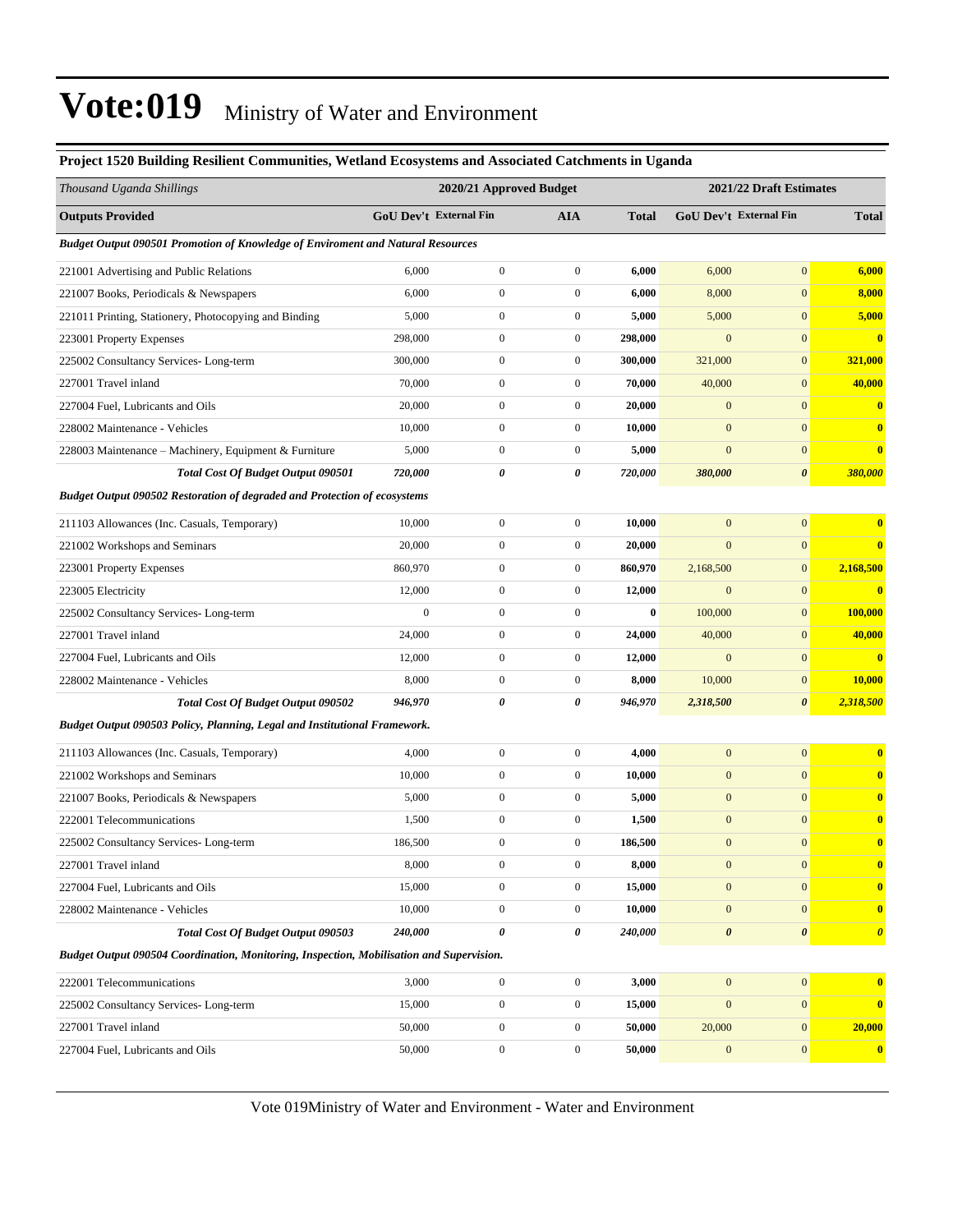| 228002 Maintenance - Vehicles                                                 | 47,000                        | $\mathbf{0}$     | $\overline{0}$        | 47,000       | $\mathbf{0}$ | $\boldsymbol{0}$              | $\bf{0}$     |
|-------------------------------------------------------------------------------|-------------------------------|------------------|-----------------------|--------------|--------------|-------------------------------|--------------|
| Total Cost Of Budget Output 090504                                            | 165,000                       | 0                | 0                     | 165,000      | 20,000       | $\boldsymbol{\theta}$         | 20,000       |
| <b>Budget Output 090505 Capacity building and Technical back-stopping.</b>    |                               |                  |                       |              |              |                               |              |
| 221002 Workshops and Seminars                                                 | 155,000                       | $\boldsymbol{0}$ | $\mathbf{0}$          | 155,000      | $\mathbf{0}$ | $\mathbf{0}$                  | $\mathbf{0}$ |
| 221003 Staff Training                                                         | $\mathbf{0}$                  | $\mathbf{0}$     | $\mathbf{0}$          | $\bf{0}$     | 219,942      | $\mathbf{0}$                  | 219,942      |
| 227004 Fuel, Lubricants and Oils                                              | 5,000                         | $\mathbf{0}$     | $\mathbf{0}$          | 5,000        | 30,000       | $\mathbf{0}$                  | 30,000       |
| <b>Total Cost Of Budget Output 090505</b>                                     | 160,000                       | 0                | $\boldsymbol{\theta}$ | 160,000      | 249,942      | $\boldsymbol{\theta}$         | 249,942      |
| <b>Budget Output 090506 Administration and Management Support</b>             |                               |                  |                       |              |              |                               |              |
| 211102 Contract Staff Salaries                                                | 583,273                       | $\mathbf{0}$     | $\mathbf{0}$          | 583,273      | 583,273      | $\overline{0}$                | 583,273      |
| 211103 Allowances (Inc. Casuals, Temporary)                                   | 6,000                         | $\boldsymbol{0}$ | $\mathbf{0}$          | 6,000        | 6,000        | $\overline{0}$                | 6,000        |
| 212101 Social Security Contributions                                          | 58,785                        | $\mathbf{0}$     | $\mathbf{0}$          | 58,785       | 58,785       | $\mathbf{0}$                  | 58,785       |
| 221009 Welfare and Entertainment                                              | 14,000                        | $\mathbf{0}$     | $\mathbf{0}$          | 14,000       | 14,000       | $\mathbf{0}$                  | 14,000       |
| 221011 Printing, Stationery, Photocopying and Binding                         | 4,000                         | $\mathbf{0}$     | $\mathbf{0}$          | 4,000        | 4,000        | $\mathbf{0}$                  | 4,000        |
| 221012 Small Office Equipment                                                 | 2,000                         | $\mathbf{0}$     | $\mathbf{0}$          | 2,000        | $\mathbf{0}$ | $\overline{0}$                | $\bf{0}$     |
| 222002 Postage and Courier                                                    | 1,500                         | $\boldsymbol{0}$ | $\mathbf{0}$          | 1,500        | $\mathbf{0}$ | $\overline{0}$                | $\bf{0}$     |
| 227001 Travel inland                                                          | 32,442                        | $\mathbf{0}$     | $\mathbf{0}$          | 32,442       | 22,000       | $\mathbf{0}$                  | 22,000       |
| 227004 Fuel, Lubricants and Oils                                              | 86,000                        | $\mathbf{0}$     | $\mathbf{0}$          | 86,000       | 16,000       | $\mathbf{0}$                  | 16,000       |
| 228002 Maintenance - Vehicles                                                 | 42,000                        | $\boldsymbol{0}$ | $\mathbf{0}$          | 42,000       | 25,500       | $\mathbf{0}$                  | 25,500       |
| Total Cost Of Budget Output 090506                                            | 830,000                       | 0                | 0                     | 830,000      | 729,558      | $\boldsymbol{\theta}$         | 729,558      |
| <b>Total Cost for Outputs Provided</b>                                        | 3,061,970                     | $\mathbf{0}$     | $\mathbf{0}$          | 3,061,970    | 3,698,000    | $\mathbf{0}$                  | 3,698,000    |
| <b>Outputs Funded</b>                                                         | <b>GoU Dev't External Fin</b> |                  | AIA                   | <b>Total</b> |              | <b>GoU Dev't External Fin</b> | <b>Total</b> |
| <b>Budget Output 090551 Operational support to private institutions</b>       |                               |                  |                       |              |              |                               |              |
| 263104 Transfers to other govt. Units (Current)                               | 1,350,000                     | $\boldsymbol{0}$ | $\mathbf{0}$          | 1,350,000    | 350,000      | $\mathbf{0}$                  | 350,000      |
| o/w Transfers to other govt. Units (Current)                                  | 1,350,000                     | 0                | 0                     | 1,350,000    | $\theta$     | $\boldsymbol{0}$              | $\mathbf{0}$ |
| o/w Transfers to other govt. Units (Current)                                  | $\theta$                      | $\theta$         | 0                     | $\bf{0}$     | 350,000      | $\boldsymbol{\theta}$         | 350,000      |
| Total Cost Of Budget Output 090551                                            | 1,350,000                     | 0                | 0                     | 1,350,000    | 350,000      | $\boldsymbol{\theta}$         | 350,000      |
| <b>Total Cost for Outputs Funded</b>                                          | 1,350,000                     | $\mathbf{0}$     | $\mathbf{0}$          | 1,350,000    | 350,000      | $\overline{0}$                | 350,000      |
| <b>Capital Purchases</b>                                                      | <b>GoU Dev't External Fin</b> |                  | <b>AIA</b>            | <b>Total</b> |              | <b>GoU Dev't External Fin</b> | <b>Total</b> |
| Budget Output 090576 Purchase of Office and ICT Equipment, including Software |                               |                  |                       |              |              |                               |              |
| 312202 Machinery and Equipment                                                | 90,000                        | $\boldsymbol{0}$ | $\boldsymbol{0}$      | 90,000       | $\bf{0}$     | 0                             | $\mathbf{0}$ |
| 312213 ICT Equipment                                                          | $\boldsymbol{0}$              | $\boldsymbol{0}$ | $\mathbf{0}$          | $\bf{0}$     | 20,000       | $\mathbf{0}$                  | 20,000       |
| Total Cost Of Budget Output 090576                                            | 90,000                        | $\pmb{\theta}$   | $\boldsymbol{\theta}$ | 90,000       | 20,000       | $\pmb{\theta}$                | 20,000       |
| <b>Total Cost for Capital Purchases</b>                                       | 90,000                        | $\boldsymbol{0}$ | $\boldsymbol{0}$      | 90,000       | 20,000       | $\mathbf{0}$                  | 20,000       |
| <b>Total Cost for Project: 1520</b>                                           | 4,501,970                     | $\boldsymbol{0}$ | $\boldsymbol{0}$      | 4,501,970    | 4,068,000    | $\vert 0 \vert$               | 4,068,000    |
| <b>Total Excluding Arrears</b>                                                | 4,501,970                     | $\boldsymbol{0}$ | $\boldsymbol{0}$      | 4,501,970    | 4,068,000    | 0                             | 4,068,000    |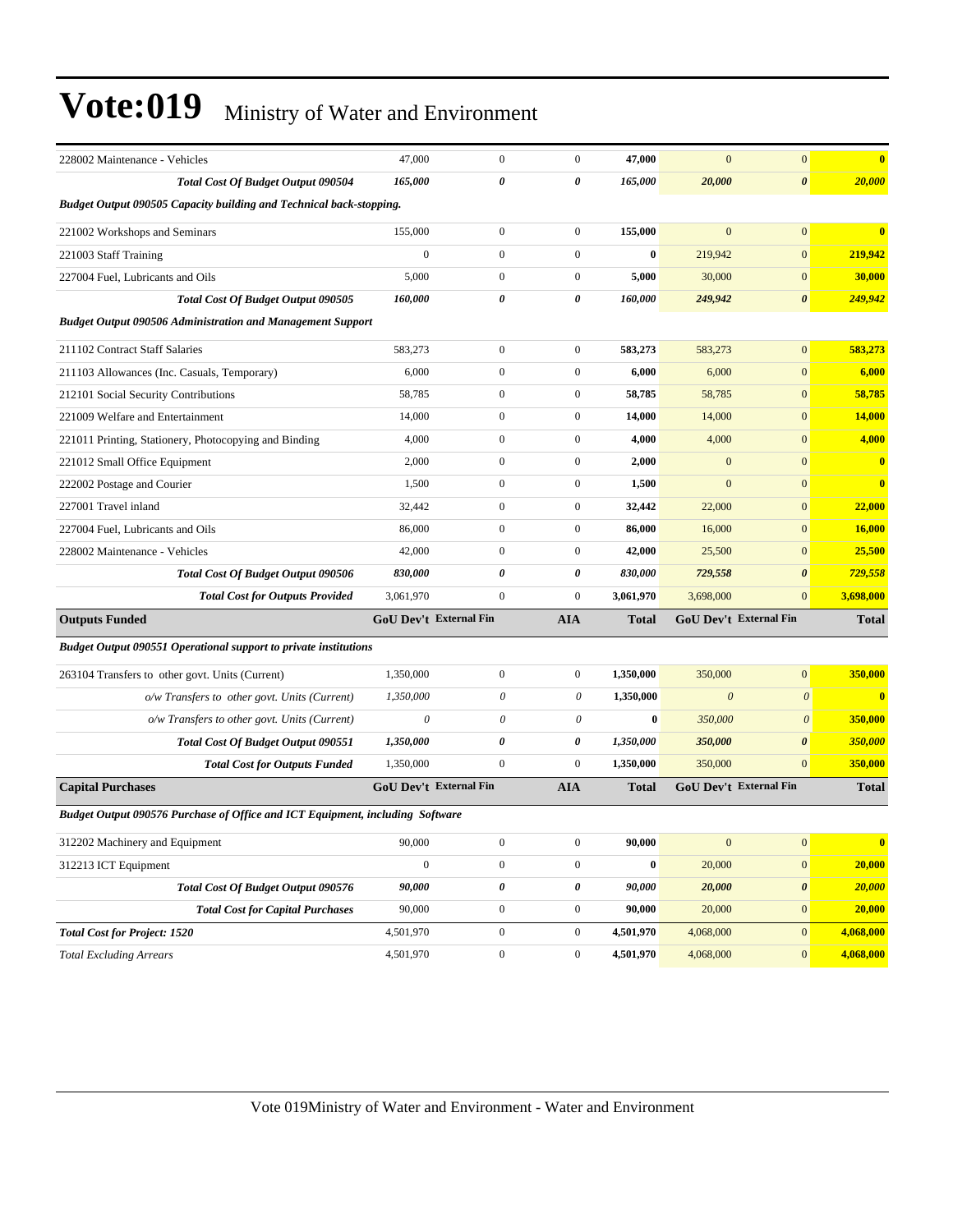| Project 1613 Investing in Forests and Protected Areas for Climate-Smart Development             |                        |                         |                       |              |                         |                        |              |  |
|-------------------------------------------------------------------------------------------------|------------------------|-------------------------|-----------------------|--------------|-------------------------|------------------------|--------------|--|
| Thousand Uganda Shillings                                                                       |                        | 2020/21 Approved Budget |                       |              | 2021/22 Draft Estimates |                        |              |  |
| <b>Outputs Provided</b>                                                                         | GoU Dev't External Fin |                         | <b>AIA</b>            | <b>Total</b> |                         | GoU Dev't External Fin | <b>Total</b> |  |
| <b>Budget Output 090501 Promotion of Knowledge of Enviroment and Natural Resources</b>          |                        |                         |                       |              |                         |                        |              |  |
| 221001 Advertising and Public Relations                                                         | 20,000                 | $\boldsymbol{0}$        | $\boldsymbol{0}$      | 20,000       | 40,000                  | 80,000                 | 120,000      |  |
| 221002 Workshops and Seminars                                                                   | 20,000                 | $\boldsymbol{0}$        | $\boldsymbol{0}$      | 20,000       | 40,000                  | $\mathbf{0}$           | 40,000       |  |
| 221011 Printing, Stationery, Photocopying and Binding                                           | 10,000                 | $\boldsymbol{0}$        | $\boldsymbol{0}$      | 10,000       | 40,000                  | $\mathbf{0}$           | 40,000       |  |
| 225002 Consultancy Services-Long-term                                                           | $\boldsymbol{0}$       | $\boldsymbol{0}$        | $\boldsymbol{0}$      | $\bf{0}$     | $\mathbf{0}$            | 400,000                | 400,000      |  |
| 227001 Travel inland                                                                            | 20,000                 | $\boldsymbol{0}$        | $\boldsymbol{0}$      | 20,000       | 40,000                  | 40,000                 | 80,000       |  |
| 227004 Fuel, Lubricants and Oils                                                                | 10,000                 | $\boldsymbol{0}$        | $\boldsymbol{0}$      | 10,000       | 40,000                  | 40,000                 | 80,000       |  |
| <b>Total Cost Of Budget Output 090501</b>                                                       | 80,000                 | 0                       | 0                     | 80,000       | 200,000                 | 560,000                | 760,000      |  |
| <b>Budget Output 090502 Restoration of degraded and Protection of ecosystems</b>                |                        |                         |                       |              |                         |                        |              |  |
| 221002 Workshops and Seminars                                                                   | 35,000                 | $\boldsymbol{0}$        | $\boldsymbol{0}$      | 35,000       | 80,000                  | $\boldsymbol{0}$       | 80,000       |  |
| 223007 Other Utilities- (fuel, gas, firewood, charcoal)                                         | $\boldsymbol{0}$       | $\boldsymbol{0}$        | $\boldsymbol{0}$      | $\bf{0}$     | $\mathbf{0}$            | 200,000                | 200,000      |  |
| 225002 Consultancy Services-Long-term                                                           | $\overline{0}$         | $\boldsymbol{0}$        | $\boldsymbol{0}$      | $\bf{0}$     | $\mathbf{0}$            | 200,000                | 200,000      |  |
| 227001 Travel inland                                                                            | 45,000                 | $\boldsymbol{0}$        | $\boldsymbol{0}$      | 45,000       | 20,000                  | 40,000                 | 60,000       |  |
| 227004 Fuel, Lubricants and Oils                                                                | 20,000                 | $\boldsymbol{0}$        | $\boldsymbol{0}$      | 20,000       | 40,000                  | 40,000                 | 80,000       |  |
| Total Cost Of Budget Output 090502                                                              | 100,000                | 0                       | $\boldsymbol{\theta}$ | 100,000      | 140,000                 | 480,000                | 620,000      |  |
| Budget Output 090503 Policy, Planning, Legal and Institutional Framework.                       |                        |                         |                       |              |                         |                        |              |  |
| 211103 Allowances (Inc. Casuals, Temporary)                                                     | 20,000                 | $\boldsymbol{0}$        | $\boldsymbol{0}$      | 20,000       | 20,000                  | 40,000                 | 60,000       |  |
| 221002 Workshops and Seminars                                                                   | 20,000                 | $\boldsymbol{0}$        | $\boldsymbol{0}$      | 20,000       | 40,000                  | 40,000                 | 80,000       |  |
| 221011 Printing, Stationery, Photocopying and Binding                                           | 20,000                 | $\boldsymbol{0}$        | $\boldsymbol{0}$      | 20,000       | $\mathbf{0}$            | $\mathbf{0}$           | $\bf{0}$     |  |
| 225002 Consultancy Services-Long-term                                                           | $\overline{0}$         | $\boldsymbol{0}$        | $\boldsymbol{0}$      | $\bf{0}$     | $\mathbf{0}$            | 400,000                | 400,000      |  |
| 227001 Travel inland                                                                            | 30,000                 | $\boldsymbol{0}$        | $\boldsymbol{0}$      | 30,000       | 20,000                  | $\mathbf{0}$           | 20,000       |  |
| Total Cost Of Budget Output 090503                                                              | 90,000                 | $\boldsymbol{\theta}$   | 0                     | 90,000       | 80,000                  | 480,000                | 560,000      |  |
| <b>Budget Output 090504 Coordination, Monitoring, Inspection, Mobilisation and Supervision.</b> |                        |                         |                       |              |                         |                        |              |  |
| 221002 Workshops and Seminars                                                                   | $\boldsymbol{0}$       | $\boldsymbol{0}$        | $\boldsymbol{0}$      | $\bf{0}$     | 40,000                  | 80,000                 | 120,000      |  |
| 225002 Consultancy Services-Long-term                                                           | 100,000                | $\boldsymbol{0}$        | $\boldsymbol{0}$      | 100,000      | $\mathbf{0}$            | $\mathbf{0}$           | $\bf{0}$     |  |
| 227001 Travel inland                                                                            | 40,000                 | $\boldsymbol{0}$        | $\boldsymbol{0}$      | 40,000       | 40,000                  | 80,000                 | 120,000      |  |
| 227004 Fuel, Lubricants and Oils                                                                | 20,000                 | $\mathbf{0}$            | $\mathbf{0}$          | 20,000       | $\overline{0}$          | 80,000                 | 80,000       |  |
| 228002 Maintenance - Vehicles                                                                   | 20,000                 | $\boldsymbol{0}$        | $\boldsymbol{0}$      | 20,000       | $\mathbf{0}$            | 20,000                 | 20,000       |  |
| Total Cost Of Budget Output 090504                                                              | 180,000                | 0                       | 0                     | 180,000      | 80,000                  | 260,000                | 340,000      |  |
| Budget Output 090505 Capacity building and Technical back-stopping.                             |                        |                         |                       |              |                         |                        |              |  |
| 221002 Workshops and Seminars                                                                   | $\mathbf{0}$           | $\boldsymbol{0}$        | $\boldsymbol{0}$      | $\bf{0}$     | $\mathbf{0}$            | 80,000                 | 80,000       |  |
| 221003 Staff Training                                                                           | 20,000                 | $\boldsymbol{0}$        | $\boldsymbol{0}$      | 20,000       | 40,000                  | 80,000                 | 120,000      |  |
| 225002 Consultancy Services-Long-term                                                           | $\boldsymbol{0}$       | $\boldsymbol{0}$        | $\boldsymbol{0}$      | $\bf{0}$     | $\mathbf{0}$            | 250,000                | 250,000      |  |
| 227001 Travel inland                                                                            | 20,000                 | $\boldsymbol{0}$        | $\boldsymbol{0}$      | 20,000       | $\mathbf{0}$            | $\mathbf{0}$           | $\bf{0}$     |  |
| 227002 Travel abroad                                                                            | 60,000                 | $\boldsymbol{0}$        | $\boldsymbol{0}$      | 60,000       | $\mathbf{0}$            | $\mathbf{0}$           | $\bf{0}$     |  |
| 227004 Fuel, Lubricants and Oils                                                                | $\boldsymbol{0}$       | $\boldsymbol{0}$        | $\boldsymbol{0}$      | $\bf{0}$     | 40,000                  | $\mathbf{0}$           | 40,000       |  |
|                                                                                                 |                        |                         |                       |              |                         |                        |              |  |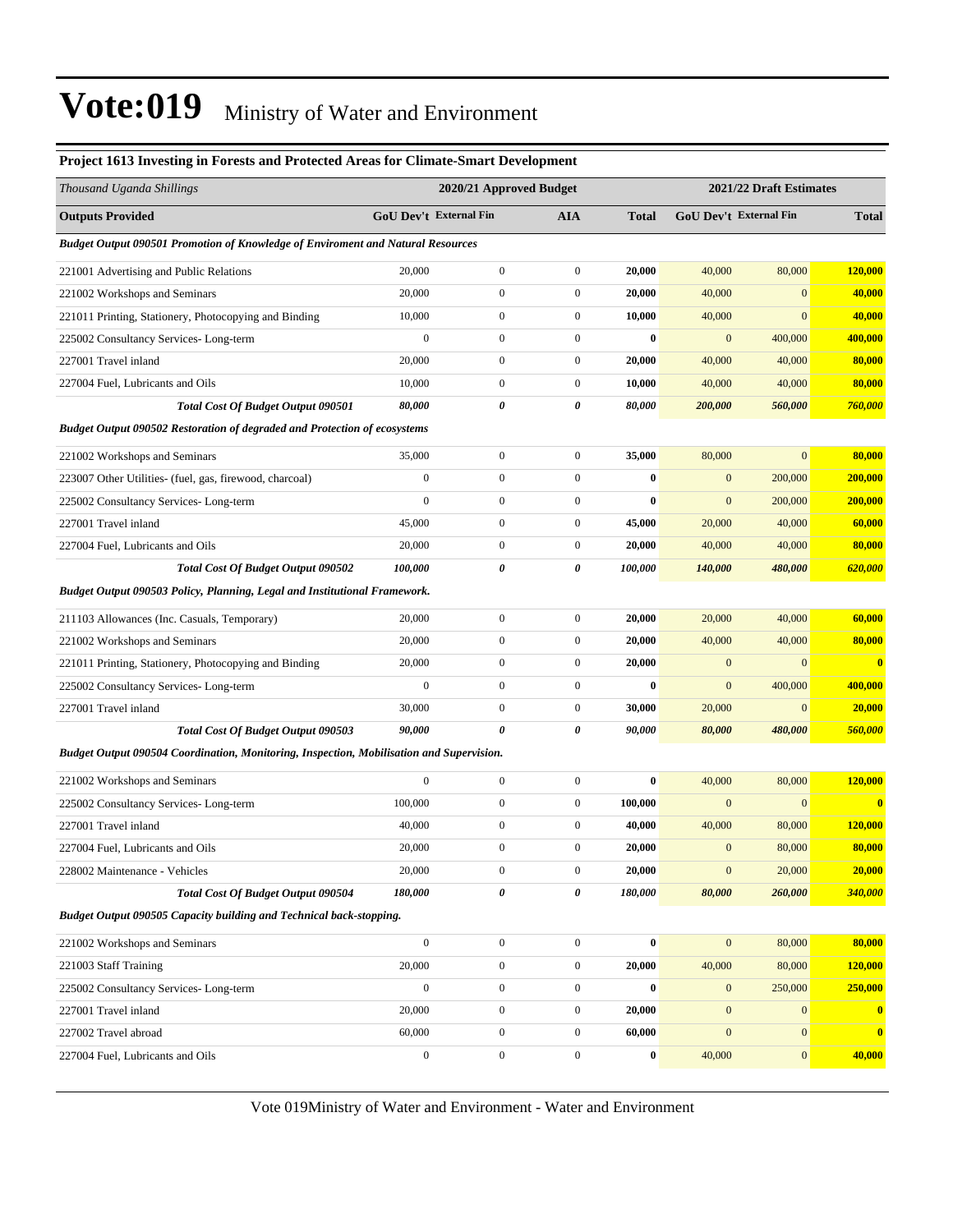| 228002 Maintenance - Vehicles                                                         | $\boldsymbol{0}$              | $\boldsymbol{0}$ | $\boldsymbol{0}$ | $\bf{0}$              | 20,000                | $\mathbf{0}$           | 20,000       |  |  |
|---------------------------------------------------------------------------------------|-------------------------------|------------------|------------------|-----------------------|-----------------------|------------------------|--------------|--|--|
| Total Cost Of Budget Output 090505                                                    | 100,000                       | 0                | 0                | 100,000               | 100,000               | 410,000                | 510,000      |  |  |
| <b>Budget Output 090506 Administration and Management Support</b>                     |                               |                  |                  |                       |                       |                        |              |  |  |
| 211102 Contract Staff Salaries                                                        | 128,240                       | $\overline{0}$   | $\mathbf{0}$     | 128,240               | 300,000               | 600,000                | 900,000      |  |  |
| 212101 Social Security Contributions                                                  | 14,249                        | $\boldsymbol{0}$ | $\mathbf{0}$     | 14,249                | 30,000                | 60,000                 | 90,000       |  |  |
| 221007 Books, Periodicals & Newspapers                                                | 10,000                        | $\boldsymbol{0}$ | $\boldsymbol{0}$ | 10,000                | 4,000                 | $\mathbf{0}$           | 4,000        |  |  |
| 221009 Welfare and Entertainment                                                      | 16,000                        | $\boldsymbol{0}$ | $\mathbf{0}$     | 16,000                | 16,000                | 20,000                 | 36,000       |  |  |
| 221011 Printing, Stationery, Photocopying and Binding                                 | 20,000                        | $\boldsymbol{0}$ | $\mathbf{0}$     | 20,000                | 20,000                | 40,000                 | 60,000       |  |  |
| 222001 Telecommunications                                                             | 4,000                         | $\boldsymbol{0}$ | $\boldsymbol{0}$ | 4,000                 | 4,000                 | $\overline{0}$         | 4,000        |  |  |
| 223005 Electricity                                                                    | 4,000                         | $\boldsymbol{0}$ | $\boldsymbol{0}$ | 4,000                 | 4,000                 | $\overline{0}$         | 4,000        |  |  |
| 223006 Water                                                                          | 4,000                         | $\overline{0}$   | $\mathbf{0}$     | 4,000                 | 4,000                 | $\overline{0}$         | 4,000        |  |  |
| 227004 Fuel, Lubricants and Oils                                                      | 20,000                        | $\boldsymbol{0}$ | $\boldsymbol{0}$ | 20,000                | 17,000                | 60,000                 | 77,000       |  |  |
| 228002 Maintenance - Vehicles                                                         | 20,000                        | $\boldsymbol{0}$ | $\mathbf{0}$     | 20,000                | 16,000                | 20,000                 | 36,000       |  |  |
| <b>Total Cost Of Budget Output 090506</b>                                             | 240,489                       | 0                | 0                | 240,489               | 415,000               | 800,000                | 1,215,000    |  |  |
| <b>Total Cost for Outputs Provided</b>                                                | 790,489                       | $\mathbf{0}$     | $\mathbf{0}$     | 790,489               | 1,015,000             | 2,990,000              | 4,005,000    |  |  |
| <b>Capital Purchases</b>                                                              | <b>GoU Dev't External Fin</b> |                  | <b>AIA</b>       | <b>Total</b>          |                       | GoU Dev't External Fin | <b>Total</b> |  |  |
| <b>Budget Output 090575 Purchase of Motor Vehicles and Other Transport Equipment</b>  |                               |                  |                  |                       |                       |                        |              |  |  |
| 312201 Transport Equipment                                                            | $\mathbf{0}$                  | $\boldsymbol{0}$ | $\boldsymbol{0}$ | $\bf{0}$              | 200,000               | 280,000                | 480,000      |  |  |
| Total Cost Of Budget Output 090575                                                    | $\theta$                      | 0                | $\theta$         | 0                     | 200,000               | 280,000                | 480,000      |  |  |
| Budget Output 090576 Purchase of Office and ICT Equipment, including Software         |                               |                  |                  |                       |                       |                        |              |  |  |
| 312213 ICT Equipment                                                                  | $\boldsymbol{0}$              | $\boldsymbol{0}$ | $\boldsymbol{0}$ | $\bf{0}$              | $\mathbf{0}$          | 70,000                 | 70,000       |  |  |
| <b>Total Cost Of Budget Output 090576</b>                                             | 0                             | 0                | $\theta$         | $\boldsymbol{\theta}$ | $\boldsymbol{\theta}$ | 70,000                 | 70,000       |  |  |
| <b>Budget Output 090577 Purchase of Specialised Machinery &amp; Equipment</b>         |                               |                  |                  |                       |                       |                        |              |  |  |
| 312202 Machinery and Equipment                                                        | $\boldsymbol{0}$              | $\boldsymbol{0}$ | $\boldsymbol{0}$ | $\bf{0}$              | $\mathbf{0}$          | 650,000                | 650,000      |  |  |
| <b>Total Cost Of Budget Output 090577</b>                                             | $\theta$                      | 0                | 0                | $\pmb{\theta}$        | $\boldsymbol{\theta}$ | 650,000                | 650,000      |  |  |
| <b>Budget Output 090578 Purchase of Office and Residential Furniture and Fittings</b> |                               |                  |                  |                       |                       |                        |              |  |  |
| 312203 Furniture & Fixtures                                                           | $\boldsymbol{0}$              | $\boldsymbol{0}$ | $\boldsymbol{0}$ | $\bf{0}$              | $\mathbf{0}$          | 80,000                 | 80,000       |  |  |
| <b>Total Cost Of Budget Output 090578</b>                                             | $\pmb{\theta}$                | $\pmb{\theta}$   | 0                | $\pmb{\theta}$        | $\boldsymbol{\theta}$ | 80,000                 | 80,000       |  |  |
| <b>Budget Output 090579 Acquisition of Other Capital Assets</b>                       |                               |                  |                  |                       |                       |                        |              |  |  |
| 312301 Cultivated Assets                                                              | 6,500,000                     | $\boldsymbol{0}$ | $\boldsymbol{0}$ | 6,500,000             | 11,400,000            | 20,000,000             | 31,400,000   |  |  |
| Total Cost Of Budget Output 090579                                                    | 6,500,000                     | 0                | 0                | 6,500,000             | 11,400,000            | 20,000,000             | 31,400,000   |  |  |
| <b>Total Cost for Capital Purchases</b>                                               | 6,500,000                     | $\boldsymbol{0}$ | $\boldsymbol{0}$ | 6,500,000             | 11,600,000            | 21,080,000             | 32,680,000   |  |  |
| <b>Total Cost for Project: 1613</b>                                                   | 7,290,489                     | $\boldsymbol{0}$ | $\boldsymbol{0}$ | 7,290,489             | 12,615,000            | 24,070,000             | 36,685,000   |  |  |
| <b>Total Excluding Arrears</b>                                                        | 7,290,489                     | $\boldsymbol{0}$ | $\boldsymbol{0}$ | 7,290,489             | 12,615,000            | 24,070,000             | 36,685,000   |  |  |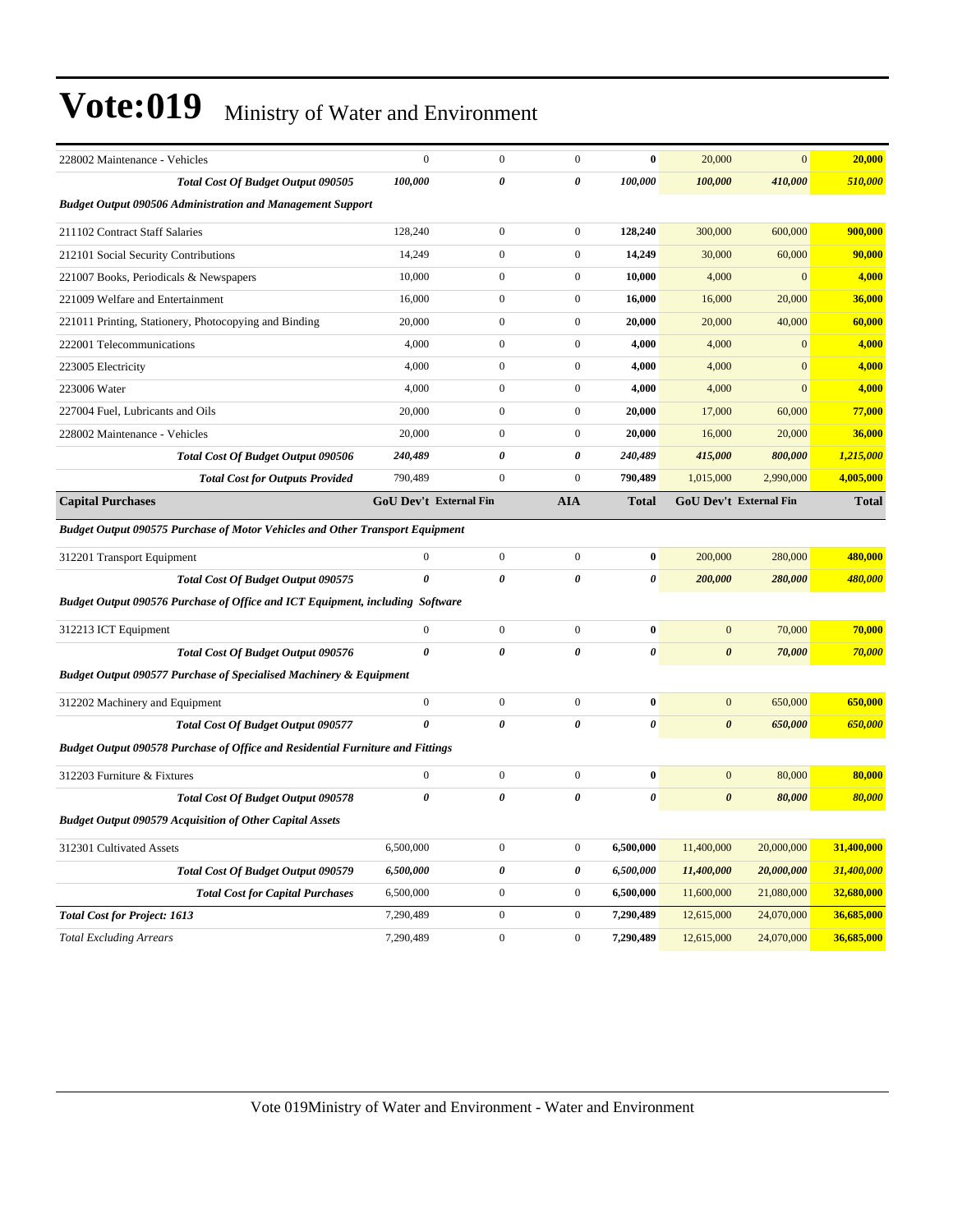#### **Project 1697 Natural Wetlands Restoration Project**

| Thousand Uganda Shillings                                                                       | 2020/21 Approved Budget       |                  |                       | 2021/22 Draft Estimates |           |                        |               |  |  |  |
|-------------------------------------------------------------------------------------------------|-------------------------------|------------------|-----------------------|-------------------------|-----------|------------------------|---------------|--|--|--|
| <b>Outputs Provided</b>                                                                         | <b>GoU Dev't External Fin</b> |                  | AIA                   | <b>Total</b>            |           | GoU Dev't External Fin | <b>Total</b>  |  |  |  |
| Budget Output 090501 Promotion of Knowledge of Enviroment and Natural Resources                 |                               |                  |                       |                         |           |                        |               |  |  |  |
| 221001 Advertising and Public Relations                                                         | $\mathbf{0}$                  | $\boldsymbol{0}$ | $\boldsymbol{0}$      | $\bf{0}$                | 6,000     | $\mathbf{0}$           | 6,000         |  |  |  |
| 221007 Books, Periodicals & Newspapers                                                          | $\boldsymbol{0}$              | $\boldsymbol{0}$ | $\boldsymbol{0}$      | $\bf{0}$                | 6,000     | $\mathbf{0}$           | 6,000         |  |  |  |
| 221011 Printing, Stationery, Photocopying and Binding                                           | $\overline{0}$                | $\boldsymbol{0}$ | $\boldsymbol{0}$      | $\bf{0}$                | 20,000    | $\boldsymbol{0}$       | 20,000        |  |  |  |
| 223001 Property Expenses                                                                        | $\boldsymbol{0}$              | $\mathbf{0}$     | $\boldsymbol{0}$      | $\bf{0}$                | 440,000   | $\mathbf{0}$           | 440,000       |  |  |  |
| 225002 Consultancy Services-Long-term                                                           | $\overline{0}$                | $\boldsymbol{0}$ | $\boldsymbol{0}$      | $\bf{0}$                | 170,000   | $\mathbf{0}$           | 170,000       |  |  |  |
| 227001 Travel inland                                                                            | $\mathbf{0}$                  | $\mathbf{0}$     | $\boldsymbol{0}$      | $\bf{0}$                | 20,000    | $\mathbf{0}$           | 20,000        |  |  |  |
| 227004 Fuel, Lubricants and Oils                                                                | $\boldsymbol{0}$              | $\mathbf{0}$     | $\boldsymbol{0}$      | $\bf{0}$                | 15,000    | $\mathbf{0}$           | 15,000        |  |  |  |
| 228002 Maintenance - Vehicles                                                                   | $\overline{0}$                | $\boldsymbol{0}$ | $\boldsymbol{0}$      | $\bf{0}$                | 10,000    | $\boldsymbol{0}$       | <b>10,000</b> |  |  |  |
| 228003 Maintenance - Machinery, Equipment & Furniture                                           | $\boldsymbol{0}$              | $\mathbf{0}$     | $\boldsymbol{0}$      | $\bf{0}$                | 5,000     | $\mathbf{0}$           | 5,000         |  |  |  |
| Total Cost Of Budget Output 090501                                                              | 0                             | 0                | $\boldsymbol{\theta}$ | $\pmb{\theta}$          | 692,000   | $\boldsymbol{\theta}$  | 692,000       |  |  |  |
| <b>Budget Output 090502 Restoration of degraded and Protection of ecosystems</b>                |                               |                  |                       |                         |           |                        |               |  |  |  |
| 223001 Property Expenses                                                                        | 700,000                       | $\boldsymbol{0}$ | $\boldsymbol{0}$      | 700,000                 | 2,600,000 | $\mathbf{0}$           | 2,600,000     |  |  |  |
| 225002 Consultancy Services-Long-term                                                           | $\boldsymbol{0}$              | $\mathbf{0}$     | $\boldsymbol{0}$      | $\bf{0}$                | 300,000   | $\mathbf{0}$           | 300,000       |  |  |  |
| 227001 Travel inland                                                                            | $\overline{0}$                | $\boldsymbol{0}$ | $\boldsymbol{0}$      | $\bf{0}$                | 20,000    | $\mathbf{0}$           | 20,000        |  |  |  |
| 227004 Fuel, Lubricants and Oils                                                                | $\overline{0}$                | $\mathbf{0}$     | $\boldsymbol{0}$      | $\bf{0}$                | 20,000    | $\mathbf{0}$           | 20,000        |  |  |  |
| 228002 Maintenance - Vehicles                                                                   | $\overline{0}$                | $\boldsymbol{0}$ | $\boldsymbol{0}$      | $\bf{0}$                | 20,000    | $\mathbf{0}$           | 20,000        |  |  |  |
| Total Cost Of Budget Output 090502                                                              | 700,000                       | 0                | 0                     | 700,000                 | 2,960,000 | $\boldsymbol{\theta}$  | 2,960,000     |  |  |  |
| Budget Output 090503 Policy, Planning, Legal and Institutional Framework.                       |                               |                  |                       |                         |           |                        |               |  |  |  |
| 211103 Allowances (Inc. Casuals, Temporary)                                                     | $\boldsymbol{0}$              | $\boldsymbol{0}$ | $\boldsymbol{0}$      | $\bf{0}$                | 4,000     | $\mathbf{0}$           | 4,000         |  |  |  |
| 221002 Workshops and Seminars                                                                   | $\overline{0}$                | $\boldsymbol{0}$ | $\boldsymbol{0}$      | $\bf{0}$                | 140,000   | $\boldsymbol{0}$       | 140,000       |  |  |  |
| 221011 Printing, Stationery, Photocopying and Binding                                           | $\boldsymbol{0}$              | $\mathbf{0}$     | $\boldsymbol{0}$      | $\bf{0}$                | 10,000    | $\mathbf{0}$           | 10,000        |  |  |  |
| 221017 Subscriptions                                                                            | $\overline{0}$                | $\boldsymbol{0}$ | $\boldsymbol{0}$      | $\bf{0}$                | 62,000    | $\mathbf{0}$           | 62,000        |  |  |  |
| 225002 Consultancy Services-Long-term                                                           | $\overline{0}$                | $\boldsymbol{0}$ | $\boldsymbol{0}$      | $\bf{0}$                | 140,000   | $\mathbf{0}$           | 140,000       |  |  |  |
| 227001 Travel inland                                                                            | $\overline{0}$                | $\mathbf{0}$     | $\boldsymbol{0}$      | $\bf{0}$                | 30,000    | $\mathbf{0}$           | 30,000        |  |  |  |
| 227004 Fuel, Lubricants and Oils                                                                | $\overline{0}$                | $\boldsymbol{0}$ | $\boldsymbol{0}$      | $\bf{0}$                | 15,000    | $\mathbf{0}$           | <b>15,000</b> |  |  |  |
| 228002 Maintenance - Vehicles                                                                   | $\boldsymbol{0}$              | $\boldsymbol{0}$ | $\boldsymbol{0}$      | $\bf{0}$                | 10,000    | $\mathbf{0}$           | 10,000        |  |  |  |
| Total Cost Of Budget Output 090503                                                              | ĥ                             | 0                | 0                     | 0                       | 411,000   | 0                      | 411,000       |  |  |  |
| <b>Budget Output 090504 Coordination, Monitoring, Inspection, Mobilisation and Supervision.</b> |                               |                  |                       |                         |           |                        |               |  |  |  |
| 222001 Telecommunications                                                                       | $\mathbf{0}$                  | $\boldsymbol{0}$ | $\boldsymbol{0}$      | $\pmb{0}$               | 5,000     | $\mathbf{0}$           | 5,000         |  |  |  |
| 227001 Travel inland                                                                            | $\boldsymbol{0}$              | $\boldsymbol{0}$ | $\boldsymbol{0}$      | $\bf{0}$                | 45,000    | $\mathbf{0}$           | 45,000        |  |  |  |
| 227004 Fuel, Lubricants and Oils                                                                | $\boldsymbol{0}$              | $\boldsymbol{0}$ | $\boldsymbol{0}$      | $\bf{0}$                | 30,000    | $\boldsymbol{0}$       | 30,000        |  |  |  |
| 228002 Maintenance - Vehicles                                                                   | $\mathbf{0}$                  | $\boldsymbol{0}$ | $\boldsymbol{0}$      | $\bf{0}$                | 20,000    | $\mathbf{0}$           | 20,000        |  |  |  |
| Total Cost Of Budget Output 090504                                                              | 0                             | $\pmb{\theta}$   | 0                     | 0                       | 100,000   | $\boldsymbol{\theta}$  | 100,000       |  |  |  |
| Budget Output 090505 Capacity building and Technical back-stopping.                             |                               |                  |                       |                         |           |                        |               |  |  |  |
| 221003 Staff Training                                                                           | $\boldsymbol{0}$              | $\boldsymbol{0}$ | $\boldsymbol{0}$      | $\boldsymbol{0}$        | 90,000    | 0                      | 90,000        |  |  |  |
|                                                                                                 |                               |                  |                       |                         |           |                        |               |  |  |  |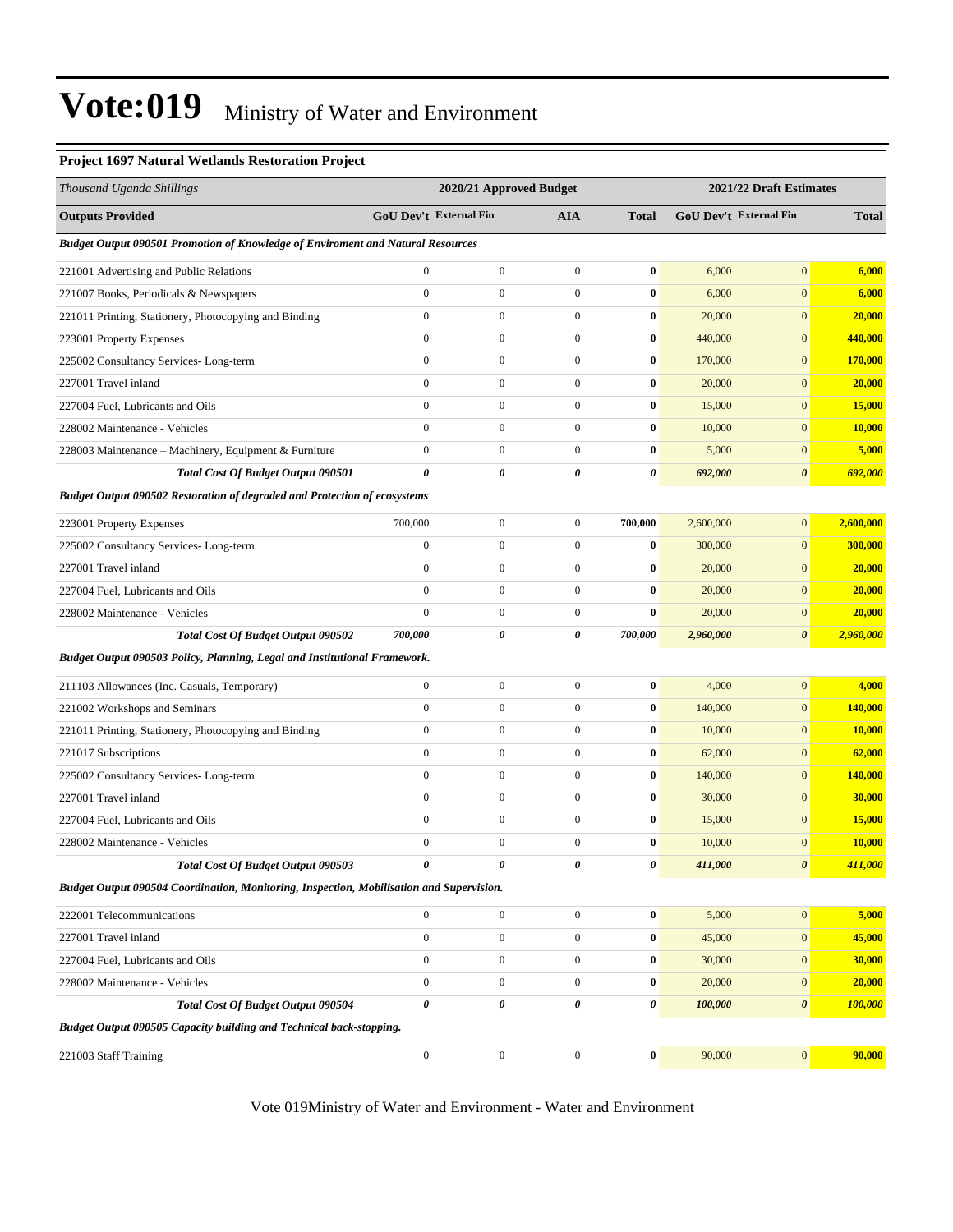| 227004 Fuel, Lubricants and Oils                                              | $\mathbf{0}$                  | $\boldsymbol{0}$                                                                             | $\mathbf{0}$     | $\bf{0}$              | 10,000     | $\boldsymbol{0}$              | 10,000           |  |  |  |
|-------------------------------------------------------------------------------|-------------------------------|----------------------------------------------------------------------------------------------|------------------|-----------------------|------------|-------------------------------|------------------|--|--|--|
| Total Cost Of Budget Output 090505                                            | $\pmb{\theta}$                | 0                                                                                            | 0                | 0                     | 100,000    | $\boldsymbol{\theta}$         | 100,000          |  |  |  |
| <b>Budget Output 090506 Administration and Management Support</b>             |                               |                                                                                              |                  |                       |            |                               |                  |  |  |  |
| 211103 Allowances (Inc. Casuals, Temporary)                                   | $\mathbf{0}$                  | $\boldsymbol{0}$                                                                             | $\boldsymbol{0}$ | $\bf{0}$              | 20,000     | $\mathbf{0}$                  | 20,000           |  |  |  |
| 221001 Advertising and Public Relations                                       | $\mathbf{0}$                  | $\boldsymbol{0}$                                                                             | $\boldsymbol{0}$ | $\bf{0}$              | 10,000     | $\mathbf{0}$                  | 10,000           |  |  |  |
| 221009 Welfare and Entertainment                                              | $\mathbf{0}$                  | $\boldsymbol{0}$                                                                             | $\overline{0}$   | $\bf{0}$              | 30,000     | $\overline{0}$                | 30,000           |  |  |  |
| 221011 Printing, Stationery, Photocopying and Binding                         | $\mathbf{0}$                  | $\overline{0}$                                                                               | $\overline{0}$   | $\bf{0}$              | 16,000     | $\mathbf{0}$                  | 16,000           |  |  |  |
| 221012 Small Office Equipment                                                 | $\mathbf{0}$                  | $\boldsymbol{0}$                                                                             | $\boldsymbol{0}$ | $\bf{0}$              | 6,000      | $\mathbf{0}$                  | 6,000            |  |  |  |
| 222001 Telecommunications                                                     | $\mathbf{0}$                  | $\boldsymbol{0}$                                                                             | $\overline{0}$   | $\bf{0}$              | 8,000      | $\mathbf{0}$                  | 8,000            |  |  |  |
| 222002 Postage and Courier                                                    | $\mathbf{0}$                  | $\boldsymbol{0}$                                                                             | $\boldsymbol{0}$ | $\bf{0}$              | 5,000      | $\mathbf{0}$                  | 5,000            |  |  |  |
| 223005 Electricity                                                            | $\mathbf{0}$                  | $\boldsymbol{0}$                                                                             | $\overline{0}$   | $\bf{0}$              | 10,000     | $\overline{0}$                | 10,000           |  |  |  |
| 223006 Water                                                                  | $\mathbf{0}$                  | $\overline{0}$                                                                               | $\overline{0}$   | $\bf{0}$              | 15,000     | $\mathbf{0}$                  | 15,000           |  |  |  |
| 227001 Travel inland                                                          | $\mathbf{0}$                  | $\boldsymbol{0}$                                                                             | $\overline{0}$   | $\bf{0}$              | 25,000     | $\mathbf{0}$                  | 25,000           |  |  |  |
| 227004 Fuel, Lubricants and Oils                                              | $\mathbf{0}$                  | $\boldsymbol{0}$                                                                             | $\boldsymbol{0}$ | $\bf{0}$              | 30,000     | $\mathbf{0}$                  | 30,000           |  |  |  |
| 228002 Maintenance - Vehicles                                                 | $\mathbf{0}$                  | $\boldsymbol{0}$                                                                             | $\boldsymbol{0}$ | $\bf{0}$              | 30,000     | $\mathbf{0}$                  | 30,000           |  |  |  |
| Total Cost Of Budget Output 090506                                            | $\boldsymbol{\theta}$         | 0                                                                                            | 0                | 0                     | 205,000    | $\boldsymbol{\theta}$         | 205,000          |  |  |  |
| <b>Total Cost for Outputs Provided</b>                                        | 700,000                       | $\mathbf{0}$                                                                                 | $\overline{0}$   | 700,000               | 4,468,000  | $\mathbf{0}$                  | 4,468,000        |  |  |  |
| <b>Outputs Funded</b>                                                         | <b>GoU Dev't External Fin</b> |                                                                                              | <b>AIA</b>       | <b>Total</b>          |            | <b>GoU Dev't External Fin</b> | <b>Total</b>     |  |  |  |
| <b>Budget Output 090551 Operational support to private institutions</b>       |                               |                                                                                              |                  |                       |            |                               |                  |  |  |  |
| 263104 Transfers to other govt. Units (Current)                               | $\mathbf{0}$                  | $\boldsymbol{0}$                                                                             | $\boldsymbol{0}$ | $\bf{0}$              | 350,000    | $\mathbf{0}$                  | 350,000          |  |  |  |
| o/w Support to EPPU                                                           | $\theta$                      | 0                                                                                            | $\theta$         | $\bf{0}$              | 350,000    | $\theta$                      | 350,000          |  |  |  |
| Total Cost Of Budget Output 090551                                            | 0                             | 0                                                                                            | 0                | 0                     | 350,000    | $\boldsymbol{\theta}$         | 350,000          |  |  |  |
| <b>Total Cost for Outputs Funded</b>                                          | $\mathbf{0}$                  | $\mathbf{0}$                                                                                 | $\overline{0}$   | $\bf{0}$              | 350,000    | $\overline{0}$                | 350,000          |  |  |  |
| <b>Capital Purchases</b>                                                      |                               | <b>GoU Dev't External Fin</b><br><b>AIA</b><br><b>GoU Dev't External Fin</b><br><b>Total</b> |                  |                       |            |                               | <b>Total</b>     |  |  |  |
| Budget Output 090576 Purchase of Office and ICT Equipment, including Software |                               |                                                                                              |                  |                       |            |                               |                  |  |  |  |
| 312202 Machinery and Equipment                                                | $\mathbf{0}$                  | $\boldsymbol{0}$                                                                             | $\boldsymbol{0}$ | $\bf{0}$              | 182,000    | $\mathbf{0}$                  | 182,000          |  |  |  |
| Total Cost Of Budget Output 090576                                            | $\boldsymbol{\theta}$         | 0                                                                                            | 0                | 0                     | 182,000    | $\boldsymbol{\theta}$         | 182,000          |  |  |  |
| <b>Budget Output 090577 Purchase of Specialised Machinery &amp; Equipment</b> |                               |                                                                                              |                  |                       |            |                               |                  |  |  |  |
| 312201 Transport Equipment                                                    | $\boldsymbol{0}$              | $\boldsymbol{0}$                                                                             | $\boldsymbol{0}$ | $\bf{0}$              | 1,000,000  | $\mathbf{0}$                  | 1,000,000        |  |  |  |
| Total Cost Of Budget Output 090577                                            | 0                             | 0                                                                                            | 0                | $\boldsymbol{\theta}$ | 1,000,000  | 0                             | <u>1,000,000</u> |  |  |  |
| <b>Total Cost for Capital Purchases</b>                                       | $\mathbf{0}$                  | $\boldsymbol{0}$                                                                             | $\boldsymbol{0}$ | $\bf{0}$              | 1,182,000  | $\boldsymbol{0}$              | 1,182,000        |  |  |  |
| <b>Total Cost for Project: 1697</b>                                           | 700,000                       | $\boldsymbol{0}$                                                                             | $\boldsymbol{0}$ | 700,000               | 6,000,000  | $\mathbf{0}$                  | 6,000,000        |  |  |  |
| <b>Total Excluding Arrears</b>                                                | 700,000                       | $\boldsymbol{0}$                                                                             | $\boldsymbol{0}$ | 700,000               | 6,000,000  | $\overline{0}$                | 6,000,000        |  |  |  |
|                                                                               | GoU                           | <b>External Fin</b>                                                                          | <b>AIA</b>       | <b>Total</b>          | GoU        | <b>External Fin</b>           | <b>Total</b>     |  |  |  |
| <b>Total Cost for Sub-SubProgramme 05</b>                                     | 32,350,972                    | 92,179,003                                                                                   | $\bf{0}$         | 124,529,975           | 36,618,014 | 52,644,000                    | 89,262,014       |  |  |  |
| <b>Total Excluding Arrears</b>                                                | 32,350,972                    | 92,179,003                                                                                   | $\boldsymbol{0}$ | 124,529,975           | 36,618,014 | 52,644,000                    | 89,262,014       |  |  |  |
| Sub-SubProgrammme 06 Weather, Climate and Climate Change                      |                               |                                                                                              |                  |                       |            |                               |                  |  |  |  |

*Recurrent Budget Estimates*

**Department 24 Climate Change Programme**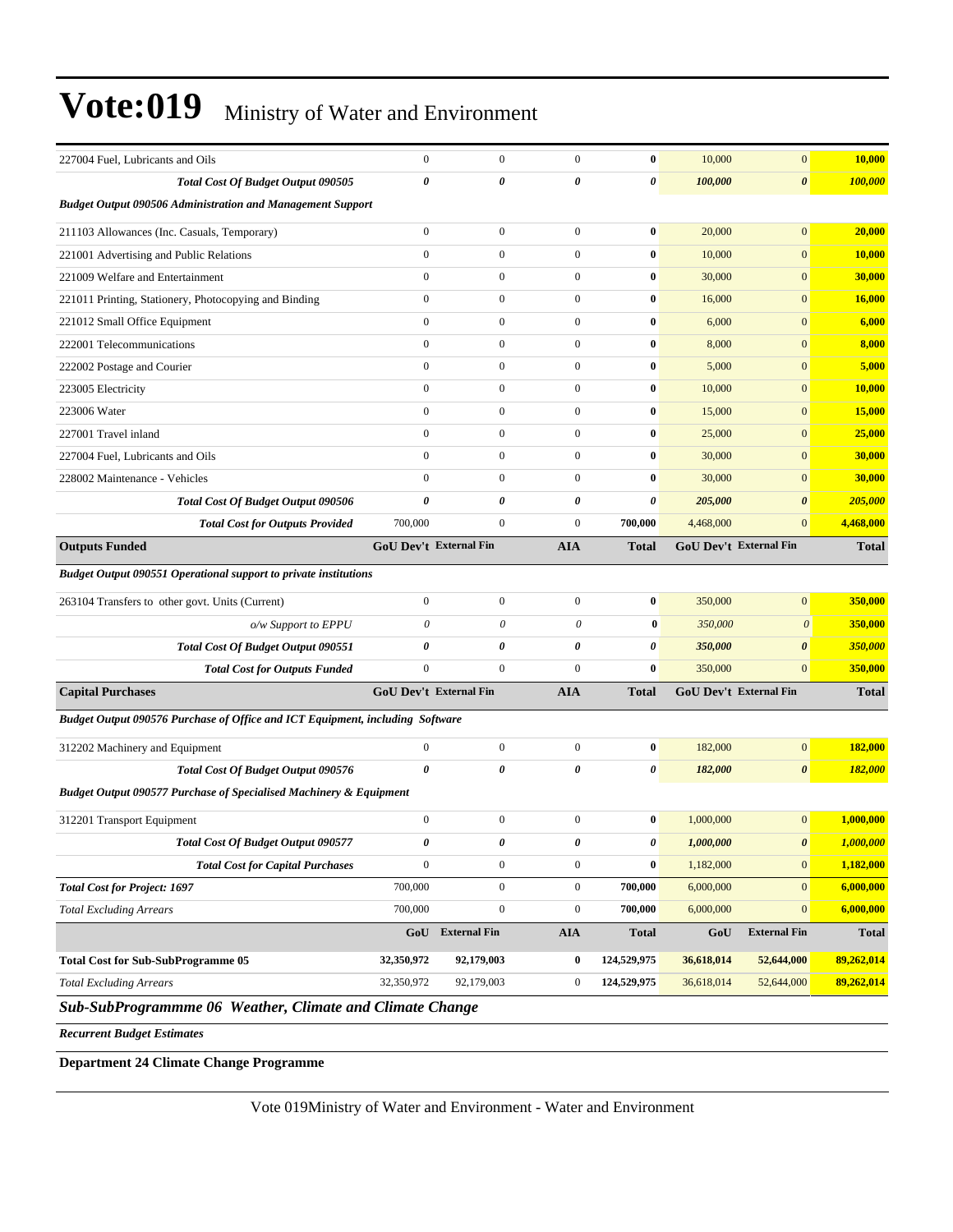| Thousand Uganda Shillings                                                  | 2020/21 Approved Budget |                  |                  | 2021/22 Draft Estimates |                       |                |               |  |
|----------------------------------------------------------------------------|-------------------------|------------------|------------------|-------------------------|-----------------------|----------------|---------------|--|
| <b>Outputs Provided</b>                                                    | Wage                    | Non Wage         | AIA              | <b>Total</b>            | Wage                  | Non Wage       | <b>Total</b>  |  |
| Budget Output 090602 Policy legal and institutional framework              |                         |                  |                  |                         |                       |                |               |  |
| 221001 Advertising and Public Relations                                    | $\boldsymbol{0}$        | $\overline{0}$   | $\boldsymbol{0}$ | $\bf{0}$                | $\mathbf{0}$          | 100,000        | 100,000       |  |
| 221003 Staff Training                                                      | $\boldsymbol{0}$        | $\overline{0}$   | $\boldsymbol{0}$ | $\bf{0}$                | $\mathbf{0}$          | 70,000         | 70,000        |  |
| 221005 Hire of Venue (chairs, projector, etc)                              | $\boldsymbol{0}$        | $\boldsymbol{0}$ | $\mathbf{0}$     | $\bf{0}$                | $\mathbf{0}$          | 700,000        | 700,000       |  |
| 221011 Printing, Stationery, Photocopying and Binding                      | $\boldsymbol{0}$        | $\boldsymbol{0}$ | $\mathbf{0}$     | $\bf{0}$                | $\boldsymbol{0}$      | 150,000        | 150,000       |  |
| 222001 Telecommunications                                                  | $\boldsymbol{0}$        | $\overline{0}$   | $\mathbf{0}$     | $\bf{0}$                | $\boldsymbol{0}$      | 5,000          | 5,000         |  |
| 223004 Guard and Security services                                         | $\mathbf{0}$            | $\overline{0}$   | $\boldsymbol{0}$ | $\bf{0}$                | $\mathbf{0}$          | 50,000         | 50,000        |  |
| 225002 Consultancy Services-Long-term                                      | $\boldsymbol{0}$        | $\overline{0}$   | $\boldsymbol{0}$ | $\bf{0}$                | $\mathbf{0}$          | 750,000        | 750,000       |  |
| 227001 Travel inland                                                       | $\boldsymbol{0}$        | $\boldsymbol{0}$ | $\mathbf{0}$     | $\bf{0}$                | $\mathbf{0}$          | 20,000         | 20,000        |  |
| 227002 Travel abroad                                                       | $\boldsymbol{0}$        | $\boldsymbol{0}$ | $\mathbf{0}$     | $\bf{0}$                | $\boldsymbol{0}$      | 245,069        | 245,069       |  |
| 227004 Fuel, Lubricants and Oils                                           | $\mathbf{0}$            | $\overline{0}$   | $\mathbf{0}$     | $\bf{0}$                | $\mathbf{0}$          | 20,000         | 20,000        |  |
| <b>Total Cost of Budget Output 02</b>                                      | $\boldsymbol{\theta}$   | 0                | 0                | 0                       | $\boldsymbol{\theta}$ | 2,110,069      | 2,110,069     |  |
| <b>Budget Output 090603 Administration and Management Support</b>          |                         |                  |                  |                         |                       |                |               |  |
| 211101 General Staff Salaries                                              | 422,654                 | $\boldsymbol{0}$ | $\mathbf{0}$     | 422,654                 | 1,259,195             | $\overline{0}$ | 1,259,195     |  |
| 211102 Contract Staff Salaries                                             | 400,000                 | $\boldsymbol{0}$ | $\mathbf{0}$     | 400,000                 | $\boldsymbol{0}$      | $\overline{0}$ | $\bf{0}$      |  |
| 221007 Books, Periodicals & Newspapers                                     | $\boldsymbol{0}$        | $\mathbf{0}$     | $\mathbf{0}$     | $\bf{0}$                | $\boldsymbol{0}$      | 10,000         | 10,000        |  |
| 221009 Welfare and Entertainment                                           | $\boldsymbol{0}$        | $\mathbf{0}$     | $\mathbf{0}$     | $\bf{0}$                | $\boldsymbol{0}$      | 20,000         | 20,000        |  |
| 221011 Printing, Stationery, Photocopying and Binding                      | $\mathbf{0}$            | $\overline{0}$   | $\boldsymbol{0}$ | $\bf{0}$                | $\mathbf{0}$          | 10,000         | <b>10,000</b> |  |
| 221012 Small Office Equipment                                              | $\boldsymbol{0}$        | $\overline{0}$   | $\boldsymbol{0}$ | $\bf{0}$                | $\mathbf{0}$          | 16,000         | 16,000        |  |
| 221017 Subscriptions                                                       | $\boldsymbol{0}$        | $\boldsymbol{0}$ | $\mathbf{0}$     | $\bf{0}$                | $\boldsymbol{0}$      | 30,000         | 30,000        |  |
| 227001 Travel inland                                                       | $\mathbf{0}$            | $\overline{0}$   | $\mathbf{0}$     | $\bf{0}$                | $\mathbf{0}$          | 20,000         | 20,000        |  |
| 227004 Fuel, Lubricants and Oils                                           | $\boldsymbol{0}$        | $\mathbf{0}$     | $\mathbf{0}$     | $\bf{0}$                | $\mathbf{0}$          | 30,000         | 30,000        |  |
| 228002 Maintenance - Vehicles                                              | $\overline{0}$          | $\overline{0}$   | $\mathbf{0}$     | $\bf{0}$                | $\mathbf{0}$          | 40,000         | 40,000        |  |
| <b>Total Cost of Budget Output 03</b>                                      | 822,654                 | 0                | 0                | 822,654                 | 1,259,195             | 176,000        | 1,435,195     |  |
| <b>Budget Output 090604 Adaptation and Mitigation measures.</b>            |                         |                  |                  |                         |                       |                |               |  |
| 225002 Consultancy Services-Long-term                                      | $\boldsymbol{0}$        | $\boldsymbol{0}$ | $\boldsymbol{0}$ | $\bf{0}$                | $\mathbf{0}$          | 200,000        | 200,000       |  |
| 227001 Travel inland                                                       | $\boldsymbol{0}$        | $\mathbf{0}$     | $\mathbf{0}$     | $\bf{0}$                | $\mathbf{0}$          | 70,000         | 70,000        |  |
| 227002 Travel abroad                                                       | $\Omega$                | $\Omega$         | $\Omega$         | 0                       | $\boldsymbol{0}$      | 40,000         | 40,000        |  |
| 227004 Fuel, Lubricants and Oils                                           | $\boldsymbol{0}$        | $\boldsymbol{0}$ | $\mathbf{0}$     | $\bf{0}$                | $\mathbf{0}$          | 20,000         | 20,000        |  |
| 228002 Maintenance - Vehicles                                              | $\boldsymbol{0}$        | $\boldsymbol{0}$ | $\boldsymbol{0}$ | $\bf{0}$                | $\mathbf{0}$          | 15,000         | 15,000        |  |
| <b>Total Cost of Budget Output 04</b>                                      | 0                       | 0                | 0                | $\pmb{\theta}$          | $\boldsymbol{\theta}$ | 345,000        | 345,000       |  |
| Budget Output 090606 Strengthening institutional and coordination capacity |                         |                  |                  |                         |                       |                |               |  |
| 221002 Workshops and Seminars                                              | $\mathbf{0}$            | $\boldsymbol{0}$ | $\boldsymbol{0}$ | $\bf{0}$                | $\mathbf{0}$          | 200,000        | 200,000       |  |
| 221011 Printing, Stationery, Photocopying and Binding                      | $\boldsymbol{0}$        | $\boldsymbol{0}$ | $\boldsymbol{0}$ | $\bf{0}$                | $\mathbf{0}$          | 50,000         | 50,000        |  |
| 225002 Consultancy Services-Long-term                                      | $\boldsymbol{0}$        | $\boldsymbol{0}$ | $\boldsymbol{0}$ | $\bf{0}$                | $\boldsymbol{0}$      | 100,000        | 100,000       |  |
| 227001 Travel inland                                                       | $\boldsymbol{0}$        | $\boldsymbol{0}$ | $\boldsymbol{0}$ | $\bf{0}$                | $\boldsymbol{0}$      | 30,000         | 30,000        |  |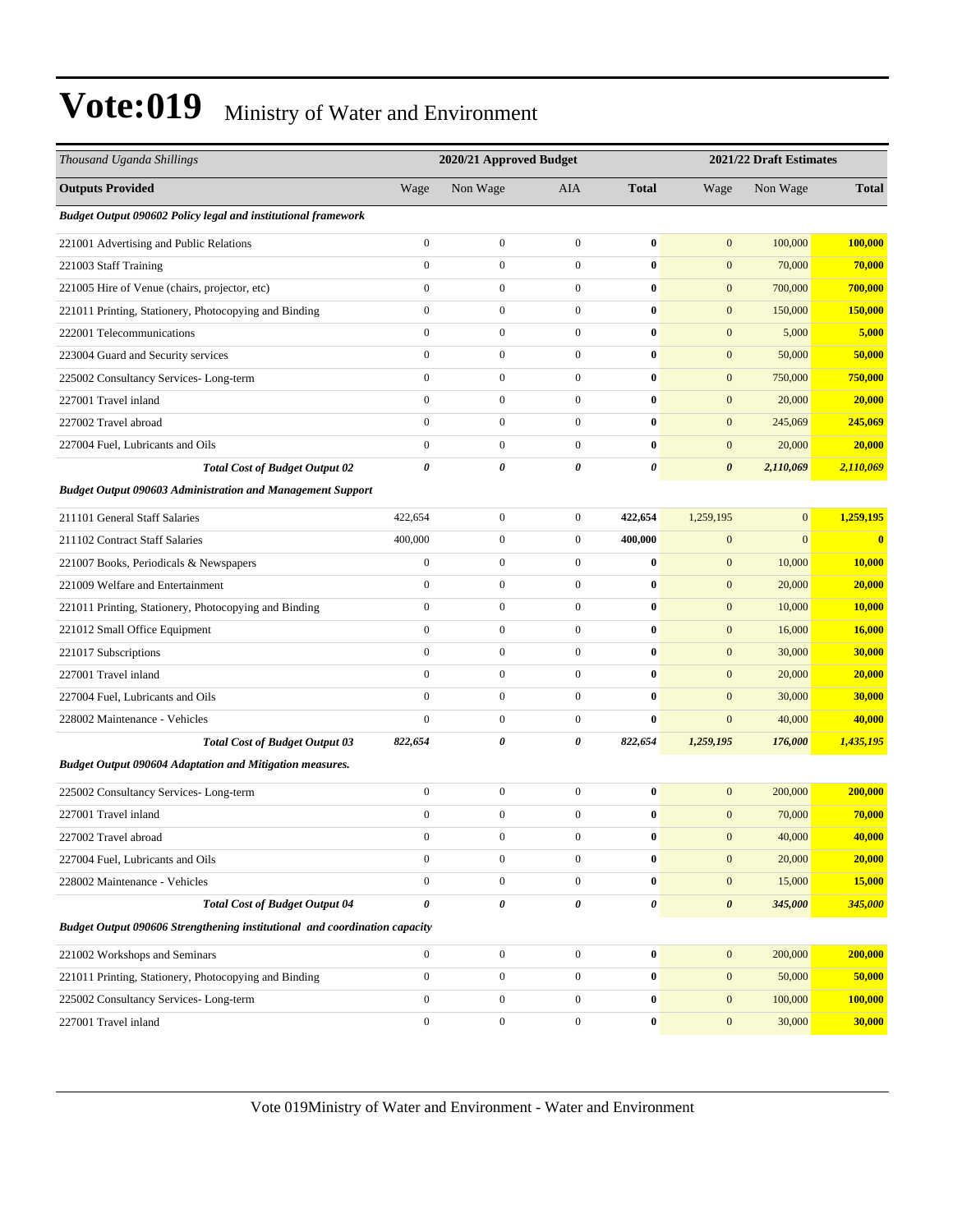| 227004 Fuel, Lubricants and Oils                                  | $\mathbf{0}$            | $\boldsymbol{0}$    | $\mathbf{0}$     | $\bf{0}$       | $\mathbf{0}$          | 10,931                  | 10,931         |
|-------------------------------------------------------------------|-------------------------|---------------------|------------------|----------------|-----------------------|-------------------------|----------------|
| <b>Total Cost of Budget Output 06</b>                             | $\boldsymbol{\theta}$   | 0                   | 0                | 0              | $\boldsymbol{\theta}$ | 390,931                 | <u>390,931</u> |
| <b>Total Cost Of Outputs Provided</b>                             | 822,654                 | $\bf{0}$            | $\bf{0}$         | 822,654        | 1,259,195             | 3,022,000               | 4,281,195      |
| <b>Total Cost for Department 24</b>                               | 822,654                 | $\bf{0}$            | $\bf{0}$         | 822,654        | 1,259,195             | 3,022,000               | 4,281,195      |
| <b>Total Excluding Arrears</b>                                    | 822,654                 | $\boldsymbol{0}$    | $\mathbf{0}$     | 822,654        | 1,259,195             | 3,022,000               | 4,281,195      |
|                                                                   |                         |                     |                  |                |                       |                         |                |
|                                                                   | GoU                     | <b>External Fin</b> | <b>AIA</b>       | <b>Total</b>   | GoU                   | <b>External Fin</b>     | <b>Total</b>   |
| <b>Total Cost for Sub-SubProgramme 06</b>                         | 822,654                 | $\bf{0}$            | $\bf{0}$         | 822,654        | 4,281,195             | $\bf{0}$                | 4,281,195      |
| <b>Total Excluding Arrears</b>                                    | 822,654                 | $\mathbf{0}$        | $\boldsymbol{0}$ | 822,654        | 4,281,195             | $\mathbf{0}$            | 4,281,195      |
| <b>Sub-SubProgrammme 49 Policy, Planning and Support Services</b> |                         |                     |                  |                |                       |                         |                |
| <b>Recurrent Budget Estimates</b>                                 |                         |                     |                  |                |                       |                         |                |
| <b>Department 01 Finance and Administration</b>                   |                         |                     |                  |                |                       |                         |                |
| Thousand Uganda Shillings                                         | 2020/21 Approved Budget |                     |                  |                |                       | 2021/22 Draft Estimates |                |
| <b>Outputs Provided</b>                                           | Wage                    | Non Wage            | AIA              | <b>Total</b>   | Wage                  | Non Wage                | <b>Total</b>   |
| Budget Output 094901 Policy, Planning, Budgeting and Monitoring.  |                         |                     |                  |                |                       |                         |                |
| 211101 General Staff Salaries                                     | 3,365,356               | $\boldsymbol{0}$    | $\boldsymbol{0}$ | 3,365,356      | 3,337,000             | $\mathbf{0}$            | 3,337,000      |
| 211103 Allowances (Inc. Casuals, Temporary)                       | $\boldsymbol{0}$        | $\overline{0}$      | $\mathbf{0}$     | $\bf{0}$       | $\boldsymbol{0}$      | 19,800                  | <b>19,800</b>  |
| 212102 Pension for General Civil Service                          | $\boldsymbol{0}$        | 1,000,000           | $\boldsymbol{0}$ | 1,000,000      | $\mathbf{0}$          | 5,479,422               | 5,479,422      |
| 213001 Medical expenses (To employees)                            | $\mathbf{0}$            | $\boldsymbol{0}$    | $\boldsymbol{0}$ | $\bf{0}$       | $\mathbf{0}$          | 45,000                  | 45,000         |
| 213002 Incapacity, death benefits and funeral expenses            | $\boldsymbol{0}$        | $\boldsymbol{0}$    | $\boldsymbol{0}$ | $\bf{0}$       | $\boldsymbol{0}$      | 17,555                  | 17,555         |
| 213004 Gratuity Expenses                                          | $\mathbf{0}$            | $\boldsymbol{0}$    | $\boldsymbol{0}$ | $\bf{0}$       | $\boldsymbol{0}$      | 247,523                 | 247,523        |
| 221009 Welfare and Entertainment                                  | $\mathbf{0}$            | $\boldsymbol{0}$    | $\mathbf{0}$     | $\bf{0}$       | $\mathbf{0}$          | 28,284                  | 28,284         |
| 221011 Printing, Stationery, Photocopying and Binding             | $\mathbf{0}$            | $\mathbf{0}$        | $\mathbf{0}$     | $\bf{0}$       | $\mathbf{0}$          | 30,000                  | 30,000         |
| 227004 Fuel, Lubricants and Oils                                  | $\mathbf{0}$            | $\boldsymbol{0}$    | $\boldsymbol{0}$ | $\bf{0}$       | $\mathbf{0}$          | 16,000                  | 16,000         |
| 228001 Maintenance - Civil                                        | $\boldsymbol{0}$        | $\mathbf{0}$        | $\mathbf{0}$     | $\bf{0}$       | $\mathbf{0}$          | 30,000                  | 30,000         |
| <b>Total Cost of Budget Output 01</b>                             | 3,365,356               | 1,000,000           | 0                | 4,365,356      | 3,337,000             | 5,913,584               | 9,250,584      |
| Budget Output 094902 Ministerial and Top management services.     |                         |                     |                  |                |                       |                         |                |
| 211103 Allowances (Inc. Casuals, Temporary)                       | $\boldsymbol{0}$        | $\boldsymbol{0}$    | $\boldsymbol{0}$ | $\bf{0}$       | $\mathbf{0}$          | 30,000                  | 30,000         |
| 213001 Medical expenses (To employees)                            | $\mathbf{0}$            | $\mathbf{0}$        | $\mathbf{0}$     | $\bf{0}$       | $\mathbf{0}$          | 35,000                  | 35,000         |
| 213002 Incapacity, death benefits and funeral expenses            | $\boldsymbol{0}$        | $\boldsymbol{0}$    | $\boldsymbol{0}$ | $\bf{0}$       | $\boldsymbol{0}$      | 30,000                  | 30,000         |
| 221007 Books, Periodicals & Newspapers                            | $\boldsymbol{0}$        | $\boldsymbol{0}$    | $\overline{0}$   | $\bf{0}$       | $\boldsymbol{0}$      | 15,000                  | 15,000         |
| 221008 Computer supplies and Information Technology (IT)          | $\boldsymbol{0}$        | $\boldsymbol{0}$    | $\boldsymbol{0}$ | $\bf{0}$       | $\boldsymbol{0}$      | 30,000                  | 30,000         |
| 221009 Welfare and Entertainment                                  | $\boldsymbol{0}$        | $\boldsymbol{0}$    | $\overline{0}$   | $\bf{0}$       | $\mathbf{0}$          | 25,000                  | 25,000         |
| 221011 Printing, Stationery, Photocopying and Binding             | $\boldsymbol{0}$        | $\boldsymbol{0}$    | $\overline{0}$   | $\bf{0}$       | $\boldsymbol{0}$      | 20,000                  | 20,000         |
| 221012 Small Office Equipment                                     | $\boldsymbol{0}$        | $\boldsymbol{0}$    | $\overline{0}$   | $\bf{0}$       | $\boldsymbol{0}$      | 7,300                   | 7,300          |
| 227004 Fuel, Lubricants and Oils                                  | $\boldsymbol{0}$        | $\boldsymbol{0}$    | $\boldsymbol{0}$ | $\bf{0}$       | $\boldsymbol{0}$      | 24,000                  | 24,000         |
| 228002 Maintenance - Vehicles                                     | $\boldsymbol{0}$        | $\mathbf{0}$        | $\boldsymbol{0}$ | $\bf{0}$       | $\boldsymbol{0}$      | 37,500                  | 37,500         |
| 281504 Monitoring, Supervision & Appraisal of Capital work        | $\boldsymbol{0}$        | $\boldsymbol{0}$    | $\overline{0}$   | $\bf{0}$       | $\boldsymbol{0}$      | 24,200                  | 24,200         |
| <b>Total Cost of Budget Output 02</b>                             | $\boldsymbol{\theta}$   | 0                   | 0                | $\pmb{\theta}$ | $\pmb{\theta}$        | 278,000                 | 278,000        |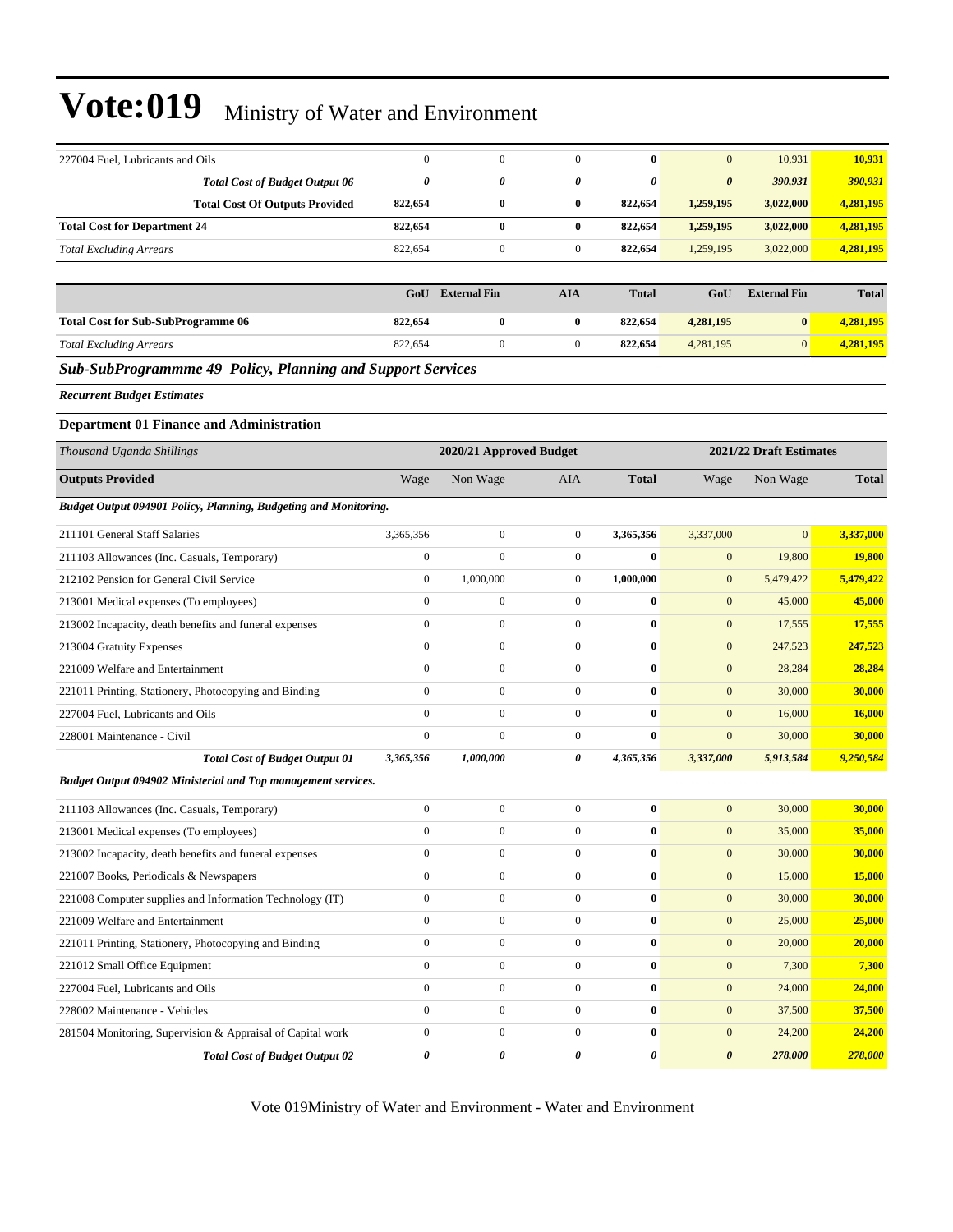#### *Budget Output 094903 Ministry Support Services*

| 262101 Contributions to International Organisations (Current)                               | $\boldsymbol{0}$                     | $\boldsymbol{0}$      | $\boldsymbol{0}$                      | $\pmb{0}$     | $\mathbf{0}$                              | 50,000           | 50,000           |
|---------------------------------------------------------------------------------------------|--------------------------------------|-----------------------|---------------------------------------|---------------|-------------------------------------------|------------------|------------------|
| Budget Output 094951 Membership to International Organisations and support to LGs and NGOs. |                                      |                       |                                       |               |                                           |                  |                  |
| <b>Outputs Funded</b>                                                                       | Wage                                 | Non Wage              | AIA                                   | <b>Total</b>  | Wage                                      | Non Wage         | <b>Total</b>     |
| <b>Total Cost Of Outputs Provided</b>                                                       | 3,365,356                            | 1,000,000             | $\bf{0}$                              | 4,365,356     | 3,337,000                                 | 7,231,584        | 10,568,584       |
| 227004 Fuel, Lubricants and Oils<br><b>Total Cost of Budget Output 20</b>                   | $\pmb{\theta}$                       | $\boldsymbol{0}$<br>0 | $\mathbf{0}$<br>$\boldsymbol{\theta}$ | $\bf{0}$<br>0 | $\boldsymbol{0}$<br>$\boldsymbol{\theta}$ | 8,000<br>250,000 | 8,000<br>250,000 |
| 227001 Travel inland                                                                        | $\boldsymbol{0}$<br>$\boldsymbol{0}$ | $\boldsymbol{0}$      | $\mathbf{0}$                          | $\bf{0}$      | $\mathbf{0}$                              | 35,420           | 35,420           |
| 225002 Consultancy Services-Long-term                                                       | $\boldsymbol{0}$                     | $\mathbf{0}$          | $\mathbf{0}$                          | $\bf{0}$      | $\boldsymbol{0}$                          | 66,500           | 66,500           |
| 222002 Postage and Courier                                                                  | $\boldsymbol{0}$                     | $\boldsymbol{0}$      | $\boldsymbol{0}$                      | $\bf{0}$      | $\bf{0}$                                  | 85,000           | 85,000           |
| 221011 Printing, Stationery, Photocopying and Binding                                       | $\boldsymbol{0}$                     | $\boldsymbol{0}$      | $\mathbf{0}$                          | $\bf{0}$      | $\mathbf{0}$                              | 30,080           | 30,080           |
| 221007 Books, Periodicals & Newspapers                                                      | $\boldsymbol{0}$                     | $\mathbf{0}$          | $\mathbf{0}$                          | $\bf{0}$      | $\mathbf{0}$                              | 25,000           | 25,000           |
| <b>Budget Output 094920 Records Management Services</b>                                     |                                      |                       |                                       |               |                                           |                  |                  |
| <b>Total Cost of Budget Output 19</b>                                                       | $\boldsymbol{\theta}$                | 0                     | 0                                     | 0             | $\boldsymbol{\theta}$                     | 350,000          | 350,000          |
| 273102 Incapacity, death benefits and funeral expenses                                      | $\boldsymbol{0}$                     | $\mathbf{0}$          | $\mathbf{0}$                          | $\bf{0}$      | $\mathbf{0}$                              | 10,500           | 10,500           |
| 228001 Maintenance - Civil                                                                  | $\mathbf{0}$                         | $\mathbf{0}$          | $\mathbf{0}$                          | $\bf{0}$      | $\mathbf{0}$                              | 35,000           | 35,000           |
| 227004 Fuel, Lubricants and Oils                                                            | $\boldsymbol{0}$                     | $\boldsymbol{0}$      | $\mathbf{0}$                          | $\bf{0}$      | $\mathbf{0}$                              | 11,000           | 11,000           |
| 227001 Travel inland                                                                        | $\mathbf{0}$                         | $\boldsymbol{0}$      | $\mathbf{0}$                          | $\bf{0}$      | $\mathbf{0}$                              | 27,500           | 27,500           |
| 223001 Property Expenses                                                                    | $\mathbf{0}$                         | $\boldsymbol{0}$      | $\mathbf{0}$                          | $\bf{0}$      | $\mathbf{0}$                              | 30,000           | 30,000           |
| 221020 IPPS Recurrent Costs                                                                 | $\boldsymbol{0}$                     | $\mathbf{0}$          | $\mathbf{0}$                          | $\bf{0}$      | $\boldsymbol{0}$                          | 77,000           | 77,000           |
| 221011 Printing, Stationery, Photocopying and Binding                                       | $\boldsymbol{0}$                     | $\mathbf{0}$          | $\mathbf{0}$                          | $\bf{0}$      | $\mathbf{0}$                              | 14,600           | 14,600           |
| 221009 Welfare and Entertainment                                                            | $\boldsymbol{0}$                     | $\boldsymbol{0}$      | $\mathbf{0}$                          | $\bf{0}$      | $\mathbf{0}$                              | 15,000           | 15,000           |
| 221008 Computer supplies and Information Technology (IT)                                    | $\boldsymbol{0}$                     | $\boldsymbol{0}$      | $\mathbf{0}$                          | $\bf{0}$      | $\mathbf{0}$                              | 15,000           | 15,000           |
| 221007 Books, Periodicals & Newspapers                                                      | $\mathbf{0}$                         | $\boldsymbol{0}$      | $\mathbf{0}$                          | $\bf{0}$      | $\mathbf{0}$                              | 12,500           | 12,500           |
| 221004 Recruitment Expenses                                                                 | $\boldsymbol{0}$                     | $\mathbf{0}$          | $\mathbf{0}$                          | $\bf{0}$      | $\mathbf{0}$                              | 38,500           | 38,500           |
| 213001 Medical expenses (To employees)                                                      | $\boldsymbol{0}$                     | $\mathbf{0}$          | $\mathbf{0}$                          | $\bf{0}$      | $\mathbf{0}$                              | 15,000           | 15,000           |
| 212106 Validation of old Pensioners                                                         | $\boldsymbol{0}$                     | $\boldsymbol{0}$      | $\mathbf{0}$                          | $\bf{0}$      | $\mathbf{0}$                              | 31,900           | 31,900           |
| 211103 Allowances (Inc. Casuals, Temporary)                                                 | $\boldsymbol{0}$                     | $\boldsymbol{0}$      | $\mathbf{0}$                          | $\bf{0}$      | $\mathbf{0}$                              | 16,500           | 16,500           |
| <b>Budget Output 094919 Human Resource Management Services</b>                              |                                      |                       |                                       |               |                                           |                  |                  |
| <b>Total Cost of Budget Output 03</b>                                                       | $\pmb{\theta}$                       | 0                     | 0                                     | 0             | $\boldsymbol{\theta}$                     | 440,000          | 440,000          |
| 228002 Maintenance - Vehicles                                                               | $\mathbf{0}$                         | $\overline{0}$        | $\mathbf{0}$                          | $\bf{0}$      | $\mathbf{0}$                              | 30,000           | 30,000           |
| 227004 Fuel, Lubricants and Oils                                                            | $\mathbf{0}$                         | $\boldsymbol{0}$      | $\mathbf{0}$                          | $\bf{0}$      | $\mathbf{0}$                              | 28,000           | 28,000           |
| 227001 Travel inland                                                                        | $\boldsymbol{0}$                     | $\boldsymbol{0}$      | $\mathbf{0}$                          | $\bf{0}$      | $\boldsymbol{0}$                          | 27,500           | 27,500           |
| 223006 Water                                                                                | $\boldsymbol{0}$                     | $\mathbf{0}$          | $\mathbf{0}$                          | $\bf{0}$      | $\mathbf{0}$                              | 60,000           | 60,000           |
| 223005 Electricity                                                                          | $\mathbf{0}$                         | $\mathbf{0}$          | $\mathbf{0}$                          | $\bf{0}$      | $\mathbf{0}$                              | 75,000           | 75,000           |
| 223001 Property Expenses                                                                    | $\boldsymbol{0}$                     | $\mathbf{0}$          | $\mathbf{0}$                          | $\bf{0}$      | $\mathbf{0}$                              | 100,000          | 100,000          |
| 222001 Telecommunications                                                                   | $\mathbf{0}$                         | $\mathbf{0}$          | $\mathbf{0}$                          | $\bf{0}$      | $\mathbf{0}$                              | 30,000           | 30,000           |
| 221017 Subscriptions                                                                        | $\boldsymbol{0}$                     | $\boldsymbol{0}$      | $\mathbf{0}$                          | $\bf{0}$      | $\mathbf{0}$                              | 20,000           | 20,000           |
| 221016 IFMS Recurrent costs                                                                 | $\boldsymbol{0}$                     | $\boldsymbol{0}$      | $\mathbf{0}$                          | $\bf{0}$      | $\mathbf{0}$                              | 15,000           | 15,000           |
| 221011 Printing, Stationery, Photocopying and Binding                                       | $\mathbf{0}$                         | $\boldsymbol{0}$      | $\mathbf{0}$                          | $\bf{0}$      | $\mathbf{0}$                              | 54,500           | 54,500           |
|                                                                                             |                                      |                       |                                       |               |                                           |                  |                  |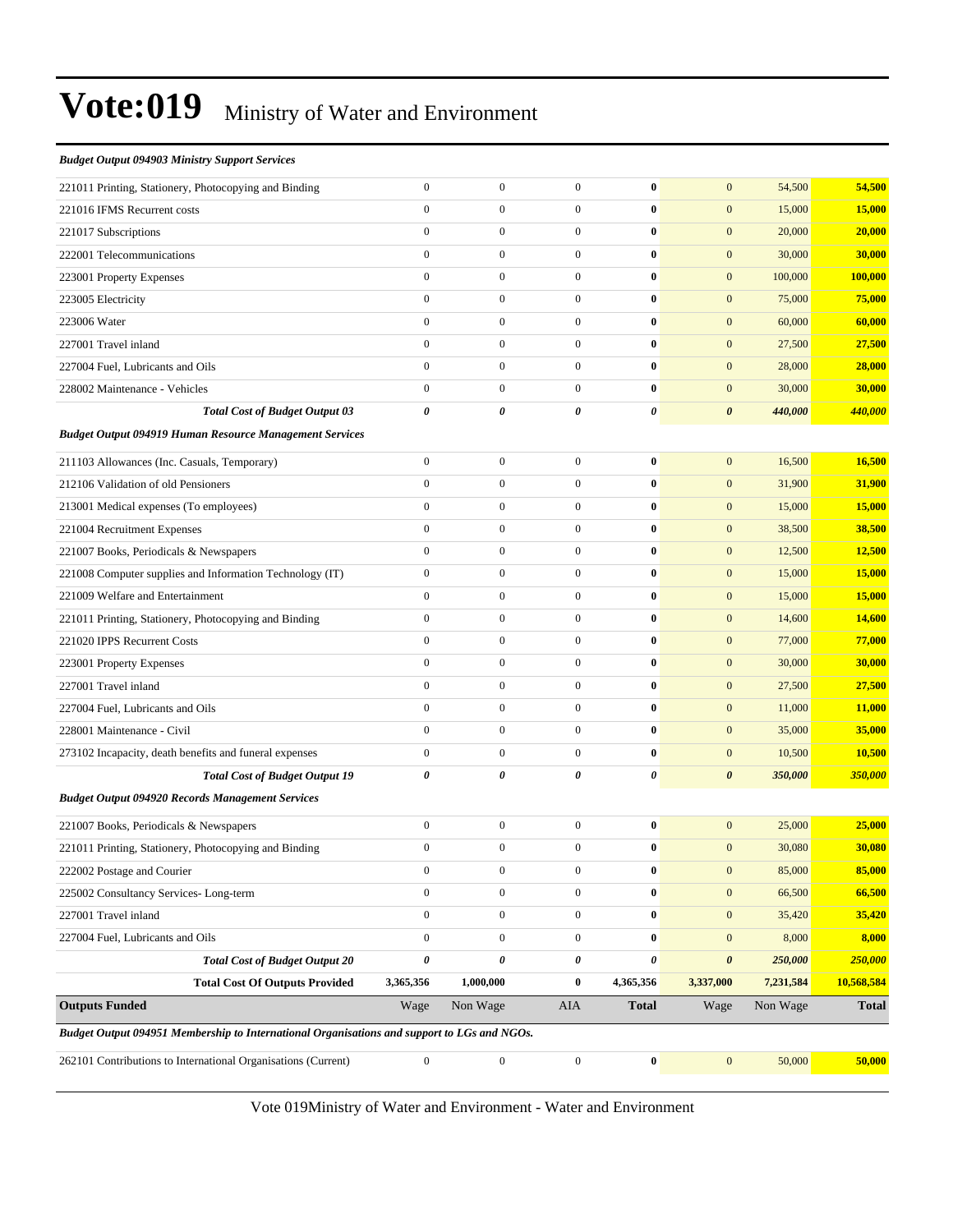| o/w Contributions to International Organisations (Current)       | 0                     | 0                       | 0                | $\bf{0}$     | $\boldsymbol{\theta}$ | 50,000                  | 50,000       |
|------------------------------------------------------------------|-----------------------|-------------------------|------------------|--------------|-----------------------|-------------------------|--------------|
| <b>Total Cost of Budget Output 51</b>                            | $\boldsymbol{\theta}$ | 0                       | $\theta$         | 0            | $\boldsymbol{\theta}$ | 50,000                  | 50,000       |
| <b>Total Cost Of Outputs Funded</b>                              | $\bf{0}$              | $\bf{0}$                | $\bf{0}$         | $\bf{0}$     | $\bf{0}$              | 50,000                  | 50,000       |
| <b>Arrears</b>                                                   | Wage                  | Non Wage                | AIA              | <b>Total</b> | Wage                  | Non Wage                | <b>Total</b> |
| <b>Budget Output 094999 Arrears</b>                              |                       |                         |                  |              |                       |                         |              |
| 321605 Domestic arrears (Budgeting)                              | $\boldsymbol{0}$      | 1,763,479               | $\overline{0}$   | 1,763,479    | $\mathbf{0}$          | 1,000,000               | 1,000,000    |
| <b>Total Cost of Budget Output 99</b>                            | 0                     | 1,763,479               | 0                | 1,763,479    | $\boldsymbol{\theta}$ | 1,000,000               | 1,000,000    |
| <b>Total Cost Of Arrears</b>                                     | $\bf{0}$              | 1,763,479               | $\bf{0}$         | 1,763,479    | $\bf{0}$              | 1,000,000               | 1,000,000    |
| <b>Total Cost for Department 01</b>                              | 3,365,356             | 2,763,479               | $\bf{0}$         | 6,128,835    | 3,337,000             | 8,281,584               | 11,618,584   |
| <b>Total Excluding Arrears</b>                                   | 3,365,356             | 1,000,000               | $\mathbf{0}$     | 4,365,356    | 3,337,000             | 7,281,584               | 10,618,584   |
| <b>Department 08 Office of Director DWD</b>                      |                       |                         |                  |              |                       |                         |              |
| Thousand Uganda Shillings                                        |                       | 2020/21 Approved Budget |                  |              |                       | 2021/22 Draft Estimates |              |
| <b>Outputs Provided</b>                                          | Wage                  | Non Wage                | AIA              | <b>Total</b> | Wage                  | Non Wage                | Total        |
| Budget Output 094901 Policy, Planning, Budgeting and Monitoring. |                       |                         |                  |              |                       |                         |              |
| 211103 Allowances (Inc. Casuals, Temporary)                      | $\mathbf{0}$          | $\boldsymbol{0}$        | $\mathbf{0}$     | $\bf{0}$     | $\mathbf{0}$          | 5,610                   | 5,610        |
| 221007 Books, Periodicals & Newspapers                           | $\mathbf{0}$          | $\mathbf{0}$            | $\mathbf{0}$     | $\bf{0}$     | $\mathbf{0}$          | 10,800                  | 10,800       |
| 221008 Computer supplies and Information Technology (IT)         | $\mathbf{0}$          | $\mathbf{0}$            | $\mathbf{0}$     | $\bf{0}$     | $\mathbf{0}$          | 6,000                   | 6,000        |
| 221009 Welfare and Entertainment                                 | $\mathbf{0}$          | $\mathbf{0}$            | $\boldsymbol{0}$ | $\bf{0}$     | $\mathbf{0}$          | 14,000                  | 14,000       |
| 221011 Printing, Stationery, Photocopying and Binding            | $\mathbf{0}$          | $\boldsymbol{0}$        | $\mathbf{0}$     | $\bf{0}$     | $\boldsymbol{0}$      | 6,000                   | 6,000        |
| 227001 Travel inland                                             | $\mathbf{0}$          | $\mathbf{0}$            | $\mathbf{0}$     | $\bf{0}$     | $\mathbf{0}$          | 22,770                  | 22,770       |
| 227004 Fuel, Lubricants and Oils                                 | $\mathbf{0}$          | $\mathbf{0}$            | $\mathbf{0}$     | $\bf{0}$     | $\mathbf{0}$          | 17,700                  | 17,700       |
| 228002 Maintenance - Vehicles                                    | $\mathbf{0}$          | $\mathbf{0}$            | $\mathbf{0}$     | $\bf{0}$     | $\mathbf{0}$          | 6,120                   | 6,120        |
| <b>Total Cost of Budget Output 01</b>                            | 0                     | 0                       | 0                | 0            | $\boldsymbol{\theta}$ | 89,000                  | 89,000       |
| Budget Output 094902 Ministerial and Top management services.    |                       |                         |                  |              |                       |                         |              |
| 211101 General Staff Salaries                                    | 37,564                | $\mathbf{0}$            | $\boldsymbol{0}$ | 37,564       | 38,000                | $\boldsymbol{0}$        | 38,000       |
| 211103 Allowances (Inc. Casuals, Temporary)                      | $\mathbf{0}$          | $\mathbf{0}$            | $\mathbf{0}$     | $\bf{0}$     | $\boldsymbol{0}$      | 6,050                   | 6,050        |
| 221009 Welfare and Entertainment                                 | $\mathbf{0}$          | $\mathbf{0}$            | $\mathbf{0}$     | $\bf{0}$     | $\mathbf{0}$          | 6,000                   | 6,000        |
| 222001 Telecommunications                                        | $\mathbf{0}$          | $\mathbf{0}$            | $\mathbf{0}$     | $\bf{0}$     | $\mathbf{0}$          | 2,000                   | 2,000        |
| 227001 Travel inland                                             | $\boldsymbol{0}$      | $\mathbf{0}$            | $\mathbf{0}$     | $\bf{0}$     | $\mathbf{0}$          | 28,270                  | 28,270       |
| 227004 Fuel, Lubricants and Oils                                 | $\boldsymbol{0}$      | $\boldsymbol{0}$        | $\boldsymbol{0}$ | $\bf{0}$     | $\boldsymbol{0}$      | 22,680                  | 22,680       |
| <b>Total Cost of Budget Output 02</b>                            | 37,564                | 0                       | 0                | 37,564       | 38,000                | 65,000                  | 103,000      |
| <b>Budget Output 094903 Ministry Support Services</b>            |                       |                         |                  |              |                       |                         |              |
| 211103 Allowances (Inc. Casuals, Temporary)                      | $\boldsymbol{0}$      | $\mathbf{0}$            | $\mathbf{0}$     | $\bf{0}$     | $\mathbf{0}$          | 6,600                   | 6,600        |
| 221009 Welfare and Entertainment                                 | $\mathbf{0}$          | $\boldsymbol{0}$        | $\boldsymbol{0}$ | $\bf{0}$     | $\mathbf{0}$          | 15,800                  | 15,800       |
| 221012 Small Office Equipment                                    | $\mathbf{0}$          | $\mathbf{0}$            | $\mathbf{0}$     | $\bf{0}$     | $\mathbf{0}$          | 6,000                   | 6,000        |
| 222001 Telecommunications                                        | $\mathbf{0}$          | $\boldsymbol{0}$        | $\overline{0}$   | $\bf{0}$     | $\mathbf{0}$          | 2,000                   | 2,000        |
| 223005 Electricity                                               | $\mathbf{0}$          | $\mathbf{0}$            | $\mathbf{0}$     | $\bf{0}$     | $\mathbf{0}$          | 2,000                   | 2,000        |
| 223006 Water                                                     | $\boldsymbol{0}$      | $\mathbf{0}$            | $\overline{0}$   | $\bf{0}$     | $\mathbf{0}$          | 2,000                   | 2,000        |
| 227001 Travel inland                                             | $\boldsymbol{0}$      | $\boldsymbol{0}$        | $\overline{0}$   | $\bf{0}$     | $\mathbf{0}$          | 36,850                  | 36,850       |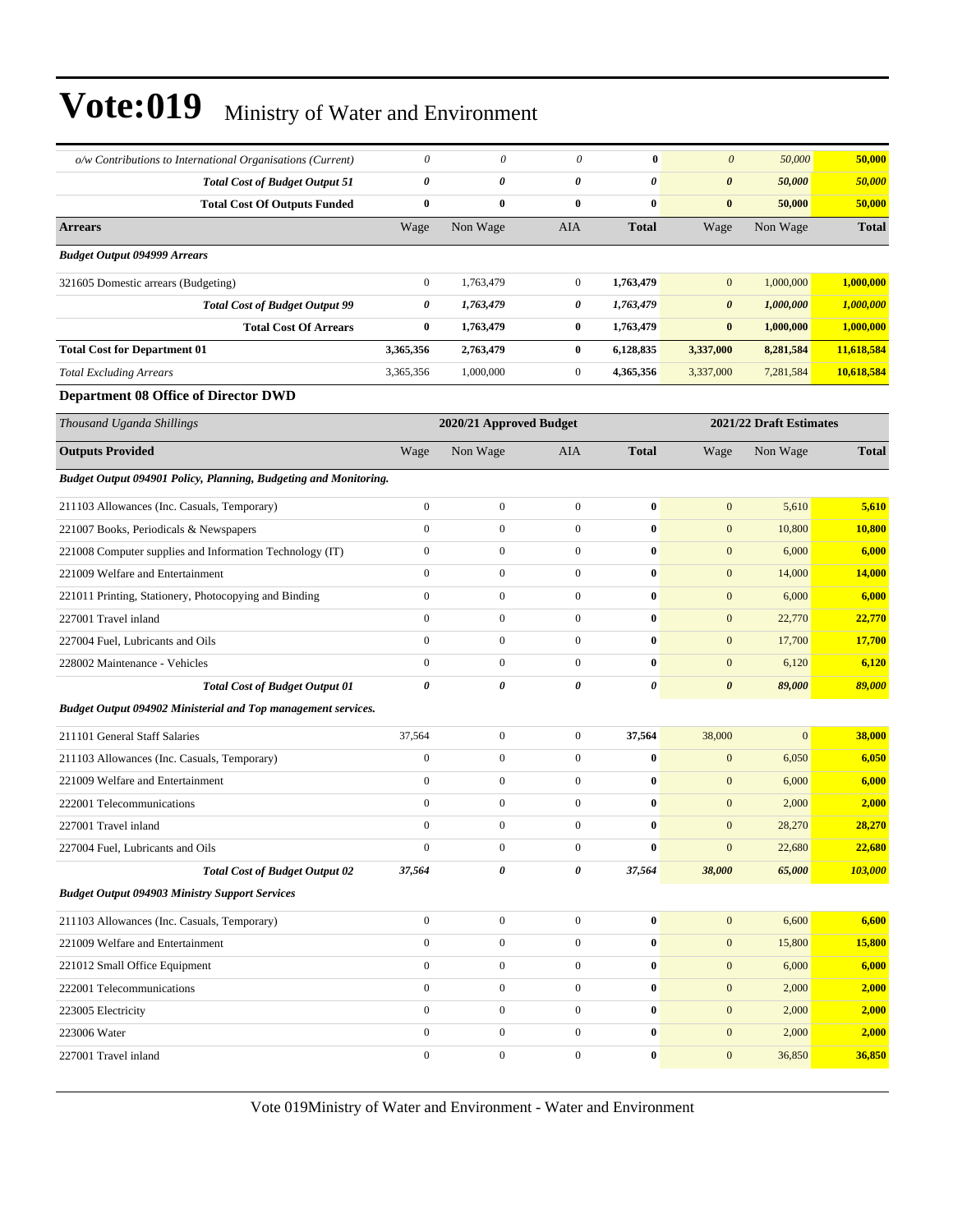| 227004 Fuel, Lubricants and Oils                                        | $\boldsymbol{0}$      | $\boldsymbol{0}$        | $\overline{0}$   | $\bf{0}$              | $\mathbf{0}$          | 24,650                  | 24,650                  |
|-------------------------------------------------------------------------|-----------------------|-------------------------|------------------|-----------------------|-----------------------|-------------------------|-------------------------|
| 228002 Maintenance - Vehicles                                           | $\mathbf{0}$          | 0                       | $\overline{0}$   | $\bf{0}$              | $\boldsymbol{0}$      | 6,100                   | 6,100                   |
| <b>Total Cost of Budget Output 03</b>                                   | $\boldsymbol{\theta}$ | 0                       | 0                | $\boldsymbol{\theta}$ | $\boldsymbol{\theta}$ | 102,000                 | 102,000                 |
| <b>Total Cost Of Outputs Provided</b>                                   | 37,564                | $\bf{0}$                | $\bf{0}$         | 37,564                | 38,000                | 256,000                 | 294,000                 |
| <b>Total Cost for Department 08</b>                                     | 37,564                | $\bf{0}$                | $\bf{0}$         | 37,564                | 38,000                | 256,000                 | 294,000                 |
| <b>Total Excluding Arrears</b>                                          | 37,564                | $\mathbf{0}$            | $\mathbf{0}$     | 37,564                | 38,000                | 256,000                 | 294,000                 |
| <b>Department 09 Planning</b>                                           |                       |                         |                  |                       |                       |                         |                         |
| Thousand Uganda Shillings                                               |                       | 2020/21 Approved Budget |                  |                       |                       | 2021/22 Draft Estimates |                         |
| <b>Outputs Provided</b>                                                 | Wage                  | Non Wage                | AIA              | <b>Total</b>          | Wage                  | Non Wage                | <b>Total</b>            |
| <b>Budget Output 094901 Policy, Planning, Budgeting and Monitoring.</b> |                       |                         |                  |                       |                       |                         |                         |
| 211101 General Staff Salaries                                           | 365,748               | $\boldsymbol{0}$        | $\mathbf{0}$     | 365,748               | 394,000               | $\overline{0}$          | 394,000                 |
| 211103 Allowances (Inc. Casuals, Temporary)                             | $\boldsymbol{0}$      | 12,650                  | $\mathbf{0}$     | 12,650                | $\boldsymbol{0}$      | $\mathbf{0}$            | $\bf{0}$                |
| 221009 Welfare and Entertainment                                        | $\boldsymbol{0}$      | 14,600                  | $\overline{0}$   | 14,600                | $\mathbf{0}$          | $\overline{0}$          | $\bf{0}$                |
| 221011 Printing, Stationery, Photocopying and Binding                   | $\mathbf{0}$          | 20,000                  | $\mathbf{0}$     | 20,000                | $\mathbf{0}$          | 50,000                  | 50,000                  |
| 221012 Small Office Equipment                                           | $\boldsymbol{0}$      | 9,000                   | $\mathbf{0}$     | 9,000                 | $\mathbf{0}$          | $\mathbf{0}$            | $\overline{\mathbf{0}}$ |
| 225002 Consultancy Services-Long-term                                   | $\mathbf{0}$          | 0                       | $\overline{0}$   | $\bf{0}$              | $\mathbf{0}$          | 100,000                 | <b>100,000</b>          |
| 227001 Travel inland                                                    | $\mathbf{0}$          | 33,000                  | $\mathbf{0}$     | 33,000                | $\mathbf{0}$          | 22,748                  | 22,748                  |
| 227004 Fuel, Lubricants and Oils                                        | $\boldsymbol{0}$      | 51,750                  | $\mathbf{0}$     | 51,750                | $\mathbf{0}$          | $\mathbf{0}$            | $\bf{0}$                |
| 228002 Maintenance - Vehicles                                           | $\mathbf{0}$          | 15,000                  | $\mathbf{0}$     | 15,000                | $\mathbf{0}$          | $\mathbf{0}$            | $\bf{0}$                |
| 281504 Monitoring, Supervision & Appraisal of Capital work              | $\boldsymbol{0}$      | $\mathbf{0}$            | $\mathbf{0}$     | $\bf{0}$              | $\mathbf{0}$          | 100,000                 | 100,000                 |
| <b>Total Cost of Budget Output 01</b>                                   | 365,748               | 156,000                 | 0                | 521,748               | 394,000               | 272,748                 | 666,748                 |
| <b>Budget Output 094902 Ministerial and Top management services.</b>    |                       |                         |                  |                       |                       |                         |                         |
| 221007 Books, Periodicals & Newspapers                                  | $\boldsymbol{0}$      | 12,500                  | $\mathbf{0}$     | 12,500                | $\mathbf{0}$          | $\mathbf{0}$            | $\bf{0}$                |
| 221009 Welfare and Entertainment                                        | $\boldsymbol{0}$      | 15,000                  | $\overline{0}$   | 15,000                | $\mathbf{0}$          | $\mathbf{0}$            | $\bf{0}$                |
| 225002 Consultancy Services-Long-term                                   | $\boldsymbol{0}$      | $\boldsymbol{0}$        | $\overline{0}$   | $\bf{0}$              | $\mathbf{0}$          | 100,000                 | 100,000                 |
| 227001 Travel inland                                                    | $\boldsymbol{0}$      | 33,000                  | $\mathbf{0}$     | 33,000                | $\mathbf{0}$          | $\mathbf{0}$            | $\overline{\mathbf{0}}$ |
| 227004 Fuel, Lubricants and Oils                                        | $\mathbf{0}$          | 36,000                  | $\mathbf{0}$     | 36,000                | $\mathbf{0}$          | 50,000                  | 50,000                  |
| 281504 Monitoring, Supervision & Appraisal of Capital work              | $\boldsymbol{0}$      | 62,500                  | $\mathbf{0}$     | 62,500                | $\mathbf{0}$          | 100,000                 | 100,000                 |
| <b>Total Cost of Budget Output 02</b>                                   | $\pmb{\theta}$        | 159,000                 | 0                | 159,000               | $\boldsymbol{\theta}$ | 250,000                 | 250,000                 |
| <b>Budget Output 094903 Ministry Support Services</b>                   |                       |                         |                  |                       |                       |                         |                         |
| 211103 Allowances (Inc. Casuals, Temporary)                             | $\mathbf{0}$          | 5,250                   | $\boldsymbol{0}$ | 5,250                 | $\mathbf{0}$          | 40,000                  | 40,000                  |
| 213001 Medical expenses (To employees)                                  | $\mathbf{0}$          | $\boldsymbol{0}$        | $\boldsymbol{0}$ | $\bf{0}$              | $\mathbf{0}$          | 20,000                  | 20,000                  |
| 221007 Books, Periodicals & Newspapers                                  | $\boldsymbol{0}$      | 14,000                  | $\boldsymbol{0}$ | 14,000                | $\boldsymbol{0}$      | 10,000                  | 10,000                  |
| 221008 Computer supplies and Information Technology (IT)                | $\boldsymbol{0}$      | $\overline{0}$          | $\boldsymbol{0}$ | $\bf{0}$              | $\mathbf{0}$          | 20,000                  | 20,000                  |
| 221009 Welfare and Entertainment                                        | $\boldsymbol{0}$      | $\boldsymbol{0}$        | $\overline{0}$   | $\bf{0}$              | $\boldsymbol{0}$      | 20,000                  | 20,000                  |
| 225002 Consultancy Services-Long-term                                   | $\boldsymbol{0}$      | 85,698                  | $\mathbf{0}$     | 85,698                | $\boldsymbol{0}$      | $\mathbf{0}$            | $\mathbf{0}$            |
| 227001 Travel inland                                                    | $\boldsymbol{0}$      | 38,500                  | $\boldsymbol{0}$ | 38,500                | $\mathbf{0}$          | $\mathbf{0}$            | $\mathbf{0}$            |
| 227004 Fuel, Lubricants and Oils                                        | $\boldsymbol{0}$      | 33,750                  | $\mathbf{0}$     | 33,750                | $\boldsymbol{0}$      | 35,252                  | 35,252                  |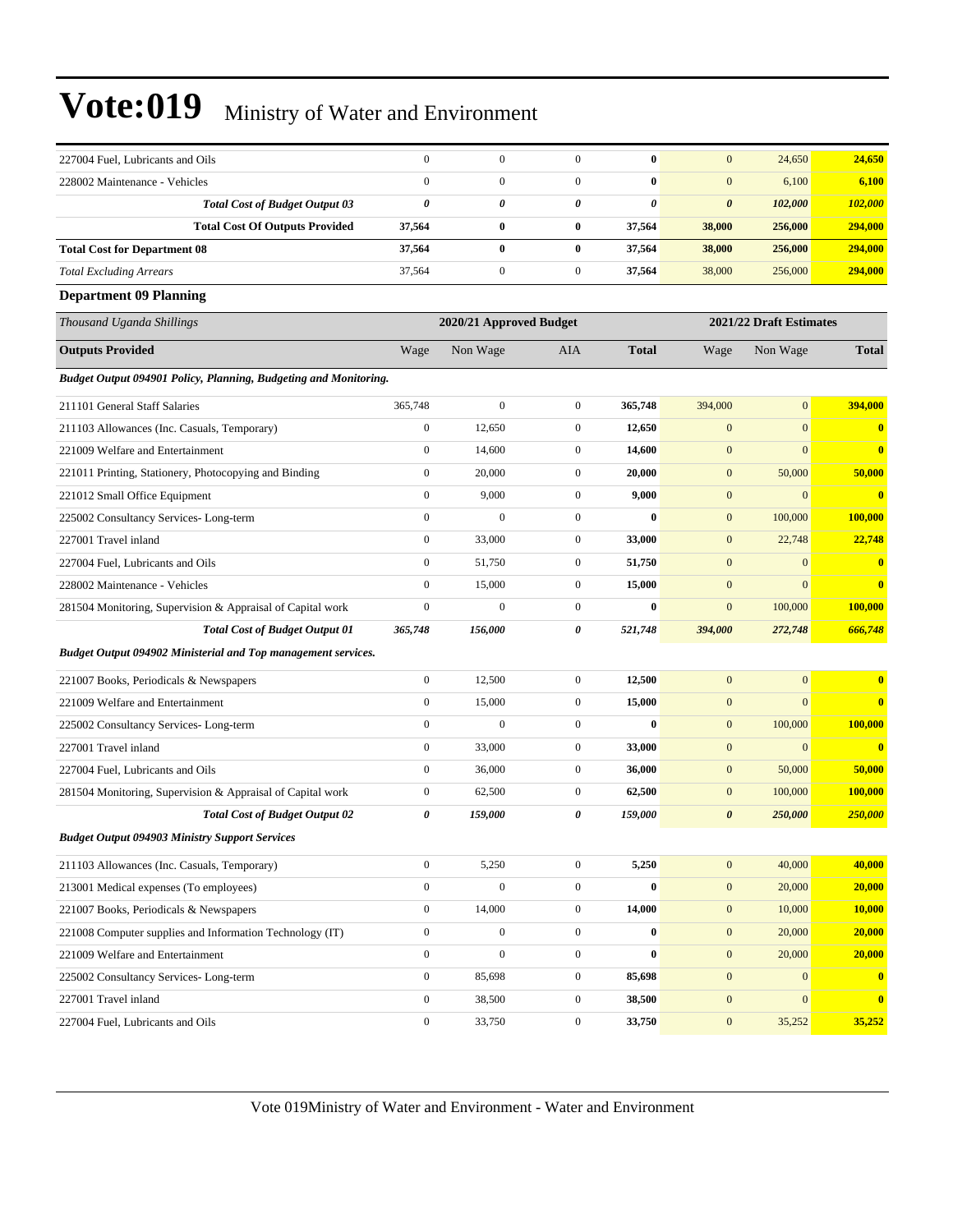| 281504 Monitoring, Supervision & Appraisal of Capital work                              | $\boldsymbol{0}$      | $\mathbf{0}$            | $\mathbf{0}$     | $\bf{0}$              | $\mathbf{0}$          | 100,000                 | 100,000       |
|-----------------------------------------------------------------------------------------|-----------------------|-------------------------|------------------|-----------------------|-----------------------|-------------------------|---------------|
| <b>Total Cost of Budget Output 03</b>                                                   | 0                     | 177,198                 | 0                | 177,198               | $\boldsymbol{\theta}$ | 245,252                 | 245,252       |
| <b>Total Cost Of Outputs Provided</b>                                                   | 365,748               | 492,198                 | $\bf{0}$         | 857,946               | 394,000               | 768,000                 | 1,162,000     |
| <b>Outputs Funded</b>                                                                   | Wage                  | Non Wage                | AIA              | <b>Total</b>          | Wage                  | Non Wage                | <b>Total</b>  |
| <b>Budget Output 094953 Transfers to other Government Units</b>                         |                       |                         |                  |                       |                       |                         |               |
| 263104 Transfers to other govt. Units (Current)                                         | $\boldsymbol{0}$      | $\boldsymbol{0}$        | $\mathbf{0}$     | $\bf{0}$              | $\mathbf{0}$          | 1,300,000               | 1,300,000     |
| o/w Transfers to other govt. Units (Current) for performance<br>reporting and budgeting | $\theta$              | $\boldsymbol{\theta}$   | $\theta$         | $\bf{0}$              | $\boldsymbol{\theta}$ | 1,300,000               | 1,300,000     |
| <b>Total Cost of Budget Output 53</b>                                                   | $\boldsymbol{\theta}$ | 0                       | 0                | $\boldsymbol{\theta}$ | $\pmb{\theta}$        | 1,300,000               | 1,300,000     |
| <b>Total Cost Of Outputs Funded</b>                                                     | $\bf{0}$              | $\bf{0}$                | $\bf{0}$         | $\bf{0}$              | $\bf{0}$              | 1,300,000               | 1,300,000     |
| <b>Arrears</b>                                                                          | Wage                  | Non Wage                | AIA              | <b>Total</b>          | Wage                  | Non Wage                | <b>Total</b>  |
| <b>Budget Output 094999 Arrears</b>                                                     |                       |                         |                  |                       |                       |                         |               |
| 321605 Domestic arrears (Budgeting)                                                     | $\boldsymbol{0}$      | $\mathbf{0}$            | $\mathbf{0}$     | $\bf{0}$              | $\mathbf{0}$          | 1,000,000               | 1,000,000     |
| <b>Total Cost of Budget Output 99</b>                                                   | $\boldsymbol{\theta}$ | $\theta$                | 0                | $\boldsymbol{\theta}$ | $\boldsymbol{\theta}$ | 1,000,000               | 1,000,000     |
| <b>Total Cost Of Arrears</b>                                                            | $\bf{0}$              | $\bf{0}$                | $\bf{0}$         | $\bf{0}$              | $\bf{0}$              | 1,000,000               | 1,000,000     |
| <b>Total Cost for Department 09</b>                                                     | 365,748               | 492,198                 | $\bf{0}$         | 857,946               | 394,000               | 3,068,000               | 3,462,000     |
| <b>Total Excluding Arrears</b>                                                          | 365,748               | 492,198                 | $\mathbf{0}$     | 857,946               | 394,000               | 2,068,000               | 2,462,000     |
| <b>Department 17 Office of Director DWRM</b>                                            |                       |                         |                  |                       |                       |                         |               |
| Thousand Uganda Shillings                                                               |                       | 2020/21 Approved Budget |                  |                       |                       | 2021/22 Draft Estimates |               |
| <b>Outputs Provided</b>                                                                 | Wage                  | Non Wage                | AIA              | <b>Total</b>          | Wage                  | Non Wage                | <b>Total</b>  |
| Budget Output 094902 Ministerial and Top management services.                           |                       |                         |                  |                       |                       |                         |               |
| 211101 General Staff Salaries                                                           | 47,093                | $\mathbf{0}$            | $\mathbf{0}$     | 47,093                | 47,000                | $\mathbf{0}$            | 47,000        |
| <b>Total Cost of Budget Output 02</b>                                                   | 47,093                | 0                       | 0                | 47,093                | 47,000                | $\boldsymbol{\theta}$   | 47,000        |
| <b>Budget Output 094903 Ministry Support Services</b>                                   |                       |                         |                  |                       |                       |                         |               |
| 211103 Allowances (Inc. Casuals, Temporary)                                             | $\boldsymbol{0}$      | $\mathbf{0}$            | $\mathbf{0}$     | $\bf{0}$              | $\mathbf{0}$          | 4,000                   | 4,000         |
| 221007 Books, Periodicals & Newspapers                                                  | $\boldsymbol{0}$      | $\boldsymbol{0}$        | $\mathbf{0}$     | $\bf{0}$              | $\mathbf{0}$          | 5,000                   | 5,000         |
| 221008 Computer supplies and Information Technology (IT)                                | $\boldsymbol{0}$      | $\boldsymbol{0}$        | $\boldsymbol{0}$ | $\bf{0}$              | $\boldsymbol{0}$      | 10,000                  | 10,000        |
| 221009 Welfare and Entertainment                                                        | $\boldsymbol{0}$      | $\boldsymbol{0}$        | $\boldsymbol{0}$ | $\bf{0}$              | $\mathbf{0}$          | 15,000                  | 15,000        |
| 221011 Printing, Stationery, Photocopying and Binding                                   | $\mathbf{0}$          | $\mathbf{0}$            | $\mathbf{0}$     | $\bf{0}$              | $\mathbf{0}$          | 15,000                  | 15,000        |
| 221012 Small Office Equipment                                                           | $\bf{0}$              | $\boldsymbol{0}$        | 0                | $\bf{0}$              | $\mathbf{0}$          | 10,000                  | <b>10,000</b> |
| 222003 Information and communications technology (ICT)                                  | $\boldsymbol{0}$      | $\boldsymbol{0}$        | $\boldsymbol{0}$ | $\bf{0}$              | $\mathbf{0}$          | 5,000                   | 5,000         |
| 223004 Guard and Security services                                                      | $\boldsymbol{0}$      | $\boldsymbol{0}$        | $\mathbf{0}$     | $\pmb{0}$             | $\mathbf{0}$          | 4,000                   | 4,000         |
| 223005 Electricity                                                                      | $\boldsymbol{0}$      | $\boldsymbol{0}$        | $\mathbf{0}$     | $\bf{0}$              | $\mathbf{0}$          | 4,000                   | 4,000         |
| 223006 Water                                                                            | $\mathbf{0}$          | $\boldsymbol{0}$        | $\boldsymbol{0}$ | $\bf{0}$              | $\mathbf{0}$          | 2,000                   | 2,000         |
| 224004 Cleaning and Sanitation                                                          | $\boldsymbol{0}$      | $\boldsymbol{0}$        | $\boldsymbol{0}$ | $\pmb{0}$             | $\boldsymbol{0}$      | 4,000                   | 4,000         |
| 227001 Travel inland                                                                    | $\boldsymbol{0}$      | $\boldsymbol{0}$        | $\mathbf{0}$     | $\pmb{0}$             | $\boldsymbol{0}$      | 30,000                  | 30,000        |
| 227004 Fuel, Lubricants and Oils                                                        | $\mathbf{0}$          | $\boldsymbol{0}$        | $\mathbf{0}$     | $\pmb{0}$             | $\mathbf{0}$          | 22,000                  | 22,000        |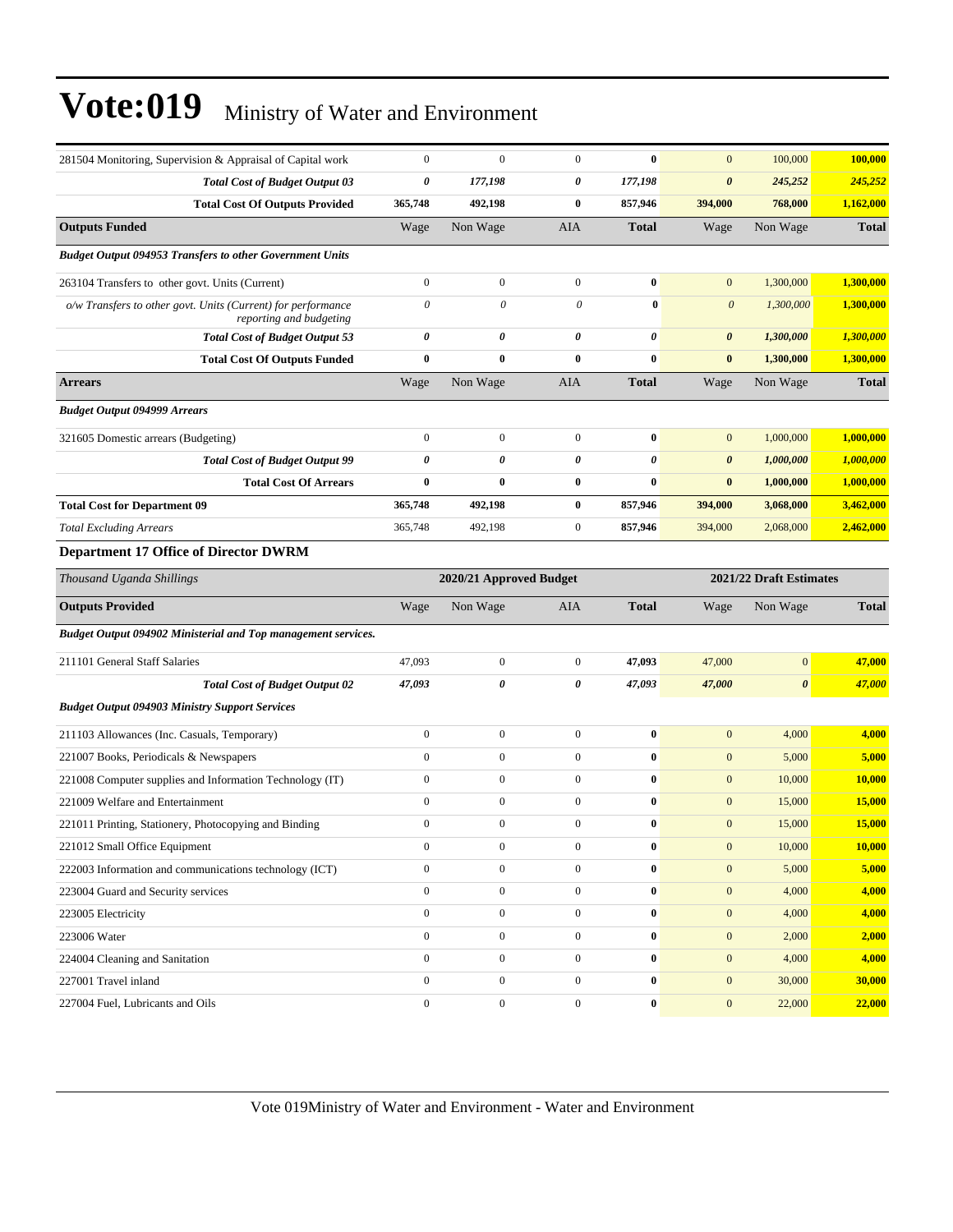| 228002 Maintenance - Vehicles                                        | $\boldsymbol{0}$      | $\boldsymbol{0}$        | $\boldsymbol{0}$ | $\bf{0}$     | $\mathbf{0}$            | 20,000           | 20,000         |
|----------------------------------------------------------------------|-----------------------|-------------------------|------------------|--------------|-------------------------|------------------|----------------|
| <b>Total Cost of Budget Output 03</b>                                | $\boldsymbol{\theta}$ | 0                       | 0                | 0            | $\boldsymbol{\theta}$   | 150,000          | <b>150,000</b> |
| <b>Total Cost Of Outputs Provided</b>                                | 47,093                | $\bf{0}$                | $\bf{0}$         | 47,093       | 47,000                  | 150,000          | 197,000        |
| <b>Total Cost for Department 17</b>                                  | 47,093                | $\bf{0}$                | $\bf{0}$         | 47,093       | 47,000                  | 150,000          | 197,000        |
| <b>Total Excluding Arrears</b>                                       | 47,093                | $\boldsymbol{0}$        | $\boldsymbol{0}$ | 47,093       | 47,000                  | 150,000          | 197,000        |
| Department 18 Office of the Director DEA                             |                       |                         |                  |              |                         |                  |                |
| Thousand Uganda Shillings                                            |                       | 2020/21 Approved Budget |                  |              | 2021/22 Draft Estimates |                  |                |
| <b>Outputs Provided</b>                                              | Wage                  | Non Wage                | AIA              | <b>Total</b> | Wage                    | Non Wage         | <b>Total</b>   |
| Budget Output 094901 Policy, Planning, Budgeting and Monitoring.     |                       |                         |                  |              |                         |                  |                |
| 221009 Welfare and Entertainment                                     | $\boldsymbol{0}$      | $\boldsymbol{0}$        | $\boldsymbol{0}$ | $\bf{0}$     | $\mathbf{0}$            | 4,600            | 4,600          |
| 227001 Travel inland                                                 | $\mathbf{0}$          | $\boldsymbol{0}$        | $\overline{0}$   | $\bf{0}$     | $\boldsymbol{0}$        | 4,895            | 4,895          |
| 227004 Fuel, Lubricants and Oils                                     | $\mathbf{0}$          | $\mathbf{0}$            | $\overline{0}$   | $\bf{0}$     | $\boldsymbol{0}$        | 3,065            | 3,065          |
| <b>Total Cost of Budget Output 01</b>                                | $\boldsymbol{\theta}$ | 0                       | $\theta$         | 0            | $\boldsymbol{\theta}$   | 12,560           | 12,560         |
| <b>Budget Output 094902 Ministerial and Top management services.</b> |                       |                         |                  |              |                         |                  |                |
| 211101 General Staff Salaries                                        | 37,564                | $\mathbf{0}$            | $\boldsymbol{0}$ | 37,564       | 38,000                  | $\boldsymbol{0}$ | 38,000         |
| 211103 Allowances (Inc. Casuals, Temporary)                          | $\boldsymbol{0}$      | $\boldsymbol{0}$        | $\boldsymbol{0}$ | $\bf{0}$     | $\mathbf{0}$            | 3,300            | 3,300          |
| 221009 Welfare and Entertainment                                     | $\mathbf{0}$          | $\boldsymbol{0}$        | $\overline{0}$   | $\bf{0}$     | $\boldsymbol{0}$        | 2,700            | 2,700          |
| 222001 Telecommunications                                            | $\mathbf{0}$          | $\mathbf{0}$            | $\mathbf{0}$     | $\bf{0}$     | $\mathbf{0}$            | 1,000            | 1,000          |
| 224004 Cleaning and Sanitation                                       | $\mathbf{0}$          | $\boldsymbol{0}$        | $\boldsymbol{0}$ | $\bf{0}$     | $\mathbf{0}$            | 2,000            | 2,000          |
| 227001 Travel inland                                                 | $\mathbf{0}$          | $\boldsymbol{0}$        | $\overline{0}$   | $\bf{0}$     | $\mathbf{0}$            | 9,240            | 9,240          |
| <b>Total Cost of Budget Output 02</b>                                | 37,564                | 0                       | 0                | 37,564       | 38,000                  | 18,240           | 56,240         |
| <b>Budget Output 094903 Ministry Support Services</b>                |                       |                         |                  |              |                         |                  |                |
| 211103 Allowances (Inc. Casuals, Temporary)                          | $\boldsymbol{0}$      | $\boldsymbol{0}$        | $\boldsymbol{0}$ | $\bf{0}$     | $\boldsymbol{0}$        | 24,200           | 24,200         |
| 221007 Books, Periodicals & Newspapers                               | $\boldsymbol{0}$      | $\boldsymbol{0}$        | $\boldsymbol{0}$ | $\bf{0}$     | $\boldsymbol{0}$        | 2,000            | 2,000          |
| 221008 Computer supplies and Information Technology (IT)             | $\boldsymbol{0}$      | $\boldsymbol{0}$        | $\boldsymbol{0}$ | $\bf{0}$     | $\boldsymbol{0}$        | 7,000            | 7,000          |
| 221009 Welfare and Entertainment                                     | $\mathbf{0}$          | $\boldsymbol{0}$        | $\overline{0}$   | $\bf{0}$     | $\boldsymbol{0}$        | 10,000           | 10,000         |
| 221011 Printing, Stationery, Photocopying and Binding                | $\mathbf{0}$          | $\boldsymbol{0}$        | $\boldsymbol{0}$ | $\bf{0}$     | $\mathbf{0}$            | 8,000            | 8,000          |
| 221012 Small Office Equipment                                        | $\mathbf{0}$          | $\boldsymbol{0}$        | $\mathbf{0}$     | $\bf{0}$     | $\boldsymbol{0}$        | 4,000            | 4,000          |
| 222001 Telecommunications                                            | $\boldsymbol{0}$      | $\boldsymbol{0}$        | $\boldsymbol{0}$ | $\bf{0}$     | $\mathbf{0}$            | 3,054            | 3,054          |
| 223005 Electricity                                                   | $\boldsymbol{0}$      | $\boldsymbol{0}$        | $\boldsymbol{0}$ | 0            | $\mathbf{0}$            | 3,200            | 3,200          |
| 223006 Water                                                         | $\boldsymbol{0}$      | $\boldsymbol{0}$        | $\mathbf{0}$     | $\bf{0}$     | $\mathbf{0}$            | 5,100            | 5,100          |
| 227001 Travel inland                                                 | $\mathbf{0}$          | $\boldsymbol{0}$        | $\boldsymbol{0}$ | $\bf{0}$     | $\mathbf{0}$            | 19,646           | 19,646         |
| 227004 Fuel, Lubricants and Oils                                     | $\boldsymbol{0}$      | $\boldsymbol{0}$        | $\boldsymbol{0}$ | $\bf{0}$     | $\boldsymbol{0}$        | 28,000           | 28,000         |
| <b>Total Cost of Budget Output 03</b>                                | 0                     | $\pmb{\theta}$          | 0                | 0            | $\pmb{\theta}$          | 114,200          | 114,200        |
| <b>Total Cost Of Outputs Provided</b>                                | 37,564                | $\bf{0}$                | $\bf{0}$         | 37,564       | 38,000                  | 145,000          | 183,000        |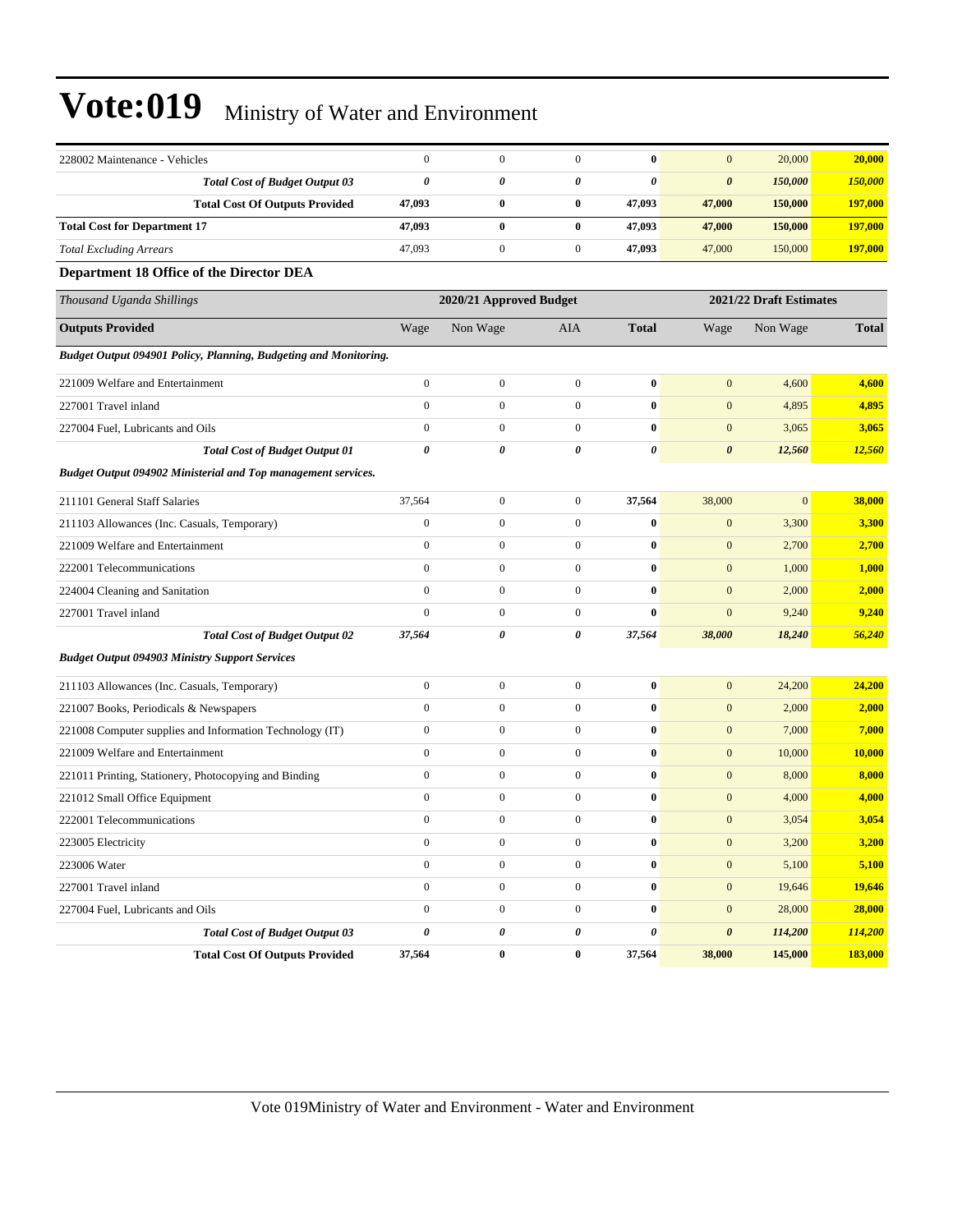| <b>Outputs Funded</b>                                                                       | Wage             | Non Wage                  | <b>AIA</b>            | <b>Total</b>   | Wage                  | Non Wage                | <b>Total</b>  |
|---------------------------------------------------------------------------------------------|------------------|---------------------------|-----------------------|----------------|-----------------------|-------------------------|---------------|
| Budget Output 094951 Membership to International Organisations and support to LGs and NGOs. |                  |                           |                       |                |                       |                         |               |
| 262101 Contributions to International Organisations (Current)                               | $\boldsymbol{0}$ | $\boldsymbol{0}$          | $\mathbf{0}$          | $\bf{0}$       | $\mathbf{0}$          | 5,000                   | 5,000         |
| o/w Contributions to International Organisations (Current)                                  | $\theta$         | $\boldsymbol{\mathit{0}}$ | $\boldsymbol{\theta}$ | $\bf{0}$       | $\boldsymbol{0}$      | 5,000                   | 5,000         |
| <b>Total Cost of Budget Output 51</b>                                                       | 0                | 0                         | 0                     | 0              | $\boldsymbol{\theta}$ | 5,000                   | 5,000         |
| <b>Total Cost Of Outputs Funded</b>                                                         | $\bf{0}$         | $\bf{0}$                  | $\bf{0}$              | $\bf{0}$       | $\bf{0}$              | 5,000                   | 5,000         |
| <b>Total Cost for Department 18</b>                                                         | 37,564           | $\bf{0}$                  | $\bf{0}$              | 37,564         | 38,000                | 150,000                 | 188,000       |
| <b>Total Excluding Arrears</b>                                                              | 37,564           | $\boldsymbol{0}$          | $\mathbf{0}$          | 37,564         | 38,000                | 150,000                 | 188,000       |
| <b>Department 19 Internal Audit</b>                                                         |                  |                           |                       |                |                       |                         |               |
| Thousand Uganda Shillings                                                                   |                  | 2020/21 Approved Budget   |                       |                |                       | 2021/22 Draft Estimates |               |
| <b>Outputs Provided</b>                                                                     | Wage             | Non Wage                  | AIA                   | <b>Total</b>   | Wage                  | Non Wage                | <b>Total</b>  |
| <b>Budget Output 094902 Ministerial and Top management services.</b>                        |                  |                           |                       |                |                       |                         |               |
| 211101 General Staff Salaries                                                               | 46,150           | $\boldsymbol{0}$          | $\mathbf{0}$          | 46,150         | 46,000                | $\boldsymbol{0}$        | 46,000        |
| 211103 Allowances (Inc. Casuals, Temporary)                                                 | $\boldsymbol{0}$ | $\boldsymbol{0}$          | $\mathbf{0}$          | $\bf{0}$       | $\mathbf{0}$          | 9,790                   | 9,790         |
| 221003 Staff Training                                                                       | $\mathbf{0}$     | $\mathbf{0}$              | $\mathbf{0}$          | $\bf{0}$       | $\mathbf{0}$          | 10,210                  | <b>10,210</b> |
| 221007 Books, Periodicals & Newspapers                                                      | $\mathbf{0}$     | $\mathbf{0}$              | $\mathbf{0}$          | $\bf{0}$       | $\mathbf{0}$          | 7,000                   | 7,000         |
| 221008 Computer supplies and Information Technology (IT)                                    | $\mathbf{0}$     | $\boldsymbol{0}$          | $\mathbf{0}$          | $\bf{0}$       | $\mathbf{0}$          | 23,000                  | 23,000        |
| 227001 Travel inland                                                                        | $\mathbf{0}$     | $\boldsymbol{0}$          | $\mathbf{0}$          | $\bf{0}$       | $\mathbf{0}$          | 60,000                  | 60,000        |
| 227004 Fuel, Lubricants and Oils                                                            | $\boldsymbol{0}$ | $\mathbf{0}$              | $\mathbf{0}$          | $\bf{0}$       | $\mathbf{0}$          | 25,000                  | 25,000        |
| <b>Total Cost of Budget Output 02</b>                                                       | 46,150           | 0                         | $\boldsymbol{\theta}$ | 46,150         | 46,000                | 135,000                 | 181,000       |
| <b>Budget Output 094903 Ministry Support Services</b>                                       |                  |                           |                       |                |                       |                         |               |
| 221008 Computer supplies and Information Technology (IT)                                    | $\boldsymbol{0}$ | $\boldsymbol{0}$          | $\mathbf{0}$          | $\bf{0}$       | $\overline{0}$        | 20,000                  | 20,000        |
| 221009 Welfare and Entertainment                                                            | $\mathbf{0}$     | $\boldsymbol{0}$          | $\mathbf{0}$          | $\bf{0}$       | $\mathbf{0}$          | 13,800                  | 13,800        |
| 221011 Printing, Stationery, Photocopying and Binding                                       | $\mathbf{0}$     | $\boldsymbol{0}$          | $\mathbf{0}$          | $\bf{0}$       | $\mathbf{0}$          | 10,000                  | 10,000        |
| 221012 Small Office Equipment                                                               | $\boldsymbol{0}$ | $\mathbf{0}$              | $\mathbf{0}$          | $\bf{0}$       | $\mathbf{0}$          | 3,000                   | 3,000         |
| 221017 Subscriptions                                                                        | $\mathbf{0}$     | $\boldsymbol{0}$          | $\mathbf{0}$          | $\bf{0}$       | $\boldsymbol{0}$      | 8,800                   | 8,800         |
| 227001 Travel inland                                                                        | $\boldsymbol{0}$ | $\boldsymbol{0}$          | $\mathbf{0}$          | $\bf{0}$       | $\mathbf{0}$          | 44,000                  | 44,000        |
| 227004 Fuel, Lubricants and Oils                                                            | $\boldsymbol{0}$ | $\mathbf{0}$              | $\mathbf{0}$          | $\bf{0}$       | $\mathbf{0}$          | 20,000                  | 20,000        |
| 228002 Maintenance - Vehicles                                                               | $\boldsymbol{0}$ | $\boldsymbol{0}$          | $\mathbf{0}$          | $\bf{0}$       | $\mathbf{0}$          | 26,000                  | 26,000        |
| 281504 Monitoring, Supervision & Appraisal of Capital work                                  | $\boldsymbol{0}$ | $\boldsymbol{0}$          | $\boldsymbol{0}$      | $\bf{0}$       | $\boldsymbol{0}$      | 48,400                  | 48,400        |
| <b>Total Cost of Budget Output 03</b>                                                       | $\pmb{\theta}$   | $\pmb{\theta}$            | $\boldsymbol{\theta}$ | $\pmb{\theta}$ | $\pmb{\theta}$        | 194,000                 | 194,000       |
| <b>Total Cost Of Outputs Provided</b>                                                       | 46,150           | $\bf{0}$                  | $\bf{0}$              | 46,150         | 46,000                | 329,000                 | 375,000       |
| <b>Total Cost for Department 19</b>                                                         | 46,150           | $\bf{0}$                  | $\bf{0}$              | 46,150         | 46,000                | 329,000                 | 375,000       |
| <b>Total Excluding Arrears</b>                                                              | 46,150           | $\boldsymbol{0}$          | $\boldsymbol{0}$      | 46,150         | 46,000                | 329,000                 | 375,000       |
| Department 20 Nabyeya Forestry College                                                      |                  |                           |                       |                |                       |                         |               |
| Thousand Uganda Shillings                                                                   |                  | 2020/21 Approved Budget   |                       |                |                       | 2021/22 Draft Estimates |               |
| <b>Outputs Provided</b>                                                                     | Wage             | Non Wage                  | AIA                   | <b>Total</b>   | Wage                  | Non Wage                | <b>Total</b>  |
| <b>Budget Output 094903 Ministry Support Services</b>                                       |                  |                           |                       |                |                       |                         |               |
| 211101 General Staff Salaries                                                               | 172,828          | $\boldsymbol{0}$          | $\boldsymbol{0}$      | 172,828        | 173,000               | $\vert 0 \vert$         | 173,000       |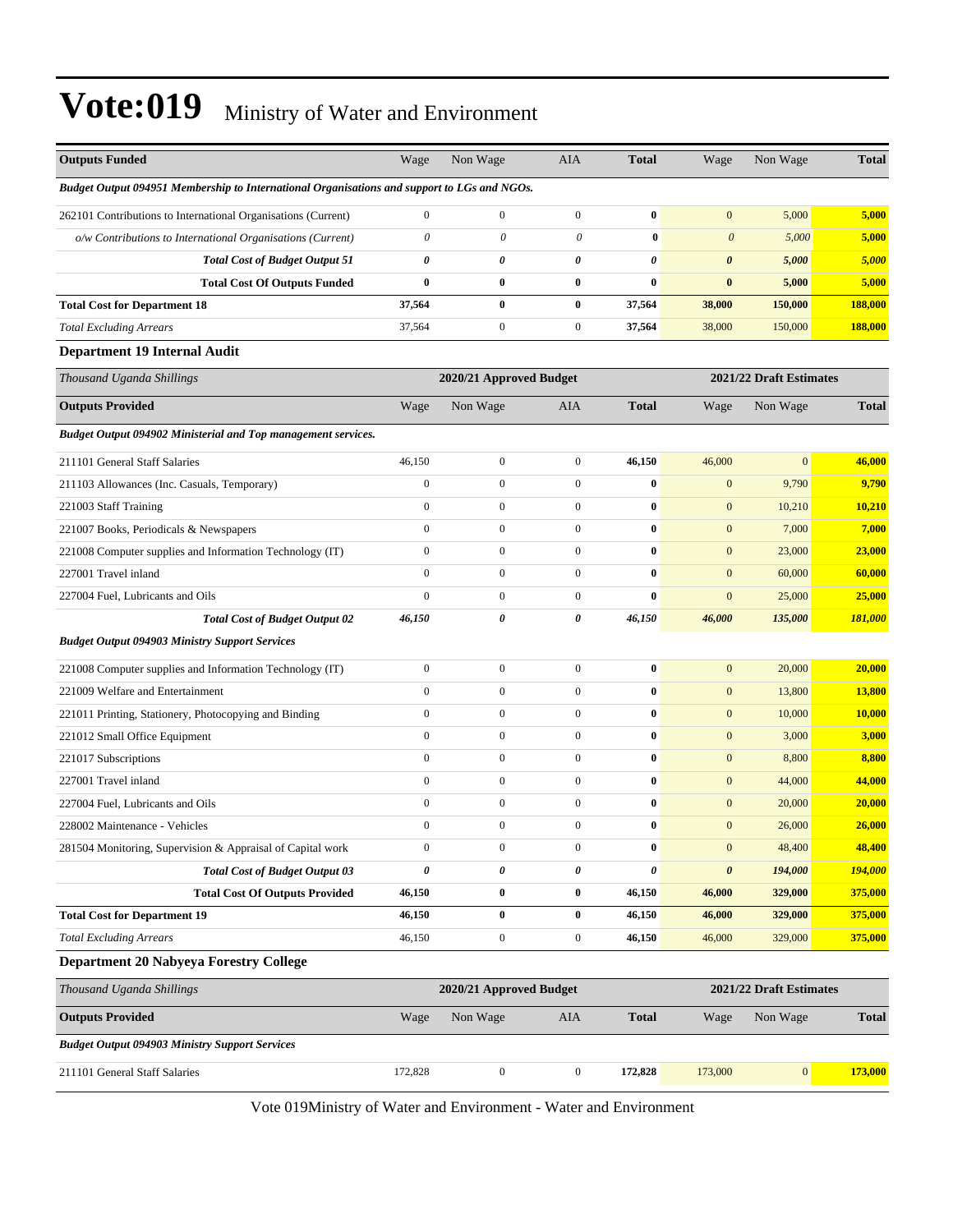| 211103 Allowances (Inc. Casuals, Temporary)              | $\Omega$     | $\mathbf{0}$ | $\Omega$       | $\mathbf{0}$ | $\mathbf{0}$   | 12,100  | 12,100  |
|----------------------------------------------------------|--------------|--------------|----------------|--------------|----------------|---------|---------|
| 221003 Staff Training                                    | $\Omega$     | $\mathbf{0}$ | $\Omega$       | $\mathbf{0}$ | $\mathbf{0}$   | 10,000  | 10.000  |
| 221007 Books, Periodicals & Newspapers                   | $\Omega$     | $\mathbf{0}$ | $\Omega$       | $\mathbf{0}$ | $\mathbf{0}$   | 10,000  | 10.000  |
| 221008 Computer supplies and Information Technology (IT) | $\Omega$     | $\mathbf{0}$ | $\Omega$       | $\mathbf{0}$ | $\mathbf{0}$   | 30,000  | 30,000  |
| 221010 Special Meals and Drinks                          | $\Omega$     | $\mathbf{0}$ | $\Omega$       | $\mathbf{0}$ | $\mathbf{0}$   | 200,000 | 200,000 |
| 221011 Printing, Stationery, Photocopying and Binding    | $\mathbf{0}$ | $\mathbf{0}$ | $\Omega$       | $\bf{0}$     | $\mathbf{0}$   | 15,000  | 15,000  |
| 221012 Small Office Equipment                            | $\Omega$     | $\mathbf{0}$ | $\Omega$       | $\mathbf{0}$ | $\mathbf{0}$   | 4,800   | 4,800   |
| 223005 Electricity                                       | $\Omega$     | $\mathbf{0}$ | $\Omega$       | $\mathbf{0}$ | $\mathbf{0}$   | 30,000  | 30,000  |
| 223006 Water                                             | $\Omega$     | $\mathbf{0}$ | $\Omega$       | $\mathbf{0}$ | $\mathbf{0}$   | 6,000   | 6,000   |
| 224005 Uniforms, Beddings and Protective Gear            | $\Omega$     | $\mathbf{0}$ | $\Omega$       | $\mathbf{0}$ | $\mathbf{0}$   | 3,000   | 3,000   |
| 227001 Travel inland                                     | $\Omega$     | $\mathbf{0}$ | $\Omega$       | $\mathbf{0}$ | $\mathbf{0}$   | 21,450  | 21,450  |
| 227004 Fuel, Lubricants and Oils                         | $\mathbf{0}$ | $\mathbf{0}$ | $\Omega$       | $\mathbf{0}$ | $\mathbf{0}$   | 14,650  | 14,650  |
| 228001 Maintenance - Civil                               | $\mathbf{0}$ | $\mathbf{0}$ | $\Omega$       | $\mathbf{0}$ | $\mathbf{0}$   | 36,000  | 36,000  |
| 228002 Maintenance - Vehicles                            | $\mathbf{0}$ | $\mathbf{0}$ | $\mathbf{0}$   | $\mathbf{0}$ | $\overline{0}$ | 6,000   | 6,000   |
| <b>Total Cost of Budget Output 03</b>                    | 172,828      | 0            | 0              | 172,828      | 173,000        | 399,000 | 572,000 |
| <b>Total Cost Of Outputs Provided</b>                    | 172,828      | $\bf{0}$     | $\mathbf{0}$   | 172,828      | 173,000        | 399,000 | 572,000 |
| <b>Total Cost for Department 20</b>                      | 172,828      | $\bf{0}$     | $\bf{0}$       | 172,828      | 173,000        | 399,000 | 572,000 |
| <b>Total Excluding Arrears</b>                           | 172,828      | 0            | $\overline{0}$ | 172,828      | 173,000        | 399,000 | 572,000 |
|                                                          |              |              |                |              |                |         |         |

#### **Department 23 Water and Environment Liaison Programme**

| Thousand Uganda Shillings                                        |              | 2020/21 Approved Budget |                |              |                  | 2021/22 Draft Estimates |              |  |  |
|------------------------------------------------------------------|--------------|-------------------------|----------------|--------------|------------------|-------------------------|--------------|--|--|
| <b>Outputs Provided</b>                                          | Wage         | Non Wage                | <b>AIA</b>     | <b>Total</b> | Wage             | Non Wage                | <b>Total</b> |  |  |
| Budget Output 094901 Policy, Planning, Budgeting and Monitoring. |              |                         |                |              |                  |                         |              |  |  |
| 211101 General Staff Salaries                                    | 91,482       | $\mathbf{0}$            | $\mathbf{0}$   | 91,482       | 90,784           | $\overline{0}$          | 90,784       |  |  |
| 211103 Allowances (Inc. Casuals, Temporary)                      | $\mathbf{0}$ | $\overline{0}$          | $\mathbf{0}$   | $\bf{0}$     | $\boldsymbol{0}$ | 16,000                  | 16,000       |  |  |
| 221001 Advertising and Public Relations                          | $\mathbf{0}$ | $\mathbf{0}$            | $\overline{0}$ | $\bf{0}$     | $\mathbf{0}$     | 4,000                   | 4,000        |  |  |
| 221007 Books, Periodicals & Newspapers                           | $\mathbf{0}$ | $\overline{0}$          | $\mathbf{0}$   | $\mathbf{0}$ | $\mathbf{0}$     | 4,000                   | 4,000        |  |  |
| 221009 Welfare and Entertainment                                 | $\mathbf{0}$ | $\overline{0}$          | $\overline{0}$ | $\mathbf{0}$ | $\boldsymbol{0}$ | 5,000                   | 5,000        |  |  |
| 221011 Printing, Stationery, Photocopying and Binding            | $\mathbf{0}$ | $\mathbf{0}$            | $\mathbf{0}$   | $\bf{0}$     | $\mathbf{0}$     | 4,000                   | 4,000        |  |  |
| 227001 Travel inland                                             | $\mathbf{0}$ | $\boldsymbol{0}$        | $\mathbf{0}$   | $\bf{0}$     | $\boldsymbol{0}$ | 10,000                  | 10,000       |  |  |
| 227004 Fuel, Lubricants and Oils                                 | $\mathbf{0}$ | $\overline{0}$          | $\mathbf{0}$   | $\bf{0}$     | $\mathbf{0}$     | 15,000                  | 15,000       |  |  |
| 228002 Maintenance - Vehicles                                    | $\Omega$     | $\mathbf{0}$            | $\Omega$       | $\mathbf{0}$ | $\overline{0}$   | 8,000                   | 8.000        |  |  |
| <b>Total Cost of Budget Output 01</b>                            | 91,482       | 0                       | 0              | 91,482       | 90,784           | 66,000                  | 156,784      |  |  |
| <b>Budget Output 094904 HIV/AIDS Mainstreaming</b>               |              |                         |                |              |                  |                         |              |  |  |
| 211103 Allowances (Inc. Casuals, Temporary)                      | $\mathbf{0}$ | $\boldsymbol{0}$        | $\mathbf{0}$   | $\bf{0}$     | $\overline{0}$   | 5,000                   | 5,000        |  |  |
| 221001 Advertising and Public Relations                          | $\mathbf{0}$ | $\overline{0}$          | $\Omega$       | $\mathbf{0}$ | $\overline{0}$   | 5,000                   | 5,000        |  |  |
| 227001 Travel inland                                             | $\Omega$     | $\mathbf{0}$            | $\Omega$       | $\mathbf{0}$ | $\overline{0}$   | 10,000                  | 10.000       |  |  |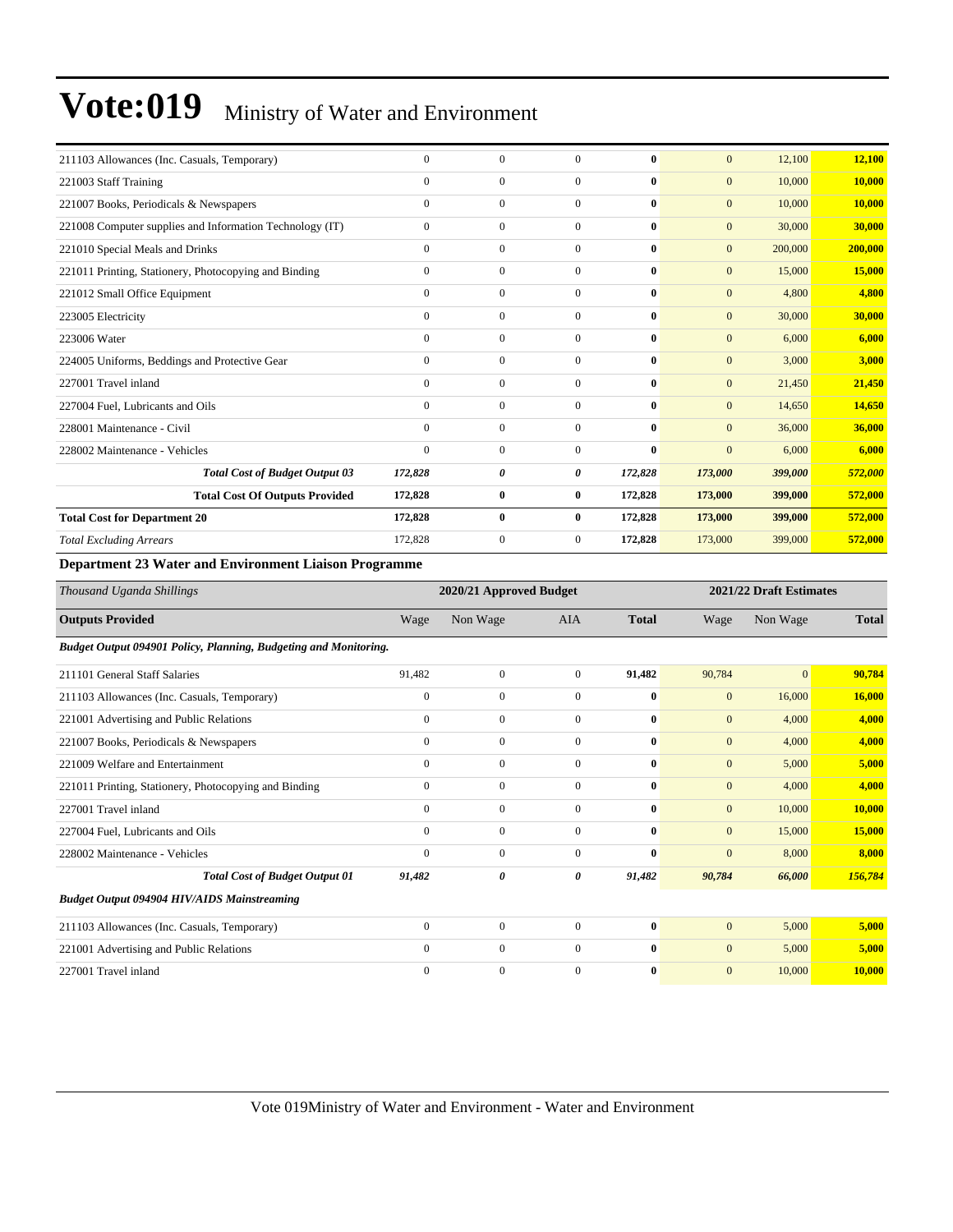| 227004 Fuel, Lubricants and Oils                                  | 0      |   |   | $\mathbf{0}$ |                       | 10,000 | 10,000  |
|-------------------------------------------------------------------|--------|---|---|--------------|-----------------------|--------|---------|
| <b>Total Cost of Budget Output 04</b>                             |        | 0 | 0 | 0            | $\boldsymbol{\theta}$ | 30.000 | 30,000  |
| <b>Total Cost Of Outputs Provided</b>                             | 91.482 |   | 0 | 91.482       | 90.784                | 96,000 | 186,784 |
| <b>Total Cost for Department 23</b>                               | 91.482 |   | 0 | 91.482       | 90.784                | 96,000 | 186,784 |
| <b>Total Excluding Arrears</b>                                    | 91.482 |   |   | 91.482       | 90.784                | 96,000 | 186,784 |
| $\sim$ $\sim$ $\sim$ $\sim$ $\sim$ $\sim$ $\sim$<br>$\sim$ $\sim$ |        |   |   |              |                       |        |         |

*Development Budget Estimates*

**Project 1530 Integrated Water Resources Management and Development Project (IWMDP)**

| Thousand Uganda Shillings                                            |                  | 2020/21 Approved Budget       |                       |              |                | 2021/22 Draft Estimates       |              |
|----------------------------------------------------------------------|------------------|-------------------------------|-----------------------|--------------|----------------|-------------------------------|--------------|
| <b>Outputs Provided</b>                                              |                  | <b>GoU Dev't External Fin</b> | <b>AIA</b>            | <b>Total</b> |                | <b>GoU Dev't External Fin</b> | <b>Total</b> |
| Budget Output 094901 Policy, Planning, Budgeting and Monitoring.     |                  |                               |                       |              |                |                               |              |
| 211102 Contract Staff Salaries                                       | 171,429          | $\mathbf{0}$                  | $\mathbf{0}$          | 171,429      | 171,429        | $\overline{0}$                | 171,429      |
| 211103 Allowances (Inc. Casuals, Temporary)                          | 30,500           | $\boldsymbol{0}$              | $\boldsymbol{0}$      | 30,500       | 38,500         | $\boldsymbol{0}$              | 38,500       |
| 212101 Social Security Contributions                                 | 7,143            | $\boldsymbol{0}$              | $\boldsymbol{0}$      | 7,143        | 7,143          | $\mathbf{0}$                  | 7,143        |
| 221001 Advertising and Public Relations                              | 10,000           | 320,000                       | $\boldsymbol{0}$      | 330,000      | 10,000         | 37,440                        | 47,440       |
| 221002 Workshops and Seminars                                        | $\overline{0}$   | 80,000                        | $\mathbf{0}$          | 80,000       | 20,000         | $\mathbf{0}$                  | 20,000       |
| 221003 Staff Training                                                | 5,000            | 300,000                       | $\mathbf{0}$          | 305,000      | 30,000         | 234,000                       | 264,000      |
| 221008 Computer supplies and Information Technology (IT)             | 10,000           | $\mathbf{0}$                  | $\mathbf{0}$          | 10,000       | 20,000         | $\Omega$                      | 20,000       |
| 221009 Welfare and Entertainment                                     | 10,000           | $\overline{0}$                | $\overline{0}$        | 10,000       | 12,000         | $\mathbf{0}$                  | 12,000       |
| 221011 Printing, Stationery, Photocopying and Binding                | 8,000            | $\mathbf{0}$                  | $\mathbf{0}$          | 8,000        | 16,000         | $\overline{0}$                | 16,000       |
| 225001 Consultancy Services- Short term                              | 117,000          | 1,160,958                     | $\boldsymbol{0}$      | 1,277,958    | $\mathbf{0}$   | 614,250                       | 614,250      |
| 225002 Consultancy Services-Long-term                                | 189,000          | 2,259,000                     | $\boldsymbol{0}$      | 2,448,000    | $\mathbf{0}$   | $\mathbf{0}$                  | $\bf{0}$     |
| 227001 Travel inland                                                 | 30,000           | $\boldsymbol{0}$              | $\mathbf{0}$          | 30,000       | 40,000         | $\mathbf{0}$                  | 40,000       |
| 227004 Fuel, Lubricants and Oils                                     | 15,000           | $\boldsymbol{0}$              | $\mathbf{0}$          | 15,000       | 60,000         | $\mathbf{0}$                  | 60,000       |
| 228002 Maintenance - Vehicles                                        | 11,928           | $\mathbf{0}$                  | $\mathbf{0}$          | 11,928       | 14,928         | $\mathbf{0}$                  | 14,928       |
| <b>Total Cost Of Budget Output 094901</b>                            | 615,000          | 4,119,958                     | $\boldsymbol{\theta}$ | 4,734,958    | 440,000        | 885,690                       | 1,325,690    |
| <b>Budget Output 094902 Ministerial and Top management services.</b> |                  |                               |                       |              |                |                               |              |
| 211102 Contract Staff Salaries                                       | 107,143          | $\overline{0}$                | $\boldsymbol{0}$      | 107,143      | 107,143        | $\overline{0}$                | 107,143      |
| 211103 Allowances (Inc. Casuals, Temporary)                          | 30,000           | 125,000                       | $\mathbf{0}$          | 155,000      | 20,000         | 81,900                        | 101,900      |
| 212101 Social Security Contributions                                 | 8,659            | $\mathbf{0}$                  | $\mathbf{0}$          | 8,659        | 8,659          | $\mathbf{0}$                  | 8,659        |
| 221001 Advertising and Public Relations                              | 20,000           | 100,000                       | $\boldsymbol{0}$      | 120,000      | $\mathbf{0}$   | $\mathbf{0}$                  | $\bf{0}$     |
| 221002 Workshops and Seminars                                        | 60,000           | 1,000,000                     | $\boldsymbol{0}$      | 1,060,000    | $\overline{0}$ | $\mathbf{0}$                  | $\bf{0}$     |
| 221003 Staff Training                                                | $\boldsymbol{0}$ | $\boldsymbol{0}$              | $\boldsymbol{0}$      | $\bf{0}$     | 72,000         | $\mathbf{0}$                  | 72,000       |
| 221008 Computer supplies and Information Technology (IT)             | 30,000           | 200,000                       | $\mathbf{0}$          | 230,000      | $\overline{0}$ | 78,724                        | 78,724       |
| 225001 Consultancy Services- Short term                              | 342,000          | 835,143                       | $\mathbf{0}$          | 1,177,143    | 80,000         | 312,000                       | 392,000      |
| 225002 Consultancy Services-Long-term                                | 400,000          | 1,100,000                     | $\overline{0}$        | 1,500,000    | $\mathbf{0}$   | 975,000                       | 975,000      |
| 227001 Travel inland                                                 | 30,000           | $\boldsymbol{0}$              | $\mathbf{0}$          | 30,000       | 30,000         | $\mathbf{0}$                  | 30,000       |
| 227004 Fuel, Lubricants and Oils                                     | 25,000           | $\mathbf{0}$                  | $\mathbf{0}$          | 25,000       | 25,000         | $\mathbf{0}$                  | 25,000       |
| 228002 Maintenance - Vehicles                                        | 10,369           | 45,584                        | $\boldsymbol{0}$      | 55,953       | 20,369         | $\mathbf{0}$                  | 20,369       |
| <b>Total Cost Of Budget Output 094902</b>                            | 1,063,171        | 3,405,727                     | 0                     | 4,468,898    | 363,171        | 1,447,624                     | 1,810,795    |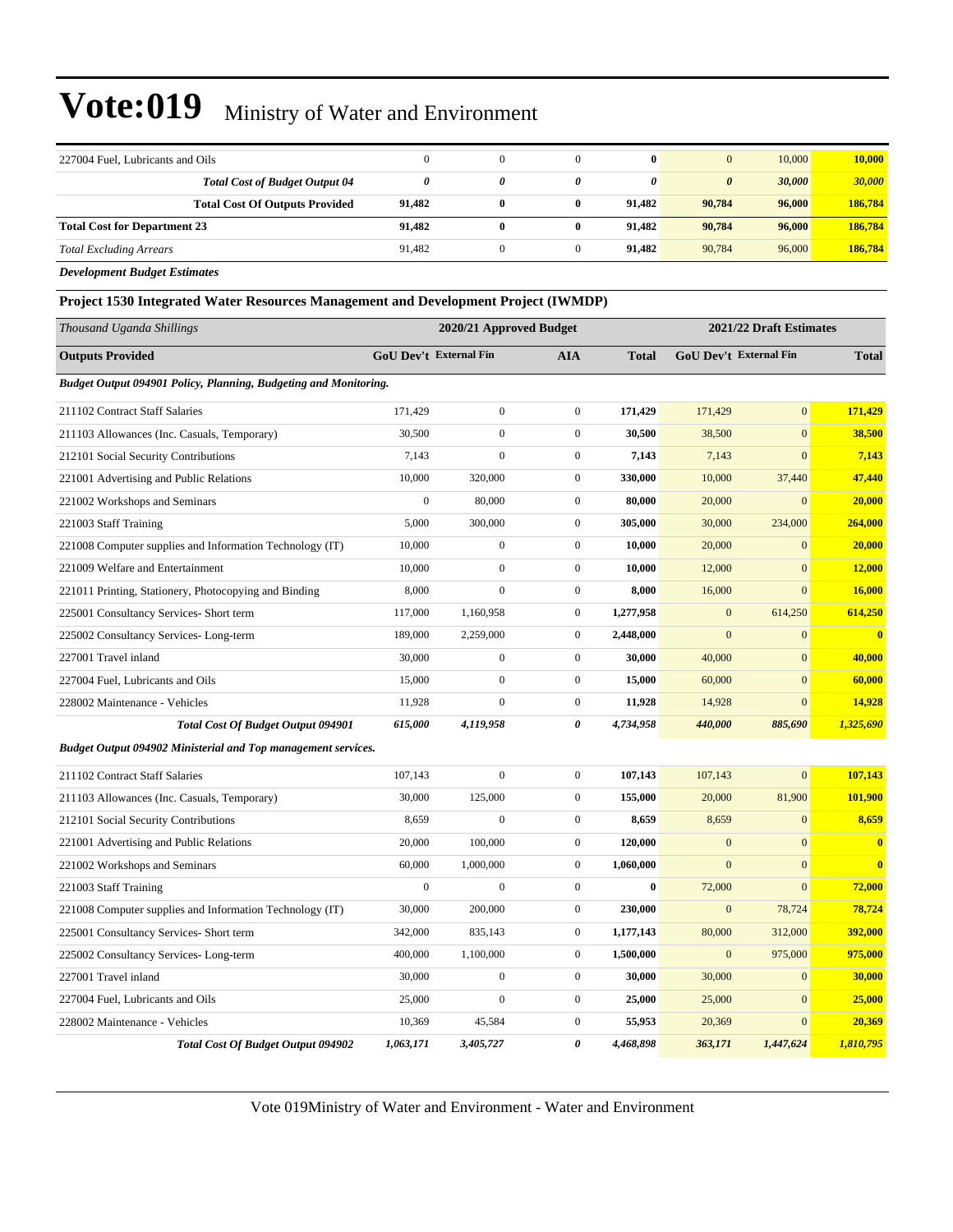#### *Budget Output 094903 Ministry Support Services*

| 128,419                                                                       | $\overline{0}$   | $\mathbf{0}$          | 128,419      | 128,419                       | $\overline{0}$        | 128,419                 |
|-------------------------------------------------------------------------------|------------------|-----------------------|--------------|-------------------------------|-----------------------|-------------------------|
| 23,000                                                                        | 62,160           | $\mathbf{0}$          | 85,160       | 33,000                        | 75,301                | 108,301                 |
| 7,521                                                                         | $\boldsymbol{0}$ | $\mathbf{0}$          | 7,521        | 7,521                         | $\mathbf{0}$          | 7,521                   |
| $\boldsymbol{0}$                                                              | 17,760           | $\mathbf{0}$          | 17,760       | $\mathbf{0}$                  | $\overline{0}$        | $\bf{0}$                |
| 40,000                                                                        | $\overline{0}$   | $\mathbf{0}$          | 40,000       | 31,000                        | $\mathbf{0}$          | 31,000                  |
| 10,000                                                                        | $\overline{0}$   | $\mathbf{0}$          | 10,000       | 5,000                         | $\mathbf{0}$          | 5,000                   |
| 11,000                                                                        | 19,403           | $\mathbf{0}$          | 30,403       | 22,402                        | $\mathbf{0}$          | 22,402                  |
| 15,000                                                                        | 18,648           | $\mathbf{0}$          | 33,648       | 15,000                        | 31,200                | 46,200                  |
| $\boldsymbol{0}$                                                              | 7,400            | $\theta$              | 7,400        | $\mathbf{0}$                  | 3,120                 | 3,120                   |
| 1,000                                                                         | 2,960            | $\mathbf{0}$          | 3,960        | 1,000                         | 2,137                 | 3,137                   |
| 360,000                                                                       | 3,624,077        | $\boldsymbol{0}$      | 3,984,077    | $\mathbf{0}$                  | $\mathbf{0}$          | $\overline{\mathbf{0}}$ |
| 490,000                                                                       | 3,243,246        | $\mathbf{0}$          | 3,733,246    | 730,000                       | 1,883,774             | 2,613,774               |
| 50,000                                                                        | 67,666           | $\mathbf{0}$          | 117,666      | 40,000                        | $\mathbf{0}$          | 40,000                  |
| 10,000                                                                        | $\overline{0}$   | $\mathbf{0}$          | 10,000       | 50,000                        | $\overline{0}$        | 50,000                  |
| 51,829                                                                        | 38,894           | $\theta$              | 90,723       | 30,000                        | 75,223                | 105,223                 |
| 24,060                                                                        | $\overline{0}$   | $\boldsymbol{0}$      | 24,060       | 3,487                         | 83,406                | 86,893                  |
| $\boldsymbol{0}$                                                              | $\mathbf{0}$     | $\mathbf{0}$          | $\bf{0}$     | 200,000                       | $\mathbf{0}$          | 200,000                 |
|                                                                               |                  |                       |              |                               | 2,154,161             | 3,450,990               |
| 1,221,829                                                                     | 7,102,214        | 0                     | 8,324,043    | 1,296,829                     |                       |                         |
| 2,900,000                                                                     | 14.627.899       | $\mathbf{0}$          | 17,527,899   | 2,100,000                     | 4,487,476             | 6,587,476               |
| <b>GoU Dev't External Fin</b>                                                 |                  | <b>AIA</b>            | Total        | <b>GoU Dev't External Fin</b> |                       | <b>Total</b>            |
|                                                                               |                  |                       |              |                               |                       |                         |
| $\mathbf{0}$                                                                  | $\mathbf{0}$     | $\theta$              | $\bf{0}$     | 1,500,000                     | $\mathbf{0}$          | 1,500,000               |
| $\theta$                                                                      | $\theta$         | $\theta$              | $\bf{0}$     | 1,500,000                     | $\boldsymbol{\theta}$ | 1,500,000               |
| 0                                                                             | 0                | $\boldsymbol{\theta}$ | 0            | 1,500,000                     | $\boldsymbol{\theta}$ | 1,500,000               |
| $\mathbf{0}$                                                                  | $\mathbf{0}$     | $\mathbf{0}$          | $\bf{0}$     | 1,500,000                     | $\overline{0}$        | 1,500,000               |
| <b>GoU Dev't External Fin</b>                                                 |                  | <b>AIA</b>            | <b>Total</b> | <b>GoU Dev't External Fin</b> |                       | <b>Total</b>            |
| Budget Output 094972 Government Buildings and Administrative Infrastructure   |                  |                       |              |                               |                       |                         |
| $\boldsymbol{0}$                                                              | $\mathbf{0}$     | $\overline{0}$        | $\bf{0}$     | 1,200,000                     | $\mathbf{0}$          | 1,200,000               |
| $\boldsymbol{0}$                                                              | $\mathbf{0}$     | $\mathbf{0}$          | $\bf{0}$     | 300,000                       | $\mathbf{0}$          | 300,000                 |
| $\theta$                                                                      | 0                | 0                     | 0            | 1,500,000                     | $\pmb{\theta}$        | 1,500,000               |
| Budget Output 094976 Purchase of Office and ICT Equipment, including Software |                  |                       |              |                               |                       |                         |
| 100,000                                                                       | $\boldsymbol{0}$ | $\boldsymbol{0}$      | 100,000      | 100,000                       | $\mathbf{0}$          | 100,000                 |
| 100,000                                                                       | 0                | 0                     | 100,000      | 100,000                       | 0                     | 100,000                 |
| 100,000                                                                       | $\boldsymbol{0}$ | $\boldsymbol{0}$      | 100,000      | 1,600,000                     | $\boldsymbol{0}$      | 1,600,000               |
| 3,000,000                                                                     | 14,627,899       | $\boldsymbol{0}$      | 17,627,899   | 5,200,000                     | 4,487,476             | 9,687,476               |
|                                                                               |                  |                       |              |                               |                       |                         |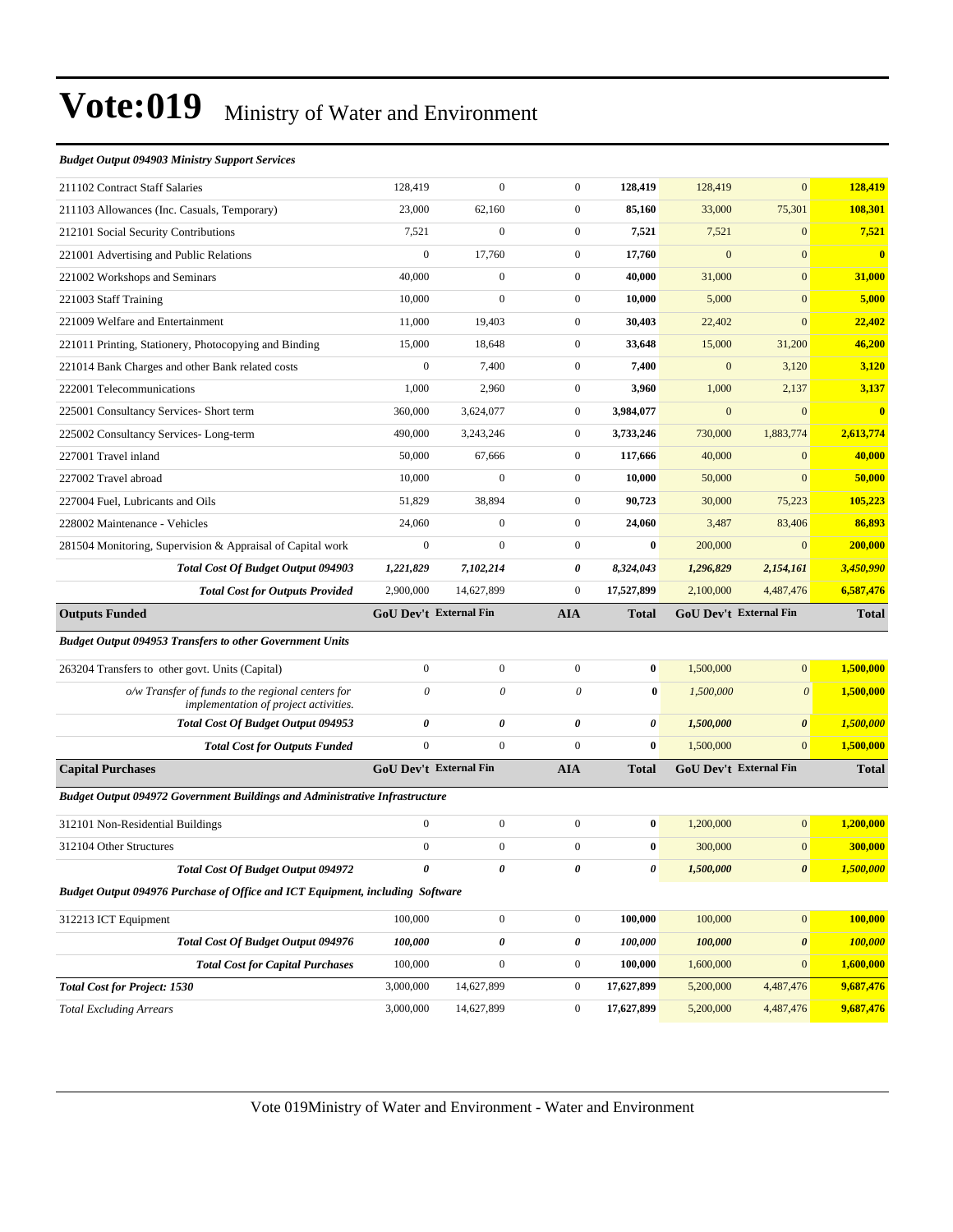#### **Project 1638 Retooling of Ministry of Water and Environment**

| Thousand Uganda Shillings                                               | 2020/21 Approved Budget |                        |                  | 2021/22 Draft Estimates |                  |                        |                         |
|-------------------------------------------------------------------------|-------------------------|------------------------|------------------|-------------------------|------------------|------------------------|-------------------------|
| <b>Outputs Provided</b>                                                 |                         | GoU Dev't External Fin | <b>AIA</b>       | <b>Total</b>            |                  | GoU Dev't External Fin | <b>Total</b>            |
| <b>Budget Output 094901 Policy, Planning, Budgeting and Monitoring.</b> |                         |                        |                  |                         |                  |                        |                         |
| 211103 Allowances (Inc. Casuals, Temporary)                             | 25,300                  | $\boldsymbol{0}$       | $\boldsymbol{0}$ | 25,300                  | $\mathbf{0}$     | $\overline{0}$         | $\mathbf{0}$            |
| 221002 Workshops and Seminars                                           | 100,000                 | $\boldsymbol{0}$       | $\boldsymbol{0}$ | 100,000                 | $\boldsymbol{0}$ | $\boldsymbol{0}$       | $\bf{0}$                |
| 221005 Hire of Venue (chairs, projector, etc)                           | 20,000                  | $\boldsymbol{0}$       | $\boldsymbol{0}$ | 20,000                  | $\boldsymbol{0}$ | $\overline{0}$         | $\bf{0}$                |
| 221007 Books, Periodicals & Newspapers                                  | 30,000                  | $\mathbf{0}$           | $\boldsymbol{0}$ | 30,000                  | $\boldsymbol{0}$ | $\overline{0}$         | $\mathbf{0}$            |
| 221008 Computer supplies and Information Technology (IT)                | 50,000                  | $\boldsymbol{0}$       | $\boldsymbol{0}$ | 50,000                  | $\mathbf{0}$     | $\boldsymbol{0}$       | $\bf{0}$                |
| 221011 Printing, Stationery, Photocopying and Binding                   | 120,000                 | $\mathbf{0}$           | $\boldsymbol{0}$ | 120,000                 | 32,889           | $\overline{0}$         | 32,889                  |
| 221012 Small Office Equipment                                           | 37,500                  | $\mathbf{0}$           | $\boldsymbol{0}$ | 37,500                  | $\boldsymbol{0}$ | $\overline{0}$         | $\bf{0}$                |
| 222003 Information and communications technology (ICT)                  | 45,000                  | $\boldsymbol{0}$       | $\boldsymbol{0}$ | 45,000                  | $\boldsymbol{0}$ | $\boldsymbol{0}$       | $\bf{0}$                |
| 225001 Consultancy Services- Short term                                 | 350,000                 | $\mathbf{0}$           | $\boldsymbol{0}$ | 350,000                 | $\mathbf{0}$     | $\overline{0}$         | $\bf{0}$                |
| 225002 Consultancy Services-Long-term                                   | 307,200                 | $\boldsymbol{0}$       | $\boldsymbol{0}$ | 307,200                 | 570,000          | $\boldsymbol{0}$       | 570,000                 |
| 227001 Travel inland                                                    | 74,800                  | $\mathbf{0}$           | $\boldsymbol{0}$ | 74,800                  | 82,500           | $\overline{0}$         | 82,500                  |
| 227004 Fuel, Lubricants and Oils                                        | $\overline{0}$          | $\boldsymbol{0}$       | $\boldsymbol{0}$ | $\bf{0}$                | 28,000           | $\overline{0}$         | 28,000                  |
| Total Cost Of Budget Output 094901                                      | 1,159,800               | 0                      | 0                | 1,159,800               | 713,389          | 0                      | 713,389                 |
| <b>Budget Output 094902 Ministerial and Top management services.</b>    |                         |                        |                  |                         |                  |                        |                         |
| 224005 Uniforms, Beddings and Protective Gear                           | 52,500                  | $\boldsymbol{0}$       | $\boldsymbol{0}$ | 52,500                  | $\mathbf{0}$     | $\boldsymbol{0}$       | $\bf{0}$                |
| 225001 Consultancy Services- Short term                                 | 161,600                 | $\boldsymbol{0}$       | $\boldsymbol{0}$ | 161,600                 | $\mathbf{0}$     | $\overline{0}$         | $\bf{0}$                |
| 227001 Travel inland                                                    | $\mathbf{0}$            | $\boldsymbol{0}$       | $\boldsymbol{0}$ | $\bf{0}$                | 100,000          | $\overline{0}$         | 100,000                 |
| 227004 Fuel, Lubricants and Oils                                        | 26,000                  | $\boldsymbol{0}$       | $\boldsymbol{0}$ | 26,000                  | 100,000          | $\mathbf{0}$           | 100,000                 |
| 228001 Maintenance - Civil                                              | $\boldsymbol{0}$        | $\boldsymbol{0}$       | $\boldsymbol{0}$ | $\bf{0}$                | 100,000          | $\mathbf{0}$           | <b>100,000</b>          |
| 228002 Maintenance - Vehicles                                           | $\mathbf{0}$            | $\boldsymbol{0}$       | $\boldsymbol{0}$ | $\bf{0}$                | 100,000          | $\overline{0}$         | 100,000                 |
| 228003 Maintenance – Machinery, Equipment & Furniture                   | 80,000                  | $\boldsymbol{0}$       | $\boldsymbol{0}$ | 80,000                  | $\mathbf{0}$     | $\mathbf{0}$           | $\bf{0}$                |
| <b>Total Cost Of Budget Output 094902</b>                               | 320,100                 | 0                      | 0                | 320,100                 | 400,000          | 0                      | 400,000                 |
| <b>Budget Output 094903 Ministry Support Services</b>                   |                         |                        |                  |                         |                  |                        |                         |
| 221003 Staff Training                                                   | 37,500                  | $\boldsymbol{0}$       | $\boldsymbol{0}$ | 37,500                  | 30,000           | $\overline{0}$         | 30,000                  |
| 221008 Computer supplies and Information Technology (IT)                | 25,000                  | $\boldsymbol{0}$       | $\boldsymbol{0}$ | 25,000                  | $\boldsymbol{0}$ | $\mathbf{0}$           | $\bf{0}$                |
| 223004 Guard and Security services                                      | $\boldsymbol{0}$        | $\boldsymbol{0}$       | $\boldsymbol{0}$ | $\bf{0}$                | 50,000           | $\boldsymbol{0}$       | 50,000                  |
| 223005 Electricity                                                      | $\boldsymbol{0}$        | $\boldsymbol{0}$       | $\boldsymbol{0}$ | $\bf{0}$                | 50,000           | $\boldsymbol{0}$       | 50,000                  |
| 223006 Water                                                            | $\boldsymbol{0}$        | $\boldsymbol{0}$       | $\boldsymbol{0}$ | $\bf{0}$                | 20,000           | 0                      | 20,000                  |
| 224004 Cleaning and Sanitation                                          | $\boldsymbol{0}$        | $\boldsymbol{0}$       | $\boldsymbol{0}$ | $\bf{0}$                | 100,000          | $\boldsymbol{0}$       | 100,000                 |
| 225001 Consultancy Services- Short term                                 | 140,000                 | $\boldsymbol{0}$       | $\boldsymbol{0}$ | 140,000                 | $\boldsymbol{0}$ | $\overline{0}$         | $\bf{0}$                |
| 227001 Travel inland                                                    | 60,500                  | $\boldsymbol{0}$       | $\boldsymbol{0}$ | 60,500                  | $\mathbf{0}$     | $\overline{0}$         | $\mathbf{0}$            |
| 227002 Travel abroad                                                    | 150,000                 | $\boldsymbol{0}$       | $\boldsymbol{0}$ | 150,000                 | $\boldsymbol{0}$ | $\boldsymbol{0}$       | $\bf{0}$                |
| 227004 Fuel, Lubricants and Oils                                        | 26,000                  | $\boldsymbol{0}$       | $\boldsymbol{0}$ | 26,000                  | 100,000          | $\boldsymbol{0}$       | 100,000                 |
| 228001 Maintenance - Civil                                              | 24,097                  | $\boldsymbol{0}$       | $\boldsymbol{0}$ | 24,097                  | $\boldsymbol{0}$ | $\boldsymbol{0}$       | $\overline{\mathbf{0}}$ |
| 228002 Maintenance - Vehicles                                           | 12,000                  | $\boldsymbol{0}$       | $\boldsymbol{0}$ | 12,000                  | $\boldsymbol{0}$ | $\boldsymbol{0}$       | $\bf{0}$                |
| Total Cost Of Budget Output 094903                                      | 475,097                 | 0                      | 0                | 475,097                 | 350,000          | 0                      | 350,000                 |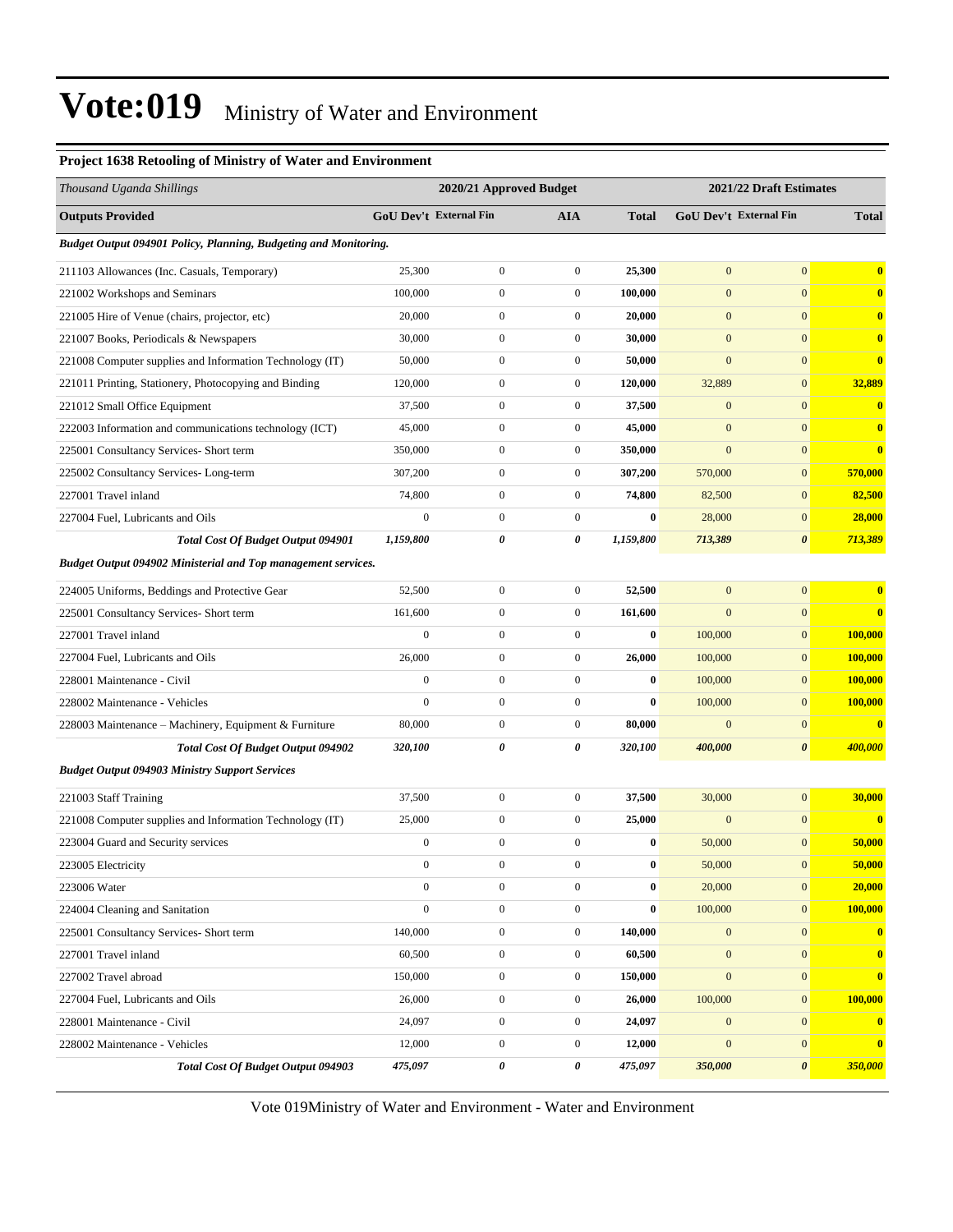#### *Budget Output 094919 Human Resource Management Services*

| 211102 Contract Staff Salaries                                                              | 270,000                       | $\overline{0}$            | $\boldsymbol{0}$ | 270,000   | 270,000               | $\mathbf{0}$              | 270,000                 |
|---------------------------------------------------------------------------------------------|-------------------------------|---------------------------|------------------|-----------|-----------------------|---------------------------|-------------------------|
| 211103 Allowances (Inc. Casuals, Temporary)                                                 | $\mathbf{0}$                  | 0                         | $\boldsymbol{0}$ | $\bf{0}$  | 40,000                | $\boldsymbol{0}$          | 40,000                  |
| 212101 Social Security Contributions                                                        | 30,000                        | $\boldsymbol{0}$          | $\boldsymbol{0}$ | 30,000    | 30,000                | $\mathbf{0}$              | 30,000                  |
| 212106 Validation of old Pensioners                                                         | $\mathbf{0}$                  | $\boldsymbol{0}$          | $\boldsymbol{0}$ | $\bf{0}$  | 100,000               | $\mathbf{0}$              | 100,000                 |
| 213002 Incapacity, death benefits and funeral expenses                                      | $\mathbf{0}$                  | $\boldsymbol{0}$          | $\boldsymbol{0}$ | $\bf{0}$  | 40,000                | $\mathbf{0}$              | 40,000                  |
| 221001 Advertising and Public Relations                                                     | $\mathbf{0}$                  | $\boldsymbol{0}$          | $\boldsymbol{0}$ | $\bf{0}$  | 40,000                | $\mathbf{0}$              | 40,000                  |
| 221007 Books, Periodicals & Newspapers                                                      | 100,000                       | $\boldsymbol{0}$          | $\boldsymbol{0}$ | 100,000   | 20,000                | $\boldsymbol{0}$          | 20,000                  |
| 221008 Computer supplies and Information Technology (IT)                                    | 20,000                        | $\boldsymbol{0}$          | $\boldsymbol{0}$ | 20,000    | $\mathbf{0}$          | $\mathbf{0}$              | $\bf{0}$                |
| 221011 Printing, Stationery, Photocopying and Binding                                       | 45,000                        | $\boldsymbol{0}$          | $\boldsymbol{0}$ | 45,000    | $\mathbf{0}$          | $\mathbf{0}$              | $\bf{0}$                |
| 221012 Small Office Equipment                                                               | 25,000                        | $\boldsymbol{0}$          | $\boldsymbol{0}$ | 25,000    | $\mathbf{0}$          | $\mathbf{0}$              | $\mathbf{0}$            |
| 221020 IPPS Recurrent Costs                                                                 | $\mathbf{0}$                  | $\boldsymbol{0}$          | $\boldsymbol{0}$ | $\bf{0}$  | 55,000                | $\mathbf{0}$              | 55,000                  |
| 224005 Uniforms, Beddings and Protective Gear                                               | 90,000                        | $\boldsymbol{0}$          | $\boldsymbol{0}$ | 90,000    | $\mathbf{0}$          | $\boldsymbol{0}$          | $\bf{0}$                |
| 225001 Consultancy Services- Short term                                                     | 100,000                       | $\boldsymbol{0}$          | $\boldsymbol{0}$ | 100,000   | $\mathbf{0}$          | $\mathbf{0}$              | $\bf{0}$                |
| 227001 Travel inland                                                                        | 66,000                        | $\boldsymbol{0}$          | $\boldsymbol{0}$ | 66,000    | 60,000                | $\mathbf{0}$              | 60,000                  |
| 227004 Fuel, Lubricants and Oils                                                            | 24,000                        | $\boldsymbol{0}$          | $\boldsymbol{0}$ | 24,000    | 40,000                | $\mathbf{0}$              | 40,000                  |
| 228002 Maintenance - Vehicles                                                               | 25,000                        | $\boldsymbol{0}$          | $\boldsymbol{0}$ | 25,000    | $\overline{0}$        | $\mathbf{0}$              | $\overline{\mathbf{0}}$ |
| Total Cost Of Budget Output 094919                                                          | 795,000                       | 0                         | 0                | 795,000   | 695,000               | $\boldsymbol{\theta}$     | 695,000                 |
| <b>Budget Output 094920 Records Management Services</b>                                     |                               |                           |                  |           |                       |                           |                         |
| 211103 Allowances (Inc. Casuals, Temporary)                                                 | $\mathbf{0}$                  | $\boldsymbol{0}$          | $\boldsymbol{0}$ | $\bf{0}$  | 30,000                | $\mathbf{0}$              | 30,000                  |
| 221007 Books, Periodicals & Newspapers                                                      | 20,000                        | $\boldsymbol{0}$          | $\boldsymbol{0}$ | 20,000    | 10,000                | $\mathbf{0}$              | 10,000                  |
| 221009 Welfare and Entertainment                                                            | $\mathbf{0}$                  | $\boldsymbol{0}$          | $\boldsymbol{0}$ | $\bf{0}$  | 20,000                | $\mathbf{0}$              | 20,000                  |
| 221011 Printing, Stationery, Photocopying and Binding                                       | $\mathbf{0}$                  | $\boldsymbol{0}$          | $\boldsymbol{0}$ | $\bf{0}$  | 20,000                | $\mathbf{0}$              | 20,000                  |
| 225001 Consultancy Services- Short term                                                     | 145,000                       | $\boldsymbol{0}$          | $\boldsymbol{0}$ | 145,000   | $\overline{0}$        | $\boldsymbol{0}$          | $\bf{0}$                |
| 225002 Consultancy Services-Long-term                                                       | $\mathbf{0}$                  | $\overline{0}$            | $\boldsymbol{0}$ | $\bf{0}$  | 50,000                | $\mathbf{0}$              | 50,000                  |
| 227001 Travel inland                                                                        | 22,211                        | $\boldsymbol{0}$          | $\boldsymbol{0}$ | 22,211    | 104,000               | $\mathbf{0}$              | 104,000                 |
| 227004 Fuel, Lubricants and Oils                                                            | 16,000                        | $\boldsymbol{0}$          | $\boldsymbol{0}$ | 16,000    | 16,000                | $\mathbf{0}$              | <b>16,000</b>           |
| Total Cost Of Budget Output 094920                                                          | 203,211                       | 0                         | 0                | 203,211   | 250,000               | $\boldsymbol{\theta}$     | 250,000                 |
| <b>Total Cost for Outputs Provided</b>                                                      | 2,953,208                     | $\mathbf{0}$              | $\boldsymbol{0}$ | 2,953,208 | 2,408,389             | $\mathbf{0}$              | 2,408,389               |
| <b>Outputs Funded</b>                                                                       | <b>GoU Dev't External Fin</b> |                           | <b>AIA</b>       | Total     |                       | GoU Dev't External Fin    | <b>Total</b>            |
| Budget Output 094951 Membership to International Organisations and support to LGs and NGOs. |                               |                           |                  |           |                       |                           |                         |
| 262101 Contributions to International Organisations (Current)                               | 250,000                       | $\boldsymbol{0}$          | $\boldsymbol{0}$ | 250,000   | 300,000               | $\boldsymbol{0}$          | 300,000                 |
| o/w Contributions to International Organisations (Current)                                  | 250,000                       | $\boldsymbol{\mathit{0}}$ | 0                | 250,000   | $\boldsymbol{\theta}$ | $\boldsymbol{\theta}$     | $\bf{0}$                |
| o/w Contributions to International Organisations (Current)                                  | $\boldsymbol{\mathit{0}}$     | 0                         | $\mathcal O$     | $\pmb{0}$ | 300,000               | $\boldsymbol{\mathit{0}}$ | 300,000                 |
| 262201 Contributions to International Organisations (Capital)                               | 150,000                       | $\boldsymbol{0}$          | $\boldsymbol{0}$ | 150,000   | $\mathbf{0}$          | $\boldsymbol{0}$          | $\mathbf{0}$            |
| o/w Contributions to International Organisations (Capital)                                  | 150,000                       | 0                         | 0                | 150,000   | $\boldsymbol{\theta}$ | $\boldsymbol{\theta}$     | $\mathbf{0}$            |
| Total Cost Of Budget Output 094951                                                          | 400,000                       | 0                         | 0                | 400,000   | 300,000               | $\pmb{\theta}$            | 300,000                 |
| <b>Budget Output 094953 Transfers to other Government Units</b>                             |                               |                           |                  |           |                       |                           |                         |
| 263104 Transfers to other govt. Units (Current)                                             | 2,048,397                     | $\boldsymbol{0}$          | $\boldsymbol{0}$ | 2,048,397 | 2,048,397             | $\boldsymbol{0}$          | 2,048,397               |
| o/w Transfers to other govt. Units (Current)                                                | 2,048,397                     | 0                         | 0                | 2,048,397 | $\boldsymbol{\theta}$ | $\boldsymbol{\theta}$     | $\mathbf{0}$            |
|                                                                                             |                               |                           |                  |           |                       |                           |                         |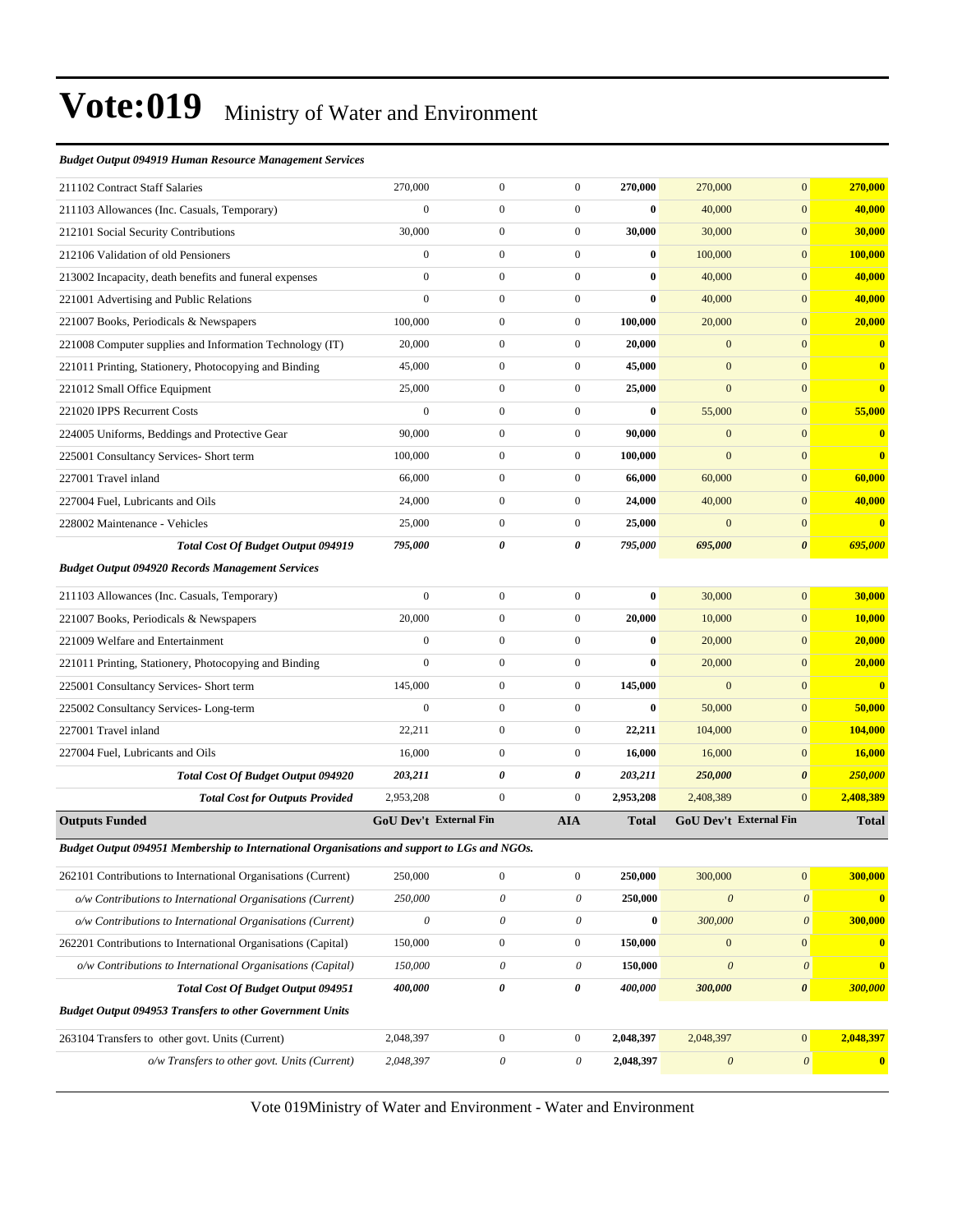| o/w Transfers to other govt. Units (Current)                                          | $\theta$                      | $\theta$            | $\theta$              | $\bf{0}$          | 2,048,397             | $\boldsymbol{\theta}$         | 2,048,397               |  |
|---------------------------------------------------------------------------------------|-------------------------------|---------------------|-----------------------|-------------------|-----------------------|-------------------------------|-------------------------|--|
| 263204 Transfers to other govt. Units (Capital)                                       | 2,000,000                     | $\boldsymbol{0}$    | $\mathbf{0}$          | 2,000,000         | 2,000,000             | $\overline{0}$                | 2,000,000               |  |
| o/w Transfers to other govt. Units (Capital)                                          | 2,000,000                     | $\theta$            | $\theta$              | 2,000,000         | $\boldsymbol{\theta}$ | $\boldsymbol{\theta}$         | $\overline{\mathbf{0}}$ |  |
| o/w Transfers to other govt. Units (Capital)                                          | $\theta$                      | $\theta$            | $\theta$              | $\bf{0}$          | 2,000,000             | $\boldsymbol{\theta}$         | 2,000,000               |  |
| Total Cost Of Budget Output 094953                                                    | 4,048,397                     | $\pmb{\theta}$      | 0                     | 4,048,397         | 4,048,397             | $\boldsymbol{\theta}$         | 4,048,397               |  |
| <b>Total Cost for Outputs Funded</b>                                                  | 4,448,397                     | $\mathbf{0}$        | $\mathbf{0}$          | 4,448,397         | 4,348,397             | $\overline{0}$                | 4,348,397               |  |
| <b>Capital Purchases</b>                                                              | GoU Dev't External Fin        |                     | <b>AIA</b>            | <b>Total</b>      |                       | GoU Dev't External Fin        | <b>Total</b>            |  |
| Budget Output 094976 Purchase of Office and ICT Equipment, including Software         |                               |                     |                       |                   |                       |                               |                         |  |
| 281504 Monitoring, Supervision & Appraisal of Capital work                            | 385,000                       | $\overline{0}$      | $\mathbf{0}$          | 385,000           | 120,000               | $\overline{0}$                | 120,000                 |  |
| 312213 ICT Equipment                                                                  | 860,000                       | $\boldsymbol{0}$    | $\mathbf{0}$          | 860,000           | 500,000               | $\mathbf{0}$                  | 500,000                 |  |
| Total Cost Of Budget Output 094976                                                    | 1,245,000                     | 0                   | $\boldsymbol{\theta}$ | 1,245,000         | 620,000               | $\boldsymbol{\theta}$         | 620,000                 |  |
| <b>Budget Output 094977 Purchase of Specialised Machinery &amp; Equipment</b>         |                               |                     |                       |                   |                       |                               |                         |  |
| 311101 Land                                                                           | 252,000                       | $\boldsymbol{0}$    | $\boldsymbol{0}$      | 252,000           | $\mathbf{0}$          | $\overline{0}$                | $\overline{\mathbf{0}}$ |  |
| 312201 Transport Equipment                                                            | 1,698,000                     | $\boldsymbol{0}$    | $\boldsymbol{0}$      | 1,698,000         | 1,500,000             | $\overline{0}$                | 1,500,000               |  |
| <b>Total Cost Of Budget Output 094977</b>                                             | 1,950,000                     | 0                   | $\boldsymbol{\theta}$ | 1,950,000         | 1,500,000             | $\boldsymbol{\theta}$         | 1,500,000               |  |
| <b>Budget Output 094978 Purchase of Office and Residential Furniture and Fittings</b> |                               |                     |                       |                   |                       |                               |                         |  |
| 281504 Monitoring, Supervision & Appraisal of Capital work                            | 695,200                       | $\boldsymbol{0}$    | $\mathbf{0}$          | 695,200           | 150,000               | $\overline{0}$                | 150,000                 |  |
| 312203 Furniture & Fixtures                                                           | 300,800                       | $\boldsymbol{0}$    | $\boldsymbol{0}$      | 300,800           | 300,000               | $\overline{0}$                | 300,000                 |  |
| Total Cost Of Budget Output 094978                                                    | 996,000                       | 0                   | $\pmb{\theta}$        | 996,000           | 450,000               | $\boldsymbol{\theta}$         | 450,000                 |  |
| <b>Total Cost for Capital Purchases</b>                                               | 4,191,000                     | $\overline{0}$      | $\mathbf{0}$          | 4,191,000         | 2,570,000             | $\overline{0}$                | 2.570.000               |  |
| <b>Arrears</b>                                                                        | <b>GoU Dev't External Fin</b> |                     | <b>AIA</b>            | <b>Total</b>      |                       | <b>GoU Dev't External Fin</b> | <b>Total</b>            |  |
| <b>Budget Output 094999 Arrears</b>                                                   |                               |                     |                       |                   |                       |                               |                         |  |
| 321605 Domestic arrears (Budgeting)                                                   | 1,125,558                     | $\boldsymbol{0}$    | $\mathbf{0}$          | 1,125,558         | $\overline{0}$        | $\overline{0}$                | $\bf{0}$                |  |
| <b>Total Cost Of Budget Output 094999</b>                                             | 1,125,558                     | $\pmb{\theta}$      | 0                     | 1,125,558         | $\boldsymbol{\theta}$ | 0                             | $\boldsymbol{\theta}$   |  |
| <b>Total Cost for Arrears</b>                                                         | 1,125,558                     | $\mathbf{0}$        | $\mathbf{0}$          | 1,125,558         | $\overline{0}$        | $\overline{0}$                | $\bf{0}$                |  |
| <b>Total Cost for Project: 1638</b>                                                   | 12,718,163                    | $\boldsymbol{0}$    | $\boldsymbol{0}$      | 12,718,163        | 9,326,786             | $\overline{0}$                | 9,326,786               |  |
| <b>Total Excluding Arrears</b>                                                        | 11,592,605                    | $\boldsymbol{0}$    | $\boldsymbol{0}$      | 11,592,605        | 9,326,786             | $\overline{0}$                | 9,326,786               |  |
|                                                                                       | GoU                           | <b>External Fin</b> | <b>AIA</b>            | <b>Total</b>      | GoU                   | <b>External Fin</b>           | <b>Total</b>            |  |
| <b>Total Cost for Sub-SubProgramme 49</b>                                             | 23,137,624                    | 14,627,899          | $\bf{0}$              | 37,765,522        | 31,420,154            | 4,487,476                     | 35,907,630              |  |
| <b>Total Excluding Arrears</b>                                                        | 20,248,587                    | 14,627,899          | $\boldsymbol{0}$      | 34,876,486        | 29,420,154            | 4,487,476                     | 33,907,630              |  |
|                                                                                       | GoU                           | <b>External Fin</b> | <b>AIA</b>            | <b>Total</b>      | GoU                   | <b>External Fin.</b>          | <b>Total</b>            |  |
| <b>Grand Total for Vote 019</b>                                                       | 446,741,775                   | 1,076,831,496       | $\bf{0}$              | 1,523,573,270     | 459,229,493           | 394,213,751                   | 853,443,244             |  |
| <b>Total Excluding Arrears</b>                                                        | 437,727,606                   | 1,076,831,496       |                       | $0$ 1,514,559,102 | 444,663,992           | 394,213,751                   | 838, 877, 743           |  |
|                                                                                       |                               |                     |                       |                   |                       |                               |                         |  |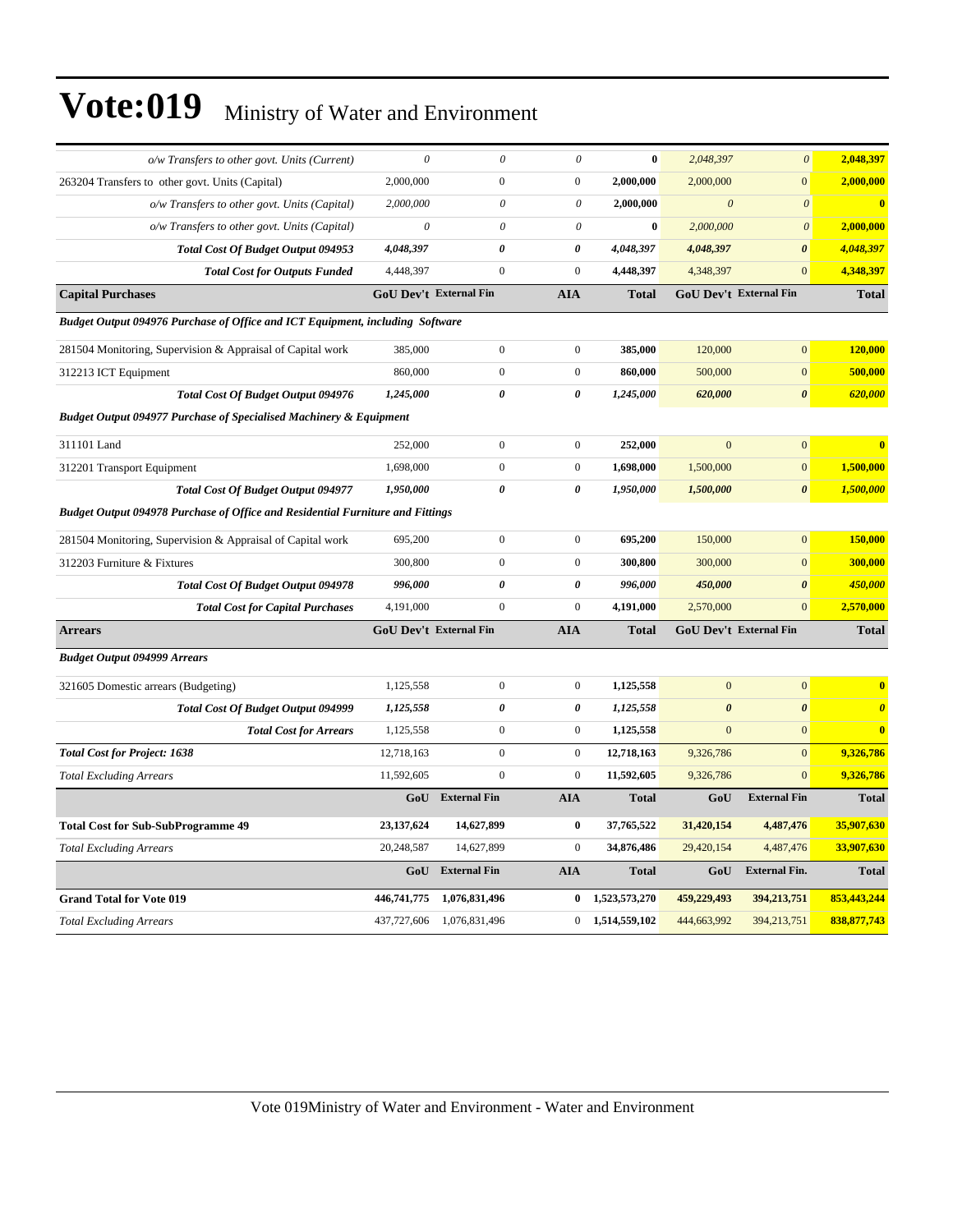#### **Table V5: External Financing to the Vote**

| <b>Million Uganda Shillings</b>                                                                                 | 2020/21 Approved Budget | 2021/22 Draft Estimates |  |
|-----------------------------------------------------------------------------------------------------------------|-------------------------|-------------------------|--|
|                                                                                                                 | Total                   | <b>Total</b>            |  |
| 1193 Kampala Water Lake Victoria Water and Sanitation Project                                                   | 276,211.00              | 115,800.00              |  |
| 401 Africa Development Bank (ADB)                                                                               | 0.00                    | 3,750.00                |  |
| 513 France                                                                                                      | 276,211.00              | 32,940.00               |  |
| 514 Germany Fed. Rep.                                                                                           | 0.00                    | 53,110.00               |  |
| 517 India                                                                                                       | 0.00                    | 26,000.00               |  |
| 1359 Piped Water in Rural Areas                                                                                 | 42,439.00               | 0.00                    |  |
| 410 International Development Association (IDA)                                                                 | 42,439.00               | 0.00                    |  |
| 1417 Farm Income Enhancement and Forestry Conservation Project Phase II<br>(FIEFOC II)                          | 92,179.00               | 28,574.00               |  |
| 401 Africa Development Bank (ADB)                                                                               | 0.00                    | 28,574.00               |  |
| 410 International Development Association (IDA)                                                                 | 92,179.00               | 0.00                    |  |
| 1424 Multi-Lateral Lakes Edward & Albert Integrated Fisheries and Water<br><b>Resources Management (LEAFII)</b> | 8,500.00                | 4,200.00                |  |
| 401 Africa Development Bank (ADB)                                                                               | 8,500.00                | 0.00                    |  |
| 402 Africa Development Fund (ADF)                                                                               | 0.00                    | 4,200.00                |  |
| 1487 Enhancing Resilience of Communities to Climate Change                                                      | 10,449.45               | 0.00                    |  |
| 410 International Development Association (IDA)                                                                 | 10,449.45               | 0.00                    |  |
| 1529 Strategic Towns Water Supply and Sanitation Project (STWSSP)                                               | 40,002.18               | 30,820.00               |  |
| 401 Africa Development Bank (ADB)                                                                               | 40,002.18               | 30,820.00               |  |
| 1530 Integrated Water Resources Management and Development Project<br>(IWMDP)                                   | 334,977.59              | 56,097.11               |  |
| 410 International Development Association (IDA)                                                                 | 334,977.59              | 56,097.11               |  |
| 1531 South Western Cluster (SWC) Project                                                                        | 142,759.71              | 35,467.00               |  |
| 513 France                                                                                                      | 142,759.71              | 35,467.00               |  |
| 1533 Water and Sanitation Development Facility Central - Phase II                                               | 7,500.00                | 0.00                    |  |
| 401 Africa Development Bank (ADB)                                                                               | 7,500.00                | 0.00                    |  |
| 1534 Water and Sanitation Development Facility North - Phase II                                                 | 20,868.10               | 23,605.64               |  |
| 514 Germany Fed. Rep.                                                                                           | 20,868.10               | 23,605.64               |  |
| 1559 Drought Resilience in Karamoja sub-region project                                                          | 9,000.00                | 7,693.00                |  |
| 514 Germany Fed. Rep.                                                                                           | 9,000.00                | 0.00                    |  |
| 517 India                                                                                                       | 0.00                    | 7,693.00                |  |
| 1613 Investing in Forests and Protected Areas for Climate-Smart Development                                     | 0.00                    | 24,070.00               |  |
| 410 International Development Association (IDA)                                                                 | 0.00                    | 24,070.00               |  |
| 1614 Support To Rural Water Supply and Sanitation Project                                                       | 0.00                    | 21,264.00               |  |
| 517 India                                                                                                       | 0.00                    | 21,264.00               |  |
| 1661 Irrigation For Climate Resilience Project Profile                                                          | 53,200.00               | 15,387.00               |  |
| 410 International Development Association (IDA)                                                                 | 53,200.00               | 0.00                    |  |
| 517 India                                                                                                       | 0.00                    | 15,387.00               |  |